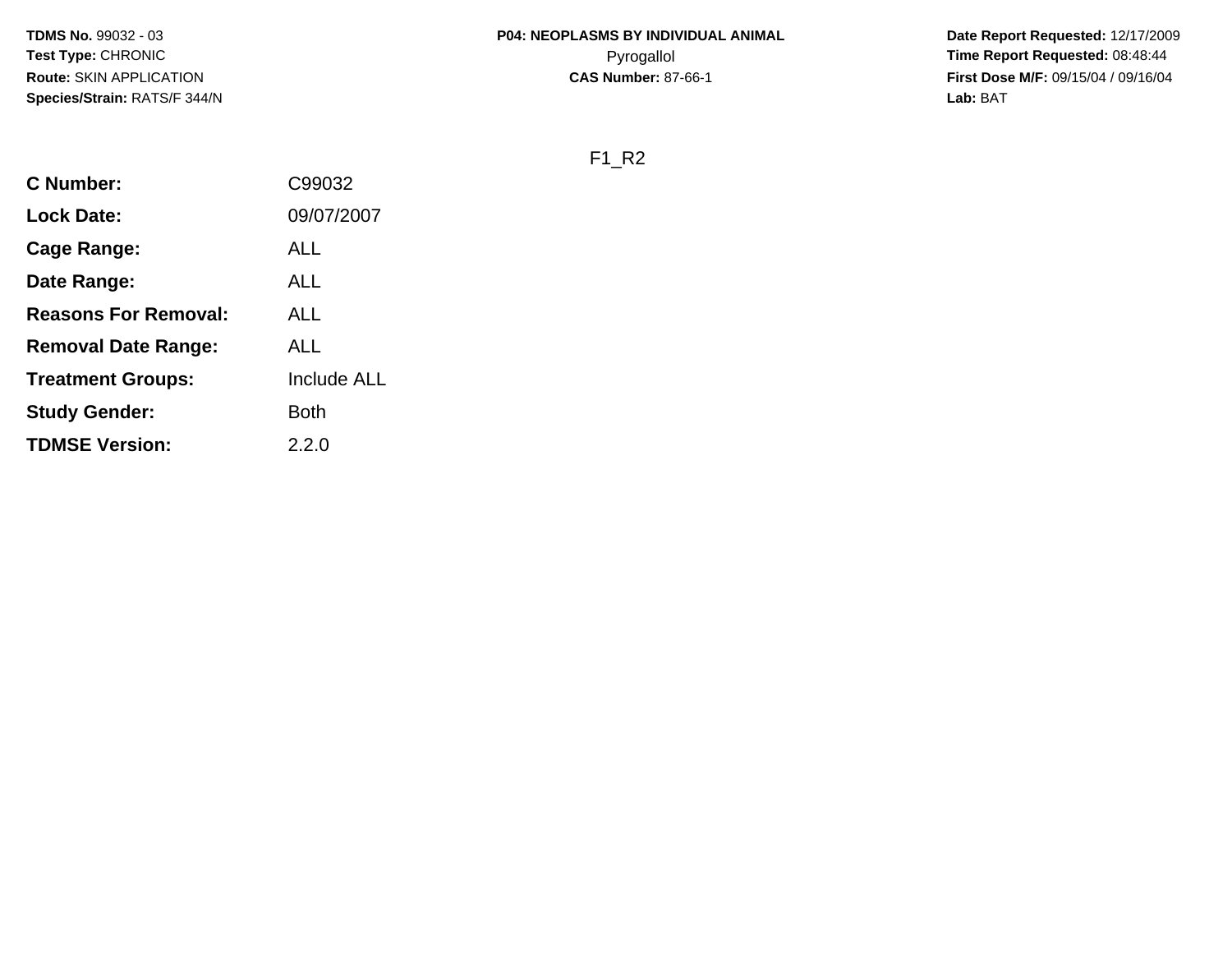| <b>FISCHER 344 RATS MALE</b>                                                                                                                                        | DAY ON TEST      | 0727                                                         | $\begin{array}{c} 0 \\ 7 \end{array}$<br>$_{8}^2$                          | $\frac{0}{7}$<br>$rac{2}{7}$                        | $\begin{array}{c} 0 \\ 7 \end{array}$<br>$\frac{2}{8}$                           | $\begin{array}{c} 0 \\ 7 \end{array}$<br>$\frac{2}{8}$ | $\begin{array}{c} 0 \\ 5 \\ 8 \end{array}$<br>$\overline{4}$ | $\frac{0}{7}$<br>$\frac{2}{7}$                         | $\frac{0}{7}$<br>$\frac{2}{7}$                                | $\begin{array}{c} 0 \\ 6 \end{array}$<br>$\overline{4}$<br>$\overline{5}$ | $\begin{array}{c} 0 \\ 5 \\ 3 \end{array}$                           | $\frac{0}{7}$<br>$\frac{2}{7}$                  | 0<br>9<br>9<br>8                                           | $\begin{array}{c} 0 \\ 7 \end{array}$<br>$\frac{2}{7}$ | $\begin{array}{c} 0 \\ 6 \end{array}$<br>$\overline{\mathbf{4}}$<br>$\overline{4}$ | $\begin{array}{c} 0 \\ 6 \end{array}$<br>$\boldsymbol{9}$<br>$\overline{4}$ | $\begin{array}{c} 0 \\ 6 \end{array}$<br>$\bar{8}$<br>$\mathbf{1}$ | $\frac{0}{7}$<br>$\pmb{0}$<br>$\overline{2}$                                | $\begin{array}{c} 0 \\ 6 \end{array}$<br>$\pmb{0}$<br>$\mathbf{3}$ | $\begin{array}{c} 0 \\ 7 \end{array}$<br>$\mathbf{1}$<br>$\overline{7}$ | $\begin{array}{c} 0 \\ 5 \\ 2 \end{array}$                 | 0<br>$\overline{7}$<br>$\sqrt{2}$<br>8                                      | $\frac{0}{7}$<br>$\frac{2}{8}$                             | $\frac{0}{7}$<br>$\frac{2}{8}$                   | $\begin{array}{c} 0 \\ 5 \end{array}$<br>$\frac{0}{7}$                        | $\pmb{0}$<br>$\overline{7}$<br>$\overline{c}$<br>$\overline{7}$ |                       |
|---------------------------------------------------------------------------------------------------------------------------------------------------------------------|------------------|--------------------------------------------------------------|----------------------------------------------------------------------------|-----------------------------------------------------|----------------------------------------------------------------------------------|--------------------------------------------------------|--------------------------------------------------------------|--------------------------------------------------------|---------------------------------------------------------------|---------------------------------------------------------------------------|----------------------------------------------------------------------|-------------------------------------------------|------------------------------------------------------------|--------------------------------------------------------|------------------------------------------------------------------------------------|-----------------------------------------------------------------------------|--------------------------------------------------------------------|-----------------------------------------------------------------------------|--------------------------------------------------------------------|-------------------------------------------------------------------------|------------------------------------------------------------|-----------------------------------------------------------------------------|------------------------------------------------------------|--------------------------------------------------|-------------------------------------------------------------------------------|-----------------------------------------------------------------|-----------------------|
| 0 MG/KG                                                                                                                                                             | <b>ANIMAL ID</b> | $\pmb{0}$<br>$\overline{0}$<br>$\mathbf 0$<br>$\overline{1}$ | $\mathbf 0$<br>$\mathbf 0$<br>$\mathsf 0$<br>$\mathbf 0$<br>$\overline{c}$ | $\mathbf 0$<br>$\mathbf 0$<br>$\mathbf 0$<br>0<br>3 | $\mathbf 0$<br>$\mathsf{O}\xspace$<br>$\mathbf 0$<br>$\pmb{0}$<br>$\overline{A}$ | 0<br>$\mathbf 0$<br>0<br>$\pmb{0}$<br>5                | $\pmb{0}$<br>$\mathbf 0$<br>$\mathbf 0$<br>$\mathbf 0$<br>6  | 0<br>$\mathbf 0$<br>$\mathbf 0$<br>0<br>$\overline{7}$ | $\mathbf 0$<br>$\mathbf 0$<br>$\mathbf 0$<br>$\mathbf 0$<br>8 | 0<br>$\mathbf 0$<br>$\mathbf 0$<br>$\pmb{0}$<br>9                         | 0<br>$\mathsf{O}\xspace$<br>$\pmb{0}$<br>$\mathbf{1}$<br>$\mathbf 0$ | 0<br>$\mathbf 0$<br>$\mathsf 0$<br>$\mathbf{1}$ | $\mathbf 0$<br>$\mathbf 0$<br>$\mathbf 0$<br>$\frac{1}{2}$ | $\pmb{0}$<br>$\mathbf 0$<br>0<br>$\mathbf{1}$<br>3     | 0<br>$\mathbf 0$<br>$\mathbf 0$<br>$\mathbf{1}$<br>4                               | $\mathbf 0$<br>$\mathbf 0$<br>0<br>$\mathbf{1}$<br>5                        | $\mathbf 0$<br>$\pmb{0}$<br>0<br>1<br>6                            | $\mathbf 0$<br>$\mathbf 0$<br>$\mathbf 0$<br>$\mathbf{1}$<br>$\overline{7}$ | $\mathbf 0$<br>$\mathsf{O}\xspace$<br>$\mathbf 0$<br>1<br>8        | 0<br>$\mathbf 0$<br>$\mathbf 0$<br>$\mathbf{1}$<br>9                    | $\mathbf 0$<br>$\mathbf 0$<br>$\mathbf 0$<br>$\frac{2}{0}$ | $\mathbf 0$<br>$\mathbf 0$<br>$\mathbf 0$<br>$\overline{2}$<br>$\mathbf{1}$ | $\mathbf 0$<br>$\mathbf 0$<br>$\mathbf 0$<br>$\frac{2}{2}$ | 0<br>$\mathbf 0$<br>$\mathbf 0$<br>$\frac{2}{3}$ | $\mathbf 0$<br>$\mathbf 0$<br>$\mathbf 0$<br>$\overline{2}$<br>$\overline{4}$ | $\mathbf 0$<br>$\mathbf 0$<br>$\mathbf 0$<br>$\frac{2}{5}$      | males<br>$($ cont $)$ |
| <b>ALIMENTARY SYSTEM</b>                                                                                                                                            |                  |                                                              |                                                                            |                                                     |                                                                                  |                                                        |                                                              |                                                        |                                                               |                                                                           |                                                                      |                                                 |                                                            |                                                        |                                                                                    |                                                                             |                                                                    |                                                                             |                                                                    |                                                                         |                                                            |                                                                             |                                                            |                                                  |                                                                               |                                                                 |                       |
| Esophagus                                                                                                                                                           |                  |                                                              |                                                                            |                                                     |                                                                                  |                                                        |                                                              |                                                        |                                                               |                                                                           |                                                                      |                                                 |                                                            |                                                        |                                                                                    |                                                                             |                                                                    |                                                                             |                                                                    |                                                                         |                                                            |                                                                             |                                                            |                                                  |                                                                               | $\overline{+}$                                                  |                       |
| Intestine Large, Cecum                                                                                                                                              |                  |                                                              |                                                                            |                                                     |                                                                                  |                                                        |                                                              |                                                        |                                                               |                                                                           |                                                                      |                                                 |                                                            |                                                        |                                                                                    |                                                                             |                                                                    |                                                                             |                                                                    |                                                                         |                                                            | м                                                                           |                                                            |                                                  |                                                                               | $\overline{+}$                                                  |                       |
| Intestine Large, Colon<br>Adenoma                                                                                                                                   |                  |                                                              | Χ                                                                          |                                                     |                                                                                  |                                                        |                                                              |                                                        |                                                               |                                                                           |                                                                      |                                                 |                                                            |                                                        |                                                                                    |                                                                             |                                                                    |                                                                             |                                                                    |                                                                         |                                                            |                                                                             |                                                            |                                                  |                                                                               |                                                                 |                       |
| Intestine Large, Rectum                                                                                                                                             |                  |                                                              |                                                                            |                                                     |                                                                                  |                                                        |                                                              |                                                        |                                                               |                                                                           |                                                                      |                                                 |                                                            |                                                        |                                                                                    |                                                                             |                                                                    |                                                                             |                                                                    |                                                                         |                                                            |                                                                             |                                                            |                                                  |                                                                               | $\ddot{}$                                                       |                       |
| Intestine Small, Duodenum                                                                                                                                           |                  |                                                              |                                                                            |                                                     |                                                                                  |                                                        |                                                              |                                                        |                                                               |                                                                           |                                                                      |                                                 |                                                            |                                                        |                                                                                    |                                                                             |                                                                    |                                                                             |                                                                    |                                                                         |                                                            |                                                                             |                                                            |                                                  |                                                                               |                                                                 |                       |
| Intestine Small, Ileum                                                                                                                                              |                  |                                                              |                                                                            |                                                     |                                                                                  |                                                        |                                                              |                                                        |                                                               |                                                                           |                                                                      |                                                 |                                                            |                                                        |                                                                                    |                                                                             |                                                                    |                                                                             |                                                                    |                                                                         |                                                            |                                                                             |                                                            |                                                  |                                                                               |                                                                 |                       |
| Intestine Small, Jejunum                                                                                                                                            |                  |                                                              |                                                                            |                                                     |                                                                                  |                                                        |                                                              |                                                        |                                                               |                                                                           |                                                                      |                                                 |                                                            |                                                        |                                                                                    |                                                                             |                                                                    |                                                                             |                                                                    |                                                                         |                                                            |                                                                             |                                                            |                                                  |                                                                               | $\ddot{}$                                                       |                       |
| Liver<br>Hepatocellular Adenoma                                                                                                                                     |                  |                                                              |                                                                            |                                                     |                                                                                  |                                                        |                                                              |                                                        |                                                               |                                                                           |                                                                      |                                                 | X                                                          |                                                        |                                                                                    |                                                                             |                                                                    |                                                                             |                                                                    |                                                                         |                                                            |                                                                             |                                                            |                                                  |                                                                               |                                                                 |                       |
| Leukemia Mononuclear                                                                                                                                                |                  |                                                              |                                                                            | X                                                   |                                                                                  |                                                        |                                                              |                                                        |                                                               | X                                                                         |                                                                      |                                                 |                                                            | X                                                      |                                                                                    |                                                                             | $\mathsf X$                                                        |                                                                             |                                                                    |                                                                         |                                                            |                                                                             |                                                            |                                                  | X                                                                             |                                                                 |                       |
| Mesentery<br>Fibrous Histiocytoma<br>Mesothelioma Malignant                                                                                                         |                  |                                                              |                                                                            |                                                     |                                                                                  |                                                        |                                                              |                                                        |                                                               | $\ddot{}$                                                                 |                                                                      |                                                 |                                                            |                                                        |                                                                                    |                                                                             |                                                                    |                                                                             |                                                                    |                                                                         |                                                            |                                                                             |                                                            |                                                  |                                                                               |                                                                 |                       |
| Oral Mucosa                                                                                                                                                         |                  |                                                              |                                                                            |                                                     |                                                                                  |                                                        |                                                              |                                                        |                                                               |                                                                           |                                                                      |                                                 |                                                            |                                                        |                                                                                    |                                                                             |                                                                    |                                                                             |                                                                    |                                                                         |                                                            | $\ddot{}$                                                                   | $\ddot{}$                                                  |                                                  |                                                                               |                                                                 |                       |
| Pancreas<br>Leukemia Mononuclear                                                                                                                                    |                  |                                                              |                                                                            |                                                     |                                                                                  |                                                        |                                                              |                                                        |                                                               |                                                                           |                                                                      |                                                 |                                                            |                                                        |                                                                                    |                                                                             |                                                                    |                                                                             |                                                                    |                                                                         |                                                            |                                                                             |                                                            |                                                  |                                                                               |                                                                 |                       |
| Salivary Glands                                                                                                                                                     |                  | $+$                                                          | $+$                                                                        | $\pm$                                               |                                                                                  | ÷                                                      |                                                              |                                                        |                                                               | $+$                                                                       | $+$                                                                  | $+$                                             | $\pm$                                                      | $\ddot{}$                                              | $+$                                                                                | $\pm$                                                                       | $\pm$                                                              | $\ddot{}$                                                                   | $\pm$                                                              | $\pm$                                                                   | $\ddot{}$                                                  | $\ddot{}$                                                                   | $\ddot{}$                                                  | $+$                                              |                                                                               | $+$ $+$                                                         |                       |
| *  Total animals with tissue examined microscopically; Total animals with tumor<br>+  Tissue examined microscopically<br>X  Lesion present<br>I Insufficient tissue |                  |                                                              |                                                                            |                                                     |                                                                                  |                                                        |                                                              |                                                        |                                                               |                                                                           |                                                                      |                                                 |                                                            |                                                        |                                                                                    |                                                                             |                                                                    |                                                                             | BLANK  Not examined microscopically                                |                                                                         | M  Missing tissue<br>A  Autolysis precludes evaluation     |                                                                             |                                                            |                                                  |                                                                               |                                                                 |                       |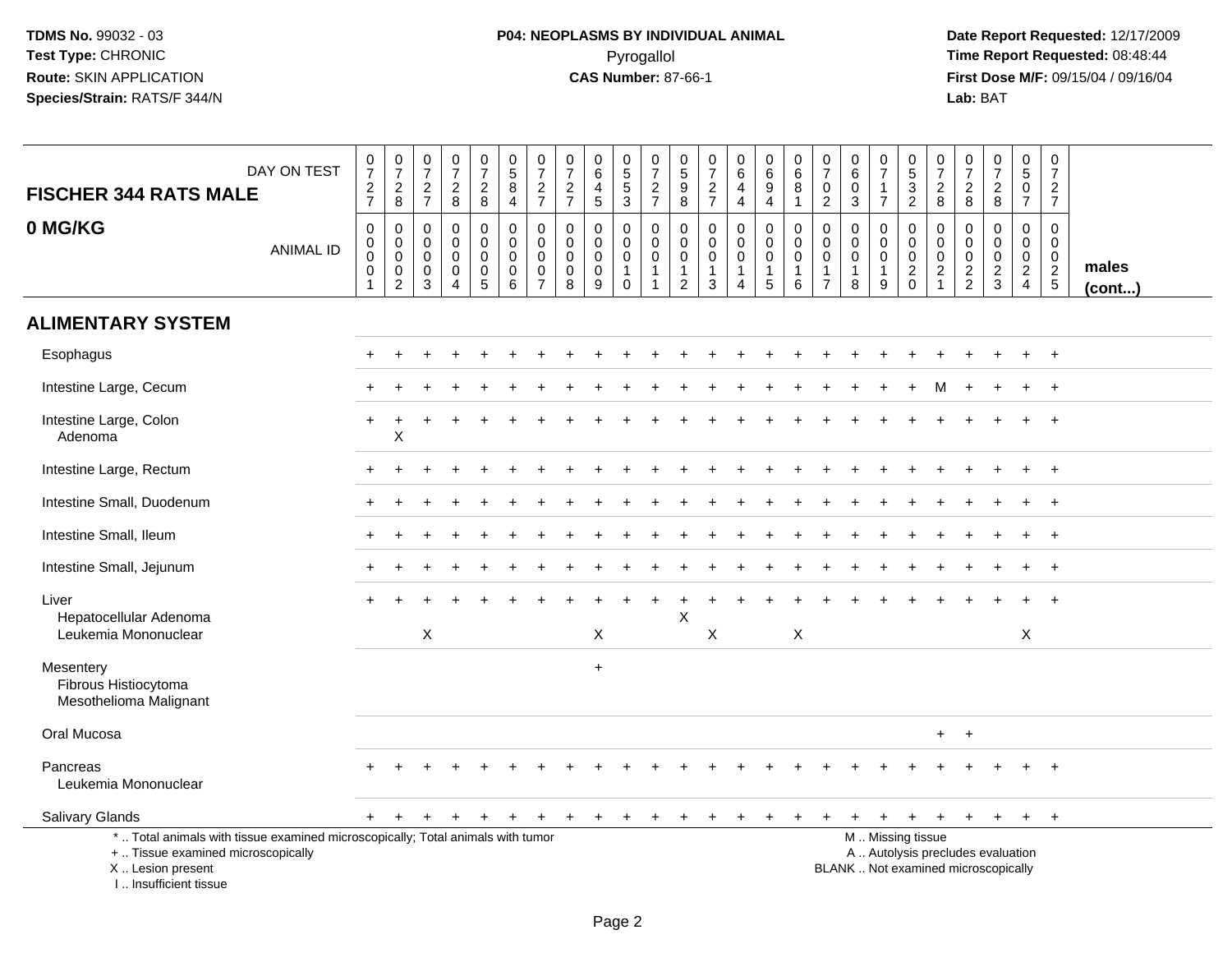# **P04: NEOPLASMS BY INDIVIDUAL ANIMAL**Pyrogallol Pyrogallol **Pyrogallol Time Report Requested:** 08:48:44<br>**CAS Number:** 87-66-1 **Time Report Requested:** 08/15/04 / 09/16/04

| DAY ON TEST<br><b>FISCHER 344 RATS MALE</b>                                                                                                                           | $\begin{smallmatrix}0\\7\end{smallmatrix}$<br>$\frac{2}{7}$ | $\frac{0}{7}$<br>$\overline{c}$<br>8                                 | $\frac{0}{7}$<br>$\frac{2}{7}$                    | $\frac{0}{7}$<br>$\frac{2}{8}$                       | $\begin{array}{c} 0 \\ 7 \end{array}$<br>$\frac{2}{8}$                         | $\begin{array}{c} 0 \\ 5 \end{array}$<br>$\bf 8$<br>4                  | $\frac{0}{7}$<br>$\frac{2}{7}$                                 | $\begin{array}{c} 0 \\ 7 \end{array}$<br>$\frac{2}{7}$   | 0<br>$\overline{6}$<br>$\overline{4}$<br>$\sqrt{5}$ | $\,0\,$<br>$\overline{5}$<br>$\sqrt{5}$<br>$\mathbf{3}$        | $\frac{0}{7}$<br>$\frac{2}{7}$                 | $\begin{array}{c} 0 \\ 5 \end{array}$<br>$\boldsymbol{9}$<br>8 | $\frac{0}{7}$<br>$\frac{2}{7}$                                 | 0<br>$6\overline{6}$<br>$\overline{4}$<br>4                       | $\pmb{0}$<br>$\overline{6}$<br>$9\,$<br>$\overline{4}$         | 0<br>$\,6\,$<br>$\bf8$<br>$\mathbf{1}$         | $\pmb{0}$<br>$\overline{7}$<br>$\mathbf 0$<br>$\overline{2}$             | 0<br>$\overline{6}$<br>$\mathbf 0$<br>3   | $\begin{array}{c} 0 \\ 7 \end{array}$<br>$\mathbf{1}$<br>$\overline{7}$ | $\begin{array}{c} 0 \\ 5 \\ 3 \\ 2 \end{array}$                                               | 0<br>$\overline{7}$<br>$\overline{\mathbf{c}}$<br>8           | $\begin{array}{c} 0 \\ 7 \end{array}$<br>$\frac{2}{8}$          | $\begin{array}{c} 0 \\ 7 \end{array}$<br>$\overline{\mathbf{c}}$<br>8 | $\mathbf 0$<br>$\overline{5}$<br>$\mathbf 0$<br>$\overline{7}$            | 0<br>$\overline{7}$<br>$\overline{c}$<br>$\overline{7}$ |                       |
|-----------------------------------------------------------------------------------------------------------------------------------------------------------------------|-------------------------------------------------------------|----------------------------------------------------------------------|---------------------------------------------------|------------------------------------------------------|--------------------------------------------------------------------------------|------------------------------------------------------------------------|----------------------------------------------------------------|----------------------------------------------------------|-----------------------------------------------------|----------------------------------------------------------------|------------------------------------------------|----------------------------------------------------------------|----------------------------------------------------------------|-------------------------------------------------------------------|----------------------------------------------------------------|------------------------------------------------|--------------------------------------------------------------------------|-------------------------------------------|-------------------------------------------------------------------------|-----------------------------------------------------------------------------------------------|---------------------------------------------------------------|-----------------------------------------------------------------|-----------------------------------------------------------------------|---------------------------------------------------------------------------|---------------------------------------------------------|-----------------------|
| 0 MG/KG<br><b>ANIMAL ID</b>                                                                                                                                           | $\mathbf 0$<br>$\mathbf 0$<br>0<br>0<br>$\overline{1}$      | $\mathbf 0$<br>$\pmb{0}$<br>$\mathbf 0$<br>$\,0\,$<br>$\overline{c}$ | 0<br>$\mathbf 0$<br>$\mathbf 0$<br>$\pmb{0}$<br>3 | 0<br>$\mathbf 0$<br>$\mathbf 0$<br>$\mathsf{O}$<br>4 | 0<br>$\mathbf 0$<br>$\mathbf 0$<br>$\begin{smallmatrix}0\0\5\end{smallmatrix}$ | $\mathbf 0$<br>$\pmb{0}$<br>$\mathbf 0$<br>$\pmb{0}$<br>$6\phantom{1}$ | 0<br>$\mathbf 0$<br>$\mathbf 0$<br>$\pmb{0}$<br>$\overline{7}$ | $\mathbf 0$<br>$\Omega$<br>$\mathbf 0$<br>$\pmb{0}$<br>8 | 0<br>$\mathbf 0$<br>$\pmb{0}$<br>$\pmb{0}$<br>9     | 0<br>$\mathbf 0$<br>$\mathbf 0$<br>$\mathbf{1}$<br>$\mathbf 0$ | $\mathbf 0$<br>$\mathbf 0$<br>$\mathbf 0$<br>1 | $\mathbf 0$<br>$\Omega$<br>0<br>$\mathbf{1}$<br>$\overline{c}$ | $\mathbf 0$<br>$\mathbf 0$<br>$\mathbf 0$<br>$\mathbf{1}$<br>3 | 0<br>$\mathbf 0$<br>$\mathbf 0$<br>$\mathbf{1}$<br>$\overline{4}$ | $\mathbf 0$<br>$\mathbf 0$<br>$\mathbf 0$<br>$\mathbf{1}$<br>5 | 0<br>$\Omega$<br>$\Omega$<br>$\mathbf{1}$<br>6 | $\mathbf 0$<br>$\mathbf 0$<br>$\Omega$<br>$\mathbf{1}$<br>$\overline{7}$ | 0<br>$\mathbf 0$<br>$\mathbf 0$<br>1<br>8 | 0<br>$\mathbf 0$<br>$\mathbf 0$<br>$\mathbf{1}$<br>$\overline{9}$       | 0<br>$\pmb{0}$<br>0<br>$\frac{2}{0}$                                                          | $\mathbf 0$<br>$\mathbf 0$<br>$\mathbf 0$<br>$\boldsymbol{2}$ | $\mathbf 0$<br>$\mathbf 0$<br>$\boldsymbol{0}$<br>$\frac{2}{2}$ | 0<br>$\mathbf 0$<br>0<br>$\frac{2}{3}$                                | $\mathbf 0$<br>$\mathbf 0$<br>$\mathbf 0$<br>$\sqrt{2}$<br>$\overline{4}$ | 0<br>$\Omega$<br>$\mathbf 0$<br>$rac{2}{5}$             | males<br>$($ cont $)$ |
| Carcinoma<br>Schwannoma Malignant                                                                                                                                     |                                                             |                                                                      |                                                   |                                                      |                                                                                |                                                                        |                                                                |                                                          |                                                     |                                                                |                                                |                                                                |                                                                |                                                                   |                                                                |                                                |                                                                          |                                           |                                                                         |                                                                                               |                                                               |                                                                 |                                                                       |                                                                           |                                                         |                       |
| Stomach, Forestomach                                                                                                                                                  |                                                             |                                                                      |                                                   |                                                      |                                                                                |                                                                        |                                                                |                                                          |                                                     |                                                                |                                                |                                                                |                                                                |                                                                   |                                                                |                                                |                                                                          |                                           |                                                                         |                                                                                               |                                                               |                                                                 |                                                                       |                                                                           |                                                         |                       |
| Stomach, Glandular<br>Carcinosarcoma                                                                                                                                  |                                                             |                                                                      |                                                   |                                                      |                                                                                |                                                                        |                                                                |                                                          |                                                     | X                                                              |                                                |                                                                |                                                                |                                                                   |                                                                |                                                |                                                                          |                                           |                                                                         |                                                                                               |                                                               |                                                                 |                                                                       |                                                                           |                                                         |                       |
| Tongue<br>Squamous Cell Carcinoma                                                                                                                                     |                                                             |                                                                      |                                                   |                                                      |                                                                                |                                                                        |                                                                |                                                          | $\ddot{}$<br>X                                      |                                                                |                                                |                                                                |                                                                |                                                                   |                                                                |                                                |                                                                          |                                           |                                                                         |                                                                                               |                                                               |                                                                 |                                                                       |                                                                           |                                                         |                       |
| <b>CARDIOVASCULAR SYSTEM</b>                                                                                                                                          |                                                             |                                                                      |                                                   |                                                      |                                                                                |                                                                        |                                                                |                                                          |                                                     |                                                                |                                                |                                                                |                                                                |                                                                   |                                                                |                                                |                                                                          |                                           |                                                                         |                                                                                               |                                                               |                                                                 |                                                                       |                                                                           |                                                         |                       |
| <b>Blood Vessel</b>                                                                                                                                                   |                                                             |                                                                      |                                                   |                                                      |                                                                                |                                                                        |                                                                |                                                          |                                                     |                                                                |                                                |                                                                |                                                                |                                                                   |                                                                |                                                |                                                                          |                                           |                                                                         |                                                                                               |                                                               |                                                                 |                                                                       |                                                                           | $^{+}$                                                  |                       |
| Heart<br>Leukemia Mononuclear<br>Schwannoma Malignant                                                                                                                 |                                                             |                                                                      |                                                   |                                                      |                                                                                |                                                                        |                                                                |                                                          |                                                     |                                                                |                                                |                                                                |                                                                |                                                                   |                                                                |                                                |                                                                          |                                           |                                                                         |                                                                                               |                                                               |                                                                 |                                                                       |                                                                           |                                                         |                       |
| <b>ENDOCRINE SYSTEM</b>                                                                                                                                               |                                                             |                                                                      |                                                   |                                                      |                                                                                |                                                                        |                                                                |                                                          |                                                     |                                                                |                                                |                                                                |                                                                |                                                                   |                                                                |                                                |                                                                          |                                           |                                                                         |                                                                                               |                                                               |                                                                 |                                                                       |                                                                           |                                                         |                       |
| <b>Adrenal Cortex</b><br>Leukemia Mononuclear                                                                                                                         |                                                             | $\ddot{}$                                                            | х                                                 |                                                      |                                                                                |                                                                        |                                                                |                                                          |                                                     |                                                                |                                                |                                                                |                                                                |                                                                   |                                                                | $\ddot{}$<br>Χ                                 |                                                                          |                                           |                                                                         |                                                                                               |                                                               |                                                                 |                                                                       |                                                                           | $\ddot{}$                                               |                       |
| <b>Adrenal Medulla</b><br>Leukemia Mononuclear<br>Pheochromocytoma Benign<br>Pheochromocytoma Malignant<br>Bilateral, Pheochromocytoma Benign                         |                                                             | $\ddot{}$                                                            | X                                                 |                                                      |                                                                                |                                                                        | X                                                              |                                                          |                                                     |                                                                |                                                |                                                                |                                                                |                                                                   | X                                                              | X                                              |                                                                          |                                           |                                                                         | X                                                                                             |                                                               |                                                                 |                                                                       |                                                                           | $\overline{+}$                                          |                       |
| Islets, Pancreatic                                                                                                                                                    |                                                             |                                                                      |                                                   |                                                      |                                                                                |                                                                        |                                                                |                                                          |                                                     |                                                                |                                                |                                                                |                                                                |                                                                   |                                                                |                                                |                                                                          |                                           |                                                                         |                                                                                               |                                                               |                                                                 |                                                                       |                                                                           | $\ddot{}$                                               |                       |
| *  Total animals with tissue examined microscopically; Total animals with tumor<br>+  Tissue examined microscopically<br>X  Lesion present<br>I., Insufficient tissue |                                                             |                                                                      |                                                   |                                                      |                                                                                |                                                                        |                                                                |                                                          |                                                     |                                                                |                                                |                                                                |                                                                |                                                                   |                                                                |                                                |                                                                          |                                           |                                                                         | M  Missing tissue<br>A  Autolysis precludes evaluation<br>BLANK  Not examined microscopically |                                                               |                                                                 |                                                                       |                                                                           |                                                         |                       |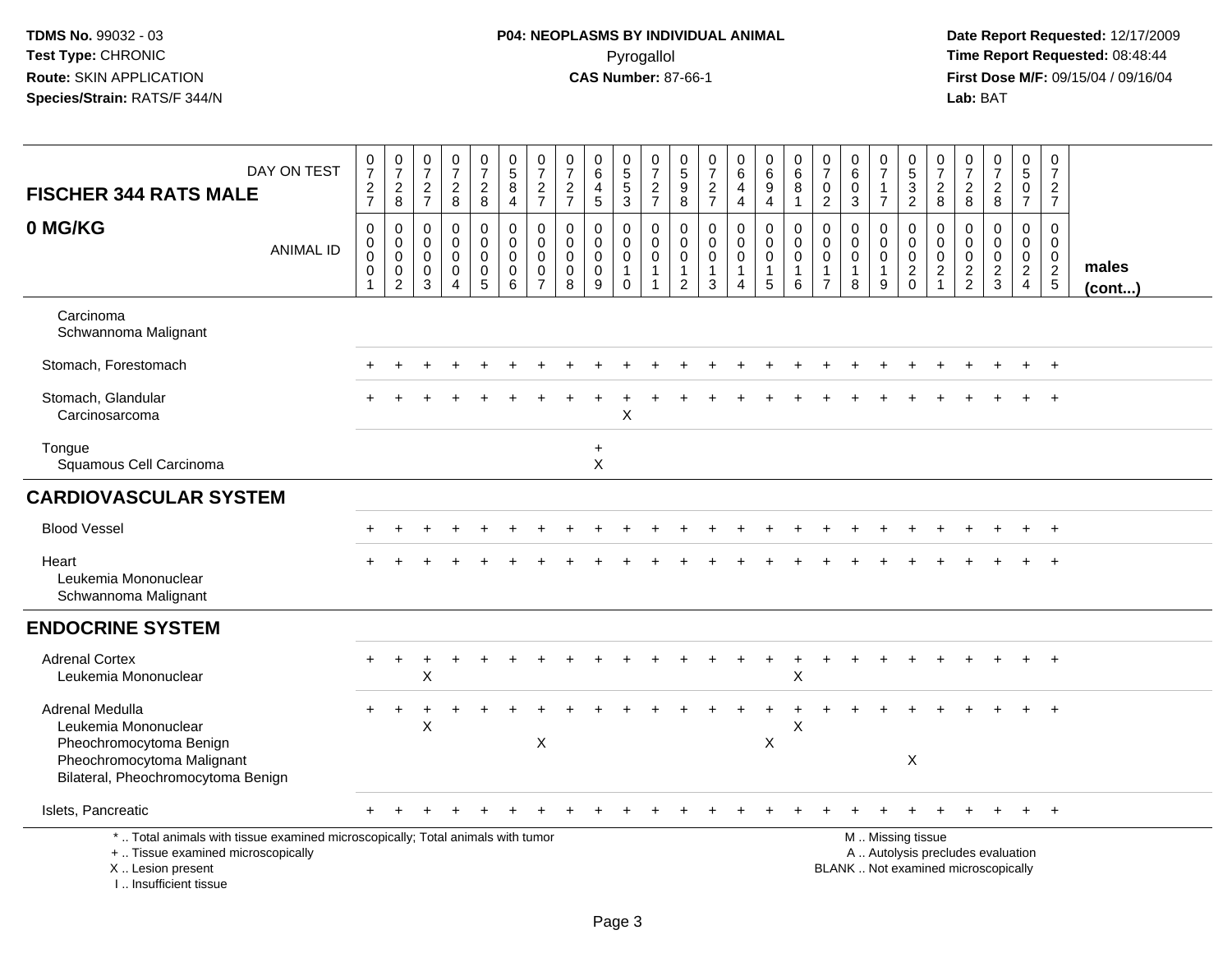I .. Insufficient tissue

# **P04: NEOPLASMS BY INDIVIDUAL ANIMAL**Pyrogallol Pyrogallol **Pyrogallol Time Report Requested:** 08:48:44<br>**CAS Number:** 87-66-1 **Time Report Requested:** 08/15/04 / 09/16/04

| <b>FISCHER 344 RATS MALE</b>                                                                                                               | DAY ON TEST      | $\frac{0}{7}$<br>$\frac{2}{7}$                              | $\frac{0}{7}$<br>$_{\rm 8}^2$                                         | $\frac{0}{7}$<br>$\overline{c}$<br>$\overline{7}$ | 0<br>$\overline{7}$<br>$\frac{2}{8}$   | $\frac{0}{7}$<br>$\frac{2}{8}$                                             | $\begin{array}{c} 0 \\ 5 \end{array}$<br>$\bf 8$<br>$\overline{4}$ | $\frac{0}{7}$<br>$\frac{2}{7}$                                              | $\frac{0}{7}$<br>$\overline{c}$<br>$\overline{7}$    | $\begin{array}{c} 0 \\ 6 \end{array}$<br>$\frac{4}{5}$                     | $\begin{array}{c} 0 \\ 5 \end{array}$<br>5<br>3       | $\frac{0}{7}$<br>$\frac{2}{7}$                        | $\begin{array}{c} 0 \\ 5 \end{array}$<br>$\boldsymbol{9}$<br>$\,8\,$ | $\frac{0}{7}$<br>$\frac{2}{7}$                                 | 0<br>$6\phantom{1}$<br>$\overline{4}$<br>$\overline{4}$                     | $\begin{array}{c} 0 \\ 6 \end{array}$<br>$\boldsymbol{9}$<br>$\overline{4}$ | $\begin{array}{c} 0 \\ 6 \end{array}$<br>8<br>$\mathbf{1}$ | $\frac{0}{7}$<br>$\mathbf 0$<br>$\overline{2}$                           | 0<br>$\,6\,$<br>0<br>$\mathbf{3}$              | $\frac{0}{7}$<br>$\mathbf{1}$<br>$\overline{7}$                    | $\begin{array}{c} 0 \\ 5 \end{array}$<br>$\frac{3}{2}$ | $\frac{0}{7}$<br>$\sqrt{2}$<br>8                                            | 0<br>$\overline{7}$<br>$\overline{c}$<br>8    | $\frac{0}{7}$<br>$\frac{2}{8}$                | $\begin{array}{c} 0 \\ 5 \end{array}$<br>$\pmb{0}$<br>$\overline{7}$   | 0<br>$\overline{7}$<br>$rac{2}{7}$               |                       |
|--------------------------------------------------------------------------------------------------------------------------------------------|------------------|-------------------------------------------------------------|-----------------------------------------------------------------------|---------------------------------------------------|----------------------------------------|----------------------------------------------------------------------------|--------------------------------------------------------------------|-----------------------------------------------------------------------------|------------------------------------------------------|----------------------------------------------------------------------------|-------------------------------------------------------|-------------------------------------------------------|----------------------------------------------------------------------|----------------------------------------------------------------|-----------------------------------------------------------------------------|-----------------------------------------------------------------------------|------------------------------------------------------------|--------------------------------------------------------------------------|------------------------------------------------|--------------------------------------------------------------------|--------------------------------------------------------|-----------------------------------------------------------------------------|-----------------------------------------------|-----------------------------------------------|------------------------------------------------------------------------|--------------------------------------------------|-----------------------|
| 0 MG/KG                                                                                                                                    | <b>ANIMAL ID</b> | $\mathbf 0$<br>$\pmb{0}$<br>$\mathbf 0$<br>$\mathbf 0$<br>1 | 0<br>$\mathbf 0$<br>$\mathbf 0$<br>$\boldsymbol{0}$<br>$\overline{2}$ | $\mathbf 0$<br>$\Omega$<br>0<br>0<br>3            | $\mathbf 0$<br>$\Omega$<br>0<br>0<br>4 | $\mathbf 0$<br>$\mathbf 0$<br>$\mathbf 0$<br>$\mathbf 0$<br>$\overline{5}$ | $\mathbf 0$<br>$\pmb{0}$<br>$\mathbf 0$<br>$\mathbf 0$<br>6        | $\mathbf 0$<br>$\mathbf{0}$<br>$\mathbf 0$<br>$\mathbf 0$<br>$\overline{7}$ | $\mathbf 0$<br>$\mathbf{0}$<br>0<br>$\mathbf 0$<br>8 | $\mathbf 0$<br>$\mathbf 0$<br>$\mathbf 0$<br>$\mathbf 0$<br>$\overline{9}$ | $\Omega$<br>$\Omega$<br>0<br>$\mathbf{1}$<br>$\Omega$ | 0<br>$\mathbf 0$<br>$\mathsf{O}$<br>1<br>$\mathbf{1}$ | 0<br>$\mathbf 0$<br>0<br>$\mathbf{1}$<br>$\overline{2}$              | $\mathbf 0$<br>$\mathbf 0$<br>$\mathbf 0$<br>$\mathbf{1}$<br>3 | $\mathbf 0$<br>$\mathbf 0$<br>$\mathbf 0$<br>$\mathbf{1}$<br>$\overline{4}$ | $\mathbf 0$<br>$\mathbf 0$<br>0<br>$\mathbf{1}$<br>5                        | 0<br>$\mathbf 0$<br>$\mathbf 0$<br>$\mathbf{1}$<br>$\,6\,$ | $\mathbf 0$<br>$\Omega$<br>$\mathbf 0$<br>$\mathbf{1}$<br>$\overline{7}$ | $\Omega$<br>$\Omega$<br>0<br>$\mathbf{1}$<br>8 | $\mathbf 0$<br>$\mathbf 0$<br>$\mathbf 0$<br>$\mathbf{1}$<br>$9\,$ | 0<br>$\mathbf 0$<br>$\mathbf 0$<br>$^2_{\rm 0}$        | $\mathbf 0$<br>$\mathbf 0$<br>$\mathbf 0$<br>$\overline{c}$<br>$\mathbf{1}$ | $\mathbf 0$<br>$\Omega$<br>0<br>$\frac{2}{2}$ | $\Omega$<br>$\mathbf 0$<br>0<br>$\frac{2}{3}$ | 0<br>$\overline{0}$<br>$\mathbf 0$<br>$\overline{2}$<br>$\overline{4}$ | $\mathbf 0$<br>$\mathbf 0$<br>0<br>$\frac{2}{5}$ | males<br>$($ cont $)$ |
| Adenoma                                                                                                                                    |                  |                                                             | $\mathsf{X}$                                                          |                                                   |                                        |                                                                            |                                                                    |                                                                             |                                                      |                                                                            |                                                       |                                                       |                                                                      |                                                                |                                                                             |                                                                             | $\mathsf{X}$                                               |                                                                          |                                                |                                                                    |                                                        |                                                                             |                                               |                                               |                                                                        |                                                  |                       |
| Parathyroid Gland                                                                                                                          |                  |                                                             |                                                                       |                                                   |                                        |                                                                            |                                                                    |                                                                             |                                                      |                                                                            |                                                       |                                                       |                                                                      |                                                                |                                                                             |                                                                             |                                                            |                                                                          |                                                |                                                                    |                                                        |                                                                             |                                               |                                               |                                                                        | $\ddot{}$                                        |                       |
| <b>Pituitary Gland</b><br>Leukemia Mononuclear                                                                                             |                  |                                                             |                                                                       |                                                   |                                        |                                                                            |                                                                    |                                                                             |                                                      |                                                                            |                                                       |                                                       |                                                                      |                                                                |                                                                             |                                                                             |                                                            |                                                                          |                                                |                                                                    |                                                        |                                                                             |                                               |                                               |                                                                        | $\ddot{}$                                        |                       |
| Pars Distalis, Adenoma<br>Pars Intermedia, Adenoma                                                                                         |                  |                                                             |                                                                       | X X X X                                           |                                        |                                                                            |                                                                    |                                                                             | X X X X                                              |                                                                            |                                                       |                                                       | X                                                                    |                                                                |                                                                             | X X X X X X                                                                 |                                                            |                                                                          |                                                |                                                                    |                                                        | X                                                                           |                                               |                                               |                                                                        | X                                                |                       |
| <b>Thyroid Gland</b><br>Bilateral, C-cell, Adenoma                                                                                         |                  |                                                             |                                                                       |                                                   |                                        |                                                                            |                                                                    |                                                                             |                                                      |                                                                            |                                                       |                                                       |                                                                      |                                                                |                                                                             |                                                                             |                                                            |                                                                          |                                                |                                                                    |                                                        |                                                                             |                                               |                                               | $\ddot{}$                                                              | $\ddot{}$<br>X                                   |                       |
| C-cell, Adenoma<br><b>GENERAL BODY SYSTEM</b>                                                                                              |                  |                                                             | X                                                                     |                                                   |                                        |                                                                            |                                                                    |                                                                             |                                                      |                                                                            |                                                       |                                                       |                                                                      |                                                                |                                                                             |                                                                             |                                                            | X X X                                                                    |                                                |                                                                    |                                                        |                                                                             | X                                             |                                               |                                                                        |                                                  |                       |
| <b>NONE</b>                                                                                                                                |                  |                                                             |                                                                       |                                                   |                                        |                                                                            |                                                                    |                                                                             |                                                      |                                                                            |                                                       |                                                       |                                                                      |                                                                |                                                                             |                                                                             |                                                            |                                                                          |                                                |                                                                    |                                                        |                                                                             |                                               |                                               |                                                                        |                                                  |                       |
| <b>GENITAL SYSTEM</b>                                                                                                                      |                  |                                                             |                                                                       |                                                   |                                        |                                                                            |                                                                    |                                                                             |                                                      |                                                                            |                                                       |                                                       |                                                                      |                                                                |                                                                             |                                                                             |                                                            |                                                                          |                                                |                                                                    |                                                        |                                                                             |                                               |                                               |                                                                        |                                                  |                       |
| <b>Coagulating Gland</b>                                                                                                                   |                  |                                                             |                                                                       |                                                   |                                        |                                                                            |                                                                    |                                                                             |                                                      |                                                                            |                                                       |                                                       |                                                                      |                                                                |                                                                             |                                                                             |                                                            |                                                                          |                                                |                                                                    |                                                        |                                                                             |                                               |                                               |                                                                        |                                                  |                       |
| Epididymis<br>Mesothelioma Malignant<br>Bilateral, Mesothelioma Malignant                                                                  |                  |                                                             |                                                                       |                                                   |                                        |                                                                            |                                                                    |                                                                             | $\boldsymbol{\mathsf{X}}$                            |                                                                            |                                                       |                                                       |                                                                      |                                                                |                                                                             |                                                                             |                                                            |                                                                          |                                                |                                                                    |                                                        |                                                                             |                                               |                                               |                                                                        | $\overline{+}$                                   |                       |
| <b>Preputial Gland</b>                                                                                                                     |                  | ÷                                                           |                                                                       |                                                   |                                        |                                                                            |                                                                    |                                                                             |                                                      |                                                                            |                                                       |                                                       |                                                                      |                                                                |                                                                             |                                                                             |                                                            |                                                                          |                                                |                                                                    |                                                        |                                                                             |                                               |                                               | $\pm$                                                                  | $\ddot{}$                                        |                       |
| Prostate                                                                                                                                   |                  |                                                             |                                                                       |                                                   |                                        |                                                                            |                                                                    |                                                                             |                                                      |                                                                            |                                                       |                                                       |                                                                      |                                                                |                                                                             |                                                                             |                                                            |                                                                          |                                                |                                                                    |                                                        |                                                                             |                                               |                                               |                                                                        |                                                  |                       |
| Seminal Vesicle                                                                                                                            |                  |                                                             |                                                                       |                                                   |                                        |                                                                            |                                                                    |                                                                             |                                                      |                                                                            |                                                       |                                                       |                                                                      |                                                                |                                                                             |                                                                             |                                                            |                                                                          |                                                |                                                                    |                                                        |                                                                             |                                               |                                               |                                                                        |                                                  |                       |
| *  Total animals with tissue examined microscopically; Total animals with tumor<br>+  Tissue examined microscopically<br>X  Lesion present |                  |                                                             |                                                                       |                                                   |                                        |                                                                            |                                                                    |                                                                             |                                                      |                                                                            |                                                       |                                                       |                                                                      |                                                                |                                                                             |                                                                             |                                                            |                                                                          | BLANK  Not examined microscopically            |                                                                    | M  Missing tissue<br>A  Autolysis precludes evaluation |                                                                             |                                               |                                               |                                                                        |                                                  |                       |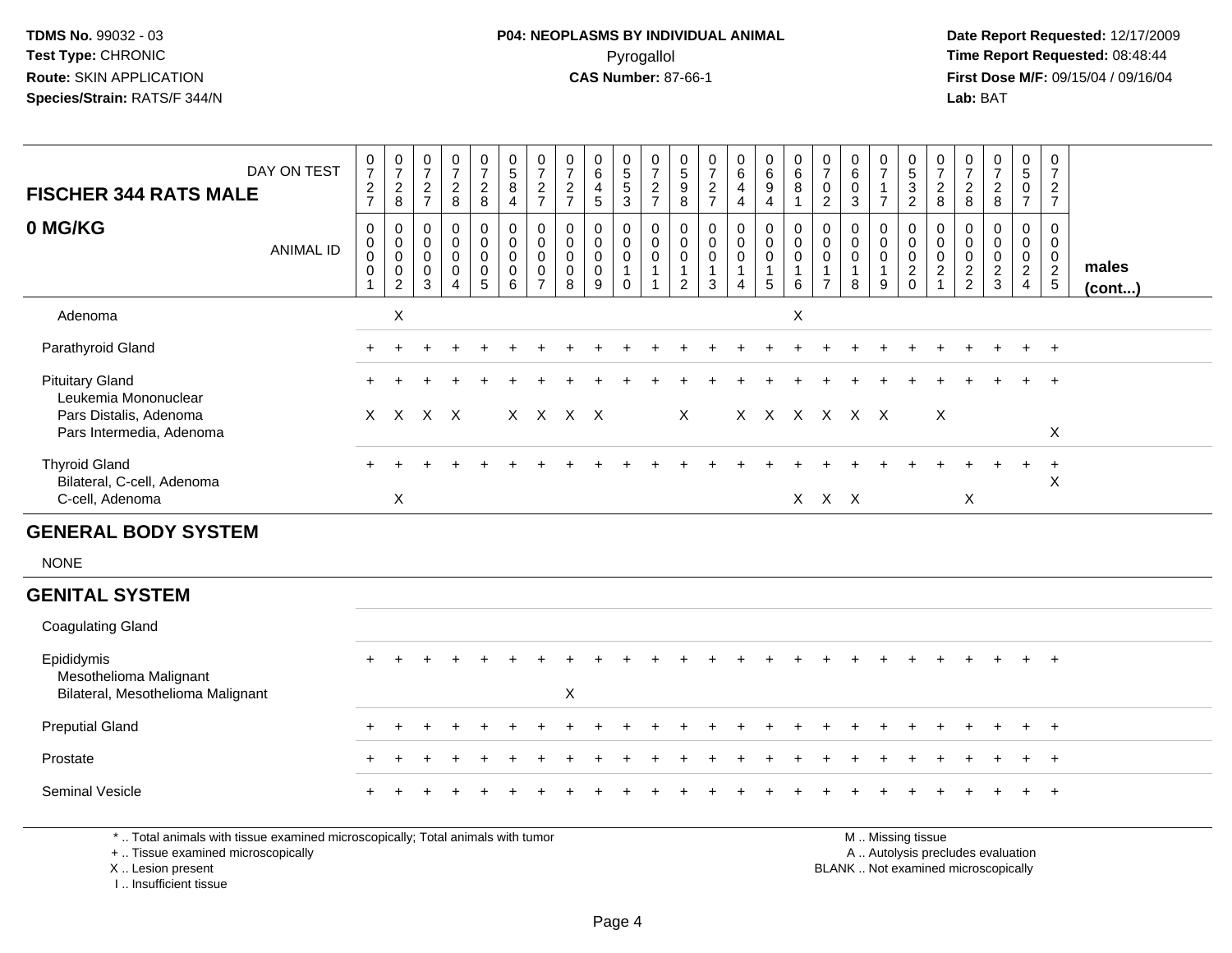## **P04: NEOPLASMS BY INDIVIDUAL ANIMAL**Pyrogallol Pyrogallol **Pyrogallol Time Report Requested:** 08:48:44<br>**CAS Number:** 87-66-1 **Time Report Requested:** 09/15/04 / 09/16/04

 **Date Report Requested:** 12/17/2009 **First Dose M/F:** 09/15/04 / 09/16/04 Lab: BAT **Lab:** BAT

| DAY ON TEST<br><b>FISCHER 344 RATS MALE</b>                                                                                                                                       | $\frac{0}{7}$<br>$\frac{2}{7}$                       | $\begin{array}{c} 0 \\ 7 \end{array}$<br>$\mathbf{2}$<br>8     | 0<br>$\overline{7}$<br>$\overline{2}$<br>$\overline{7}$ | $\frac{0}{7}$<br>$\frac{2}{8}$                                           | $\frac{0}{7}$<br>$\boldsymbol{2}$<br>$\,8\,$ | 0<br>$\overline{5}$<br>8<br>$\overline{4}$                    | 0<br>$\overline{7}$<br>$\overline{c}$<br>$\overline{7}$                     | $\frac{0}{7}$<br>$\frac{2}{7}$            | 0<br>$6\overline{6}$<br>4<br>5  | 0<br>$\frac{5}{3}$                                    | 0<br>$\overline{7}$<br>$\frac{2}{7}$  | 0<br>$\sqrt{5}$<br>$\boldsymbol{9}$<br>$\overline{8}$  | $\frac{0}{7}$<br>$\frac{2}{7}$                                 | 0<br>$6\phantom{a}$<br>4<br>4 | 0<br>$6\phantom{a}$<br>$\boldsymbol{9}$<br>$\overline{\mathbf{4}}$ | $\begin{array}{c} 0 \\ 6 \end{array}$<br>8<br>$\mathbf{1}$ | 0<br>$\overline{7}$<br>0<br>$\overline{2}$      | $\begin{array}{c} 0 \\ 6 \end{array}$<br>$\pmb{0}$<br>$\mathbf{3}$ | $\frac{0}{7}$<br>$\mathbf{1}$<br>$\overline{7}$ | $\mathbf 0$<br>$\overline{5}$<br>$\mathbf{3}$<br>$\overline{2}$             | 0<br>$\overline{7}$<br>$\overline{c}$<br>8 | $\frac{0}{7}$<br>$_{\rm 8}^2$                            | $\frac{0}{7}$<br>$_{\rm 8}^2$                     | 0<br>$\overline{5}$<br>$\overline{0}$<br>$\overline{7}$   | 0<br>$\overline{7}$<br>$\frac{2}{7}$                                     |                 |
|-----------------------------------------------------------------------------------------------------------------------------------------------------------------------------------|------------------------------------------------------|----------------------------------------------------------------|---------------------------------------------------------|--------------------------------------------------------------------------|----------------------------------------------|---------------------------------------------------------------|-----------------------------------------------------------------------------|-------------------------------------------|---------------------------------|-------------------------------------------------------|---------------------------------------|--------------------------------------------------------|----------------------------------------------------------------|-------------------------------|--------------------------------------------------------------------|------------------------------------------------------------|-------------------------------------------------|--------------------------------------------------------------------|-------------------------------------------------|-----------------------------------------------------------------------------|--------------------------------------------|----------------------------------------------------------|---------------------------------------------------|-----------------------------------------------------------|--------------------------------------------------------------------------|-----------------|
| 0 MG/KG<br><b>ANIMAL ID</b>                                                                                                                                                       | $\mathbf 0$<br>$\pmb{0}$<br>$\mathbf 0$<br>$\pmb{0}$ | $\mathbf 0$<br>$\mathbf 0$<br>$\pmb{0}$<br>0<br>$\overline{2}$ | $\mathbf 0$<br>0<br>$\mathbf 0$<br>0<br>3               | $\mathbf 0$<br>$\mathbf 0$<br>$\pmb{0}$<br>$\mathbf 0$<br>$\overline{4}$ | 0<br>0<br>0<br>$\mathbf 0$<br>5              | $\mathbf 0$<br>$\mathbf 0$<br>$\mathbf 0$<br>$\mathbf 0$<br>6 | $\mathbf 0$<br>$\mathbf 0$<br>$\mathbf{0}$<br>$\mathbf 0$<br>$\overline{7}$ | 0<br>$\mathbf 0$<br>$\mathbf 0$<br>0<br>8 | 0<br>0<br>$\mathbf 0$<br>0<br>9 | 0<br>$\mathsf{O}$<br>0<br>$\mathbf{1}$<br>$\mathbf 0$ | $\mathbf 0$<br>0<br>0<br>$\mathbf{1}$ | $\mathbf 0$<br>$\mathbf 0$<br>0<br>$\overline{1}$<br>2 | $\mathbf 0$<br>$\mathbf 0$<br>$\mathbf 0$<br>$\mathbf{1}$<br>3 | 0<br>0<br>0<br>1<br>4         | $\mathbf 0$<br>$\mathbf 0$<br>$\pmb{0}$<br>$\mathbf{1}$<br>5       | 0<br>$\mathbf 0$<br>0<br>$\mathbf{1}$<br>6                 | $\mathbf 0$<br>$\mathbf 0$<br>$\mathbf 0$<br>-1 | $\mathbf 0$<br>$\mathbf 0$<br>$\mathbf 0$<br>$\mathbf{1}$<br>8     | 0<br>$\mathbf 0$<br>0<br>-1<br>9                | $\mathbf 0$<br>$\mathbf 0$<br>$\mathbf 0$<br>$\overline{c}$<br>$\mathbf{0}$ | 0<br>0<br>$\mathbf 0$<br>$\overline{2}$    | $\mathbf 0$<br>$\mathbf 0$<br>$\pmb{0}$<br>$\frac{2}{2}$ | $\mathbf{0}$<br>0<br>$\mathbf 0$<br>$\frac{2}{3}$ | 0<br>$\mathbf 0$<br>0<br>$\overline{2}$<br>$\overline{4}$ | $\mathbf 0$<br>$\mathbf 0$<br>$\begin{array}{c} 0 \\ 2 \\ 5 \end{array}$ | males<br>(cont) |
| <b>Testes</b><br>Hemangioma<br>Mesothelioma Malignant<br>Bilateral, Interstitial Cell, Adenoma                                                                                    | $\mathsf{X}$                                         |                                                                |                                                         | X X X                                                                    |                                              |                                                               | $\sf X$                                                                     | $\boldsymbol{\mathsf{X}}$                 |                                 |                                                       | $X$ $X$                               |                                                        |                                                                | $X$ $X$                       |                                                                    |                                                            |                                                 |                                                                    | $\mathsf{X}$                                    |                                                                             |                                            | X X X                                                    |                                                   |                                                           | $\mathsf{X}$                                                             |                 |
| Interstitial Cell, Adenoma                                                                                                                                                        |                                                      | $\boldsymbol{\mathsf{X}}$                                      |                                                         |                                                                          |                                              |                                                               |                                                                             | X                                         |                                 |                                                       |                                       |                                                        |                                                                |                               |                                                                    | $X$ $X$                                                    |                                                 |                                                                    |                                                 | $\boldsymbol{X}$                                                            |                                            |                                                          |                                                   | X                                                         |                                                                          |                 |
| <b>HEMATOPOIETIC SYSTEM</b>                                                                                                                                                       |                                                      |                                                                |                                                         |                                                                          |                                              |                                                               |                                                                             |                                           |                                 |                                                       |                                       |                                                        |                                                                |                               |                                                                    |                                                            |                                                 |                                                                    |                                                 |                                                                             |                                            |                                                          |                                                   |                                                           |                                                                          |                 |
| <b>Bone Marrow</b><br>Leukemia Mononuclear                                                                                                                                        |                                                      |                                                                |                                                         |                                                                          |                                              |                                                               |                                                                             |                                           |                                 |                                                       |                                       |                                                        |                                                                |                               |                                                                    |                                                            |                                                 |                                                                    |                                                 |                                                                             |                                            |                                                          |                                                   |                                                           |                                                                          |                 |
| Lymph Node<br>Leukemia Mononuclear<br>Deep Cervical, Leukemia Mononuclear<br>Mediastinal, Leukemia Mononuclear<br>Pancreatic, Leukemia Mononuclear<br>Renal, Leukemia Mononuclear |                                                      |                                                                |                                                         |                                                                          |                                              |                                                               |                                                                             |                                           | $+$<br>$\pmb{\times}$           | $\ddot{}$                                             |                                       | $\ddot{}$                                              |                                                                |                               | $+$                                                                | $^{+}$<br>X                                                |                                                 |                                                                    |                                                 |                                                                             |                                            |                                                          |                                                   | $\ddot{}$<br>X<br>$\mathsf X$                             |                                                                          |                 |
| Lymph Node, Mandibular                                                                                                                                                            | M                                                    | M                                                              | м                                                       | M                                                                        | M                                            | M                                                             | M                                                                           | M                                         | M                               | M                                                     | м                                     | м                                                      | M                                                              | M                             | M                                                                  | M                                                          | M                                               | M                                                                  | M                                               | M                                                                           | M                                          | M                                                        | M                                                 | M M                                                       |                                                                          |                 |
| Lymph Node, Mesenteric<br>Leukemia Mononuclear                                                                                                                                    |                                                      |                                                                |                                                         |                                                                          |                                              |                                                               |                                                                             |                                           |                                 |                                                       |                                       |                                                        |                                                                |                               |                                                                    | $\sf X$                                                    |                                                 |                                                                    |                                                 |                                                                             |                                            |                                                          |                                                   | $\ddot{}$<br>X                                            | $^{+}$                                                                   |                 |
| Spleen<br>Leukemia Mononuclear                                                                                                                                                    |                                                      | $\ddot{}$                                                      | X                                                       |                                                                          |                                              |                                                               |                                                                             |                                           | $\mathsf X$                     |                                                       |                                       |                                                        | X                                                              |                               |                                                                    | $\sf X$                                                    |                                                 |                                                                    |                                                 |                                                                             |                                            |                                                          | $\ddot{}$                                         | $+$<br>X                                                  | $+$                                                                      |                 |
| <b>Thymus</b><br>Leukemia Mononuclear                                                                                                                                             |                                                      |                                                                |                                                         |                                                                          |                                              |                                                               |                                                                             |                                           |                                 |                                                       |                                       |                                                        |                                                                |                               |                                                                    |                                                            |                                                 | м                                                                  |                                                 |                                                                             |                                            |                                                          |                                                   | $\ddot{}$<br>X                                            | $^{+}$                                                                   |                 |

#### **INTEGUMENTARY SYSTEM**

\* .. Total animals with tissue examined microscopically; Total animals with tumor

+ .. Tissue examined microscopically

X .. Lesion present

I .. Insufficient tissue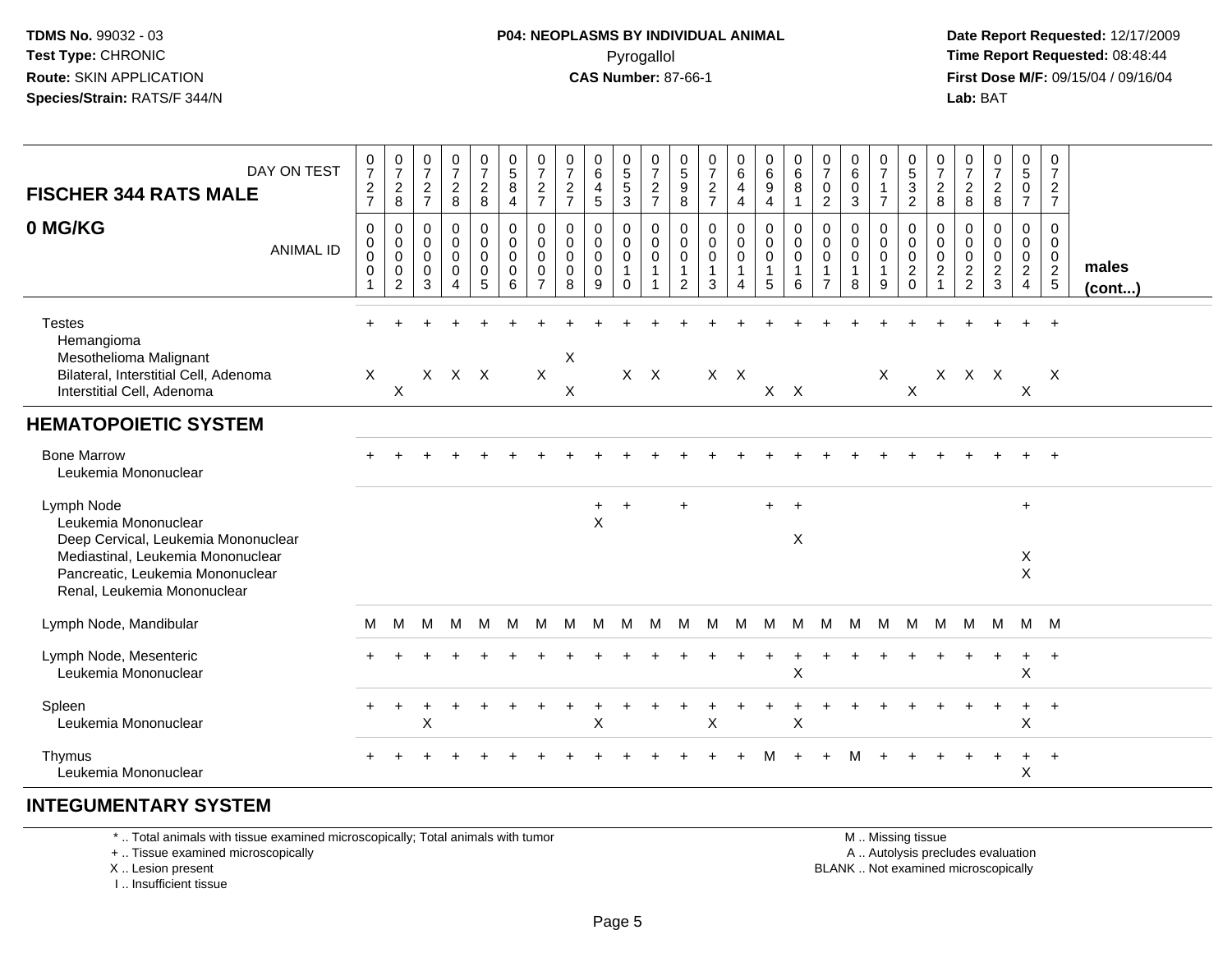# **P04: NEOPLASMS BY INDIVIDUAL ANIMAL**Pyrogallol Pyrogallol **Pyrogallol Time Report Requested:** 08:48:44<br>**CAS Number:** 87-66-1 **Time Report Requested:** 09/15/04 / 09/16/04

 **Date Report Requested:** 12/17/2009 **First Dose M/F:** 09/15/04 / 09/16/04<br>Lab: BAT **Lab:** BAT

| DAY ON TEST                                                                                                                                   | $\frac{0}{7}$                                          | $\frac{0}{7}$                                | 0<br>$\boldsymbol{7}$               | $\frac{0}{7}$                                                    | $\frac{0}{7}$                                               | $\begin{array}{c} 0 \\ 5 \end{array}$                         | 0<br>$\overline{7}$                                                     | 0<br>$\overline{7}$                                           | 0<br>$6\phantom{a}$             | 0<br>$\overline{5}$                                         | 0<br>$\overline{7}$                            | 0<br>$\,$ 5 $\,$                                    | $\frac{0}{7}$                                                  | 0<br>$\,6\,$                                         | 0<br>$\,6\,$                                                     | 0<br>$\,6$                           | 0<br>$\overline{7}$                                                   | 0<br>$6\overline{6}$                        | 0<br>$\overline{7}$ | $\mathbf 0$<br>$\overline{5}$                                                | 0<br>$\overline{7}$                                       | $\frac{0}{7}$                                    | $\frac{0}{7}$                                                     | 0<br>$\overline{5}$                                        | 0<br>$\overline{7}$                     |                       |
|-----------------------------------------------------------------------------------------------------------------------------------------------|--------------------------------------------------------|----------------------------------------------|-------------------------------------|------------------------------------------------------------------|-------------------------------------------------------------|---------------------------------------------------------------|-------------------------------------------------------------------------|---------------------------------------------------------------|---------------------------------|-------------------------------------------------------------|------------------------------------------------|-----------------------------------------------------|----------------------------------------------------------------|------------------------------------------------------|------------------------------------------------------------------|--------------------------------------|-----------------------------------------------------------------------|---------------------------------------------|---------------------|------------------------------------------------------------------------------|-----------------------------------------------------------|--------------------------------------------------|-------------------------------------------------------------------|------------------------------------------------------------|-----------------------------------------|-----------------------|
| <b>FISCHER 344 RATS MALE</b>                                                                                                                  | $\frac{2}{7}$                                          | $\overline{a}$<br>8                          | $\overline{2}$<br>$\overline{7}$    | $\frac{2}{8}$                                                    | $\frac{2}{8}$                                               | 8<br>$\overline{4}$                                           | $\overline{c}$<br>$\overline{7}$                                        | $\boldsymbol{2}$<br>$\overline{7}$                            | 4<br>5                          | 5<br>3                                                      | $\overline{c}$<br>$\overline{7}$               | $\boldsymbol{9}$<br>8                               | $\sqrt{2}$<br>$\overline{7}$                                   | $\overline{4}$<br>$\overline{4}$                     | 9<br>$\overline{4}$                                              | 8<br>1                               | $\mathbf 0$<br>$\overline{2}$                                         | $\mathbf 0$<br>3                            | 1<br>$\overline{7}$ | $\ensuremath{\mathsf{3}}$<br>$\overline{2}$                                  | $\frac{2}{8}$                                             | $\overline{c}$<br>8                              | $\boldsymbol{2}$<br>8                                             | $\mathbf 0$<br>$\overline{7}$                              | $\overline{2}$<br>$\overline{7}$        |                       |
| 0 MG/KG<br><b>ANIMAL ID</b>                                                                                                                   | $\mathbf 0$<br>0<br>$\overline{0}$<br>$\mathbf 0$<br>1 | 0<br>$\mathbf 0$<br>0<br>0<br>$\overline{2}$ | $\Omega$<br>$\Omega$<br>0<br>0<br>3 | $\mathbf 0$<br>$\mathbf 0$<br>$\mathbf 0$<br>0<br>$\overline{A}$ | $\mathbf 0$<br>$\mathbf 0$<br>$\mathbf 0$<br>$\pmb{0}$<br>5 | $\mathbf 0$<br>$\mathbf 0$<br>$\mathbf 0$<br>$\mathbf 0$<br>6 | $\mathbf 0$<br>$\Omega$<br>$\mathbf 0$<br>$\mathbf 0$<br>$\overline{7}$ | $\mathbf 0$<br>$\mathbf 0$<br>$\mathbf 0$<br>$\mathbf 0$<br>8 | 0<br>0<br>$\mathbf 0$<br>0<br>9 | 0<br>$\mathbf 0$<br>$\mathbf 0$<br>$\mathbf{1}$<br>$\Omega$ | 0<br>$\mathbf 0$<br>$\mathbf 0$<br>$\mathbf 1$ | $\mathbf 0$<br>$\Omega$<br>0<br>$\overline{1}$<br>2 | $\mathbf 0$<br>$\mathbf 0$<br>$\mathbf 0$<br>$\mathbf{1}$<br>3 | 0<br>$\mathbf 0$<br>$\mathbf 0$<br>$\mathbf{1}$<br>4 | $\mathbf 0$<br>$\mathbf 0$<br>$\mathbf 0$<br>$\overline{1}$<br>5 | 0<br>0<br>0<br>6                     | $\Omega$<br>$\Omega$<br>$\mathbf 0$<br>$\mathbf{1}$<br>$\overline{7}$ | $\mathbf{0}$<br>0<br>0<br>$\mathbf{1}$<br>8 | 0<br>0<br>0<br>9    | $\mathbf 0$<br>$\mathbf 0$<br>$\mathsf 0$<br>$\boldsymbol{2}$<br>$\mathbf 0$ | 0<br>$\mathbf 0$<br>0<br>$\overline{c}$<br>$\overline{1}$ | 0<br>$\mathbf 0$<br>$\mathbf 0$<br>$\frac{2}{2}$ | 0<br>$\mathbf 0$<br>$\mathbf 0$<br>$\overline{c}$<br>$\mathbf{3}$ | $\mathbf 0$<br>$\mathbf 0$<br>$\mathbf 0$<br>$\frac{2}{4}$ | 0<br>$\mathbf{0}$<br>0<br>$\frac{2}{5}$ | males<br>$($ cont $)$ |
| Mammary Gland<br>Adenocarcinoma                                                                                                               |                                                        |                                              |                                     |                                                                  |                                                             |                                                               |                                                                         |                                                               |                                 |                                                             |                                                |                                                     |                                                                |                                                      |                                                                  |                                      |                                                                       |                                             |                     |                                                                              |                                                           |                                                  |                                                                   |                                                            | $+$                                     |                       |
| Skin<br>Keratoacanthoma<br>Squamous Cell Papilloma<br>Control, Subcutaneous Tissue, Mesothelioma<br>Malignant<br>Subcutaneous Tissue, Fibroma |                                                        |                                              |                                     |                                                                  |                                                             |                                                               |                                                                         |                                                               |                                 |                                                             |                                                |                                                     |                                                                |                                                      |                                                                  |                                      |                                                                       |                                             |                     |                                                                              | X                                                         |                                                  |                                                                   |                                                            |                                         |                       |
| <b>MUSCULOSKELETAL SYSTEM</b>                                                                                                                 |                                                        |                                              |                                     |                                                                  |                                                             |                                                               |                                                                         |                                                               |                                 |                                                             |                                                |                                                     |                                                                |                                                      |                                                                  |                                      |                                                                       |                                             |                     |                                                                              |                                                           |                                                  |                                                                   |                                                            |                                         |                       |
| Bone                                                                                                                                          |                                                        |                                              |                                     |                                                                  |                                                             |                                                               |                                                                         |                                                               |                                 |                                                             |                                                |                                                     |                                                                |                                                      |                                                                  |                                      |                                                                       |                                             |                     |                                                                              |                                                           |                                                  |                                                                   |                                                            | $+$                                     |                       |
| <b>NERVOUS SYSTEM</b>                                                                                                                         |                                                        |                                              |                                     |                                                                  |                                                             |                                                               |                                                                         |                                                               |                                 |                                                             |                                                |                                                     |                                                                |                                                      |                                                                  |                                      |                                                                       |                                             |                     |                                                                              |                                                           |                                                  |                                                                   |                                                            |                                         |                       |
| <b>Brain</b>                                                                                                                                  |                                                        |                                              |                                     |                                                                  |                                                             |                                                               |                                                                         |                                                               |                                 |                                                             |                                                |                                                     |                                                                |                                                      |                                                                  |                                      |                                                                       |                                             |                     |                                                                              |                                                           |                                                  |                                                                   |                                                            | $+$                                     |                       |
| <b>RESPIRATORY SYSTEM</b>                                                                                                                     |                                                        |                                              |                                     |                                                                  |                                                             |                                                               |                                                                         |                                                               |                                 |                                                             |                                                |                                                     |                                                                |                                                      |                                                                  |                                      |                                                                       |                                             |                     |                                                                              |                                                           |                                                  |                                                                   |                                                            |                                         |                       |
| Lung<br>Alveolar/Bronchiolar Adenoma<br>Alveolar/Bronchiolar Carcinoma<br>Carcinoma, Metastatic, Zymbal'S Gland<br>Leukemia Mononuclear       |                                                        |                                              |                                     |                                                                  |                                                             |                                                               |                                                                         |                                                               | X                               |                                                             |                                                |                                                     |                                                                |                                                      |                                                                  | $\boldsymbol{\mathsf{X}}$<br>$\sf X$ | X                                                                     |                                             |                     |                                                                              |                                                           |                                                  |                                                                   | X                                                          |                                         |                       |
| Nose                                                                                                                                          |                                                        |                                              |                                     |                                                                  |                                                             |                                                               |                                                                         |                                                               |                                 |                                                             |                                                |                                                     |                                                                |                                                      |                                                                  |                                      |                                                                       |                                             |                     |                                                                              |                                                           |                                                  |                                                                   |                                                            |                                         |                       |
| Trachea                                                                                                                                       |                                                        |                                              |                                     |                                                                  |                                                             |                                                               |                                                                         |                                                               |                                 |                                                             |                                                |                                                     |                                                                |                                                      |                                                                  |                                      |                                                                       |                                             |                     |                                                                              |                                                           |                                                  |                                                                   | $+$                                                        | $+$                                     |                       |
| <b>SPECIAL SENSES SYSTEM</b><br>*  Total animals with tissue examined microscopically; Total animals with tumor                               |                                                        |                                              |                                     |                                                                  |                                                             |                                                               |                                                                         |                                                               |                                 |                                                             |                                                |                                                     |                                                                |                                                      |                                                                  |                                      |                                                                       |                                             |                     | M  Missing tissue                                                            |                                                           |                                                  |                                                                   |                                                            |                                         |                       |
| +  Tissue examined microscopically                                                                                                            |                                                        |                                              |                                     |                                                                  |                                                             |                                                               |                                                                         |                                                               |                                 |                                                             |                                                |                                                     |                                                                |                                                      |                                                                  |                                      |                                                                       |                                             |                     | A  Autolysis precludes evaluation                                            |                                                           |                                                  |                                                                   |                                                            |                                         |                       |

X .. Lesion present

I .. Insufficient tissue

Lesion present BLANK .. Not examined microscopically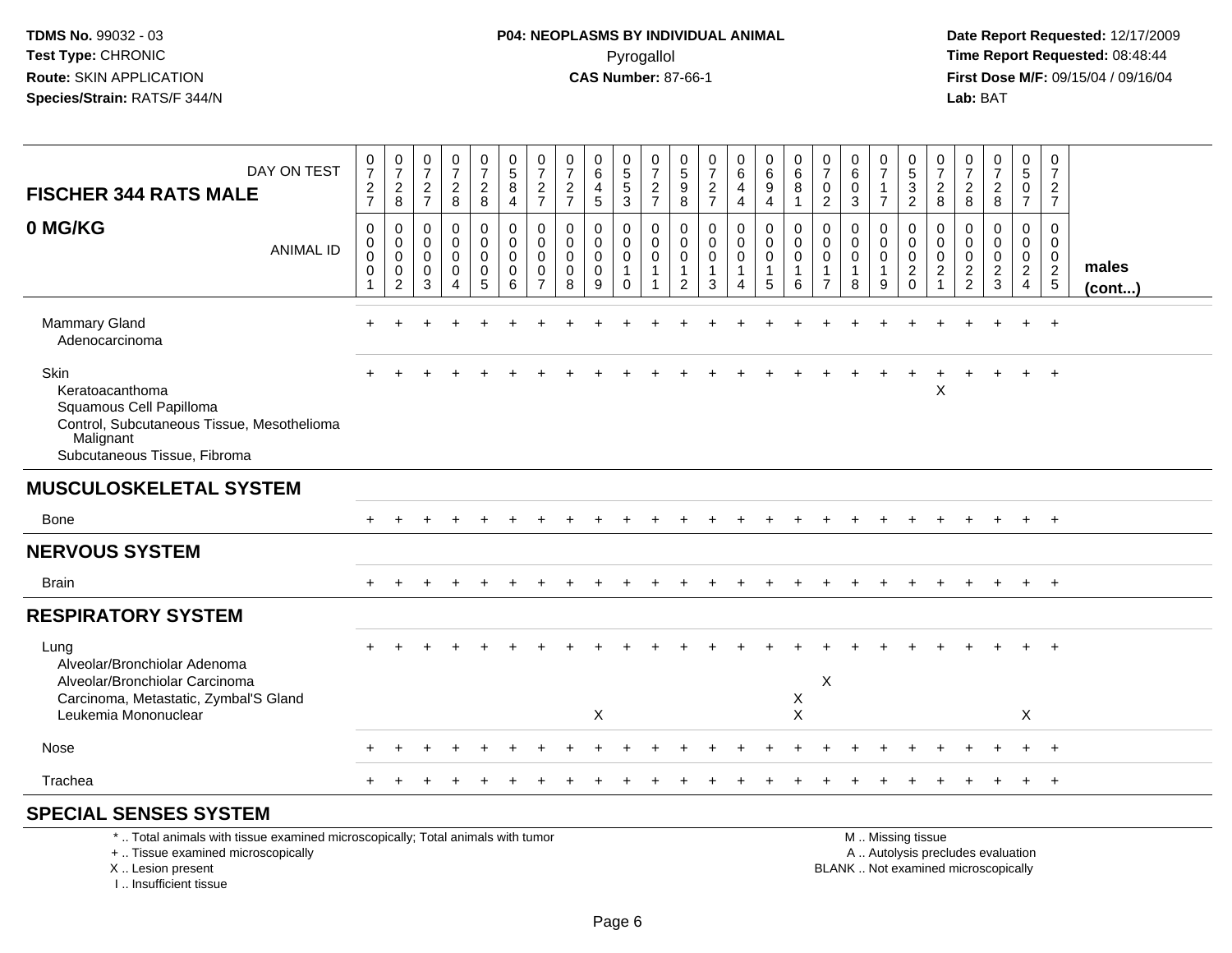**Date Report Requested:** 12/17/2009 **First Dose M/F:** 09/15/04 / 09/16/04 Lab: BAT **Lab:** BAT

| DAY ON TEST<br><b>FISCHER 344 RATS MALE</b><br>0 MG/KG<br><b>ANIMAL ID</b> | $\frac{0}{7}$<br>$\overline{c}$<br>$\overline{7}$<br>0<br>$\pmb{0}$<br>$\mathbf 0$<br>$\mathbf 0$ | $\frac{0}{7}$<br>$\overline{2}$<br>8<br>0<br>$\pmb{0}$<br>$\pmb{0}$<br>0<br>2 | $\frac{0}{7}$<br>$\overline{2}$<br>$\overline{7}$<br>0<br>$\boldsymbol{0}$<br>$\boldsymbol{0}$<br>$\mathbf 0$<br>3 | $\frac{0}{7}$<br>$\overline{a}$<br>8<br>0<br>$\mathbf 0$<br>0<br>0<br>4 | $\frac{0}{7}$<br>$\frac{2}{8}$<br>0<br>$\pmb{0}$<br>$\pmb{0}$<br>$\pmb{0}$<br>$\sqrt{5}$ | $\begin{smallmatrix} 0\\5 \end{smallmatrix}$<br>8<br>4<br>0<br>$\pmb{0}$<br>$\mathbf 0$<br>$\mathbf 0$<br>6 | $\begin{array}{c} 0 \\ 7 \end{array}$<br>$\frac{2}{7}$<br>0<br>$\pmb{0}$<br>$\mathbf 0$<br>0<br>$\overline{7}$ | $\frac{0}{7}$<br>$\sqrt{2}$<br>$\overline{7}$<br>0<br>$\pmb{0}$<br>$\pmb{0}$<br>$\mathbf 0$<br>8 | 0<br>$\,6$<br>$\overline{4}$<br>5<br>0<br>0<br>0<br>$\mathbf 0$<br>9 | $\begin{array}{c} 0 \\ 5 \\ 5 \end{array}$<br>$\ensuremath{\mathsf{3}}$<br>0<br>$\mathbf 0$<br>$\pmb{0}$<br>$\mathbf{1}$<br>$\mathbf 0$ | $\frac{0}{7}$<br>$\boldsymbol{2}$<br>$\overline{7}$<br>0<br>$\mathsf{O}\xspace$<br>$\pmb{0}$<br>$\mathbf{1}$ | $\frac{0}{5}$<br>9<br>8<br>0<br>0<br>0<br>$\overline{2}$ | $\frac{0}{7}$<br>$\frac{2}{7}$<br>$\pmb{0}$<br>$\pmb{0}$<br>$\pmb{0}$<br>1<br>$\mathbf{3}$ | $\mathbf 0$<br>$\,6\,$<br>$\overline{\mathbf{4}}$<br>4<br>0<br>$\pmb{0}$<br>$\pmb{0}$<br>1<br>$\overline{4}$ | 0<br>$\,6\,$<br>9<br>4<br>0<br>$\pmb{0}$<br>0<br>1<br>$5\phantom{.0}$ | 0<br>$\,6\,$<br>8<br>0<br>0<br>0<br>6 | $\frac{0}{7}$<br>$\pmb{0}$<br>$\overline{c}$<br>0<br>0<br>0<br>$\mathbf 1$<br>$\overline{7}$ | $\begin{array}{c} 0 \\ 6 \end{array}$<br>$\pmb{0}$<br>$\mathbf{3}$<br>$\boldsymbol{0}$<br>$\mathsf 0$<br>$\pmb{0}$<br>8 | $\frac{0}{7}$<br>$\overline{1}$<br>$\overline{7}$<br>0<br>$\mathbf 0$<br>$\mathsf{O}\xspace$<br>$\overline{1}$<br>9 | $\begin{array}{c} 0 \\ 5 \\ 3 \end{array}$<br>$\overline{2}$<br>0<br>$\mathbf 0$<br>$\pmb{0}$<br>$\sqrt{2}$<br>$\mathbf 0$ | 0<br>$\overline{7}$<br>$\overline{c}$<br>8<br>0<br>0<br>0<br>$\overline{c}$ | $\frac{0}{7}$<br>$_{8}^{\rm 2}$<br>0<br>0<br>$\pmb{0}$<br>$\frac{2}{2}$ | $\frac{0}{7}$<br>$\overline{c}$<br>8<br>0<br>0<br>$\pmb{0}$<br>$\frac{2}{3}$ | $\begin{matrix} 0 \\ 5 \end{matrix}$<br>$\pmb{0}$<br>$\overline{7}$<br>0<br>$\mathbf 0$<br>0<br>$\overline{a}$<br>$\overline{4}$ | 0<br>$\overline{7}$<br>$\overline{2}$<br>$\overline{7}$<br>0<br>$\mathbf 0$<br>$\mathbf 0$<br>$\frac{2}{5}$ | males<br>(cont) |
|----------------------------------------------------------------------------|---------------------------------------------------------------------------------------------------|-------------------------------------------------------------------------------|--------------------------------------------------------------------------------------------------------------------|-------------------------------------------------------------------------|------------------------------------------------------------------------------------------|-------------------------------------------------------------------------------------------------------------|----------------------------------------------------------------------------------------------------------------|--------------------------------------------------------------------------------------------------|----------------------------------------------------------------------|-----------------------------------------------------------------------------------------------------------------------------------------|--------------------------------------------------------------------------------------------------------------|----------------------------------------------------------|--------------------------------------------------------------------------------------------|--------------------------------------------------------------------------------------------------------------|-----------------------------------------------------------------------|---------------------------------------|----------------------------------------------------------------------------------------------|-------------------------------------------------------------------------------------------------------------------------|---------------------------------------------------------------------------------------------------------------------|----------------------------------------------------------------------------------------------------------------------------|-----------------------------------------------------------------------------|-------------------------------------------------------------------------|------------------------------------------------------------------------------|----------------------------------------------------------------------------------------------------------------------------------|-------------------------------------------------------------------------------------------------------------|-----------------|
| Eye                                                                        |                                                                                                   |                                                                               |                                                                                                                    |                                                                         |                                                                                          |                                                                                                             |                                                                                                                |                                                                                                  |                                                                      |                                                                                                                                         |                                                                                                              |                                                          |                                                                                            |                                                                                                              |                                                                       |                                       |                                                                                              |                                                                                                                         |                                                                                                                     |                                                                                                                            |                                                                             |                                                                         |                                                                              | $\ddot{}$                                                                                                                        | $+$                                                                                                         |                 |
| <b>Harderian Gland</b>                                                     |                                                                                                   |                                                                               |                                                                                                                    |                                                                         |                                                                                          |                                                                                                             |                                                                                                                |                                                                                                  |                                                                      |                                                                                                                                         |                                                                                                              |                                                          |                                                                                            |                                                                                                              |                                                                       |                                       |                                                                                              |                                                                                                                         |                                                                                                                     |                                                                                                                            |                                                                             |                                                                         |                                                                              | $\ddot{}$                                                                                                                        | $+$                                                                                                         |                 |
| Zymbal's Gland<br>Carcinoma                                                |                                                                                                   |                                                                               |                                                                                                                    |                                                                         |                                                                                          |                                                                                                             |                                                                                                                |                                                                                                  |                                                                      |                                                                                                                                         |                                                                                                              |                                                          |                                                                                            |                                                                                                              |                                                                       | $\ddot{}$<br>X                        |                                                                                              |                                                                                                                         |                                                                                                                     |                                                                                                                            |                                                                             |                                                                         |                                                                              |                                                                                                                                  |                                                                                                             |                 |
| <b>URINARY SYSTEM</b>                                                      |                                                                                                   |                                                                               |                                                                                                                    |                                                                         |                                                                                          |                                                                                                             |                                                                                                                |                                                                                                  |                                                                      |                                                                                                                                         |                                                                                                              |                                                          |                                                                                            |                                                                                                              |                                                                       |                                       |                                                                                              |                                                                                                                         |                                                                                                                     |                                                                                                                            |                                                                             |                                                                         |                                                                              |                                                                                                                                  |                                                                                                             |                 |
| Kidney<br>Leukemia Mononuclear                                             |                                                                                                   |                                                                               |                                                                                                                    |                                                                         |                                                                                          |                                                                                                             |                                                                                                                |                                                                                                  |                                                                      |                                                                                                                                         |                                                                                                              |                                                          |                                                                                            |                                                                                                              |                                                                       | X                                     |                                                                                              |                                                                                                                         |                                                                                                                     |                                                                                                                            |                                                                             |                                                                         |                                                                              | $\pm$<br>X                                                                                                                       | $^{+}$                                                                                                      |                 |
| <b>Urinary Bladder</b><br>Transitional Epithelium, Papilloma               |                                                                                                   |                                                                               |                                                                                                                    |                                                                         |                                                                                          |                                                                                                             |                                                                                                                |                                                                                                  |                                                                      |                                                                                                                                         |                                                                                                              |                                                          |                                                                                            |                                                                                                              |                                                                       |                                       |                                                                                              |                                                                                                                         |                                                                                                                     |                                                                                                                            |                                                                             |                                                                         |                                                                              |                                                                                                                                  | $+$                                                                                                         |                 |
| <b>SYSTEMIC LESIONS</b>                                                    |                                                                                                   |                                                                               |                                                                                                                    |                                                                         |                                                                                          |                                                                                                             |                                                                                                                |                                                                                                  |                                                                      |                                                                                                                                         |                                                                                                              |                                                          |                                                                                            |                                                                                                              |                                                                       |                                       |                                                                                              |                                                                                                                         |                                                                                                                     |                                                                                                                            |                                                                             |                                                                         |                                                                              |                                                                                                                                  |                                                                                                             |                 |
| Multiple Organ<br>Leukemia Mononuclear<br>Mesothelioma Malignant           |                                                                                                   |                                                                               | X                                                                                                                  |                                                                         |                                                                                          |                                                                                                             |                                                                                                                | X                                                                                                | X                                                                    |                                                                                                                                         |                                                                                                              |                                                          | X                                                                                          |                                                                                                              |                                                                       | $\boldsymbol{\mathsf{X}}$             |                                                                                              |                                                                                                                         |                                                                                                                     |                                                                                                                            |                                                                             |                                                                         |                                                                              | $\ddot{}$<br>X                                                                                                                   | $+$                                                                                                         |                 |

+ .. Tissue examined microscopically

X .. Lesion present

I .. Insufficient tissue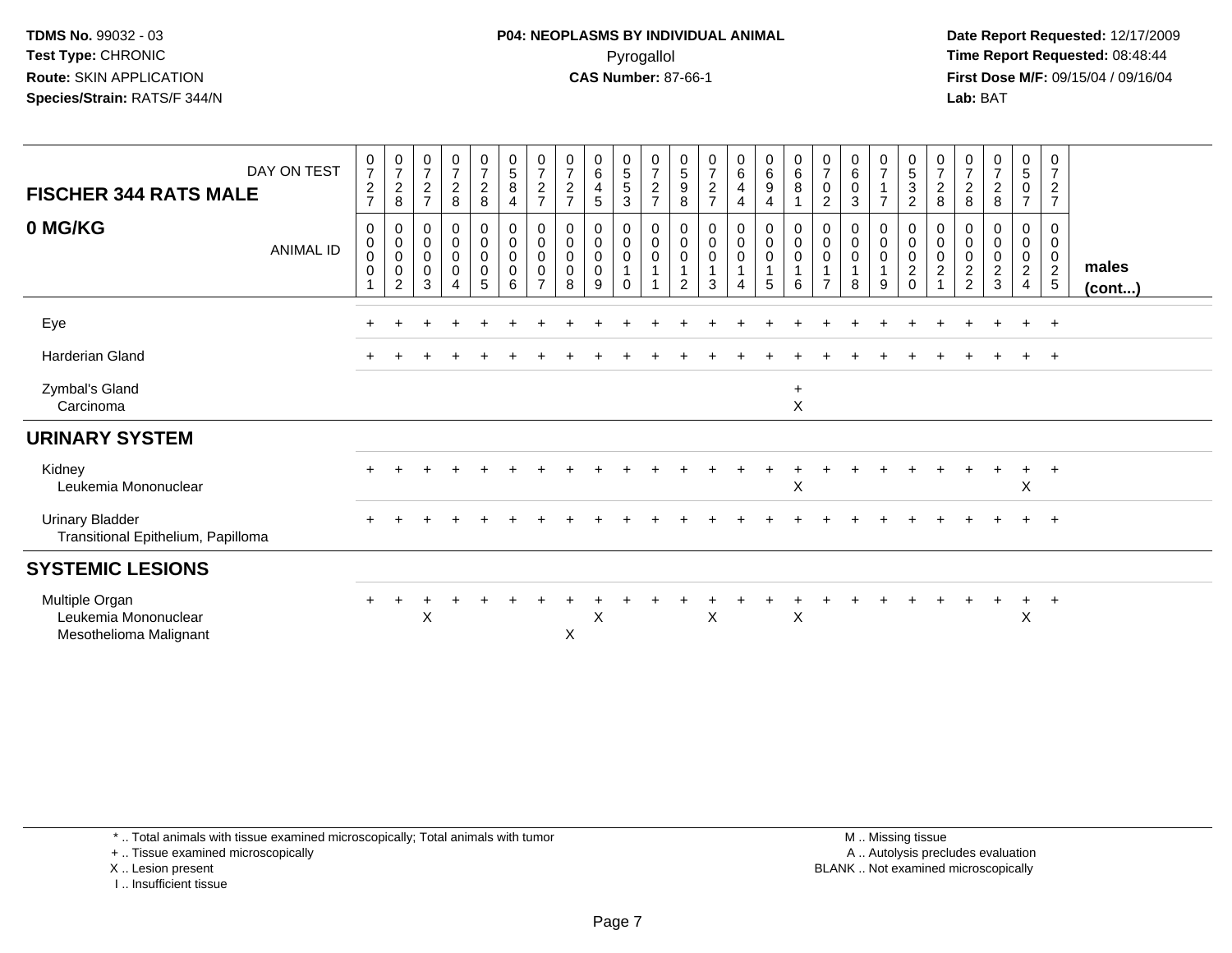| <b>FISCHER 344 RATS MALE</b>                                                                                                                                        | DAY ON TEST      | $\begin{array}{c} 0 \\ 7 \end{array}$<br>$\frac{2}{7}$         | $\begin{array}{c} 0 \\ 6 \end{array}$<br>$\overline{1}$<br>$\sqrt{5}$ | $\mathbf 0$<br>$6\phantom{1}6$<br>$\frac{2}{6}$            | $\mathbf 0$<br>$\,6\,$<br>4<br>$\sqrt{5}$                  | $\begin{array}{c} 0 \\ 6 \\ 7 \end{array}$<br>3     | $0$<br>5<br>2<br>7                                                                   | 0<br>$\overline{4}$<br>$\overline{4}$<br>0 | $\frac{0}{7}$<br>$\frac{2}{7}$                   | $\mathbf 0$<br>$\overline{6}$<br>$\overline{7}$<br>$\mathbf{3}$                                  | 0<br>$\overline{6}$<br>$\frac{5}{2}$   | $_{6}^{\rm 0}$<br>$\begin{array}{c} 4 \\ 8 \end{array}$  | $\frac{0}{7}$<br>$_{\rm 8}^2$                    | 0<br>5<br>5<br>5                          | $\begin{smallmatrix} 0\\0 \end{smallmatrix}$<br>$\overline{1}$<br>$5\phantom{.0}$ | $\frac{0}{7}$<br>$_{\rm 8}^2$                                    | $\begin{array}{c} 0 \\ 7 \end{array}$<br>$\frac{2}{7}$                         | $\frac{0}{7}$<br>$\overline{\mathbf{c}}$<br>8                       | $\mathbf 0$<br>$\overline{6}$<br>$\mathbf 0$<br>8       | $\begin{array}{c} 0 \\ 5 \end{array}$<br>8<br>$\mathbf{1}$                    | $\begin{array}{c} 0 \\ 7 \end{array}$<br>$\frac{2}{7}$ | $\frac{0}{7}$<br>$\frac{2}{7}$                                                | $\mathbf 0$<br>$\overline{5}$<br>$\frac{2}{8}$             | $\begin{array}{c} 0 \\ 7 \end{array}$<br>$\frac{2}{8}$                   | $\frac{0}{7}$<br>$\frac{2}{8}$                             | $\begin{array}{c} 0 \\ 5 \\ 7 \end{array}$<br>$\mathbf 0$              |                          |
|---------------------------------------------------------------------------------------------------------------------------------------------------------------------|------------------|----------------------------------------------------------------|-----------------------------------------------------------------------|------------------------------------------------------------|------------------------------------------------------------|-----------------------------------------------------|--------------------------------------------------------------------------------------|--------------------------------------------|--------------------------------------------------|--------------------------------------------------------------------------------------------------|----------------------------------------|----------------------------------------------------------|--------------------------------------------------|-------------------------------------------|-----------------------------------------------------------------------------------|------------------------------------------------------------------|--------------------------------------------------------------------------------|---------------------------------------------------------------------|---------------------------------------------------------|-------------------------------------------------------------------------------|--------------------------------------------------------|-------------------------------------------------------------------------------|------------------------------------------------------------|--------------------------------------------------------------------------|------------------------------------------------------------|------------------------------------------------------------------------|--------------------------|
| 0 MG/KG                                                                                                                                                             | <b>ANIMAL ID</b> | 0<br>$\mathbf 0$<br>0<br>$\begin{array}{c} 2 \\ 6 \end{array}$ | $\mathbf 0$<br>$\pmb{0}$<br>$\overline{0}$<br>$\frac{2}{7}$           | $\mathbf 0$<br>$\mathbf 0$<br>$\mathbf 0$<br>$\frac{2}{8}$ | $\mathbf 0$<br>$\mathbf 0$<br>$\mathbf 0$<br>$\frac{2}{9}$ | 0<br>$\mathbf 0$<br>$\mathbf 0$<br>$\overline{3}$ 0 | $\pmb{0}$<br>$\mathbf 0$<br>$\mathbf 0$<br>$\ensuremath{\mathsf{3}}$<br>$\mathbf{1}$ | 0<br>$\pmb{0}$<br>0<br>$\frac{3}{2}$       | 0<br>$\mathbf 0$<br>$\mathbf 0$<br>$\frac{3}{3}$ | $\mathbf 0$<br>$\mathbf 0$<br>$\mathbf 0$<br>$\ensuremath{\mathsf{3}}$<br>$\boldsymbol{\Lambda}$ | 0<br>$\mathbf 0$<br>0<br>$\frac{3}{5}$ | 0<br>$\mathbf 0$<br>$\mathsf{O}\xspace$<br>$\frac{3}{6}$ | 0<br>$\mathbf 0$<br>$\mathbf 0$<br>$\frac{3}{7}$ | $\mathbf 0$<br>$\mathbf 0$<br>0<br>$_8^3$ | $\mathbf 0$<br>$\mathbf 0$<br>$\pmb{0}$<br>$\frac{3}{9}$                          | 0<br>$\mathbf 0$<br>$\mathbf 0$<br>$\overline{4}$<br>$\mathbf 0$ | $\mathbf 0$<br>$\mathbf 0$<br>$\overline{0}$<br>$\overline{4}$<br>$\mathbf{1}$ | 0<br>$\mathbf 0$<br>$\mathbf 0$<br>$\overline{4}$<br>$\overline{2}$ | $\mathbf 0$<br>$\Omega$<br>$\mathbf 0$<br>$\frac{4}{3}$ | $\mathbf 0$<br>$\mathbf 0$<br>$\mathbf 0$<br>$\overline{4}$<br>$\overline{4}$ | 0<br>$\mathbf 0$<br>$\mathbf 0$<br>$\frac{4}{5}$       | $\mathbf 0$<br>$\mathbf 0$<br>$\mathbf 0$<br>$\overline{4}$<br>$\overline{6}$ | $\mathbf 0$<br>$\mathbf 0$<br>$\mathbf 0$<br>$\frac{4}{7}$ | $\mathbf 0$<br>$\Omega$<br>$\mathbf 0$<br>$\overline{4}$<br>8            | $\mathbf 0$<br>$\mathbf 0$<br>$\mathbf 0$<br>$\frac{4}{9}$ | $\mathbf 0$<br>$\mathbf 0$<br>$\mathbf 0$<br>$\sqrt{5}$<br>$\mathbf 0$ | * TOTALS                 |
| <b>ALIMENTARY SYSTEM</b>                                                                                                                                            |                  |                                                                |                                                                       |                                                            |                                                            |                                                     |                                                                                      |                                            |                                                  |                                                                                                  |                                        |                                                          |                                                  |                                           |                                                                                   |                                                                  |                                                                                |                                                                     |                                                         |                                                                               |                                                        |                                                                               |                                                            |                                                                          |                                                            |                                                                        |                          |
| Esophagus                                                                                                                                                           |                  |                                                                |                                                                       |                                                            |                                                            |                                                     |                                                                                      |                                            |                                                  |                                                                                                  |                                        |                                                          |                                                  |                                           |                                                                                   |                                                                  |                                                                                |                                                                     |                                                         |                                                                               |                                                        |                                                                               |                                                            |                                                                          |                                                            |                                                                        | 50                       |
| Intestine Large, Cecum                                                                                                                                              |                  |                                                                |                                                                       |                                                            |                                                            |                                                     |                                                                                      |                                            |                                                  |                                                                                                  |                                        |                                                          |                                                  |                                           |                                                                                   |                                                                  |                                                                                |                                                                     |                                                         |                                                                               |                                                        |                                                                               |                                                            |                                                                          |                                                            | $\ddot{}$                                                              | 49                       |
| Intestine Large, Colon<br>Adenoma                                                                                                                                   |                  |                                                                |                                                                       |                                                            |                                                            |                                                     |                                                                                      |                                            |                                                  |                                                                                                  |                                        |                                                          |                                                  |                                           |                                                                                   |                                                                  |                                                                                |                                                                     |                                                         |                                                                               |                                                        |                                                                               |                                                            |                                                                          |                                                            |                                                                        | 50<br>$\mathbf{1}$       |
| Intestine Large, Rectum                                                                                                                                             |                  |                                                                |                                                                       |                                                            |                                                            |                                                     |                                                                                      |                                            |                                                  |                                                                                                  |                                        |                                                          |                                                  |                                           |                                                                                   |                                                                  |                                                                                |                                                                     |                                                         |                                                                               |                                                        |                                                                               |                                                            |                                                                          |                                                            | $\ddot{}$                                                              | 50                       |
| Intestine Small, Duodenum                                                                                                                                           |                  |                                                                |                                                                       |                                                            |                                                            |                                                     |                                                                                      |                                            |                                                  |                                                                                                  |                                        |                                                          |                                                  |                                           |                                                                                   |                                                                  |                                                                                |                                                                     |                                                         |                                                                               |                                                        |                                                                               |                                                            |                                                                          |                                                            |                                                                        | 50                       |
| Intestine Small, Ileum                                                                                                                                              |                  |                                                                |                                                                       |                                                            |                                                            |                                                     |                                                                                      |                                            |                                                  |                                                                                                  |                                        |                                                          |                                                  |                                           |                                                                                   |                                                                  |                                                                                |                                                                     |                                                         |                                                                               |                                                        |                                                                               |                                                            |                                                                          |                                                            |                                                                        | 50                       |
| Intestine Small, Jejunum                                                                                                                                            |                  |                                                                |                                                                       |                                                            |                                                            |                                                     |                                                                                      |                                            |                                                  |                                                                                                  |                                        |                                                          |                                                  |                                           |                                                                                   |                                                                  |                                                                                |                                                                     |                                                         |                                                                               |                                                        |                                                                               |                                                            |                                                                          |                                                            | $\ddot{}$                                                              | 50                       |
| Liver<br>Hepatocellular Adenoma<br>Leukemia Mononuclear                                                                                                             |                  |                                                                | X                                                                     |                                                            | X                                                          |                                                     |                                                                                      |                                            |                                                  | X                                                                                                |                                        | X                                                        |                                                  |                                           |                                                                                   |                                                                  |                                                                                |                                                                     |                                                         |                                                                               | X                                                      |                                                                               |                                                            |                                                                          | X                                                          |                                                                        | 50<br>$\mathbf{1}$<br>11 |
| Mesentery<br>Fibrous Histiocytoma<br>Mesothelioma Malignant                                                                                                         |                  |                                                                |                                                                       | ÷.<br>$\boldsymbol{\mathsf{X}}$                            |                                                            |                                                     |                                                                                      | $\overline{ }$                             |                                                  |                                                                                                  | ÷                                      |                                                          |                                                  | $\ddot{}$                                 |                                                                                   |                                                                  |                                                                                |                                                                     |                                                         |                                                                               |                                                        | $+$                                                                           |                                                            |                                                                          |                                                            | $+$<br>$\boldsymbol{\mathsf{X}}$                                       | 9<br>1<br>1              |
| Oral Mucosa                                                                                                                                                         |                  |                                                                |                                                                       |                                                            |                                                            |                                                     |                                                                                      |                                            |                                                  |                                                                                                  |                                        |                                                          |                                                  |                                           |                                                                                   |                                                                  |                                                                                |                                                                     |                                                         |                                                                               |                                                        |                                                                               |                                                            |                                                                          |                                                            |                                                                        | $\mathbf{2}$             |
| Pancreas<br>Leukemia Mononuclear                                                                                                                                    |                  |                                                                |                                                                       |                                                            |                                                            |                                                     |                                                                                      |                                            |                                                  |                                                                                                  |                                        | $\sf X$                                                  |                                                  |                                           |                                                                                   |                                                                  |                                                                                |                                                                     |                                                         |                                                                               |                                                        |                                                                               |                                                            |                                                                          |                                                            |                                                                        | 50<br>$\mathbf{1}$       |
| Salivary Glands                                                                                                                                                     |                  | $+$                                                            |                                                                       |                                                            |                                                            |                                                     |                                                                                      |                                            |                                                  |                                                                                                  | $\ddot{}$                              | $+$                                                      | $\pm$                                            | ÷                                         |                                                                                   | $\pm$                                                            |                                                                                |                                                                     |                                                         | $\pm$                                                                         | $\pm$                                                  | $\ddot{}$                                                                     | ÷                                                          | ÷                                                                        | $\ddot{}$                                                  | $+$                                                                    | 50                       |
| *  Total animals with tissue examined microscopically; Total animals with tumor<br>+  Tissue examined microscopically<br>X  Lesion present<br>I Insufficient tissue |                  |                                                                |                                                                       |                                                            |                                                            |                                                     |                                                                                      |                                            |                                                  |                                                                                                  |                                        |                                                          |                                                  |                                           |                                                                                   |                                                                  |                                                                                |                                                                     |                                                         |                                                                               | M  Missing tissue                                      |                                                                               |                                                            | A  Autolysis precludes evaluation<br>BLANK  Not examined microscopically |                                                            |                                                                        |                          |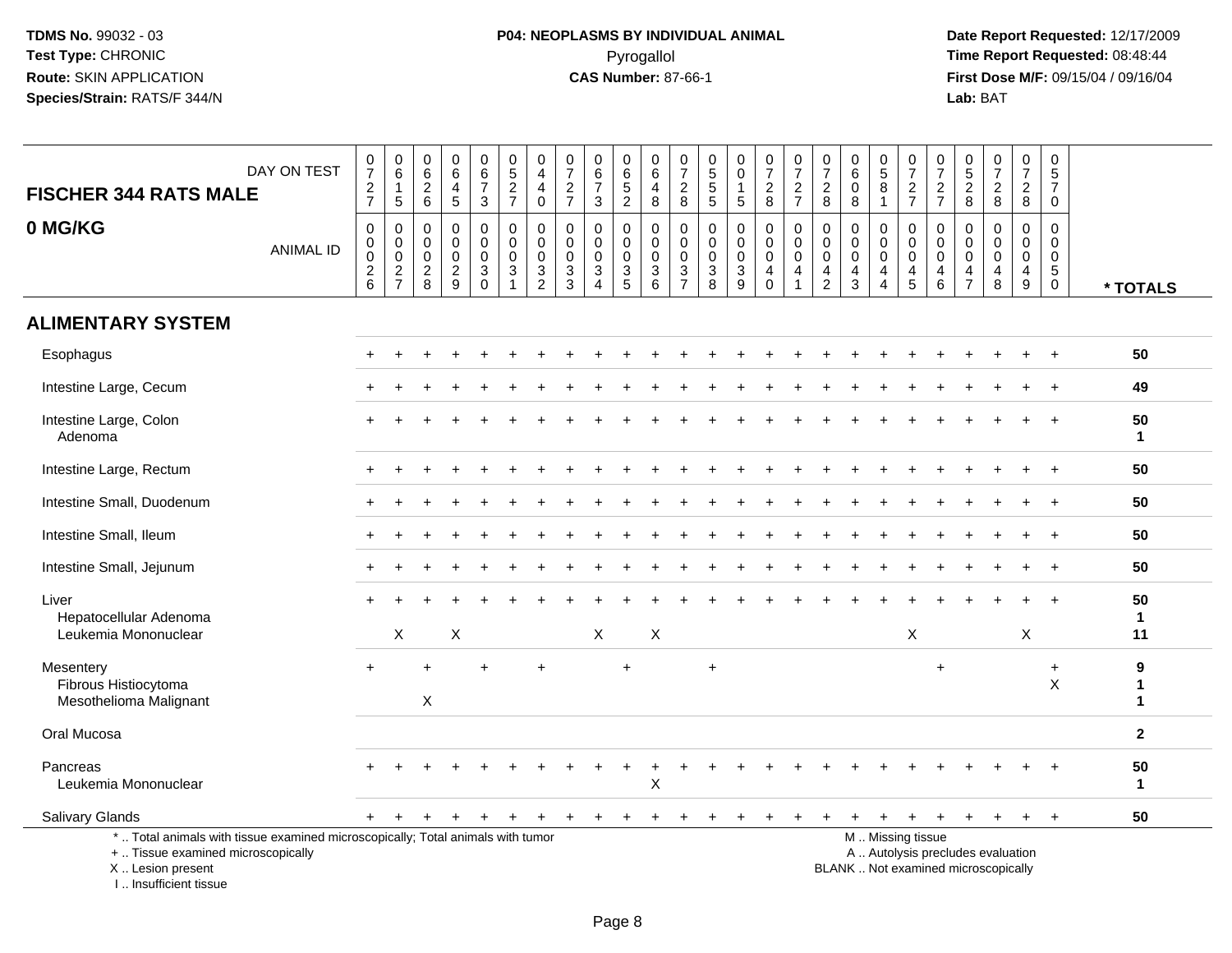# **P04: NEOPLASMS BY INDIVIDUAL ANIMAL**Pyrogallol Pyrogallol **Pyrogallol Time Report Requested:** 08:48:44<br>**CAS Number:** 87-66-1 **Time Report Requested:** 08/15/04 / 09/16/04

| <b>FISCHER 344 RATS MALE</b>                                                                                                           | DAY ON TEST                                                                     | $\begin{array}{c} 0 \\ 7 \end{array}$<br>$\frac{2}{7}$   | $\pmb{0}$<br>$\,6\,$<br>$\mathbf{1}$<br>5                  | $\begin{array}{c} 0 \\ 6 \end{array}$<br>$\overline{c}$<br>$\,6\,$ | $_{6}^{\rm 0}$<br>$\overline{\mathbf{4}}$<br>5        | 0<br>$\,6\,$<br>$\overline{7}$<br>$\mathbf{3}$                          | $\begin{array}{c} 0 \\ 5 \end{array}$<br>$\frac{2}{7}$                                   | 0<br>$\overline{4}$<br>4<br>$\mathbf 0$                                     | $\begin{array}{c} 0 \\ 7 \end{array}$<br>$\frac{2}{7}$    | $\begin{array}{c} 0 \\ 6 \\ 7 \end{array}$<br>3                 | $\begin{array}{c} 0 \\ 6 \end{array}$<br>$\overline{5}$<br>$\overline{2}$ | $\boldsymbol{0}$<br>$\,6$<br>4<br>8                             | $\frac{0}{7}$<br>$_{\rm 8}^2$                                               | $\begin{array}{c} 0 \\ 5 \\ 5 \end{array}$<br>5                | 0<br>$\mathsf{O}\xspace$<br>$\mathbf{1}$<br>$\sqrt{5}$            | $\frac{0}{7}$<br>$\frac{2}{8}$                                   | $\frac{0}{7}$<br>$\frac{2}{7}$                                 | $\frac{0}{7}$<br>$\mathbf{2}$<br>8 | $\begin{array}{c} 0 \\ 6 \end{array}$<br>$\pmb{0}$<br>8          | $\begin{array}{c} 0 \\ 5 \\ 8 \end{array}$<br>$\overline{1}$                  | $\frac{0}{7}$<br>$\frac{2}{7}$                                                                | 0<br>$\overline{7}$<br>$\frac{2}{7}$      | $0$<br>5<br>2<br>8                           | $\frac{0}{7}$<br>$\frac{2}{8}$            | $\frac{0}{7}$<br>$\overline{2}$<br>8      | 0<br>$5\phantom{.0}$<br>$\overline{7}$<br>$\mathbf 0$             |                                   |
|----------------------------------------------------------------------------------------------------------------------------------------|---------------------------------------------------------------------------------|----------------------------------------------------------|------------------------------------------------------------|--------------------------------------------------------------------|-------------------------------------------------------|-------------------------------------------------------------------------|------------------------------------------------------------------------------------------|-----------------------------------------------------------------------------|-----------------------------------------------------------|-----------------------------------------------------------------|---------------------------------------------------------------------------|-----------------------------------------------------------------|-----------------------------------------------------------------------------|----------------------------------------------------------------|-------------------------------------------------------------------|------------------------------------------------------------------|----------------------------------------------------------------|------------------------------------|------------------------------------------------------------------|-------------------------------------------------------------------------------|-----------------------------------------------------------------------------------------------|-------------------------------------------|----------------------------------------------|-------------------------------------------|-------------------------------------------|-------------------------------------------------------------------|-----------------------------------|
| 0 MG/KG                                                                                                                                | <b>ANIMAL ID</b>                                                                | $\mathbf 0$<br>$\mathbf 0$<br>0<br>$\boldsymbol{2}$<br>6 | 0<br>$\boldsymbol{0}$<br>0<br>$\sqrt{2}$<br>$\overline{7}$ | 0<br>0<br>$\mathbf 0$<br>$\overline{c}$<br>8                       | 0<br>$\pmb{0}$<br>0<br>$\sqrt{2}$<br>$\boldsymbol{9}$ | $\mathbf 0$<br>$\mathbf 0$<br>$\mathbf 0$<br>$\mathsf 3$<br>$\mathbf 0$ | $\mathbf 0$<br>$\mathbf 0$<br>$\mathbf 0$<br>$\ensuremath{\mathsf{3}}$<br>$\overline{1}$ | $\mathbf 0$<br>$\mathbf 0$<br>$\mathbf 0$<br>$\mathbf{3}$<br>$\overline{2}$ | $\Omega$<br>$\mathbf 0$<br>$\mathbf 0$<br>$\sqrt{3}$<br>3 | 0<br>$\mathbf 0$<br>$\mathbf 0$<br>3<br>$\overline{\mathbf{4}}$ | 0<br>$\mathbf 0$<br>0<br>$\ensuremath{\mathsf{3}}$<br>5                   | $\mathbf 0$<br>$\pmb{0}$<br>0<br>$\ensuremath{\mathsf{3}}$<br>6 | $\mathbf 0$<br>$\mathbf 0$<br>$\mathbf 0$<br>$\mathbf{3}$<br>$\overline{7}$ | $\mathbf 0$<br>$\mathbf 0$<br>$\mathbf 0$<br>$\mathbf{3}$<br>8 | 0<br>$\mathbf 0$<br>$\mathbf 0$<br>$\ensuremath{\mathsf{3}}$<br>9 | 0<br>$\mathbf 0$<br>$\mathbf 0$<br>$\overline{4}$<br>$\mathbf 0$ | $\mathbf 0$<br>$\mathbf 0$<br>$\mathbf 0$<br>4<br>$\mathbf{1}$ | 0<br>0<br>0<br>$\frac{4}{2}$       | $\mathbf 0$<br>$\mathbf 0$<br>$\mathbf 0$<br>$\overline{4}$<br>3 | $\mathbf 0$<br>$\mathbf 0$<br>$\mathbf 0$<br>$\overline{4}$<br>$\overline{4}$ | 0<br>$\mathbf 0$<br>$\mathbf 0$<br>4<br>$\sqrt{5}$                                            | 0<br>$\mathbf 0$<br>$\mathbf 0$<br>4<br>6 | 0<br>$\mathbf 0$<br>0<br>4<br>$\overline{7}$ | 0<br>$\mathbf 0$<br>$\mathbf 0$<br>4<br>8 | $\mathbf 0$<br>$\mathbf 0$<br>0<br>4<br>9 | $\mathbf 0$<br>$\mathbf 0$<br>0<br>$5\phantom{.0}$<br>$\mathbf 0$ | * TOTALS                          |
| Carcinoma<br>Schwannoma Malignant                                                                                                      |                                                                                 |                                                          |                                                            |                                                                    |                                                       |                                                                         | X                                                                                        |                                                                             |                                                           |                                                                 |                                                                           |                                                                 |                                                                             |                                                                |                                                                   |                                                                  |                                                                |                                    |                                                                  |                                                                               | $\times$                                                                                      |                                           |                                              |                                           |                                           |                                                                   | 1<br>$\mathbf{1}$                 |
| Stomach, Forestomach                                                                                                                   |                                                                                 |                                                          |                                                            |                                                                    |                                                       |                                                                         |                                                                                          |                                                                             |                                                           |                                                                 |                                                                           |                                                                 |                                                                             |                                                                |                                                                   |                                                                  |                                                                |                                    |                                                                  |                                                                               |                                                                                               |                                           |                                              |                                           |                                           | $\ddot{}$                                                         | 50                                |
| Stomach, Glandular<br>Carcinosarcoma                                                                                                   |                                                                                 |                                                          |                                                            |                                                                    |                                                       |                                                                         |                                                                                          |                                                                             |                                                           |                                                                 |                                                                           |                                                                 |                                                                             |                                                                |                                                                   |                                                                  |                                                                |                                    |                                                                  |                                                                               |                                                                                               |                                           |                                              |                                           |                                           |                                                                   | 50<br>1                           |
| Tongue<br>Squamous Cell Carcinoma                                                                                                      |                                                                                 |                                                          |                                                            |                                                                    |                                                       |                                                                         |                                                                                          |                                                                             |                                                           |                                                                 |                                                                           |                                                                 |                                                                             |                                                                |                                                                   |                                                                  |                                                                |                                    |                                                                  |                                                                               |                                                                                               |                                           |                                              |                                           |                                           |                                                                   | 1<br>1                            |
| <b>CARDIOVASCULAR SYSTEM</b>                                                                                                           |                                                                                 |                                                          |                                                            |                                                                    |                                                       |                                                                         |                                                                                          |                                                                             |                                                           |                                                                 |                                                                           |                                                                 |                                                                             |                                                                |                                                                   |                                                                  |                                                                |                                    |                                                                  |                                                                               |                                                                                               |                                           |                                              |                                           |                                           |                                                                   |                                   |
| <b>Blood Vessel</b>                                                                                                                    |                                                                                 |                                                          |                                                            |                                                                    |                                                       |                                                                         |                                                                                          |                                                                             |                                                           |                                                                 |                                                                           |                                                                 |                                                                             |                                                                |                                                                   |                                                                  |                                                                |                                    |                                                                  |                                                                               |                                                                                               |                                           |                                              |                                           |                                           |                                                                   | 50                                |
| Heart<br>Leukemia Mononuclear<br>Schwannoma Malignant                                                                                  |                                                                                 |                                                          |                                                            |                                                                    |                                                       |                                                                         |                                                                                          | $\pmb{\times}$                                                              |                                                           |                                                                 |                                                                           | Χ                                                               |                                                                             |                                                                |                                                                   |                                                                  |                                                                | X                                  |                                                                  |                                                                               |                                                                                               |                                           |                                              |                                           |                                           |                                                                   | 50<br>1<br>$\mathbf{2}$           |
| <b>ENDOCRINE SYSTEM</b>                                                                                                                |                                                                                 |                                                          |                                                            |                                                                    |                                                       |                                                                         |                                                                                          |                                                                             |                                                           |                                                                 |                                                                           |                                                                 |                                                                             |                                                                |                                                                   |                                                                  |                                                                |                                    |                                                                  |                                                                               |                                                                                               |                                           |                                              |                                           |                                           |                                                                   |                                   |
| <b>Adrenal Cortex</b><br>Leukemia Mononuclear                                                                                          |                                                                                 |                                                          |                                                            |                                                                    |                                                       |                                                                         |                                                                                          |                                                                             |                                                           | Χ                                                               |                                                                           |                                                                 |                                                                             |                                                                |                                                                   |                                                                  |                                                                |                                    |                                                                  |                                                                               |                                                                                               |                                           |                                              |                                           |                                           |                                                                   | 50<br>3                           |
| Adrenal Medulla<br>Leukemia Mononuclear<br>Pheochromocytoma Benign<br>Pheochromocytoma Malignant<br>Bilateral, Pheochromocytoma Benign |                                                                                 | Χ                                                        |                                                            |                                                                    |                                                       |                                                                         |                                                                                          |                                                                             |                                                           | X                                                               |                                                                           |                                                                 |                                                                             |                                                                |                                                                   |                                                                  |                                                                |                                    |                                                                  |                                                                               |                                                                                               |                                           |                                              |                                           | X                                         |                                                                   | 50<br>3<br>3<br>$\mathbf{1}$<br>1 |
| Islets, Pancreatic                                                                                                                     |                                                                                 |                                                          |                                                            |                                                                    |                                                       |                                                                         |                                                                                          |                                                                             |                                                           |                                                                 |                                                                           |                                                                 |                                                                             |                                                                |                                                                   |                                                                  |                                                                |                                    |                                                                  |                                                                               |                                                                                               |                                           |                                              |                                           |                                           |                                                                   | 50                                |
| +  Tissue examined microscopically<br>X  Lesion present<br>I Insufficient tissue                                                       | *  Total animals with tissue examined microscopically; Total animals with tumor |                                                          |                                                            |                                                                    |                                                       |                                                                         |                                                                                          |                                                                             |                                                           |                                                                 |                                                                           |                                                                 |                                                                             |                                                                |                                                                   |                                                                  |                                                                |                                    |                                                                  |                                                                               | M  Missing tissue<br>A  Autolysis precludes evaluation<br>BLANK  Not examined microscopically |                                           |                                              |                                           |                                           |                                                                   |                                   |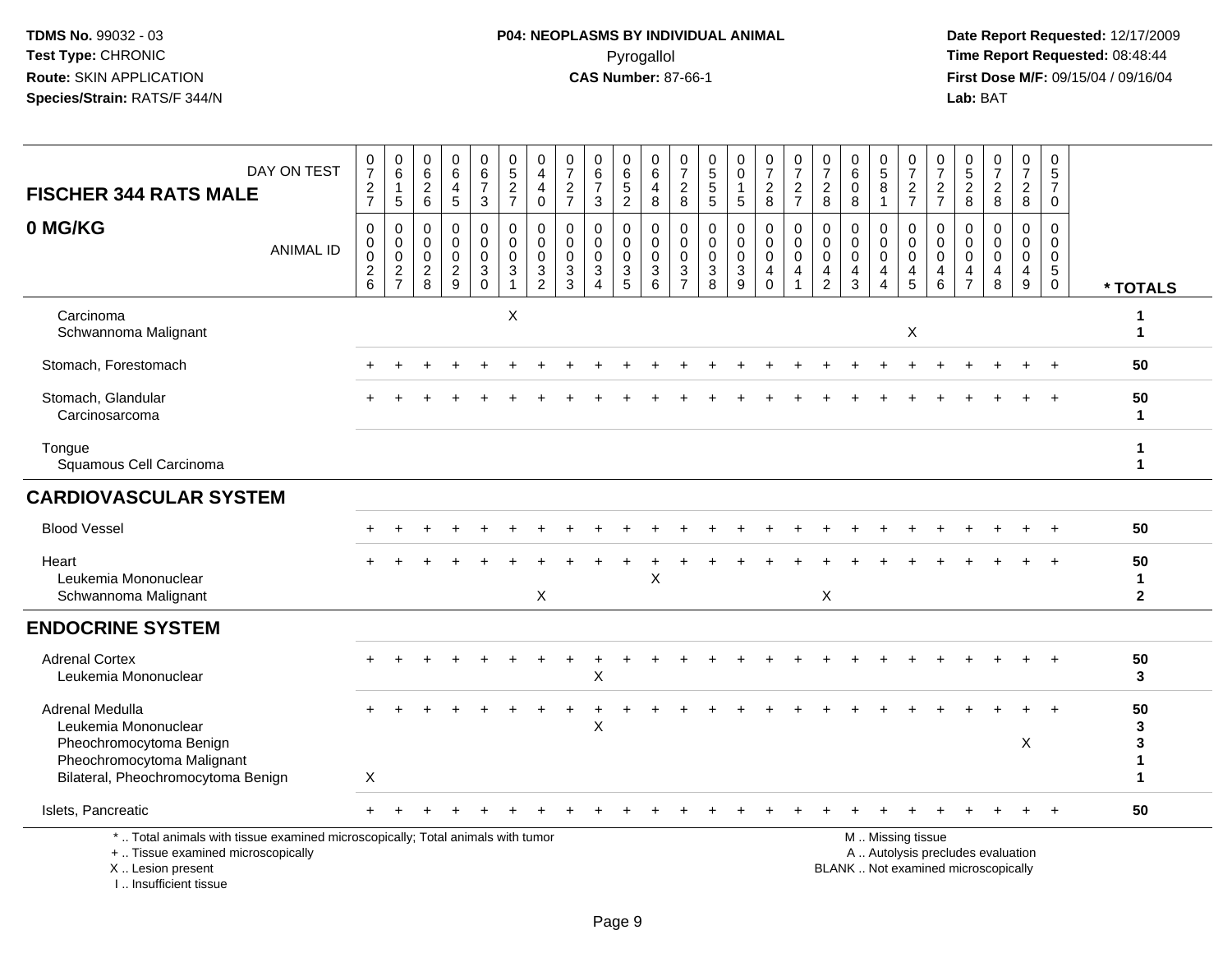#### **P04: NEOPLASMS BY INDIVIDUAL ANIMAL**Pyrogallol Pyrogallol **Pyrogallol Time Report Requested:** 08:48:44<br>**CAS Number:** 87-66-1 **Time Report Requested:** 09/15/04 / 09/16/04

 **Date Report Requested:** 12/17/2009 **First Dose M/F:** 09/15/04 / 09/16/04<br>Lab: BAT **Lab:** BAT

| <b>FISCHER 344 RATS MALE</b>                                                                         | DAY ON TEST      | $\frac{0}{7}$<br>$\frac{2}{7}$ | $_6^0$<br>$\mathbf{1}$<br>$\overline{5}$                                    | $\boldsymbol{0}$<br>$\,6\,$<br>$\begin{array}{c} 2 \\ 6 \end{array}$ | 0<br>6<br>$\overline{4}$<br>5                | $\begin{array}{c} 0 \\ 6 \end{array}$<br>$\overline{7}$<br>3          | $\frac{0}{5}$<br>$\frac{2}{7}$                                  | 0<br>$\overline{\mathbf{4}}$<br>4<br>$\mathbf 0$                     | $\frac{0}{7}$<br>$\frac{2}{7}$                                | 0<br>$\frac{6}{7}$<br>$\mathbf{3}$                              | 0<br>6<br>5<br>2                                        | $_{6}^{\rm 0}$<br>4<br>8                            | $\frac{0}{7}$<br>8                                            | 0<br>$\,$ 5 $\,$<br>$\sqrt{5}$<br>5                 | 0<br>$\mathbf 0$<br>$\overline{1}$<br>5                                           | $\frac{0}{7}$<br>$\frac{2}{8}$          | $\frac{0}{7}$<br>$\frac{2}{7}$  | $\begin{array}{c} 0 \\ 7 \end{array}$<br>$^{\,2}_{\,8}$                                         | 0<br>$\,6\,$<br>$\boldsymbol{0}$<br>8                | $\begin{array}{c} 0 \\ 5 \end{array}$<br>8                | $\begin{array}{c} 0 \\ 7 \end{array}$<br>$\frac{2}{7}$ | $\frac{0}{7}$<br>$\frac{2}{7}$                                                   | $\begin{array}{c} 0 \\ 5 \end{array}$<br>$_{\rm 8}^2$ | $\frac{0}{7}$<br>$\frac{2}{8}$                                                                                                                                                                                                        | $\pmb{0}$<br>$\overline{7}$<br>$\frac{2}{8}$ | 0<br>$\frac{5}{7}$<br>0                                 |                                          |
|------------------------------------------------------------------------------------------------------|------------------|--------------------------------|-----------------------------------------------------------------------------|----------------------------------------------------------------------|----------------------------------------------|-----------------------------------------------------------------------|-----------------------------------------------------------------|----------------------------------------------------------------------|---------------------------------------------------------------|-----------------------------------------------------------------|---------------------------------------------------------|-----------------------------------------------------|---------------------------------------------------------------|-----------------------------------------------------|-----------------------------------------------------------------------------------|-----------------------------------------|---------------------------------|-------------------------------------------------------------------------------------------------|------------------------------------------------------|-----------------------------------------------------------|--------------------------------------------------------|----------------------------------------------------------------------------------|-------------------------------------------------------|---------------------------------------------------------------------------------------------------------------------------------------------------------------------------------------------------------------------------------------|----------------------------------------------|---------------------------------------------------------|------------------------------------------|
| 0 MG/KG                                                                                              | <b>ANIMAL ID</b> | 0<br>0<br>0<br>$\frac{2}{6}$   | 0<br>$\mathbf 0$<br>$\ddot{\mathbf{0}}$<br>$\overline{c}$<br>$\overline{7}$ | 0<br>0<br>$\pmb{0}$<br>$\sqrt{2}$<br>8                               | 0<br>0<br>$\mathbf 0$<br>$\overline{c}$<br>9 | $\mathbf 0$<br>$\mathbf 0$<br>$\mathbf 0$<br>$\mathbf{3}$<br>$\Omega$ | 0<br>$\mathbf 0$<br>$\mathbf 0$<br>$\mathbf{3}$<br>$\mathbf{1}$ | 0<br>0<br>$\mathbf 0$<br>$\ensuremath{\mathsf{3}}$<br>$\overline{2}$ | 0<br>0<br>$\mathsf{O}\xspace$<br>$\sqrt{3}$<br>$\overline{3}$ | $\mathbf 0$<br>0<br>$\mathbf 0$<br>$\sqrt{3}$<br>$\overline{4}$ | 0<br>0<br>$\mathbf 0$<br>$\mathbf{3}$<br>$\overline{5}$ | $\mathbf 0$<br>$\mathbf 0$<br>$\mathbf 0$<br>3<br>6 | $\mathbf 0$<br>$\mathbf 0$<br>$\overline{0}$<br>$\frac{3}{7}$ | $\mathbf 0$<br>$\mathbf 0$<br>$\mathbf 0$<br>3<br>8 | $\mathbf 0$<br>$\mathbf 0$<br>$\mathsf{O}\xspace$<br>$\sqrt{3}$<br>$\overline{9}$ | 0<br>0<br>$\pmb{0}$<br>4<br>$\mathbf 0$ | 0<br>0<br>$\mathbf 0$<br>4<br>1 | $\mathbf 0$<br>$\begin{smallmatrix} 0\\0 \end{smallmatrix}$<br>$\overline{4}$<br>$\overline{2}$ | $\mathbf 0$<br>0<br>$\mathbf 0$<br>4<br>$\mathbf{3}$ | 0<br>$\mathbf 0$<br>$\overline{0}$<br>$\overline{4}$<br>4 | 0<br>0<br>$\mathbf 0$<br>4<br>5                        | $\mathbf 0$<br>$\mathbf 0$<br>$\overline{0}$<br>$\overline{4}$<br>$6\phantom{a}$ | 0<br>0<br>$\mathbf 0$<br>4<br>$\overline{7}$          | 0<br>0<br>$\mathbf 0$<br>4<br>8                                                                                                                                                                                                       | 0<br>0<br>$\mathbf 0$<br>4<br>9              | 0<br>0<br>$\mathbf 0$<br>$5\phantom{.0}$<br>$\mathbf 0$ | * TOTALS                                 |
| Adenoma                                                                                              |                  |                                |                                                                             |                                                                      |                                              |                                                                       |                                                                 |                                                                      |                                                               |                                                                 |                                                         |                                                     |                                                               |                                                     |                                                                                   |                                         |                                 |                                                                                                 |                                                      |                                                           |                                                        |                                                                                  |                                                       | X                                                                                                                                                                                                                                     |                                              |                                                         | 3                                        |
| Parathyroid Gland                                                                                    |                  |                                |                                                                             |                                                                      |                                              |                                                                       |                                                                 |                                                                      |                                                               |                                                                 |                                                         |                                                     |                                                               |                                                     |                                                                                   |                                         |                                 |                                                                                                 |                                                      |                                                           |                                                        |                                                                                  |                                                       |                                                                                                                                                                                                                                       | $\ddot{}$                                    | $+$                                                     | 50                                       |
| <b>Pituitary Gland</b><br>Leukemia Mononuclear<br>Pars Distalis, Adenoma<br>Pars Intermedia, Adenoma |                  |                                | $X$ $X$                                                                     |                                                                      |                                              | $X$ $X$ $X$                                                           |                                                                 |                                                                      |                                                               |                                                                 | $X$ $X$                                                 |                                                     |                                                               | $\mathsf X$                                         |                                                                                   |                                         |                                 |                                                                                                 | X X X X X X X X                                      |                                                           |                                                        |                                                                                  |                                                       |                                                                                                                                                                                                                                       | X<br>$\sf X$                                 | $\ddot{}$                                               | 50<br>$\mathbf{1}$<br>33<br>$\mathbf{1}$ |
| <b>Thyroid Gland</b><br>Bilateral, C-cell, Adenoma<br>C-cell, Adenoma                                |                  |                                |                                                                             |                                                                      |                                              |                                                                       |                                                                 |                                                                      |                                                               | $\mathsf X$                                                     |                                                         |                                                     |                                                               |                                                     |                                                                                   |                                         |                                 |                                                                                                 | $\boldsymbol{\mathsf{X}}$                            |                                                           |                                                        | $\mathsf X$                                                                      |                                                       |                                                                                                                                                                                                                                       |                                              |                                                         | 50<br>$\mathbf{1}$<br>8                  |
| <b>GENERAL BODY SYSTEM</b>                                                                           |                  |                                |                                                                             |                                                                      |                                              |                                                                       |                                                                 |                                                                      |                                                               |                                                                 |                                                         |                                                     |                                                               |                                                     |                                                                                   |                                         |                                 |                                                                                                 |                                                      |                                                           |                                                        |                                                                                  |                                                       |                                                                                                                                                                                                                                       |                                              |                                                         |                                          |
| <b>NONE</b>                                                                                          |                  |                                |                                                                             |                                                                      |                                              |                                                                       |                                                                 |                                                                      |                                                               |                                                                 |                                                         |                                                     |                                                               |                                                     |                                                                                   |                                         |                                 |                                                                                                 |                                                      |                                                           |                                                        |                                                                                  |                                                       |                                                                                                                                                                                                                                       |                                              |                                                         |                                          |
| <b>GENITAL SYSTEM</b>                                                                                |                  |                                |                                                                             |                                                                      |                                              |                                                                       |                                                                 |                                                                      |                                                               |                                                                 |                                                         |                                                     |                                                               |                                                     |                                                                                   |                                         |                                 |                                                                                                 |                                                      |                                                           |                                                        |                                                                                  |                                                       |                                                                                                                                                                                                                                       |                                              |                                                         |                                          |
| <b>Coagulating Gland</b>                                                                             |                  |                                | $\ddot{}$                                                                   |                                                                      |                                              |                                                                       |                                                                 |                                                                      |                                                               |                                                                 |                                                         |                                                     |                                                               |                                                     |                                                                                   |                                         |                                 |                                                                                                 |                                                      |                                                           |                                                        |                                                                                  |                                                       |                                                                                                                                                                                                                                       |                                              |                                                         | $\mathbf{1}$                             |
| Epididymis<br>Mesothelioma Malignant<br>Bilateral, Mesothelioma Malignant                            |                  | $\ddot{}$                      | $\ddot{}$                                                                   | ÷<br>X                                                               |                                              |                                                                       |                                                                 |                                                                      |                                                               |                                                                 |                                                         |                                                     |                                                               |                                                     |                                                                                   |                                         |                                 |                                                                                                 |                                                      |                                                           |                                                        |                                                                                  |                                                       |                                                                                                                                                                                                                                       |                                              | $\ddot{}$                                               | 50<br>$\mathbf{1}$<br>$\mathbf{1}$       |
| <b>Preputial Gland</b>                                                                               |                  | $\ddot{}$                      |                                                                             |                                                                      |                                              |                                                                       |                                                                 |                                                                      |                                                               |                                                                 |                                                         |                                                     |                                                               |                                                     |                                                                                   |                                         |                                 |                                                                                                 |                                                      |                                                           |                                                        |                                                                                  |                                                       |                                                                                                                                                                                                                                       |                                              | $\ddot{}$                                               | 50                                       |
| Prostate                                                                                             |                  |                                |                                                                             |                                                                      |                                              |                                                                       |                                                                 |                                                                      |                                                               |                                                                 |                                                         |                                                     |                                                               |                                                     |                                                                                   |                                         |                                 |                                                                                                 |                                                      |                                                           |                                                        |                                                                                  |                                                       |                                                                                                                                                                                                                                       |                                              |                                                         | 50                                       |
| Seminal Vesicle                                                                                      |                  | $\ddot{}$                      |                                                                             |                                                                      |                                              |                                                                       |                                                                 |                                                                      |                                                               |                                                                 |                                                         |                                                     |                                                               |                                                     |                                                                                   |                                         |                                 |                                                                                                 |                                                      |                                                           |                                                        |                                                                                  |                                                       |                                                                                                                                                                                                                                       | $\div$                                       | $\ddot{}$                                               | 50                                       |
| *  Total animals with tissue examined microscopically; Total animals with tumor                      |                  |                                |                                                                             |                                                                      |                                              |                                                                       |                                                                 |                                                                      |                                                               |                                                                 |                                                         |                                                     |                                                               |                                                     |                                                                                   |                                         |                                 |                                                                                                 |                                                      |                                                           | M  Missing tissue                                      |                                                                                  |                                                       | $\mathbf{r}$ and $\mathbf{r}$ are assumed to the contract of the contract of the contract of the contract of the contract of the contract of the contract of the contract of the contract of the contract of the contract of the cont |                                              |                                                         |                                          |

+ .. Tissue examined microscopicallyX .. Lesion present

I .. Insufficient tissue

y the contract of the contract of the contract of the contract of the contract of the contract of the contract of  $A$ . Autolysis precludes evaluation

Lesion present BLANK .. Not examined microscopically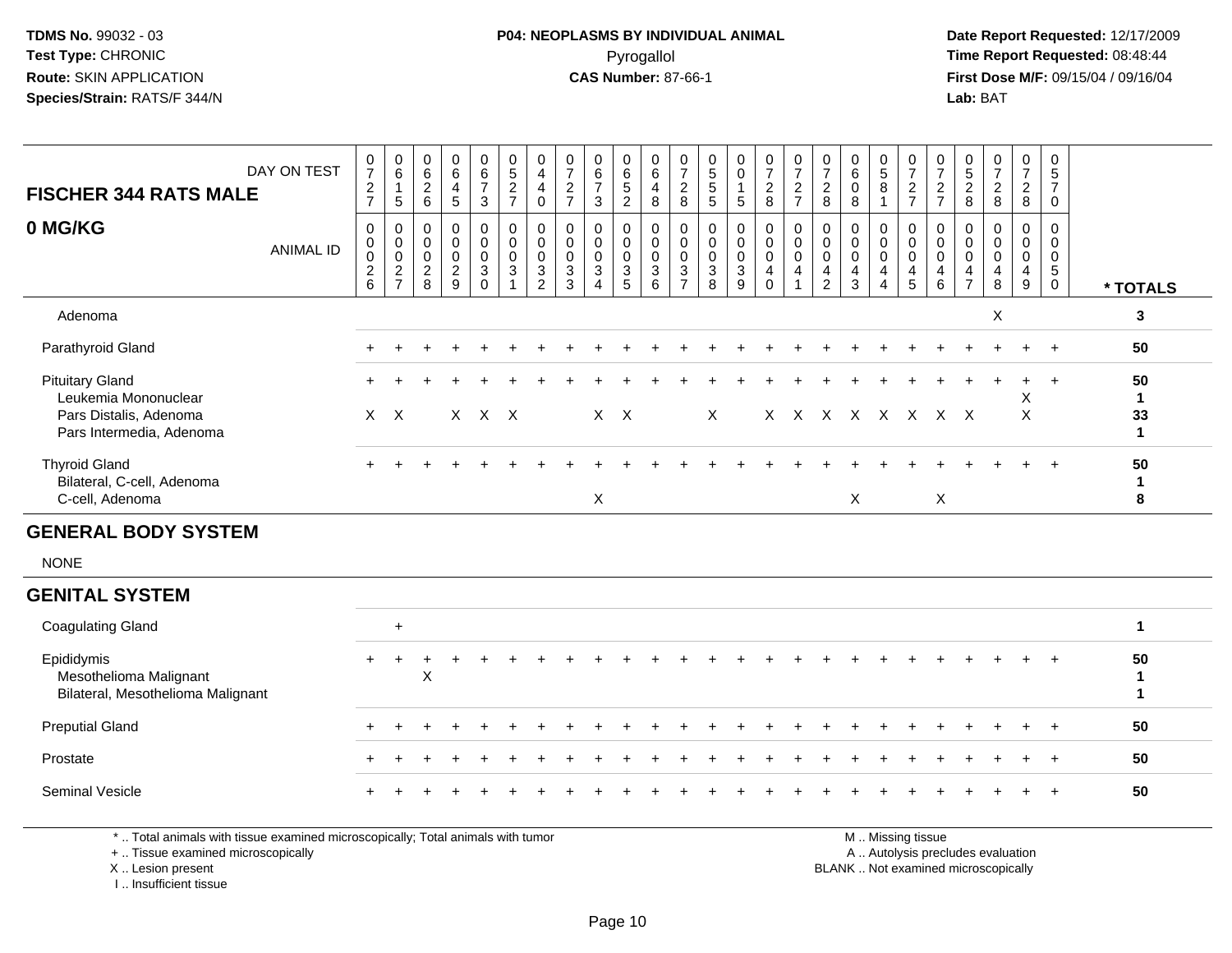#### **P04: NEOPLASMS BY INDIVIDUAL ANIMAL**Pyrogallol Pyrogallol **Pyrogallol Time Report Requested:** 08:48:44<br>**CAS Number:** 87-66-1 **Time Report Requested:** 09/15/04 / 09/16/04

 **Date Report Requested:** 12/17/2009 **First Dose M/F:** 09/15/04 / 09/16/04 Lab: BAT **Lab:** BAT

| DAY ON TEST<br><b>FISCHER 344 RATS MALE</b><br>0 MG/KG<br><b>ANIMAL ID</b>                                                                                                        | $\frac{0}{7}$<br>$\frac{2}{7}$<br>$\mathbf 0$<br>0<br>$\pmb{0}$<br>$\frac{2}{6}$ | $_{6}^{\rm 0}$<br>$\mathbf{1}$<br>5<br>$\pmb{0}$<br>0<br>$\mathbf 0$<br>$\overline{c}$<br>$\overline{7}$ | 0<br>6<br>$\sqrt{2}$<br>$6\phantom{1}$<br>$\mathbf 0$<br>0<br>$\mathbf 0$<br>$\overline{2}$<br>8 | $\begin{array}{c} 0 \\ 6 \end{array}$<br>$\overline{\mathbf{4}}$<br>5<br>$\mathbf 0$<br>$\mathbf 0$<br>$\mathbf 0$<br>$\sqrt{2}$<br>9 | $\begin{array}{c} 0 \\ 6 \end{array}$<br>$\overline{7}$<br>3<br>0<br>0<br>$\mathbf 0$<br>3<br>$\Omega$ | 0<br>5<br>$\frac{2}{7}$<br>$\mathbf 0$<br>$\mathbf 0$<br>$\mathbf 0$<br>$\mathbf{3}$ | 0<br>$\overline{\mathbf{4}}$<br>4<br>$\mathbf 0$<br>0<br>0<br>$\mathbf 0$<br>3<br>2 | 0<br>$\overline{7}$<br>$\overline{c}$<br>$\overline{7}$<br>$\mathbf 0$<br>0<br>$\Omega$<br>$\mathbf{3}$<br>3 | 0<br>$rac{6}{7}$<br>3<br>$\mathbf 0$<br>0<br>$\mathbf 0$<br>3 | 0<br>$\,6\,$<br>$\overline{5}$<br>$\overline{2}$<br>$\mathbf 0$<br>0<br>$\mathbf 0$<br>$\ensuremath{\mathsf{3}}$<br>5 | 0<br>$\,6\,$<br>$\overline{4}$<br>8<br>$\mathbf 0$<br>$\mathbf 0$<br>$\Omega$<br>$\mathbf{3}$<br>6 | 0<br>$\overline{7}$<br>$\boldsymbol{2}$<br>8<br>$\mathbf 0$<br>$\mathbf 0$<br>$\mathbf 0$<br>3<br>$\overline{7}$ | $\begin{array}{c} 0 \\ 5 \\ 5 \end{array}$<br>5<br>$\pmb{0}$<br>$\mathbf 0$<br>$\mathbf 0$<br>$\sqrt{3}$<br>8 | $_0^0$<br>$\mathbf{1}$<br>5<br>$\mathbf 0$<br>0<br>0<br>3<br>9 | $\frac{0}{7}$<br>$\frac{2}{8}$<br>0<br>$\mathbf 0$<br>$\pmb{0}$<br>$\overline{4}$<br>$\Omega$ | 0<br>$\overline{7}$<br>$\frac{2}{7}$<br>$\mathbf 0$<br>$\pmb{0}$<br>$\mathbf 0$<br>4 | $\frac{0}{7}$<br>$\overline{c}$<br>8<br>$\mathbf 0$<br>$\mathbf 0$<br>0<br>4<br>$\overline{2}$ | 0<br>$\,6\,$<br>$\boldsymbol{0}$<br>8<br>$\mathbf 0$<br>$\mathbf 0$<br>$\Omega$<br>4<br>3 | $\begin{array}{c} 0 \\ 5 \end{array}$<br>8<br>$\mathbf{1}$<br>0<br>0<br>$\mathbf 0$<br>4<br>Δ | $\frac{0}{7}$<br>$\frac{2}{7}$<br>0<br>$\mathbf 0$<br>$\mathbf 0$<br>4<br>5 | $\frac{0}{7}$<br>$\frac{2}{7}$<br>$\mathbf 0$<br>0<br>$\pmb{0}$<br>4<br>6 | $\pmb{0}$<br>$\frac{5}{2}$<br>$\mathbf{0}$<br>$\mathbf 0$<br>$\Omega$<br>4<br>$\overline{7}$ | $\frac{0}{7}$<br>$\overline{c}$<br>8<br>$\mathbf 0$<br>$\mathbf 0$<br>$\Omega$<br>4<br>8 | $\begin{array}{c} 0 \\ 7 \end{array}$<br>$\overline{c}$<br>8<br>$\mathbf 0$<br>0<br>$\pmb{0}$<br>$\overline{4}$<br>9 | 0<br>$5\phantom{.0}$<br>$\overline{7}$<br>$\mathbf 0$<br>$\mathbf 0$<br>$\mathbf{0}$<br>$\mathbf 0$<br>5<br>$\mathbf{0}$ | * TOTALS                             |
|-----------------------------------------------------------------------------------------------------------------------------------------------------------------------------------|----------------------------------------------------------------------------------|----------------------------------------------------------------------------------------------------------|--------------------------------------------------------------------------------------------------|---------------------------------------------------------------------------------------------------------------------------------------|--------------------------------------------------------------------------------------------------------|--------------------------------------------------------------------------------------|-------------------------------------------------------------------------------------|--------------------------------------------------------------------------------------------------------------|---------------------------------------------------------------|-----------------------------------------------------------------------------------------------------------------------|----------------------------------------------------------------------------------------------------|------------------------------------------------------------------------------------------------------------------|---------------------------------------------------------------------------------------------------------------|----------------------------------------------------------------|-----------------------------------------------------------------------------------------------|--------------------------------------------------------------------------------------|------------------------------------------------------------------------------------------------|-------------------------------------------------------------------------------------------|-----------------------------------------------------------------------------------------------|-----------------------------------------------------------------------------|---------------------------------------------------------------------------|----------------------------------------------------------------------------------------------|------------------------------------------------------------------------------------------|----------------------------------------------------------------------------------------------------------------------|--------------------------------------------------------------------------------------------------------------------------|--------------------------------------|
| <b>Testes</b><br>Hemangioma<br>Mesothelioma Malignant<br>Bilateral, Interstitial Cell, Adenoma<br>Interstitial Cell, Adenoma                                                      |                                                                                  | $X$ $X$                                                                                                  | X<br>X                                                                                           | X                                                                                                                                     | $X$ $X$                                                                                                |                                                                                      |                                                                                     |                                                                                                              |                                                               |                                                                                                                       | $X$ $X$ $X$ $X$ $X$                                                                                |                                                                                                                  |                                                                                                               |                                                                | X                                                                                             |                                                                                      | X                                                                                              |                                                                                           |                                                                                               | $X$ $X$ $X$                                                                 |                                                                           |                                                                                              |                                                                                          | $X$ $X$                                                                                                              |                                                                                                                          | 50<br>-1<br>$\mathbf{2}$<br>26<br>11 |
| <b>HEMATOPOIETIC SYSTEM</b><br><b>Bone Marrow</b><br>Leukemia Mononuclear                                                                                                         |                                                                                  |                                                                                                          |                                                                                                  |                                                                                                                                       |                                                                                                        |                                                                                      |                                                                                     |                                                                                                              |                                                               |                                                                                                                       |                                                                                                    |                                                                                                                  |                                                                                                               |                                                                |                                                                                               |                                                                                      |                                                                                                |                                                                                           |                                                                                               |                                                                             |                                                                           |                                                                                              |                                                                                          |                                                                                                                      |                                                                                                                          | 50                                   |
| Lymph Node<br>Leukemia Mononuclear<br>Deep Cervical, Leukemia Mononuclear<br>Mediastinal, Leukemia Mononuclear<br>Pancreatic, Leukemia Mononuclear<br>Renal, Leukemia Mononuclear |                                                                                  | $\ddot{}$<br>X<br>$\pmb{\times}$                                                                         |                                                                                                  |                                                                                                                                       |                                                                                                        |                                                                                      |                                                                                     |                                                                                                              |                                                               |                                                                                                                       | X<br>$+$<br>$\times$                                                                               |                                                                                                                  |                                                                                                               |                                                                |                                                                                               |                                                                                      |                                                                                                |                                                                                           |                                                                                               |                                                                             |                                                                           |                                                                                              |                                                                                          | $\ddot{}$<br>X<br>X<br>X                                                                                             |                                                                                                                          | $\mathbf 1$<br>10                    |
| Lymph Node, Mandibular                                                                                                                                                            | M                                                                                | м                                                                                                        | м                                                                                                | м                                                                                                                                     | M                                                                                                      | M                                                                                    | M                                                                                   | M                                                                                                            | M                                                             | м                                                                                                                     | м                                                                                                  | М                                                                                                                | M                                                                                                             | м                                                              | M                                                                                             | M                                                                                    | м                                                                                              | M                                                                                         | M                                                                                             | M                                                                           | M                                                                         | M                                                                                            | M                                                                                        |                                                                                                                      | M M                                                                                                                      | $\mathbf 0$                          |
| Lymph Node, Mesenteric<br>Leukemia Mononuclear                                                                                                                                    |                                                                                  | Χ                                                                                                        |                                                                                                  |                                                                                                                                       |                                                                                                        |                                                                                      |                                                                                     |                                                                                                              | X                                                             |                                                                                                                       | X                                                                                                  |                                                                                                                  |                                                                                                               |                                                                |                                                                                               |                                                                                      |                                                                                                |                                                                                           |                                                                                               |                                                                             |                                                                           |                                                                                              |                                                                                          | X                                                                                                                    | $\overline{1}$                                                                                                           | 50<br>6                              |
| Spleen<br>Leukemia Mononuclear                                                                                                                                                    |                                                                                  | Χ                                                                                                        |                                                                                                  | X                                                                                                                                     |                                                                                                        |                                                                                      |                                                                                     |                                                                                                              | Χ                                                             |                                                                                                                       | $\boldsymbol{\mathsf{X}}$                                                                          |                                                                                                                  |                                                                                                               |                                                                |                                                                                               |                                                                                      |                                                                                                |                                                                                           |                                                                                               | Χ                                                                           |                                                                           |                                                                                              |                                                                                          | $\ddot{}$<br>X                                                                                                       | $+$                                                                                                                      | 50<br>11                             |
| Thymus<br>Leukemia Mononuclear                                                                                                                                                    |                                                                                  | X                                                                                                        |                                                                                                  |                                                                                                                                       |                                                                                                        |                                                                                      |                                                                                     |                                                                                                              |                                                               |                                                                                                                       | X                                                                                                  |                                                                                                                  |                                                                                                               |                                                                |                                                                                               |                                                                                      |                                                                                                |                                                                                           |                                                                                               |                                                                             |                                                                           |                                                                                              |                                                                                          | Χ                                                                                                                    | $\ddot{}$                                                                                                                | 47<br>4                              |

#### **INTEGUMENTARY SYSTEM**

\* .. Total animals with tissue examined microscopically; Total animals with tumor

+ .. Tissue examined microscopically

 Lesion present BLANK .. Not examined microscopicallyX .. Lesion present

I .. Insufficient tissue

M .. Missing tissue

y the contract of the contract of the contract of the contract of the contract of the contract of the contract of  $A$ . Autolysis precludes evaluation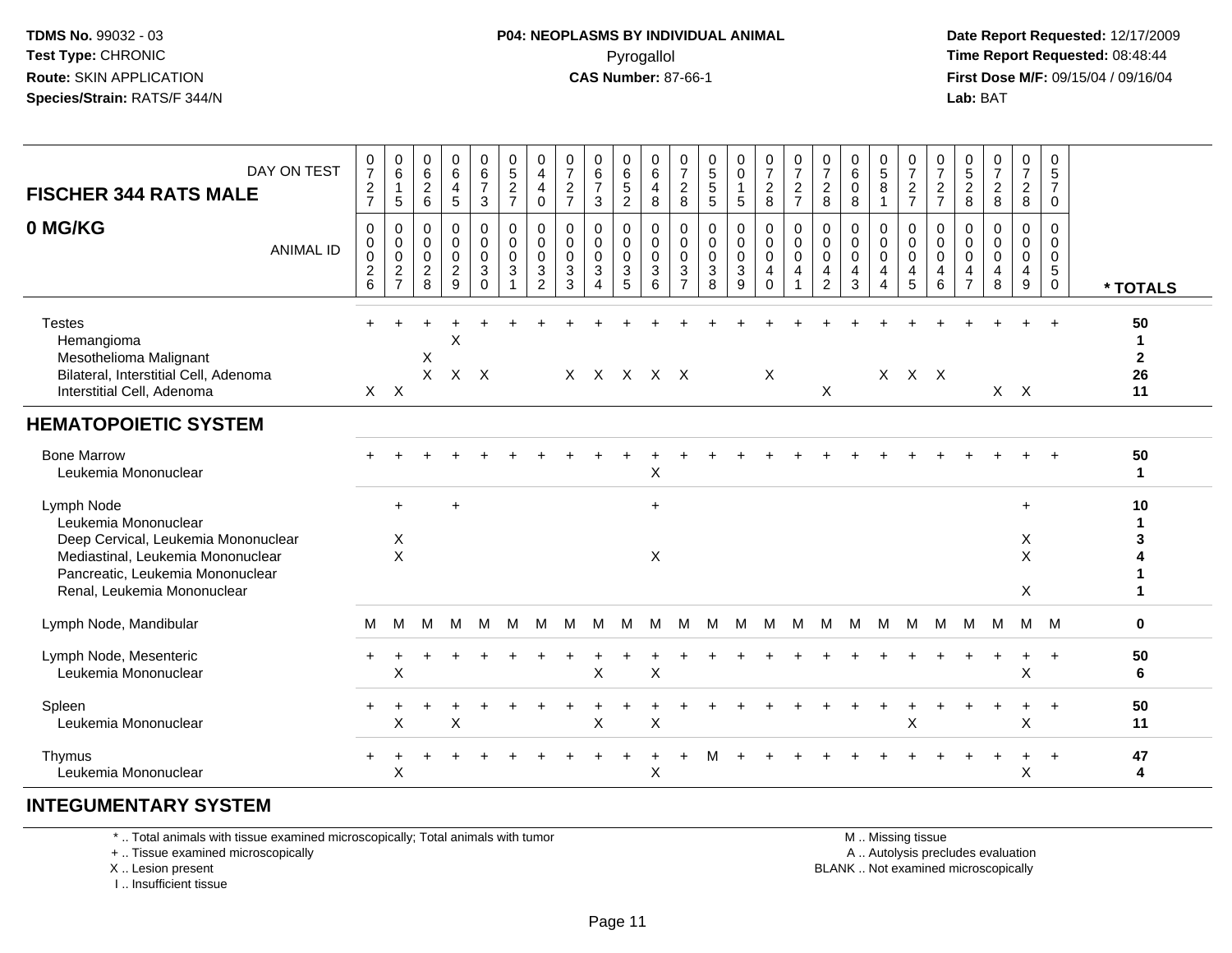## **P04: NEOPLASMS BY INDIVIDUAL ANIMAL**Pyrogallol Pyrogallol **Pyrogallol Time Report Requested:** 08:48:44<br>**CAS Number:** 87-66-1 **Time Report Requested:** 09/15/04 / 09/16/04

 **Date Report Requested:** 12/17/2009 **First Dose M/F:** 09/15/04 / 09/16/04<br>Lab: BAT **Lab:** BAT

| DAY ON TEST<br><b>FISCHER 344 RATS MALE</b>                                                                                                   | 0<br>$\overline{7}$<br>$\frac{2}{7}$           | 0<br>6<br>$\mathbf{1}$<br>5                                               | 0<br>$\,6$<br>$\overline{2}$<br>$6\phantom{1}$ | 0<br>6<br>4<br>5                   | 0<br>$6 \over 7$<br>3                                                    | $\boldsymbol{0}$<br>$\sqrt{5}$<br>$\overline{c}$<br>$\overline{7}$ | 0<br>$\overline{4}$<br>4<br>$\mathbf 0$                              | 0<br>$\overline{7}$<br>$\sqrt{2}$<br>$\overline{7}$        | 0<br>$\,6$<br>$\overline{7}$<br>3                               | 0<br>$\,6$<br>$\sqrt{5}$<br>$\overline{c}$ | 0<br>6<br>4<br>8                       | 0<br>$\overline{7}$<br>$\overline{2}$<br>8 | $\boldsymbol{0}$<br>$\sqrt{5}$<br>$\sqrt{5}$<br>5 | 0<br>$\mathsf{O}\xspace$<br>$\mathbf{1}$<br>5                     | 0<br>$\overline{7}$<br>$\overline{2}$<br>8                    | 0<br>$\overline{7}$<br>$\overline{2}$<br>$\overline{7}$ | $\frac{0}{7}$<br>$\overline{2}$<br>8                                | 0<br>6<br>$\mathbf 0$<br>8              | 0<br>$\frac{5}{8}$<br>$\mathbf{1}$           | 0<br>$\overline{7}$<br>$\frac{2}{7}$       | 0<br>$\overline{7}$<br>$\frac{2}{7}$ | 0<br>$\,$ 5 $\,$<br>$\boldsymbol{2}$<br>8                     | 0<br>$\overline{7}$<br>$\overline{2}$<br>8                               | 0<br>$\overline{7}$<br>$\overline{2}$<br>8 | 0<br>5<br>$\overline{7}$<br>$\Omega$          |                                             |
|-----------------------------------------------------------------------------------------------------------------------------------------------|------------------------------------------------|---------------------------------------------------------------------------|------------------------------------------------|------------------------------------|--------------------------------------------------------------------------|--------------------------------------------------------------------|----------------------------------------------------------------------|------------------------------------------------------------|-----------------------------------------------------------------|--------------------------------------------|----------------------------------------|--------------------------------------------|---------------------------------------------------|-------------------------------------------------------------------|---------------------------------------------------------------|---------------------------------------------------------|---------------------------------------------------------------------|-----------------------------------------|----------------------------------------------|--------------------------------------------|--------------------------------------|---------------------------------------------------------------|--------------------------------------------------------------------------|--------------------------------------------|-----------------------------------------------|---------------------------------------------|
| 0 MG/KG<br><b>ANIMAL ID</b>                                                                                                                   | 0<br>$\mathbf 0$<br>0<br>$\boldsymbol{2}$<br>6 | $\mathbf 0$<br>$\mathbf 0$<br>$\mathbf 0$<br>$\sqrt{2}$<br>$\overline{7}$ | 0<br>0<br>$\mathbf 0$<br>$\boldsymbol{2}$<br>8 | 0<br>0<br>0<br>$\overline{a}$<br>9 | 0<br>$\mathbf 0$<br>$\mathbf 0$<br>$\ensuremath{\mathsf{3}}$<br>$\Omega$ | 0<br>$\mathbf 0$<br>$\mathbf 0$<br>3                               | 0<br>$\mathbf 0$<br>0<br>$\ensuremath{\mathsf{3}}$<br>$\overline{2}$ | $\mathbf 0$<br>$\Omega$<br>$\mathbf{0}$<br>$\sqrt{3}$<br>3 | 0<br>$\mathbf 0$<br>$\mathbf 0$<br>$\sqrt{3}$<br>$\overline{4}$ | 0<br>0<br>0<br>$\sqrt{3}$<br>5             | 0<br>$\mathbf 0$<br>$\Omega$<br>3<br>6 | 0<br>0<br>0<br>3<br>$\overline{7}$         | 0<br>0<br>0<br>$\sqrt{3}$<br>8                    | 0<br>$\mathbf 0$<br>$\mathbf 0$<br>$\ensuremath{\mathsf{3}}$<br>9 | 0<br>$\mathbf 0$<br>$\mathbf 0$<br>$\overline{4}$<br>$\Omega$ | 0<br>$\Omega$<br>$\mathbf 0$<br>4                       | $\mathbf 0$<br>0<br>$\mathbf 0$<br>$\overline{4}$<br>$\overline{2}$ | 0<br>$\Omega$<br>$\mathbf{0}$<br>4<br>3 | 0<br>0<br>$\mathbf 0$<br>4<br>$\overline{4}$ | 0<br>$\mathbf{0}$<br>$\mathbf 0$<br>4<br>5 | 0<br>0<br>0<br>4<br>6                | 0<br>$\Omega$<br>$\Omega$<br>$\overline{4}$<br>$\overline{7}$ | 0<br>$\mathbf 0$<br>$\mathbf 0$<br>4<br>8                                | 0<br>0<br>$\mathbf 0$<br>4<br>9            | 0<br>$\Omega$<br>$\Omega$<br>5<br>$\mathbf 0$ | * TOTALS                                    |
| <b>Mammary Gland</b><br>Adenocarcinoma                                                                                                        |                                                |                                                                           |                                                |                                    | X                                                                        |                                                                    |                                                                      |                                                            |                                                                 |                                            |                                        |                                            |                                                   |                                                                   |                                                               |                                                         |                                                                     |                                         |                                              |                                            |                                      |                                                               |                                                                          |                                            | $+$                                           | 50<br>1                                     |
| Skin<br>Keratoacanthoma<br>Squamous Cell Papilloma<br>Control, Subcutaneous Tissue, Mesothelioma<br>Malignant<br>Subcutaneous Tissue, Fibroma |                                                | X                                                                         | X                                              |                                    |                                                                          |                                                                    |                                                                      |                                                            |                                                                 | X                                          |                                        |                                            |                                                   |                                                                   |                                                               |                                                         |                                                                     | X                                       |                                              |                                            |                                      |                                                               |                                                                          |                                            |                                               | 50<br>$\mathbf{2}$<br>1<br>1<br>$\mathbf 1$ |
| <b>MUSCULOSKELETAL SYSTEM</b>                                                                                                                 |                                                |                                                                           |                                                |                                    |                                                                          |                                                                    |                                                                      |                                                            |                                                                 |                                            |                                        |                                            |                                                   |                                                                   |                                                               |                                                         |                                                                     |                                         |                                              |                                            |                                      |                                                               |                                                                          |                                            |                                               |                                             |
| Bone                                                                                                                                          | $+$                                            |                                                                           |                                                | $\div$                             |                                                                          |                                                                    |                                                                      |                                                            |                                                                 |                                            |                                        |                                            |                                                   |                                                                   |                                                               |                                                         |                                                                     | $\div$                                  |                                              | $\div$                                     | $\pm$                                | ÷                                                             | $\ddot{}$                                                                | $+$                                        | $+$                                           | 50                                          |
| <b>NERVOUS SYSTEM</b>                                                                                                                         |                                                |                                                                           |                                                |                                    |                                                                          |                                                                    |                                                                      |                                                            |                                                                 |                                            |                                        |                                            |                                                   |                                                                   |                                                               |                                                         |                                                                     |                                         |                                              |                                            |                                      |                                                               |                                                                          |                                            |                                               |                                             |
| <b>Brain</b>                                                                                                                                  |                                                |                                                                           |                                                |                                    |                                                                          |                                                                    |                                                                      |                                                            |                                                                 |                                            |                                        |                                            |                                                   |                                                                   |                                                               |                                                         |                                                                     |                                         |                                              |                                            |                                      |                                                               |                                                                          |                                            | $\ddot{}$                                     | 50                                          |
| <b>RESPIRATORY SYSTEM</b>                                                                                                                     |                                                |                                                                           |                                                |                                    |                                                                          |                                                                    |                                                                      |                                                            |                                                                 |                                            |                                        |                                            |                                                   |                                                                   |                                                               |                                                         |                                                                     |                                         |                                              |                                            |                                      |                                                               |                                                                          |                                            |                                               |                                             |
| Lung<br>Alveolar/Bronchiolar Adenoma<br>Alveolar/Bronchiolar Carcinoma<br>Carcinoma, Metastatic, Zymbal'S Gland<br>Leukemia Mononuclear       |                                                | X                                                                         |                                                | X                                  |                                                                          |                                                                    |                                                                      |                                                            | X                                                               |                                            |                                        |                                            |                                                   |                                                                   | X                                                             |                                                         |                                                                     |                                         |                                              | $\times$                                   |                                      |                                                               | X                                                                        | X                                          |                                               | 50<br>3<br>$\mathbf 1$<br>$\overline{7}$    |
| Nose                                                                                                                                          |                                                |                                                                           |                                                |                                    |                                                                          |                                                                    |                                                                      |                                                            |                                                                 |                                            |                                        |                                            |                                                   |                                                                   |                                                               |                                                         |                                                                     |                                         |                                              |                                            |                                      |                                                               |                                                                          |                                            |                                               | 50                                          |
| Trachea                                                                                                                                       |                                                |                                                                           |                                                |                                    |                                                                          |                                                                    |                                                                      |                                                            |                                                                 |                                            |                                        |                                            |                                                   |                                                                   |                                                               |                                                         |                                                                     |                                         |                                              |                                            |                                      |                                                               |                                                                          |                                            |                                               | 50                                          |
| <b>SPECIAL SENSES SYSTEM</b>                                                                                                                  |                                                |                                                                           |                                                |                                    |                                                                          |                                                                    |                                                                      |                                                            |                                                                 |                                            |                                        |                                            |                                                   |                                                                   |                                                               |                                                         |                                                                     |                                         |                                              |                                            |                                      |                                                               |                                                                          |                                            |                                               |                                             |
| *  Total animals with tissue examined microscopically; Total animals with tumor<br>+  Tissue examined microscopically<br>X  Lesion present    |                                                |                                                                           |                                                |                                    |                                                                          |                                                                    |                                                                      |                                                            |                                                                 |                                            |                                        |                                            |                                                   |                                                                   |                                                               |                                                         |                                                                     |                                         |                                              | M  Missing tissue                          |                                      |                                                               | A  Autolysis precludes evaluation<br>BLANK  Not examined microscopically |                                            |                                               |                                             |

X .. Lesion present

I .. Insufficient tissue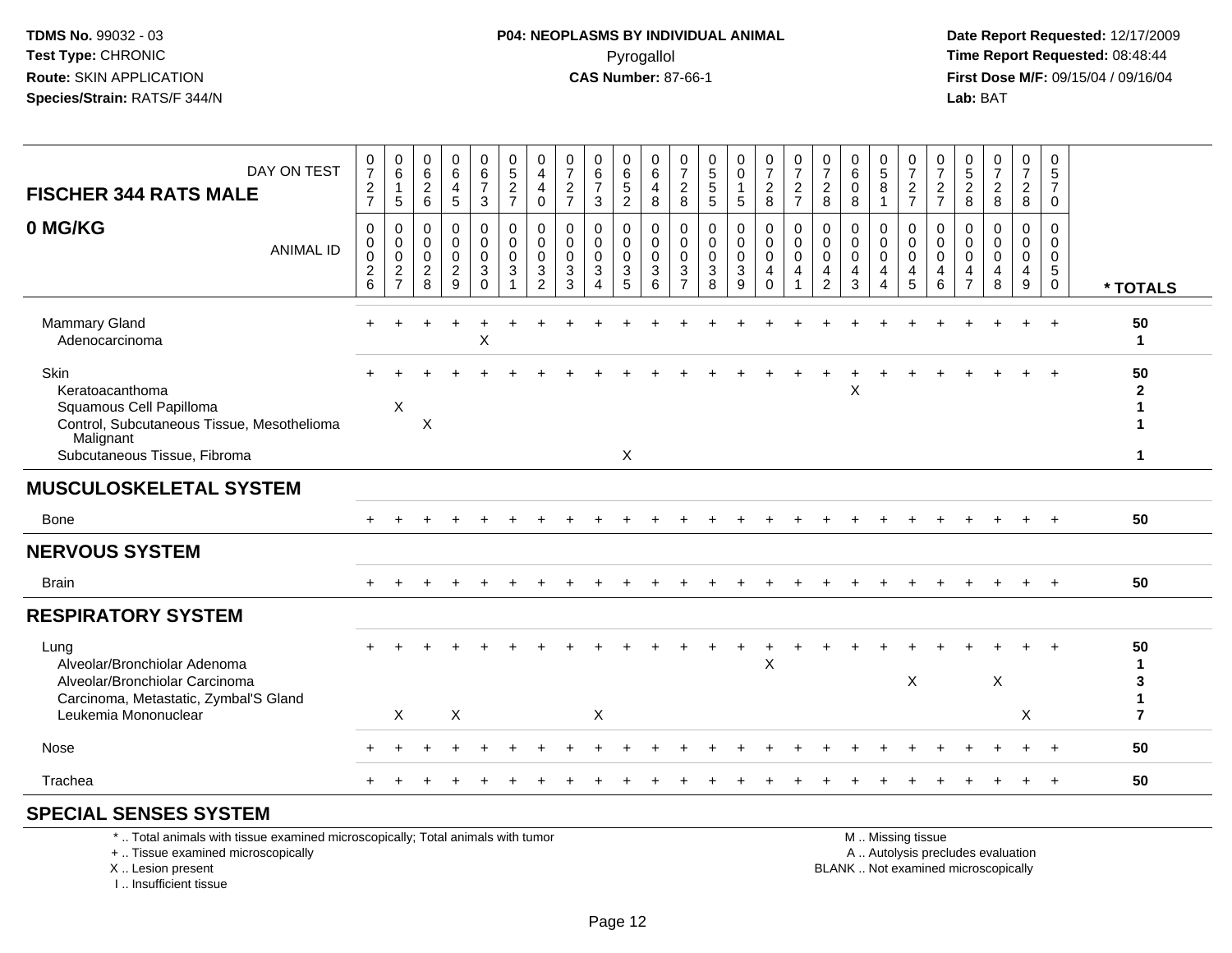**Date Report Requested:** 12/17/2009 **First Dose M/F:** 09/15/04 / 09/16/04 Lab: BAT **Lab:** BAT

| DAY ON TEST<br><b>FISCHER 344 RATS MALE</b>                      | $\frac{0}{7}$<br>$\overline{c}$                    | $\begin{array}{c} 0 \\ 6 \end{array}$<br>$\mathbf{1}$<br>$\sqrt{5}$ | $\begin{array}{c} 0 \\ 6 \end{array}$<br>$\boldsymbol{2}$<br>6 | $0\over 6$<br>4<br>5                                                  | $\begin{array}{c} 0 \\ 6 \\ 7 \end{array}$<br>$\sqrt{3}$ | $\begin{smallmatrix}0\0\5\end{smallmatrix}$<br>$\overline{c}$<br>$\overline{7}$ | 0<br>$\overline{4}$<br>4<br>0                 | $\frac{0}{7}$<br>$\overline{c}$<br>$\overline{7}$     | 0<br>$\frac{6}{7}$<br>3       | 0<br>$\,6\,$<br>$\sqrt{5}$<br>$\overline{c}$     | $\begin{matrix} 0 \\ 6 \end{matrix}$<br>4<br>8 | 0<br>$\boldsymbol{7}$<br>$\boldsymbol{2}$<br>$\,8\,$       | $\begin{array}{c} 0 \\ 5 \\ 5 \end{array}$<br>$\sqrt{5}$ | $\begin{matrix} 0 \\ 0 \end{matrix}$<br>$\mathbf{1}$<br>$\sqrt{5}$ | $\frac{0}{7}$<br>$\overline{a}$<br>8                   | $\frac{0}{7}$<br>$\overline{a}$<br>$\overline{7}$ | $\frac{0}{7}$<br>$\overline{c}$<br>8 | $\begin{smallmatrix}0\0\0\end{smallmatrix}$<br>$\pmb{0}$<br>$\bf8$     | $\begin{matrix} 0 \\ 5 \end{matrix}$<br>8<br>1 | $\frac{0}{7}$<br>$\frac{2}{7}$                                              | 0<br>$\overline{7}$<br>$\overline{c}$<br>$\overline{7}$ | $\begin{array}{c} 0 \\ 5 \end{array}$<br>$\frac{2}{8}$           | $\frac{0}{7}$<br>$_{\rm 8}^2$         | $\frac{0}{7}$<br>$\frac{2}{8}$                                  | 0<br>$\sqrt{5}$<br>$\overline{7}$<br>0           |                            |
|------------------------------------------------------------------|----------------------------------------------------|---------------------------------------------------------------------|----------------------------------------------------------------|-----------------------------------------------------------------------|----------------------------------------------------------|---------------------------------------------------------------------------------|-----------------------------------------------|-------------------------------------------------------|-------------------------------|--------------------------------------------------|------------------------------------------------|------------------------------------------------------------|----------------------------------------------------------|--------------------------------------------------------------------|--------------------------------------------------------|---------------------------------------------------|--------------------------------------|------------------------------------------------------------------------|------------------------------------------------|-----------------------------------------------------------------------------|---------------------------------------------------------|------------------------------------------------------------------|---------------------------------------|-----------------------------------------------------------------|--------------------------------------------------|----------------------------|
| 0 MG/KG<br><b>ANIMAL ID</b>                                      | 0<br>$\,0\,$<br>$\pmb{0}$<br>$\boldsymbol{2}$<br>6 | 0<br>$\pmb{0}$<br>$\pmb{0}$<br>$\boldsymbol{2}$<br>$\overline{7}$   | 0<br>0<br>$\pmb{0}$<br>$\boldsymbol{2}$<br>8                   | 0<br>$\mathbf 0$<br>$\mathbf 0$<br>$\overline{c}$<br>$\boldsymbol{9}$ | 0<br>$\pmb{0}$<br>$\pmb{0}$<br>$\mathbf{3}$<br>$\pmb{0}$ | $\pmb{0}$<br>$\pmb{0}$<br>$\pmb{0}$<br>$\ensuremath{\mathsf{3}}$<br>1           | 0<br>0<br>0<br>$\mathbf{3}$<br>$\overline{2}$ | 0<br>$\boldsymbol{0}$<br>$\pmb{0}$<br>$\sqrt{3}$<br>3 | 0<br>$\pmb{0}$<br>0<br>3<br>4 | 0<br>$\mathbf 0$<br>$\pmb{0}$<br>$\sqrt{3}$<br>5 | 0<br>$\mathbf 0$<br>$\mathbf 0$<br>3<br>6      | 0<br>0<br>0<br>$\ensuremath{\mathsf{3}}$<br>$\overline{7}$ | $\pmb{0}$<br>$\pmb{0}$<br>$\pmb{0}$<br>$\sqrt{3}$<br>8   | 0<br>$\pmb{0}$<br>$\pmb{0}$<br>$\sqrt{3}$<br>9                     | 0<br>$\mathbf 0$<br>$\mathbf 0$<br>$\overline{4}$<br>0 | 0<br>$\mathbf 0$<br>$\mathbf 0$<br>4              | 0<br>0<br>0<br>4<br>$\overline{2}$   | 0<br>$\pmb{0}$<br>$\pmb{0}$<br>$\overline{\mathbf{4}}$<br>$\mathbf{3}$ | 0<br>0<br>0<br>4<br>4                          | 0<br>$\boldsymbol{0}$<br>$\pmb{0}$<br>$\overline{\mathbf{4}}$<br>$\sqrt{5}$ | 0<br>0<br>0<br>$\overline{4}$<br>6                      | 0<br>0<br>$\pmb{0}$<br>$\overline{\mathbf{4}}$<br>$\overline{7}$ | 0<br>$\pmb{0}$<br>$\pmb{0}$<br>4<br>8 | 0<br>$\mathbf 0$<br>$\mathbf 0$<br>$\overline{\mathbf{4}}$<br>9 | 0<br>$\mathbf 0$<br>$\pmb{0}$<br>$\sqrt{5}$<br>0 | * TOTALS                   |
| Eye                                                              |                                                    |                                                                     |                                                                |                                                                       |                                                          |                                                                                 |                                               |                                                       |                               |                                                  |                                                |                                                            |                                                          |                                                                    |                                                        |                                                   |                                      |                                                                        |                                                |                                                                             |                                                         |                                                                  |                                       | $\ddot{}$                                                       | $+$                                              | 50                         |
| <b>Harderian Gland</b>                                           |                                                    |                                                                     |                                                                |                                                                       |                                                          |                                                                                 |                                               |                                                       |                               |                                                  |                                                |                                                            |                                                          |                                                                    |                                                        |                                                   |                                      |                                                                        |                                                |                                                                             |                                                         |                                                                  |                                       |                                                                 | $\overline{+}$                                   | 50                         |
| Zymbal's Gland<br>Carcinoma                                      |                                                    |                                                                     |                                                                |                                                                       |                                                          |                                                                                 |                                               |                                                       |                               |                                                  |                                                |                                                            |                                                          |                                                                    |                                                        |                                                   |                                      |                                                                        |                                                |                                                                             |                                                         |                                                                  |                                       |                                                                 |                                                  | 1<br>1                     |
| <b>URINARY SYSTEM</b>                                            |                                                    |                                                                     |                                                                |                                                                       |                                                          |                                                                                 |                                               |                                                       |                               |                                                  |                                                |                                                            |                                                          |                                                                    |                                                        |                                                   |                                      |                                                                        |                                                |                                                                             |                                                         |                                                                  |                                       |                                                                 |                                                  |                            |
| Kidney<br>Leukemia Mononuclear                                   |                                                    | X                                                                   |                                                                | X                                                                     |                                                          |                                                                                 |                                               |                                                       |                               |                                                  | X                                              |                                                            |                                                          |                                                                    |                                                        |                                                   |                                      |                                                                        |                                                |                                                                             |                                                         |                                                                  |                                       |                                                                 | $\ddot{}$                                        | 50<br>5                    |
| <b>Urinary Bladder</b><br>Transitional Epithelium, Papilloma     |                                                    |                                                                     |                                                                |                                                                       |                                                          |                                                                                 |                                               |                                                       |                               |                                                  |                                                |                                                            | X                                                        |                                                                    |                                                        |                                                   |                                      |                                                                        |                                                |                                                                             |                                                         |                                                                  |                                       | $\div$                                                          | $+$                                              | 50<br>1                    |
| <b>SYSTEMIC LESIONS</b>                                          |                                                    |                                                                     |                                                                |                                                                       |                                                          |                                                                                 |                                               |                                                       |                               |                                                  |                                                |                                                            |                                                          |                                                                    |                                                        |                                                   |                                      |                                                                        |                                                |                                                                             |                                                         |                                                                  |                                       |                                                                 |                                                  |                            |
| Multiple Organ<br>Leukemia Mononuclear<br>Mesothelioma Malignant | ÷                                                  | X                                                                   | Χ                                                              | X                                                                     |                                                          |                                                                                 |                                               |                                                       | X                             |                                                  | X                                              |                                                            |                                                          |                                                                    |                                                        |                                                   |                                      |                                                                        |                                                | X                                                                           |                                                         |                                                                  |                                       | +<br>$\boldsymbol{\mathsf{X}}$                                  | $\pm$                                            | 50<br>11<br>$\overline{2}$ |

\* .. Total animals with tissue examined microscopically; Total animals with tumor

+ .. Tissue examined microscopically

X .. Lesion present

I .. Insufficient tissue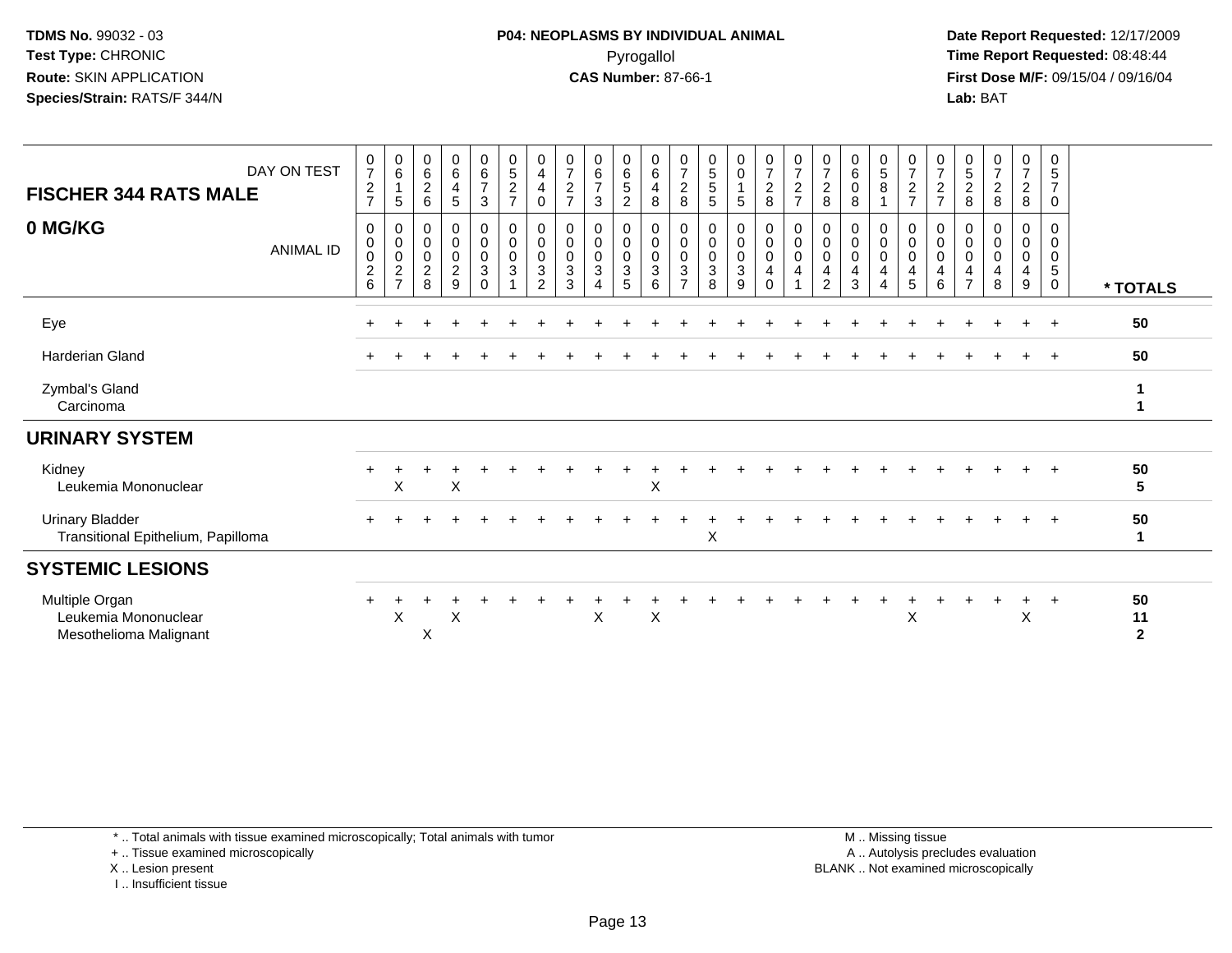| DAY ON TEST<br><b>FISCHER 344 RATS MALE</b>                                                                                                                         | $072$<br>$72$                                                         | $\begin{array}{c} 0 \\ 5 \\ 3 \end{array}$ | $\begin{smallmatrix}0\\7\end{smallmatrix}$<br>$rac{2}{7}$     | $\frac{0}{7}$<br>$_{8}^2$                                                   | $\begin{array}{c} 0 \\ 7 \end{array}$<br>$\frac{2}{8}$ | $\frac{0}{7}$<br>$\frac{2}{7}$                     | $\pmb{0}$<br>$\overline{a}$<br>$\boldsymbol{9}$<br>$\overline{7}$          | $\frac{0}{7}$<br>$\frac{2}{8}$                               | $\begin{array}{c} 0 \\ 6 \end{array}$<br>$\frac{9}{2}$ | $\begin{array}{c} 0 \\ 7 \end{array}$<br>$\frac{2}{7}$    | $\frac{0}{7}$<br>$\frac{2}{7}$                                       | 0<br>$\overline{4}$<br>$\,6\,$<br>9                       | $\mathbf 0$<br>$\overline{4}$<br>$\overline{4}$<br>9      | $\begin{array}{c} 0 \\ 6 \end{array}$<br>$\mathbf 0$<br>8    | $\frac{0}{7}$<br>$\pmb{0}$<br>$\overline{2}$                      | $\frac{0}{7}$<br>$\pmb{0}$<br>$\overline{2}$ | $\pmb{0}$<br>$\frac{6}{2}$<br>$\sqrt{5}$                      | $\begin{array}{c} 0 \\ 6 \end{array}$<br>$\pmb{0}$<br>$9\,$ | $\begin{array}{c} 0 \\ 7 \end{array}$<br>$_{\rm 8}^2$     | $\mathbf 0$<br>$\overline{4}$<br>$\overline{7}$<br>8                                          | 0<br>6<br>$\mathbf{1}$<br>9                       | $\begin{array}{c} 0 \\ 5 \end{array}$<br>$\overline{5}$<br>9                    | $\begin{array}{c} 0 \\ 7 \end{array}$<br>$\frac{2}{7}$ | $\begin{array}{c} 0 \\ 5 \end{array}$<br>$\overline{8}$<br>$\overline{4}$     | 0<br>4<br>5<br>$\overline{2}$                                             |                       |
|---------------------------------------------------------------------------------------------------------------------------------------------------------------------|-----------------------------------------------------------------------|--------------------------------------------|---------------------------------------------------------------|-----------------------------------------------------------------------------|--------------------------------------------------------|----------------------------------------------------|----------------------------------------------------------------------------|--------------------------------------------------------------|--------------------------------------------------------|-----------------------------------------------------------|----------------------------------------------------------------------|-----------------------------------------------------------|-----------------------------------------------------------|--------------------------------------------------------------|-------------------------------------------------------------------|----------------------------------------------|---------------------------------------------------------------|-------------------------------------------------------------|-----------------------------------------------------------|-----------------------------------------------------------------------------------------------|---------------------------------------------------|---------------------------------------------------------------------------------|--------------------------------------------------------|-------------------------------------------------------------------------------|---------------------------------------------------------------------------|-----------------------|
| 5 MG/KG<br><b>ANIMAL ID</b>                                                                                                                                         | $\pmb{0}$<br>$\pmb{0}$<br>$\pmb{0}$<br>$\overline{5}$<br>$\mathbf{1}$ | 0<br>$\mathbf 0$<br>0<br>$\frac{5}{2}$     | 0<br>$\mathbf 0$<br>$\mathbf 0$<br>$\sqrt{5}$<br>$\mathbf{3}$ | $\mathbf 0$<br>$\mathbf 0$<br>0<br>$\overline{5}$<br>$\boldsymbol{\Lambda}$ | 0<br>$\mathbf 0$<br>$\mathbf 0$<br>$\overline{5}$      | 0<br>$\mathbf 0$<br>$\mathbf 0$<br>$\sqrt{5}$<br>6 | $\mathbf 0$<br>$\mathbf 0$<br>$\mathbf{0}$<br>$\sqrt{5}$<br>$\overline{7}$ | $\mathbf 0$<br>$\mathbf 0$<br>$\mathbf 0$<br>$\sqrt{5}$<br>8 | 0<br>$\mathbf 0$<br>$\mathbf 0$<br>$\overline{5}$<br>9 | 0<br>$\mathbf 0$<br>$\mathbf 0$<br>$\,6\,$<br>$\mathbf 0$ | 0<br>$\mathsf{O}\xspace$<br>$\mathbf 0$<br>$\,6\,$<br>$\overline{1}$ | $\mathbf 0$<br>$\mathbf 0$<br>$\mathbf 0$<br>$\,6\,$<br>2 | $\mathbf 0$<br>$\mathbf 0$<br>$\mathbf 0$<br>$\,6\,$<br>3 | 0<br>$\mathbf 0$<br>$\mathbf 0$<br>$\,6\,$<br>$\overline{4}$ | $\mathbf 0$<br>$\mathbf 0$<br>$\mathbf 0$<br>$6\phantom{.}6$<br>5 | 0<br>0<br>0<br>6<br>6                        | $\mathbf 0$<br>$\mathbf 0$<br>$\Omega$<br>6<br>$\overline{7}$ | $\mathbf 0$<br>$\mathbf 0$<br>$\mathbf 0$<br>$\,6\,$<br>8   | $\mathbf 0$<br>$\mathbf 0$<br>$\mathbf 0$<br>$\,6\,$<br>9 | $\mathbf 0$<br>$\mathbf 0$<br>$\mathbf 0$<br>$\overline{7}$<br>$\mathbf 0$                    | 0<br>$\mathbf 0$<br>$\mathbf 0$<br>$\overline{7}$ | $\mathbf 0$<br>$\mathbf 0$<br>$\mathbf 0$<br>$\boldsymbol{7}$<br>$\overline{2}$ | 0<br>$\mathbf 0$<br>0<br>$\overline{7}$<br>3           | $\mathbf 0$<br>$\mathbf 0$<br>$\mathbf 0$<br>$\overline{7}$<br>$\overline{4}$ | $\mathbf 0$<br>$\mathbf 0$<br>$\mathbf 0$<br>$\overline{7}$<br>$\sqrt{5}$ | males<br>$($ cont $)$ |
| <b>ALIMENTARY SYSTEM</b>                                                                                                                                            |                                                                       |                                            |                                                               |                                                                             |                                                        |                                                    |                                                                            |                                                              |                                                        |                                                           |                                                                      |                                                           |                                                           |                                                              |                                                                   |                                              |                                                               |                                                             |                                                           |                                                                                               |                                                   |                                                                                 |                                                        |                                                                               |                                                                           |                       |
| Esophagus                                                                                                                                                           |                                                                       |                                            |                                                               |                                                                             |                                                        |                                                    |                                                                            |                                                              |                                                        |                                                           |                                                                      |                                                           |                                                           |                                                              |                                                                   |                                              |                                                               |                                                             |                                                           |                                                                                               |                                                   |                                                                                 |                                                        |                                                                               | $\overline{+}$                                                            |                       |
| Intestine Large, Cecum                                                                                                                                              |                                                                       |                                            |                                                               |                                                                             |                                                        |                                                    |                                                                            |                                                              |                                                        |                                                           |                                                                      |                                                           |                                                           |                                                              |                                                                   |                                              |                                                               |                                                             |                                                           |                                                                                               |                                                   |                                                                                 |                                                        |                                                                               | $\overline{+}$                                                            |                       |
| Intestine Large, Colon                                                                                                                                              |                                                                       |                                            |                                                               |                                                                             |                                                        |                                                    |                                                                            |                                                              |                                                        |                                                           |                                                                      |                                                           |                                                           |                                                              |                                                                   |                                              |                                                               |                                                             |                                                           |                                                                                               |                                                   |                                                                                 |                                                        |                                                                               | $\overline{+}$                                                            |                       |
| Intestine Large, Rectum                                                                                                                                             |                                                                       |                                            |                                                               |                                                                             |                                                        |                                                    |                                                                            |                                                              |                                                        |                                                           |                                                                      |                                                           |                                                           |                                                              |                                                                   |                                              |                                                               |                                                             |                                                           |                                                                                               |                                                   |                                                                                 |                                                        |                                                                               |                                                                           |                       |
| Intestine Small, Duodenum                                                                                                                                           |                                                                       |                                            |                                                               |                                                                             |                                                        |                                                    |                                                                            |                                                              |                                                        |                                                           |                                                                      |                                                           |                                                           |                                                              |                                                                   |                                              |                                                               |                                                             |                                                           |                                                                                               |                                                   |                                                                                 |                                                        |                                                                               | $\overline{ }$                                                            |                       |
| Intestine Small, Ileum                                                                                                                                              |                                                                       |                                            |                                                               |                                                                             |                                                        |                                                    |                                                                            |                                                              |                                                        |                                                           |                                                                      |                                                           |                                                           |                                                              |                                                                   |                                              |                                                               |                                                             |                                                           |                                                                                               |                                                   |                                                                                 |                                                        |                                                                               | $+$                                                                       |                       |
| Intestine Small, Jejunum                                                                                                                                            |                                                                       |                                            |                                                               |                                                                             |                                                        |                                                    |                                                                            |                                                              |                                                        |                                                           |                                                                      |                                                           |                                                           |                                                              |                                                                   |                                              |                                                               |                                                             |                                                           |                                                                                               |                                                   |                                                                                 |                                                        |                                                                               | $\overline{+}$                                                            |                       |
| Liver<br>Hepatocellular Carcinoma<br>Histiocytic Sarcoma, Metastatic, Heart<br>Leukemia Mononuclear                                                                 |                                                                       |                                            | $\pmb{\times}$                                                |                                                                             |                                                        |                                                    |                                                                            | $X$ $X$                                                      |                                                        |                                                           |                                                                      | X                                                         |                                                           |                                                              |                                                                   | $\boldsymbol{X}$                             |                                                               | X                                                           |                                                           |                                                                                               |                                                   |                                                                                 | X                                                      | $\times$                                                                      |                                                                           |                       |
| Mesentery                                                                                                                                                           |                                                                       |                                            |                                                               |                                                                             |                                                        |                                                    |                                                                            |                                                              |                                                        |                                                           |                                                                      |                                                           |                                                           |                                                              |                                                                   |                                              |                                                               |                                                             | $+$                                                       |                                                                                               |                                                   |                                                                                 |                                                        |                                                                               |                                                                           |                       |
| Oral Mucosa                                                                                                                                                         |                                                                       |                                            | $\ddot{}$                                                     |                                                                             |                                                        |                                                    |                                                                            |                                                              |                                                        |                                                           |                                                                      |                                                           |                                                           |                                                              |                                                                   |                                              |                                                               |                                                             |                                                           |                                                                                               |                                                   |                                                                                 |                                                        |                                                                               |                                                                           |                       |
| Pancreas<br>Leukemia Mononuclear                                                                                                                                    |                                                                       |                                            |                                                               |                                                                             |                                                        |                                                    |                                                                            |                                                              |                                                        |                                                           |                                                                      |                                                           |                                                           |                                                              |                                                                   |                                              |                                                               |                                                             |                                                           |                                                                                               |                                                   |                                                                                 |                                                        |                                                                               |                                                                           |                       |
| Salivary Glands                                                                                                                                                     |                                                                       |                                            |                                                               |                                                                             |                                                        |                                                    |                                                                            |                                                              |                                                        |                                                           |                                                                      |                                                           |                                                           |                                                              |                                                                   |                                              |                                                               |                                                             |                                                           |                                                                                               |                                                   |                                                                                 |                                                        |                                                                               |                                                                           |                       |
| Stomach, Forestomach                                                                                                                                                |                                                                       |                                            |                                                               |                                                                             |                                                        |                                                    |                                                                            |                                                              |                                                        |                                                           |                                                                      |                                                           |                                                           |                                                              |                                                                   |                                              |                                                               |                                                             |                                                           |                                                                                               |                                                   |                                                                                 | $\ddot{}$                                              | $+$                                                                           | $+$                                                                       |                       |
| *  Total animals with tissue examined microscopically; Total animals with tumor<br>+  Tissue examined microscopically<br>X  Lesion present<br>I Insufficient tissue |                                                                       |                                            |                                                               |                                                                             |                                                        |                                                    |                                                                            |                                                              |                                                        |                                                           |                                                                      |                                                           |                                                           |                                                              |                                                                   |                                              |                                                               |                                                             |                                                           | M  Missing tissue<br>A  Autolysis precludes evaluation<br>BLANK  Not examined microscopically |                                                   |                                                                                 |                                                        |                                                                               |                                                                           |                       |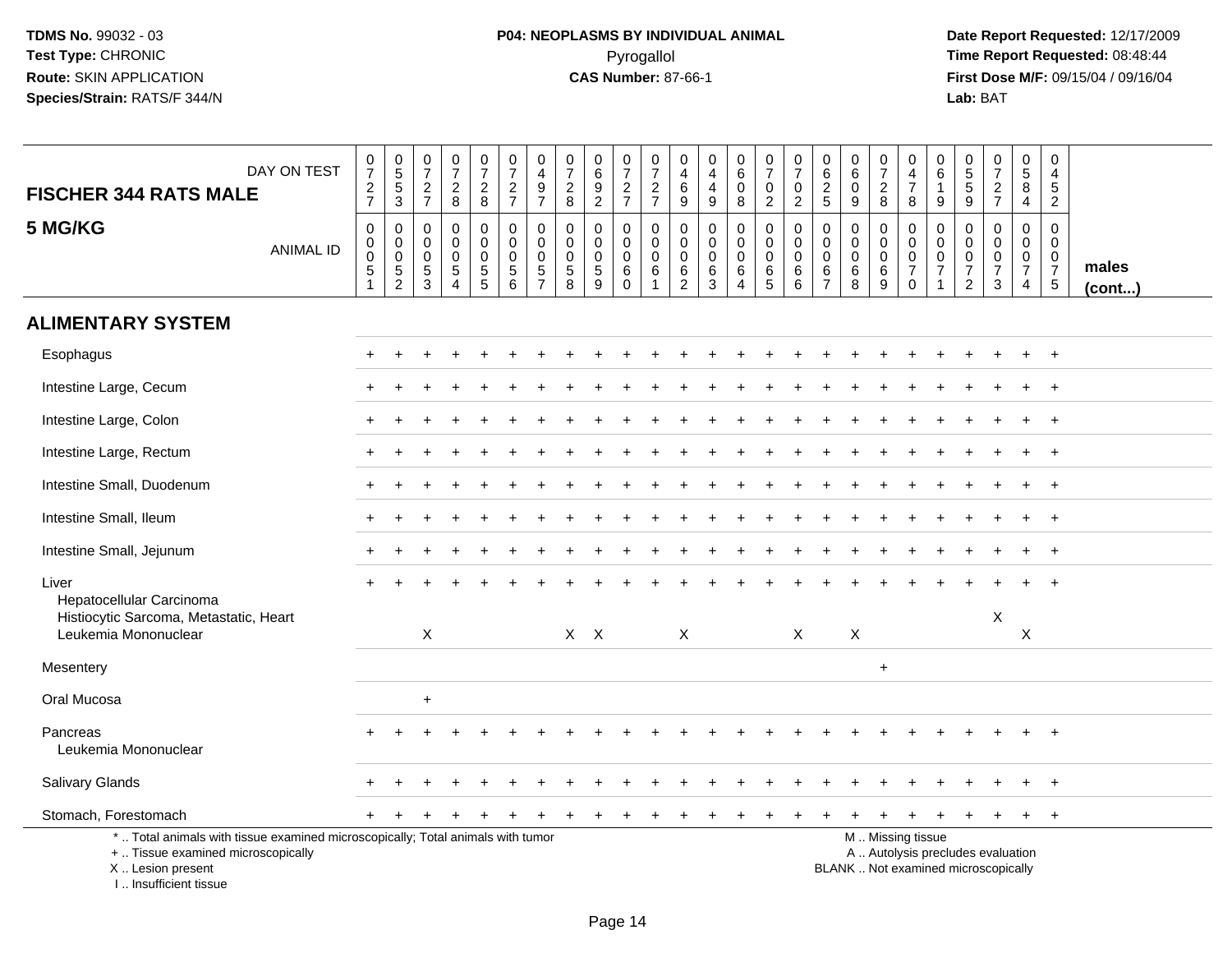| DAY ON TEST<br><b>FISCHER 344 RATS MALE</b>                                                                                                                           | $\frac{0}{7}$<br>$\frac{2}{7}$                                                  | $\begin{array}{c} 0 \\ 5 \\ 3 \end{array}$                                      | 0<br>$\overline{7}$<br>$\frac{2}{7}$                            | $\frac{0}{7}$<br>$\frac{2}{8}$                                             | $\begin{array}{c} 0 \\ 7 \end{array}$<br>$\frac{2}{8}$      | $\begin{smallmatrix}0\\7\end{smallmatrix}$<br>$\frac{2}{7}$ | 0<br>$\overline{\mathbf{4}}$<br>9<br>$\overline{7}$ | $\begin{smallmatrix}0\\7\end{smallmatrix}$<br>$\frac{2}{8}$                        | $_{6}^{\rm 0}$<br>$\frac{9}{2}$                               | $\frac{0}{7}$<br>$\frac{2}{7}$                            | $\frac{0}{7}$<br>$\frac{2}{7}$                                     | $\mathbf 0$<br>$\overline{4}$<br>6<br>$\overline{9}$                       | $\pmb{0}$<br>$\overline{4}$<br>$\overline{4}$<br>$9\,$ | $\begin{array}{c} 0 \\ 6 \end{array}$<br>$\mathbf 0$<br>8            | $\frac{0}{7}$<br>$\mathsf 0$<br>$\overline{2}$                      | $\frac{0}{7}$<br>$\pmb{0}$<br>$\overline{2}$                        | 0<br>$\,6\,$<br>$\frac{2}{5}$                                    | $\pmb{0}$<br>6<br>$\pmb{0}$<br>$\overline{9}$                  | $\begin{array}{c} 0 \\ 7 \end{array}$<br>$_{\rm 8}^2$ | 0<br>$\overline{4}$<br>$\overline{7}$<br>8                                                    | 0<br>6<br>$\mathbf{1}$<br>9                                       | 0<br>$\sqrt{5}$<br>$\sqrt{5}$<br>$\overline{9}$                              | $\frac{0}{7}$<br>$rac{2}{7}$                                             | $\pmb{0}$<br>$5\phantom{.0}$<br>8<br>4                                              | $\pmb{0}$<br>4<br>5<br>$\overline{2}$                                     |                 |
|-----------------------------------------------------------------------------------------------------------------------------------------------------------------------|---------------------------------------------------------------------------------|---------------------------------------------------------------------------------|-----------------------------------------------------------------|----------------------------------------------------------------------------|-------------------------------------------------------------|-------------------------------------------------------------|-----------------------------------------------------|------------------------------------------------------------------------------------|---------------------------------------------------------------|-----------------------------------------------------------|--------------------------------------------------------------------|----------------------------------------------------------------------------|--------------------------------------------------------|----------------------------------------------------------------------|---------------------------------------------------------------------|---------------------------------------------------------------------|------------------------------------------------------------------|----------------------------------------------------------------|-------------------------------------------------------|-----------------------------------------------------------------------------------------------|-------------------------------------------------------------------|------------------------------------------------------------------------------|--------------------------------------------------------------------------|-------------------------------------------------------------------------------------|---------------------------------------------------------------------------|-----------------|
| 5 MG/KG<br><b>ANIMAL ID</b>                                                                                                                                           | $\pmb{0}$<br>$\boldsymbol{0}$<br>$\pmb{0}$<br>$5\phantom{.0}$<br>$\overline{1}$ | $\pmb{0}$<br>$\mathbf 0$<br>$\mathsf{O}\xspace$<br>$\sqrt{5}$<br>$\overline{2}$ | $\mathbf 0$<br>0<br>$\mathbf 0$<br>$\sqrt{5}$<br>$\overline{3}$ | $\mathbf 0$<br>$\mathbf 0$<br>$\mathbf 0$<br>$\,$ 5 $\,$<br>$\overline{4}$ | $\pmb{0}$<br>0<br>$\pmb{0}$<br>$\sqrt{5}$<br>$\overline{5}$ | $\pmb{0}$<br>$\mathbf 0$<br>$\mathbf 0$<br>$\sqrt{5}$<br>6  | 0<br>$\Omega$<br>$\mathbf 0$<br>5<br>$\overline{7}$ | $\mathbf 0$<br>$\mathbf 0$<br>$\mathbf 0$<br>$\begin{array}{c} 5 \\ 8 \end{array}$ | $\mathbf 0$<br>$\Omega$<br>$\mathbf 0$<br>5<br>$\overline{9}$ | 0<br>$\mathbf 0$<br>$\pmb{0}$<br>6<br>$\ddot{\mathbf{0}}$ | $\pmb{0}$<br>$\mathbf 0$<br>$\mathbf 0$<br>$\,6\,$<br>$\mathbf{1}$ | $\boldsymbol{0}$<br>$\mathbf 0$<br>$\boldsymbol{0}$<br>6<br>$\overline{2}$ | $\mathbf 0$<br>$\Omega$<br>$\pmb{0}$<br>6<br>3         | $\pmb{0}$<br>$\mathbf 0$<br>$\mathbf 0$<br>$\,6\,$<br>$\overline{4}$ | $\boldsymbol{0}$<br>$\mathbf 0$<br>$\pmb{0}$<br>6<br>$\overline{5}$ | $\pmb{0}$<br>$\mathbf 0$<br>$\pmb{0}$<br>$\,6\,$<br>$6\overline{6}$ | $\mathbf 0$<br>$\mathbf 0$<br>$\mathbf 0$<br>6<br>$\overline{7}$ | $\mathbf 0$<br>0<br>$\mathsf{O}\xspace$<br>6<br>$\overline{8}$ | $\mathbf 0$<br>$\mathbf 0$<br>$\mathbf 0$<br>6<br>9   | $\pmb{0}$<br>$\mathbf 0$<br>$\mathsf{O}\xspace$<br>$\overline{7}$<br>$\mathbf 0$              | $\mathbf 0$<br>$\mathbf{0}$<br>$\mathbf 0$<br>$\overline{7}$<br>1 | $\Omega$<br>$\Omega$<br>$\boldsymbol{0}$<br>$\overline{7}$<br>$\overline{2}$ | $\mathbf 0$<br>$\Omega$<br>$\mathbf 0$<br>$\overline{7}$<br>$\mathbf{3}$ | $\pmb{0}$<br>$\mathbf 0$<br>$\mathsf{O}\xspace$<br>$\overline{7}$<br>$\overline{4}$ | $\mathbf 0$<br>$\mathbf 0$<br>$\mathbf 0$<br>$\overline{7}$<br>$\sqrt{5}$ | males<br>(cont) |
| Squamous Cell Papilloma                                                                                                                                               |                                                                                 |                                                                                 |                                                                 |                                                                            |                                                             |                                                             |                                                     |                                                                                    |                                                               |                                                           |                                                                    |                                                                            |                                                        |                                                                      |                                                                     |                                                                     |                                                                  |                                                                |                                                       |                                                                                               |                                                                   |                                                                              |                                                                          |                                                                                     |                                                                           |                 |
| Stomach, Glandular<br>Adenoma<br>Leiomyosarcoma<br>Leukemia Mononuclear                                                                                               |                                                                                 |                                                                                 |                                                                 |                                                                            |                                                             |                                                             |                                                     |                                                                                    | X                                                             |                                                           |                                                                    |                                                                            |                                                        | X                                                                    |                                                                     |                                                                     |                                                                  |                                                                |                                                       |                                                                                               |                                                                   |                                                                              |                                                                          |                                                                                     | $+$                                                                       |                 |
| <b>CARDIOVASCULAR SYSTEM</b>                                                                                                                                          |                                                                                 |                                                                                 |                                                                 |                                                                            |                                                             |                                                             |                                                     |                                                                                    |                                                               |                                                           |                                                                    |                                                                            |                                                        |                                                                      |                                                                     |                                                                     |                                                                  |                                                                |                                                       |                                                                                               |                                                                   |                                                                              |                                                                          |                                                                                     |                                                                           |                 |
| <b>Blood Vessel</b>                                                                                                                                                   |                                                                                 |                                                                                 |                                                                 |                                                                            |                                                             |                                                             |                                                     |                                                                                    |                                                               |                                                           |                                                                    |                                                                            |                                                        |                                                                      |                                                                     |                                                                     |                                                                  |                                                                |                                                       |                                                                                               |                                                                   |                                                                              |                                                                          |                                                                                     | $\ddot{}$                                                                 |                 |
| Heart<br>Histiocytic Sarcoma<br>Leukemia Mononuclear<br>Mesothelioma Malignant<br>Schwannoma Malignant                                                                |                                                                                 |                                                                                 |                                                                 |                                                                            |                                                             |                                                             |                                                     |                                                                                    |                                                               |                                                           |                                                                    |                                                                            |                                                        |                                                                      |                                                                     |                                                                     |                                                                  |                                                                |                                                       |                                                                                               |                                                                   |                                                                              | X                                                                        | $\ddot{}$                                                                           | $\ddot{}$                                                                 |                 |
| <b>ENDOCRINE SYSTEM</b>                                                                                                                                               |                                                                                 |                                                                                 |                                                                 |                                                                            |                                                             |                                                             |                                                     |                                                                                    |                                                               |                                                           |                                                                    |                                                                            |                                                        |                                                                      |                                                                     |                                                                     |                                                                  |                                                                |                                                       |                                                                                               |                                                                   |                                                                              |                                                                          |                                                                                     |                                                                           |                 |
| <b>Adrenal Cortex</b><br>Leukemia Mononuclear                                                                                                                         |                                                                                 |                                                                                 |                                                                 |                                                                            |                                                             |                                                             |                                                     |                                                                                    |                                                               |                                                           |                                                                    |                                                                            |                                                        |                                                                      |                                                                     |                                                                     |                                                                  |                                                                |                                                       |                                                                                               |                                                                   |                                                                              |                                                                          |                                                                                     | $+$                                                                       |                 |
| Adrenal Medulla<br>Leukemia Mononuclear<br>Pheochromocytoma Benign<br>Bilateral, Pheochromocytoma Benign                                                              |                                                                                 |                                                                                 |                                                                 |                                                                            |                                                             | $\boldsymbol{\mathsf{X}}$                                   |                                                     |                                                                                    |                                                               |                                                           |                                                                    |                                                                            |                                                        |                                                                      |                                                                     |                                                                     |                                                                  |                                                                |                                                       |                                                                                               |                                                                   |                                                                              |                                                                          |                                                                                     | $\overline{+}$                                                            |                 |
| Islets, Pancreatic<br>Adenoma                                                                                                                                         | X                                                                               |                                                                                 | X                                                               |                                                                            |                                                             |                                                             |                                                     | X                                                                                  |                                                               |                                                           | X                                                                  |                                                                            |                                                        |                                                                      |                                                                     |                                                                     |                                                                  |                                                                |                                                       |                                                                                               |                                                                   |                                                                              | Χ                                                                        |                                                                                     | $\overline{+}$                                                            |                 |
| Parathyroid Gland                                                                                                                                                     |                                                                                 |                                                                                 |                                                                 |                                                                            |                                                             |                                                             |                                                     |                                                                                    |                                                               |                                                           |                                                                    |                                                                            |                                                        |                                                                      |                                                                     |                                                                     |                                                                  |                                                                |                                                       |                                                                                               | м                                                                 |                                                                              |                                                                          |                                                                                     | $+$                                                                       |                 |
| *  Total animals with tissue examined microscopically; Total animals with tumor<br>+  Tissue examined microscopically<br>X  Lesion present<br>I., Insufficient tissue |                                                                                 |                                                                                 |                                                                 |                                                                            |                                                             |                                                             |                                                     |                                                                                    |                                                               |                                                           |                                                                    |                                                                            |                                                        |                                                                      |                                                                     |                                                                     |                                                                  |                                                                |                                                       | M  Missing tissue<br>A  Autolysis precludes evaluation<br>BLANK  Not examined microscopically |                                                                   |                                                                              |                                                                          |                                                                                     |                                                                           |                 |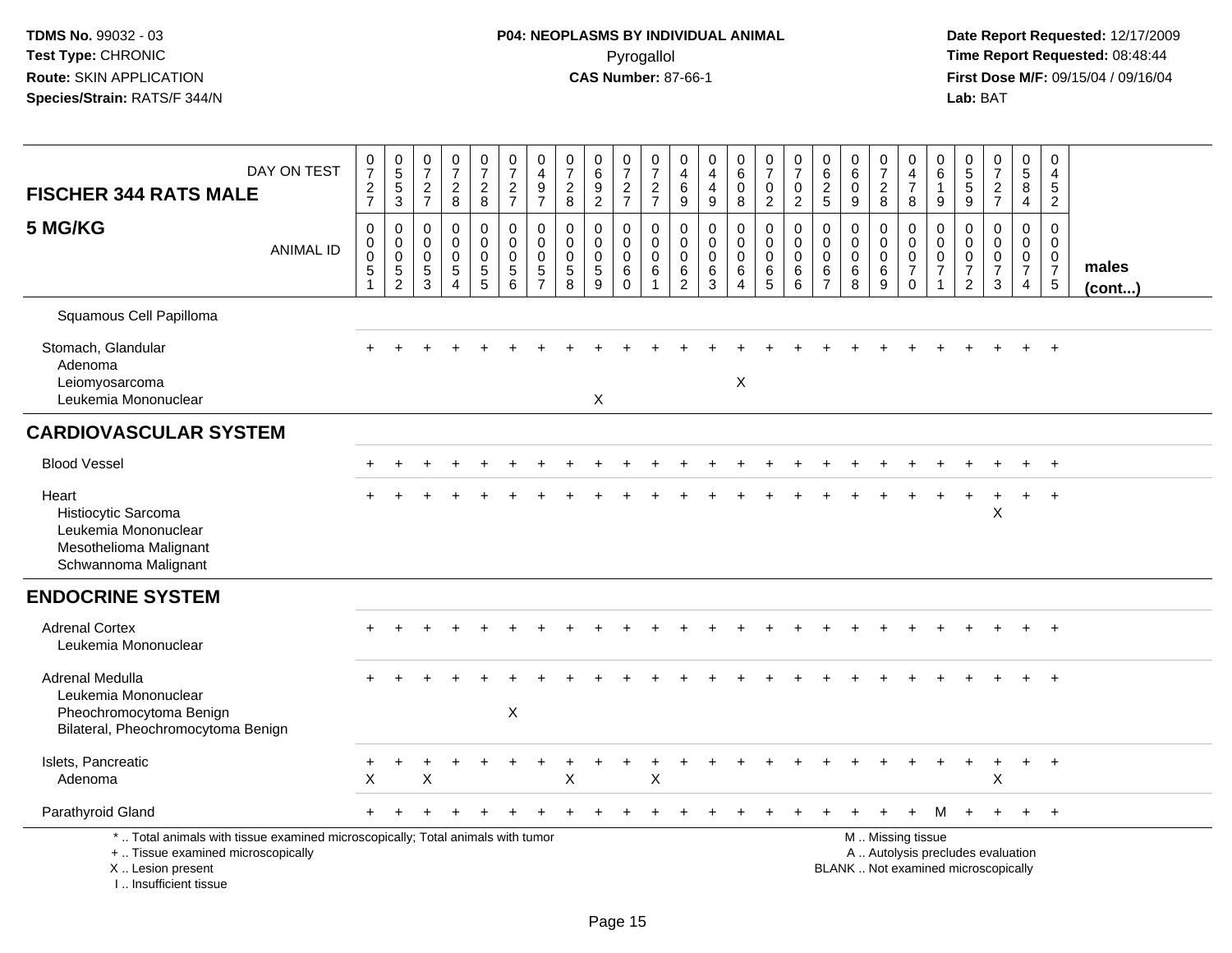## **P04: NEOPLASMS BY INDIVIDUAL ANIMAL**Pyrogallol Pyrogallol **Pyrogallol Time Report Requested:** 08:48:44<br>**CAS Number:** 87-66-1 **Time Report Requested:** 09/15/04 / 09/16/04

 **Date Report Requested:** 12/17/2009 **First Dose M/F:** 09/15/04 / 09/16/04<br>Lab: BAT **Lab:** BAT

| <b>FISCHER 344 RATS MALE</b>                                                               | DAY ON TEST      | $\frac{0}{7}$<br>$\frac{2}{7}$                       | $\begin{array}{c} 0 \\ 5 \end{array}$<br>$\sqrt{5}$<br>$\mathbf{3}$ | $\pmb{0}$<br>$\overline{7}$<br>$\boldsymbol{2}$<br>$\overline{7}$        | $\begin{smallmatrix}0\\7\end{smallmatrix}$<br>$\frac{2}{8}$              | $\frac{0}{7}$<br>$\frac{2}{8}$                                | $\frac{0}{7}$<br>$\frac{2}{7}$                              | $\pmb{0}$<br>$\overline{4}$<br>$\frac{9}{7}$               | $\frac{0}{7}$<br>$\frac{2}{8}$                     | $\begin{array}{c} 0 \\ 6 \end{array}$<br>$\frac{9}{2}$           | $\frac{0}{7}$<br>$\frac{2}{7}$                      | $\frac{0}{7}$<br>$rac{2}{7}$                                              | 0<br>4<br>6<br>9                                                 | 0<br>$\overline{4}$<br>$\overline{4}$<br>9    | $_{6}^{\rm 0}$<br>$\pmb{0}$<br>8                                               | $\begin{array}{c} 0 \\ 7 \end{array}$<br>$\mathbf 0$<br>$\overline{2}$                | $\begin{array}{c} 0 \\ 7 \end{array}$<br>$\overline{0}$<br>$\overline{2}$ | $\begin{matrix} 0 \\ 6 \end{matrix}$<br>$\frac{2}{5}$            | $\begin{array}{c} 0 \\ 6 \end{array}$<br>$\mathbf 0$<br>$\boldsymbol{9}$ | $\frac{0}{7}$<br>$\overline{\mathbf{c}}$<br>8          | 0<br>$\overline{4}$<br>$\boldsymbol{7}$<br>8                             | 0<br>$\,6$<br>$\mathbf{1}$<br>9                                          | 0<br>5<br>5<br>9                                                   | $\begin{smallmatrix} 0\\7 \end{smallmatrix}$<br>$\frac{2}{7}$               | $\frac{0}{5}$<br>8<br>$\overline{4}$                             | 0<br>$\overline{\mathbf{4}}$<br>$\overline{5}$<br>$\overline{a}$ |                 |
|--------------------------------------------------------------------------------------------|------------------|------------------------------------------------------|---------------------------------------------------------------------|--------------------------------------------------------------------------|--------------------------------------------------------------------------|---------------------------------------------------------------|-------------------------------------------------------------|------------------------------------------------------------|----------------------------------------------------|------------------------------------------------------------------|-----------------------------------------------------|---------------------------------------------------------------------------|------------------------------------------------------------------|-----------------------------------------------|--------------------------------------------------------------------------------|---------------------------------------------------------------------------------------|---------------------------------------------------------------------------|------------------------------------------------------------------|--------------------------------------------------------------------------|--------------------------------------------------------|--------------------------------------------------------------------------|--------------------------------------------------------------------------|--------------------------------------------------------------------|-----------------------------------------------------------------------------|------------------------------------------------------------------|------------------------------------------------------------------|-----------------|
| 5 MG/KG                                                                                    | <b>ANIMAL ID</b> | 0<br>$\mathbf 0$<br>$\mathbf 0$<br>$\,$ 5 $\,$<br>-1 | 0<br>$\mathbf 0$<br>$\mathbf 0$<br>$\sqrt{5}$<br>$\sqrt{2}$         | $\mathbf 0$<br>$\mathbf 0$<br>$\overline{0}$<br>$\sqrt{5}$<br>$\sqrt{3}$ | $\mathbf 0$<br>$\pmb{0}$<br>$\mathsf 0$<br>$\,$ 5 $\,$<br>$\overline{4}$ | $\mathbf 0$<br>$\mathbf 0$<br>$\overline{0}$<br>$\frac{5}{5}$ | $\pmb{0}$<br>$\boldsymbol{0}$<br>$\pmb{0}$<br>$\frac{5}{6}$ | $\mathbf 0$<br>$\mathbf 0$<br>$\mathbf 0$<br>$\frac{5}{7}$ | 0<br>$\mathbf 0$<br>$\mathbf 0$<br>$\sqrt{5}$<br>8 | $\mathbf 0$<br>$\mathbf 0$<br>$\mathbf 0$<br>$\overline{5}$<br>9 | $\mathbf 0$<br>0<br>$\mathbf 0$<br>6<br>$\mathbf 0$ | $\boldsymbol{0}$<br>$\mathbf 0$<br>$\mathsf 0$<br>$\,6\,$<br>$\mathbf{1}$ | $\mathbf 0$<br>$\mathbf 0$<br>$\mathbf 0$<br>6<br>$\overline{2}$ | 0<br>$\mathbf 0$<br>$\mathbf 0$<br>$\,6$<br>3 | $\mathbf 0$<br>$\mathsf 0$<br>$\mathsf{O}\xspace$<br>$\,6\,$<br>$\overline{4}$ | $\overline{0}$<br>$\mathbf 0$<br>$\mathsf 0$<br>$\begin{array}{c} 6 \\ 5 \end{array}$ | $\mathbf 0$<br>$\mathbf 0$<br>$\boldsymbol{0}$<br>$\,6\,$<br>6            | $\mathbf 0$<br>$\mathbf 0$<br>$\mathbf 0$<br>6<br>$\overline{7}$ | $\mathbf 0$<br>$\mathbf 0$<br>$\mathbf 0$<br>$\,6\,$<br>8                | $\mathbf 0$<br>$\mathbf 0$<br>$\overline{0}$<br>6<br>9 | $\mathbf 0$<br>$\pmb{0}$<br>$\pmb{0}$<br>$\boldsymbol{7}$<br>$\mathbf 0$ | $\mathbf 0$<br>$\Omega$<br>$\mathbf 0$<br>$\overline{7}$<br>$\mathbf{1}$ | 0<br>$\mathbf{0}$<br>$\mathbf 0$<br>$\boldsymbol{7}$<br>$\sqrt{2}$ | $\mathbf 0$<br>$\mathbf 0$<br>$\mathsf 0$<br>$\overline{7}$<br>$\mathbf{3}$ | $\mathbf 0$<br>$\mathbf 0$<br>$\mathbf 0$<br>$\overline{7}$<br>4 | $\mathbf 0$<br>$\mathbf 0$<br>$\mathbf 0$<br>$\frac{7}{5}$       | males<br>(cont) |
| <b>Pituitary Gland</b><br>Pars Distalis, Adenoma<br>Pars Intermedia, Adenoma               |                  | $\ddot{}$                                            | X                                                                   | X                                                                        | X                                                                        | $\times$                                                      | X                                                           | $\mathsf{X}$                                               | $\mathsf{X}$                                       | $\sf X$                                                          | X                                                   | $\times$                                                                  |                                                                  | X                                             | X                                                                              | $\boldsymbol{\mathsf{X}}$                                                             | $\mathsf{X}$                                                              | $\boldsymbol{\mathsf{X}}$                                        |                                                                          | $\pmb{\times}$                                         | $\mathsf{X}$                                                             | $\mathsf{X}$                                                             | $\mathsf{X}$                                                       | $\times$                                                                    |                                                                  | $\ddot{}$<br>$\times$                                            |                 |
| <b>Thyroid Gland</b><br>Bilateral, C-cell, Adenoma<br>C-cell, Adenoma<br>C-cell, Carcinoma |                  |                                                      |                                                                     |                                                                          |                                                                          |                                                               |                                                             |                                                            | $\pmb{\times}$                                     | $X$ $X$                                                          |                                                     |                                                                           |                                                                  |                                               | $\mathsf X$                                                                    |                                                                                       |                                                                           |                                                                  |                                                                          |                                                        |                                                                          | $\boldsymbol{\mathsf{X}}$                                                | X                                                                  |                                                                             |                                                                  |                                                                  |                 |
| <b>GENERAL BODY SYSTEM</b>                                                                 |                  |                                                      |                                                                     |                                                                          |                                                                          |                                                               |                                                             |                                                            |                                                    |                                                                  |                                                     |                                                                           |                                                                  |                                               |                                                                                |                                                                                       |                                                                           |                                                                  |                                                                          |                                                        |                                                                          |                                                                          |                                                                    |                                                                             |                                                                  |                                                                  |                 |
| <b>NONE</b>                                                                                |                  |                                                      |                                                                     |                                                                          |                                                                          |                                                               |                                                             |                                                            |                                                    |                                                                  |                                                     |                                                                           |                                                                  |                                               |                                                                                |                                                                                       |                                                                           |                                                                  |                                                                          |                                                        |                                                                          |                                                                          |                                                                    |                                                                             |                                                                  |                                                                  |                 |
| <b>GENITAL SYSTEM</b>                                                                      |                  |                                                      |                                                                     |                                                                          |                                                                          |                                                               |                                                             |                                                            |                                                    |                                                                  |                                                     |                                                                           |                                                                  |                                               |                                                                                |                                                                                       |                                                                           |                                                                  |                                                                          |                                                        |                                                                          |                                                                          |                                                                    |                                                                             |                                                                  |                                                                  |                 |
| Epididymis<br>Mesothelioma Malignant                                                       |                  |                                                      |                                                                     |                                                                          |                                                                          |                                                               |                                                             |                                                            |                                                    |                                                                  |                                                     |                                                                           |                                                                  |                                               |                                                                                |                                                                                       |                                                                           |                                                                  |                                                                          |                                                        |                                                                          |                                                                          | $\ddot{}$                                                          | $\ddot{}$<br>X                                                              | $\ddot{}$                                                        | $^{+}$                                                           |                 |
| <b>Preputial Gland</b>                                                                     |                  |                                                      |                                                                     |                                                                          |                                                                          |                                                               |                                                             |                                                            |                                                    |                                                                  |                                                     |                                                                           |                                                                  |                                               |                                                                                |                                                                                       |                                                                           |                                                                  |                                                                          |                                                        |                                                                          |                                                                          |                                                                    |                                                                             |                                                                  | $\ddot{}$                                                        |                 |
| Prostate<br>Adenoma                                                                        |                  |                                                      |                                                                     |                                                                          |                                                                          |                                                               |                                                             |                                                            |                                                    |                                                                  |                                                     |                                                                           |                                                                  |                                               |                                                                                |                                                                                       |                                                                           |                                                                  |                                                                          |                                                        |                                                                          |                                                                          |                                                                    |                                                                             |                                                                  |                                                                  |                 |
| Seminal Vesicle<br>Leukemia Mononuclear                                                    |                  |                                                      |                                                                     |                                                                          |                                                                          |                                                               |                                                             |                                                            |                                                    |                                                                  |                                                     |                                                                           |                                                                  |                                               |                                                                                |                                                                                       |                                                                           |                                                                  |                                                                          |                                                        |                                                                          |                                                                          |                                                                    |                                                                             |                                                                  |                                                                  |                 |
| <b>Testes</b><br>Mesothelioma Malignant<br>Bilateral, Mesothelioma Malignant               |                  |                                                      |                                                                     |                                                                          |                                                                          |                                                               |                                                             |                                                            |                                                    |                                                                  |                                                     |                                                                           |                                                                  |                                               |                                                                                |                                                                                       |                                                                           |                                                                  |                                                                          |                                                        |                                                                          |                                                                          |                                                                    | X                                                                           |                                                                  |                                                                  |                 |
| Bilateral, Interstitial Cell, Adenoma                                                      |                  | $\mathsf{X}$                                         |                                                                     |                                                                          | $X$ $X$                                                                  |                                                               |                                                             |                                                            |                                                    |                                                                  | X X X                                               |                                                                           |                                                                  |                                               |                                                                                |                                                                                       |                                                                           |                                                                  | X                                                                        |                                                        |                                                                          | $\boldsymbol{\mathsf{X}}$                                                |                                                                    |                                                                             |                                                                  |                                                                  |                 |
| *  Total animals with tissue examined microscopically; Total animals with tumor            |                  |                                                      |                                                                     |                                                                          |                                                                          |                                                               |                                                             |                                                            |                                                    |                                                                  |                                                     |                                                                           |                                                                  |                                               |                                                                                |                                                                                       |                                                                           |                                                                  |                                                                          |                                                        | M  Missing tissue                                                        |                                                                          |                                                                    |                                                                             |                                                                  |                                                                  |                 |

+ .. Tissue examined microscopically

X .. Lesion present

I .. Insufficient tissue

y the contract of the contract of the contract of the contract of the contract of the contract of the contract of  $A$ . Autolysis precludes evaluation

Lesion present BLANK .. Not examined microscopically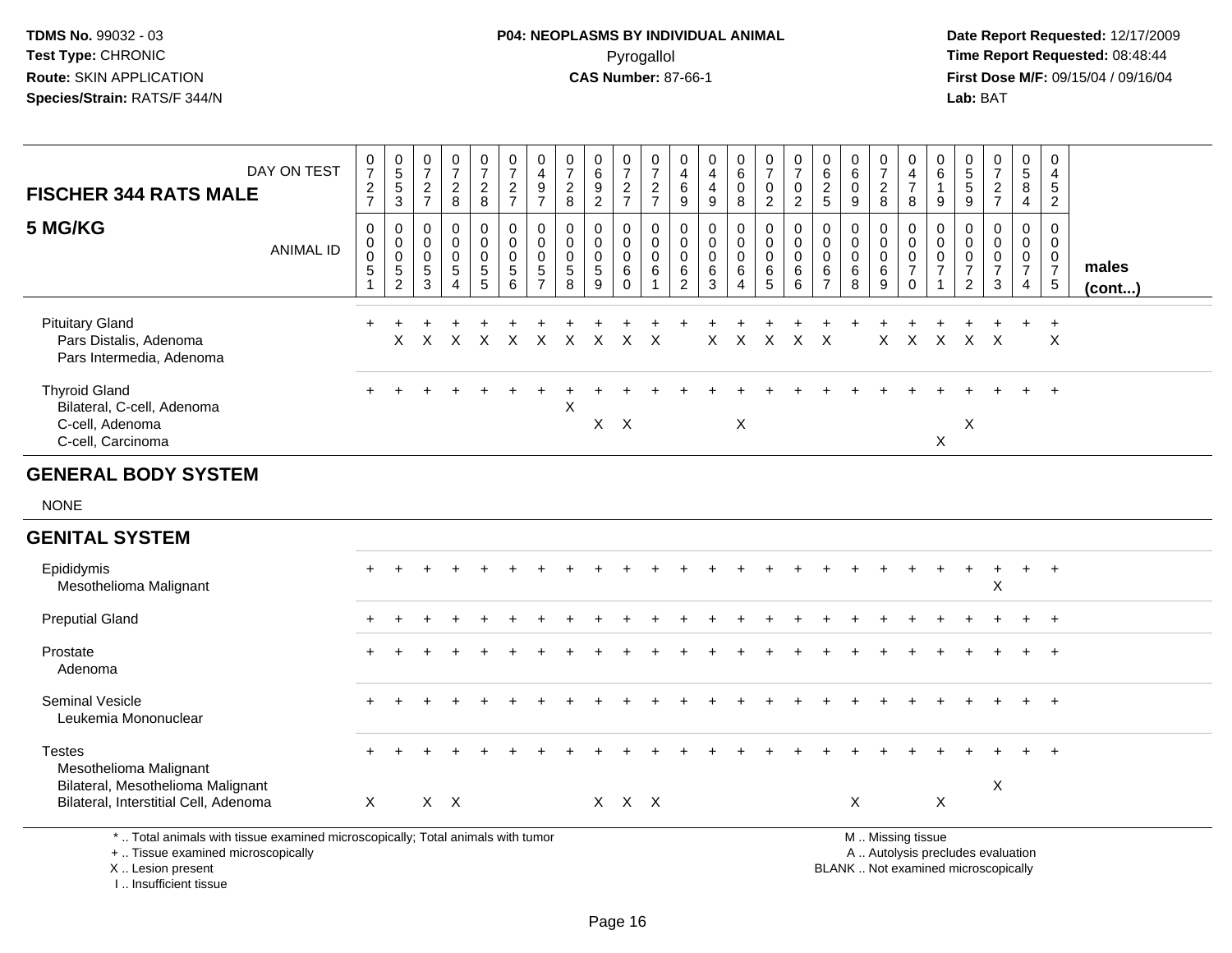# **P04: NEOPLASMS BY INDIVIDUAL ANIMAL**Pyrogallol Pyrogallol **Pyrogallol Time Report Requested:** 08:48:44<br>**CAS Number:** 87-66-1 **Time Report Requested:** 08/15/04 / 09/16/04

| DAY ON TEST<br><b>FISCHER 344 RATS MALE</b>                                                                                                                           | 0<br>$\overline{7}$<br>$\frac{2}{7}$                         | 0<br>5<br>5<br>3                                            | $\frac{0}{7}$<br>$\frac{2}{7}$                                                | $\frac{0}{7}$<br>$\frac{2}{8}$                                                | $\frac{0}{7}$<br>$\overline{a}$<br>8   | $\frac{0}{7}$<br>$\frac{2}{7}$                                        | 0<br>$\overline{\mathbf{4}}$<br>$\frac{9}{7}$          | 0<br>$\overline{7}$<br>$\overline{2}$<br>8          | $\begin{array}{c} 0 \\ 6 \end{array}$<br>$\frac{9}{2}$     | 0<br>$\overline{7}$<br>$\frac{2}{7}$                | 0<br>$\overline{7}$<br>$\frac{2}{7}$                                | 0<br>4<br>6<br>$\boldsymbol{9}$                        | 0<br>4<br>4<br>$\boldsymbol{9}$                               | 0<br>$6\overline{6}$<br>$\pmb{0}$<br>8                 | 0<br>$\overline{7}$<br>$\mathbf 0$<br>$\overline{2}$       | $\boldsymbol{0}$<br>$\overline{7}$<br>$\mathbf 0$<br>$\overline{2}$ | 0<br>6<br>$\overline{c}$<br>$\sqrt{5}$                           | 0<br>6<br>$\mathbf 0$<br>9                          | 0<br>$\overline{7}$<br>$\overline{\mathbf{c}}$<br>8            | 0<br>4<br>$\overline{7}$<br>8                          | 0<br>$\,6\,$<br>1<br>$\boldsymbol{9}$                     | $\begin{array}{c} 0 \\ 5 \\ 5 \end{array}$<br>$\overline{9}$                       | $\frac{0}{7}$<br>$\frac{2}{7}$                                           | $\pmb{0}$<br>$\overline{5}$<br>$\overline{8}$<br>$\overline{4}$     | 0<br>4<br>$\sqrt{5}$<br>$\overline{2}$                                        |                       |
|-----------------------------------------------------------------------------------------------------------------------------------------------------------------------|--------------------------------------------------------------|-------------------------------------------------------------|-------------------------------------------------------------------------------|-------------------------------------------------------------------------------|----------------------------------------|-----------------------------------------------------------------------|--------------------------------------------------------|-----------------------------------------------------|------------------------------------------------------------|-----------------------------------------------------|---------------------------------------------------------------------|--------------------------------------------------------|---------------------------------------------------------------|--------------------------------------------------------|------------------------------------------------------------|---------------------------------------------------------------------|------------------------------------------------------------------|-----------------------------------------------------|----------------------------------------------------------------|--------------------------------------------------------|-----------------------------------------------------------|------------------------------------------------------------------------------------|--------------------------------------------------------------------------|---------------------------------------------------------------------|-------------------------------------------------------------------------------|-----------------------|
| 5 MG/KG<br><b>ANIMAL ID</b>                                                                                                                                           | 0<br>$\mathbf 0$<br>$\pmb{0}$<br>$\,$ 5 $\,$<br>$\mathbf{1}$ | 0<br>$\mathbf 0$<br>$\mathbf 0$<br>$\sqrt{5}$<br>$\sqrt{2}$ | $\mathbf 0$<br>$\mathbf 0$<br>$\mathbf 0$<br>$\overline{5}$<br>$\overline{3}$ | $\mathbf 0$<br>$\mathbf 0$<br>$\mathbf 0$<br>$\overline{5}$<br>$\overline{4}$ | 0<br>0<br>$\mathbf 0$<br>$\frac{5}{5}$ | $\pmb{0}$<br>$\ddot{\mathbf{0}}$<br>$\pmb{0}$<br>5<br>$6\overline{6}$ | 0<br>$\mathbf 0$<br>$\mathbf 0$<br>5<br>$\overline{7}$ | $\mathbf 0$<br>0<br>$\mathbf 0$<br>$\,$ 5 $\,$<br>8 | $\mathbf 0$<br>$\mathbf 0$<br>$\pmb{0}$<br>$\sqrt{5}$<br>9 | 0<br>$\mathbf 0$<br>$\mathbf 0$<br>6<br>$\mathbf 0$ | $\mathbf 0$<br>$\mathbf 0$<br>$\overline{0}$<br>6<br>$\overline{1}$ | 0<br>$\mathbf 0$<br>$\mathbf 0$<br>6<br>$\overline{2}$ | $\mathbf 0$<br>$\mathbf 0$<br>$\Omega$<br>6<br>$\mathfrak{Z}$ | 0<br>$\mathbf 0$<br>$\mathbf 0$<br>6<br>$\overline{4}$ | 0<br>$\overline{0}$<br>$\mathbf 0$<br>6<br>$5\phantom{.0}$ | $\mathbf 0$<br>$\mathbf 0$<br>$\mathbf 0$<br>6<br>$\,6\,$           | $\mathbf 0$<br>$\mathbf 0$<br>$\mathbf 0$<br>6<br>$\overline{7}$ | $\mathbf 0$<br>$\mathbf 0$<br>$\mathbf 0$<br>6<br>8 | 0<br>$\mathbf 0$<br>$\mathbf 0$<br>$\,6\,$<br>$\boldsymbol{9}$ | 0<br>$\mathbf 0$<br>$\mathbf 0$<br>$\overline{7}$<br>0 | $\mathbf 0$<br>$\mathbf 0$<br>$\pmb{0}$<br>$\overline{7}$ | $\mathbf 0$<br>$\mathbf 0$<br>$\boldsymbol{0}$<br>$\overline{7}$<br>$\overline{2}$ | $\Omega$<br>$\Omega$<br>$\mathbf 0$<br>$\overline{7}$<br>$\mathbf{3}$    | $\mathbf 0$<br>$\overline{0}$<br>$\mathbf 0$<br>$\overline{7}$<br>4 | $\mathbf 0$<br>$\mathbf 0$<br>$\mathbf 0$<br>$\overline{7}$<br>$\overline{5}$ | males<br>$($ cont $)$ |
| Interstitial Cell, Adenoma                                                                                                                                            |                                                              |                                                             |                                                                               |                                                                               |                                        | $\times$                                                              |                                                        | X                                                   |                                                            |                                                     |                                                                     | X                                                      |                                                               |                                                        |                                                            | X                                                                   |                                                                  |                                                     | X                                                              |                                                        |                                                           |                                                                                    |                                                                          |                                                                     |                                                                               |                       |
| <b>HEMATOPOIETIC SYSTEM</b>                                                                                                                                           |                                                              |                                                             |                                                                               |                                                                               |                                        |                                                                       |                                                        |                                                     |                                                            |                                                     |                                                                     |                                                        |                                                               |                                                        |                                                            |                                                                     |                                                                  |                                                     |                                                                |                                                        |                                                           |                                                                                    |                                                                          |                                                                     |                                                                               |                       |
| <b>Bone Marrow</b><br>Leukemia Mononuclear                                                                                                                            |                                                              |                                                             |                                                                               |                                                                               |                                        |                                                                       |                                                        |                                                     |                                                            |                                                     |                                                                     |                                                        |                                                               |                                                        |                                                            |                                                                     |                                                                  |                                                     |                                                                |                                                        |                                                           |                                                                                    |                                                                          | $\div$<br>X                                                         | $\overline{+}$                                                                |                       |
| Lymph Node<br>Deep Cervical, Leukemia Mononuclear<br>Mediastinal, Leukemia Mononuclear<br>Pancreatic, Leukemia Mononuclear                                            |                                                              |                                                             |                                                                               |                                                                               |                                        |                                                                       |                                                        | $+$<br>$\mathsf{X}$                                 |                                                            | $+$                                                 |                                                                     | $\ddot{}$<br>X                                         |                                                               |                                                        |                                                            |                                                                     |                                                                  |                                                     |                                                                | $\ddot{}$                                              |                                                           |                                                                                    |                                                                          |                                                                     |                                                                               |                       |
| Lymph Node, Mandibular                                                                                                                                                | M                                                            | м                                                           | м                                                                             | M                                                                             | M                                      | M                                                                     | M                                                      | M                                                   | M                                                          | м                                                   | M                                                                   | M                                                      | M                                                             | M                                                      | M                                                          | M                                                                   | M                                                                | M                                                   | M                                                              | M                                                      | M                                                         | M                                                                                  | М                                                                        |                                                                     | M M                                                                           |                       |
| Lymph Node, Mesenteric<br>Histiocytic Sarcoma, Metastatic, Heart<br>Leukemia Mononuclear                                                                              |                                                              |                                                             |                                                                               |                                                                               |                                        |                                                                       |                                                        |                                                     | $X$ $X$                                                    |                                                     |                                                                     | X                                                      |                                                               |                                                        |                                                            | $\boldsymbol{\mathsf{X}}$                                           |                                                                  |                                                     |                                                                |                                                        |                                                           |                                                                                    | X                                                                        | Χ                                                                   |                                                                               |                       |
| Spleen<br>Leukemia Mononuclear                                                                                                                                        |                                                              | $\ddot{}$                                                   | X                                                                             |                                                                               |                                        |                                                                       |                                                        | X                                                   | X                                                          |                                                     |                                                                     | X                                                      |                                                               |                                                        |                                                            | X                                                                   |                                                                  | X                                                   |                                                                |                                                        |                                                           |                                                                                    |                                                                          | $\ddot{}$<br>X                                                      | $+$                                                                           |                       |
| Thymus<br>Leukemia Mononuclear                                                                                                                                        |                                                              |                                                             |                                                                               |                                                                               |                                        |                                                                       |                                                        |                                                     | X                                                          |                                                     |                                                                     |                                                        |                                                               |                                                        |                                                            |                                                                     |                                                                  |                                                     |                                                                |                                                        |                                                           |                                                                                    |                                                                          |                                                                     |                                                                               |                       |
| <b>INTEGUMENTARY SYSTEM</b>                                                                                                                                           |                                                              |                                                             |                                                                               |                                                                               |                                        |                                                                       |                                                        |                                                     |                                                            |                                                     |                                                                     |                                                        |                                                               |                                                        |                                                            |                                                                     |                                                                  |                                                     |                                                                |                                                        |                                                           |                                                                                    |                                                                          |                                                                     |                                                                               |                       |
| <b>Mammary Gland</b><br>Fibroadenoma                                                                                                                                  |                                                              |                                                             |                                                                               |                                                                               |                                        |                                                                       |                                                        |                                                     |                                                            |                                                     |                                                                     |                                                        |                                                               |                                                        |                                                            |                                                                     |                                                                  |                                                     |                                                                |                                                        |                                                           |                                                                                    |                                                                          |                                                                     |                                                                               |                       |
| <b>Skin</b><br>Keratoacanthoma                                                                                                                                        |                                                              |                                                             |                                                                               |                                                                               |                                        |                                                                       |                                                        |                                                     |                                                            |                                                     |                                                                     |                                                        |                                                               |                                                        |                                                            |                                                                     |                                                                  |                                                     |                                                                |                                                        |                                                           |                                                                                    |                                                                          |                                                                     |                                                                               |                       |
| *  Total animals with tissue examined microscopically; Total animals with tumor<br>+  Tissue examined microscopically<br>X  Lesion present<br>I., Insufficient tissue |                                                              |                                                             |                                                                               |                                                                               |                                        |                                                                       |                                                        |                                                     |                                                            |                                                     |                                                                     |                                                        |                                                               |                                                        |                                                            |                                                                     |                                                                  |                                                     |                                                                | M  Missing tissue                                      |                                                           |                                                                                    | A  Autolysis precludes evaluation<br>BLANK  Not examined microscopically |                                                                     |                                                                               |                       |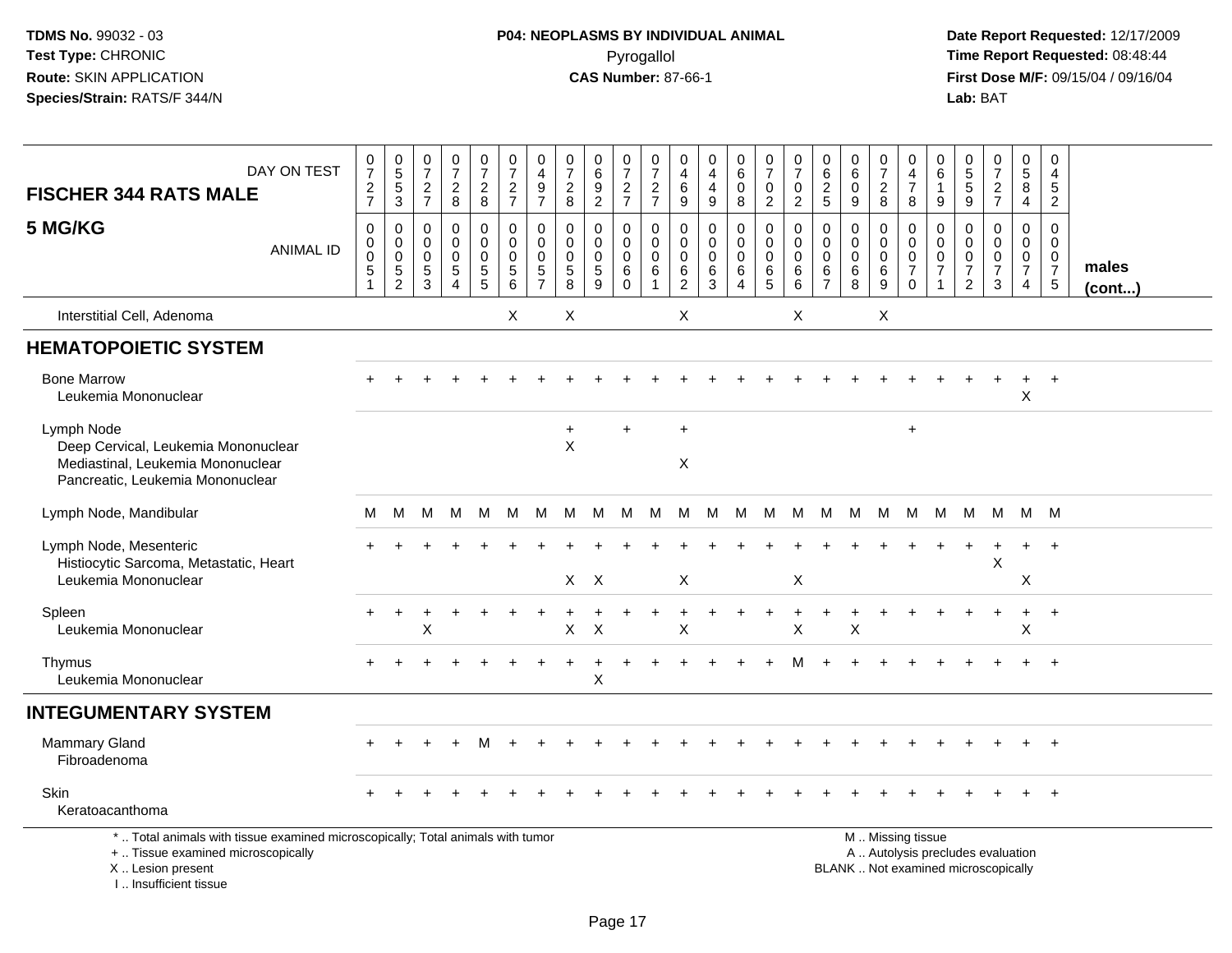| DAY ON TEST<br><b>FISCHER 344 RATS MALE</b>                                                                                                                                                                                                            | $\frac{0}{7}$<br>$\frac{2}{7}$               | 0<br>5<br>5<br>3                                         | $\begin{array}{c} 0 \\ 7 \end{array}$<br>$\frac{2}{7}$ | $\frac{0}{7}$<br>$\frac{2}{8}$                                                    | $\frac{0}{7}$<br>$\sqrt{2}$<br>8       | $\frac{0}{7}$<br>$\frac{2}{7}$                             | 0<br>$\overline{4}$<br>$\boldsymbol{9}$<br>$\overline{7}$              | $\frac{0}{7}$<br>$_{\rm 8}^2$                              | $_6^0$<br>$\overline{9}$<br>$\overline{2}$   | $\frac{0}{7}$<br>$\frac{2}{7}$                         | $\begin{array}{c} 0 \\ 7 \end{array}$<br>$\frac{2}{7}$ | 0<br>4<br>$\,6\,$<br>$\boldsymbol{9}$  | $\begin{smallmatrix}0\0\4\end{smallmatrix}$<br>$\overline{4}$<br>$9\,$ | $\begin{array}{c} 0 \\ 6 \end{array}$<br>0<br>8    | $\frac{0}{7}$<br>$\mathbf 0$<br>$\overline{2}$                  | 0<br>$\overline{7}$<br>$\mathbf 0$<br>$\overline{2}$ | $\begin{array}{c} 0 \\ 6 \end{array}$<br>$\frac{2}{5}$              | $_6^0$<br>0<br>9                          | 0<br>$\overline{7}$<br>$\overline{c}$<br>8      | 0<br>4<br>$\overline{7}$<br>8                                                                 | 0<br>6<br>$\boldsymbol{9}$               | $\begin{array}{c} 0 \\ 5 \\ 5 \end{array}$<br>9               | $\begin{smallmatrix}0\\7\end{smallmatrix}$<br>$\frac{2}{7}$                 | 0<br>$\overline{5}$<br>8<br>$\overline{4}$                                     | 0<br>$\overline{4}$<br>5<br>$\overline{2}$                    |                       |
|--------------------------------------------------------------------------------------------------------------------------------------------------------------------------------------------------------------------------------------------------------|----------------------------------------------|----------------------------------------------------------|--------------------------------------------------------|-----------------------------------------------------------------------------------|----------------------------------------|------------------------------------------------------------|------------------------------------------------------------------------|------------------------------------------------------------|----------------------------------------------|--------------------------------------------------------|--------------------------------------------------------|----------------------------------------|------------------------------------------------------------------------|----------------------------------------------------|-----------------------------------------------------------------|------------------------------------------------------|---------------------------------------------------------------------|-------------------------------------------|-------------------------------------------------|-----------------------------------------------------------------------------------------------|------------------------------------------|---------------------------------------------------------------|-----------------------------------------------------------------------------|--------------------------------------------------------------------------------|---------------------------------------------------------------|-----------------------|
| 5 MG/KG<br><b>ANIMAL ID</b>                                                                                                                                                                                                                            | $\pmb{0}$<br>$\pmb{0}$<br>$\pmb{0}$<br>$5\,$ | $\mathbf 0$<br>$\pmb{0}$<br>$\mathbf 0$<br>$\frac{5}{2}$ | 0<br>$\mathbf 0$<br>$\mathbf 0$<br>$\,$ 5 $\,$<br>3    | $\mathbf 0$<br>$\mathbf 0$<br>$\mathbf 0$<br>$\sqrt{5}$<br>$\boldsymbol{\Lambda}$ | 0<br>$\mathbf 0$<br>0<br>$\frac{5}{5}$ | $\pmb{0}$<br>$\mathbf 0$<br>$\mathbf 0$<br>$\sqrt{5}$<br>6 | $\mathbf 0$<br>$\Omega$<br>$\mathbf 0$<br>$\sqrt{5}$<br>$\overline{7}$ | $\mathbf 0$<br>$\mathbf 0$<br>$\pmb{0}$<br>$\sqrt{5}$<br>8 | 0<br>$\mathbf 0$<br>0<br>$\overline{5}$<br>9 | 0<br>$\mathbf 0$<br>$\mathbf 0$<br>$\,6\,$<br>$\Omega$ | $\mathbf 0$<br>$\mathbf 0$<br>$\pmb{0}$<br>$\,6$       | 0<br>$\mathbf 0$<br>0<br>$\frac{6}{2}$ | $\mathbf 0$<br>$\mathbf 0$<br>$\pmb{0}$<br>$\frac{6}{3}$               | 0<br>$\mathbf 0$<br>0<br>$\,6\,$<br>$\overline{4}$ | $\pmb{0}$<br>$\mathbf 0$<br>$\mathbf 0$<br>$6\phantom{1}6$<br>5 | $\mathbf 0$<br>$\Omega$<br>$\Omega$<br>6<br>6        | $\mathbf 0$<br>$\Omega$<br>$\mathbf 0$<br>$\,6\,$<br>$\overline{7}$ | 0<br>$\mathbf 0$<br>$\mathbf 0$<br>6<br>8 | $\mathbf 0$<br>$\mathbf 0$<br>0<br>$\,6\,$<br>9 | 0<br>$\mathbf 0$<br>$\pmb{0}$<br>$\overline{7}$<br>$\Omega$                                   | 0<br>$\mathbf{0}$<br>0<br>$\overline{7}$ | $\mathbf 0$<br>$\mathbf 0$<br>$\frac{0}{7}$<br>$\overline{2}$ | $\mathbf 0$<br>$\mathbf 0$<br>$\mathbf 0$<br>$\overline{7}$<br>$\mathbf{3}$ | $\mathbf 0$<br>$\mathbf{0}$<br>$\mathbf 0$<br>$\overline{7}$<br>$\overline{4}$ | $\mathbf 0$<br>$\Omega$<br>$\mathbf 0$<br>$\overline{7}$<br>5 | males<br>$($ cont $)$ |
| Control, Subcutaneous Tissue, Fibrous<br>Histiocytoma<br>Subcutaneous Tissue, Fibroma<br>Subcutaneous Tissue, Fibrous Histiocytoma<br>Subcutaneous Tissue, Hemangiosarcoma<br>Subcutaneous Tissue, Lipoma<br>Subcutaneous Tissue, Schwannoma Malignant |                                              |                                                          |                                                        |                                                                                   |                                        | X                                                          |                                                                        |                                                            |                                              |                                                        |                                                        |                                        |                                                                        |                                                    |                                                                 | X                                                    |                                                                     | Χ                                         |                                                 |                                                                                               |                                          |                                                               | X<br>$\boldsymbol{\mathsf{X}}$                                              |                                                                                |                                                               |                       |
| <b>MUSCULOSKELETAL SYSTEM</b>                                                                                                                                                                                                                          |                                              |                                                          |                                                        |                                                                                   |                                        |                                                            |                                                                        |                                                            |                                              |                                                        |                                                        |                                        |                                                                        |                                                    |                                                                 |                                                      |                                                                     |                                           |                                                 |                                                                                               |                                          |                                                               |                                                                             |                                                                                |                                                               |                       |
| <b>Bone</b><br>Osteosarcoma                                                                                                                                                                                                                            |                                              |                                                          |                                                        |                                                                                   |                                        |                                                            |                                                                        |                                                            |                                              |                                                        |                                                        |                                        |                                                                        |                                                    |                                                                 |                                                      |                                                                     |                                           |                                                 |                                                                                               |                                          |                                                               |                                                                             |                                                                                |                                                               |                       |
| <b>NERVOUS SYSTEM</b>                                                                                                                                                                                                                                  |                                              |                                                          |                                                        |                                                                                   |                                        |                                                            |                                                                        |                                                            |                                              |                                                        |                                                        |                                        |                                                                        |                                                    |                                                                 |                                                      |                                                                     |                                           |                                                 |                                                                                               |                                          |                                                               |                                                                             |                                                                                |                                                               |                       |
| <b>Brain</b><br>Leukemia Mononuclear                                                                                                                                                                                                                   |                                              |                                                          |                                                        |                                                                                   |                                        |                                                            |                                                                        |                                                            |                                              |                                                        |                                                        |                                        |                                                                        |                                                    |                                                                 |                                                      |                                                                     |                                           |                                                 |                                                                                               |                                          |                                                               |                                                                             |                                                                                |                                                               |                       |
| <b>RESPIRATORY SYSTEM</b>                                                                                                                                                                                                                              |                                              |                                                          |                                                        |                                                                                   |                                        |                                                            |                                                                        |                                                            |                                              |                                                        |                                                        |                                        |                                                                        |                                                    |                                                                 |                                                      |                                                                     |                                           |                                                 |                                                                                               |                                          |                                                               |                                                                             |                                                                                |                                                               |                       |
| Lung<br>Alveolar/Bronchiolar Adenoma<br>Alveolar/Bronchiolar Carcinoma                                                                                                                                                                                 |                                              |                                                          |                                                        |                                                                                   |                                        |                                                            |                                                                        |                                                            |                                              | X                                                      | Х                                                      |                                        |                                                                        |                                                    |                                                                 |                                                      |                                                                     |                                           |                                                 |                                                                                               | X                                        |                                                               |                                                                             |                                                                                |                                                               |                       |
| Histiocytic Sarcoma, Metastatic, Heart<br>Leukemia Mononuclear<br>Mesothelioma Malignant<br>Osteosarcoma, Metastatic, Bone                                                                                                                             |                                              |                                                          |                                                        |                                                                                   |                                        |                                                            |                                                                        |                                                            | $X$ $X$                                      |                                                        |                                                        | X                                      |                                                                        |                                                    |                                                                 |                                                      |                                                                     |                                           |                                                 |                                                                                               |                                          |                                                               | $\boldsymbol{\mathsf{X}}$                                                   | X                                                                              |                                                               |                       |
| Nose                                                                                                                                                                                                                                                   |                                              |                                                          |                                                        |                                                                                   |                                        |                                                            |                                                                        |                                                            |                                              |                                                        |                                                        |                                        |                                                                        |                                                    |                                                                 |                                                      |                                                                     |                                           |                                                 |                                                                                               |                                          |                                                               |                                                                             |                                                                                |                                                               |                       |
| Trachea                                                                                                                                                                                                                                                |                                              |                                                          |                                                        |                                                                                   |                                        |                                                            |                                                                        |                                                            |                                              |                                                        |                                                        |                                        |                                                                        |                                                    |                                                                 |                                                      |                                                                     |                                           |                                                 |                                                                                               |                                          |                                                               |                                                                             |                                                                                |                                                               |                       |
| *  Total animals with tissue examined microscopically; Total animals with tumor<br>+  Tissue examined microscopically<br>X  Lesion present<br>I Insufficient tissue                                                                                    |                                              |                                                          |                                                        |                                                                                   |                                        |                                                            |                                                                        |                                                            |                                              |                                                        |                                                        |                                        |                                                                        |                                                    |                                                                 |                                                      |                                                                     |                                           |                                                 | M  Missing tissue<br>A  Autolysis precludes evaluation<br>BLANK  Not examined microscopically |                                          |                                                               |                                                                             |                                                                                |                                                               |                       |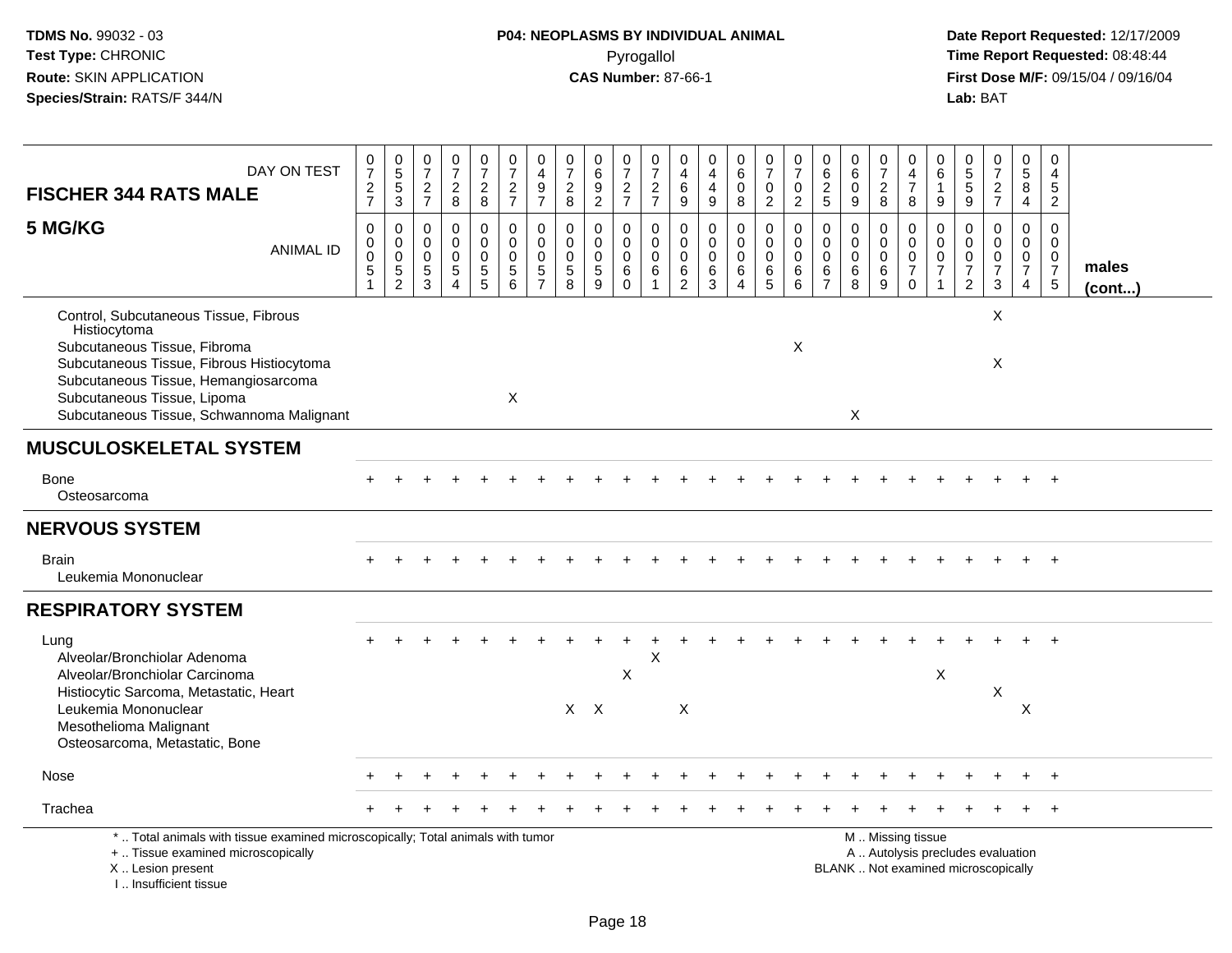**Date Report Requested:** 12/17/2009 **First Dose M/F:** 09/15/04 / 09/16/04 Lab: BAT **Lab:** BAT

| <b>FISCHER 344 RATS MALE</b><br>5 MG/KG                                                 | DAY ON TEST<br><b>ANIMAL ID</b> | $\frac{0}{7}$<br>$\sqrt{2}$<br>$\overline{7}$<br>$\mathbf 0$<br>$\pmb{0}$<br>$\mathbf 0$<br>5<br>1 | $\begin{matrix} 0 \\ 5 \end{matrix}$<br>$5\,$<br>3<br>0<br>$\mathbf 0$<br>$\mathbf 0$<br>$\,$ 5 $\,$<br>2 | $\frac{0}{7}$<br>$\frac{2}{7}$<br>0<br>$\overline{0}$<br>5<br>3 | $\frac{0}{7}$<br>$\frac{2}{8}$<br>0<br>$\pmb{0}$<br>$\begin{array}{c} 0 \\ 5 \end{array}$<br>$\overline{4}$ | $\frac{0}{7}$<br>$\frac{2}{8}$<br>$\overline{0}$<br>$\mathsf{O}\xspace$<br>$\begin{array}{c} 0 \\ 5 \end{array}$<br>$5\phantom{.0}$ | $\frac{0}{7}$<br>$\frac{2}{7}$<br>$\pmb{0}$<br>$\mathbf 0$<br>$\mathbf 0$<br>$\,$ 5 $\,$<br>6 | $\begin{smallmatrix}0\0\4\end{smallmatrix}$<br>$\boldsymbol{9}$<br>$\overline{7}$<br>0<br>$\mathbf 0$<br>$\mathbf 0$<br>5<br>$\overline{7}$ | $\begin{array}{c} 0 \\ 7 \\ 2 \\ 8 \end{array}$<br>$\mathbf 0$<br>$\pmb{0}$<br>$\pmb{0}$<br>$\,$ 5 $\,$<br>8 | $\begin{matrix} 0 \ 6 \ 9 \end{matrix}$<br>$\overline{c}$<br>0<br>$\overline{0}$<br>$\mathbf 0$<br>5<br>9 | $\frac{0}{7}$<br>$\frac{2}{7}$<br>0<br>$\overline{0}$<br>0<br>$\,6\,$<br>$\mathbf 0$ | $\frac{0}{7}$<br>$\frac{2}{7}$<br>0<br>$\pmb{0}$<br>$\overline{0}$<br>$\,6\,$ | $\begin{array}{c} 0 \\ 4 \\ 6 \end{array}$<br>$\boldsymbol{9}$<br>0<br>$\pmb{0}$<br>$\pmb{0}$<br>$\,6$<br>$\overline{2}$ | $\begin{smallmatrix} 0\\4 \end{smallmatrix}$<br>$\overline{4}$<br>$9\,$<br>$\pmb{0}$<br>$\overline{0}$<br>$\,6\,$<br>$\mathbf{3}$ | $_6^0$<br>$\pmb{0}$<br>8<br>0<br>$\mathsf{O}\xspace$<br>$\mathbf 0$<br>$\,6\,$<br>$\overline{4}$ | $\frac{0}{7}$<br>$\pmb{0}$<br>$\overline{a}$<br>$\pmb{0}$<br>$\ddot{\mathbf{0}}$<br>$\ddot{\mathbf{0}}$<br>$6\phantom{a}$<br>$5\phantom{.0}$ | $\frac{0}{7}$<br>$\pmb{0}$<br>$\overline{c}$<br>$\pmb{0}$<br>$\pmb{0}$<br>$\pmb{0}$<br>$\,6\,$<br>6 | 0<br>6<br>2<br>5<br>0<br>0<br>0<br>6<br>$\overline{7}$ | $\begin{matrix} 0 \\ 6 \\ 0 \end{matrix}$<br>$9$<br>0<br>$\pmb{0}$<br>$\pmb{0}$<br>$\,6\,$<br>8 | $\frac{0}{7}$<br>$\frac{2}{8}$<br>0<br>$\mathbf 0$<br>0<br>$\,6\,$<br>9 | 0<br>$\overline{4}$<br>$\overline{7}$<br>$\, 8$<br>0<br>$\,0\,$<br>$\pmb{0}$<br>$\overline{7}$<br>$\mathbf 0$ | 0<br>6<br>9<br>0<br>$\mathbf 0$<br>0<br>$\overline{7}$ | $\begin{array}{c} 0 \\ 5 \\ 5 \end{array}$<br>$\boldsymbol{9}$<br>0<br>0<br>$\,0\,$<br>$\overline{7}$<br>$\overline{2}$ | $\frac{0}{7}$<br>$\frac{2}{7}$<br>0<br>$\pmb{0}$<br>$\pmb{0}$<br>$\overline{7}$<br>3 | $\begin{array}{c} 0 \\ 5 \\ 8 \end{array}$<br>4<br>0<br>$\mathbf 0$<br>$\mathbf 0$<br>$\overline{7}$<br>$\overline{4}$ | 0<br>$\overline{4}$<br>$\sqrt{5}$<br>$\overline{2}$<br>0<br>0<br>$\mathbf 0$<br>$\overline{7}$<br>$5\phantom{.0}$ | males        |
|-----------------------------------------------------------------------------------------|---------------------------------|----------------------------------------------------------------------------------------------------|-----------------------------------------------------------------------------------------------------------|-----------------------------------------------------------------|-------------------------------------------------------------------------------------------------------------|-------------------------------------------------------------------------------------------------------------------------------------|-----------------------------------------------------------------------------------------------|---------------------------------------------------------------------------------------------------------------------------------------------|--------------------------------------------------------------------------------------------------------------|-----------------------------------------------------------------------------------------------------------|--------------------------------------------------------------------------------------|-------------------------------------------------------------------------------|--------------------------------------------------------------------------------------------------------------------------|-----------------------------------------------------------------------------------------------------------------------------------|--------------------------------------------------------------------------------------------------|----------------------------------------------------------------------------------------------------------------------------------------------|-----------------------------------------------------------------------------------------------------|--------------------------------------------------------|-------------------------------------------------------------------------------------------------|-------------------------------------------------------------------------|---------------------------------------------------------------------------------------------------------------|--------------------------------------------------------|-------------------------------------------------------------------------------------------------------------------------|--------------------------------------------------------------------------------------|------------------------------------------------------------------------------------------------------------------------|-------------------------------------------------------------------------------------------------------------------|--------------|
|                                                                                         |                                 |                                                                                                    |                                                                                                           |                                                                 |                                                                                                             |                                                                                                                                     |                                                                                               |                                                                                                                                             |                                                                                                              |                                                                                                           |                                                                                      |                                                                               |                                                                                                                          |                                                                                                                                   |                                                                                                  |                                                                                                                                              |                                                                                                     |                                                        |                                                                                                 |                                                                         |                                                                                                               |                                                        |                                                                                                                         |                                                                                      |                                                                                                                        |                                                                                                                   | $($ cont $)$ |
| <b>SPECIAL SENSES SYSTEM</b>                                                            |                                 |                                                                                                    |                                                                                                           |                                                                 |                                                                                                             |                                                                                                                                     |                                                                                               |                                                                                                                                             |                                                                                                              |                                                                                                           |                                                                                      |                                                                               |                                                                                                                          |                                                                                                                                   |                                                                                                  |                                                                                                                                              |                                                                                                     |                                                        |                                                                                                 |                                                                         |                                                                                                               |                                                        |                                                                                                                         |                                                                                      |                                                                                                                        |                                                                                                                   |              |
| Eye                                                                                     |                                 |                                                                                                    |                                                                                                           |                                                                 |                                                                                                             |                                                                                                                                     |                                                                                               |                                                                                                                                             |                                                                                                              |                                                                                                           |                                                                                      |                                                                               |                                                                                                                          |                                                                                                                                   |                                                                                                  |                                                                                                                                              |                                                                                                     |                                                        |                                                                                                 |                                                                         |                                                                                                               |                                                        |                                                                                                                         |                                                                                      |                                                                                                                        | $+$                                                                                                               |              |
| <b>Harderian Gland</b>                                                                  |                                 | $+$                                                                                                |                                                                                                           |                                                                 |                                                                                                             |                                                                                                                                     |                                                                                               |                                                                                                                                             |                                                                                                              |                                                                                                           |                                                                                      |                                                                               |                                                                                                                          |                                                                                                                                   |                                                                                                  |                                                                                                                                              |                                                                                                     |                                                        |                                                                                                 |                                                                         |                                                                                                               |                                                        |                                                                                                                         | $\pm$                                                                                | $+$                                                                                                                    | $+$                                                                                                               |              |
| <b>URINARY SYSTEM</b>                                                                   |                                 |                                                                                                    |                                                                                                           |                                                                 |                                                                                                             |                                                                                                                                     |                                                                                               |                                                                                                                                             |                                                                                                              |                                                                                                           |                                                                                      |                                                                               |                                                                                                                          |                                                                                                                                   |                                                                                                  |                                                                                                                                              |                                                                                                     |                                                        |                                                                                                 |                                                                         |                                                                                                               |                                                        |                                                                                                                         |                                                                                      |                                                                                                                        |                                                                                                                   |              |
| Kidney<br>Leukemia Mononuclear                                                          |                                 |                                                                                                    |                                                                                                           |                                                                 |                                                                                                             |                                                                                                                                     |                                                                                               |                                                                                                                                             |                                                                                                              | X                                                                                                         |                                                                                      |                                                                               |                                                                                                                          |                                                                                                                                   |                                                                                                  |                                                                                                                                              |                                                                                                     |                                                        |                                                                                                 |                                                                         |                                                                                                               |                                                        |                                                                                                                         |                                                                                      | $+$<br>$\boldsymbol{\mathsf{X}}$                                                                                       | $+$                                                                                                               |              |
| <b>Urinary Bladder</b><br>Leukemia Mononuclear                                          |                                 |                                                                                                    |                                                                                                           |                                                                 |                                                                                                             |                                                                                                                                     |                                                                                               |                                                                                                                                             |                                                                                                              | X                                                                                                         |                                                                                      |                                                                               |                                                                                                                          |                                                                                                                                   |                                                                                                  |                                                                                                                                              |                                                                                                     |                                                        |                                                                                                 |                                                                         |                                                                                                               |                                                        |                                                                                                                         |                                                                                      | $+$                                                                                                                    | $+$                                                                                                               |              |
| <b>SYSTEMIC LESIONS</b>                                                                 |                                 |                                                                                                    |                                                                                                           |                                                                 |                                                                                                             |                                                                                                                                     |                                                                                               |                                                                                                                                             |                                                                                                              |                                                                                                           |                                                                                      |                                                                               |                                                                                                                          |                                                                                                                                   |                                                                                                  |                                                                                                                                              |                                                                                                     |                                                        |                                                                                                 |                                                                         |                                                                                                               |                                                        |                                                                                                                         |                                                                                      |                                                                                                                        |                                                                                                                   |              |
| Multiple Organ<br>Histiocytic Sarcoma<br>Leukemia Mononuclear<br>Mesothelioma Malignant |                                 |                                                                                                    |                                                                                                           | X                                                               |                                                                                                             |                                                                                                                                     |                                                                                               |                                                                                                                                             | $X$ $X$                                                                                                      |                                                                                                           |                                                                                      |                                                                               | $\boldsymbol{\mathsf{X}}$                                                                                                |                                                                                                                                   |                                                                                                  |                                                                                                                                              | X                                                                                                   |                                                        | $\pmb{\times}$                                                                                  |                                                                         |                                                                                                               |                                                        |                                                                                                                         | X<br>X                                                                               | $\ddot{}$<br>X                                                                                                         | $+$                                                                                                               |              |

\* .. Total animals with tissue examined microscopically; Total animals with tumor

+ .. Tissue examined microscopically

X .. Lesion present

I .. Insufficient tissue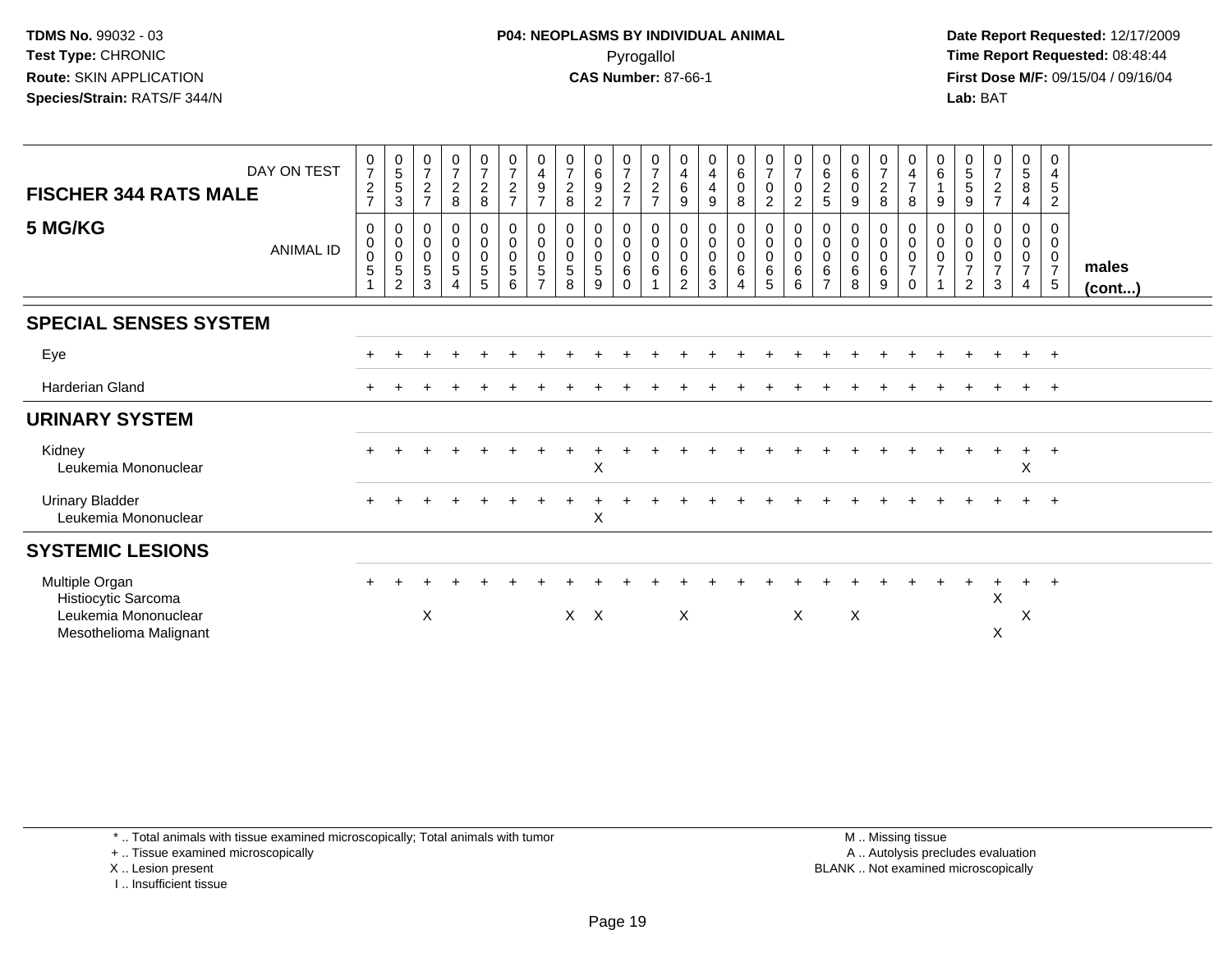**Date Report Requested:** 12/17/2009 **First Dose M/F:** 09/15/04 / 09/16/04<br>Lab: BAT **Lab:** BAT

| DAY ON TEST<br><b>FISCHER 344 RATS MALE</b>                                                                                                | $\frac{0}{7}$<br>$\frac{2}{7}$                           | $\frac{0}{7}$<br>$\frac{2}{7}$                                        | $\frac{0}{7}$<br>$\frac{2}{8}$                         | 0<br>$\,6\,$<br>$\frac{2}{2}$                                    | $\frac{0}{7}$<br>$rac{2}{7}$                        | $\frac{0}{7}$<br>$_{8}^{\rm 2}$      | $\begin{array}{c} 0 \\ 7 \end{array}$<br>$\frac{2}{7}$               | $\pmb{0}$<br>$\overline{7}$<br>$\frac{2}{8}$            | $\frac{0}{7}$<br>$\frac{2}{7}$                                   | $\pmb{0}$<br>$\,6\,$<br>$\frac{5}{2}$                                  | 0<br>$\overline{7}$<br>$\frac{2}{7}$      | $\frac{0}{7}$<br>$\frac{2}{7}$                               | 0<br>$\overline{7}$<br>$\frac{2}{7}$      | $\frac{0}{7}$<br>$_{\rm 8}^2$                                                  | $\frac{0}{7}$<br>$\frac{2}{8}$                           | $\begin{array}{c} 0 \\ 5 \end{array}$<br>$\bf 8$<br>$\overline{7}$ | $\frac{0}{7}$<br>$\frac{2}{7}$                                        | 0<br>$\,6\,$<br>$\pmb{0}$<br>$9\,$                        | $\frac{0}{7}$<br>$\overline{2}$<br>8                                | 0<br>$6\phantom{1}$<br>$\overline{7}$<br>8        | $\frac{0}{7}$<br>$\frac{2}{7}$                                           | 0<br>$\overline{7}$<br>$\frac{2}{7}$                                 | 0<br>$\overline{5}$<br>$\boldsymbol{9}$<br>$9\,$                         | $\frac{0}{7}$<br>$\frac{2}{8}$                           | 0<br>$\overline{7}$<br>$\mathbf{1}$<br>$\mathbf{1}$            |                                         |
|--------------------------------------------------------------------------------------------------------------------------------------------|----------------------------------------------------------|-----------------------------------------------------------------------|--------------------------------------------------------|------------------------------------------------------------------|-----------------------------------------------------|--------------------------------------|----------------------------------------------------------------------|---------------------------------------------------------|------------------------------------------------------------------|------------------------------------------------------------------------|-------------------------------------------|--------------------------------------------------------------|-------------------------------------------|--------------------------------------------------------------------------------|----------------------------------------------------------|--------------------------------------------------------------------|-----------------------------------------------------------------------|-----------------------------------------------------------|---------------------------------------------------------------------|---------------------------------------------------|--------------------------------------------------------------------------|----------------------------------------------------------------------|--------------------------------------------------------------------------|----------------------------------------------------------|----------------------------------------------------------------|-----------------------------------------|
| 5 MG/KG<br><b>ANIMAL ID</b>                                                                                                                | $\mathbf 0$<br>0<br>$\mathbf 0$<br>$\boldsymbol{7}$<br>6 | $\mathbf 0$<br>$\mathsf{O}\xspace$<br>$\frac{0}{7}$<br>$\overline{7}$ | $\mathbf 0$<br>$\mathbf 0$<br>0<br>$\overline{7}$<br>8 | $\mathbf 0$<br>$\mathbf 0$<br>$\mathbf 0$<br>$\overline{7}$<br>9 | 0<br>$\mathbf 0$<br>$\mathbf 0$<br>8<br>$\mathbf 0$ | $\mathbf 0$<br>$\mathbf 0$<br>0<br>8 | $\mathbf 0$<br>$\mathbf 0$<br>$\pmb{0}$<br>$\,8\,$<br>$\overline{c}$ | $\mathbf 0$<br>$\mathbf 0$<br>0<br>$\bf8$<br>$\sqrt{3}$ | $\mathbf 0$<br>$\mathbf 0$<br>$\mathbf 0$<br>8<br>$\overline{A}$ | $\mathbf 0$<br>$\mathbf 0$<br>$\mathbf 0$<br>$\bf 8$<br>$\overline{5}$ | 0<br>$\mathbf 0$<br>$\mathbf 0$<br>8<br>6 | 0<br>$\mathbf 0$<br>$\mathbf 0$<br>$\bf 8$<br>$\overline{7}$ | $\mathbf 0$<br>0<br>$\pmb{0}$<br>$_{8}^8$ | $\mathbf 0$<br>$\mathsf{O}\xspace$<br>$\pmb{0}$<br>$\bf 8$<br>$\boldsymbol{9}$ | 0<br>$\mathbf 0$<br>0<br>$\boldsymbol{9}$<br>$\mathbf 0$ | $\mathbf 0$<br>$\mathbf 0$<br>$\mathbf 0$<br>9<br>$\overline{1}$   | $\mathbf 0$<br>$\mathbf 0$<br>0<br>$\boldsymbol{9}$<br>$\overline{2}$ | $\mathbf 0$<br>0<br>0<br>$\boldsymbol{9}$<br>$\mathbf{3}$ | $\mathbf 0$<br>0<br>$\pmb{0}$<br>$\boldsymbol{9}$<br>$\overline{A}$ | 0<br>$\mathbf 0$<br>0<br>$9\,$<br>$5\phantom{.0}$ | $\mathbf 0$<br>$\mathbf 0$<br>$\mathbf 0$<br>$\boldsymbol{9}$<br>$\,6\,$ | $\mathbf 0$<br>$\mathbf 0$<br>$\mathbf 0$<br>$9\,$<br>$\overline{7}$ | $\Omega$<br>$\mathbf{0}$<br>$\mathbf 0$<br>9<br>8                        | $\mathbf 0$<br>$\mathbf 0$<br>0<br>$\boldsymbol{9}$<br>9 | $\mathbf 0$<br>0<br>$\mathbf{1}$<br>$\mathbf 0$<br>$\mathbf 0$ | * TOTALS                                |
| <b>ALIMENTARY SYSTEM</b>                                                                                                                   |                                                          |                                                                       |                                                        |                                                                  |                                                     |                                      |                                                                      |                                                         |                                                                  |                                                                        |                                           |                                                              |                                           |                                                                                |                                                          |                                                                    |                                                                       |                                                           |                                                                     |                                                   |                                                                          |                                                                      |                                                                          |                                                          |                                                                |                                         |
| Esophagus                                                                                                                                  |                                                          |                                                                       |                                                        |                                                                  |                                                     |                                      |                                                                      |                                                         |                                                                  |                                                                        |                                           |                                                              |                                           |                                                                                |                                                          |                                                                    |                                                                       |                                                           |                                                                     |                                                   |                                                                          |                                                                      |                                                                          |                                                          |                                                                | 50                                      |
| Intestine Large, Cecum                                                                                                                     |                                                          |                                                                       |                                                        |                                                                  |                                                     |                                      |                                                                      |                                                         |                                                                  |                                                                        |                                           |                                                              |                                           |                                                                                |                                                          |                                                                    |                                                                       |                                                           |                                                                     |                                                   |                                                                          |                                                                      |                                                                          |                                                          |                                                                | 50                                      |
| Intestine Large, Colon                                                                                                                     |                                                          |                                                                       |                                                        |                                                                  |                                                     |                                      |                                                                      |                                                         |                                                                  |                                                                        |                                           |                                                              |                                           |                                                                                |                                                          |                                                                    |                                                                       |                                                           |                                                                     |                                                   |                                                                          |                                                                      |                                                                          |                                                          |                                                                | 50                                      |
| Intestine Large, Rectum                                                                                                                    |                                                          |                                                                       |                                                        |                                                                  |                                                     |                                      |                                                                      |                                                         |                                                                  |                                                                        |                                           |                                                              |                                           |                                                                                |                                                          |                                                                    |                                                                       |                                                           |                                                                     |                                                   |                                                                          |                                                                      |                                                                          |                                                          |                                                                | 50                                      |
| Intestine Small, Duodenum                                                                                                                  |                                                          |                                                                       |                                                        |                                                                  |                                                     |                                      |                                                                      |                                                         |                                                                  |                                                                        |                                           |                                                              |                                           |                                                                                |                                                          |                                                                    |                                                                       |                                                           |                                                                     |                                                   |                                                                          |                                                                      |                                                                          |                                                          |                                                                | 50                                      |
| Intestine Small, Ileum                                                                                                                     |                                                          |                                                                       |                                                        |                                                                  |                                                     |                                      |                                                                      |                                                         |                                                                  |                                                                        |                                           |                                                              |                                           |                                                                                |                                                          |                                                                    |                                                                       |                                                           |                                                                     |                                                   |                                                                          |                                                                      |                                                                          |                                                          |                                                                | 50                                      |
| Intestine Small, Jejunum                                                                                                                   |                                                          |                                                                       |                                                        |                                                                  |                                                     |                                      |                                                                      |                                                         |                                                                  |                                                                        |                                           |                                                              |                                           |                                                                                |                                                          |                                                                    |                                                                       |                                                           |                                                                     |                                                   |                                                                          |                                                                      |                                                                          |                                                          |                                                                | 50                                      |
| Liver<br>Hepatocellular Carcinoma<br>Histiocytic Sarcoma, Metastatic, Heart<br>Leukemia Mononuclear                                        | $+$<br>X                                                 | $\ddot{}$                                                             |                                                        | X                                                                |                                                     |                                      |                                                                      |                                                         |                                                                  |                                                                        |                                           |                                                              |                                           |                                                                                |                                                          | $\mathsf X$                                                        |                                                                       |                                                           |                                                                     |                                                   | $\mathsf{X}$                                                             |                                                                      | X                                                                        |                                                          |                                                                | 50<br>$\mathbf 1$<br>$\mathbf{1}$<br>11 |
| Mesentery                                                                                                                                  |                                                          |                                                                       |                                                        |                                                                  |                                                     |                                      |                                                                      |                                                         |                                                                  |                                                                        |                                           |                                                              |                                           |                                                                                |                                                          |                                                                    |                                                                       |                                                           |                                                                     |                                                   |                                                                          | $\ddot{}$                                                            |                                                                          |                                                          |                                                                | $\mathbf{2}$                            |
| Oral Mucosa                                                                                                                                |                                                          |                                                                       |                                                        |                                                                  |                                                     |                                      |                                                                      |                                                         |                                                                  |                                                                        |                                           |                                                              |                                           |                                                                                |                                                          |                                                                    |                                                                       |                                                           |                                                                     |                                                   |                                                                          |                                                                      |                                                                          |                                                          |                                                                | $\mathbf{1}$                            |
| Pancreas<br>Leukemia Mononuclear                                                                                                           |                                                          |                                                                       |                                                        |                                                                  |                                                     |                                      |                                                                      |                                                         |                                                                  |                                                                        |                                           |                                                              |                                           |                                                                                |                                                          |                                                                    |                                                                       |                                                           |                                                                     |                                                   | Χ                                                                        |                                                                      |                                                                          |                                                          |                                                                | 50<br>$\mathbf{1}$                      |
| Salivary Glands                                                                                                                            |                                                          |                                                                       |                                                        |                                                                  |                                                     |                                      |                                                                      |                                                         |                                                                  |                                                                        |                                           |                                                              |                                           |                                                                                |                                                          |                                                                    |                                                                       |                                                           |                                                                     |                                                   |                                                                          |                                                                      |                                                                          |                                                          |                                                                | 50                                      |
| Stomach, Forestomach                                                                                                                       |                                                          |                                                                       |                                                        |                                                                  |                                                     |                                      |                                                                      |                                                         |                                                                  |                                                                        |                                           |                                                              |                                           |                                                                                |                                                          |                                                                    |                                                                       |                                                           |                                                                     |                                                   |                                                                          |                                                                      |                                                                          | $\ddot{}$                                                | $\ddot{}$                                                      | 50                                      |
| *  Total animals with tissue examined microscopically; Total animals with tumor<br>+  Tissue examined microscopically<br>X  Lesion present |                                                          |                                                                       |                                                        |                                                                  |                                                     |                                      |                                                                      |                                                         |                                                                  |                                                                        |                                           |                                                              |                                           |                                                                                |                                                          |                                                                    |                                                                       |                                                           |                                                                     | M  Missing tissue                                 |                                                                          |                                                                      | A  Autolysis precludes evaluation<br>BLANK  Not examined microscopically |                                                          |                                                                |                                         |

I .. Insufficient tissue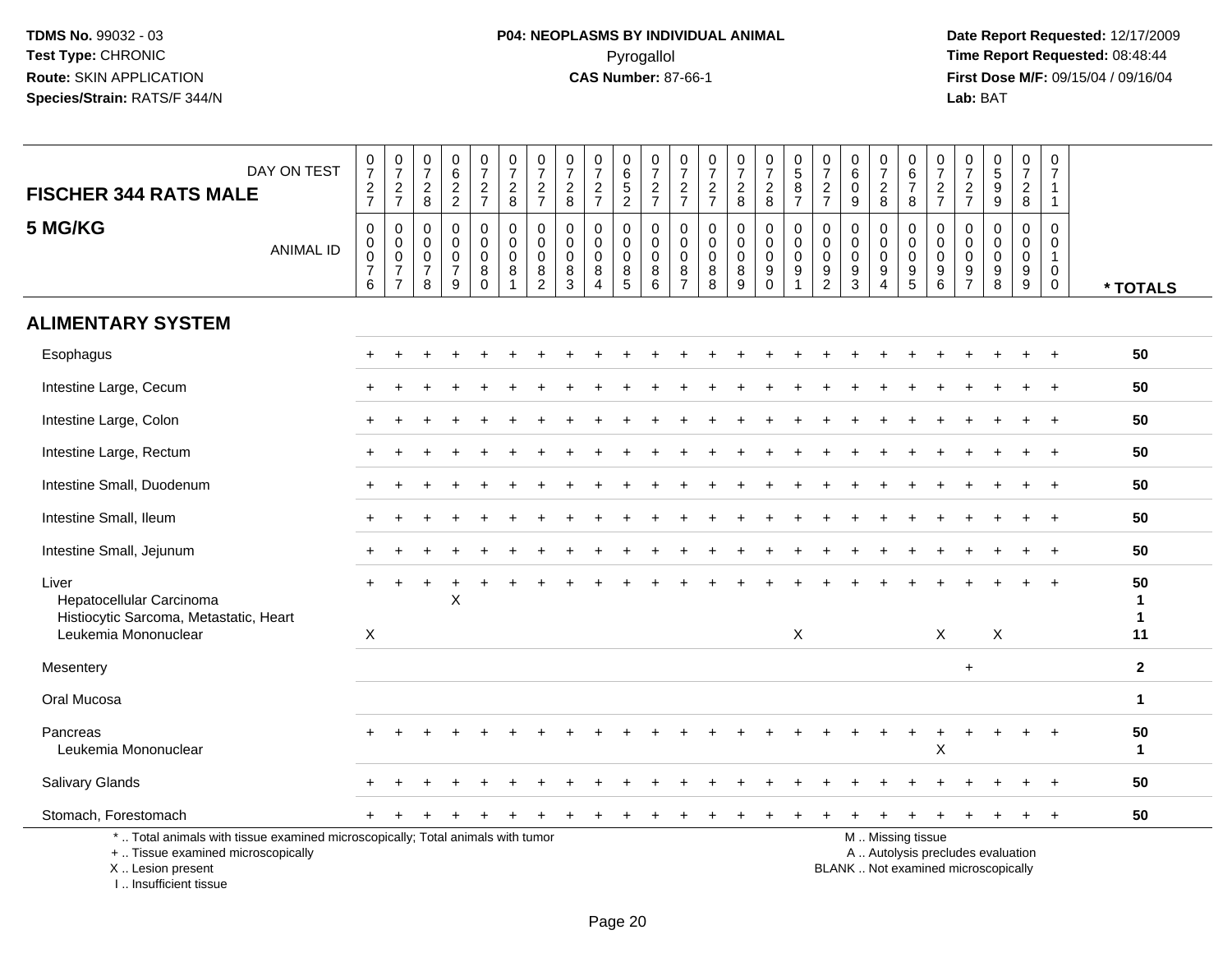# **P04: NEOPLASMS BY INDIVIDUAL ANIMAL**Pyrogallol Pyrogallol **Pyrogallol Time Report Requested:** 08:48:44<br>**CAS Number:** 87-66-1 **Time Report Requested:** 08/15/04 / 09/16/04

| <b>FISCHER 344 RATS MALE</b>                                                                                                                                        | DAY ON TEST      | $\frac{0}{7}$<br>$\frac{2}{7}$               | $\frac{0}{7}$<br>$\frac{2}{7}$                                                             | $\begin{matrix} 0 \\ 7 \end{matrix}$<br>$\frac{2}{8}$            | 0<br>$\overline{6}$<br>$\frac{2}{2}$                            | $\frac{0}{7}$<br>$\frac{2}{7}$                          | $\begin{smallmatrix}0\\7\end{smallmatrix}$<br>$_{8}^2$       | $\begin{array}{c} 0 \\ 7 \end{array}$<br>$\frac{2}{7}$     | $\begin{array}{c} 0 \\ 7 \end{array}$<br>$_{\rm 8}^2$ | $\frac{0}{7}$<br>$\frac{2}{7}$                              | $\begin{array}{c} 0 \\ 6 \end{array}$<br>$\frac{5}{2}$ | $\frac{0}{7}$<br>$\frac{2}{7}$                              | $\frac{0}{7}$<br>$\frac{2}{7}$                          | $\frac{0}{7}$<br>$\frac{2}{7}$               | $\frac{0}{7}$<br>$\frac{2}{8}$                                       | $\frac{0}{7}$<br>$_{8}^{\rm 2}$                                 | $\begin{array}{c} 0 \\ 5 \end{array}$<br>$\bf 8$<br>$\overline{7}$ | $\frac{0}{7}$<br>$\frac{2}{7}$                             | 0<br>$\,6$<br>$\pmb{0}$<br>$\boldsymbol{9}$                            | $\begin{array}{c} 0 \\ 7 \end{array}$<br>$\boldsymbol{2}$<br>$\overline{8}$ | 0<br>$6\overline{6}$<br>$\overline{7}$<br>8                                     | $\frac{0}{7}$<br>$\frac{2}{7}$                                      | $\boldsymbol{0}$<br>$\overline{7}$<br>$\frac{2}{7}$               | $\begin{array}{c} 0 \\ 5 \end{array}$<br>$\mathsf g$<br>$\boldsymbol{9}$ | $\frac{0}{7}$<br>$\frac{2}{8}$                                                  | $\pmb{0}$<br>$\overline{7}$<br>$\mathbf{1}$<br>$\mathbf{1}$    |                                                       |
|---------------------------------------------------------------------------------------------------------------------------------------------------------------------|------------------|----------------------------------------------|--------------------------------------------------------------------------------------------|------------------------------------------------------------------|-----------------------------------------------------------------|---------------------------------------------------------|--------------------------------------------------------------|------------------------------------------------------------|-------------------------------------------------------|-------------------------------------------------------------|--------------------------------------------------------|-------------------------------------------------------------|---------------------------------------------------------|----------------------------------------------|----------------------------------------------------------------------|-----------------------------------------------------------------|--------------------------------------------------------------------|------------------------------------------------------------|------------------------------------------------------------------------|-----------------------------------------------------------------------------|---------------------------------------------------------------------------------|---------------------------------------------------------------------|-------------------------------------------------------------------|--------------------------------------------------------------------------|---------------------------------------------------------------------------------|----------------------------------------------------------------|-------------------------------------------------------|
| 5 MG/KG                                                                                                                                                             | <b>ANIMAL ID</b> | 0<br>0<br>$\mathbf 0$<br>$\overline{7}$<br>6 | $\mathbf 0$<br>$\mathsf{O}\xspace$<br>$\overline{0}$<br>$\boldsymbol{7}$<br>$\overline{7}$ | $\mathbf 0$<br>$\mathbf 0$<br>$\mathbf 0$<br>$\overline{7}$<br>8 | $\mathbf 0$<br>$\Omega$<br>$\mathbf 0$<br>$\boldsymbol{7}$<br>9 | 0<br>$\mathbf 0$<br>$\mathbf 0$<br>$\bf 8$<br>$\bar{0}$ | 0<br>$\mathbf 0$<br>$\mathsf{O}\xspace$<br>8<br>$\mathbf{1}$ | 0<br>$\mathbf 0$<br>$\pmb{0}$<br>$\bf 8$<br>$\overline{2}$ | $\mathbf 0$<br>$\mathbf 0$<br>$\mathbf 0$<br>$^8_3$   | $\pmb{0}$<br>$\Omega$<br>$\mathbf 0$<br>8<br>$\overline{4}$ | 0<br>$\mathbf 0$<br>0<br>$\bf 8$<br>$\overline{5}$     | 0<br>$\mathbf 0$<br>$\mathsf{O}\xspace$<br>8<br>$6^{\circ}$ | 0<br>$\mathbf{0}$<br>$\mathbf 0$<br>8<br>$\overline{7}$ | 0<br>$\mathbf 0$<br>0<br>8<br>$\overline{8}$ | $\mathbf 0$<br>$\mathbf 0$<br>$\pmb{0}$<br>$\bf 8$<br>$\overline{9}$ | 0<br>$\mathbf 0$<br>$\mathbf 0$<br>$\boldsymbol{9}$<br>$\Omega$ | $\pmb{0}$<br>$\mathbf 0$<br>$\mathbf 0$<br>$9\,$<br>$\overline{1}$ | 0<br>$\mathbf 0$<br>$\mathbf 0$<br>$9\,$<br>$\overline{2}$ | $\mathbf 0$<br>$\mathbf{0}$<br>0<br>$\boldsymbol{9}$<br>$\overline{3}$ | 0<br>$\mathbf 0$<br>$\pmb{0}$<br>$\boldsymbol{9}$<br>$\overline{4}$         | $\mathbf 0$<br>$\mathbf 0$<br>$\mathbf 0$<br>$\boldsymbol{9}$<br>$\overline{5}$ | 0<br>$\Omega$<br>$\mathbf 0$<br>$\boldsymbol{9}$<br>$6\phantom{1}6$ | $\mathbf 0$<br>$\Omega$<br>$\mathbf 0$<br>$9\,$<br>$\overline{7}$ | $\mathbf 0$<br>$\Omega$<br>$\mathbf 0$<br>9<br>8                         | $\mathbf 0$<br>$\mathbf 0$<br>$\mathbf 0$<br>$\boldsymbol{9}$<br>$\overline{9}$ | $\mathsf 0$<br>0<br>$\mathbf{1}$<br>$\mathbf 0$<br>$\mathbf 0$ | * TOTALS                                              |
| Squamous Cell Papilloma                                                                                                                                             |                  |                                              |                                                                                            |                                                                  |                                                                 |                                                         |                                                              |                                                            |                                                       |                                                             |                                                        |                                                             | X                                                       |                                              |                                                                      |                                                                 |                                                                    |                                                            |                                                                        |                                                                             |                                                                                 |                                                                     |                                                                   |                                                                          |                                                                                 |                                                                | 1                                                     |
| Stomach, Glandular<br>Adenoma<br>Leiomyosarcoma<br>Leukemia Mononuclear                                                                                             |                  |                                              |                                                                                            |                                                                  |                                                                 |                                                         |                                                              |                                                            |                                                       |                                                             |                                                        |                                                             |                                                         |                                              |                                                                      | Χ                                                               |                                                                    |                                                            |                                                                        |                                                                             |                                                                                 |                                                                     |                                                                   |                                                                          |                                                                                 |                                                                | 50<br>1<br>1<br>1                                     |
| <b>CARDIOVASCULAR SYSTEM</b>                                                                                                                                        |                  |                                              |                                                                                            |                                                                  |                                                                 |                                                         |                                                              |                                                            |                                                       |                                                             |                                                        |                                                             |                                                         |                                              |                                                                      |                                                                 |                                                                    |                                                            |                                                                        |                                                                             |                                                                                 |                                                                     |                                                                   |                                                                          |                                                                                 |                                                                |                                                       |
| <b>Blood Vessel</b>                                                                                                                                                 |                  |                                              |                                                                                            |                                                                  |                                                                 |                                                         |                                                              |                                                            |                                                       |                                                             |                                                        |                                                             |                                                         |                                              |                                                                      |                                                                 |                                                                    |                                                            |                                                                        |                                                                             |                                                                                 |                                                                     |                                                                   |                                                                          |                                                                                 |                                                                | 50                                                    |
| Heart<br>Histiocytic Sarcoma<br>Leukemia Mononuclear<br>Mesothelioma Malignant<br>Schwannoma Malignant                                                              |                  |                                              |                                                                                            |                                                                  |                                                                 |                                                         |                                                              | X                                                          | X                                                     |                                                             |                                                        |                                                             |                                                         |                                              |                                                                      |                                                                 |                                                                    |                                                            |                                                                        |                                                                             |                                                                                 |                                                                     |                                                                   | X                                                                        |                                                                                 |                                                                | 50<br>1<br>1<br>1<br>1                                |
| <b>ENDOCRINE SYSTEM</b>                                                                                                                                             |                  |                                              |                                                                                            |                                                                  |                                                                 |                                                         |                                                              |                                                            |                                                       |                                                             |                                                        |                                                             |                                                         |                                              |                                                                      |                                                                 |                                                                    |                                                            |                                                                        |                                                                             |                                                                                 |                                                                     |                                                                   |                                                                          |                                                                                 |                                                                |                                                       |
| <b>Adrenal Cortex</b><br>Leukemia Mononuclear                                                                                                                       |                  |                                              |                                                                                            |                                                                  |                                                                 |                                                         |                                                              |                                                            |                                                       |                                                             |                                                        |                                                             |                                                         |                                              |                                                                      |                                                                 | X                                                                  |                                                            |                                                                        |                                                                             |                                                                                 |                                                                     |                                                                   | X                                                                        |                                                                                 |                                                                | 50<br>$\mathbf{2}$                                    |
| Adrenal Medulla<br>Leukemia Mononuclear<br>Pheochromocytoma Benign<br>Bilateral, Pheochromocytoma Benign                                                            |                  |                                              |                                                                                            | $\boldsymbol{\mathsf{X}}$                                        |                                                                 |                                                         |                                                              | X                                                          |                                                       |                                                             |                                                        |                                                             |                                                         |                                              |                                                                      | $\pmb{\times}$                                                  |                                                                    |                                                            |                                                                        |                                                                             |                                                                                 | X                                                                   | X                                                                 | Χ<br>$\times$                                                            |                                                                                 | $\overline{+}$                                                 | 50<br>$\mathbf{2}$<br>$5\phantom{.0}$<br>$\mathbf{1}$ |
| Islets, Pancreatic<br>Adenoma                                                                                                                                       |                  |                                              |                                                                                            |                                                                  |                                                                 |                                                         |                                                              |                                                            |                                                       |                                                             |                                                        |                                                             |                                                         |                                              |                                                                      |                                                                 |                                                                    |                                                            |                                                                        |                                                                             |                                                                                 |                                                                     |                                                                   |                                                                          |                                                                                 |                                                                | 50<br>$5\phantom{1}$                                  |
| Parathyroid Gland                                                                                                                                                   |                  |                                              |                                                                                            |                                                                  |                                                                 |                                                         |                                                              |                                                            |                                                       |                                                             |                                                        |                                                             |                                                         |                                              |                                                                      |                                                                 |                                                                    |                                                            |                                                                        |                                                                             |                                                                                 |                                                                     |                                                                   |                                                                          |                                                                                 |                                                                | 49                                                    |
| *  Total animals with tissue examined microscopically; Total animals with tumor<br>+  Tissue examined microscopically<br>X  Lesion present<br>I Insufficient tissue |                  |                                              |                                                                                            |                                                                  |                                                                 |                                                         |                                                              |                                                            |                                                       |                                                             |                                                        |                                                             |                                                         |                                              |                                                                      |                                                                 |                                                                    |                                                            | BLANK  Not examined microscopically                                    |                                                                             | M  Missing tissue                                                               |                                                                     |                                                                   | A  Autolysis precludes evaluation                                        |                                                                                 |                                                                |                                                       |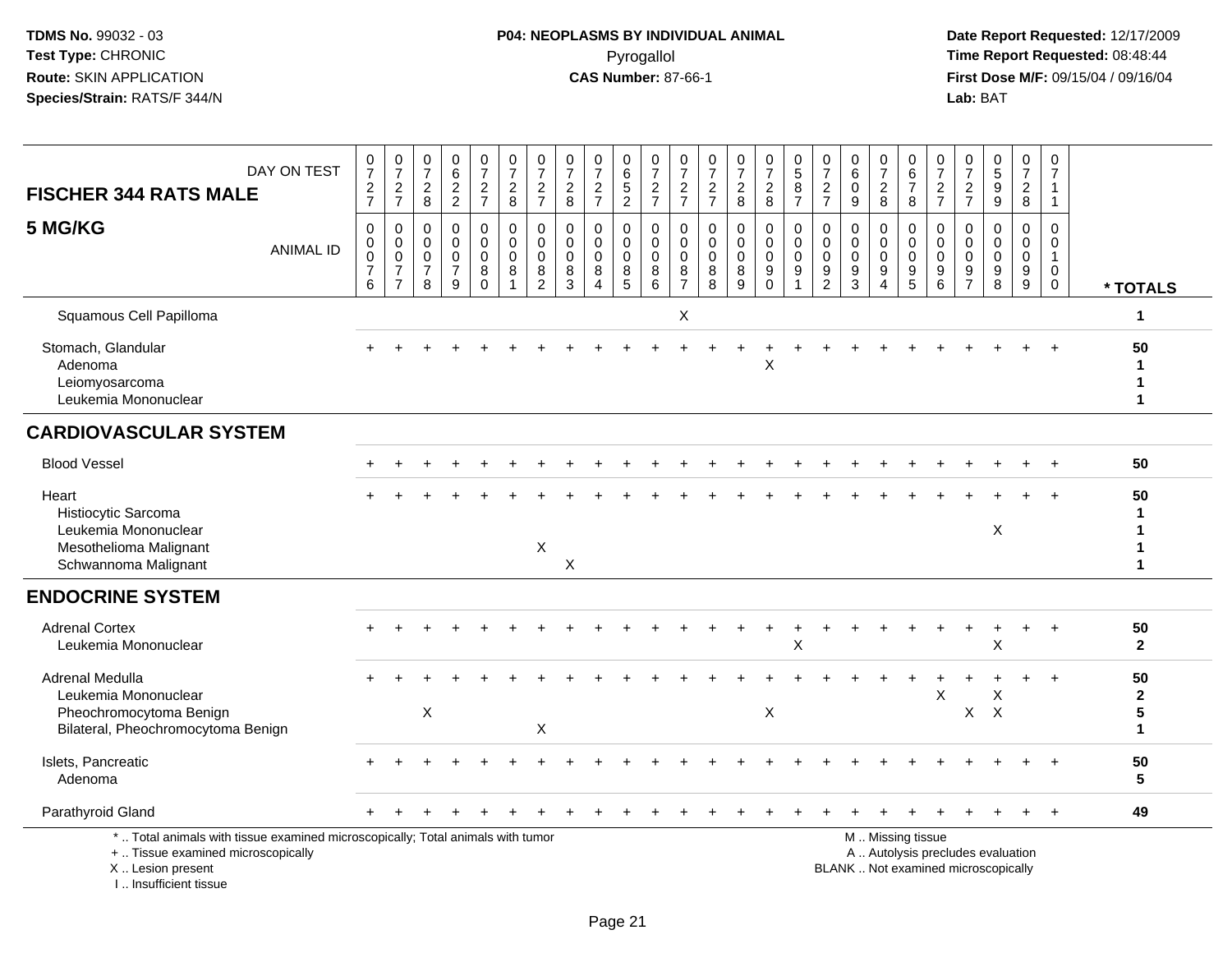# **P04: NEOPLASMS BY INDIVIDUAL ANIMAL**Pyrogallol Pyrogallol **Pyrogallol Time Report Requested:** 08:48:44<br>**CAS Number:** 87-66-1 **Time Report Requested:** 08/15/04 / 09/16/04

 **Date Report Requested:** 12/17/2009 **First Dose M/F:** 09/15/04 / 09/16/04 Lab: BAT **Lab:** BAT

| <b>FISCHER 344 RATS MALE</b>                                                               | DAY ON TEST      | $\frac{0}{7}$<br>$\overline{c}$<br>$\overline{7}$    | $\overline{ }$<br>$\overline{\mathbf{c}}$<br>$\rightarrow$ | $\rightarrow$<br>$\boldsymbol{2}$<br>8               | 0<br>$\,6\,$<br>$\overline{c}$<br>$\overline{2}$ | $\frac{0}{7}$<br>$\frac{2}{7}$                                       | $\frac{0}{7}$<br>$\sqrt{2}$<br>8                                   | $\overline{ }$<br>$\frac{2}{7}$         | $\overline{ }$<br>$\overline{c}$<br>8 | 0<br>$\rightarrow$<br>$\overline{c}$ | 0<br>6<br>5<br>$\overline{2}$ | $\frac{0}{7}$<br>$\frac{2}{7}$                                     | $\frac{0}{7}$<br>$\overline{c}$<br>$\overline{ }$                            | $\overline{ }$<br>$\frac{2}{7}$             | $\frac{0}{7}$<br>$\frac{2}{8}$ | $\frac{0}{7}$<br>$\frac{2}{8}$ | $\mathbf 0$<br>$\mathbf 5$<br>$\, 8$<br>$\rightarrow$ | $\frac{0}{7}$<br>$\overline{c}$<br>$\overline{ }$ | $\,6$<br>9                           | $\rightarrow$<br>2<br>8 | $\begin{array}{c} 0 \\ 6 \\ 7 \end{array}$<br>8            | 0<br>$\rightarrow$<br>$\overline{c}$<br>$\rightarrow$ | $\frac{0}{7}$<br>$\frac{2}{7}$                  | $\frac{0}{5}$<br>$\boldsymbol{9}$<br>9 | 0<br>$\overline{ }$<br>$\overline{\mathbf{c}}$<br>8 | 0<br>$\overline{ }$ |          |
|--------------------------------------------------------------------------------------------|------------------|------------------------------------------------------|------------------------------------------------------------|------------------------------------------------------|--------------------------------------------------|----------------------------------------------------------------------|--------------------------------------------------------------------|-----------------------------------------|---------------------------------------|--------------------------------------|-------------------------------|--------------------------------------------------------------------|------------------------------------------------------------------------------|---------------------------------------------|--------------------------------|--------------------------------|-------------------------------------------------------|---------------------------------------------------|--------------------------------------|-------------------------|------------------------------------------------------------|-------------------------------------------------------|-------------------------------------------------|----------------------------------------|-----------------------------------------------------|---------------------|----------|
| 5 MG/KG                                                                                    | <b>ANIMAL ID</b> | 0<br>$\mathbf 0$<br>$\pmb{0}$<br>$\overline{7}$<br>6 | $\pmb{0}$<br>$\pmb{0}$<br>$\overline{ }$<br>$\rightarrow$  | $\overline{0}$<br>$\mathbf 0$<br>$\overline{7}$<br>8 | $_{\rm 0}^{\rm 0}$<br>$\frac{0}{7}$<br>9         | $\begin{smallmatrix}0\0\0\0\end{smallmatrix}$<br>$\bf 8$<br>$\Omega$ | $\begin{smallmatrix} 0\\0 \end{smallmatrix}$<br>$_{\rm 8}^{\rm 0}$ | 0<br>$\mathbf 0$<br>$\pmb{0}$<br>8<br>2 | 8<br>3                                | $_0^0$<br>$\pmb{0}$<br>$\bf 8$<br>4  | 0<br>0<br>0<br>8<br>5         | $\overline{0}$<br>$\begin{smallmatrix}0\0\8\end{smallmatrix}$<br>6 | $\begin{matrix} 0 \\ 0 \end{matrix}$<br>$_{\rm 8}^{\rm 0}$<br>$\overline{ }$ | $\boldsymbol{0}$<br>$_{\rm 8}^{\rm 0}$<br>8 | $_0^0$<br>$_{8}^{\rm 0}$<br>9  | 0<br>0<br>9                    | 0<br>$\pmb{0}$<br>$\mathbf 0$<br>$\boldsymbol{9}$     | $_{9}^{\rm 0}$<br>$\overline{2}$                  | $\mathbf 0$<br>$\boldsymbol{9}$<br>3 | 0<br>9                  | $_{\rm 0}^{\rm 0}$<br>$\mathbf 0$<br>$\boldsymbol{9}$<br>5 | 0<br>$\,0\,$<br>$\boldsymbol{9}$<br>6                 | $\mathbf 0$<br>$_{9}^{\rm 0}$<br>$\overline{z}$ | $0\atop 0$<br>$_{9}^{\rm 0}$<br>8      | 0<br>$\mathbf 0$<br>0<br>9<br>9                     | $\mathbf 0$         | * TOTALS |
| <b>Pituitary Gland</b><br>Pars Distalis, Adenoma<br>Pars Intermedia, Adenoma               |                  | $\times$                                             |                                                            |                                                      | $X$ $X$                                          |                                                                      | X                                                                  | M                                       | X                                     |                                      | X                             |                                                                    |                                                                              | $\times$                                    | X X                            |                                |                                                       |                                                   |                                      | X                       |                                                            | X                                                     |                                                 | X                                      |                                                     | X                   | 49<br>33 |
| <b>Thyroid Gland</b><br>Bilateral, C-cell, Adenoma<br>C-cell, Adenoma<br>C-cell, Carcinoma |                  | $+$                                                  |                                                            |                                                      |                                                  |                                                                      |                                                                    |                                         |                                       | X                                    |                               |                                                                    |                                                                              |                                             | X                              | +                              |                                                       |                                                   | X                                    |                         |                                                            |                                                       |                                                 |                                        | $+$<br>X                                            | $+$                 | 50<br>8  |
| <b>GENERAL BODY SYSTEM</b>                                                                 |                  |                                                      |                                                            |                                                      |                                                  |                                                                      |                                                                    |                                         |                                       |                                      |                               |                                                                    |                                                                              |                                             |                                |                                |                                                       |                                                   |                                      |                         |                                                            |                                                       |                                                 |                                        |                                                     |                     |          |

NONE

#### **GENITAL SYSTEM**Epididymis $\mathsf{S}$  + <sup>+</sup> <sup>+</sup> <sup>+</sup> <sup>+</sup> <sup>+</sup> <sup>+</sup> <sup>+</sup> <sup>+</sup> <sup>+</sup> <sup>+</sup> <sup>+</sup> <sup>+</sup> <sup>+</sup> <sup>+</sup> <sup>+</sup> <sup>+</sup> <sup>+</sup> <sup>+</sup> <sup>+</sup> <sup>+</sup> <sup>+</sup> <sup>+</sup> <sup>+</sup> <sup>+</sup> **<sup>50</sup>** Mesothelioma Malignantt X <sup>X</sup> <sup>X</sup> **<sup>4</sup>** Preputial Gland $\alpha$  <sup>+</sup> <sup>+</sup> <sup>+</sup> <sup>+</sup> <sup>+</sup> <sup>+</sup> <sup>+</sup> <sup>+</sup> <sup>+</sup> <sup>+</sup> <sup>+</sup> <sup>+</sup> <sup>+</sup> <sup>+</sup> <sup>+</sup> <sup>+</sup> <sup>+</sup> <sup>+</sup> <sup>+</sup> <sup>+</sup> <sup>+</sup> <sup>+</sup> <sup>+</sup> <sup>+</sup> **<sup>50</sup>** Prostate $e$  + <sup>+</sup> <sup>+</sup> <sup>+</sup> <sup>+</sup> <sup>+</sup> <sup>+</sup> <sup>+</sup> <sup>+</sup> <sup>+</sup> <sup>+</sup> <sup>+</sup> <sup>+</sup> <sup>+</sup> <sup>+</sup> <sup>+</sup> <sup>+</sup> <sup>+</sup> <sup>+</sup> <sup>+</sup> <sup>+</sup> <sup>+</sup> <sup>+</sup> <sup>+</sup> <sup>+</sup> **<sup>50</sup>** Adenoma $\alpha$  **<sup>1</sup>** Seminal Vesiclee + <sup>+</sup> <sup>+</sup> <sup>+</sup> <sup>+</sup> <sup>+</sup> <sup>+</sup> <sup>+</sup> <sup>+</sup> <sup>+</sup> <sup>+</sup> <sup>+</sup> <sup>+</sup> <sup>+</sup> <sup>+</sup> <sup>+</sup> <sup>+</sup> <sup>+</sup> <sup>+</sup> <sup>+</sup> <sup>+</sup> <sup>+</sup> <sup>+</sup> <sup>+</sup> <sup>+</sup> **<sup>50</sup>** Leukemia Mononuclearr and the second contract of the second contract of the second contract of the second contract of the second contract of the second contract of the second contract of the second contract of the second contract of the secon **Testes**  <sup>+</sup> <sup>+</sup> <sup>+</sup> <sup>+</sup> <sup>+</sup> <sup>+</sup> <sup>+</sup> <sup>+</sup> <sup>+</sup> <sup>+</sup> <sup>+</sup> <sup>+</sup> <sup>+</sup> <sup>+</sup> <sup>+</sup> <sup>+</sup> <sup>+</sup> <sup>+</sup> <sup>+</sup> <sup>+</sup> <sup>+</sup> <sup>+</sup> <sup>+</sup> <sup>+</sup> <sup>+</sup> **<sup>50</sup>** Mesothelioma Malignantt X <sup>X</sup> <sup>X</sup> **<sup>3</sup>** Bilateral, Mesothelioma Malignant **1**Bilateral, Interstitial Cell, Adenomaa X <sup>X</sup> <sup>X</sup> <sup>X</sup> <sup>X</sup> <sup>X</sup> <sup>X</sup> <sup>X</sup> <sup>X</sup> <sup>X</sup> <sup>X</sup> **<sup>19</sup>**

\* .. Total animals with tissue examined microscopically; Total animals with tumor

+ .. Tissue examined microscopically

X .. Lesion present

I .. Insufficient tissue

M .. Missing tissue

y the contract of the contract of the contract of the contract of the contract of the contract of the contract of  $A$ . Autolysis precludes evaluation

Lesion present BLANK .. Not examined microscopically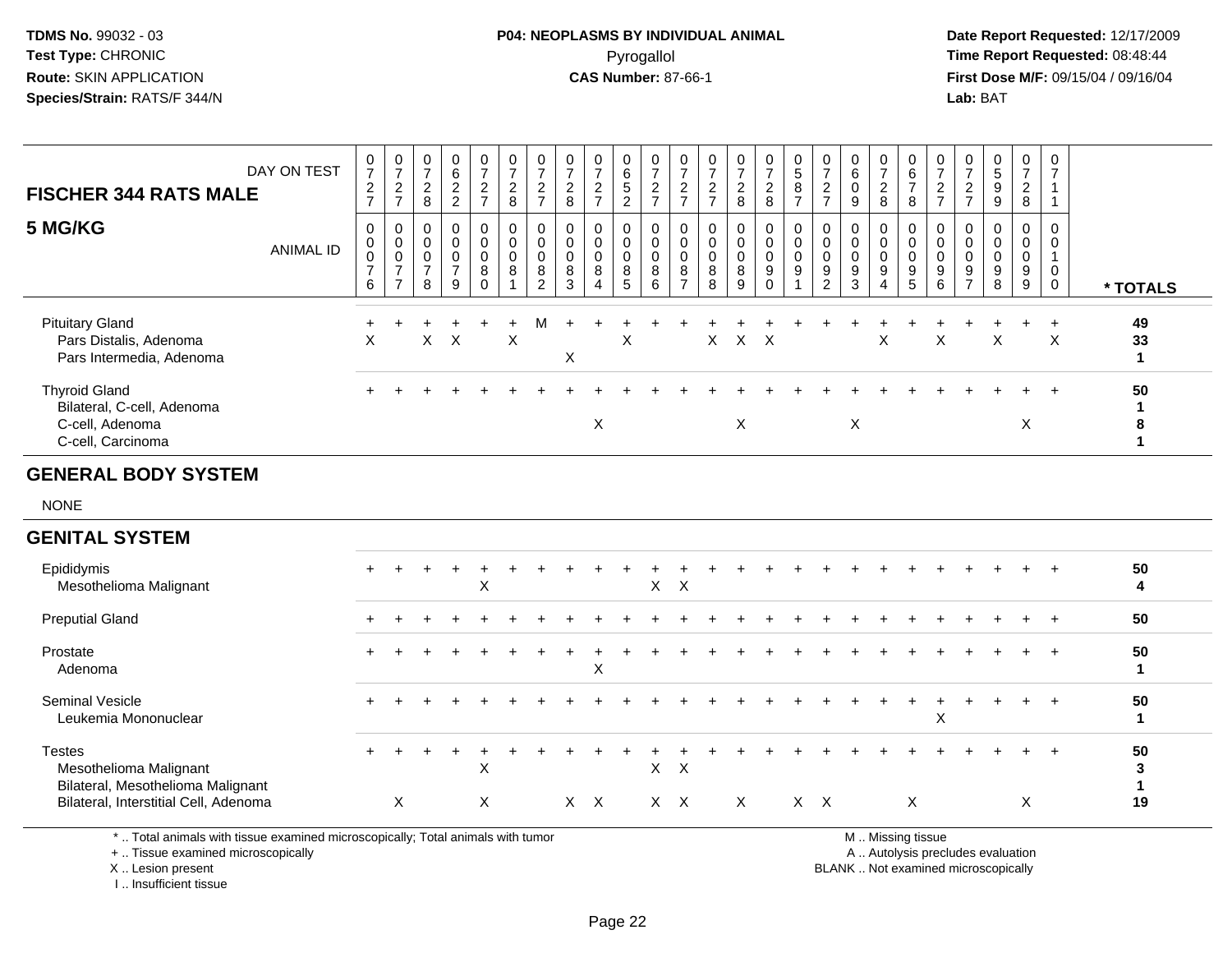I .. Insufficient tissue

# **P04: NEOPLASMS BY INDIVIDUAL ANIMAL**Pyrogallol Pyrogallol **Pyrogallol Time Report Requested:** 08:48:44<br>**CAS Number:** 87-66-1 **Time Report Requested:** 08/15/04 / 09/16/04

| DAY ON TEST<br><b>FISCHER 344 RATS MALE</b>                                                                                                | $\frac{0}{7}$<br>$\frac{2}{7}$               | $\frac{0}{7}$<br>$\frac{2}{7}$                                            | $\frac{0}{7}$<br>$_{\rm 8}^2$                                 | $\begin{array}{c} 0 \\ 6 \end{array}$<br>$\frac{2}{2}$            | $\frac{0}{7}$<br>$\frac{2}{7}$                                   | 0<br>$\overline{7}$<br>$\overline{2}$<br>8          | $\frac{0}{7}$<br>$\frac{2}{7}$               | $\frac{0}{7}$<br>$\sqrt{2}$<br>8                 | $\frac{0}{7}$<br>$\frac{2}{7}$                                 | $\begin{array}{c} 0 \\ 6 \end{array}$<br>$\frac{5}{2}$           | $\frac{0}{7}$<br>$\frac{2}{7}$                   | 0<br>$\overline{7}$<br>$\frac{2}{7}$                          | $\frac{0}{7}$<br>$\frac{2}{7}$                   | $\frac{0}{7}$<br>$\frac{2}{8}$                                   | $\frac{0}{7}$<br>$\frac{2}{8}$                 | $\begin{array}{c} 0 \\ 5 \end{array}$<br>$\overline{8}$<br>$\overline{7}$ | $\frac{0}{7}$<br>$\frac{2}{7}$                   | 0<br>$\overline{6}$<br>$\mathbf 0$<br>9                      | $\frac{0}{7}$<br>$\sqrt{2}$<br>8 | 0<br>$6\overline{6}$<br>$\boldsymbol{7}$<br>8          | $\frac{0}{7}$<br>$\frac{2}{7}$            | $\frac{0}{7}$<br>$\frac{2}{7}$      | $\begin{array}{c} 0 \\ 5 \\ 9 \end{array}$<br>$\boldsymbol{9}$        | $\begin{array}{c} 0 \\ 7 \end{array}$<br>$\sqrt{2}$<br>8 | 0<br>$\overline{7}$<br>$\mathbf{1}$<br>$\mathbf{1}$                   |                                        |
|--------------------------------------------------------------------------------------------------------------------------------------------|----------------------------------------------|---------------------------------------------------------------------------|---------------------------------------------------------------|-------------------------------------------------------------------|------------------------------------------------------------------|-----------------------------------------------------|----------------------------------------------|--------------------------------------------------|----------------------------------------------------------------|------------------------------------------------------------------|--------------------------------------------------|---------------------------------------------------------------|--------------------------------------------------|------------------------------------------------------------------|------------------------------------------------|---------------------------------------------------------------------------|--------------------------------------------------|--------------------------------------------------------------|----------------------------------|--------------------------------------------------------|-------------------------------------------|-------------------------------------|-----------------------------------------------------------------------|----------------------------------------------------------|-----------------------------------------------------------------------|----------------------------------------|
| 5 MG/KG<br><b>ANIMAL ID</b>                                                                                                                | $\mathbf 0$<br>0<br>0<br>$\overline{7}$<br>6 | $\mathbf 0$<br>$\pmb{0}$<br>$\pmb{0}$<br>$\overline{7}$<br>$\overline{7}$ | $\mathbf 0$<br>$\Omega$<br>$\mathbf 0$<br>$\overline{7}$<br>8 | $\mathbf 0$<br>$\mathbf{0}$<br>$\mathbf 0$<br>$\overline{7}$<br>9 | $\mathbf 0$<br>$\mathbf 0$<br>$\mathbf 0$<br>8<br>$\overline{0}$ | $\mathbf 0$<br>$\mathbf 0$<br>$\mathbf 0$<br>8<br>1 | 0<br>$\mathbf 0$<br>0<br>8<br>$\overline{2}$ | $\Omega$<br>$\Omega$<br>0<br>8<br>$\overline{3}$ | $\mathbf 0$<br>$\mathbf 0$<br>0<br>8<br>$\boldsymbol{\Lambda}$ | $\mathbf 0$<br>$\mathbf 0$<br>$\mathbf 0$<br>8<br>$\overline{5}$ | $\mathbf 0$<br>$\Omega$<br>$\mathbf 0$<br>8<br>6 | $\mathbf 0$<br>$\Omega$<br>$\mathbf 0$<br>8<br>$\overline{7}$ | $\mathbf 0$<br>$\Omega$<br>$\mathbf 0$<br>8<br>8 | $\mathbf 0$<br>$\mathbf 0$<br>$\mathbf 0$<br>8<br>$\overline{9}$ | 0<br>$\overline{0}$<br>0<br>$_{\rm 0}^{\rm 9}$ | $\mathbf 0$<br>$\mathbf 0$<br>$\mathbf 0$<br>$\boldsymbol{9}$<br>1        | 0<br>$\mathbf 0$<br>$\mathbf 0$<br>$\frac{9}{2}$ | $\mathbf{0}$<br>$\Omega$<br>$\mathbf 0$<br>9<br>$\mathbf{3}$ | 0<br>$\mathbf 0$<br>0<br>9<br>4  | 0<br>$\mathbf 0$<br>$\mathbf 0$<br>$\frac{9}{5}$       | 0<br>$\Omega$<br>0<br>9<br>$\overline{6}$ | 0<br>$\Omega$<br>0<br>$\frac{9}{7}$ | $\mathbf 0$<br>$\mathbf 0$<br>0<br>$\boldsymbol{9}$<br>$\overline{8}$ | $\mathbf 0$<br>$\mathbf 0$<br>$\mathbf 0$<br>$^9_9$      | $\mathbf 0$<br>$\Omega$<br>$\mathbf{1}$<br>$\mathbf 0$<br>$\mathbf 0$ | * TOTALS                               |
| Interstitial Cell, Adenoma                                                                                                                 | X                                            |                                                                           | X                                                             |                                                                   |                                                                  |                                                     |                                              |                                                  |                                                                |                                                                  |                                                  |                                                               | X                                                |                                                                  | X                                              |                                                                           |                                                  |                                                              |                                  |                                                        |                                           |                                     | $X$ $X$                                                               |                                                          | X                                                                     | 12                                     |
| <b>HEMATOPOIETIC SYSTEM</b>                                                                                                                |                                              |                                                                           |                                                               |                                                                   |                                                                  |                                                     |                                              |                                                  |                                                                |                                                                  |                                                  |                                                               |                                                  |                                                                  |                                                |                                                                           |                                                  |                                                              |                                  |                                                        |                                           |                                     |                                                                       |                                                          |                                                                       |                                        |
| <b>Bone Marrow</b><br>Leukemia Mononuclear                                                                                                 | $\mathsf X$                                  |                                                                           |                                                               |                                                                   |                                                                  |                                                     |                                              |                                                  |                                                                |                                                                  |                                                  |                                                               |                                                  |                                                                  |                                                |                                                                           |                                                  |                                                              |                                  |                                                        |                                           |                                     |                                                                       |                                                          |                                                                       | 50<br>$\mathbf{2}$                     |
| Lymph Node<br>Deep Cervical, Leukemia Mononuclear<br>Mediastinal, Leukemia Mononuclear<br>Pancreatic, Leukemia Mononuclear                 |                                              |                                                                           | $\ddot{}$                                                     |                                                                   |                                                                  |                                                     |                                              | $\ddot{}$                                        |                                                                |                                                                  |                                                  |                                                               |                                                  |                                                                  |                                                |                                                                           |                                                  |                                                              |                                  |                                                        | $\ddot{}$<br>$\boldsymbol{\mathsf{X}}$    |                                     | X                                                                     |                                                          |                                                                       | 8<br>1<br>$\mathbf{2}$<br>$\mathbf{1}$ |
| Lymph Node, Mandibular                                                                                                                     | м                                            | M                                                                         | м                                                             | м                                                                 | M                                                                | M                                                   | M                                            | M                                                | M                                                              | M                                                                | M                                                | M                                                             | M                                                | M                                                                | M                                              | M                                                                         | M                                                | M                                                            | M                                | M                                                      | M                                         | M                                   | М                                                                     | M                                                        | M                                                                     | $\mathbf 0$                            |
| Lymph Node, Mesenteric<br>Histiocytic Sarcoma, Metastatic, Heart<br>Leukemia Mononuclear                                                   |                                              |                                                                           |                                                               |                                                                   |                                                                  |                                                     |                                              |                                                  |                                                                |                                                                  |                                                  |                                                               |                                                  |                                                                  |                                                | X                                                                         |                                                  |                                                              |                                  |                                                        | X                                         |                                     | X                                                                     |                                                          |                                                                       | 50<br>1<br>8                           |
| Spleen<br>Leukemia Mononuclear                                                                                                             | X                                            |                                                                           |                                                               |                                                                   |                                                                  | Χ                                                   |                                              |                                                  |                                                                |                                                                  |                                                  |                                                               |                                                  |                                                                  |                                                | X                                                                         |                                                  |                                                              |                                  |                                                        | $\pmb{\times}$                            |                                     | X                                                                     |                                                          | $+$                                                                   | 50<br>$12 \,$                          |
| Thymus<br>Leukemia Mononuclear                                                                                                             |                                              |                                                                           |                                                               |                                                                   |                                                                  |                                                     |                                              |                                                  |                                                                |                                                                  |                                                  |                                                               |                                                  |                                                                  |                                                |                                                                           |                                                  |                                                              | м                                | $\ddot{}$                                              | $\ddot{}$<br>X                            |                                     |                                                                       |                                                          | $+$                                                                   | 48<br>$\mathbf{2}$                     |
| <b>INTEGUMENTARY SYSTEM</b>                                                                                                                |                                              |                                                                           |                                                               |                                                                   |                                                                  |                                                     |                                              |                                                  |                                                                |                                                                  |                                                  |                                                               |                                                  |                                                                  |                                                |                                                                           |                                                  |                                                              |                                  |                                                        |                                           |                                     |                                                                       |                                                          |                                                                       |                                        |
| <b>Mammary Gland</b><br>Fibroadenoma                                                                                                       |                                              |                                                                           |                                                               |                                                                   |                                                                  |                                                     |                                              |                                                  |                                                                |                                                                  |                                                  |                                                               |                                                  | +<br>X                                                           | +                                              |                                                                           |                                                  |                                                              |                                  |                                                        | $\ddot{}$                                 | X                                   | $\overline{1}$                                                        | $+$                                                      | $^{+}$                                                                | 49<br>$\overline{2}$                   |
| Skin<br>Keratoacanthoma                                                                                                                    |                                              |                                                                           | X                                                             |                                                                   |                                                                  |                                                     |                                              |                                                  |                                                                |                                                                  |                                                  |                                                               |                                                  |                                                                  |                                                |                                                                           |                                                  |                                                              |                                  |                                                        |                                           |                                     |                                                                       |                                                          |                                                                       | 50<br>1                                |
| *  Total animals with tissue examined microscopically; Total animals with tumor<br>+  Tissue examined microscopically<br>X  Lesion present |                                              |                                                                           |                                                               |                                                                   |                                                                  |                                                     |                                              |                                                  |                                                                |                                                                  |                                                  |                                                               |                                                  |                                                                  |                                                |                                                                           |                                                  | BLANK  Not examined microscopically                          |                                  | M  Missing tissue<br>A  Autolysis precludes evaluation |                                           |                                     |                                                                       |                                                          |                                                                       |                                        |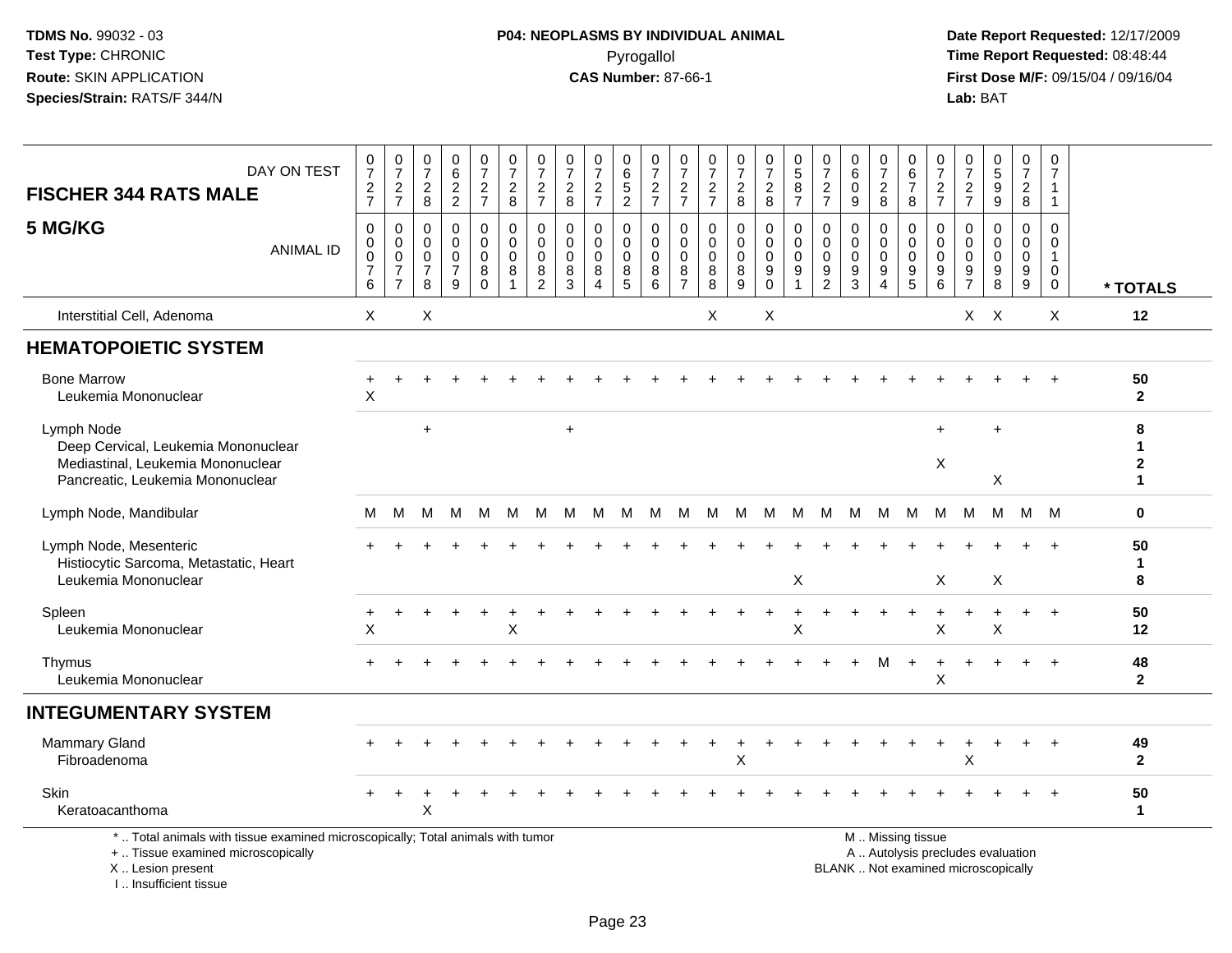| DAY ON TEST<br><b>FISCHER 344 RATS MALE</b>                                                                                                                                                                                                            | $\frac{0}{7}$<br>$\frac{2}{7}$                       | $\frac{0}{7}$<br>$rac{2}{7}$                                        | 0<br>$\overline{7}$<br>$\overline{a}$<br>8          | 0<br>6<br>$\frac{2}{2}$                              | $\frac{0}{7}$<br>$\frac{2}{7}$                              | $\frac{0}{7}$<br>$\frac{2}{8}$                               | $\frac{0}{7}$<br>$\frac{2}{7}$                         | $\begin{array}{c} 0 \\ 7 \end{array}$<br>$_{8}^{\rm 2}$ | $\frac{0}{7}$<br>$\frac{2}{7}$                                   | $_6^0$<br>$\frac{5}{2}$             | $\frac{0}{7}$<br>$\frac{2}{7}$          | $\begin{array}{c} 0 \\ 7 \end{array}$<br>$\frac{2}{7}$           | $\frac{0}{7}$<br>$\frac{2}{7}$                      | $\begin{smallmatrix}0\\7\end{smallmatrix}$<br>$\frac{2}{8}$ | $\frac{0}{7}$<br>$\frac{2}{8}$                   | $\begin{array}{c} 0 \\ 5 \end{array}$<br>$\frac{8}{7}$          | $\frac{0}{7}$<br>$\frac{2}{7}$                    | 0<br>$\,6\,$<br>$\pmb{0}$<br>9                     | $\frac{0}{7}$<br>$\boldsymbol{2}$<br>8                                                | 0<br>$6\overline{6}$<br>$\overline{7}$<br>8 | $\pmb{0}$<br>$\overline{7}$<br>$\frac{2}{7}$  | 0<br>$\overline{7}$<br>$\frac{2}{7}$      | $\frac{0}{5}$<br>$\frac{9}{9}$                  | $\frac{0}{7}$<br>$_{\rm 8}^2$                | 0<br>$\overline{7}$<br>$\mathbf{1}$<br>$\mathbf{1}$  |                    |
|--------------------------------------------------------------------------------------------------------------------------------------------------------------------------------------------------------------------------------------------------------|------------------------------------------------------|---------------------------------------------------------------------|-----------------------------------------------------|------------------------------------------------------|-------------------------------------------------------------|--------------------------------------------------------------|--------------------------------------------------------|---------------------------------------------------------|------------------------------------------------------------------|-------------------------------------|-----------------------------------------|------------------------------------------------------------------|-----------------------------------------------------|-------------------------------------------------------------|--------------------------------------------------|-----------------------------------------------------------------|---------------------------------------------------|----------------------------------------------------|---------------------------------------------------------------------------------------|---------------------------------------------|-----------------------------------------------|-------------------------------------------|-------------------------------------------------|----------------------------------------------|------------------------------------------------------|--------------------|
| 5 MG/KG<br><b>ANIMAL ID</b>                                                                                                                                                                                                                            | 0<br>0<br>$\pmb{0}$<br>$\overline{\mathcal{I}}$<br>6 | 0<br>$\mathbf 0$<br>$\pmb{0}$<br>$\boldsymbol{7}$<br>$\overline{7}$ | 0<br>$\Omega$<br>$\mathbf 0$<br>$\overline{7}$<br>8 | 0<br>$\mathbf 0$<br>$\pmb{0}$<br>$\overline{7}$<br>9 | $\mathbf 0$<br>$\mathbf 0$<br>$\pmb{0}$<br>8<br>$\mathbf 0$ | $\pmb{0}$<br>$\mathbf 0$<br>$\pmb{0}$<br>8<br>$\overline{1}$ | 0<br>$\mathbf 0$<br>$\mathbf 0$<br>8<br>$\overline{2}$ | 0<br>$\Omega$<br>$\mathbf 0$<br>8<br>3                  | $\mathbf 0$<br>$\mathbf 0$<br>$\mathbf 0$<br>8<br>$\overline{4}$ | $\Omega$<br>$\Omega$<br>0<br>8<br>5 | 0<br>$\mathbf 0$<br>$\pmb{0}$<br>8<br>6 | $\mathbf 0$<br>$\mathbf 0$<br>$\mathsf 0$<br>8<br>$\overline{7}$ | $\mathbf 0$<br>$\mathbf 0$<br>$\pmb{0}$<br>$_{8}^8$ | $\mathbf 0$<br>$\mathbf{0}$<br>$\pmb{0}$<br>8<br>9          | 0<br>$\mathbf 0$<br>$\mathbf 0$<br>9<br>$\Omega$ | $\pmb{0}$<br>$\boldsymbol{0}$<br>$\pmb{0}$<br>9<br>$\mathbf{1}$ | 0<br>$\Omega$<br>$\pmb{0}$<br>9<br>$\overline{2}$ | 0<br>$\mathbf 0$<br>$\pmb{0}$<br>9<br>$\mathbf{3}$ | $\mathbf 0$<br>$\mathbf 0$<br>$\pmb{0}$<br>$\boldsymbol{9}$<br>$\boldsymbol{\Lambda}$ | 0<br>$\mathbf 0$<br>$\pmb{0}$<br>9<br>5     | 0<br>$\mathbf 0$<br>$\mathbf 0$<br>$9\,$<br>6 | 0<br>$\Omega$<br>0<br>9<br>$\overline{7}$ | 0<br>$\mathbf 0$<br>$\pmb{0}$<br>$_{8}^{\rm 9}$ | 0<br>$\overline{0}$<br>$\mathsf 0$<br>$^9_9$ | 0<br>$\mathbf 0$<br>$\mathbf{1}$<br>$\mathbf 0$<br>0 | * TOTALS           |
| Control, Subcutaneous Tissue, Fibrous<br>Histiocytoma<br>Subcutaneous Tissue, Fibroma<br>Subcutaneous Tissue, Fibrous Histiocytoma<br>Subcutaneous Tissue, Hemangiosarcoma<br>Subcutaneous Tissue, Lipoma<br>Subcutaneous Tissue, Schwannoma Malignant |                                                      |                                                                     |                                                     |                                                      |                                                             |                                                              |                                                        |                                                         |                                                                  |                                     |                                         |                                                                  |                                                     |                                                             |                                                  |                                                                 |                                                   | X                                                  |                                                                                       |                                             |                                               | $\times$                                  |                                                 |                                              |                                                      | 1                  |
| <b>MUSCULOSKELETAL SYSTEM</b>                                                                                                                                                                                                                          |                                                      |                                                                     |                                                     |                                                      |                                                             |                                                              |                                                        |                                                         |                                                                  |                                     |                                         |                                                                  |                                                     |                                                             |                                                  |                                                                 |                                                   |                                                    |                                                                                       |                                             |                                               |                                           |                                                 |                                              |                                                      |                    |
| Bone<br>Osteosarcoma                                                                                                                                                                                                                                   |                                                      |                                                                     |                                                     |                                                      |                                                             |                                                              |                                                        |                                                         |                                                                  |                                     |                                         |                                                                  |                                                     |                                                             |                                                  |                                                                 |                                                   |                                                    |                                                                                       | ÷<br>X                                      |                                               |                                           |                                                 |                                              |                                                      | 50<br>$\mathbf{1}$ |
| <b>NERVOUS SYSTEM</b>                                                                                                                                                                                                                                  |                                                      |                                                                     |                                                     |                                                      |                                                             |                                                              |                                                        |                                                         |                                                                  |                                     |                                         |                                                                  |                                                     |                                                             |                                                  |                                                                 |                                                   |                                                    |                                                                                       |                                             |                                               |                                           |                                                 |                                              |                                                      |                    |
| <b>Brain</b><br>Leukemia Mononuclear                                                                                                                                                                                                                   |                                                      |                                                                     |                                                     |                                                      |                                                             |                                                              |                                                        |                                                         |                                                                  |                                     |                                         |                                                                  |                                                     |                                                             | $\div$                                           | Χ                                                               |                                                   |                                                    |                                                                                       |                                             |                                               |                                           |                                                 |                                              |                                                      | 50<br>$\mathbf{1}$ |
| <b>RESPIRATORY SYSTEM</b>                                                                                                                                                                                                                              |                                                      |                                                                     |                                                     |                                                      |                                                             |                                                              |                                                        |                                                         |                                                                  |                                     |                                         |                                                                  |                                                     |                                                             |                                                  |                                                                 |                                                   |                                                    |                                                                                       |                                             |                                               |                                           |                                                 |                                              |                                                      |                    |
| Lung<br>Alveolar/Bronchiolar Adenoma<br>Alveolar/Bronchiolar Carcinoma                                                                                                                                                                                 |                                                      |                                                                     |                                                     |                                                      |                                                             |                                                              |                                                        |                                                         |                                                                  |                                     |                                         |                                                                  |                                                     |                                                             |                                                  |                                                                 |                                                   |                                                    |                                                                                       |                                             |                                               |                                           |                                                 |                                              |                                                      | 50<br>1<br>2       |
| Histiocytic Sarcoma, Metastatic, Heart<br>Leukemia Mononuclear<br>Mesothelioma Malignant<br>Osteosarcoma, Metastatic, Bone                                                                                                                             | X                                                    |                                                                     |                                                     |                                                      |                                                             |                                                              | X                                                      |                                                         |                                                                  |                                     |                                         |                                                                  |                                                     |                                                             |                                                  | X                                                               |                                                   |                                                    |                                                                                       | X                                           | $\times$                                      |                                           | X                                               |                                              |                                                      | 1<br>1             |
| Nose                                                                                                                                                                                                                                                   |                                                      |                                                                     |                                                     |                                                      |                                                             |                                                              |                                                        |                                                         |                                                                  |                                     |                                         |                                                                  |                                                     |                                                             |                                                  |                                                                 |                                                   |                                                    |                                                                                       |                                             |                                               |                                           |                                                 |                                              |                                                      | 50                 |
| Trachea                                                                                                                                                                                                                                                |                                                      |                                                                     |                                                     |                                                      |                                                             |                                                              |                                                        |                                                         |                                                                  |                                     |                                         |                                                                  |                                                     |                                                             |                                                  |                                                                 |                                                   |                                                    |                                                                                       |                                             |                                               |                                           |                                                 |                                              |                                                      | 50                 |
| *  Total animals with tissue examined microscopically; Total animals with tumor<br>+  Tissue examined microscopically<br>X Lesion present<br>I., Insufficient tissue                                                                                   |                                                      |                                                                     |                                                     |                                                      |                                                             |                                                              |                                                        |                                                         |                                                                  |                                     |                                         |                                                                  |                                                     |                                                             |                                                  |                                                                 |                                                   | BLANK  Not examined microscopically                |                                                                                       | M  Missing tissue                           |                                               |                                           | A  Autolysis precludes evaluation               |                                              |                                                      |                    |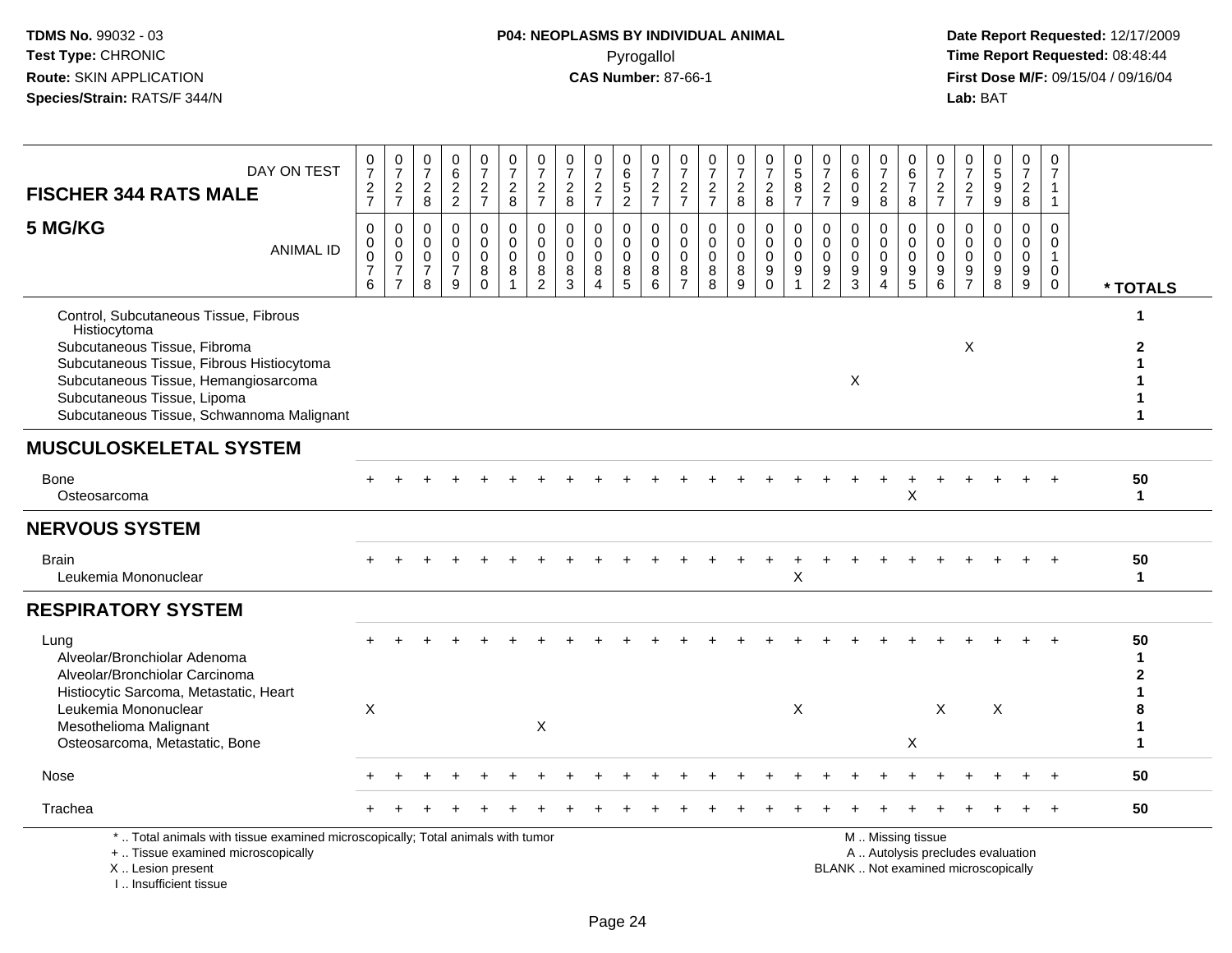**Date Report Requested:** 12/17/2009 **First Dose M/F:** 09/15/04 / 09/16/04 Lab: BAT **Lab:** BAT

| DAY ON TEST<br><b>FISCHER 344 RATS MALE</b>                                             | 0<br>$\boldsymbol{7}$<br>$\sqrt{2}$<br>$\overline{7}$ | $\frac{0}{7}$<br>$\overline{c}$<br>$\overline{7}$                      | $\frac{0}{7}$<br>$\frac{2}{8}$                     | $062$<br>22                                                               | $\frac{0}{7}$<br>$\frac{2}{7}$                                                        | $\frac{0}{7}$<br>$\frac{2}{8}$                           | 0<br>$\overline{7}$<br>$\overline{c}$<br>$\overline{7}$ | $\frac{0}{7}$<br>$\frac{2}{8}$                         | $\frac{0}{7}$<br>$\boldsymbol{2}$<br>$\overline{ }$ | $\begin{array}{c} 0 \\ 6 \\ 5 \end{array}$<br>$\sqrt{2}$ | $\frac{0}{7}$<br>$\frac{2}{7}$  | $\frac{0}{7}$<br>$\frac{2}{7}$                         | $\frac{0}{7}$<br>$\frac{2}{7}$              | $\frac{0}{7}$<br>$\frac{2}{8}$                       | $\frac{0}{7}$<br>$\frac{2}{8}$                                              | $0$<br>58<br>7                                | $\frac{0}{7}$<br>$\overline{c}$<br>$\overline{7}$        | $\begin{matrix} 0 \\ 6 \\ 0 \end{matrix}$<br>$\boldsymbol{9}$      | $\frac{0}{7}$<br>$\overline{c}$<br>8   | 0<br>$rac{6}{7}$<br>8                                                            | 0<br>$\overline{7}$<br>$\frac{2}{7}$                   | 0<br>$\overline{7}$<br>$\frac{2}{7}$ | 0<br>5<br>$\boldsymbol{9}$<br>9 | $\frac{0}{7}$<br>$\overline{a}$<br>$\bf 8$ | 0<br>$\overline{7}$<br>$\mathbf{1}$<br>$\mathbf{1}$ |                    |
|-----------------------------------------------------------------------------------------|-------------------------------------------------------|------------------------------------------------------------------------|----------------------------------------------------|---------------------------------------------------------------------------|---------------------------------------------------------------------------------------|----------------------------------------------------------|---------------------------------------------------------|--------------------------------------------------------|-----------------------------------------------------|----------------------------------------------------------|---------------------------------|--------------------------------------------------------|---------------------------------------------|------------------------------------------------------|-----------------------------------------------------------------------------|-----------------------------------------------|----------------------------------------------------------|--------------------------------------------------------------------|----------------------------------------|----------------------------------------------------------------------------------|--------------------------------------------------------|--------------------------------------|---------------------------------|--------------------------------------------|-----------------------------------------------------|--------------------|
| 5 MG/KG<br><b>ANIMAL ID</b>                                                             | 0<br>$\pmb{0}$<br>$\pmb{0}$<br>$\overline{7}$<br>6    | 0<br>$\boldsymbol{0}$<br>$\pmb{0}$<br>$\overline{7}$<br>$\overline{7}$ | 0<br>$\pmb{0}$<br>$\pmb{0}$<br>$\overline{7}$<br>8 | $\pmb{0}$<br>$\pmb{0}$<br>$\pmb{0}$<br>$\overline{7}$<br>$\boldsymbol{9}$ | $\begin{smallmatrix} 0\\0 \end{smallmatrix}$<br>$\mathbf 0$<br>$\bf 8$<br>$\mathbf 0$ | $\boldsymbol{0}$<br>$\mathbf 0$<br>$\mathbf 0$<br>$\bf8$ | 0<br>$\mathbf 0$<br>$\mathbf 0$<br>8<br>2               | $\Omega$<br>$\mathbf 0$<br>$\mathbf 0$<br>$\,8\,$<br>3 | 0<br>0<br>0<br>8<br>$\overline{4}$                  | 0<br>$\mathbf 0$<br>$\mathbf 0$<br>8<br>$\sqrt{5}$       | 0<br>$\mathbf 0$<br>0<br>8<br>6 | 0<br>$\mathbf 0$<br>$\mathbf 0$<br>8<br>$\overline{7}$ | 0<br>$\pmb{0}$<br>$\pmb{0}$<br>$\bf 8$<br>8 | 0<br>$\pmb{0}$<br>$\pmb{0}$<br>8<br>$\boldsymbol{9}$ | 0<br>$\mathsf{O}\xspace$<br>$\mathsf{O}$<br>$\boldsymbol{9}$<br>$\mathbf 0$ | 0<br>$\boldsymbol{0}$<br>$\mathbf 0$<br>$9\,$ | 0<br>$\mathbf 0$<br>$\mathbf 0$<br>$\boldsymbol{9}$<br>2 | $\mathbf 0$<br>$\mathbf 0$<br>$\mathbf 0$<br>$\boldsymbol{9}$<br>3 | 0<br>$\mathsf{O}$<br>$\mathsf{O}$<br>9 | 0<br>$\mathsf{O}\xspace$<br>$\mathbf 0$<br>$\begin{array}{c} 9 \\ 5 \end{array}$ | 0<br>$\pmb{0}$<br>$\mathbf 0$<br>$\boldsymbol{9}$<br>6 | 0<br>0<br>0<br>9<br>$\overline{7}$   | $\Omega$<br>0<br>0<br>9<br>8    | 0<br>0<br>$\boldsymbol{0}$<br>$9\,$<br>9   | 0<br>0<br>$\mathbf 1$<br>$\mathbf 0$<br>$\mathbf 0$ | * TOTALS           |
| <b>SPECIAL SENSES SYSTEM</b>                                                            |                                                       |                                                                        |                                                    |                                                                           |                                                                                       |                                                          |                                                         |                                                        |                                                     |                                                          |                                 |                                                        |                                             |                                                      |                                                                             |                                               |                                                          |                                                                    |                                        |                                                                                  |                                                        |                                      |                                 |                                            |                                                     |                    |
| Eye                                                                                     |                                                       |                                                                        |                                                    |                                                                           |                                                                                       |                                                          |                                                         |                                                        |                                                     |                                                          |                                 |                                                        |                                             |                                                      |                                                                             |                                               |                                                          |                                                                    |                                        |                                                                                  |                                                        |                                      |                                 |                                            | $\div$                                              | 50                 |
| <b>Harderian Gland</b>                                                                  |                                                       |                                                                        |                                                    |                                                                           |                                                                                       |                                                          |                                                         |                                                        |                                                     |                                                          |                                 |                                                        |                                             |                                                      |                                                                             |                                               |                                                          |                                                                    |                                        |                                                                                  |                                                        |                                      |                                 |                                            |                                                     | 50                 |
| <b>URINARY SYSTEM</b>                                                                   |                                                       |                                                                        |                                                    |                                                                           |                                                                                       |                                                          |                                                         |                                                        |                                                     |                                                          |                                 |                                                        |                                             |                                                      |                                                                             |                                               |                                                          |                                                                    |                                        |                                                                                  |                                                        |                                      |                                 |                                            |                                                     |                    |
| Kidney<br>Leukemia Mononuclear                                                          |                                                       |                                                                        |                                                    |                                                                           |                                                                                       |                                                          |                                                         |                                                        |                                                     |                                                          |                                 |                                                        |                                             |                                                      |                                                                             | X                                             |                                                          |                                                                    |                                        |                                                                                  | X                                                      |                                      |                                 |                                            | $\ddot{}$                                           | 50<br>4            |
| <b>Urinary Bladder</b><br>Leukemia Mononuclear                                          |                                                       |                                                                        |                                                    |                                                                           |                                                                                       |                                                          |                                                         |                                                        |                                                     |                                                          |                                 |                                                        |                                             |                                                      |                                                                             |                                               |                                                          |                                                                    |                                        |                                                                                  |                                                        |                                      |                                 |                                            | $\overline{+}$                                      | 50<br>$\mathbf{1}$ |
| <b>SYSTEMIC LESIONS</b>                                                                 |                                                       |                                                                        |                                                    |                                                                           |                                                                                       |                                                          |                                                         |                                                        |                                                     |                                                          |                                 |                                                        |                                             |                                                      |                                                                             |                                               |                                                          |                                                                    |                                        |                                                                                  |                                                        |                                      |                                 |                                            |                                                     |                    |
| Multiple Organ<br>Histiocytic Sarcoma<br>Leukemia Mononuclear<br>Mesothelioma Malignant | $\boldsymbol{\mathsf{X}}$                             |                                                                        |                                                    |                                                                           | X                                                                                     | X                                                        | X                                                       |                                                        |                                                     |                                                          | $\times$                        | $\mathsf{X}$                                           |                                             |                                                      |                                                                             | X                                             |                                                          |                                                                    |                                        |                                                                                  | X                                                      |                                      | X                               |                                            |                                                     | 50<br>1<br>12<br>5 |

\* .. Total animals with tissue examined microscopically; Total animals with tumor

+ .. Tissue examined microscopically

X .. Lesion present

I .. Insufficient tissue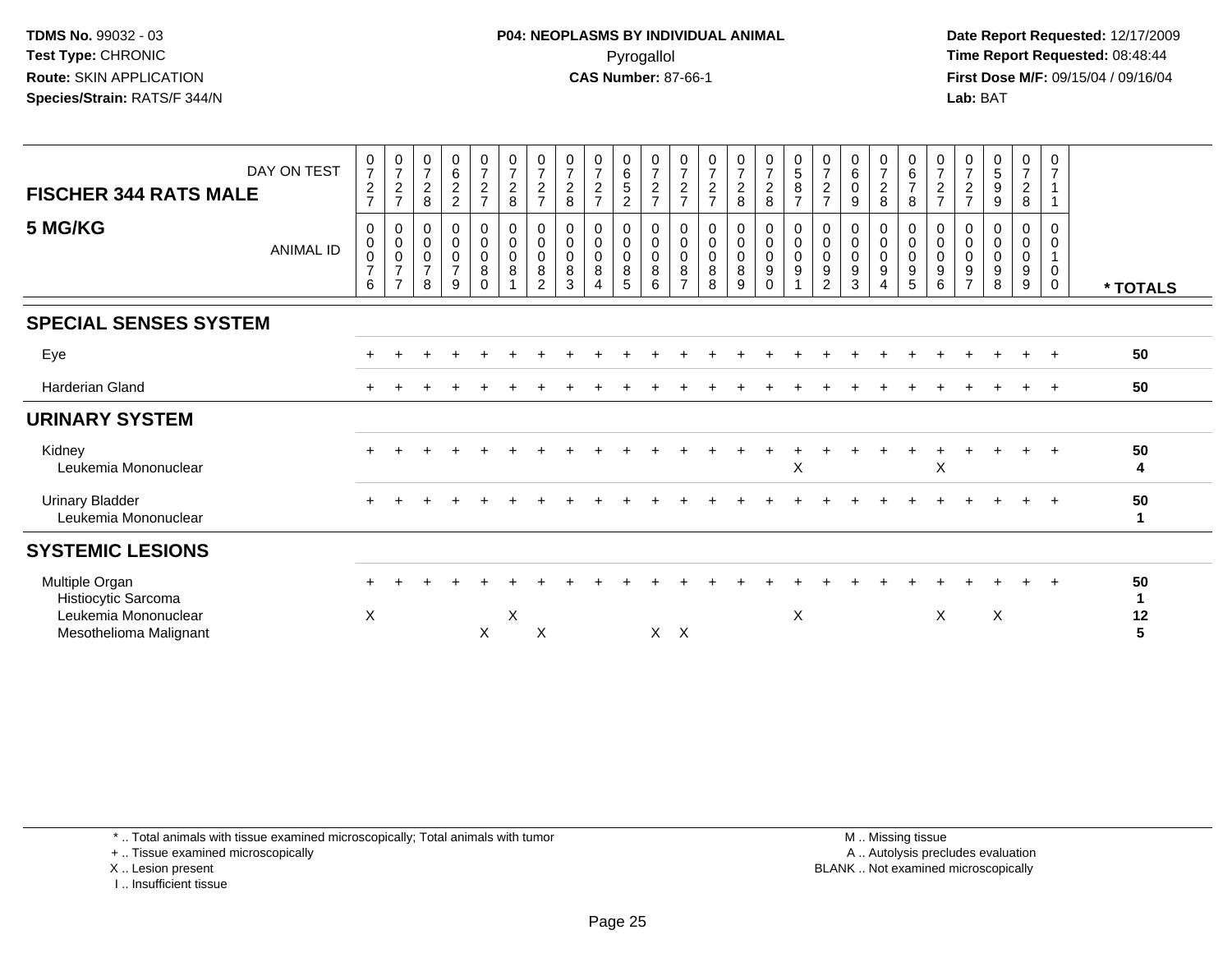**Date Report Requested:** 12/17/2009 **First Dose M/F:** 09/15/04 / 09/16/04 Lab: BAT **Lab:** BAT

| DAY ON TEST<br><b>FISCHER 344 RATS MALE</b><br>20 MG/KG<br><b>ANIMAL ID</b>                 | $\begin{matrix} 0 \\ 6 \end{matrix}$<br>$\pmb{0}$<br>$\overline{5}$<br>$\pmb{0}$<br>$\begin{smallmatrix}0\\1\end{smallmatrix}$<br>$\pmb{0}$<br>$\mathbf{1}$ | $\begin{array}{c} 0 \\ 6 \end{array}$<br>9<br>$\overline{4}$<br>$\mathbf 0$<br>$\pmb{0}$<br>$\mathbf{1}$<br>$\mathbf 0$<br>$\overline{2}$ | $\boldsymbol{0}$<br>$\,6\,$<br>$\frac{5}{2}$<br>$\mathbf{0}$<br>0<br>$\mathbf{1}$<br>0<br>3 | $\begin{array}{c} 0 \\ 5 \\ 8 \end{array}$<br>$\overline{9}$<br>$\mathbf 0$<br>$\pmb{0}$<br>$\mathbf{1}$<br>$\mathbf 0$<br>$\overline{4}$ | $\begin{matrix} 0 \\ 6 \end{matrix}$<br>$\mathbf 0$<br>$\mathfrak{S}$<br>$\mathsf 0$<br>$\pmb{0}$<br>$\mathbf{1}$<br>$\mathbf 0$<br>5 | $\frac{0}{7}$<br>$\frac{2}{8}$<br>$\mathbf 0$<br>$\pmb{0}$<br>$\mathbf{1}$<br>$\mathbf 0$<br>$\overline{6}$ | $\frac{0}{7}$<br>$\frac{2}{7}$<br>0<br>0<br>$\mathbf{1}$<br>0<br>$\overline{7}$ | 0<br>$\,6\,$<br>$\,8\,$<br>$\overline{1}$<br>$\mathbf 0$<br>$\mathbf 0$<br>$\mathbf{1}$<br>$\mathbf 0$<br>8 | $\frac{0}{7}$<br>$\frac{2}{7}$<br>0<br>0<br>$\mathbf{1}$<br>0<br>9 | $\frac{0}{7}$<br>$_{\rm 8}^2$<br>$\mathbf 0$<br>$\mathbf 0$<br>$\overline{1}$<br>$\mathbf{1}$<br>$\Omega$ | 0<br>$\,6\,$<br>$\overline{4}$<br>$\overline{7}$<br>0<br>$\mathbf 0$<br>$\overline{1}$<br>$\overline{1}$<br>$\overline{1}$ | $\frac{0}{7}$<br>$\frac{2}{7}$<br>$\mathbf 0$<br>$\pmb{0}$<br>$\mathbf{1}$<br>$\mathbf{1}$<br>$\overline{2}$ | $\begin{smallmatrix}0\\7\end{smallmatrix}$<br>$\frac{2}{8}$<br>$\mathbf 0$<br>$\pmb{0}$<br>$\mathbf{1}$<br>$\mathbf{1}$<br>$\mathbf{3}$ | $\begin{array}{c} 0 \\ 6 \\ 9 \end{array}$<br>4<br>$\mathbf 0$<br>$\ddot{\mathbf{0}}$<br>$\mathbf{1}$<br>$\mathbf{1}$<br>$\overline{4}$ | $\boldsymbol{0}$<br>$\overline{4}$<br>$\,6\,$<br>$6\overline{6}$<br>$\pmb{0}$<br>$\pmb{0}$<br>$\mathbf{1}$<br>$\mathbf{1}$<br>5 | $\frac{0}{7}$<br>$\frac{2}{7}$<br>$\pmb{0}$<br>$\overline{0}$<br>$\mathbf{1}$<br>$\mathbf{1}$<br>$6\phantom{1}6$ | $\begin{matrix} 0 \\ 5 \end{matrix}$<br>$\bf8$<br>$\mathbf{3}$<br>$\mathbf 0$<br>0<br>$\overline{1}$<br>-1<br>$\overline{7}$ | $\pmb{0}$<br>$\,6\,$<br>$\overline{7}$<br>$\mathbf{3}$<br>$\mathbf 0$<br>$\mathbf 0$<br>$\mathbf{1}$<br>$\mathbf{1}$<br>8 | $\frac{0}{7}$<br>$_{\rm 8}^2$<br>0<br>$\mathbf 0$<br>$\mathbf{1}$<br>$\mathbf 1$<br>9 | $\frac{0}{7}$<br>$_{8}^{\rm 2}$<br>0<br>$\overline{0}$<br>1<br>$\frac{2}{0}$ | $\begin{array}{c} 0 \\ 5 \\ 8 \end{array}$<br>$\boldsymbol{9}$<br>$\mathbf 0$<br>$\,0\,$<br>$\mathbf{1}$<br>$\boldsymbol{2}$<br>$\overline{1}$ | 0<br>$\overline{7}$<br>$\overline{1}$<br>6<br>$\mathbf 0$<br>0<br>$\mathbf{1}$<br>$\frac{2}{2}$ | $\frac{0}{7}$<br>$\frac{2}{8}$<br>0<br>$\mathbf 0$<br>$\mathbf{1}$<br>$\frac{2}{3}$ | $\begin{smallmatrix}0\\7\end{smallmatrix}$<br>$\frac{2}{8}$<br>0<br>$\mathbf 0$<br>$\mathbf{1}$<br>$\overline{2}$<br>$\overline{4}$ | 0<br>6<br>4<br>$\overline{4}$<br>$\mathbf 0$<br>$\mathbf 0$<br>$\mathbf{1}$<br>$rac{2}{5}$ | males<br>$($ cont $)$ |
|---------------------------------------------------------------------------------------------|-------------------------------------------------------------------------------------------------------------------------------------------------------------|-------------------------------------------------------------------------------------------------------------------------------------------|---------------------------------------------------------------------------------------------|-------------------------------------------------------------------------------------------------------------------------------------------|---------------------------------------------------------------------------------------------------------------------------------------|-------------------------------------------------------------------------------------------------------------|---------------------------------------------------------------------------------|-------------------------------------------------------------------------------------------------------------|--------------------------------------------------------------------|-----------------------------------------------------------------------------------------------------------|----------------------------------------------------------------------------------------------------------------------------|--------------------------------------------------------------------------------------------------------------|-----------------------------------------------------------------------------------------------------------------------------------------|-----------------------------------------------------------------------------------------------------------------------------------------|---------------------------------------------------------------------------------------------------------------------------------|------------------------------------------------------------------------------------------------------------------|------------------------------------------------------------------------------------------------------------------------------|---------------------------------------------------------------------------------------------------------------------------|---------------------------------------------------------------------------------------|------------------------------------------------------------------------------|------------------------------------------------------------------------------------------------------------------------------------------------|-------------------------------------------------------------------------------------------------|-------------------------------------------------------------------------------------|-------------------------------------------------------------------------------------------------------------------------------------|--------------------------------------------------------------------------------------------|-----------------------|
| <b>ALIMENTARY SYSTEM</b>                                                                    |                                                                                                                                                             |                                                                                                                                           |                                                                                             |                                                                                                                                           |                                                                                                                                       |                                                                                                             |                                                                                 |                                                                                                             |                                                                    |                                                                                                           |                                                                                                                            |                                                                                                              |                                                                                                                                         |                                                                                                                                         |                                                                                                                                 |                                                                                                                  |                                                                                                                              |                                                                                                                           |                                                                                       |                                                                              |                                                                                                                                                |                                                                                                 |                                                                                     |                                                                                                                                     |                                                                                            |                       |
| Esophagus                                                                                   |                                                                                                                                                             |                                                                                                                                           |                                                                                             |                                                                                                                                           |                                                                                                                                       |                                                                                                             |                                                                                 |                                                                                                             |                                                                    |                                                                                                           |                                                                                                                            |                                                                                                              |                                                                                                                                         |                                                                                                                                         |                                                                                                                                 |                                                                                                                  |                                                                                                                              |                                                                                                                           |                                                                                       |                                                                              |                                                                                                                                                |                                                                                                 |                                                                                     |                                                                                                                                     | $^{+}$                                                                                     |                       |
| Intestine Large, Cecum                                                                      |                                                                                                                                                             |                                                                                                                                           |                                                                                             |                                                                                                                                           |                                                                                                                                       |                                                                                                             |                                                                                 |                                                                                                             |                                                                    |                                                                                                           |                                                                                                                            |                                                                                                              |                                                                                                                                         |                                                                                                                                         |                                                                                                                                 |                                                                                                                  |                                                                                                                              |                                                                                                                           |                                                                                       |                                                                              |                                                                                                                                                |                                                                                                 |                                                                                     |                                                                                                                                     | $\overline{1}$                                                                             |                       |
| Intestine Large, Colon                                                                      |                                                                                                                                                             |                                                                                                                                           |                                                                                             |                                                                                                                                           |                                                                                                                                       |                                                                                                             |                                                                                 |                                                                                                             |                                                                    |                                                                                                           |                                                                                                                            |                                                                                                              |                                                                                                                                         |                                                                                                                                         |                                                                                                                                 |                                                                                                                  |                                                                                                                              |                                                                                                                           |                                                                                       |                                                                              |                                                                                                                                                |                                                                                                 |                                                                                     |                                                                                                                                     | $\overline{+}$                                                                             |                       |
| Intestine Large, Rectum                                                                     |                                                                                                                                                             |                                                                                                                                           |                                                                                             |                                                                                                                                           |                                                                                                                                       |                                                                                                             |                                                                                 |                                                                                                             |                                                                    |                                                                                                           |                                                                                                                            |                                                                                                              |                                                                                                                                         |                                                                                                                                         |                                                                                                                                 |                                                                                                                  |                                                                                                                              |                                                                                                                           |                                                                                       |                                                                              |                                                                                                                                                |                                                                                                 |                                                                                     |                                                                                                                                     |                                                                                            |                       |
| Intestine Small, Duodenum                                                                   |                                                                                                                                                             |                                                                                                                                           |                                                                                             |                                                                                                                                           |                                                                                                                                       |                                                                                                             |                                                                                 |                                                                                                             |                                                                    |                                                                                                           |                                                                                                                            |                                                                                                              |                                                                                                                                         |                                                                                                                                         |                                                                                                                                 |                                                                                                                  |                                                                                                                              |                                                                                                                           |                                                                                       |                                                                              |                                                                                                                                                |                                                                                                 |                                                                                     |                                                                                                                                     | $\overline{1}$                                                                             |                       |
| Intestine Small, Ileum                                                                      |                                                                                                                                                             |                                                                                                                                           |                                                                                             |                                                                                                                                           |                                                                                                                                       |                                                                                                             |                                                                                 |                                                                                                             |                                                                    |                                                                                                           |                                                                                                                            |                                                                                                              |                                                                                                                                         |                                                                                                                                         |                                                                                                                                 |                                                                                                                  |                                                                                                                              |                                                                                                                           |                                                                                       |                                                                              |                                                                                                                                                |                                                                                                 |                                                                                     |                                                                                                                                     | $+$                                                                                        |                       |
| Intestine Small, Jejunum                                                                    |                                                                                                                                                             |                                                                                                                                           |                                                                                             |                                                                                                                                           |                                                                                                                                       |                                                                                                             |                                                                                 |                                                                                                             |                                                                    |                                                                                                           |                                                                                                                            |                                                                                                              |                                                                                                                                         |                                                                                                                                         |                                                                                                                                 |                                                                                                                  |                                                                                                                              |                                                                                                                           |                                                                                       |                                                                              |                                                                                                                                                |                                                                                                 |                                                                                     |                                                                                                                                     | $\overline{1}$                                                                             |                       |
| Liver<br>Hepatocellular Adenoma<br>Hepatocellular Adenoma, Multiple<br>Leukemia Mononuclear | $\mathsf{X}$                                                                                                                                                |                                                                                                                                           | X                                                                                           |                                                                                                                                           |                                                                                                                                       |                                                                                                             |                                                                                 |                                                                                                             |                                                                    |                                                                                                           | X                                                                                                                          |                                                                                                              |                                                                                                                                         |                                                                                                                                         |                                                                                                                                 |                                                                                                                  |                                                                                                                              | $\mathsf X$                                                                                                               |                                                                                       |                                                                              | X                                                                                                                                              |                                                                                                 | $\pmb{\times}$                                                                      | $+$                                                                                                                                 | $+$<br>X                                                                                   |                       |
| Mesentery                                                                                   |                                                                                                                                                             |                                                                                                                                           |                                                                                             |                                                                                                                                           |                                                                                                                                       |                                                                                                             |                                                                                 |                                                                                                             |                                                                    |                                                                                                           |                                                                                                                            |                                                                                                              |                                                                                                                                         |                                                                                                                                         |                                                                                                                                 |                                                                                                                  |                                                                                                                              | $\ddot{}$                                                                                                                 |                                                                                       |                                                                              |                                                                                                                                                |                                                                                                 |                                                                                     |                                                                                                                                     |                                                                                            |                       |
| Oral Mucosa                                                                                 |                                                                                                                                                             |                                                                                                                                           |                                                                                             |                                                                                                                                           |                                                                                                                                       |                                                                                                             |                                                                                 |                                                                                                             |                                                                    | $\ddot{}$                                                                                                 |                                                                                                                            |                                                                                                              |                                                                                                                                         |                                                                                                                                         |                                                                                                                                 |                                                                                                                  |                                                                                                                              |                                                                                                                           |                                                                                       |                                                                              |                                                                                                                                                |                                                                                                 |                                                                                     |                                                                                                                                     |                                                                                            |                       |
| Pancreas                                                                                    |                                                                                                                                                             |                                                                                                                                           |                                                                                             |                                                                                                                                           |                                                                                                                                       |                                                                                                             |                                                                                 |                                                                                                             |                                                                    |                                                                                                           |                                                                                                                            |                                                                                                              |                                                                                                                                         |                                                                                                                                         |                                                                                                                                 |                                                                                                                  |                                                                                                                              |                                                                                                                           |                                                                                       |                                                                              |                                                                                                                                                |                                                                                                 |                                                                                     |                                                                                                                                     | $\overline{1}$                                                                             |                       |
| Salivary Glands<br>Schwannoma Malignant                                                     |                                                                                                                                                             |                                                                                                                                           |                                                                                             |                                                                                                                                           |                                                                                                                                       |                                                                                                             |                                                                                 |                                                                                                             |                                                                    |                                                                                                           |                                                                                                                            |                                                                                                              |                                                                                                                                         |                                                                                                                                         |                                                                                                                                 |                                                                                                                  |                                                                                                                              |                                                                                                                           |                                                                                       |                                                                              |                                                                                                                                                |                                                                                                 |                                                                                     |                                                                                                                                     |                                                                                            |                       |

\* .. Total animals with tissue examined microscopically; Total animals with tumor

+ .. Tissue examined microscopically

X .. Lesion present

I .. Insufficient tissue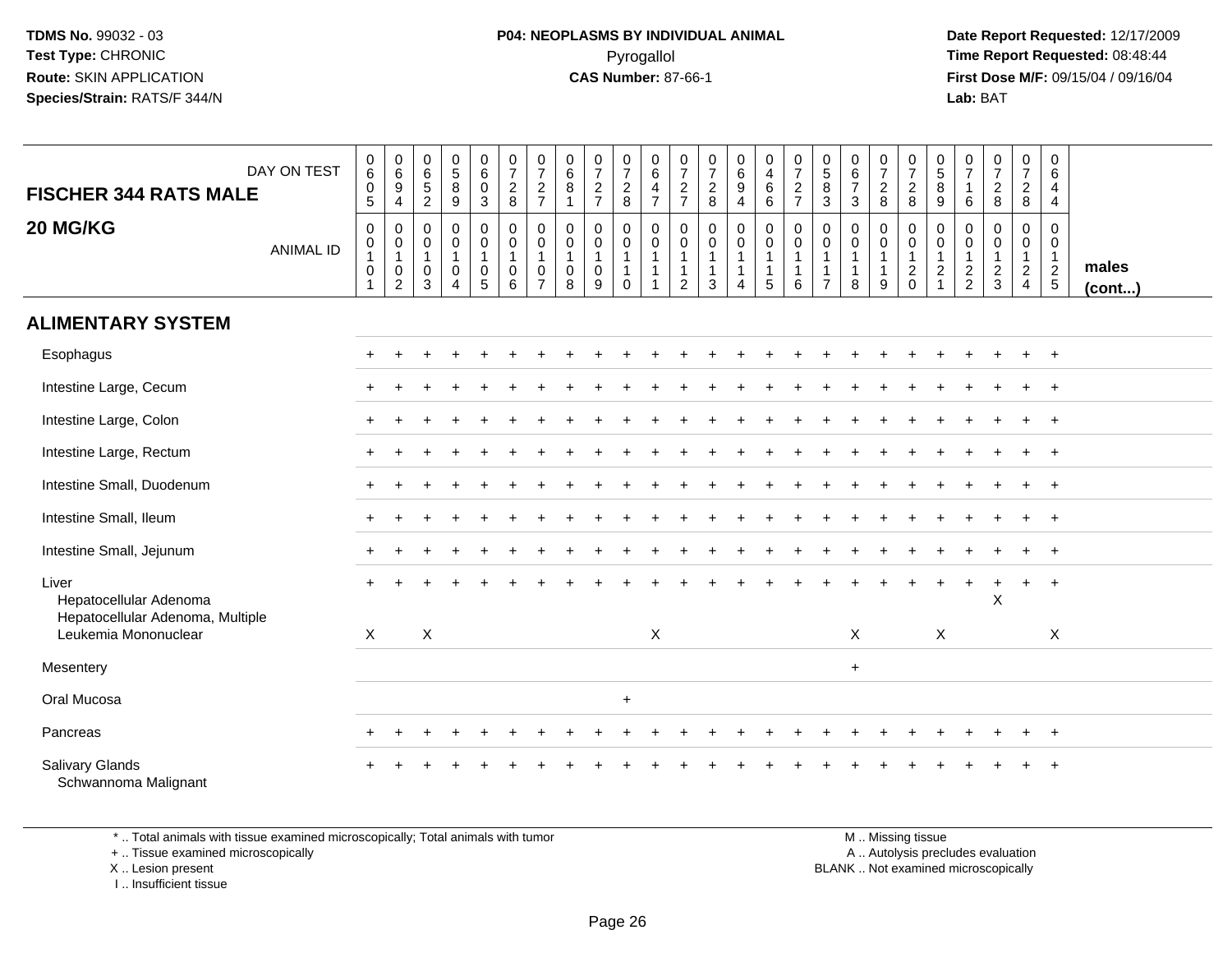**Date Report Requested:** 12/17/2009 **First Dose M/F:** 09/15/04 / 09/16/04<br>Lab: BAT **Lab:** BAT

| <b>FISCHER 344 RATS MALE</b>                                                                                                               | DAY ON TEST      | $\begin{array}{c} 0 \\ 6 \end{array}$<br>0<br>$\overline{5}$ | $\begin{array}{c} 0 \\ 6 \end{array}$<br>$\boldsymbol{9}$<br>$\overline{4}$ | 0<br>$\,6\,$<br>$\frac{5}{2}$                                    | $\begin{array}{c} 0 \\ 5 \end{array}$<br>8<br>$\overline{9}$ | 0<br>$\,6\,$<br>0<br>3                             | $\begin{smallmatrix}0\\7\end{smallmatrix}$<br>$\overline{c}$<br>$\overline{8}$ | 0<br>$\overline{7}$<br>$\frac{2}{7}$           | $\boldsymbol{0}$<br>$\,6\,$<br>8<br>$\overline{1}$   | $\frac{0}{7}$<br>$\frac{2}{7}$                     | 0<br>$\overline{7}$<br>$_{\rm 8}^2$                  | $\begin{matrix} 0 \\ 6 \end{matrix}$<br>$\frac{4}{7}$ | 0<br>$\overline{7}$<br>$\frac{2}{7}$                     | $\frac{0}{7}$<br>$\frac{2}{8}$     | $_{\rm 6}^{\rm 0}$<br>$\boldsymbol{9}$<br>$\overline{4}$                    | $\pmb{0}$<br>$\overline{4}$<br>$\,6\,$<br>$\,6\,$                            | $\frac{0}{7}$<br>$\frac{2}{7}$        | 0<br>$\overline{5}$<br>$\bf8$<br>$\overline{3}$                | $_{6}^{\rm 0}$<br>$\overline{7}$<br>3     | $\frac{0}{7}$<br>$_{8}^2$             | $\frac{0}{7}$<br>$\begin{array}{c} 2 \\ 8 \end{array}$                                        | 0<br>$\sqrt{5}$<br>8<br>9                                           | 0<br>$\overline{7}$<br>$\overline{1}$<br>$\,6$                                | $\frac{0}{7}$<br>$\frac{2}{8}$ | 0<br>$\overline{7}$<br>$\overline{2}$<br>8                        | 0<br>$\,6\,$<br>4<br>4                                            |                       |
|--------------------------------------------------------------------------------------------------------------------------------------------|------------------|--------------------------------------------------------------|-----------------------------------------------------------------------------|------------------------------------------------------------------|--------------------------------------------------------------|----------------------------------------------------|--------------------------------------------------------------------------------|------------------------------------------------|------------------------------------------------------|----------------------------------------------------|------------------------------------------------------|-------------------------------------------------------|----------------------------------------------------------|------------------------------------|-----------------------------------------------------------------------------|------------------------------------------------------------------------------|---------------------------------------|----------------------------------------------------------------|-------------------------------------------|---------------------------------------|-----------------------------------------------------------------------------------------------|---------------------------------------------------------------------|-------------------------------------------------------------------------------|--------------------------------|-------------------------------------------------------------------|-------------------------------------------------------------------|-----------------------|
| 20 MG/KG                                                                                                                                   | <b>ANIMAL ID</b> | $\pmb{0}$<br>0<br>1<br>$\mathbf 0$<br>-1                     | 0<br>$\mathbf 0$<br>$\mathbf{1}$<br>0<br>$\overline{c}$                     | $\mathbf 0$<br>$\mathbf 0$<br>$\overline{1}$<br>$\mathbf 0$<br>3 | 0<br>$\mathbf 0$<br>1<br>$\mathbf 0$<br>$\overline{4}$       | 0<br>0<br>$\mathbf{1}$<br>$\mathsf{O}\xspace$<br>5 | 0<br>0<br>$\mathbf{1}$<br>$\mathbf 0$<br>6                                     | 0<br>$\Omega$<br>$\mathbf 0$<br>$\overline{7}$ | 0<br>$\mathbf 0$<br>$\mathbf{1}$<br>$\mathbf 0$<br>8 | 0<br>$\mathbf 0$<br>$\mathbf{1}$<br>$\pmb{0}$<br>9 | 0<br>$\mathbf 0$<br>1<br>$\mathbf{1}$<br>$\mathbf 0$ | 0<br>0<br>$\mathbf{1}$<br>$\mathbf{1}$<br>1           | 0<br>0<br>$\mathbf{1}$<br>$\mathbf{1}$<br>$\overline{2}$ | $\pmb{0}$<br>$\mathbf 0$<br>1<br>3 | $\mathbf 0$<br>$\mathbf 0$<br>$\mathbf{1}$<br>$\mathbf 1$<br>$\overline{4}$ | $\mathbf 0$<br>$\mathbf 0$<br>$\mathbf{1}$<br>$\mathbf{1}$<br>$5\phantom{1}$ | 0<br>$\mathbf 0$<br>$\mathbf{1}$<br>6 | $\Omega$<br>$\mathbf 0$<br>1<br>$\mathbf{1}$<br>$\overline{7}$ | 0<br>0<br>$\mathbf 1$<br>$\mathbf 1$<br>8 | 0<br>$\mathbf 0$<br>$\mathbf{1}$<br>9 | 0<br>$\mathbf 0$<br>$\mathbf{1}$<br>$\overline{c}$<br>$\mathbf 0$                             | 0<br>$\mathbf{0}$<br>$\mathbf{1}$<br>$\overline{2}$<br>$\mathbf{1}$ | $\Omega$<br>$\mathbf 0$<br>$\mathbf{1}$<br>$\boldsymbol{2}$<br>$\overline{2}$ | 0<br>0<br>1<br>$\frac{2}{3}$   | $\Omega$<br>0<br>$\mathbf{1}$<br>$\overline{2}$<br>$\overline{4}$ | $\Omega$<br>0<br>$\mathbf{1}$<br>$\overline{c}$<br>$\overline{5}$ | males<br>$($ cont $)$ |
| Stomach, Forestomach                                                                                                                       |                  |                                                              |                                                                             |                                                                  |                                                              |                                                    |                                                                                |                                                |                                                      |                                                    |                                                      |                                                       |                                                          |                                    |                                                                             |                                                                              |                                       |                                                                |                                           |                                       |                                                                                               |                                                                     |                                                                               |                                |                                                                   | $+$                                                               |                       |
| Stomach, Glandular                                                                                                                         |                  |                                                              |                                                                             |                                                                  |                                                              |                                                    |                                                                                |                                                |                                                      |                                                    |                                                      |                                                       |                                                          |                                    |                                                                             |                                                                              |                                       |                                                                |                                           |                                       |                                                                                               |                                                                     |                                                                               |                                |                                                                   | $+$                                                               |                       |
| <b>CARDIOVASCULAR SYSTEM</b>                                                                                                               |                  |                                                              |                                                                             |                                                                  |                                                              |                                                    |                                                                                |                                                |                                                      |                                                    |                                                      |                                                       |                                                          |                                    |                                                                             |                                                                              |                                       |                                                                |                                           |                                       |                                                                                               |                                                                     |                                                                               |                                |                                                                   |                                                                   |                       |
| <b>Blood Vessel</b>                                                                                                                        |                  |                                                              |                                                                             |                                                                  |                                                              |                                                    |                                                                                |                                                |                                                      |                                                    |                                                      |                                                       |                                                          |                                    |                                                                             |                                                                              |                                       |                                                                |                                           |                                       |                                                                                               |                                                                     |                                                                               |                                |                                                                   | $+$                                                               |                       |
| Heart<br>Schwannoma Malignant<br>Thymoma Malignant, Metastatic, Thymus                                                                     |                  |                                                              |                                                                             |                                                                  |                                                              |                                                    |                                                                                |                                                |                                                      |                                                    |                                                      |                                                       |                                                          |                                    | X                                                                           |                                                                              |                                       |                                                                |                                           |                                       |                                                                                               |                                                                     |                                                                               |                                |                                                                   |                                                                   |                       |
| <b>ENDOCRINE SYSTEM</b>                                                                                                                    |                  |                                                              |                                                                             |                                                                  |                                                              |                                                    |                                                                                |                                                |                                                      |                                                    |                                                      |                                                       |                                                          |                                    |                                                                             |                                                                              |                                       |                                                                |                                           |                                       |                                                                                               |                                                                     |                                                                               |                                |                                                                   |                                                                   |                       |
| <b>Adrenal Cortex</b><br>Leukemia Mononuclear                                                                                              |                  |                                                              |                                                                             |                                                                  |                                                              |                                                    |                                                                                |                                                |                                                      |                                                    |                                                      |                                                       |                                                          |                                    |                                                                             |                                                                              |                                       |                                                                |                                           |                                       |                                                                                               |                                                                     |                                                                               |                                |                                                                   |                                                                   |                       |
| Adrenal Medulla<br>Leukemia Mononuclear                                                                                                    |                  |                                                              |                                                                             |                                                                  |                                                              |                                                    |                                                                                | X                                              |                                                      |                                                    |                                                      | X                                                     |                                                          |                                    |                                                                             |                                                                              |                                       |                                                                |                                           |                                       |                                                                                               |                                                                     |                                                                               |                                | X                                                                 | $\ddot{}$                                                         |                       |
| Pheochromocytoma Benign<br>Islets, Pancreatic<br>Adenoma                                                                                   |                  |                                                              |                                                                             |                                                                  |                                                              |                                                    |                                                                                |                                                |                                                      |                                                    |                                                      |                                                       | $\ddot{}$                                                | $\ddot{}$<br>X                     |                                                                             |                                                                              |                                       |                                                                | X                                         |                                       |                                                                                               |                                                                     | Χ                                                                             |                                | $+$                                                               | $+$                                                               |                       |
| Parathyroid Gland                                                                                                                          |                  |                                                              | м                                                                           |                                                                  |                                                              |                                                    |                                                                                |                                                |                                                      |                                                    |                                                      |                                                       |                                                          |                                    |                                                                             |                                                                              |                                       |                                                                |                                           |                                       |                                                                                               |                                                                     | м                                                                             |                                | $+$                                                               | $+$                                                               |                       |
| <b>Pituitary Gland</b><br>Pars Distalis, Adenoma                                                                                           |                  |                                                              | X                                                                           | $\times$                                                         | $\times$                                                     | $\mathsf{X}$                                       | X                                                                              |                                                | Χ                                                    | X                                                  | $\mathsf{X}$                                         | $\boldsymbol{\mathsf{X}}$                             | $\mathsf{X}$                                             | $\mathsf{X}$                       | $\mathsf{X}$                                                                | $\sf X$                                                                      | $\mathsf{X}$                          | $\mathsf{X}$                                                   |                                           | X                                     | $\mathsf{X}$                                                                                  |                                                                     | $\sf X$                                                                       | $\mathsf{X}$                   | $\mathsf{X}$                                                      | $+$                                                               |                       |
| <b>Thyroid Gland</b><br>Adenoma                                                                                                            |                  |                                                              |                                                                             |                                                                  |                                                              |                                                    |                                                                                |                                                |                                                      |                                                    |                                                      |                                                       |                                                          |                                    |                                                                             |                                                                              |                                       |                                                                |                                           |                                       |                                                                                               |                                                                     |                                                                               | $\ddot{}$<br>X                 | $+$                                                               | $+$                                                               |                       |
| *  Total animals with tissue examined microscopically; Total animals with tumor<br>+  Tissue examined microscopically<br>X  Lesion present |                  |                                                              |                                                                             |                                                                  |                                                              |                                                    |                                                                                |                                                |                                                      |                                                    |                                                      |                                                       |                                                          |                                    |                                                                             |                                                                              |                                       |                                                                |                                           |                                       | M  Missing tissue<br>A  Autolysis precludes evaluation<br>BLANK  Not examined microscopically |                                                                     |                                                                               |                                |                                                                   |                                                                   |                       |

I .. Insufficient tissue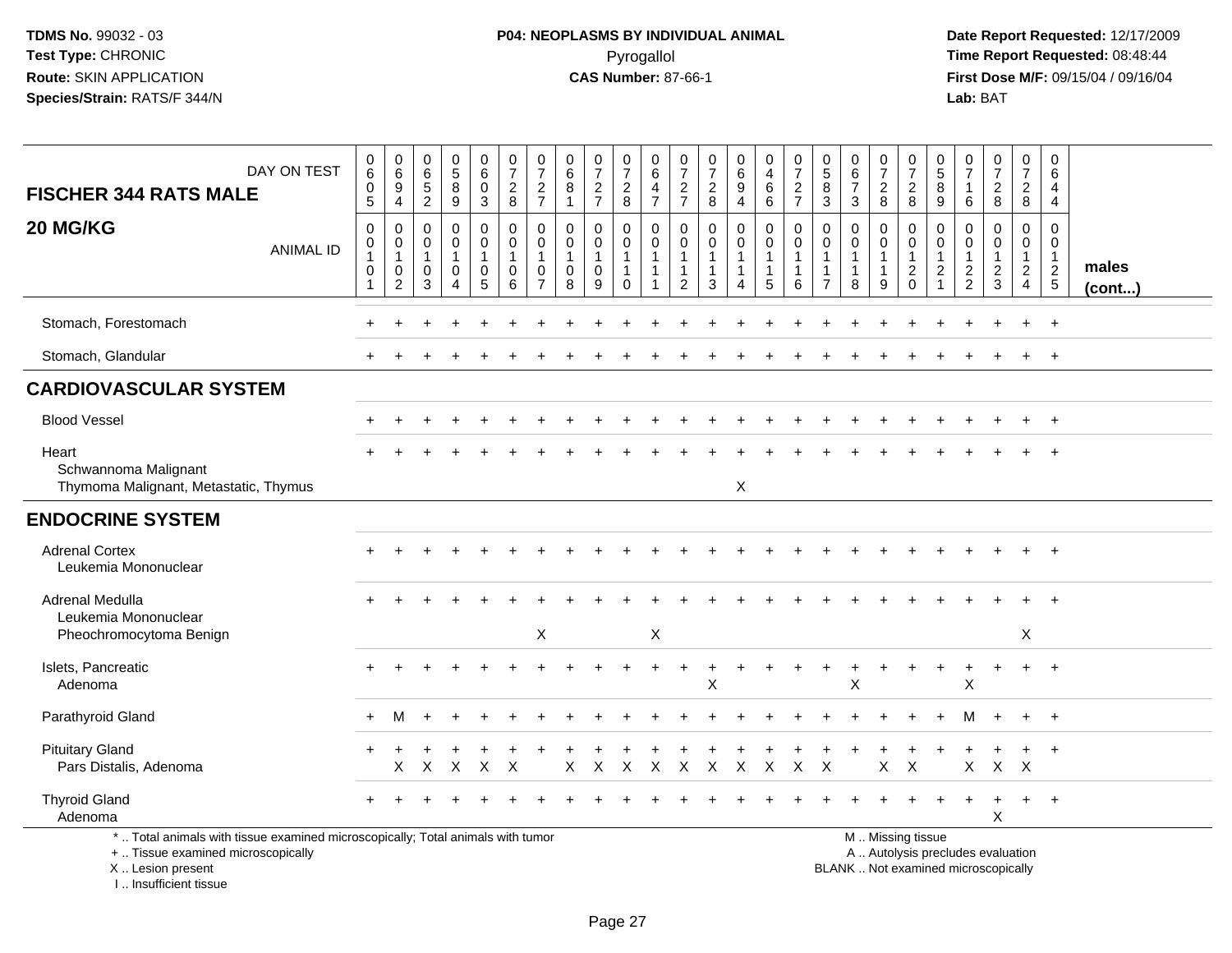| DAY ON TEST<br><b>FISCHER 344 RATS MALE</b>                                                                                                                         | $\begin{smallmatrix}0\0\0\end{smallmatrix}$<br>$\pmb{0}$<br>$\overline{5}$ | $\pmb{0}$<br>$6\phantom{a}$<br>9<br>$\overline{4}$                   | 0<br>$\,6$<br>5<br>$\overline{c}$                                         | $\pmb{0}$<br>$\overline{5}$<br>8<br>$\boldsymbol{9}$ | $_6^0$<br>0<br>$\mathbf{3}$                           | $\begin{array}{c} 0 \\ 7 \end{array}$<br>$_{8}^{\rm 2}$ | $\frac{0}{7}$<br>$\frac{2}{7}$                                          | $\pmb{0}$<br>$\,6$<br>8<br>$\mathbf{1}$           | $\begin{array}{c} 0 \\ 7 \end{array}$<br>$\frac{2}{7}$                      | $\frac{0}{7}$<br>$\frac{2}{8}$                          | $\pmb{0}$<br>$\,6\,$<br>$\overline{a}$<br>$\overline{7}$                          | $\frac{0}{7}$<br>$\frac{2}{7}$                       | $\frac{0}{7}$<br>8                                                         | $\begin{array}{c} 0 \\ 6 \\ 9 \end{array}$<br>4       | $\begin{array}{c} 0 \\ 4 \\ 6 \end{array}$<br>$6^{\circ}$                  | $\begin{array}{c} 0 \\ 7 \end{array}$<br>$\frac{2}{7}$ | $\begin{array}{c} 0 \\ 5 \\ 8 \end{array}$<br>$\overline{3}$          | $\begin{array}{c} 0 \\ 6 \end{array}$<br>$\overline{7}$<br>$\mathbf{3}$ | $\frac{0}{7}$<br>$\overline{c}$<br>$\,8\,$                           | $\frac{0}{7}$<br>$_{\rm 8}^2$                                | 0<br>$\sqrt{5}$<br>8<br>$\boldsymbol{9}$          | $\begin{smallmatrix}0\\7\end{smallmatrix}$<br>$\mathbf{1}$<br>6 | $\frac{0}{7}$<br>$\overline{c}$<br>$\bf 8$                               | $\begin{array}{c} 0 \\ 7 \end{array}$<br>$\frac{2}{8}$      | $\mathbf 0$<br>$\,6\,$<br>4<br>4                            |                       |
|---------------------------------------------------------------------------------------------------------------------------------------------------------------------|----------------------------------------------------------------------------|----------------------------------------------------------------------|---------------------------------------------------------------------------|------------------------------------------------------|-------------------------------------------------------|---------------------------------------------------------|-------------------------------------------------------------------------|---------------------------------------------------|-----------------------------------------------------------------------------|---------------------------------------------------------|-----------------------------------------------------------------------------------|------------------------------------------------------|----------------------------------------------------------------------------|-------------------------------------------------------|----------------------------------------------------------------------------|--------------------------------------------------------|-----------------------------------------------------------------------|-------------------------------------------------------------------------|----------------------------------------------------------------------|--------------------------------------------------------------|---------------------------------------------------|-----------------------------------------------------------------|--------------------------------------------------------------------------|-------------------------------------------------------------|-------------------------------------------------------------|-----------------------|
| 20 MG/KG<br><b>ANIMAL ID</b>                                                                                                                                        | $\pmb{0}$<br>$\boldsymbol{0}$<br>$\mathbf{1}$<br>$\boldsymbol{0}$<br>-1    | 0<br>$\overline{0}$<br>$\overline{1}$<br>$\pmb{0}$<br>$\overline{2}$ | $\mathbf 0$<br>$\mathbf 0$<br>$\mathbf{1}$<br>$\mathbf 0$<br>$\mathbf{3}$ | 0<br>$\mathbf 0$<br>1<br>$\mathbf 0$<br>4            | 0<br>0<br>$\mathbf{1}$<br>$\pmb{0}$<br>$\overline{5}$ | 0<br>$\mathbf 0$<br>$\mathbf{1}$<br>$\mathbf 0$<br>6    | $\mathbf 0$<br>$\pmb{0}$<br>$\mathbf{1}$<br>$\pmb{0}$<br>$\overline{7}$ | $\Omega$<br>$\mathbf 0$<br>$\mathbf{1}$<br>0<br>8 | $\mathbf 0$<br>$\mathbf 0$<br>$\mathbf{1}$<br>$\mathbf 0$<br>$\overline{9}$ | 0<br>0<br>$\mathbf{1}$<br>$\overline{1}$<br>$\mathbf 0$ | $\boldsymbol{0}$<br>$\mathsf 0$<br>$\mathbf{1}$<br>$\mathbf{1}$<br>$\overline{1}$ | $\Omega$<br>0<br>$\mathbf{1}$<br>1<br>$\overline{c}$ | $\mathbf 0$<br>$\mathbf 0$<br>$\mathbf{1}$<br>$\mathbf{1}$<br>$\mathbf{3}$ | 0<br>$\mathbf 0$<br>$\mathbf{1}$<br>$\mathbf{1}$<br>4 | $\pmb{0}$<br>$\mathbf 0$<br>$\mathbf{1}$<br>$\mathbf{1}$<br>$\overline{5}$ | $\mathbf 0$<br>$\mathbf 0$<br>1<br>1<br>$\,6\,$        | $\mathbf{0}$<br>0<br>$\overline{1}$<br>$\mathbf{1}$<br>$\overline{7}$ | $\mathbf 0$<br>$\mathbf 0$<br>$\mathbf{1}$<br>$\mathbf{1}$<br>8         | 0<br>$\mathbf 0$<br>$\mathbf{1}$<br>$\mathbf{1}$<br>$\boldsymbol{9}$ | $\mathbf 0$<br>$\mathbf 0$<br>$\overline{1}$<br>$^2_{\rm 0}$ | $\Omega$<br>$\mathbf 0$<br>1<br>2<br>$\mathbf{1}$ | $\Omega$<br>$\mathbf 0$<br>$\mathbf{1}$<br>$\frac{2}{2}$        | 0<br>0<br>$\mathbf{1}$<br>$\frac{2}{3}$                                  | $\mathbf 0$<br>$\mathbf 0$<br>$\mathbf{1}$<br>$\frac{2}{4}$ | $\mathbf 0$<br>$\mathbf 0$<br>$\mathbf{1}$<br>$\frac{2}{5}$ | males<br>$($ cont $)$ |
| Bilateral, C-cell, Adenoma<br>C-cell, Adenoma<br>Follicular Cell, Adenoma<br>Follicular Cell, Carcinoma                                                             |                                                                            | $\sf X$                                                              |                                                                           |                                                      |                                                       |                                                         |                                                                         |                                                   |                                                                             |                                                         |                                                                                   | $\times$                                             |                                                                            |                                                       |                                                                            |                                                        |                                                                       |                                                                         | $\pmb{\times}$                                                       |                                                              | Χ                                                 |                                                                 |                                                                          |                                                             |                                                             |                       |
| <b>GENERAL BODY SYSTEM</b>                                                                                                                                          |                                                                            |                                                                      |                                                                           |                                                      |                                                       |                                                         |                                                                         |                                                   |                                                                             |                                                         |                                                                                   |                                                      |                                                                            |                                                       |                                                                            |                                                        |                                                                       |                                                                         |                                                                      |                                                              |                                                   |                                                                 |                                                                          |                                                             |                                                             |                       |
| <b>NONE</b>                                                                                                                                                         |                                                                            |                                                                      |                                                                           |                                                      |                                                       |                                                         |                                                                         |                                                   |                                                                             |                                                         |                                                                                   |                                                      |                                                                            |                                                       |                                                                            |                                                        |                                                                       |                                                                         |                                                                      |                                                              |                                                   |                                                                 |                                                                          |                                                             |                                                             |                       |
| <b>GENITAL SYSTEM</b>                                                                                                                                               |                                                                            |                                                                      |                                                                           |                                                      |                                                       |                                                         |                                                                         |                                                   |                                                                             |                                                         |                                                                                   |                                                      |                                                                            |                                                       |                                                                            |                                                        |                                                                       |                                                                         |                                                                      |                                                              |                                                   |                                                                 |                                                                          |                                                             |                                                             |                       |
| Epididymis<br>Leukemia Mononuclear<br>Mesothelioma Malignant                                                                                                        |                                                                            |                                                                      |                                                                           |                                                      |                                                       |                                                         |                                                                         |                                                   |                                                                             |                                                         |                                                                                   |                                                      |                                                                            |                                                       |                                                                            |                                                        |                                                                       |                                                                         |                                                                      |                                                              | X                                                 |                                                                 | $\div$                                                                   | $+$                                                         | $+$                                                         |                       |
| Penis                                                                                                                                                               |                                                                            |                                                                      | $+$                                                                       |                                                      |                                                       |                                                         |                                                                         |                                                   |                                                                             |                                                         |                                                                                   |                                                      |                                                                            |                                                       |                                                                            |                                                        |                                                                       |                                                                         |                                                                      |                                                              |                                                   |                                                                 |                                                                          |                                                             |                                                             |                       |
| <b>Preputial Gland</b>                                                                                                                                              |                                                                            |                                                                      |                                                                           |                                                      |                                                       |                                                         |                                                                         |                                                   |                                                                             |                                                         |                                                                                   |                                                      |                                                                            |                                                       |                                                                            |                                                        |                                                                       |                                                                         |                                                                      |                                                              |                                                   |                                                                 |                                                                          |                                                             |                                                             |                       |
| Prostate                                                                                                                                                            |                                                                            |                                                                      |                                                                           |                                                      |                                                       |                                                         |                                                                         |                                                   |                                                                             |                                                         |                                                                                   |                                                      |                                                                            |                                                       |                                                                            |                                                        |                                                                       |                                                                         |                                                                      |                                                              |                                                   |                                                                 |                                                                          | $\pm$                                                       | $^{+}$                                                      |                       |
| Seminal Vesicle                                                                                                                                                     |                                                                            |                                                                      |                                                                           |                                                      |                                                       |                                                         |                                                                         |                                                   |                                                                             |                                                         |                                                                                   |                                                      |                                                                            |                                                       |                                                                            |                                                        |                                                                       |                                                                         |                                                                      |                                                              |                                                   |                                                                 |                                                                          |                                                             | $+$                                                         |                       |
| <b>Testes</b><br>Mesothelioma Malignant                                                                                                                             |                                                                            |                                                                      |                                                                           |                                                      |                                                       |                                                         |                                                                         |                                                   |                                                                             |                                                         |                                                                                   |                                                      |                                                                            |                                                       |                                                                            |                                                        |                                                                       |                                                                         |                                                                      |                                                              |                                                   |                                                                 |                                                                          | $+$                                                         | $\overline{1}$                                              |                       |
| Bilateral, Interstitial Cell, Adenoma<br>Interstitial Cell, Adenoma                                                                                                 | X                                                                          | X                                                                    | $\boldsymbol{\mathsf{X}}$                                                 |                                                      |                                                       |                                                         | X                                                                       | $\mathsf X$                                       | X                                                                           |                                                         | $X$ $X$                                                                           |                                                      | $X$ $X$                                                                    | X                                                     |                                                                            |                                                        |                                                                       | X X X X                                                                 |                                                                      | $\boldsymbol{\mathsf{X}}$                                    |                                                   |                                                                 | X X X X                                                                  |                                                             |                                                             |                       |
| <b>HEMATOPOIETIC SYSTEM</b>                                                                                                                                         |                                                                            |                                                                      |                                                                           |                                                      |                                                       |                                                         |                                                                         |                                                   |                                                                             |                                                         |                                                                                   |                                                      |                                                                            |                                                       |                                                                            |                                                        |                                                                       |                                                                         |                                                                      |                                                              |                                                   |                                                                 |                                                                          |                                                             |                                                             |                       |
| <b>Bone Marrow</b>                                                                                                                                                  |                                                                            |                                                                      |                                                                           |                                                      |                                                       |                                                         |                                                                         |                                                   |                                                                             |                                                         |                                                                                   |                                                      |                                                                            |                                                       |                                                                            |                                                        |                                                                       |                                                                         |                                                                      |                                                              |                                                   |                                                                 |                                                                          |                                                             | $\overline{+}$                                              |                       |
| *  Total animals with tissue examined microscopically; Total animals with tumor<br>+  Tissue examined microscopically<br>X  Lesion present<br>I Insufficient tissue |                                                                            |                                                                      |                                                                           |                                                      |                                                       |                                                         |                                                                         |                                                   |                                                                             |                                                         |                                                                                   |                                                      |                                                                            |                                                       |                                                                            |                                                        |                                                                       |                                                                         |                                                                      | M  Missing tissue                                            |                                                   |                                                                 | A  Autolysis precludes evaluation<br>BLANK  Not examined microscopically |                                                             |                                                             |                       |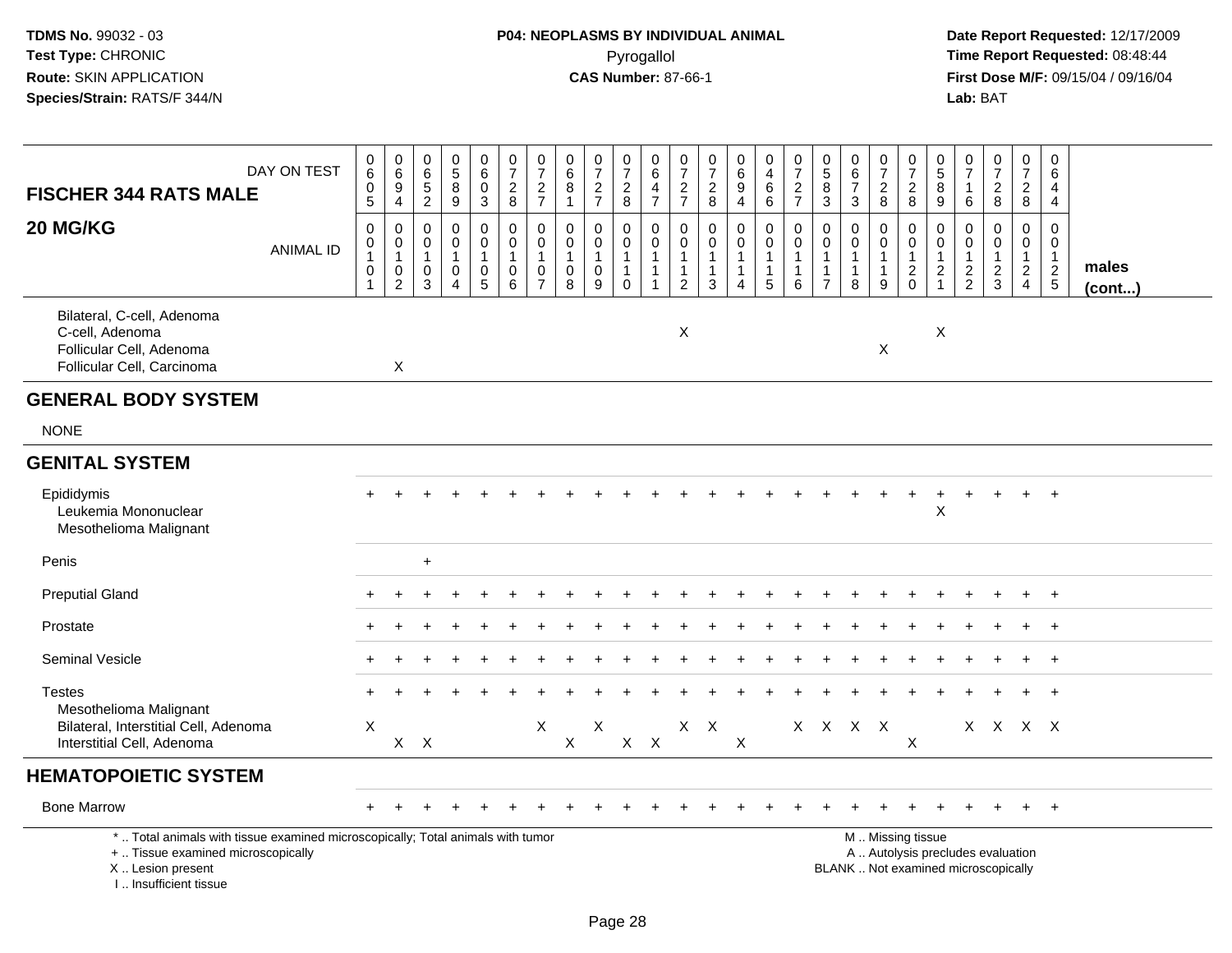# **P04: NEOPLASMS BY INDIVIDUAL ANIMAL**Pyrogallol Pyrogallol **Pyrogallol Time Report Requested:** 08:48:44<br>**CAS Number:** 87-66-1 **Time Report Requested:** 08/15/04 / 09/16/04

| DAY ON TEST<br><b>FISCHER 344 RATS MALE</b><br>20 MG/KG<br><b>ANIMAL ID</b>                                                                                          | 0<br>6<br>$\pmb{0}$<br>5<br>0<br>$\pmb{0}$<br>$\mathbf{1}$<br>$\pmb{0}$<br>$\mathbf{1}$ | 0<br>$6\overline{6}$<br>9<br>$\overline{4}$<br>0<br>0<br>$\mathbf{1}$<br>0<br>$\overline{2}$ | 0<br>6<br>$\frac{5}{2}$<br>$\mathbf 0$<br>0<br>$\mathbf{1}$<br>0<br>3 | $\begin{array}{c} 0 \\ 5 \end{array}$<br>$\,8\,$<br>9<br>$\mathbf 0$<br>$\mathsf{O}\xspace$<br>$\mathbf{1}$<br>0<br>$\Delta$ | 0<br>$\,6\,$<br>0<br>3<br>0<br>$\mathsf{O}\xspace$<br>$\mathbf{1}$<br>0<br>$\overline{5}$ | $\pmb{0}$<br>$\overline{7}$<br>$\overline{c}$<br>8<br>$\mathbf 0$<br>$\pmb{0}$<br>$\overline{1}$<br>$\mathbf 0$<br>$6\phantom{1}6$ | 0<br>$\overline{7}$<br>$\overline{c}$<br>$\overline{7}$<br>0<br>0<br>$\mathbf{1}$<br>0<br>$\overline{7}$ | 0<br>$\,6\,$<br>8<br>$\mathbf{1}$<br>$\mathbf 0$<br>$\mathbf 0$<br>$\mathbf{1}$<br>$\mathbf 0$<br>8 | $\frac{0}{7}$<br>$\overline{c}$<br>$\overline{7}$<br>$\mathbf 0$<br>$\mathbf 0$<br>0<br>9 | 0<br>$\overline{7}$<br>$_{\rm 8}^2$<br>$\mathbf 0$<br>$\mathbf 0$<br>$\mathbf{1}$<br>$\mathbf{1}$<br>$\mathbf 0$ | 0<br>$\,6\,$<br>$\overline{4}$<br>$\overline{7}$<br>$\mathbf 0$<br>$\mathbf 0$<br>$\mathbf{1}$<br>$\overline{1}$<br>$\overline{1}$ | 0<br>$\overline{7}$<br>$\frac{2}{7}$<br>$\mathbf 0$<br>$\overline{0}$<br>-1<br>$\mathbf{1}$<br>$\overline{2}$ | 0<br>$\overline{7}$<br>$\frac{2}{8}$<br>$\mathbf 0$<br>$\mathbf 0$<br>$\mathbf{1}$<br>$\mathbf{1}$<br>3 | $\begin{matrix} 0 \\ 6 \\ 9 \end{matrix}$<br>$\overline{4}$<br>0<br>$\overline{0}$<br>$\mathbf 1$<br>$\mathbf{1}$<br>$\overline{4}$ | 0<br>4<br>$\,6\,$<br>$6\phantom{1}$<br>0<br>$\mathbf 0$<br>$\mathbf{1}$<br>5 | $\pmb{0}$<br>$\overline{7}$<br>$\frac{2}{7}$<br>$\mathbf 0$<br>$\mathbf 0$<br>$\overline{1}$<br>$\mathbf{1}$<br>$6\phantom{1}6$ | 0<br>$\overline{5}$<br>$\bf 8$<br>$\mathbf{3}$<br>$\mathbf 0$<br>$\mathbf 0$<br>$\mathbf 1$<br>$\overline{1}$<br>$\overline{7}$ | $\mathbf 0$<br>$6\phantom{1}6$<br>$\overline{7}$<br>3<br>$\Omega$<br>$\mathbf 0$<br>1<br>$\mathbf{1}$<br>8 | $\frac{0}{7}$<br>$\overline{a}$<br>8<br>0<br>$\mathbf 0$<br>$\mathbf{1}$<br>9 | 0<br>$\overline{7}$<br>$\overline{a}$<br>8<br>0<br>$\mathbf 0$<br>$\mathbf{1}$<br>$\overline{c}$<br>$\mathbf 0$ | $\begin{array}{c} 0 \\ 5 \end{array}$<br>$\bf 8$<br>$\boldsymbol{9}$<br>$\mathbf 0$<br>$\mathbf 0$<br>$\overline{1}$<br>$\overline{c}$<br>$\overline{1}$ | 0<br>$\overline{7}$<br>-1<br>6<br>$\mathbf 0$<br>$\mathbf 0$<br>$\overline{1}$<br>$\frac{2}{2}$ | $\frac{0}{7}$<br>$\boldsymbol{2}$<br>8<br>$\mathbf 0$<br>$\mathbf 0$<br>$\mathbf{1}$<br>$\frac{2}{3}$ | $\pmb{0}$<br>$\overline{7}$<br>$\overline{a}$<br>8<br>0<br>$\mathbf{0}$<br>$\mathbf{1}$<br>$\overline{2}$<br>$\overline{4}$ | $\mathbf 0$<br>$\,6\,$<br>4<br>$\overline{4}$<br>0<br>$\mathbf 0$<br>$\mathbf{1}$<br>$\overline{2}$<br>$5\phantom{.0}$ | males<br>$($ cont $)$ |
|----------------------------------------------------------------------------------------------------------------------------------------------------------------------|-----------------------------------------------------------------------------------------|----------------------------------------------------------------------------------------------|-----------------------------------------------------------------------|------------------------------------------------------------------------------------------------------------------------------|-------------------------------------------------------------------------------------------|------------------------------------------------------------------------------------------------------------------------------------|----------------------------------------------------------------------------------------------------------|-----------------------------------------------------------------------------------------------------|-------------------------------------------------------------------------------------------|------------------------------------------------------------------------------------------------------------------|------------------------------------------------------------------------------------------------------------------------------------|---------------------------------------------------------------------------------------------------------------|---------------------------------------------------------------------------------------------------------|-------------------------------------------------------------------------------------------------------------------------------------|------------------------------------------------------------------------------|---------------------------------------------------------------------------------------------------------------------------------|---------------------------------------------------------------------------------------------------------------------------------|------------------------------------------------------------------------------------------------------------|-------------------------------------------------------------------------------|-----------------------------------------------------------------------------------------------------------------|----------------------------------------------------------------------------------------------------------------------------------------------------------|-------------------------------------------------------------------------------------------------|-------------------------------------------------------------------------------------------------------|-----------------------------------------------------------------------------------------------------------------------------|------------------------------------------------------------------------------------------------------------------------|-----------------------|
| Lymph Node<br>Mediastinal, Leukemia Mononuclear                                                                                                                      | $\ddot{}$<br>$\times$                                                                   |                                                                                              |                                                                       |                                                                                                                              |                                                                                           |                                                                                                                                    |                                                                                                          |                                                                                                     |                                                                                           |                                                                                                                  |                                                                                                                                    |                                                                                                               |                                                                                                         |                                                                                                                                     |                                                                              |                                                                                                                                 |                                                                                                                                 |                                                                                                            |                                                                               |                                                                                                                 |                                                                                                                                                          |                                                                                                 |                                                                                                       |                                                                                                                             |                                                                                                                        |                       |
| Lymph Node, Mandibular                                                                                                                                               | м                                                                                       | м                                                                                            | м                                                                     | м                                                                                                                            | M                                                                                         | M                                                                                                                                  | M                                                                                                        | м                                                                                                   | M                                                                                         | M                                                                                                                | M                                                                                                                                  | M                                                                                                             | M                                                                                                       | M                                                                                                                                   | M                                                                            | M                                                                                                                               | M                                                                                                                               | M                                                                                                          | M                                                                             | M                                                                                                               | M                                                                                                                                                        | M                                                                                               |                                                                                                       | M M M                                                                                                                       |                                                                                                                        |                       |
| Lymph Node, Mesenteric<br>Leukemia Mononuclear                                                                                                                       |                                                                                         |                                                                                              |                                                                       |                                                                                                                              |                                                                                           |                                                                                                                                    |                                                                                                          |                                                                                                     |                                                                                           |                                                                                                                  | $\times$                                                                                                                           |                                                                                                               |                                                                                                         |                                                                                                                                     |                                                                              |                                                                                                                                 |                                                                                                                                 | $\pmb{\times}$                                                                                             |                                                                               |                                                                                                                 |                                                                                                                                                          |                                                                                                 |                                                                                                       |                                                                                                                             | $\ddot{}$<br>$\boldsymbol{\mathsf{X}}$                                                                                 |                       |
| Spleen<br>Leukemia Mononuclear                                                                                                                                       | $\mathsf X$                                                                             | $\ddot{}$                                                                                    | X                                                                     |                                                                                                                              |                                                                                           |                                                                                                                                    |                                                                                                          |                                                                                                     |                                                                                           |                                                                                                                  | X                                                                                                                                  |                                                                                                               |                                                                                                         |                                                                                                                                     |                                                                              |                                                                                                                                 |                                                                                                                                 | Χ                                                                                                          |                                                                               |                                                                                                                 | $\sf X$                                                                                                                                                  |                                                                                                 |                                                                                                       |                                                                                                                             | $\div$<br>X                                                                                                            |                       |
| Thymus<br>Leukemia Mononuclear<br>Thymoma Malignant                                                                                                                  | $\div$<br>X                                                                             |                                                                                              |                                                                       |                                                                                                                              |                                                                                           |                                                                                                                                    |                                                                                                          |                                                                                                     |                                                                                           |                                                                                                                  | м                                                                                                                                  |                                                                                                               |                                                                                                         | X                                                                                                                                   |                                                                              |                                                                                                                                 |                                                                                                                                 |                                                                                                            |                                                                               |                                                                                                                 |                                                                                                                                                          |                                                                                                 |                                                                                                       |                                                                                                                             |                                                                                                                        |                       |
| <b>INTEGUMENTARY SYSTEM</b>                                                                                                                                          |                                                                                         |                                                                                              |                                                                       |                                                                                                                              |                                                                                           |                                                                                                                                    |                                                                                                          |                                                                                                     |                                                                                           |                                                                                                                  |                                                                                                                                    |                                                                                                               |                                                                                                         |                                                                                                                                     |                                                                              |                                                                                                                                 |                                                                                                                                 |                                                                                                            |                                                                               |                                                                                                                 |                                                                                                                                                          |                                                                                                 |                                                                                                       |                                                                                                                             |                                                                                                                        |                       |
| <b>Mammary Gland</b><br>Fibroadenoma                                                                                                                                 |                                                                                         |                                                                                              |                                                                       |                                                                                                                              |                                                                                           |                                                                                                                                    |                                                                                                          |                                                                                                     |                                                                                           |                                                                                                                  |                                                                                                                                    |                                                                                                               |                                                                                                         |                                                                                                                                     |                                                                              |                                                                                                                                 |                                                                                                                                 |                                                                                                            |                                                                               |                                                                                                                 |                                                                                                                                                          |                                                                                                 |                                                                                                       |                                                                                                                             |                                                                                                                        |                       |
| <b>Skin</b><br>Keratoacanthoma<br>Subcutaneous Tissue, Fibroma                                                                                                       |                                                                                         |                                                                                              |                                                                       |                                                                                                                              |                                                                                           |                                                                                                                                    |                                                                                                          |                                                                                                     |                                                                                           |                                                                                                                  |                                                                                                                                    |                                                                                                               |                                                                                                         |                                                                                                                                     |                                                                              |                                                                                                                                 | X                                                                                                                               |                                                                                                            |                                                                               |                                                                                                                 |                                                                                                                                                          |                                                                                                 |                                                                                                       |                                                                                                                             |                                                                                                                        |                       |
| Subcutaneous Tissue, Fibrosarcoma<br>Subcutaneous Tissue, Fibrous Histiocytoma<br>Subcutaneous Tissue, Schwannoma Malignant                                          |                                                                                         |                                                                                              |                                                                       |                                                                                                                              |                                                                                           |                                                                                                                                    |                                                                                                          |                                                                                                     |                                                                                           |                                                                                                                  |                                                                                                                                    |                                                                                                               | X                                                                                                       |                                                                                                                                     |                                                                              |                                                                                                                                 |                                                                                                                                 |                                                                                                            |                                                                               |                                                                                                                 |                                                                                                                                                          |                                                                                                 | X                                                                                                     |                                                                                                                             |                                                                                                                        |                       |
| <b>MUSCULOSKELETAL SYSTEM</b>                                                                                                                                        |                                                                                         |                                                                                              |                                                                       |                                                                                                                              |                                                                                           |                                                                                                                                    |                                                                                                          |                                                                                                     |                                                                                           |                                                                                                                  |                                                                                                                                    |                                                                                                               |                                                                                                         |                                                                                                                                     |                                                                              |                                                                                                                                 |                                                                                                                                 |                                                                                                            |                                                                               |                                                                                                                 |                                                                                                                                                          |                                                                                                 |                                                                                                       |                                                                                                                             |                                                                                                                        |                       |
| Bone                                                                                                                                                                 |                                                                                         |                                                                                              |                                                                       |                                                                                                                              |                                                                                           |                                                                                                                                    |                                                                                                          |                                                                                                     |                                                                                           |                                                                                                                  |                                                                                                                                    |                                                                                                               |                                                                                                         |                                                                                                                                     |                                                                              |                                                                                                                                 |                                                                                                                                 |                                                                                                            |                                                                               |                                                                                                                 |                                                                                                                                                          |                                                                                                 |                                                                                                       |                                                                                                                             |                                                                                                                        |                       |
| *  Total animals with tissue examined microscopically; Total animals with tumor<br>+  Tissue examined microscopically<br>X  Lesion present<br>L. Insufficient tissue |                                                                                         |                                                                                              |                                                                       |                                                                                                                              |                                                                                           |                                                                                                                                    |                                                                                                          |                                                                                                     |                                                                                           |                                                                                                                  |                                                                                                                                    |                                                                                                               |                                                                                                         |                                                                                                                                     |                                                                              |                                                                                                                                 |                                                                                                                                 | BLANK  Not examined microscopically                                                                        |                                                                               | M  Missing tissue                                                                                               |                                                                                                                                                          |                                                                                                 | A  Autolysis precludes evaluation                                                                     |                                                                                                                             |                                                                                                                        |                       |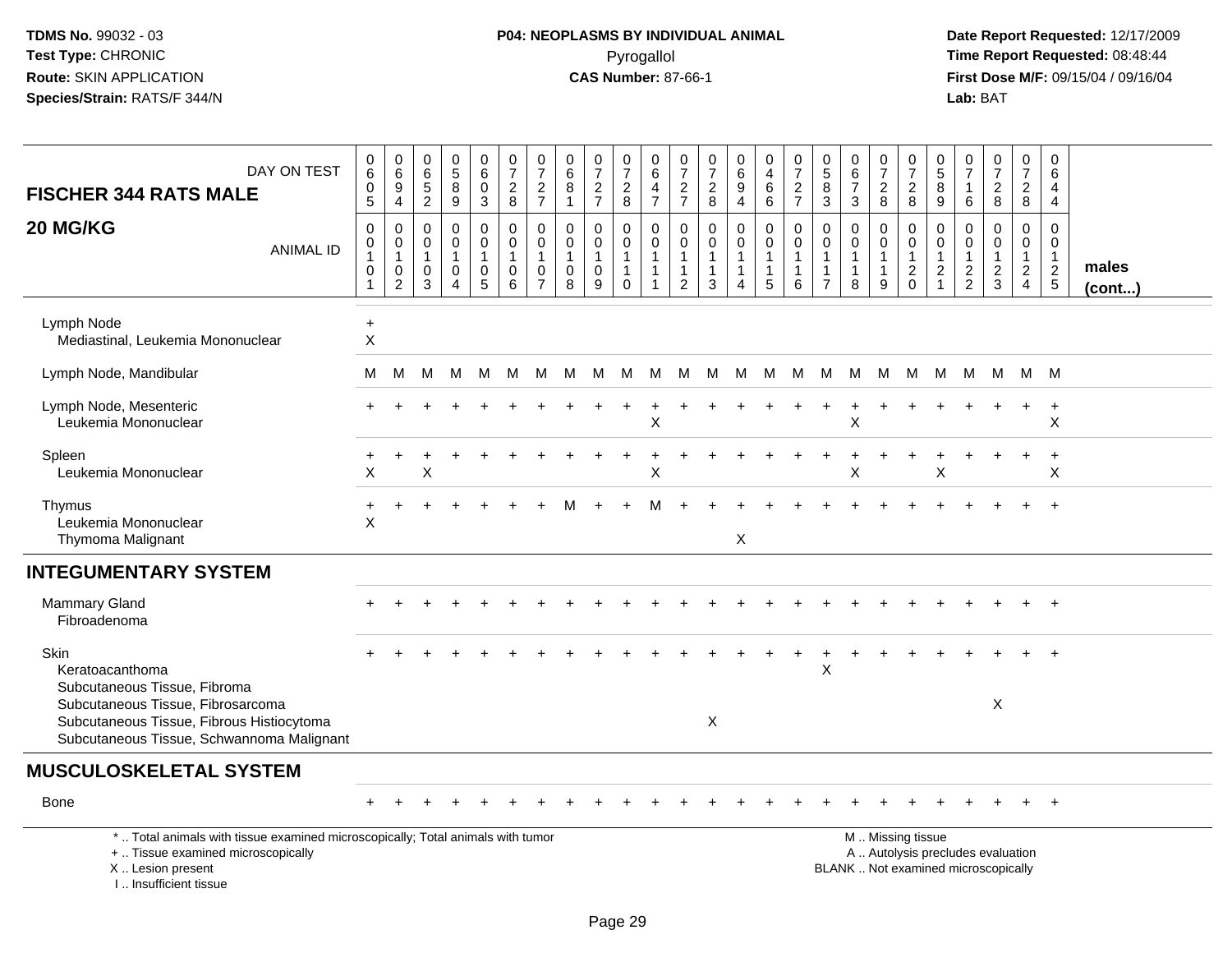**Date Report Requested:** 12/17/2009 **First Dose M/F:** 09/15/04 / 09/16/04 Lab: BAT **Lab:** BAT

| DAY ON TEST<br><b>FISCHER 344 RATS MALE</b>                                                             | $0\over 6$<br>$\pmb{0}$<br>$\overline{5}$                                   | $\begin{array}{c} 0 \\ 6 \end{array}$<br>$\boldsymbol{9}$<br>$\overline{4}$     | 0<br>6<br>$\sqrt{5}$<br>$\overline{2}$      | $\begin{array}{c} 0 \\ 5 \\ 8 \end{array}$<br>$\boldsymbol{9}$                  | $\begin{array}{c} 0 \\ 6 \end{array}$<br>$\pmb{0}$<br>$\mathfrak{S}$ | $\frac{0}{7}$<br>$\frac{2}{8}$                                      | $\frac{0}{7}$<br>$\frac{2}{7}$                        | $\boldsymbol{0}$<br>$\,6\,$<br>8<br>$\overline{1}$             | $\frac{0}{7}$<br>$\frac{2}{7}$           | $\frac{0}{7}$<br>$_{\rm 8}^2$                                     | $\begin{array}{c} 0 \\ 6 \end{array}$<br>$\overline{4}$<br>$\overline{7}$ | 0<br>$\overline{7}$<br>$\frac{2}{7}$                  | $\frac{0}{7}$<br>$\frac{2}{8}$                     | $\begin{matrix} 0 \\ 6 \end{matrix}$<br>$\boldsymbol{9}$<br>$\overline{4}$ | $\begin{smallmatrix}0\0\4\end{smallmatrix}$<br>$\,6\,$<br>$6\phantom{a}$ | $\frac{0}{7}$<br>$\frac{2}{7}$     | $\begin{array}{c} 0 \\ 5 \\ 8 \end{array}$<br>$\overline{3}$         | $\begin{array}{c} 0 \\ 6 \\ 7 \end{array}$<br>$\mathbf{3}$    | $\frac{0}{7}$<br>$\frac{2}{8}$                      | $\frac{0}{7}$<br>$_{\rm 8}^2$                                  | $\begin{array}{c} 0 \\ 5 \\ 8 \end{array}$<br>$\boldsymbol{9}$ | $\boldsymbol{0}$<br>$\overline{7}$<br>$\mathbf{1}$<br>6 | $\frac{0}{7}$<br>$\frac{2}{8}$                  | $\frac{0}{7}$<br>$\frac{2}{8}$                                     | 0<br>6<br>$\overline{4}$<br>$\overline{4}$                     |                       |
|---------------------------------------------------------------------------------------------------------|-----------------------------------------------------------------------------|---------------------------------------------------------------------------------|---------------------------------------------|---------------------------------------------------------------------------------|----------------------------------------------------------------------|---------------------------------------------------------------------|-------------------------------------------------------|----------------------------------------------------------------|------------------------------------------|-------------------------------------------------------------------|---------------------------------------------------------------------------|-------------------------------------------------------|----------------------------------------------------|----------------------------------------------------------------------------|--------------------------------------------------------------------------|------------------------------------|----------------------------------------------------------------------|---------------------------------------------------------------|-----------------------------------------------------|----------------------------------------------------------------|----------------------------------------------------------------|---------------------------------------------------------|-------------------------------------------------|--------------------------------------------------------------------|----------------------------------------------------------------|-----------------------|
| 20 MG/KG<br><b>ANIMAL ID</b>                                                                            | $\pmb{0}$<br>$\begin{smallmatrix}0\\1\end{smallmatrix}$<br>$\mathbf 0$<br>1 | $\mathsf{O}\xspace$<br>$\pmb{0}$<br>$\mathbf{1}$<br>$\pmb{0}$<br>$\overline{2}$ | $\mathbf{0}$<br>0<br>$\mathbf{1}$<br>0<br>3 | $\pmb{0}$<br>$\pmb{0}$<br>$\mathbf{1}$<br>$\mathbf 0$<br>$\boldsymbol{\Lambda}$ | 0<br>$\pmb{0}$<br>$\mathbf{1}$<br>0<br>5                             | $\mathbf 0$<br>$\boldsymbol{0}$<br>$\mathbf{1}$<br>$\mathbf 0$<br>6 | 0<br>$\pmb{0}$<br>$\mathbf{1}$<br>0<br>$\overline{7}$ | $\mathbf 0$<br>$\mathbf 0$<br>$\mathbf{1}$<br>$\mathbf 0$<br>8 | 0<br>$\pmb{0}$<br>$\mathbf{1}$<br>0<br>9 | $\mathbf 0$<br>0<br>$\mathbf{1}$<br>$\overline{1}$<br>$\mathbf 0$ | $\mathbf 0$<br>$\pmb{0}$<br>$\overline{1}$<br>$\overline{1}$              | $\mathbf 0$<br>0<br>$\mathbf{1}$<br>$\mathbf{1}$<br>2 | $\mathbf 0$<br>$\pmb{0}$<br>$\mathbf{1}$<br>1<br>3 | 0<br>$\boldsymbol{0}$<br>$\mathbf{1}$<br>$\mathbf 1$<br>4                  | $\mathsf 0$<br>$\mathbf 0$<br>$\mathbf{1}$<br>$\mathbf{1}$<br>5          | 0<br>$\pmb{0}$<br>$\mathbf 1$<br>6 | 0<br>$\pmb{0}$<br>$\overline{1}$<br>$\overline{1}$<br>$\overline{7}$ | $\mathbf 0$<br>$\pmb{0}$<br>$\mathbf{1}$<br>$\mathbf{1}$<br>8 | 0<br>$\pmb{0}$<br>$\mathbf{1}$<br>$\mathbf{1}$<br>9 | 0<br>$\pmb{0}$<br>$\mathbf{1}$<br>$\boldsymbol{2}$<br>$\Omega$ | 0<br>$\pmb{0}$<br>$\mathbf{1}$<br>$\overline{a}$               | 0<br>$\pmb{0}$<br>$\mathbf{1}$<br>$\frac{2}{2}$         | 0<br>$\pmb{0}$<br>$\mathbf{1}$<br>$\frac{2}{3}$ | 0<br>$\pmb{0}$<br>$\mathbf{1}$<br>$\overline{2}$<br>$\overline{4}$ | $\mathbf 0$<br>$\overline{0}$<br>$\mathbf{1}$<br>$\frac{2}{5}$ | males<br>$($ cont $)$ |
| <b>NERVOUS SYSTEM</b>                                                                                   |                                                                             |                                                                                 |                                             |                                                                                 |                                                                      |                                                                     |                                                       |                                                                |                                          |                                                                   |                                                                           |                                                       |                                                    |                                                                            |                                                                          |                                    |                                                                      |                                                               |                                                     |                                                                |                                                                |                                                         |                                                 |                                                                    |                                                                |                       |
| <b>Brain</b><br>Astrocytoma Malignant                                                                   |                                                                             |                                                                                 |                                             |                                                                                 |                                                                      |                                                                     |                                                       |                                                                |                                          |                                                                   |                                                                           |                                                       |                                                    |                                                                            |                                                                          |                                    |                                                                      |                                                               |                                                     |                                                                |                                                                |                                                         |                                                 |                                                                    | $\overline{+}$                                                 |                       |
| <b>RESPIRATORY SYSTEM</b>                                                                               |                                                                             |                                                                                 |                                             |                                                                                 |                                                                      |                                                                     |                                                       |                                                                |                                          |                                                                   |                                                                           |                                                       |                                                    |                                                                            |                                                                          |                                    |                                                                      |                                                               |                                                     |                                                                |                                                                |                                                         |                                                 |                                                                    |                                                                |                       |
| Lung<br>Alveolar/Bronchiolar Carcinoma<br>Leukemia Mononuclear<br>Thymoma Malignant, Metastatic, Thymus | $+$<br>$\mathsf{X}$                                                         |                                                                                 | $\boldsymbol{\mathsf{X}}$                   |                                                                                 | ÷                                                                    | X                                                                   |                                                       |                                                                |                                          |                                                                   | $\boldsymbol{\mathsf{X}}$                                                 |                                                       |                                                    | X                                                                          | $\pm$                                                                    | $\pm$<br>X                         |                                                                      | X                                                             |                                                     |                                                                | $\boldsymbol{\mathsf{X}}$                                      |                                                         |                                                 |                                                                    | X                                                              |                       |
| Nose                                                                                                    |                                                                             |                                                                                 |                                             |                                                                                 |                                                                      |                                                                     |                                                       |                                                                |                                          |                                                                   |                                                                           |                                                       |                                                    |                                                                            |                                                                          |                                    |                                                                      |                                                               |                                                     |                                                                |                                                                |                                                         |                                                 |                                                                    | $\overline{+}$                                                 |                       |
| Trachea                                                                                                 |                                                                             |                                                                                 |                                             |                                                                                 |                                                                      |                                                                     |                                                       |                                                                |                                          |                                                                   |                                                                           |                                                       |                                                    |                                                                            |                                                                          |                                    |                                                                      |                                                               |                                                     |                                                                |                                                                |                                                         |                                                 | $+$                                                                | $+$                                                            |                       |
| <b>SPECIAL SENSES SYSTEM</b>                                                                            |                                                                             |                                                                                 |                                             |                                                                                 |                                                                      |                                                                     |                                                       |                                                                |                                          |                                                                   |                                                                           |                                                       |                                                    |                                                                            |                                                                          |                                    |                                                                      |                                                               |                                                     |                                                                |                                                                |                                                         |                                                 |                                                                    |                                                                |                       |
| Eye                                                                                                     |                                                                             |                                                                                 |                                             |                                                                                 |                                                                      |                                                                     |                                                       |                                                                |                                          |                                                                   |                                                                           |                                                       |                                                    |                                                                            |                                                                          |                                    |                                                                      |                                                               |                                                     |                                                                |                                                                |                                                         |                                                 | +                                                                  | $+$                                                            |                       |
| Harderian Gland                                                                                         |                                                                             |                                                                                 |                                             |                                                                                 |                                                                      |                                                                     |                                                       |                                                                |                                          |                                                                   |                                                                           |                                                       |                                                    |                                                                            |                                                                          |                                    |                                                                      |                                                               |                                                     |                                                                |                                                                |                                                         |                                                 |                                                                    | $+$                                                            |                       |
| <b>URINARY SYSTEM</b>                                                                                   |                                                                             |                                                                                 |                                             |                                                                                 |                                                                      |                                                                     |                                                       |                                                                |                                          |                                                                   |                                                                           |                                                       |                                                    |                                                                            |                                                                          |                                    |                                                                      |                                                               |                                                     |                                                                |                                                                |                                                         |                                                 |                                                                    |                                                                |                       |
| Kidney<br>Leukemia Mononuclear                                                                          |                                                                             |                                                                                 |                                             |                                                                                 |                                                                      |                                                                     |                                                       |                                                                |                                          |                                                                   | X                                                                         |                                                       |                                                    |                                                                            |                                                                          |                                    |                                                                      |                                                               |                                                     |                                                                | X                                                              |                                                         |                                                 |                                                                    | $\ddot{}$<br>X                                                 |                       |
| <b>Urinary Bladder</b>                                                                                  |                                                                             |                                                                                 |                                             |                                                                                 |                                                                      |                                                                     |                                                       |                                                                |                                          |                                                                   |                                                                           |                                                       |                                                    |                                                                            |                                                                          |                                    |                                                                      |                                                               |                                                     |                                                                |                                                                |                                                         |                                                 | $\pm$                                                              | $+$                                                            |                       |
| <b>SYSTEMIC LESIONS</b>                                                                                 |                                                                             |                                                                                 |                                             |                                                                                 |                                                                      |                                                                     |                                                       |                                                                |                                          |                                                                   |                                                                           |                                                       |                                                    |                                                                            |                                                                          |                                    |                                                                      |                                                               |                                                     |                                                                |                                                                |                                                         |                                                 |                                                                    |                                                                |                       |

\* .. Total animals with tissue examined microscopically; Total animals with tumor

+ .. Tissue examined microscopically

X .. Lesion present

I .. Insufficient tissue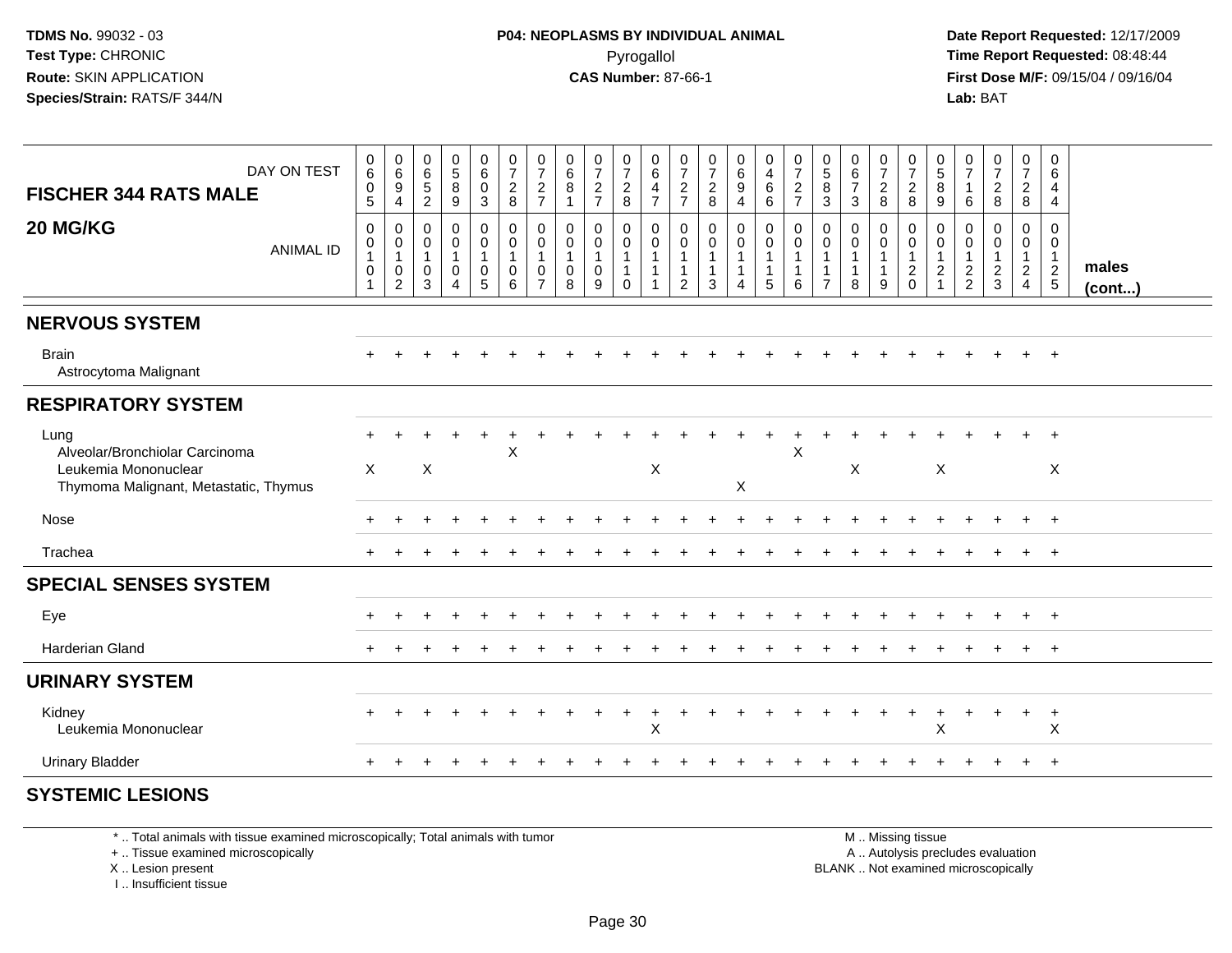## **P04: NEOPLASMS BY INDIVIDUAL ANIMAL**Pyrogallol Pyrogallol **Pyrogallol Time Report Requested:** 08:48:44<br>**CAS Number:** 87-66-1 **Time Report Requested:** 09/15/04 / 09/16/04

 **Date Report Requested:** 12/17/2009 **First Dose M/F:** 09/15/04 / 09/16/04 Lab: BAT **Lab:** BAT

| <b>FISCHER 344 RATS MALE</b>                                     | DAY ON TEST | 0<br>6<br>0<br>5              | 0<br>6<br>9<br>4 | $\mathbf 0$<br>6<br>5<br>2         | 0<br>5<br>8<br>9 | 0<br>6<br>3      | 0<br>$\overline{ }$<br>$\overline{2}$<br>8 | 0<br>$\overline{ }$<br>$\overline{2}$<br>- | 0<br>6<br>8                | -<br>ົ<br>$\epsilon$<br>- | $\mathbf 0$<br>$\rightarrow$<br>$\overline{2}$<br>8 | $\mathbf 0$<br>6<br>4     | 0<br>$\overline{ }$<br>2 | 0<br>$\overline{ }$<br>$\overline{c}$<br>8 | 0<br>6<br>9<br>4 | 0<br>4<br>6<br>6 | 0<br>$\rightarrow$<br>ົ<br>$\epsilon$<br>$\rightarrow$ | 0<br>$\sqrt{5}$<br>8<br>3 | 0<br>6<br>$\rightarrow$<br>3 | 0<br>$\rightarrow$<br>ົ<br>∠<br>8 | 0<br>$\overline{ }$<br>2<br>8 | $\overline{0}$<br>5<br>$\Omega$<br>o<br>9 | 0<br>$\rightarrow$<br>6                 | $\mathbf{0}$<br>-<br>ົ<br>L<br>8 | 0<br>$\rightarrow$<br>റ<br>$\epsilon$<br>8 | 0<br>6<br>4<br>4              |                       |
|------------------------------------------------------------------|-------------|-------------------------------|------------------|------------------------------------|------------------|------------------|--------------------------------------------|--------------------------------------------|----------------------------|---------------------------|-----------------------------------------------------|---------------------------|--------------------------|--------------------------------------------|------------------|------------------|--------------------------------------------------------|---------------------------|------------------------------|-----------------------------------|-------------------------------|-------------------------------------------|-----------------------------------------|----------------------------------|--------------------------------------------|-------------------------------|-----------------------|
| <b>20 MG/KG</b>                                                  | ANIMAL ID   | 0<br>0<br>0<br>$\overline{A}$ | 0<br>0<br>$\sim$ | $\overline{0}$<br>$\mathbf 0$<br>3 | 0<br>0<br>0<br>4 | 0<br>0<br>0<br>5 | 0<br>0<br>0<br>6                           | 0<br>0<br>0<br>$\rightarrow$               | 0<br>0<br>$\mathbf 0$<br>8 | 9                         | $\mathbf{0}$<br>0                                   | 0<br>U                    | 0<br>0<br>$\overline{2}$ | 0<br>0<br>3                                | 0<br>0<br>4      | -<br><u>5</u>    | 0<br>0<br>6                                            | 0<br>0                    | 0<br>0<br>8                  | $\mathbf 0$<br>0<br>9             | 0<br>0<br>2<br>$\mathbf 0$    | $\overline{0}$<br>∼                       | 0<br>$\mathbf 0$<br>2<br>$\overline{2}$ | 0<br>0<br>റ<br>∠<br>3            | $\mathbf{0}$<br>0<br>ົ<br>$\epsilon$<br>4  | 0<br>0<br>$\overline{2}$<br>5 | males<br>$($ cont $)$ |
| Multiple Organ<br>Leukemia Mononuclear<br>Mesothelioma Malignant |             | X                             |                  | Χ                                  |                  |                  |                                            |                                            |                            |                           |                                                     | $\checkmark$<br>$\lambda$ |                          |                                            |                  |                  |                                                        |                           | Χ                            |                                   |                               | ᄉ                                         |                                         |                                  |                                            | ∧                             |                       |

\* .. Total animals with tissue examined microscopically; Total animals with tumor

+ .. Tissue examined microscopically

- X .. Lesion present
- I .. Insufficient tissue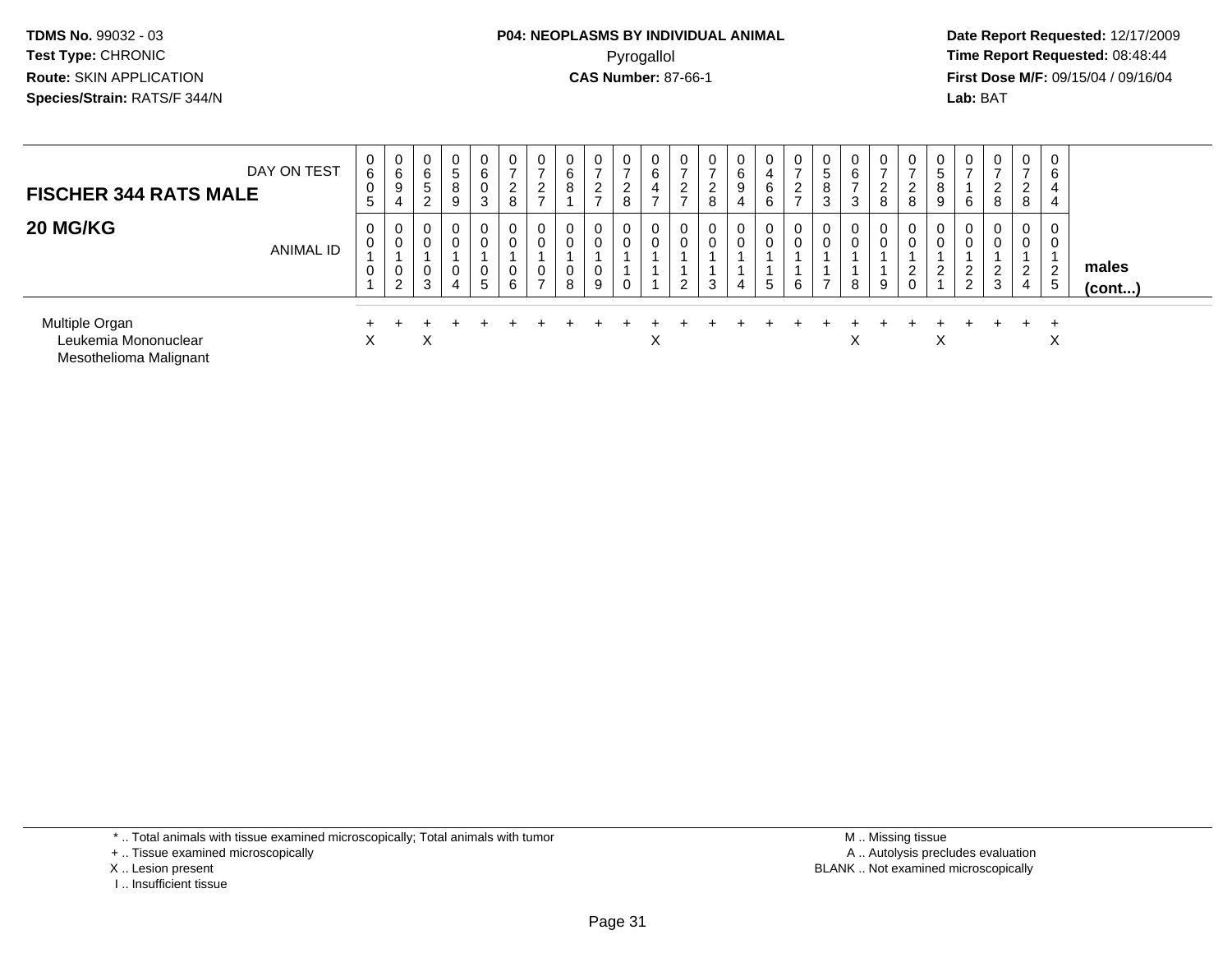#### **P04: NEOPLASMS BY INDIVIDUAL ANIMAL**Pyrogallol Pyrogallol **Pyrogallol Time Report Requested:** 08:48:44<br>**CAS Number:** 87-66-1 **Time Report Requested:** 09/15/04 / 09/16/04

 **Date Report Requested:** 12/17/2009 **First Dose M/F:** 09/15/04 / 09/16/04 Lab: BAT **Lab:** BAT

| DAY ON TEST<br><b>FISCHER 344 RATS MALE</b>                                                 | $\begin{array}{c} 0 \\ 7 \end{array}$<br>$\overline{c}$<br>8 | $\frac{0}{7}$<br>$_{8}^2$                                        | $\begin{array}{c} 0 \\ 7 \end{array}$<br>$\frac{2}{7}$ | $\begin{array}{c} 0 \\ 7 \end{array}$<br>$\frac{2}{8}$    | $\frac{0}{7}$<br>$\frac{2}{7}$                                                               | $\frac{0}{7}$<br>$\frac{2}{7}$                                     | $\frac{0}{7}$<br>$\frac{2}{7}$                                                            | $\begin{array}{c} 0 \\ 6 \\ 3 \end{array}$<br>$\overline{7}$                              | $\begin{array}{c} 0 \\ 5 \\ 9 \end{array}$<br>$\overline{4}$           | $\begin{array}{c} 0 \\ 5 \\ 9 \end{array}$<br>$\overline{1}$ | 0<br>$\overline{4}$<br>$\boldsymbol{9}$<br>$\overline{1}$ | $\frac{0}{7}$<br>$\frac{2}{7}$                  | $\frac{0}{7}$<br>8                                                    | $\frac{0}{7}$<br>$\frac{2}{8}$                                             | $\frac{0}{7}$<br>$\frac{2}{7}$             | $\begin{array}{c} 0 \\ 7 \end{array}$<br>$\frac{2}{8}$                       | $\begin{array}{c} 0 \\ 5 \end{array}$<br>8<br>$\mathbf 0$                        | $\frac{0}{7}$<br>$\overline{c}$<br>$\overline{7}$                          | $\frac{0}{7}$<br>$_{8}^2$                                         | 0<br>9<br>9                                                               | $\begin{array}{c} 0 \\ 6 \\ 7 \end{array}$<br>$\,8\,$         | $\begin{array}{c} 0 \\ 6 \end{array}$<br>$\,6\,$<br>$\sqrt{5}$ | $\frac{0}{7}$<br>$\frac{2}{7}$                                               | 0<br>$\overline{7}$<br>$\overline{c}$<br>8 | $\begin{array}{c} 0 \\ 7 \end{array}$<br>$\overline{c}$<br>8 |                                          |
|---------------------------------------------------------------------------------------------|--------------------------------------------------------------|------------------------------------------------------------------|--------------------------------------------------------|-----------------------------------------------------------|----------------------------------------------------------------------------------------------|--------------------------------------------------------------------|-------------------------------------------------------------------------------------------|-------------------------------------------------------------------------------------------|------------------------------------------------------------------------|--------------------------------------------------------------|-----------------------------------------------------------|-------------------------------------------------|-----------------------------------------------------------------------|----------------------------------------------------------------------------|--------------------------------------------|------------------------------------------------------------------------------|----------------------------------------------------------------------------------|----------------------------------------------------------------------------|-------------------------------------------------------------------|---------------------------------------------------------------------------|---------------------------------------------------------------|----------------------------------------------------------------|------------------------------------------------------------------------------|--------------------------------------------|--------------------------------------------------------------|------------------------------------------|
| 20 MG/KG<br><b>ANIMAL ID</b>                                                                | $\mathbf 0$<br>$\mathbf 0$<br>$\mathbf{1}$<br>$\frac{2}{6}$  | 0<br>$\begin{smallmatrix}0\\1\end{smallmatrix}$<br>$\frac{2}{7}$ | 0<br>$\pmb{0}$<br>$\overline{1}$<br>$_{\rm 8}^2$       | $\mathsf 0$<br>$\pmb{0}$<br>$\mathbf{1}$<br>$\frac{2}{9}$ | $\mathsf{O}\xspace$<br>$\pmb{0}$<br>$\mathbf{1}$<br>$\ensuremath{\mathsf{3}}$<br>$\mathbf 0$ | $\pmb{0}$<br>$\overline{0}$<br>1<br>$\mathbf{3}$<br>$\overline{1}$ | $\mathbf 0$<br>$\mathbf 0$<br>$\mathbf{1}$<br>$\ensuremath{\mathsf{3}}$<br>$\overline{c}$ | $\mathbf 0$<br>$\mathbf 0$<br>$\mathbf{1}$<br>$\ensuremath{\mathsf{3}}$<br>$\overline{3}$ | 0<br>$\pmb{0}$<br>$\mathbf{1}$<br>$\sqrt{3}$<br>$\boldsymbol{\Lambda}$ | $\mathbf 0$<br>$\mathbf 0$<br>$\mathbf{1}$<br>$\frac{3}{5}$  | $\mathsf 0$<br>0<br>$\overline{1}$<br>$\sqrt{3}$<br>6     | 0<br>0<br>$\overline{1}$<br>3<br>$\overline{7}$ | $\mathbf 0$<br>$\begin{array}{c} 0 \\ 1 \end{array}$<br>$\frac{3}{8}$ | $\mathsf{O}$<br>$\begin{smallmatrix}0\1\end{smallmatrix}$<br>$\frac{3}{9}$ | 0<br>0<br>$\mathbf{1}$<br>4<br>$\mathbf 0$ | $\pmb{0}$<br>$\pmb{0}$<br>$\overline{1}$<br>$\overline{4}$<br>$\overline{1}$ | $\mathbf 0$<br>$\mathbf 0$<br>$\overline{1}$<br>$\overline{4}$<br>$\overline{2}$ | $\mathbf 0$<br>$\mathbf 0$<br>$\mathbf{1}$<br>$\overline{\mathbf{4}}$<br>3 | $\mathbf 0$<br>$\mathbf 0$<br>$\mathbf{1}$<br>4<br>$\overline{4}$ | $\pmb{0}$<br>$\overline{0}$<br>1<br>$\begin{array}{c} 4 \\ 5 \end{array}$ | 0<br>$\mathbf 0$<br>$\mathbf{1}$<br>$\overline{4}$<br>$\,6\,$ | $\mathbf 0$<br>0<br>$\mathbf{1}$<br>4<br>$\overline{7}$        | $\mathbf 0$<br>$\mathbf 0$<br>$\overline{1}$<br>$\overline{\mathbf{4}}$<br>8 | $\mathbf 0$<br>0<br>$\mathbf{1}$<br>4<br>9 | $\Omega$<br>0<br>$\mathbf{1}$<br>$\sqrt{5}$<br>$\mathbf 0$   | * TOTALS                                 |
| <b>ALIMENTARY SYSTEM</b>                                                                    |                                                              |                                                                  |                                                        |                                                           |                                                                                              |                                                                    |                                                                                           |                                                                                           |                                                                        |                                                              |                                                           |                                                 |                                                                       |                                                                            |                                            |                                                                              |                                                                                  |                                                                            |                                                                   |                                                                           |                                                               |                                                                |                                                                              |                                            |                                                              |                                          |
| Esophagus                                                                                   |                                                              |                                                                  |                                                        |                                                           |                                                                                              |                                                                    |                                                                                           |                                                                                           |                                                                        |                                                              |                                                           |                                                 |                                                                       |                                                                            |                                            |                                                                              |                                                                                  |                                                                            |                                                                   |                                                                           |                                                               |                                                                |                                                                              | ÷                                          | $\ddot{}$                                                    | 50                                       |
| Intestine Large, Cecum                                                                      |                                                              |                                                                  |                                                        |                                                           |                                                                                              |                                                                    |                                                                                           |                                                                                           |                                                                        |                                                              |                                                           |                                                 |                                                                       |                                                                            |                                            |                                                                              |                                                                                  |                                                                            |                                                                   |                                                                           |                                                               |                                                                |                                                                              |                                            |                                                              | 50                                       |
| Intestine Large, Colon                                                                      |                                                              |                                                                  |                                                        |                                                           |                                                                                              |                                                                    |                                                                                           |                                                                                           |                                                                        |                                                              |                                                           |                                                 |                                                                       |                                                                            |                                            |                                                                              |                                                                                  |                                                                            |                                                                   |                                                                           |                                                               |                                                                |                                                                              |                                            | $\ddot{}$                                                    | 50                                       |
| Intestine Large, Rectum                                                                     |                                                              |                                                                  |                                                        |                                                           |                                                                                              |                                                                    |                                                                                           |                                                                                           |                                                                        |                                                              |                                                           |                                                 |                                                                       |                                                                            |                                            |                                                                              |                                                                                  |                                                                            |                                                                   |                                                                           |                                                               |                                                                |                                                                              |                                            |                                                              | 50                                       |
| Intestine Small, Duodenum                                                                   |                                                              |                                                                  |                                                        |                                                           |                                                                                              |                                                                    |                                                                                           |                                                                                           |                                                                        |                                                              |                                                           |                                                 |                                                                       |                                                                            |                                            |                                                                              |                                                                                  |                                                                            |                                                                   |                                                                           |                                                               |                                                                |                                                                              |                                            |                                                              | 50                                       |
| Intestine Small, Ileum                                                                      |                                                              |                                                                  |                                                        |                                                           |                                                                                              |                                                                    |                                                                                           |                                                                                           |                                                                        |                                                              |                                                           |                                                 |                                                                       |                                                                            |                                            |                                                                              |                                                                                  |                                                                            |                                                                   |                                                                           |                                                               |                                                                |                                                                              |                                            | $\overline{+}$                                               | 50                                       |
| Intestine Small, Jejunum                                                                    |                                                              |                                                                  |                                                        |                                                           |                                                                                              |                                                                    |                                                                                           |                                                                                           |                                                                        |                                                              |                                                           |                                                 |                                                                       |                                                                            |                                            |                                                                              |                                                                                  |                                                                            |                                                                   |                                                                           |                                                               |                                                                |                                                                              |                                            | $\ddot{}$                                                    | 50                                       |
| Liver<br>Hepatocellular Adenoma<br>Hepatocellular Adenoma, Multiple<br>Leukemia Mononuclear |                                                              |                                                                  |                                                        |                                                           | $X$ $X$                                                                                      |                                                                    |                                                                                           |                                                                                           |                                                                        |                                                              |                                                           |                                                 |                                                                       |                                                                            |                                            | $X$ $X$                                                                      |                                                                                  |                                                                            |                                                                   |                                                                           |                                                               |                                                                |                                                                              |                                            | X<br>$\mathsf X$                                             | 50<br>$\mathbf{1}$<br>$\mathbf{1}$<br>11 |
| Mesentery                                                                                   |                                                              |                                                                  |                                                        | $\ddot{}$                                                 |                                                                                              |                                                                    |                                                                                           |                                                                                           |                                                                        |                                                              |                                                           |                                                 |                                                                       |                                                                            |                                            |                                                                              |                                                                                  |                                                                            |                                                                   | $+$                                                                       |                                                               |                                                                |                                                                              |                                            |                                                              | 3                                        |
| Oral Mucosa                                                                                 |                                                              |                                                                  |                                                        | $\ddot{}$                                                 |                                                                                              |                                                                    |                                                                                           |                                                                                           |                                                                        |                                                              |                                                           |                                                 |                                                                       |                                                                            |                                            | $\ddot{}$                                                                    |                                                                                  |                                                                            |                                                                   |                                                                           |                                                               |                                                                |                                                                              |                                            | $+$                                                          | 4                                        |
| Pancreas                                                                                    |                                                              |                                                                  |                                                        |                                                           |                                                                                              |                                                                    |                                                                                           |                                                                                           |                                                                        |                                                              |                                                           |                                                 |                                                                       |                                                                            |                                            |                                                                              |                                                                                  |                                                                            |                                                                   |                                                                           |                                                               |                                                                |                                                                              |                                            |                                                              | 50                                       |
| Salivary Glands<br>Schwannoma Malignant                                                     |                                                              |                                                                  |                                                        |                                                           |                                                                                              |                                                                    |                                                                                           |                                                                                           |                                                                        | X                                                            |                                                           |                                                 |                                                                       |                                                                            |                                            |                                                                              |                                                                                  |                                                                            |                                                                   |                                                                           |                                                               |                                                                |                                                                              |                                            | $\overline{1}$                                               | 50<br>-1                                 |

\* .. Total animals with tissue examined microscopically; Total animals with tumor

+ .. Tissue examined microscopically

X .. Lesion present

I .. Insufficient tissue

 M .. Missing tissuey the contract of the contract of the contract of the contract of the contract of the contract of the contract of  $A$ . Autolysis precludes evaluation

Lesion present BLANK .. Not examined microscopically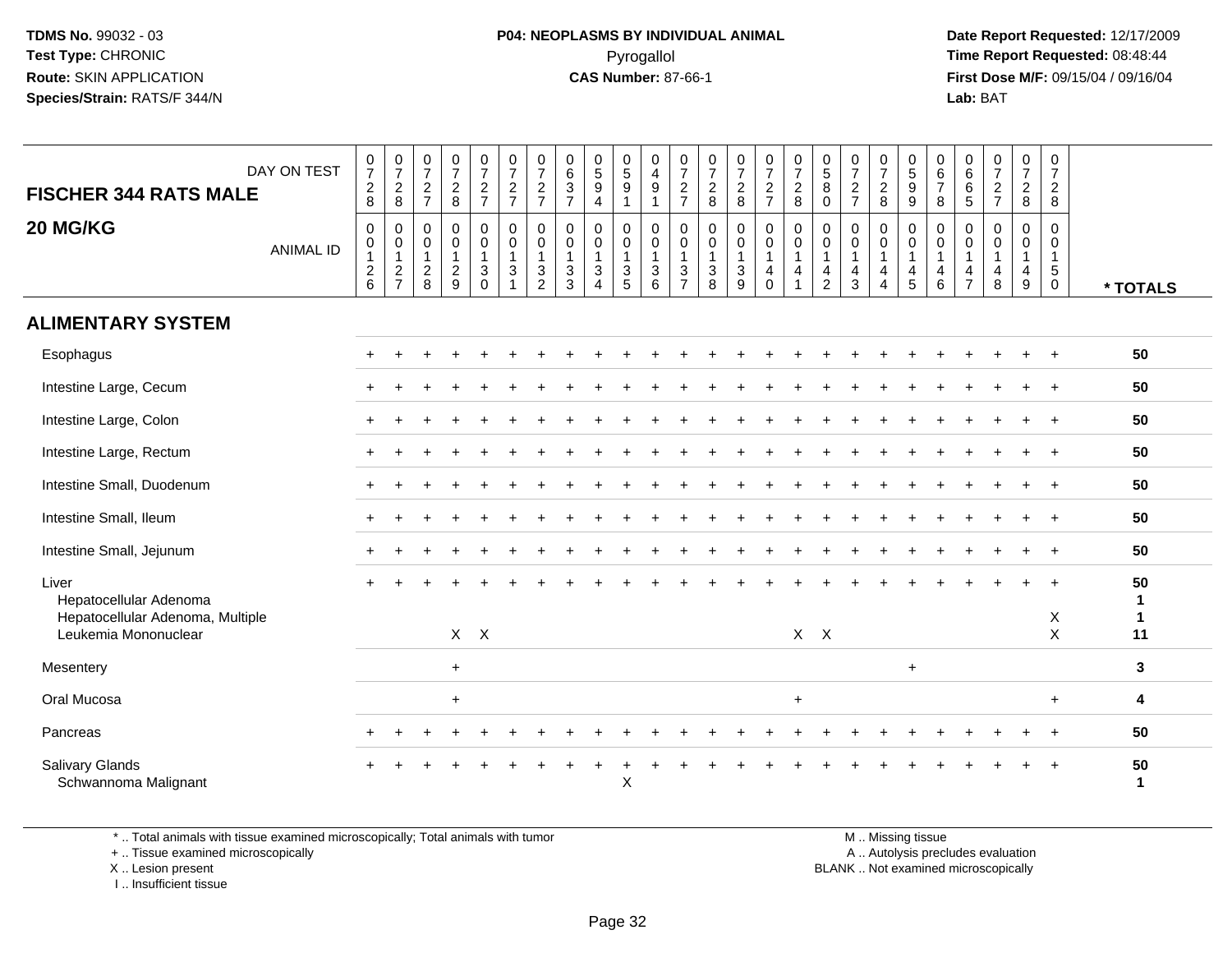**Date Report Requested:** 12/17/2009 **First Dose M/F:** 09/15/04 / 09/16/04<br>Lab: BAT **Lab:** BAT

| <b>FISCHER 344 RATS MALE</b><br>20 MG/KG                                                                                                  | DAY ON TEST<br><b>ANIMAL ID</b> | $\begin{smallmatrix}0\\7\end{smallmatrix}$<br>$\overline{c}$<br>8<br>0<br>0<br>$\mathbf{1}$ | $\frac{0}{7}$<br>$\overline{2}$<br>8<br>0<br>0<br>1 | $\frac{0}{7}$<br>$\overline{\mathbf{c}}$<br>$\overline{7}$<br>$\Omega$<br>$\Omega$<br>$\mathbf{1}$ | $\frac{0}{7}$<br>$\frac{2}{8}$<br>$\mathbf 0$<br>0<br>1 | 0<br>$\overline{7}$<br>$\overline{c}$<br>$\overline{7}$<br>0<br>$\mathbf 0$ | 0<br>$\overline{7}$<br>$\frac{2}{7}$<br>0<br>$\mathbf 0$<br>$\overline{1}$ | 0<br>$\overline{7}$<br>$\overline{2}$<br>$\overline{7}$<br>$\mathbf{0}$<br>$\Omega$<br>$\mathbf{1}$ | 0<br>6<br>3<br>$\overline{7}$<br>$\mathbf{0}$<br>$\mathbf 0$<br>$\mathbf{1}$ | 0<br>$\overline{5}$<br>9<br>$\overline{4}$<br>$\Omega$<br>0<br>1 | $\begin{array}{c} 0 \\ 5 \end{array}$<br>$\boldsymbol{9}$<br>$\mathbf{1}$<br>0<br>0<br>$\mathbf{1}$ | 0<br>$\overline{4}$<br>9<br>$\mathbf{1}$<br>0<br>$\mathbf 0$<br>$\mathbf{1}$ | 0<br>$\overline{7}$<br>$\overline{c}$<br>$\overline{7}$<br>0<br>$\Omega$<br>$\overline{1}$ | 0<br>$\overline{7}$<br>$\sqrt{2}$<br>8<br>$\Omega$<br>$\mathbf 0$<br>$\overline{1}$ | $\frac{0}{7}$<br>$\frac{2}{8}$<br>0<br>0 | $\frac{0}{7}$<br>$\overline{c}$<br>$\overline{7}$<br>0<br>0<br>$\mathbf{1}$ | $\begin{array}{c} 0 \\ 7 \end{array}$<br>$\sqrt{2}$<br>8<br>0<br>0 | $\begin{array}{c} 0 \\ 5 \end{array}$<br>$\,8\,$<br>$\Omega$<br>$\mathbf{0}$<br>$\mathbf 0$<br>$\overline{1}$ | 0<br>$\overline{7}$<br>$\sqrt{2}$<br>$\overline{7}$<br>$\Omega$<br>$\Omega$<br>$\mathbf{1}$ | 0<br>$\overline{7}$<br>$\sqrt{2}$<br>8<br>$\Omega$<br>$\mathbf 0$<br>$\mathbf{1}$ | 0<br>$\overline{5}$<br>$9\,$<br>$9\,$<br>0<br>0<br>$\mathbf{1}$ | 0<br>6<br>$\overline{7}$<br>8<br>$\Omega$<br>$\Omega$<br>$\mathbf 1$ | 0<br>6<br>6<br>$\sqrt{5}$<br>$\Omega$ | $\begin{smallmatrix}0\\7\end{smallmatrix}$<br>$\overline{a}$<br>$\overline{7}$<br>$\Omega$<br>$\mathbf 0$<br>$\mathbf{1}$ | 0<br>$\overline{7}$<br>$\overline{a}$<br>8<br>0<br>$\Omega$<br>$\mathbf{1}$ | 0<br>$\overline{7}$<br>$\overline{c}$<br>8<br>$\Omega$<br>$\Omega$<br>$\mathbf{1}$ |                                      |
|-------------------------------------------------------------------------------------------------------------------------------------------|---------------------------------|---------------------------------------------------------------------------------------------|-----------------------------------------------------|----------------------------------------------------------------------------------------------------|---------------------------------------------------------|-----------------------------------------------------------------------------|----------------------------------------------------------------------------|-----------------------------------------------------------------------------------------------------|------------------------------------------------------------------------------|------------------------------------------------------------------|-----------------------------------------------------------------------------------------------------|------------------------------------------------------------------------------|--------------------------------------------------------------------------------------------|-------------------------------------------------------------------------------------|------------------------------------------|-----------------------------------------------------------------------------|--------------------------------------------------------------------|---------------------------------------------------------------------------------------------------------------|---------------------------------------------------------------------------------------------|-----------------------------------------------------------------------------------|-----------------------------------------------------------------|----------------------------------------------------------------------|---------------------------------------|---------------------------------------------------------------------------------------------------------------------------|-----------------------------------------------------------------------------|------------------------------------------------------------------------------------|--------------------------------------|
|                                                                                                                                           |                                 | $\begin{array}{c} 2 \\ 6 \end{array}$                                                       | $\frac{2}{7}$                                       | $^2_8$                                                                                             | $\frac{2}{9}$                                           | 3<br>$\Omega$                                                               | $\mathbf{3}$<br>1                                                          | 3<br>2                                                                                              | 3<br>3                                                                       | 3<br>$\boldsymbol{\Lambda}$                                      | $\frac{3}{5}$                                                                                       | $\mathbf{3}$<br>6                                                            | 3<br>$\overline{7}$                                                                        | 3<br>8                                                                              | 3<br>9                                   | $\overline{4}$<br>$\Omega$                                                  | 4                                                                  | $\overline{4}$<br>$\overline{2}$                                                                              | 4<br>3                                                                                      | 4<br>4                                                                            | $\overline{4}$<br>5                                             | 4<br>6                                                               | 4<br>$\overline{7}$                   | $\overline{4}$<br>8                                                                                                       | 4<br>9                                                                      | $5\phantom{.0}$<br>$\mathbf 0$                                                     | * TOTALS                             |
| Stomach, Forestomach                                                                                                                      |                                 |                                                                                             |                                                     |                                                                                                    |                                                         |                                                                             |                                                                            |                                                                                                     |                                                                              |                                                                  |                                                                                                     |                                                                              |                                                                                            |                                                                                     |                                          |                                                                             | ÷                                                                  |                                                                                                               |                                                                                             |                                                                                   |                                                                 |                                                                      |                                       |                                                                                                                           | $\ddot{}$                                                                   | $\ddot{}$                                                                          | 50                                   |
| Stomach, Glandular                                                                                                                        |                                 |                                                                                             |                                                     |                                                                                                    |                                                         |                                                                             |                                                                            |                                                                                                     |                                                                              |                                                                  |                                                                                                     |                                                                              |                                                                                            |                                                                                     |                                          |                                                                             |                                                                    |                                                                                                               |                                                                                             |                                                                                   |                                                                 |                                                                      |                                       |                                                                                                                           |                                                                             |                                                                                    | 50                                   |
| <b>CARDIOVASCULAR SYSTEM</b>                                                                                                              |                                 |                                                                                             |                                                     |                                                                                                    |                                                         |                                                                             |                                                                            |                                                                                                     |                                                                              |                                                                  |                                                                                                     |                                                                              |                                                                                            |                                                                                     |                                          |                                                                             |                                                                    |                                                                                                               |                                                                                             |                                                                                   |                                                                 |                                                                      |                                       |                                                                                                                           |                                                                             |                                                                                    |                                      |
| <b>Blood Vessel</b>                                                                                                                       |                                 |                                                                                             |                                                     |                                                                                                    |                                                         |                                                                             |                                                                            |                                                                                                     |                                                                              |                                                                  |                                                                                                     |                                                                              |                                                                                            |                                                                                     |                                          |                                                                             |                                                                    |                                                                                                               |                                                                                             |                                                                                   |                                                                 |                                                                      |                                       |                                                                                                                           |                                                                             | $\ddot{}$                                                                          | 50                                   |
| Heart<br>Schwannoma Malignant<br>Thymoma Malignant, Metastatic, Thymus                                                                    |                                 |                                                                                             |                                                     |                                                                                                    |                                                         |                                                                             |                                                                            |                                                                                                     |                                                                              |                                                                  |                                                                                                     |                                                                              |                                                                                            |                                                                                     |                                          |                                                                             |                                                                    |                                                                                                               |                                                                                             |                                                                                   |                                                                 | X                                                                    |                                       |                                                                                                                           |                                                                             |                                                                                    | 50<br>1<br>$\mathbf{1}$              |
| <b>ENDOCRINE SYSTEM</b>                                                                                                                   |                                 |                                                                                             |                                                     |                                                                                                    |                                                         |                                                                             |                                                                            |                                                                                                     |                                                                              |                                                                  |                                                                                                     |                                                                              |                                                                                            |                                                                                     |                                          |                                                                             |                                                                    |                                                                                                               |                                                                                             |                                                                                   |                                                                 |                                                                      |                                       |                                                                                                                           |                                                                             |                                                                                    |                                      |
| <b>Adrenal Cortex</b><br>Leukemia Mononuclear                                                                                             |                                 |                                                                                             |                                                     |                                                                                                    |                                                         | X                                                                           |                                                                            |                                                                                                     |                                                                              |                                                                  |                                                                                                     |                                                                              |                                                                                            |                                                                                     |                                          |                                                                             | X                                                                  | X                                                                                                             |                                                                                             |                                                                                   |                                                                 |                                                                      |                                       |                                                                                                                           |                                                                             |                                                                                    | 50<br>$\mathbf{3}$                   |
| Adrenal Medulla<br>Leukemia Mononuclear<br>Pheochromocytoma Benign                                                                        |                                 |                                                                                             |                                                     |                                                                                                    |                                                         | Х<br>X                                                                      |                                                                            |                                                                                                     |                                                                              |                                                                  |                                                                                                     |                                                                              | $\boldsymbol{\mathsf{X}}$                                                                  |                                                                                     |                                          |                                                                             | Х<br>X                                                             |                                                                                                               | X                                                                                           |                                                                                   |                                                                 |                                                                      |                                       |                                                                                                                           |                                                                             |                                                                                    | 50<br>$\mathbf{2}$<br>$\overline{7}$ |
| Islets, Pancreatic<br>Adenoma                                                                                                             |                                 |                                                                                             |                                                     |                                                                                                    |                                                         |                                                                             |                                                                            |                                                                                                     |                                                                              |                                                                  |                                                                                                     |                                                                              |                                                                                            |                                                                                     |                                          | X                                                                           |                                                                    |                                                                                                               |                                                                                             |                                                                                   |                                                                 |                                                                      |                                       |                                                                                                                           |                                                                             |                                                                                    | 50<br>4                              |
| Parathyroid Gland                                                                                                                         |                                 |                                                                                             |                                                     |                                                                                                    |                                                         |                                                                             |                                                                            |                                                                                                     |                                                                              |                                                                  |                                                                                                     |                                                                              |                                                                                            |                                                                                     |                                          |                                                                             |                                                                    |                                                                                                               |                                                                                             |                                                                                   |                                                                 |                                                                      |                                       |                                                                                                                           | м                                                                           |                                                                                    | 47                                   |
| <b>Pituitary Gland</b><br>Pars Distalis, Adenoma                                                                                          |                                 | X                                                                                           | $\mathsf X$                                         | $\times$                                                                                           |                                                         |                                                                             |                                                                            |                                                                                                     | X                                                                            | $\boldsymbol{\mathsf{X}}$                                        | $\boldsymbol{\mathsf{X}}$                                                                           |                                                                              | X                                                                                          | X                                                                                   | $\times$                                 |                                                                             |                                                                    |                                                                                                               | X                                                                                           |                                                                                   | X                                                               | $\mathsf X$                                                          | $\mathsf{X}$                          | Χ                                                                                                                         |                                                                             |                                                                                    | 50<br>34                             |
| <b>Thyroid Gland</b><br>Adenoma                                                                                                           |                                 |                                                                                             |                                                     |                                                                                                    |                                                         |                                                                             |                                                                            |                                                                                                     |                                                                              |                                                                  |                                                                                                     |                                                                              |                                                                                            |                                                                                     |                                          |                                                                             |                                                                    |                                                                                                               |                                                                                             |                                                                                   |                                                                 |                                                                      |                                       |                                                                                                                           |                                                                             |                                                                                    | 50<br>$\mathbf{1}$                   |
| *  Total animals with tissue examined microscopically; Total animals with tumor<br>+  Tissue examined microscopically<br>X Lesion present |                                 |                                                                                             |                                                     |                                                                                                    |                                                         |                                                                             |                                                                            |                                                                                                     |                                                                              |                                                                  |                                                                                                     |                                                                              |                                                                                            |                                                                                     |                                          |                                                                             |                                                                    |                                                                                                               | BLANK Not examined microscopically                                                          |                                                                                   | M  Missing tissue<br>A  Autolysis precludes evaluation          |                                                                      |                                       |                                                                                                                           |                                                                             |                                                                                    |                                      |

I .. Insufficient tissue

lot examined microscopically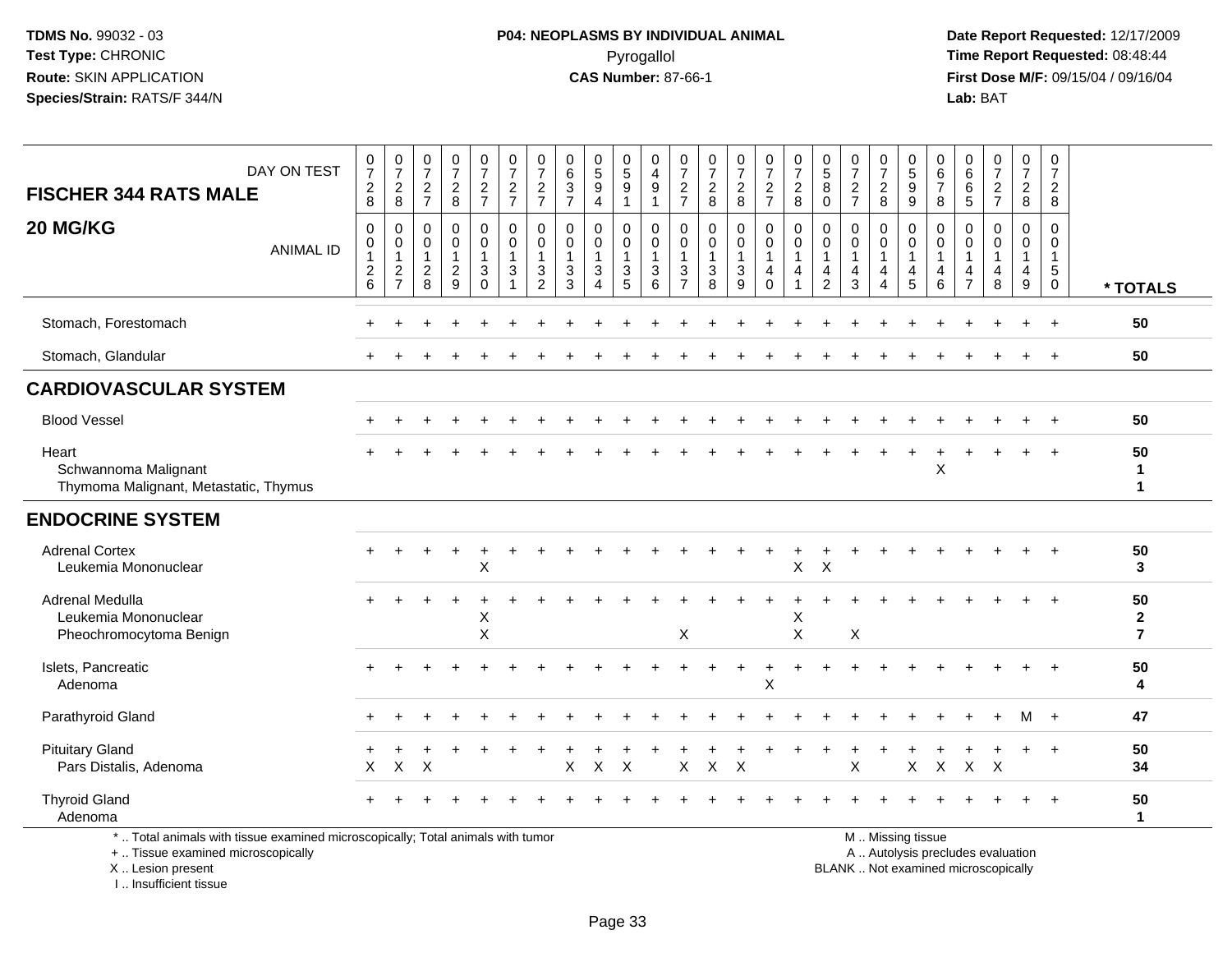| <b>FISCHER 344 RATS MALE</b>                                                                                                                                        | DAY ON TEST      | $\frac{0}{7}$<br>$\boldsymbol{2}$<br>$\bf8$       | $\begin{array}{c} 0 \\ 7 \end{array}$<br>$\overline{2}$<br>$\bf{8}$ | $\frac{0}{7}$<br>$\overline{c}$<br>$\overline{7}$ | $\frac{0}{7}$<br>$\overline{c}$<br>$\bf 8$               | $\begin{array}{c} 0 \\ 7 \end{array}$<br>$\overline{c}$<br>$\overline{7}$ | $\begin{smallmatrix}0\\7\end{smallmatrix}$<br>$\overline{c}$<br>$\overline{7}$ | $\frac{0}{7}$<br>$\overline{c}$<br>$\overline{7}$               | $\pmb{0}$<br>6<br>$\sqrt{3}$<br>$\overline{7}$    | $\begin{array}{c} 0 \\ 5 \end{array}$<br>9<br>$\overline{4}$                                  | $\begin{array}{c} 0 \\ 5 \end{array}$<br>$\overline{9}$<br>$\mathbf 1$ | $\begin{smallmatrix}0\\4\end{smallmatrix}$<br>$\boldsymbol{9}$<br>$\overline{1}$ | $\frac{0}{7}$<br>$\frac{2}{7}$                            | $\frac{0}{7}$<br>$\overline{c}$<br>8       | $\begin{smallmatrix} 0\\7 \end{smallmatrix}$<br>$\boldsymbol{2}$<br>$\, 8$ | $\frac{0}{7}$<br>$\boldsymbol{2}$<br>$\overline{7}$  | $\frac{0}{7}$<br>$\overline{2}$<br>$\bf8$                      | $\begin{array}{c} 0 \\ 5 \end{array}$<br>$\overline{8}$<br>$\mathbf 0$ | $\frac{0}{7}$<br>$\overline{2}$<br>$\overline{7}$              | $\frac{0}{7}$<br>$\boldsymbol{2}$<br>$\bf 8$                      | $\begin{array}{c} 0 \\ 5 \\ 9 \end{array}$<br>$\boldsymbol{9}$ | $\mathbf 0$<br>$\,6\,$<br>$\overline{7}$<br>8                     | 0<br>6<br>6<br>$\sqrt{5}$            | $\frac{0}{7}$<br>$\overline{c}$<br>$\overline{7}$                        | $\frac{0}{7}$<br>$\overline{c}$<br>8   |     | $\frac{0}{7}$<br>$\overline{2}$<br>8                                 |                                    |
|---------------------------------------------------------------------------------------------------------------------------------------------------------------------|------------------|---------------------------------------------------|---------------------------------------------------------------------|---------------------------------------------------|----------------------------------------------------------|---------------------------------------------------------------------------|--------------------------------------------------------------------------------|-----------------------------------------------------------------|---------------------------------------------------|-----------------------------------------------------------------------------------------------|------------------------------------------------------------------------|----------------------------------------------------------------------------------|-----------------------------------------------------------|--------------------------------------------|----------------------------------------------------------------------------|------------------------------------------------------|----------------------------------------------------------------|------------------------------------------------------------------------|----------------------------------------------------------------|-------------------------------------------------------------------|----------------------------------------------------------------|-------------------------------------------------------------------|--------------------------------------|--------------------------------------------------------------------------|----------------------------------------|-----|----------------------------------------------------------------------|------------------------------------|
| 20 MG/KG                                                                                                                                                            | <b>ANIMAL ID</b> | $\mathbf 0$<br>0<br>$\mathbf{1}$<br>$\frac{2}{6}$ | $\Omega$<br>$\mathbf 0$<br>$\mathbf{1}$<br>$\frac{2}{7}$            | $\Omega$<br>0<br>$\mathbf{1}$<br>$_{8}^2$         | $\Omega$<br>$\mathbf 0$<br>$\mathbf{1}$<br>$\frac{2}{9}$ | $\mathbf 0$<br>$\pmb{0}$<br>$\mathbf{1}$<br>$\sqrt{3}$<br>$\Omega$        | $\mathbf 0$<br>$\mathbf 0$<br>$\overline{1}$<br>$\sqrt{3}$<br>$\overline{1}$   | $\Omega$<br>$\boldsymbol{0}$<br>$\overline{1}$<br>$\frac{3}{2}$ | $\Omega$<br>$\mathbf 0$<br>$\mathbf{1}$<br>3<br>3 | $\Omega$<br>$\mathbf 0$<br>$\mathbf{1}$<br>$\ensuremath{\mathsf{3}}$<br>$\boldsymbol{\Delta}$ | $\mathbf 0$<br>0<br>$\mathbf{1}$<br>$\frac{3}{5}$                      | $\Omega$<br>0<br>$\overline{1}$<br>$\sqrt{3}$<br>6                               | $\mathbf 0$<br>$\pmb{0}$<br>$\mathbf{1}$<br>$\frac{3}{7}$ | $\mathbf 0$<br>0<br>$\mathbf{1}$<br>3<br>8 | $\mathbf 0$<br>$\mathbf 0$<br>$\overline{1}$<br>$\frac{3}{9}$              | 0<br>$\mathsf 0$<br>$\mathbf{1}$<br>4<br>$\mathbf 0$ | $\Omega$<br>$\mathbf 0$<br>$\mathbf{1}$<br>4<br>$\overline{1}$ | 0<br>$\mathbf 0$<br>$\mathbf{1}$<br>4<br>$\overline{2}$                | $\Omega$<br>$\mathbf 0$<br>$\mathbf{1}$<br>$\overline{4}$<br>3 | $\mathbf 0$<br>0<br>$\mathbf{1}$<br>4<br>$\boldsymbol{\varDelta}$ | $\Omega$<br>0<br>$\frac{4}{5}$                                 | $\Omega$<br>$\mathbf 0$<br>$\overline{1}$<br>4<br>$6\phantom{1}6$ | $\Omega$<br>0<br>4<br>$\overline{7}$ | $\Omega$<br>$\mathbf 0$<br>$\mathbf{1}$<br>$\overline{4}$<br>8           | $\Omega$<br>$\mathbf 0$<br>1<br>4<br>9 |     | $\Omega$<br>$\mathbf 0$<br>$\mathbf{1}$<br>$\sqrt{5}$<br>$\mathbf 0$ | * TOTALS                           |
| Bilateral, C-cell, Adenoma<br>C-cell, Adenoma<br>Follicular Cell, Adenoma<br>Follicular Cell, Carcinoma                                                             |                  |                                                   |                                                                     | X                                                 |                                                          |                                                                           |                                                                                | X                                                               |                                                   |                                                                                               |                                                                        |                                                                                  |                                                           |                                            |                                                                            |                                                      |                                                                |                                                                        |                                                                |                                                                   |                                                                |                                                                   |                                      | $\mathsf X$                                                              | X                                      |     | $\boldsymbol{\mathsf{X}}$                                            | 6<br>$\mathbf 1$<br>$\mathbf{1}$   |
| <b>GENERAL BODY SYSTEM</b>                                                                                                                                          |                  |                                                   |                                                                     |                                                   |                                                          |                                                                           |                                                                                |                                                                 |                                                   |                                                                                               |                                                                        |                                                                                  |                                                           |                                            |                                                                            |                                                      |                                                                |                                                                        |                                                                |                                                                   |                                                                |                                                                   |                                      |                                                                          |                                        |     |                                                                      |                                    |
| <b>NONE</b>                                                                                                                                                         |                  |                                                   |                                                                     |                                                   |                                                          |                                                                           |                                                                                |                                                                 |                                                   |                                                                                               |                                                                        |                                                                                  |                                                           |                                            |                                                                            |                                                      |                                                                |                                                                        |                                                                |                                                                   |                                                                |                                                                   |                                      |                                                                          |                                        |     |                                                                      |                                    |
| <b>GENITAL SYSTEM</b>                                                                                                                                               |                  |                                                   |                                                                     |                                                   |                                                          |                                                                           |                                                                                |                                                                 |                                                   |                                                                                               |                                                                        |                                                                                  |                                                           |                                            |                                                                            |                                                      |                                                                |                                                                        |                                                                |                                                                   |                                                                |                                                                   |                                      |                                                                          |                                        |     |                                                                      |                                    |
| Epididymis<br>Leukemia Mononuclear<br>Mesothelioma Malignant                                                                                                        |                  |                                                   |                                                                     |                                                   |                                                          |                                                                           |                                                                                |                                                                 |                                                   |                                                                                               |                                                                        |                                                                                  |                                                           |                                            |                                                                            |                                                      |                                                                |                                                                        |                                                                |                                                                   |                                                                |                                                                   |                                      |                                                                          | X                                      |     |                                                                      | 50<br>$\mathbf{1}$<br>$\mathbf{1}$ |
| Penis                                                                                                                                                               |                  |                                                   |                                                                     |                                                   |                                                          |                                                                           |                                                                                |                                                                 |                                                   |                                                                                               |                                                                        |                                                                                  |                                                           |                                            |                                                                            |                                                      |                                                                |                                                                        |                                                                |                                                                   |                                                                |                                                                   |                                      |                                                                          |                                        |     |                                                                      | $\mathbf{1}$                       |
| <b>Preputial Gland</b>                                                                                                                                              |                  |                                                   |                                                                     |                                                   |                                                          |                                                                           |                                                                                |                                                                 |                                                   |                                                                                               |                                                                        |                                                                                  |                                                           |                                            |                                                                            |                                                      |                                                                |                                                                        |                                                                |                                                                   |                                                                |                                                                   |                                      |                                                                          |                                        |     |                                                                      | 50                                 |
| Prostate                                                                                                                                                            |                  |                                                   |                                                                     |                                                   |                                                          |                                                                           |                                                                                |                                                                 |                                                   |                                                                                               |                                                                        |                                                                                  |                                                           |                                            |                                                                            |                                                      |                                                                |                                                                        |                                                                |                                                                   |                                                                |                                                                   |                                      |                                                                          |                                        |     | $\ddot{}$                                                            | 50                                 |
| Seminal Vesicle                                                                                                                                                     |                  |                                                   |                                                                     |                                                   |                                                          |                                                                           |                                                                                |                                                                 |                                                   |                                                                                               |                                                                        |                                                                                  |                                                           |                                            |                                                                            |                                                      |                                                                |                                                                        |                                                                |                                                                   |                                                                |                                                                   |                                      |                                                                          |                                        |     |                                                                      | 50                                 |
| <b>Testes</b><br>Mesothelioma Malignant<br>Bilateral, Interstitial Cell, Adenoma<br>Interstitial Cell, Adenoma                                                      |                  |                                                   | $X$ $X$                                                             |                                                   |                                                          |                                                                           | X X X X X                                                                      |                                                                 | $\mathsf X$                                       | $\boldsymbol{\mathsf{X}}$                                                                     |                                                                        | X                                                                                |                                                           | X                                          |                                                                            |                                                      | X X X X X                                                      |                                                                        |                                                                |                                                                   | $X$ $X$ $X$                                                    |                                                                   |                                      | $\mathsf{X}$                                                             | $\ddot{}$<br>X                         | X X | $+$                                                                  | 50<br>$\mathbf{1}$<br>28<br>14     |
| <b>HEMATOPOIETIC SYSTEM</b>                                                                                                                                         |                  |                                                   |                                                                     |                                                   |                                                          |                                                                           |                                                                                |                                                                 |                                                   |                                                                                               |                                                                        |                                                                                  |                                                           |                                            |                                                                            |                                                      |                                                                |                                                                        |                                                                |                                                                   |                                                                |                                                                   |                                      |                                                                          |                                        |     |                                                                      |                                    |
| <b>Bone Marrow</b>                                                                                                                                                  |                  |                                                   |                                                                     |                                                   |                                                          |                                                                           |                                                                                |                                                                 |                                                   |                                                                                               |                                                                        |                                                                                  |                                                           |                                            |                                                                            |                                                      |                                                                |                                                                        |                                                                |                                                                   |                                                                |                                                                   |                                      |                                                                          |                                        |     |                                                                      | 50                                 |
| *  Total animals with tissue examined microscopically; Total animals with tumor<br>+  Tissue examined microscopically<br>X  Lesion present<br>I Insufficient tissue |                  |                                                   |                                                                     |                                                   |                                                          |                                                                           |                                                                                |                                                                 |                                                   |                                                                                               |                                                                        |                                                                                  |                                                           |                                            |                                                                            |                                                      |                                                                |                                                                        |                                                                |                                                                   | M  Missing tissue                                              |                                                                   |                                      | A  Autolysis precludes evaluation<br>BLANK  Not examined microscopically |                                        |     |                                                                      |                                    |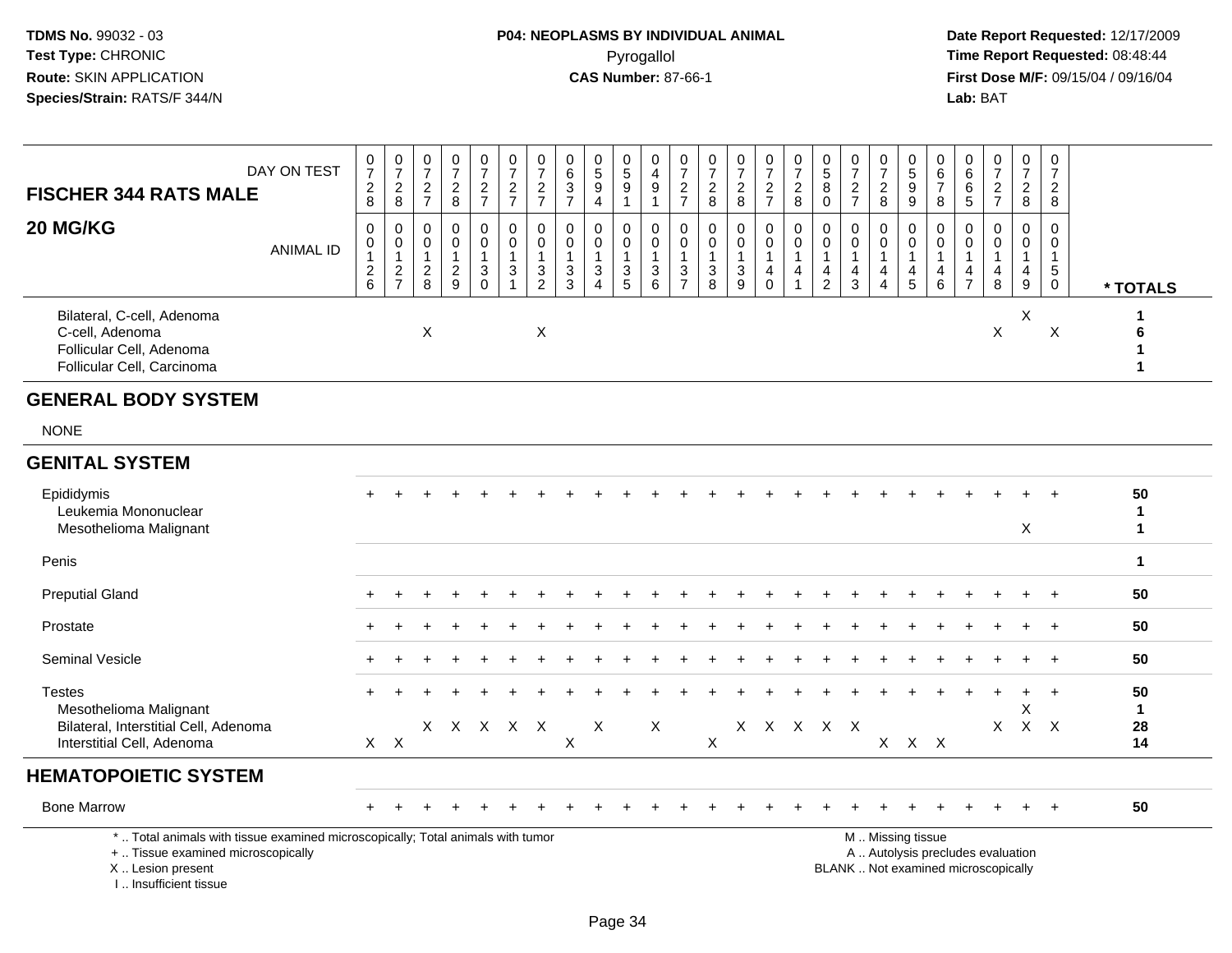# **P04: NEOPLASMS BY INDIVIDUAL ANIMAL**Pyrogallol Pyrogallol **Pyrogallol Time Report Requested:** 08:48:44<br>**CAS Number:** 87-66-1 **Time Report Requested:** 08/15/04 / 09/16/04

 **Date Report Requested:** 12/17/2009 **First Dose M/F:** 09/15/04 / 09/16/04<br>Lab: BAT **Lab:** BAT

| DAY ON TEST<br><b>FISCHER 344 RATS MALE</b>                                                                                                                                            | $\frac{0}{7}$<br>$_{8}^{2}$       | $\frac{0}{7}$<br>$\overline{c}$<br>8                      | $\frac{0}{7}$<br>$\frac{2}{7}$                      | $\frac{0}{7}$<br>$_{8}^2$                                   | $\frac{0}{7}$<br>$\frac{2}{7}$                                               | 0<br>$\overline{7}$<br>$rac{2}{7}$                                                        | 0<br>$\overline{7}$<br>$\frac{2}{7}$                 | 0<br>$\,6\,$<br>$\sqrt{3}$<br>$\overline{7}$         | $\begin{array}{c} 0 \\ 5 \end{array}$<br>$\boldsymbol{9}$<br>$\overline{4}$ | 0<br>$\overline{5}$<br>$9\,$<br>$\overline{1}$                     | 0<br>$\overline{4}$<br>$9\,$<br>$\mathbf{1}$                    | 0<br>$\overline{7}$<br>$\boldsymbol{2}$<br>$\overline{7}$ | 0<br>$\overline{7}$<br>$\overline{\mathbf{c}}$<br>8 | $\frac{0}{7}$<br>$\frac{2}{8}$                          | $\begin{smallmatrix}0\\7\end{smallmatrix}$<br>$\frac{2}{7}$ | $\frac{0}{7}$<br>$\boldsymbol{2}$<br>8                  | $\begin{array}{c} 0 \\ 5 \end{array}$<br>8<br>$\mathbf 0$         | $\frac{0}{7}$<br>$\frac{2}{7}$                                    | $\frac{0}{7}$<br>$\overline{\mathbf{c}}$<br>8     | $\begin{array}{c} 0 \\ 5 \end{array}$<br>9<br>9        | 0<br>$\,6\,$<br>$\overline{7}$<br>8                 | 0<br>6<br>6<br>$\sqrt{5}$                         | 0<br>$\overline{7}$<br>$\frac{2}{7}$ | 0<br>$\overline{7}$<br>$\frac{2}{8}$                 | 0<br>$\overline{7}$<br>$\overline{c}$<br>8                                   |                                              |
|----------------------------------------------------------------------------------------------------------------------------------------------------------------------------------------|-----------------------------------|-----------------------------------------------------------|-----------------------------------------------------|-------------------------------------------------------------|------------------------------------------------------------------------------|-------------------------------------------------------------------------------------------|------------------------------------------------------|------------------------------------------------------|-----------------------------------------------------------------------------|--------------------------------------------------------------------|-----------------------------------------------------------------|-----------------------------------------------------------|-----------------------------------------------------|---------------------------------------------------------|-------------------------------------------------------------|---------------------------------------------------------|-------------------------------------------------------------------|-------------------------------------------------------------------|---------------------------------------------------|--------------------------------------------------------|-----------------------------------------------------|---------------------------------------------------|--------------------------------------|------------------------------------------------------|------------------------------------------------------------------------------|----------------------------------------------|
| 20 MG/KG<br><b>ANIMAL ID</b>                                                                                                                                                           | $\mathbf 0$<br>0<br>$\frac{2}{6}$ | $\mathbf 0$<br>$\pmb{0}$<br>$\mathbf{1}$<br>$\frac{2}{7}$ | 0<br>$\mathbf 0$<br>$\overline{1}$<br>$\frac{2}{8}$ | $\mathbf 0$<br>$\mathbf 0$<br>$\mathbf{1}$<br>$\frac{2}{9}$ | 0<br>$\mathbf 0$<br>$\mathbf{1}$<br>$\ensuremath{\mathsf{3}}$<br>$\mathbf 0$ | $\mathbf 0$<br>$\mathbf 0$<br>$\mathbf{1}$<br>$\ensuremath{\mathsf{3}}$<br>$\overline{1}$ | $\mathbf 0$<br>$\mathbf 0$<br>$\mathbf{1}$<br>3<br>2 | $\mathbf 0$<br>$\mathbf 0$<br>$\mathbf{1}$<br>3<br>3 | 0<br>$\mathbf 0$<br>$\mathbf{1}$<br>$\ensuremath{\mathsf{3}}$<br>$\Delta$   | 0<br>$\mathbf 0$<br>$\overline{1}$<br>$\sqrt{3}$<br>$\overline{5}$ | $\mathbf 0$<br>$\mathbf 0$<br>$\overline{1}$<br>$\sqrt{3}$<br>6 | 0<br>$\mathbf 0$<br>1<br>3<br>$\overline{7}$              | $\mathbf 0$<br>$\mathbf 0$<br>1<br>3<br>8           | 0<br>$\mathbf 0$<br>1<br>$\ensuremath{\mathsf{3}}$<br>9 | 0<br>$\mathbf 0$<br>$\overline{1}$<br>4<br>$\Omega$         | 0<br>$\mathbf 0$<br>$\mathbf{1}$<br>$\overline{4}$<br>1 | $\mathbf 0$<br>$\mathbf 0$<br>$\mathbf{1}$<br>4<br>$\overline{2}$ | $\mathbf 0$<br>$\mathbf 0$<br>$\mathbf{1}$<br>$\overline{4}$<br>3 | 0<br>$\mathbf 0$<br>$\mathbf{1}$<br>4<br>$\Delta$ | 0<br>$\mathbf 0$<br>$\mathbf 1$<br>4<br>5              | $\mathbf 0$<br>$\Omega$<br>$\overline{1}$<br>4<br>6 | $\Omega$<br>$\Omega$<br>-1<br>4<br>$\overline{7}$ | $\Omega$<br>$\Omega$<br>1<br>4<br>8  | $\mathbf 0$<br>$\mathbf 0$<br>$\mathbf{1}$<br>4<br>9 | $\Omega$<br>$\mathbf 0$<br>$\mathbf{1}$<br>$\sqrt{5}$<br>$\mathsf{O}\xspace$ | * TOTALS                                     |
| Lymph Node<br>Mediastinal, Leukemia Mononuclear                                                                                                                                        |                                   |                                                           |                                                     |                                                             | $\ddot{}$<br>X                                                               |                                                                                           |                                                      | $\ddot{}$                                            |                                                                             |                                                                    |                                                                 |                                                           |                                                     |                                                         |                                                             |                                                         |                                                                   |                                                                   |                                                   |                                                        | $\ddot{}$                                           |                                                   |                                      |                                                      |                                                                              | 4<br>$\mathbf{2}$                            |
| Lymph Node, Mandibular                                                                                                                                                                 | M                                 | M                                                         | м                                                   | м                                                           | M                                                                            | М                                                                                         | M                                                    | м                                                    | M                                                                           | M                                                                  | M                                                               | M                                                         | M                                                   | M                                                       | - M                                                         | M                                                       | M                                                                 | M                                                                 | M                                                 | M                                                      | M                                                   | M                                                 |                                      | M M M                                                |                                                                              | $\mathbf 0$                                  |
| Lymph Node, Mesenteric<br>Leukemia Mononuclear                                                                                                                                         |                                   |                                                           |                                                     |                                                             | X                                                                            |                                                                                           |                                                      |                                                      |                                                                             |                                                                    |                                                                 |                                                           |                                                     |                                                         |                                                             |                                                         |                                                                   |                                                                   |                                                   |                                                        |                                                     |                                                   |                                      |                                                      |                                                                              | 50<br>4                                      |
| Spleen<br>Leukemia Mononuclear                                                                                                                                                         |                                   |                                                           |                                                     | Χ                                                           | X                                                                            |                                                                                           |                                                      |                                                      |                                                                             |                                                                    |                                                                 |                                                           |                                                     |                                                         |                                                             | X                                                       | X                                                                 |                                                                   |                                                   |                                                        |                                                     |                                                   |                                      |                                                      | $\ddot{}$<br>X                                                               | 50<br>11                                     |
| Thymus<br>Leukemia Mononuclear<br>Thymoma Malignant                                                                                                                                    |                                   |                                                           |                                                     |                                                             |                                                                              |                                                                                           |                                                      |                                                      |                                                                             |                                                                    |                                                                 |                                                           |                                                     |                                                         |                                                             |                                                         |                                                                   |                                                                   |                                                   |                                                        |                                                     |                                                   |                                      |                                                      |                                                                              | 48<br>$\mathbf 1$<br>1                       |
| <b>INTEGUMENTARY SYSTEM</b>                                                                                                                                                            |                                   |                                                           |                                                     |                                                             |                                                                              |                                                                                           |                                                      |                                                      |                                                                             |                                                                    |                                                                 |                                                           |                                                     |                                                         |                                                             |                                                         |                                                                   |                                                                   |                                                   |                                                        |                                                     |                                                   |                                      |                                                      |                                                                              |                                              |
| <b>Mammary Gland</b><br>Fibroadenoma                                                                                                                                                   |                                   |                                                           |                                                     |                                                             | Χ                                                                            |                                                                                           |                                                      |                                                      |                                                                             |                                                                    |                                                                 |                                                           |                                                     |                                                         |                                                             |                                                         |                                                                   |                                                                   |                                                   |                                                        |                                                     |                                                   |                                      |                                                      |                                                                              | 50<br>-1                                     |
| Skin<br>Keratoacanthoma<br>Subcutaneous Tissue, Fibroma<br>Subcutaneous Tissue, Fibrosarcoma<br>Subcutaneous Tissue, Fibrous Histiocytoma<br>Subcutaneous Tissue, Schwannoma Malignant |                                   |                                                           |                                                     |                                                             | Х                                                                            |                                                                                           | X                                                    |                                                      | X                                                                           |                                                                    |                                                                 | Χ                                                         |                                                     |                                                         |                                                             |                                                         | $\times$                                                          |                                                                   |                                                   |                                                        | X                                                   |                                                   |                                      |                                                      |                                                                              | 50<br>$\mathbf{2}$<br>$\mathbf{2}$<br>1<br>3 |
| <b>MUSCULOSKELETAL SYSTEM</b>                                                                                                                                                          |                                   |                                                           |                                                     |                                                             |                                                                              |                                                                                           |                                                      |                                                      |                                                                             |                                                                    |                                                                 |                                                           |                                                     |                                                         |                                                             |                                                         |                                                                   |                                                                   |                                                   |                                                        |                                                     |                                                   |                                      |                                                      |                                                                              |                                              |
| <b>Bone</b>                                                                                                                                                                            |                                   |                                                           |                                                     |                                                             |                                                                              |                                                                                           |                                                      |                                                      |                                                                             |                                                                    |                                                                 |                                                           |                                                     |                                                         |                                                             |                                                         |                                                                   |                                                                   |                                                   |                                                        |                                                     |                                                   |                                      |                                                      |                                                                              | 50                                           |
| *  Total animals with tissue examined microscopically; Total animals with tumor<br>+  Tissue examined microscopically<br>X  Lesion present                                             |                                   |                                                           |                                                     |                                                             |                                                                              |                                                                                           |                                                      |                                                      |                                                                             |                                                                    |                                                                 |                                                           |                                                     |                                                         |                                                             |                                                         |                                                                   | BLANK  Not examined microscopically                               |                                                   | M  Missing tissue<br>A  Autolysis precludes evaluation |                                                     |                                                   |                                      |                                                      |                                                                              |                                              |

I .. Insufficient tissue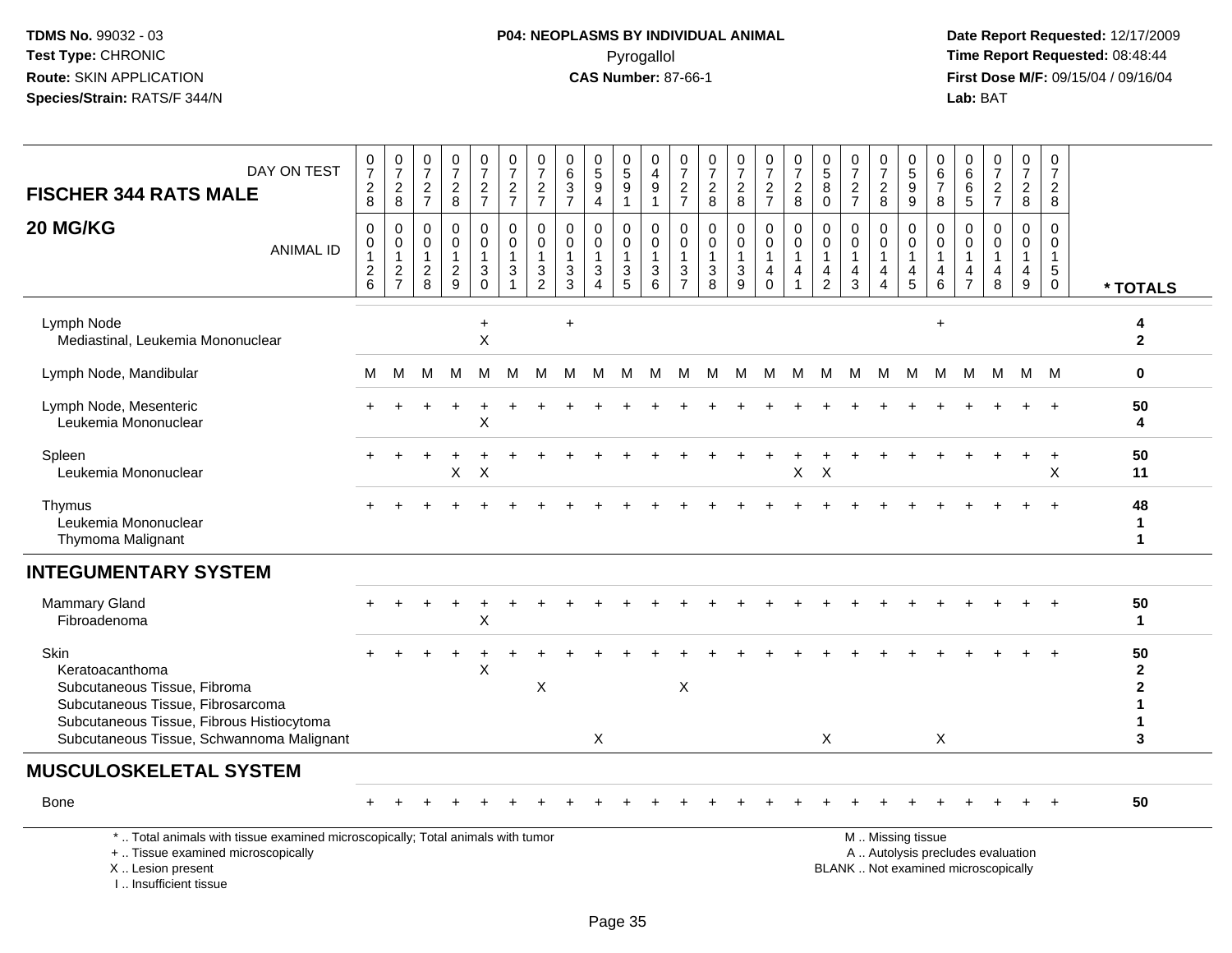**Date Report Requested:** 12/17/2009 **First Dose M/F:** 09/15/04 / 09/16/04 Lab: BAT **Lab:** BAT

| DAY ON TEST<br><b>FISCHER 344 RATS MALE</b>                                                             | $\frac{0}{7}$<br>$\frac{2}{8}$                            | $\frac{0}{7}$<br>$\frac{2}{8}$                  | $\frac{0}{7}$<br>$\frac{2}{7}$                              | $\frac{0}{7}$<br>$\frac{2}{8}$                              | $\frac{0}{7}$<br>$\frac{2}{7}$                                                    | $\frac{0}{7}$<br>$\frac{2}{7}$                                                        | $\frac{0}{7}$<br>$\frac{2}{7}$                          | $\boldsymbol{0}$<br>$\,6\,$<br>$\frac{3}{7}$                    | $\begin{array}{c} 0 \\ 5 \\ 9 \end{array}$<br>$\overline{4}$              | $\begin{array}{c} 0 \\ 5 \\ 9 \end{array}$<br>$\mathbf{1}$        | 0<br>$\frac{4}{9}$<br>$\mathbf{1}$     | $\frac{0}{7}$<br>$\frac{2}{7}$                        | $\frac{0}{7}$<br>$\frac{2}{8}$                                   | $\frac{0}{7}$<br>$\frac{2}{8}$                                           | $\frac{0}{7}$<br>$\frac{2}{7}$                                               | $\frac{0}{7}$<br>$\frac{2}{8}$                                | $\begin{array}{c} 0 \\ 5 \end{array}$<br>8<br>$\mathbf 0$          | $\frac{0}{7}$<br>$\frac{2}{7}$                       | $\frac{0}{7}$<br>$\frac{2}{8}$                     | 0<br>9<br>9                                                          | 0<br>$\,6$<br>$\overline{7}$<br>$\,8\,$               | $\begin{matrix} 0 \\ 6 \end{matrix}$<br>6<br>5 | $\frac{0}{7}$<br>$\frac{2}{7}$                       | $\frac{0}{7}$<br>$\frac{2}{8}$                                         | 0<br>$\overline{7}$<br>$_{8}^{\rm 2}$                |                                         |
|---------------------------------------------------------------------------------------------------------|-----------------------------------------------------------|-------------------------------------------------|-------------------------------------------------------------|-------------------------------------------------------------|-----------------------------------------------------------------------------------|---------------------------------------------------------------------------------------|---------------------------------------------------------|-----------------------------------------------------------------|---------------------------------------------------------------------------|-------------------------------------------------------------------|----------------------------------------|-------------------------------------------------------|------------------------------------------------------------------|--------------------------------------------------------------------------|------------------------------------------------------------------------------|---------------------------------------------------------------|--------------------------------------------------------------------|------------------------------------------------------|----------------------------------------------------|----------------------------------------------------------------------|-------------------------------------------------------|------------------------------------------------|------------------------------------------------------|------------------------------------------------------------------------|------------------------------------------------------|-----------------------------------------|
| 20 MG/KG<br><b>ANIMAL ID</b>                                                                            | $\pmb{0}$<br>$\pmb{0}$<br>$\overline{1}$<br>$\frac{2}{6}$ | 0<br>$\pmb{0}$<br>$\mathbf{1}$<br>$\frac{2}{7}$ | $\mathbf 0$<br>$\pmb{0}$<br>$\overline{1}$<br>$\frac{2}{8}$ | $\mathbf 0$<br>$\pmb{0}$<br>$\mathbf{1}$<br>$\sqrt{2}$<br>9 | 0<br>$\mathsf{O}\xspace$<br>$\mathbf{1}$<br>$\ensuremath{\mathsf{3}}$<br>$\Omega$ | $\pmb{0}$<br>$\mathsf 0$<br>$\mathbf{1}$<br>$\ensuremath{\mathsf{3}}$<br>$\mathbf{1}$ | 0<br>$\mathbf 0$<br>$\mathbf{1}$<br>3<br>$\overline{2}$ | $\Omega$<br>0<br>$\mathbf{1}$<br>$\ensuremath{\mathsf{3}}$<br>3 | 0<br>$\mathbf 0$<br>$\mathbf{1}$<br>$\mathbf 3$<br>$\boldsymbol{\Lambda}$ | 0<br>0<br>$\mathbf{1}$<br>$\ensuremath{\mathsf{3}}$<br>$\sqrt{5}$ | 0<br>$\,0\,$<br>$\mathbf{1}$<br>3<br>6 | 0<br>$\pmb{0}$<br>$\mathbf{1}$<br>3<br>$\overline{7}$ | 0<br>$\pmb{0}$<br>$\mathbf{1}$<br>$\ensuremath{\mathsf{3}}$<br>8 | $\pmb{0}$<br>$\pmb{0}$<br>$\mathbf{1}$<br>$\ensuremath{\mathsf{3}}$<br>9 | 0<br>$\boldsymbol{0}$<br>$\mathbf{1}$<br>$\overline{\mathbf{4}}$<br>$\Omega$ | $\pmb{0}$<br>$\pmb{0}$<br>$\mathbf{1}$<br>4<br>$\overline{1}$ | 0<br>$\pmb{0}$<br>$\mathbf{1}$<br>$\overline{4}$<br>$\overline{2}$ | $\Omega$<br>0<br>$\mathbf{1}$<br>$\overline{4}$<br>3 | $\mathbf 0$<br>$\pmb{0}$<br>$\mathbf{1}$<br>4<br>Δ | 0<br>$\mathbf 0$<br>$\mathbf{1}$<br>$\overline{4}$<br>$\overline{5}$ | 0<br>$\pmb{0}$<br>$\mathbf{1}$<br>$\overline{4}$<br>6 | 0<br>0<br>$\mathbf{1}$<br>4<br>$\overline{7}$  | $\Omega$<br>0<br>$\mathbf{1}$<br>$\overline{4}$<br>8 | $\mathbf 0$<br>$\boldsymbol{0}$<br>$\mathbf{1}$<br>$\overline{4}$<br>9 | $\Omega$<br>0<br>$\mathbf{1}$<br>$\overline{5}$<br>0 | * TOTALS                                |
| <b>NERVOUS SYSTEM</b>                                                                                   |                                                           |                                                 |                                                             |                                                             |                                                                                   |                                                                                       |                                                         |                                                                 |                                                                           |                                                                   |                                        |                                                       |                                                                  |                                                                          |                                                                              |                                                               |                                                                    |                                                      |                                                    |                                                                      |                                                       |                                                |                                                      |                                                                        |                                                      |                                         |
| <b>Brain</b><br>Astrocytoma Malignant                                                                   |                                                           |                                                 |                                                             |                                                             |                                                                                   |                                                                                       |                                                         |                                                                 |                                                                           |                                                                   | X                                      |                                                       |                                                                  |                                                                          |                                                                              |                                                               |                                                                    |                                                      |                                                    |                                                                      |                                                       |                                                |                                                      |                                                                        | $\ddot{}$                                            | 50<br>$\mathbf{1}$                      |
| <b>RESPIRATORY SYSTEM</b>                                                                               |                                                           |                                                 |                                                             |                                                             |                                                                                   |                                                                                       |                                                         |                                                                 |                                                                           |                                                                   |                                        |                                                       |                                                                  |                                                                          |                                                                              |                                                               |                                                                    |                                                      |                                                    |                                                                      |                                                       |                                                |                                                      |                                                                        |                                                      |                                         |
| Lung<br>Alveolar/Bronchiolar Carcinoma<br>Leukemia Mononuclear<br>Thymoma Malignant, Metastatic, Thymus |                                                           |                                                 |                                                             |                                                             | X                                                                                 |                                                                                       |                                                         |                                                                 |                                                                           |                                                                   |                                        |                                                       |                                                                  |                                                                          |                                                                              | X                                                             |                                                                    |                                                      |                                                    |                                                                      |                                                       |                                                |                                                      |                                                                        |                                                      | 50<br>$\mathbf{2}$<br>8<br>$\mathbf{1}$ |
| Nose                                                                                                    |                                                           |                                                 |                                                             |                                                             |                                                                                   |                                                                                       |                                                         |                                                                 |                                                                           |                                                                   |                                        |                                                       |                                                                  |                                                                          |                                                                              |                                                               |                                                                    |                                                      |                                                    |                                                                      |                                                       |                                                |                                                      |                                                                        |                                                      | 50                                      |
| Trachea                                                                                                 |                                                           |                                                 |                                                             |                                                             |                                                                                   |                                                                                       |                                                         |                                                                 |                                                                           |                                                                   |                                        |                                                       |                                                                  |                                                                          |                                                                              |                                                               |                                                                    |                                                      |                                                    |                                                                      |                                                       |                                                |                                                      |                                                                        | $\ddot{}$                                            | 50                                      |
| <b>SPECIAL SENSES SYSTEM</b>                                                                            |                                                           |                                                 |                                                             |                                                             |                                                                                   |                                                                                       |                                                         |                                                                 |                                                                           |                                                                   |                                        |                                                       |                                                                  |                                                                          |                                                                              |                                                               |                                                                    |                                                      |                                                    |                                                                      |                                                       |                                                |                                                      |                                                                        |                                                      |                                         |
| Eye                                                                                                     |                                                           |                                                 |                                                             |                                                             |                                                                                   |                                                                                       |                                                         |                                                                 |                                                                           |                                                                   |                                        |                                                       |                                                                  |                                                                          |                                                                              |                                                               |                                                                    |                                                      |                                                    |                                                                      |                                                       |                                                |                                                      |                                                                        |                                                      | 50                                      |
| <b>Harderian Gland</b>                                                                                  |                                                           |                                                 |                                                             |                                                             |                                                                                   |                                                                                       |                                                         |                                                                 |                                                                           |                                                                   |                                        |                                                       |                                                                  |                                                                          |                                                                              |                                                               |                                                                    |                                                      |                                                    |                                                                      |                                                       |                                                |                                                      |                                                                        |                                                      | 50                                      |
| <b>URINARY SYSTEM</b>                                                                                   |                                                           |                                                 |                                                             |                                                             |                                                                                   |                                                                                       |                                                         |                                                                 |                                                                           |                                                                   |                                        |                                                       |                                                                  |                                                                          |                                                                              |                                                               |                                                                    |                                                      |                                                    |                                                                      |                                                       |                                                |                                                      |                                                                        |                                                      |                                         |
| Kidney<br>Leukemia Mononuclear                                                                          |                                                           |                                                 |                                                             |                                                             |                                                                                   |                                                                                       |                                                         |                                                                 |                                                                           |                                                                   |                                        |                                                       |                                                                  |                                                                          |                                                                              |                                                               |                                                                    |                                                      |                                                    |                                                                      |                                                       |                                                |                                                      |                                                                        | $\ddot{}$                                            | 50<br>3                                 |
| <b>Urinary Bladder</b>                                                                                  |                                                           |                                                 |                                                             |                                                             |                                                                                   |                                                                                       |                                                         |                                                                 |                                                                           |                                                                   |                                        |                                                       |                                                                  |                                                                          |                                                                              |                                                               |                                                                    |                                                      |                                                    |                                                                      |                                                       |                                                |                                                      | $\ddot{}$                                                              | $+$                                                  | 50                                      |
| <b>SYSTEMIC LESIONS</b>                                                                                 |                                                           |                                                 |                                                             |                                                             |                                                                                   |                                                                                       |                                                         |                                                                 |                                                                           |                                                                   |                                        |                                                       |                                                                  |                                                                          |                                                                              |                                                               |                                                                    |                                                      |                                                    |                                                                      |                                                       |                                                |                                                      |                                                                        |                                                      |                                         |

\* .. Total animals with tissue examined microscopically; Total animals with tumor

+ .. Tissue examined microscopically

X .. Lesion present

I .. Insufficient tissue

 M .. Missing tissuey the contract of the contract of the contract of the contract of the contract of the contract of the contract of  $A$ . Autolysis precludes evaluation

Lesion present BLANK .. Not examined microscopically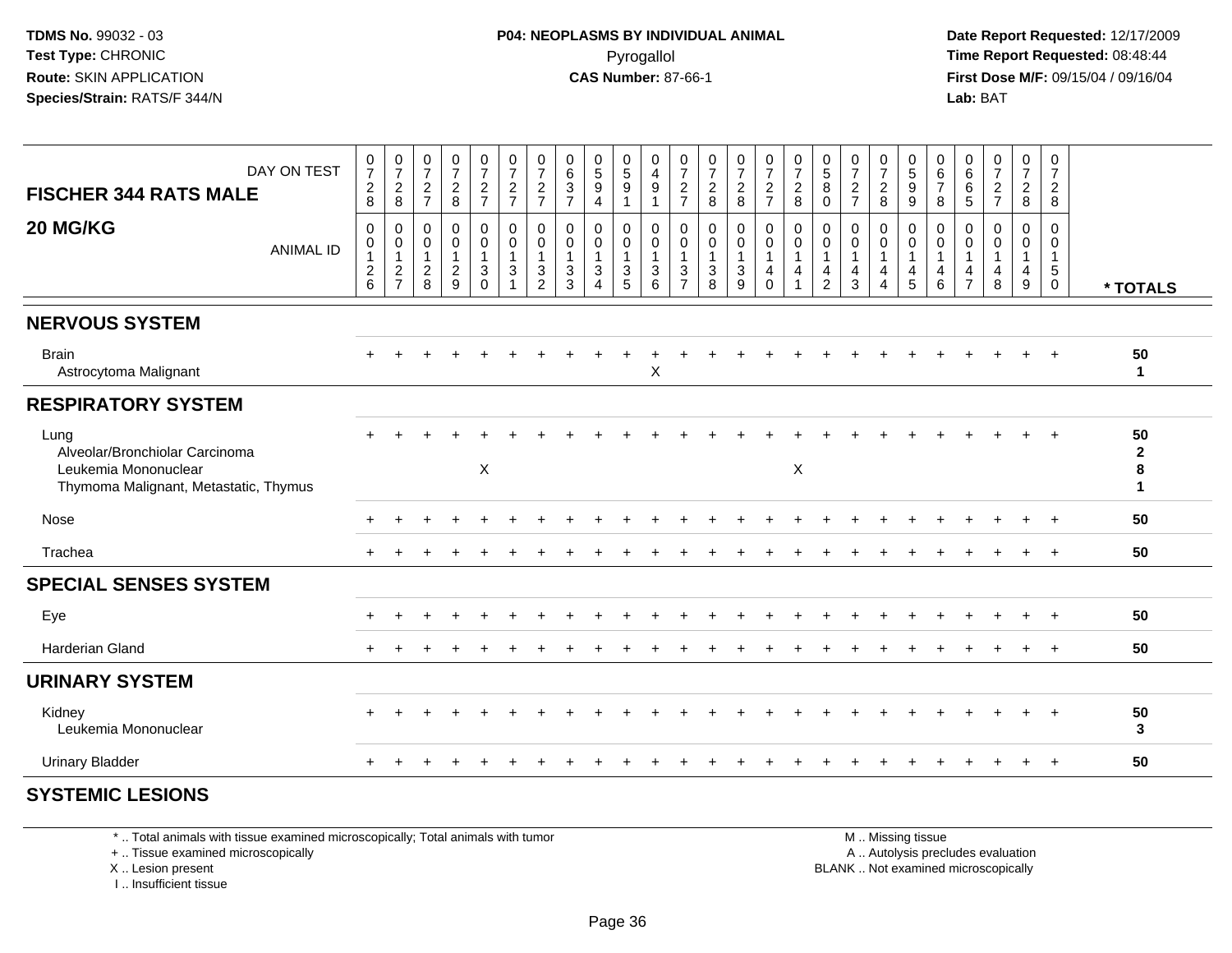# **P04: NEOPLASMS BY INDIVIDUAL ANIMAL**Pyrogallol Pyrogallol **Pyrogallol Time Report Requested:** 08:48:44<br>**CAS Number:** 87-66-1 **Time Report Requested:** 09/15/04 / 09/16/04

 **Date Report Requested:** 12/17/2009 **First Dose M/F:** 09/15/04 / 09/16/04 Lab: BAT **Lab:** BAT

| DAY ON TEST<br><b>FISCHER 344 RATS MALE</b>                      | 0<br>$\overline{ }$<br>$\overline{2}$<br>8 | $\overline{0}$<br>$\rightarrow$<br>$\sqrt{2}$<br>∼<br>8 | 0<br>-<br>2<br>$\overline{ }$ | $\overline{0}$<br>-<br>ົ<br>$\epsilon$<br>8 | 0<br>$\rightarrow$<br>C<br>$\epsilon$<br>$\rightarrow$ | 0<br>$\rightarrow$<br>$\overline{2}$<br>$\rightarrow$ | 0<br>$\rightarrow$<br>ົ<br>∼<br>$\rightarrow$ | 0<br>6<br>$\sim$<br>చ      | 5<br>9<br>4        | 5<br>9 | $\mathbf 0$<br>4<br>9 | 0<br>$\epsilon$          | 0<br>$\rightarrow$<br>2<br>8 | $\mathbf{0}$<br>$\overline{ }$<br>2<br>8 | 0<br>$\rightarrow$<br>2    | $\epsilon$<br>8 | c              | 0<br>$\sim$      | 0<br>ົດ<br>$\epsilon$<br>8 | 0<br>$\ddot{\circ}$<br>9<br>9 | 0<br>6<br>$\rightarrow$<br>8 | 0<br>6<br>6<br>$\circ$        | 0<br>$\sim$<br>$\epsilon$ | 0<br>$\overline{\phantom{a}}$<br>$\overline{2}$<br>8 | 0<br>ົ<br>∼<br>8  |          |
|------------------------------------------------------------------|--------------------------------------------|---------------------------------------------------------|-------------------------------|---------------------------------------------|--------------------------------------------------------|-------------------------------------------------------|-----------------------------------------------|----------------------------|--------------------|--------|-----------------------|--------------------------|------------------------------|------------------------------------------|----------------------------|-----------------|----------------|------------------|----------------------------|-------------------------------|------------------------------|-------------------------------|---------------------------|------------------------------------------------------|-------------------|----------|
| <b>20 MG/KG</b><br>ANIMAL ID                                     | 0<br>0<br>2<br>6                           | - 0<br>0<br>$\sim$<br>∼<br>$\rightarrow$                | 0<br>$\sim$<br>∠<br>8         | 0<br>0<br>$\Omega$<br>$\epsilon$<br>9       | 0<br>0<br>3<br>$\Omega$                                | 0<br>0<br>3                                           | 0<br>0<br>3<br>2                              | 0<br>$\mathbf 0$<br>3<br>3 | $\Omega$<br>3<br>4 | 3<br>5 | 0<br>0<br>3<br>6      | 0<br>3<br>$\overline{ }$ | 0<br>0<br>3<br>8             | $\mathbf{0}$<br>0<br>3<br>9              | 0<br>0<br>4<br>$\sim$<br>υ | 4               | $\overline{2}$ | 0<br>0<br>4<br>3 | 0<br>4<br>4                | 0<br>0<br>4<br>5              | 0<br>0<br>4<br>6             | 0<br>0<br>4<br>$\overline{ }$ | 0<br>4<br>8               | $\mathbf 0$<br>0<br>4<br>9                           | 0<br>0<br>5<br>0  | * TOTALS |
| Multiple Organ<br>Leukemia Mononuclear<br>Mesothelioma Malignant |                                            |                                                         |                               | X.                                          | $\mathsf{X}$                                           |                                                       |                                               |                            |                    |        |                       |                          |                              |                                          |                            | X.              | X              |                  |                            |                               |                              |                               |                           | ⋏                                                    | $\checkmark$<br>⌒ | 50<br>11 |

\* .. Total animals with tissue examined microscopically; Total animals with tumor

+ .. Tissue examined microscopically

- X .. Lesion present
- I .. Insufficient tissue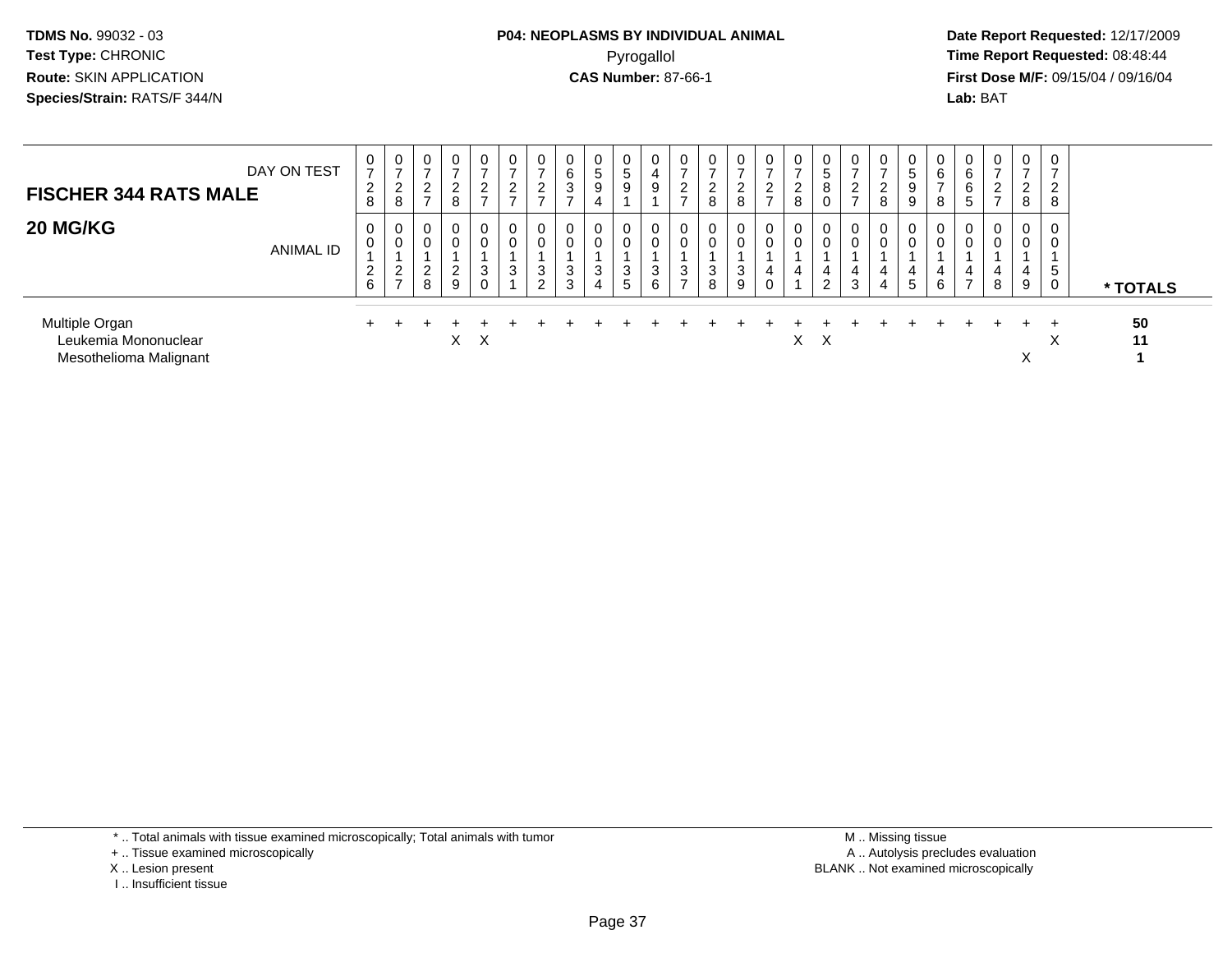**Date Report Requested:** 12/17/2009 **First Dose M/F:** 09/15/04 / 09/16/04 Lab: BAT **Lab:** BAT

| DAY ON TEST<br><b>FISCHER 344 RATS MALE</b>             | $\begin{array}{c} 0 \\ 7 \end{array}$<br>$\frac{2}{8}$                   | $\begin{matrix} 0 \\ 6 \\ 5 \end{matrix}$<br>$\overline{7}$ | $\frac{0}{7}$<br>$\frac{2}{7}$                                  | $\frac{0}{7}$<br>$\frac{2}{8}$                                                      | $\begin{matrix} 0 \\ 6 \end{matrix}$<br>$\overline{9}$<br>6 | $\frac{0}{7}$<br>$\frac{2}{8}$                                                    | 0<br>$\,6\,$<br>$\overline{4}$<br>$\overline{4}$         | $\frac{0}{7}$<br>$\overline{2}$<br>8                              | $\frac{0}{7}$<br>$\frac{2}{7}$   | $\begin{smallmatrix} 0\\2\\9 \end{smallmatrix}$<br>$\overline{4}$ | $\frac{0}{7}$<br>$_{\rm 2}^2$                                       | $\frac{0}{7}$<br>$\frac{2}{7}$                                          | $\frac{0}{7}$<br>$\frac{2}{7}$                                    | $\frac{0}{7}$<br>$\mathbf 0$<br>$\,6\,$                       | 0<br>$\,6\,$<br>$\boldsymbol{9}$<br>6                  | $\begin{array}{c} 0 \\ 6 \end{array}$<br>1<br>$\mathbf{1}$ | $\frac{0}{7}$<br>$\mathbf 0$<br>$\sqrt{2}$                        | 0<br>$6\phantom{a}$<br>$6\phantom{a}$<br>$\overline{7}$ | $\frac{0}{7}$<br>$\frac{2}{7}$                                          | $\frac{0}{7}$<br>$\frac{2}{8}$                                     | 0<br>$\overline{7}$<br>$\frac{2}{7}$                    | $\frac{0}{7}$<br>$_{\rm 8}^2$                                      | $\frac{0}{7}$<br>$\frac{2}{8}$                                    | $\begin{array}{c} 0 \\ 4 \\ 5 \end{array}$<br>$\mathbf{1}$      | 0<br>$\boldsymbol{7}$<br>$\overline{2}$<br>$\overline{7}$ |                       |
|---------------------------------------------------------|--------------------------------------------------------------------------|-------------------------------------------------------------|-----------------------------------------------------------------|-------------------------------------------------------------------------------------|-------------------------------------------------------------|-----------------------------------------------------------------------------------|----------------------------------------------------------|-------------------------------------------------------------------|----------------------------------|-------------------------------------------------------------------|---------------------------------------------------------------------|-------------------------------------------------------------------------|-------------------------------------------------------------------|---------------------------------------------------------------|--------------------------------------------------------|------------------------------------------------------------|-------------------------------------------------------------------|---------------------------------------------------------|-------------------------------------------------------------------------|--------------------------------------------------------------------|---------------------------------------------------------|--------------------------------------------------------------------|-------------------------------------------------------------------|-----------------------------------------------------------------|-----------------------------------------------------------|-----------------------|
| <b>75 MG/KG</b><br><b>ANIMAL ID</b>                     | $\pmb{0}$<br>$\pmb{0}$<br>$\mathbf{1}$<br>$\overline{5}$<br>$\mathbf{1}$ | 0<br>$\pmb{0}$<br>$\mathbf{1}$<br>5<br>$\overline{c}$       | $\pmb{0}$<br>$\pmb{0}$<br>$\mathbf{1}$<br>$5\,$<br>$\mathbf{3}$ | $\mathsf{O}$<br>$\mathsf{O}\xspace$<br>$\mathbf{1}$<br>$\sqrt{5}$<br>$\overline{4}$ | 0<br>0<br>1<br>$\frac{5}{5}$                                | $\pmb{0}$<br>$\ddot{\mathbf{0}}$<br>$\mathbf{1}$<br>$\sqrt{5}$<br>$6\phantom{1}6$ | 0<br>0<br>$\overline{1}$<br>$\sqrt{5}$<br>$\overline{7}$ | $\pmb{0}$<br>$\mathbf 0$<br>$\overline{1}$<br>$\overline{5}$<br>8 | 0<br>0<br>$\mathbf{1}$<br>5<br>9 | $\pmb{0}$<br>$\mathbf 0$<br>$\mathbf{1}$<br>6<br>$\Omega$         | $\pmb{0}$<br>$\mathbf 0$<br>$\mathbf{1}$<br>$\,6\,$<br>$\mathbf{1}$ | $\mathbf 0$<br>$\mathbf 0$<br>$\mathbf{1}$<br>$\,6\,$<br>$\overline{2}$ | $\pmb{0}$<br>$\pmb{0}$<br>$\mathbf{1}$<br>$\,6\,$<br>$\mathbf{3}$ | 0<br>$\mathbf 0$<br>$\mathbf{1}$<br>$\,6\,$<br>$\overline{4}$ | $\pmb{0}$<br>$\pmb{0}$<br>$\mathbf{1}$<br>$\,6\,$<br>5 | $\mathbf 0$<br>$\pmb{0}$<br>$\mathbf{1}$<br>$\,6\,$<br>6   | $\mathbf 0$<br>$\mathbf 0$<br>$\mathbf{1}$<br>6<br>$\overline{7}$ | $\pmb{0}$<br>0<br>$\mathbf{1}$<br>6<br>8                | $\mathbf 0$<br>$\pmb{0}$<br>$\mathbf{1}$<br>$\,6\,$<br>$\boldsymbol{9}$ | 0<br>$\mathsf{O}$<br>$\mathbf{1}$<br>$\overline{7}$<br>$\mathbf 0$ | $\mathbf 0$<br>0<br>$\mathbf{1}$<br>$\overline{7}$<br>1 | $\pmb{0}$<br>0<br>$\mathbf{1}$<br>$\overline{7}$<br>$\overline{2}$ | $\mathbf 0$<br>$\mathbf 0$<br>$\mathbf{1}$<br>$\overline{7}$<br>3 | $\pmb{0}$<br>$\mathbf 0$<br>$\mathbf{1}$<br>$\overline{7}$<br>4 | 0<br>0<br>$\mathbf{1}$<br>$\overline{7}$<br>$\sqrt{5}$    | males<br>$($ cont $)$ |
| <b>ALIMENTARY SYSTEM</b>                                |                                                                          |                                                             |                                                                 |                                                                                     |                                                             |                                                                                   |                                                          |                                                                   |                                  |                                                                   |                                                                     |                                                                         |                                                                   |                                                               |                                                        |                                                            |                                                                   |                                                         |                                                                         |                                                                    |                                                         |                                                                    |                                                                   |                                                                 |                                                           |                       |
| Esophagus                                               |                                                                          |                                                             |                                                                 |                                                                                     |                                                             |                                                                                   |                                                          |                                                                   |                                  |                                                                   |                                                                     |                                                                         |                                                                   |                                                               |                                                        |                                                            |                                                                   |                                                         |                                                                         |                                                                    |                                                         |                                                                    |                                                                   |                                                                 | $^{+}$                                                    |                       |
| Intestine Large, Cecum                                  |                                                                          |                                                             |                                                                 |                                                                                     |                                                             |                                                                                   |                                                          |                                                                   |                                  |                                                                   |                                                                     |                                                                         |                                                                   |                                                               |                                                        |                                                            |                                                                   |                                                         |                                                                         |                                                                    |                                                         |                                                                    |                                                                   |                                                                 |                                                           |                       |
| Intestine Large, Colon                                  |                                                                          |                                                             |                                                                 |                                                                                     |                                                             |                                                                                   |                                                          |                                                                   |                                  |                                                                   |                                                                     |                                                                         |                                                                   |                                                               |                                                        |                                                            |                                                                   |                                                         |                                                                         |                                                                    |                                                         |                                                                    |                                                                   |                                                                 | $\overline{+}$                                            |                       |
| Intestine Large, Rectum                                 |                                                                          |                                                             |                                                                 |                                                                                     |                                                             |                                                                                   |                                                          |                                                                   |                                  |                                                                   |                                                                     |                                                                         |                                                                   |                                                               |                                                        |                                                            |                                                                   |                                                         |                                                                         |                                                                    |                                                         |                                                                    |                                                                   |                                                                 | $\overline{1}$                                            |                       |
| Intestine Small, Duodenum                               |                                                                          |                                                             |                                                                 |                                                                                     |                                                             |                                                                                   |                                                          |                                                                   |                                  |                                                                   |                                                                     |                                                                         |                                                                   |                                                               |                                                        |                                                            |                                                                   |                                                         |                                                                         |                                                                    |                                                         |                                                                    |                                                                   |                                                                 | $+$                                                       |                       |
| Intestine Small, Ileum                                  |                                                                          |                                                             |                                                                 |                                                                                     |                                                             |                                                                                   |                                                          |                                                                   |                                  |                                                                   |                                                                     |                                                                         |                                                                   |                                                               |                                                        |                                                            |                                                                   |                                                         |                                                                         |                                                                    |                                                         |                                                                    |                                                                   |                                                                 | $+$                                                       |                       |
| Intestine Small, Jejunum                                |                                                                          |                                                             |                                                                 |                                                                                     |                                                             |                                                                                   |                                                          |                                                                   |                                  |                                                                   |                                                                     |                                                                         |                                                                   |                                                               |                                                        |                                                            |                                                                   |                                                         |                                                                         |                                                                    |                                                         |                                                                    |                                                                   |                                                                 | $^{+}$                                                    |                       |
| Liver<br>Hepatocellular Adenoma<br>Leukemia Mononuclear |                                                                          |                                                             |                                                                 |                                                                                     |                                                             |                                                                                   |                                                          |                                                                   |                                  |                                                                   |                                                                     |                                                                         |                                                                   | $X$ $X$                                                       |                                                        |                                                            |                                                                   |                                                         |                                                                         |                                                                    |                                                         | X<br>$\mathsf X$                                                   |                                                                   | $+$<br>X                                                        | $\overline{1}$                                            |                       |
| Mesentery<br>Mesothelioma Malignant                     |                                                                          |                                                             |                                                                 |                                                                                     | $\ddot{}$<br>$\mathsf{X}$                                   |                                                                                   |                                                          |                                                                   |                                  |                                                                   |                                                                     |                                                                         |                                                                   |                                                               |                                                        |                                                            |                                                                   |                                                         |                                                                         |                                                                    |                                                         |                                                                    |                                                                   |                                                                 | $+$                                                       |                       |
| Oral Mucosa                                             |                                                                          |                                                             |                                                                 |                                                                                     |                                                             |                                                                                   |                                                          |                                                                   | $\ddot{}$                        |                                                                   |                                                                     |                                                                         |                                                                   |                                                               |                                                        |                                                            |                                                                   |                                                         |                                                                         |                                                                    | $\ddot{}$                                               |                                                                    |                                                                   |                                                                 |                                                           |                       |
| Pancreas<br>Leukemia Mononuclear                        |                                                                          |                                                             |                                                                 |                                                                                     |                                                             |                                                                                   |                                                          |                                                                   |                                  |                                                                   |                                                                     |                                                                         |                                                                   |                                                               |                                                        |                                                            |                                                                   |                                                         |                                                                         |                                                                    |                                                         |                                                                    |                                                                   |                                                                 | $\overline{ }$                                            |                       |
| <b>Salivary Glands</b>                                  |                                                                          |                                                             |                                                                 |                                                                                     |                                                             |                                                                                   |                                                          |                                                                   |                                  |                                                                   |                                                                     |                                                                         |                                                                   |                                                               |                                                        |                                                            |                                                                   |                                                         |                                                                         |                                                                    |                                                         |                                                                    |                                                                   |                                                                 | $\overline{ }$                                            |                       |

\* .. Total animals with tissue examined microscopically; Total animals with tumor

+ .. Tissue examined microscopically

X .. Lesion present

I .. Insufficient tissue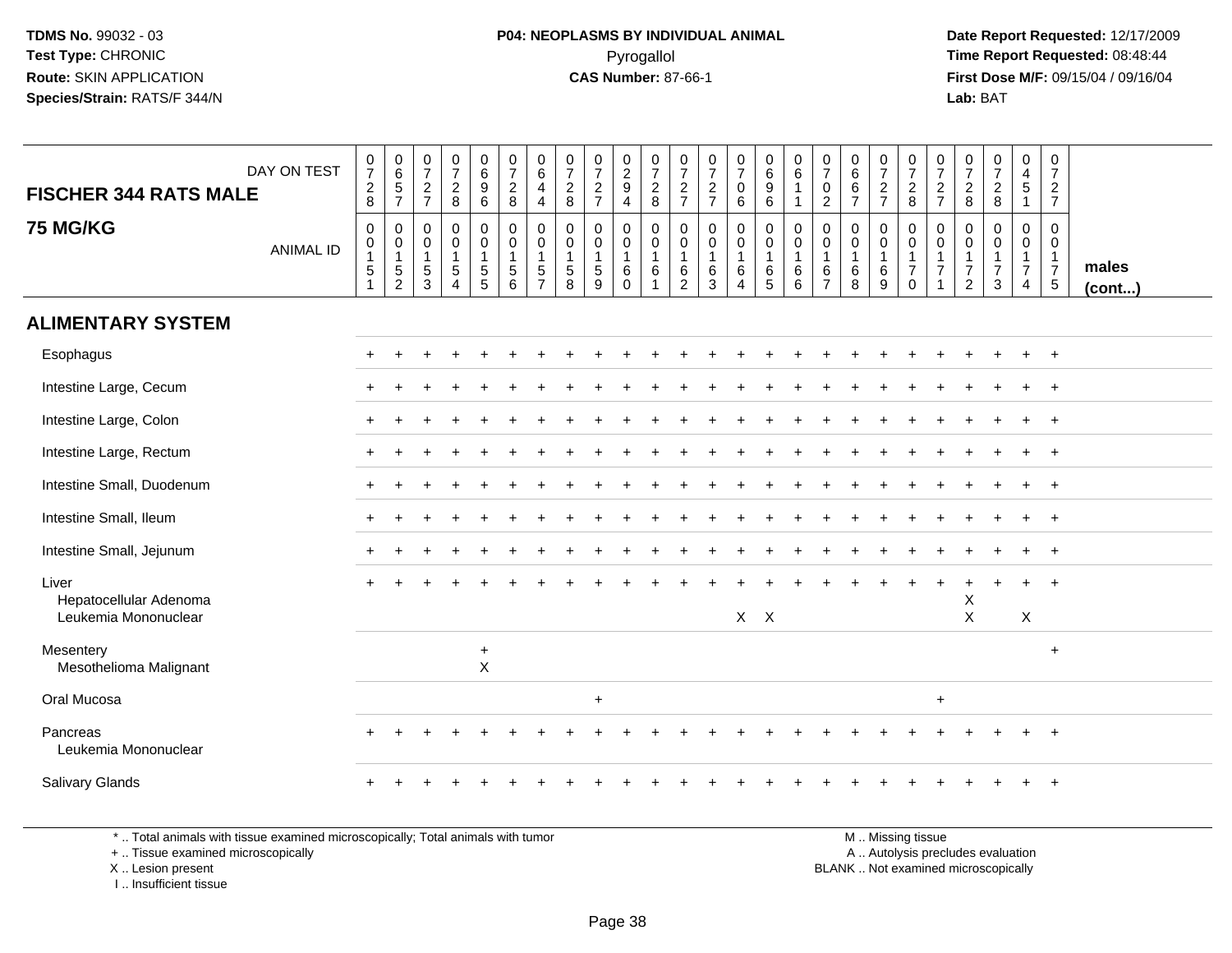**Date Report Requested:** 12/17/2009 **First Dose M/F:** 09/15/04 / 09/16/04<br>Lab: BAT **Lab:** BAT

| DAY ON TEST<br><b>FISCHER 344 RATS MALE</b>                                                                           | $\frac{0}{7}$<br>$\boldsymbol{2}$<br>8            | $_{6}^{\rm 0}$<br>$\sqrt{5}$<br>$\overline{7}$          | $\frac{0}{7}$<br>$\sqrt{2}$<br>$\overline{7}$                    | $\frac{0}{7}$<br>$\sqrt{2}$<br>8                                  | 0<br>$6\overline{6}$<br>$\boldsymbol{9}$<br>6        | $\frac{0}{7}$<br>$\frac{2}{8}$             | $^{\rm 0}_{\rm 6}$<br>$\overline{4}$<br>$\overline{4}$    | $\frac{0}{7}$<br>$\sqrt{2}$<br>8                               | $\frac{0}{7}$<br>$\sqrt{2}$<br>$\overline{7}$          | $\begin{smallmatrix} 0\\2\\9 \end{smallmatrix}$<br>$\overline{4}$      | 0<br>$\overline{7}$<br>$\sqrt{2}$<br>8 | $\frac{0}{7}$<br>$\frac{2}{7}$                    | $\frac{0}{7}$<br>$\overline{c}$<br>$\overline{7}$ | $\frac{0}{7}$<br>$\mathsf 0$<br>6                             | $\begin{array}{c} 0 \\ 6 \end{array}$<br>$\boldsymbol{9}$<br>6             | 0<br>$\,6\,$<br>$\overline{1}$<br>-1                 | $\frac{0}{7}$<br>$\pmb{0}$<br>$\sqrt{2}$                                     | 0<br>$\overline{6}$<br>6<br>$\overline{7}$           | $\frac{0}{7}$<br>$\frac{2}{7}$                 | $\frac{0}{7}$<br>$_{\rm 8}^2$                                                    | 0<br>$\overline{7}$<br>$\overline{c}$<br>$\overline{7}$        | $\frac{0}{7}$<br>$\sqrt{2}$<br>8                                                 | $\frac{0}{7}$<br>$\overline{c}$<br>8                   | 0<br>$\overline{4}$<br>$\sqrt{5}$<br>$\overline{1}$        | 0<br>$\overline{7}$<br>$\overline{c}$<br>$\overline{7}$           |                 |
|-----------------------------------------------------------------------------------------------------------------------|---------------------------------------------------|---------------------------------------------------------|------------------------------------------------------------------|-------------------------------------------------------------------|------------------------------------------------------|--------------------------------------------|-----------------------------------------------------------|----------------------------------------------------------------|--------------------------------------------------------|------------------------------------------------------------------------|----------------------------------------|---------------------------------------------------|---------------------------------------------------|---------------------------------------------------------------|----------------------------------------------------------------------------|------------------------------------------------------|------------------------------------------------------------------------------|------------------------------------------------------|------------------------------------------------|----------------------------------------------------------------------------------|----------------------------------------------------------------|----------------------------------------------------------------------------------|--------------------------------------------------------|------------------------------------------------------------|-------------------------------------------------------------------|-----------------|
| <b>75 MG/KG</b><br><b>ANIMAL ID</b>                                                                                   | 0<br>$\pmb{0}$<br>$\mathbf{1}$<br>$\sqrt{5}$<br>1 | 0<br>0<br>$\mathbf{1}$<br>$\,$ 5 $\,$<br>$\overline{2}$ | $\mathbf 0$<br>$\mathbf 0$<br>$\overline{1}$<br>$\,$ 5 $\,$<br>3 | 0<br>$\mathbf 0$<br>$\mathbf{1}$<br>$\,$ 5 $\,$<br>$\overline{4}$ | 0<br>$\mathbf 0$<br>$\mathbf{1}$<br>$\,$ 5 $\,$<br>5 | 0<br>$\mathbf 0$<br>$\mathbf{1}$<br>5<br>6 | 0<br>0<br>$\overline{1}$<br>$\,$ 5 $\,$<br>$\overline{7}$ | $\mathbf 0$<br>$\mathbf 0$<br>$\mathbf{1}$<br>$\,$ 5 $\,$<br>8 | 0<br>$\mathbf 0$<br>$\overline{1}$<br>$\,$ 5 $\,$<br>9 | $\mathbf 0$<br>$\boldsymbol{0}$<br>$\mathbf{1}$<br>$\,6\,$<br>$\Omega$ | 0<br>0<br>$\mathbf{1}$<br>6            | 0<br>0<br>$\mathbf{1}$<br>$\,6$<br>$\overline{2}$ | 0<br>$\pmb{0}$<br>$\mathbf{1}$<br>$\,6$<br>3      | 0<br>$\mathbf 0$<br>$\mathbf{1}$<br>$\,6\,$<br>$\overline{4}$ | $\mathbf 0$<br>$\mathbf 0$<br>$\overline{1}$<br>$\,6\,$<br>$5\phantom{.0}$ | $\mathbf 0$<br>$\mathbf 0$<br>$\mathbf{1}$<br>6<br>6 | $\mathbf 0$<br>$\boldsymbol{0}$<br>$\mathbf{1}$<br>$\,6\,$<br>$\overline{7}$ | $\mathbf 0$<br>$\mathbf 0$<br>$\mathbf{1}$<br>6<br>8 | 0<br>$\mathbf 0$<br>$\mathbf{1}$<br>$\,6$<br>9 | $\mathbf 0$<br>$\mathsf{O}\xspace$<br>$\mathbf{1}$<br>$\overline{7}$<br>$\Omega$ | $\mathbf 0$<br>$\mathbf 0$<br>$\overline{1}$<br>$\overline{7}$ | $\mathbf 0$<br>$\mathbf 0$<br>$\mathbf{1}$<br>$\boldsymbol{7}$<br>$\overline{2}$ | $\mathbf 0$<br>$\mathbf 0$<br>1<br>$\overline{7}$<br>3 | 0<br>0<br>$\mathbf{1}$<br>$\overline{7}$<br>$\overline{4}$ | $\mathbf 0$<br>$\mathbf 0$<br>$\mathbf{1}$<br>$\overline{7}$<br>5 | males<br>(cont) |
| Stomach, Forestomach                                                                                                  |                                                   |                                                         |                                                                  |                                                                   |                                                      |                                            |                                                           |                                                                |                                                        |                                                                        |                                        |                                                   |                                                   |                                                               |                                                                            |                                                      |                                                                              |                                                      |                                                |                                                                                  |                                                                |                                                                                  |                                                        |                                                            | $\ddot{}$                                                         |                 |
| Stomach, Glandular<br>Adenoma<br>Leukemia Mononuclear                                                                 |                                                   |                                                         |                                                                  | X                                                                 |                                                      |                                            |                                                           |                                                                |                                                        |                                                                        |                                        |                                                   |                                                   |                                                               |                                                                            |                                                      |                                                                              |                                                      |                                                |                                                                                  |                                                                |                                                                                  |                                                        |                                                            | $\ddot{}$                                                         |                 |
| Tongue<br>Squamous Cell Papilloma                                                                                     |                                                   |                                                         |                                                                  |                                                                   |                                                      |                                            |                                                           |                                                                |                                                        |                                                                        |                                        |                                                   |                                                   |                                                               |                                                                            |                                                      |                                                                              |                                                      |                                                |                                                                                  | $\ddot{}$                                                      | $+$<br>$\times$                                                                  |                                                        |                                                            |                                                                   |                 |
| <b>CARDIOVASCULAR SYSTEM</b>                                                                                          |                                                   |                                                         |                                                                  |                                                                   |                                                      |                                            |                                                           |                                                                |                                                        |                                                                        |                                        |                                                   |                                                   |                                                               |                                                                            |                                                      |                                                                              |                                                      |                                                |                                                                                  |                                                                |                                                                                  |                                                        |                                                            |                                                                   |                 |
| <b>Blood Vessel</b>                                                                                                   |                                                   |                                                         |                                                                  |                                                                   |                                                      |                                            |                                                           |                                                                |                                                        |                                                                        |                                        |                                                   |                                                   |                                                               |                                                                            |                                                      |                                                                              |                                                      |                                                |                                                                                  |                                                                |                                                                                  |                                                        |                                                            | $\overline{1}$                                                    |                 |
| Heart<br>Carcinoma, Metastatic, Urethra<br>Leukemia Mononuclear                                                       |                                                   |                                                         |                                                                  |                                                                   |                                                      |                                            |                                                           |                                                                |                                                        |                                                                        |                                        |                                                   |                                                   | X                                                             |                                                                            |                                                      |                                                                              |                                                      |                                                |                                                                                  |                                                                |                                                                                  |                                                        |                                                            | $\ddot{}$                                                         |                 |
| <b>ENDOCRINE SYSTEM</b>                                                                                               |                                                   |                                                         |                                                                  |                                                                   |                                                      |                                            |                                                           |                                                                |                                                        |                                                                        |                                        |                                                   |                                                   |                                                               |                                                                            |                                                      |                                                                              |                                                      |                                                |                                                                                  |                                                                |                                                                                  |                                                        |                                                            |                                                                   |                 |
| <b>Adrenal Cortex</b><br>Leukemia Mononuclear<br>Mesothelioma Malignant                                               |                                                   |                                                         |                                                                  |                                                                   |                                                      |                                            |                                                           |                                                                | $\boldsymbol{\mathsf{X}}$                              |                                                                        |                                        |                                                   |                                                   | X                                                             |                                                                            |                                                      |                                                                              |                                                      |                                                |                                                                                  |                                                                |                                                                                  |                                                        |                                                            |                                                                   |                 |
| Adrenal Medulla<br>Leukemia Mononuclear<br>Pheochromocytoma Benign                                                    |                                                   |                                                         |                                                                  |                                                                   |                                                      |                                            |                                                           |                                                                |                                                        |                                                                        |                                        |                                                   |                                                   | X                                                             |                                                                            |                                                      |                                                                              |                                                      |                                                |                                                                                  |                                                                | $\boldsymbol{\mathsf{X}}$                                                        |                                                        |                                                            | $\ddot{}$                                                         |                 |
| Pheochromocytoma Malignant                                                                                            |                                                   |                                                         |                                                                  |                                                                   |                                                      |                                            |                                                           |                                                                |                                                        |                                                                        |                                        |                                                   |                                                   |                                                               |                                                                            |                                                      |                                                                              |                                                      |                                                |                                                                                  |                                                                |                                                                                  |                                                        |                                                            | X                                                                 |                 |
| Islets, Pancreatic<br>Adenoma                                                                                         | $\div$                                            | X                                                       |                                                                  |                                                                   |                                                      | X                                          |                                                           |                                                                |                                                        |                                                                        |                                        |                                                   |                                                   |                                                               |                                                                            |                                                      |                                                                              |                                                      |                                                |                                                                                  |                                                                |                                                                                  |                                                        |                                                            | $+$                                                               |                 |
| *  Total animals with tissue examined microscopically; Total animals with tumor<br>+  Tissue examined microscopically |                                                   |                                                         |                                                                  |                                                                   |                                                      |                                            |                                                           |                                                                |                                                        |                                                                        |                                        |                                                   |                                                   |                                                               |                                                                            |                                                      |                                                                              |                                                      |                                                | M  Missing tissue<br>A  Autolysis precludes evaluation                           |                                                                |                                                                                  |                                                        |                                                            |                                                                   |                 |

X .. Lesion present

I .. Insufficient tissue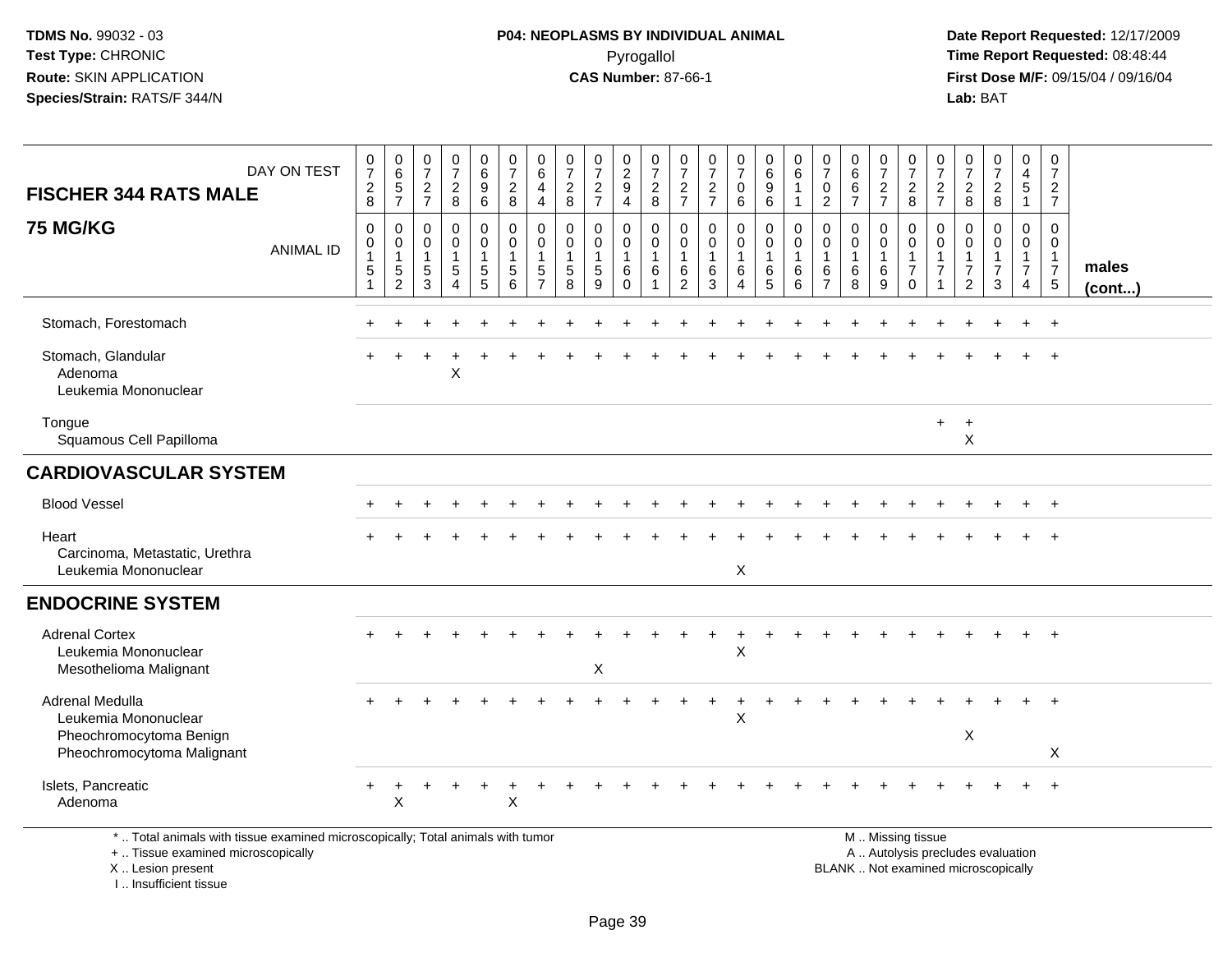# **P04: NEOPLASMS BY INDIVIDUAL ANIMAL**Pyrogallol Pyrogallol **Pyrogallol Time Report Requested:** 08:48:44<br>**CAS Number:** 87-66-1 **Time Report Requested:** 09/15/04 / 09/16/04

 **Date Report Requested:** 12/17/2009 **First Dose M/F:** 09/15/04 / 09/16/04<br>Lab: BAT **Lab:** BAT

| <b>FISCHER 344 RATS MALE</b>                                                                                                               | DAY ON TEST      | $\frac{0}{7}$<br>$_{8}^{\rm 2}$         | $\begin{array}{c} 0 \\ 6 \end{array}$<br>$\frac{5}{7}$           | 0<br>$\overline{7}$<br>$\frac{2}{7}$ | $\frac{0}{7}$<br>$\frac{2}{8}$                                   | $\begin{array}{c} 0 \\ 6 \\ 9 \end{array}$<br>6                        | $\begin{smallmatrix}0\\7\end{smallmatrix}$<br>$\overline{2}$<br>8 | $\pmb{0}$<br>$\overline{6}$<br>$\overline{4}$<br>$\overline{4}$           | 0<br>$\overline{7}$<br>$\overline{c}$<br>8            | $\begin{array}{c} 0 \\ 7 \end{array}$<br>$\sqrt{2}$<br>$\overline{7}$ | $\frac{0}{2}$<br>$\boldsymbol{9}$<br>4 | $\frac{0}{7}$<br>$_{8}^2$                             | $\frac{0}{7}$<br>$\frac{2}{7}$                                          | 0<br>$\overline{7}$<br>$\frac{2}{7}$ | $\begin{array}{c} 0 \\ 7 \end{array}$<br>$\boldsymbol{0}$<br>$6\phantom{1}6$ | $_{6}^{\rm 0}$<br>$\overline{9}$<br>$\,6\,$         | $\mathbf 0$<br>$\overline{6}$<br>1<br>$\mathbf{1}$   | $\frac{0}{7}$<br>0<br>$\overline{c}$                    | $\begin{array}{c} 0 \\ 6 \end{array}$<br>6<br>$\overline{7}$ | $\begin{array}{c} 0 \\ 7 \end{array}$<br>$\sqrt{2}$<br>$\overline{7}$ | $\frac{0}{7}$<br>$_{8}^{\rm 2}$              | $\begin{array}{c} 0 \\ 7 \end{array}$<br>$\frac{2}{7}$                       | 0<br>$\overline{7}$<br>$\overline{c}$<br>$\bf 8$                     | $\frac{0}{7}$<br>$\sqrt{2}$<br>8                                         | $\pmb{0}$<br>$\overline{4}$<br>$\overline{5}$<br>$\mathbf{1}$ | $\begin{smallmatrix}0\\7\end{smallmatrix}$<br>$\sqrt{2}$<br>$\overline{7}$ |                 |
|--------------------------------------------------------------------------------------------------------------------------------------------|------------------|-----------------------------------------|------------------------------------------------------------------|--------------------------------------|------------------------------------------------------------------|------------------------------------------------------------------------|-------------------------------------------------------------------|---------------------------------------------------------------------------|-------------------------------------------------------|-----------------------------------------------------------------------|----------------------------------------|-------------------------------------------------------|-------------------------------------------------------------------------|--------------------------------------|------------------------------------------------------------------------------|-----------------------------------------------------|------------------------------------------------------|---------------------------------------------------------|--------------------------------------------------------------|-----------------------------------------------------------------------|----------------------------------------------|------------------------------------------------------------------------------|----------------------------------------------------------------------|--------------------------------------------------------------------------|---------------------------------------------------------------|----------------------------------------------------------------------------|-----------------|
| <b>75 MG/KG</b>                                                                                                                            | <b>ANIMAL ID</b> | 0<br>0<br>$\overline{1}$<br>$\,$ 5 $\,$ | $\pmb{0}$<br>$\boldsymbol{0}$<br>$\mathbf{1}$<br>$\sqrt{5}$<br>2 | 0<br>0<br>1<br>5<br>3                | 0<br>$\mathbf 0$<br>$\mathbf{1}$<br>$\sqrt{5}$<br>$\overline{4}$ | $\mathbf 0$<br>$\mathsf{O}\xspace$<br>$\mathbf{1}$<br>$\,$ 5 $\,$<br>5 | 0<br>0<br>1<br>$\,$ 5 $\,$<br>6                                   | $\pmb{0}$<br>$\pmb{0}$<br>$\overline{1}$<br>$\,$ 5 $\,$<br>$\overline{7}$ | 0<br>$\mathbf 0$<br>$\overline{1}$<br>$\sqrt{5}$<br>8 | 0<br>$\mathbf 0$<br>$\mathbf{1}$<br>$\overline{5}$<br>9               | 0<br>$\mathbf 0$<br>1<br>6<br>$\Omega$ | 0<br>$\pmb{0}$<br>$\mathbf{1}$<br>6<br>$\overline{1}$ | $\pmb{0}$<br>$\mathsf{O}\xspace$<br>$\mathbf{1}$<br>6<br>$\overline{2}$ | 0<br>0<br>-1<br>6<br>3               | 0<br>$\mathsf{O}\xspace$<br>$\mathbf{1}$<br>$\,6$<br>$\overline{4}$          | 0<br>$\overline{0}$<br>$\mathbf{1}$<br>$\,6\,$<br>5 | $\mathbf 0$<br>$\mathbf 0$<br>$\mathbf{1}$<br>6<br>6 | 0<br>$\mathbf 0$<br>$\mathbf{1}$<br>6<br>$\overline{7}$ | 0<br>0<br>1<br>$\,6\,$<br>8                                  | 0<br>$\pmb{0}$<br>$\mathbf{1}$<br>$\,6\,$<br>9                        | 0<br>0<br>1<br>$\overline{7}$<br>$\mathbf 0$ | $\mathbf 0$<br>$\mathbf 0$<br>$\mathbf{1}$<br>$\overline{7}$<br>$\mathbf{1}$ | 0<br>$\mathbf 0$<br>$\mathbf{1}$<br>$\overline{7}$<br>$\overline{2}$ | $\mathbf 0$<br>$\mathbf 0$<br>1<br>$\overline{7}$<br>3                   | 0<br>0<br>$\mathbf{1}$<br>$\overline{7}$<br>$\overline{4}$    | 0<br>0<br>$\mathbf{1}$<br>$\overline{7}$<br>$\overline{5}$                 | males<br>(cont) |
| Parathyroid Gland                                                                                                                          |                  |                                         |                                                                  |                                      |                                                                  |                                                                        |                                                                   |                                                                           |                                                       |                                                                       |                                        |                                                       |                                                                         |                                      |                                                                              |                                                     |                                                      |                                                         |                                                              |                                                                       |                                              |                                                                              |                                                                      |                                                                          |                                                               | $+$                                                                        |                 |
| <b>Pituitary Gland</b><br>Pars Distalis, Adenoma                                                                                           |                  | X                                       | X                                                                |                                      | Х                                                                |                                                                        | X                                                                 | $\times$                                                                  |                                                       | X                                                                     |                                        | X                                                     | X                                                                       | X                                    |                                                                              | X                                                   | $\mathsf{X}$                                         | X                                                       | X                                                            |                                                                       |                                              |                                                                              |                                                                      |                                                                          | $\ddot{}$                                                     | $\ddot{}$<br>X                                                             |                 |
| <b>Thyroid Gland</b><br>C-cell, Adenoma<br>C-cell, Carcinoma<br>Follicular Cell, Carcinoma                                                 |                  | $+$                                     |                                                                  |                                      | X                                                                |                                                                        |                                                                   |                                                                           |                                                       | X                                                                     |                                        |                                                       |                                                                         |                                      |                                                                              | X                                                   |                                                      |                                                         |                                                              |                                                                       |                                              |                                                                              |                                                                      |                                                                          |                                                               | $\ddot{}$<br>X                                                             |                 |
|                                                                                                                                            |                  |                                         |                                                                  |                                      |                                                                  |                                                                        |                                                                   |                                                                           |                                                       |                                                                       |                                        |                                                       |                                                                         |                                      |                                                                              |                                                     |                                                      |                                                         |                                                              |                                                                       |                                              |                                                                              |                                                                      |                                                                          |                                                               |                                                                            |                 |
| <b>GENERAL BODY SYSTEM</b><br><b>NONE</b>                                                                                                  |                  |                                         |                                                                  |                                      |                                                                  |                                                                        |                                                                   |                                                                           |                                                       |                                                                       |                                        |                                                       |                                                                         |                                      |                                                                              |                                                     |                                                      |                                                         |                                                              |                                                                       |                                              |                                                                              |                                                                      |                                                                          |                                                               |                                                                            |                 |
| <b>GENITAL SYSTEM</b>                                                                                                                      |                  |                                         |                                                                  |                                      |                                                                  |                                                                        |                                                                   |                                                                           |                                                       |                                                                       |                                        |                                                       |                                                                         |                                      |                                                                              |                                                     |                                                      |                                                         |                                                              |                                                                       |                                              |                                                                              |                                                                      |                                                                          |                                                               |                                                                            |                 |
| Epididymis<br>Mesothelioma Malignant<br>Bilateral, Mesothelioma Malignant                                                                  |                  |                                         |                                                                  |                                      |                                                                  | X                                                                      |                                                                   |                                                                           |                                                       | $\pmb{\times}$                                                        |                                        |                                                       |                                                                         |                                      |                                                                              |                                                     |                                                      |                                                         |                                                              |                                                                       |                                              |                                                                              |                                                                      |                                                                          |                                                               | $\ddot{}$                                                                  |                 |
| <b>Preputial Gland</b>                                                                                                                     |                  |                                         |                                                                  |                                      |                                                                  |                                                                        |                                                                   |                                                                           |                                                       |                                                                       |                                        |                                                       |                                                                         |                                      |                                                                              |                                                     |                                                      |                                                         |                                                              |                                                                       |                                              |                                                                              |                                                                      |                                                                          |                                                               | $\ddot{}$                                                                  |                 |
| Prostate                                                                                                                                   |                  |                                         |                                                                  |                                      |                                                                  |                                                                        |                                                                   |                                                                           |                                                       |                                                                       |                                        |                                                       |                                                                         |                                      |                                                                              |                                                     |                                                      |                                                         |                                                              |                                                                       |                                              |                                                                              |                                                                      |                                                                          |                                                               |                                                                            |                 |
| Seminal Vesicle                                                                                                                            |                  |                                         |                                                                  |                                      |                                                                  |                                                                        |                                                                   |                                                                           |                                                       |                                                                       |                                        |                                                       |                                                                         |                                      |                                                                              |                                                     |                                                      |                                                         |                                                              |                                                                       |                                              |                                                                              |                                                                      |                                                                          |                                                               | $\ddot{}$                                                                  |                 |
| <b>Testes</b><br>Mesothelioma Malignant<br>Bilateral, Interstitial Cell, Adenoma<br>Interstitial Cell, Adenoma                             |                  | X                                       |                                                                  | $\boldsymbol{\mathsf{X}}$            |                                                                  | X                                                                      | $X$ $X$                                                           |                                                                           | X                                                     | X<br>X                                                                |                                        | $X$ $X$                                               |                                                                         | X                                    |                                                                              |                                                     | $\sf X$                                              |                                                         | $\boldsymbol{\mathsf{X}}$                                    |                                                                       | X X X X                                      |                                                                              |                                                                      | X                                                                        |                                                               | $\times$                                                                   |                 |
| *  Total animals with tissue examined microscopically; Total animals with tumor<br>+  Tissue examined microscopically<br>X  Lesion present |                  |                                         |                                                                  |                                      |                                                                  |                                                                        |                                                                   |                                                                           |                                                       |                                                                       |                                        |                                                       |                                                                         |                                      |                                                                              |                                                     |                                                      |                                                         |                                                              |                                                                       | M  Missing tissue                            |                                                                              |                                                                      | A  Autolysis precludes evaluation<br>BLANK  Not examined microscopically |                                                               |                                                                            |                 |

I .. Insufficient tissue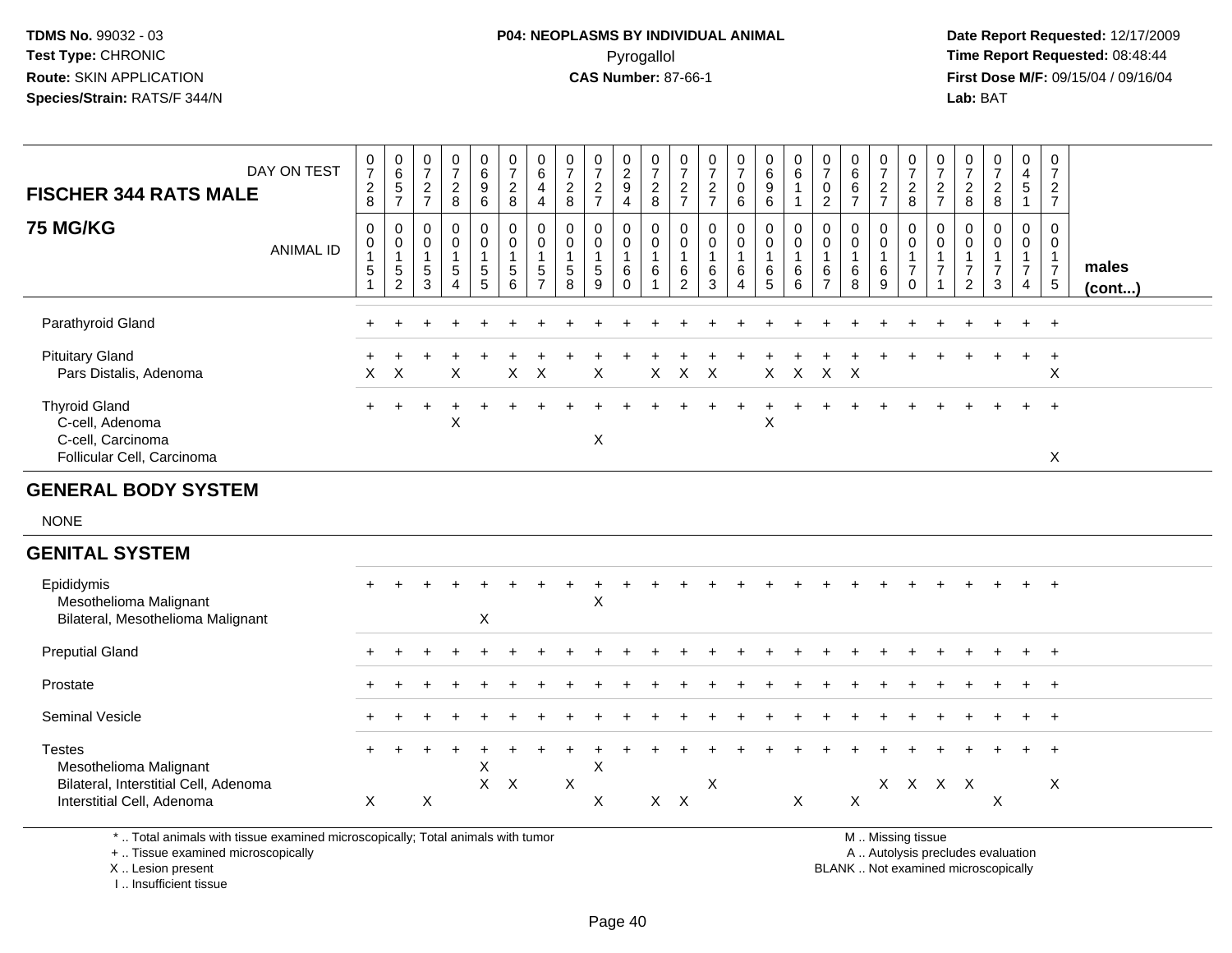**Date Report Requested:** 12/17/2009 **First Dose M/F:** 09/15/04 / 09/16/04<br>Lab: BAT **Lab:** BAT

| DAY ON TEST<br><b>FISCHER 344 RATS MALE</b>                                                                                                | $\begin{smallmatrix}0\\7\end{smallmatrix}$<br>$\frac{2}{8}$         | $\pmb{0}$<br>$\,6$<br>$\,$ 5 $\,$<br>$\overline{7}$                | $\frac{0}{7}$<br>$\frac{2}{7}$                                    | $\frac{0}{7}$<br>$\overline{c}$<br>8    | 0<br>6<br>9<br>$6\phantom{1}$            | $\frac{0}{7}$<br>$\boldsymbol{2}$<br>8                           | 0<br>$\,6\,$<br>$\overline{4}$<br>$\overline{4}$                             | $\frac{0}{7}$<br>$\overline{2}$<br>8                            | $\frac{0}{7}$<br>$\frac{2}{7}$                       | 0<br>$\overline{c}$<br>9<br>4              | $\frac{0}{7}$<br>$\overline{c}$<br>8  | 0<br>$\boldsymbol{7}$<br>$\overline{c}$<br>$\overline{7}$ | $\frac{0}{7}$<br>$\frac{2}{7}$             | $\begin{smallmatrix}0\\7\end{smallmatrix}$<br>0<br>$\,6\,$                | 0<br>$\overline{6}$<br>9<br>$6\phantom{1}6$                | 0<br>$\,6\,$<br>1<br>$\mathbf{1}$ | $\frac{0}{7}$<br>$\pmb{0}$<br>$\overline{2}$            | $_6^0$<br>$\,6\,$<br>$\overline{7}$       | $\pmb{0}$<br>$\boldsymbol{7}$<br>$\frac{2}{7}$ | 0<br>$\overline{7}$<br>$\overline{c}$<br>$\,8\,$                                              | 0<br>$\overline{7}$<br>$\frac{2}{7}$                  | $\frac{0}{7}$<br>$\boldsymbol{2}$<br>8                                      | $\frac{0}{7}$<br>$\overline{c}$<br>8      | 0<br>$\overline{4}$<br>$\sqrt{5}$<br>$\mathbf{1}$         | 0<br>$\overline{7}$<br>$\overline{a}$<br>$\overline{7}$                    |                       |
|--------------------------------------------------------------------------------------------------------------------------------------------|---------------------------------------------------------------------|--------------------------------------------------------------------|-------------------------------------------------------------------|-----------------------------------------|------------------------------------------|------------------------------------------------------------------|------------------------------------------------------------------------------|-----------------------------------------------------------------|------------------------------------------------------|--------------------------------------------|---------------------------------------|-----------------------------------------------------------|--------------------------------------------|---------------------------------------------------------------------------|------------------------------------------------------------|-----------------------------------|---------------------------------------------------------|-------------------------------------------|------------------------------------------------|-----------------------------------------------------------------------------------------------|-------------------------------------------------------|-----------------------------------------------------------------------------|-------------------------------------------|-----------------------------------------------------------|----------------------------------------------------------------------------|-----------------------|
| <b>75 MG/KG</b><br><b>ANIMAL ID</b>                                                                                                        | $\mathbf 0$<br>$\mathbf 0$<br>$\overline{1}$<br>$\overline{5}$<br>1 | 0<br>$\mathbf 0$<br>$\overline{1}$<br>$\sqrt{5}$<br>$\overline{c}$ | $\mathbf 0$<br>$\mathbf 0$<br>$\mathbf{1}$<br>$\overline{5}$<br>3 | 0<br>$\mathbf 0$<br>5<br>$\overline{4}$ | 0<br>$\mathbf 0$<br>1<br>$\sqrt{5}$<br>5 | $\mathbf 0$<br>$\mathbf 0$<br>$\overline{1}$<br>$\,$ 5 $\,$<br>6 | $\mathbf 0$<br>$\mathbf 0$<br>$\overline{1}$<br>$\sqrt{5}$<br>$\overline{7}$ | $\mathbf 0$<br>$\mathbf 0$<br>$\overline{1}$<br>$\sqrt{5}$<br>8 | 0<br>$\mathbf 0$<br>$\mathbf{1}$<br>$\,$ 5 $\,$<br>9 | 0<br>$\mathbf 0$<br>$\mathbf{1}$<br>6<br>0 | 0<br>$\mathbf 0$<br>$\mathbf{1}$<br>6 | 0<br>$\mathbf 0$<br>$\mathbf{1}$<br>$\,6$<br>2            | $\mathbf 0$<br>$\mathbf 0$<br>$\,6\,$<br>3 | $\mathbf 0$<br>$\mathbf 0$<br>$\overline{1}$<br>$\,6\,$<br>$\overline{4}$ | $\mathbf 0$<br>$\mathbf 0$<br>$\mathbf{1}$<br>$\,6\,$<br>5 | 0<br>$\mathbf 0$<br>1<br>6<br>6   | 0<br>$\mathbf 0$<br>$\mathbf{1}$<br>6<br>$\overline{7}$ | 0<br>$\mathbf 0$<br>$\mathbf 1$<br>6<br>8 | 0<br>0<br>$\mathbf{1}$<br>$\,6\,$<br>9         | $\mathbf 0$<br>$\mathbf 0$<br>$\mathbf{1}$<br>$\overline{7}$<br>$\mathbf 0$                   | 0<br>$\mathbf{0}$<br>$\overline{1}$<br>$\overline{7}$ | $\mathbf 0$<br>$\Omega$<br>$\mathbf{1}$<br>$\overline{7}$<br>$\overline{2}$ | 0<br>$\Omega$<br>1<br>$\overline{7}$<br>3 | $\mathbf 0$<br>0<br>$\mathbf{1}$<br>$\boldsymbol{7}$<br>4 | $\mathbf 0$<br>$\mathbf 0$<br>$\mathbf{1}$<br>$\overline{7}$<br>$\sqrt{5}$ | males<br>$($ cont $)$ |
| <b>HEMATOPOIETIC SYSTEM</b>                                                                                                                |                                                                     |                                                                    |                                                                   |                                         |                                          |                                                                  |                                                                              |                                                                 |                                                      |                                            |                                       |                                                           |                                            |                                                                           |                                                            |                                   |                                                         |                                           |                                                |                                                                                               |                                                       |                                                                             |                                           |                                                           |                                                                            |                       |
| <b>Bone Marrow</b><br>Leukemia Mononuclear                                                                                                 |                                                                     |                                                                    |                                                                   |                                         |                                          |                                                                  |                                                                              |                                                                 |                                                      |                                            |                                       |                                                           |                                            |                                                                           |                                                            |                                   |                                                         |                                           |                                                |                                                                                               |                                                       |                                                                             |                                           |                                                           |                                                                            |                       |
| Lymph Node<br>Deep Cervical, Leukemia Mononuclear<br>Mediastinal, Leukemia Mononuclear<br>Pancreatic, Leukemia Mononuclear                 |                                                                     |                                                                    |                                                                   |                                         |                                          |                                                                  |                                                                              |                                                                 |                                                      |                                            |                                       |                                                           |                                            |                                                                           |                                                            |                                   |                                                         |                                           |                                                |                                                                                               |                                                       | $\ddot{}$<br>X                                                              |                                           | $\ddot{}$<br>X                                            |                                                                            |                       |
| Lymph Node, Mandibular                                                                                                                     | м                                                                   | M                                                                  | M                                                                 | M                                       | M                                        | M                                                                | м                                                                            | M                                                               | M                                                    | M                                          | M                                     |                                                           | M M M                                      |                                                                           | M                                                          | M                                 | M                                                       | M                                         | M                                              | M                                                                                             | M                                                     | M M                                                                         |                                           |                                                           | M M                                                                        |                       |
| Lymph Node, Mesenteric<br>Leukemia Mononuclear                                                                                             |                                                                     |                                                                    |                                                                   |                                         |                                          |                                                                  |                                                                              |                                                                 |                                                      |                                            |                                       |                                                           |                                            |                                                                           |                                                            |                                   |                                                         |                                           |                                                |                                                                                               |                                                       |                                                                             |                                           | $\boldsymbol{\mathsf{X}}$                                 | $\ddot{}$                                                                  |                       |
| Spleen<br>Leukemia Mononuclear                                                                                                             |                                                                     |                                                                    |                                                                   |                                         |                                          |                                                                  |                                                                              |                                                                 |                                                      |                                            |                                       |                                                           | $\overline{1}$                             | $\ddot{}$<br>$\pmb{\times}$                                               | $\ddot{}$<br>$\times$                                      |                                   |                                                         |                                           |                                                |                                                                                               |                                                       | Х                                                                           |                                           | $\ddot{}$<br>X                                            | $+$                                                                        |                       |
| Thymus<br>Carcinoma, Metastatic, Thyroid Gland                                                                                             |                                                                     |                                                                    |                                                                   |                                         |                                          |                                                                  |                                                                              |                                                                 | м                                                    |                                            |                                       |                                                           |                                            | м                                                                         | M                                                          |                                   |                                                         |                                           |                                                |                                                                                               |                                                       |                                                                             |                                           |                                                           | $\ddot{}$<br>X                                                             |                       |
| <b>INTEGUMENTARY SYSTEM</b>                                                                                                                |                                                                     |                                                                    |                                                                   |                                         |                                          |                                                                  |                                                                              |                                                                 |                                                      |                                            |                                       |                                                           |                                            |                                                                           |                                                            |                                   |                                                         |                                           |                                                |                                                                                               |                                                       |                                                                             |                                           |                                                           |                                                                            |                       |
| <b>Mammary Gland</b><br>Fibroadenoma                                                                                                       |                                                                     |                                                                    |                                                                   |                                         |                                          |                                                                  |                                                                              |                                                                 | X                                                    |                                            |                                       |                                                           |                                            |                                                                           |                                                            |                                   |                                                         |                                           |                                                |                                                                                               |                                                       |                                                                             |                                           |                                                           | $+$                                                                        |                       |
| Skin<br><b>Basal Cell Carcinoma</b><br>Keratoacanthoma<br>Squamous Cell Papilloma                                                          |                                                                     |                                                                    |                                                                   |                                         |                                          |                                                                  |                                                                              | X                                                               |                                                      |                                            |                                       |                                                           |                                            |                                                                           |                                                            |                                   |                                                         |                                           |                                                |                                                                                               | $\boldsymbol{\mathsf{X}}$                             |                                                                             |                                           |                                                           |                                                                            |                       |
| *  Total animals with tissue examined microscopically; Total animals with tumor<br>+  Tissue examined microscopically<br>X  Lesion present |                                                                     |                                                                    |                                                                   |                                         |                                          |                                                                  |                                                                              |                                                                 |                                                      |                                            |                                       |                                                           |                                            |                                                                           |                                                            |                                   |                                                         |                                           |                                                | M  Missing tissue<br>A  Autolysis precludes evaluation<br>BLANK  Not examined microscopically |                                                       |                                                                             |                                           |                                                           |                                                                            |                       |

I .. Insufficient tissue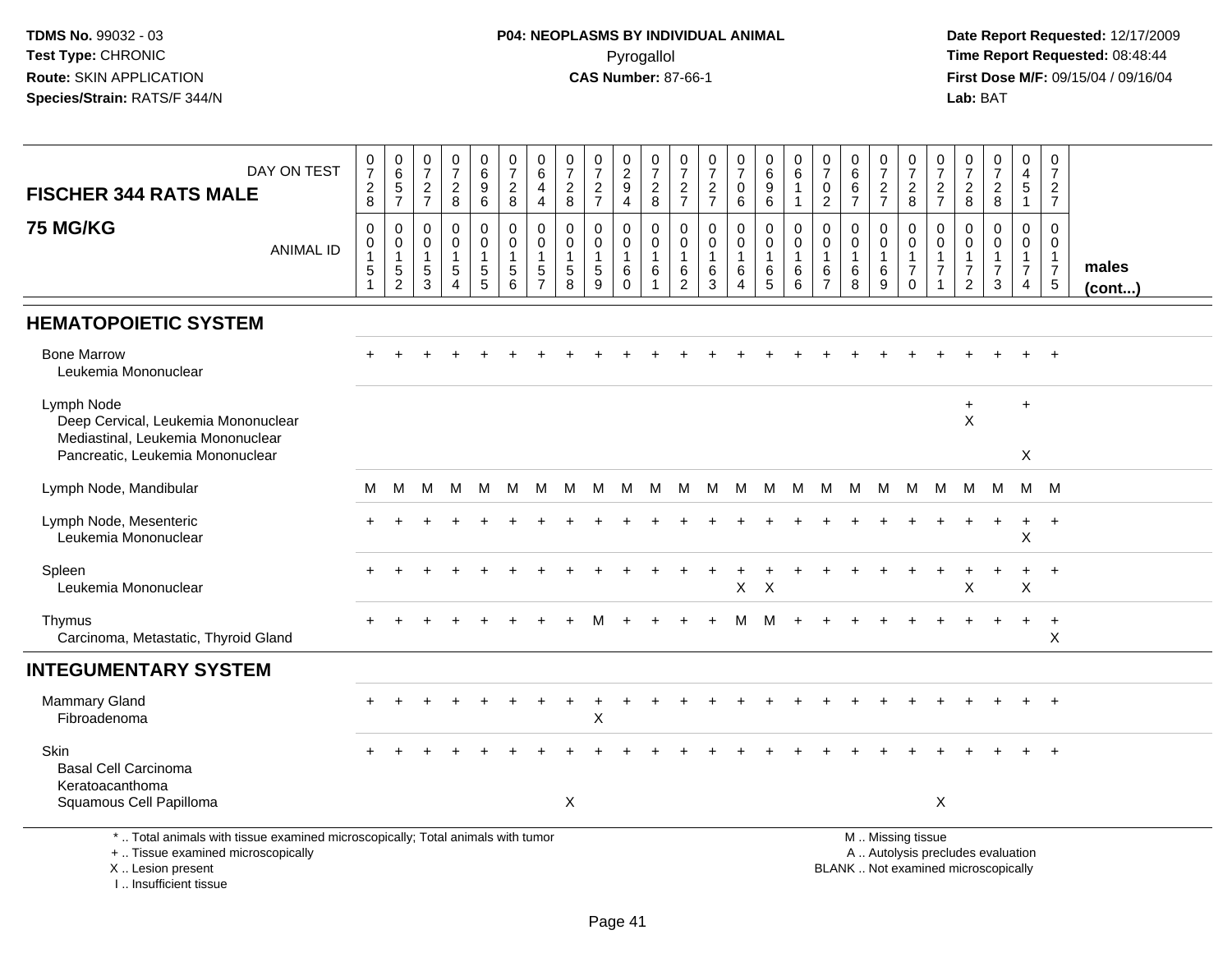| DAY ON TEST<br><b>FISCHER 344 RATS MALE</b>                                                                                                                          | $\frac{0}{7}$<br>$\frac{2}{8}$                                            | $_{6}^{\rm 0}$<br>$\frac{5}{7}$                           | 0<br>$\overline{7}$<br>$\sqrt{2}$<br>$\overline{7}$                 | $\frac{0}{7}$<br>$\frac{2}{8}$                                             | $\begin{array}{c} 0 \\ 6 \end{array}$<br>$\boldsymbol{9}$<br>$\,6\,$      | $\frac{0}{7}$<br>$\overline{c}$<br>8                          | $\begin{array}{c} 0 \\ 6 \end{array}$<br>4<br>$\overline{4}$ | 0<br>$\overline{7}$<br>$\sqrt{2}$<br>8                        | $\frac{0}{7}$<br>$\sqrt{2}$<br>$\overline{7}$ | $\begin{smallmatrix} 0\\2\\9 \end{smallmatrix}$<br>$\overline{4}$ | 0<br>$\overline{7}$<br>$\frac{2}{8}$                                | 0<br>$\overline{7}$<br>$\frac{2}{7}$                                | $\frac{0}{7}$<br>$\frac{2}{7}$                       | $\frac{0}{7}$<br>$\mathbf 0$<br>6            | $_{6}^{\rm 0}$<br>$\overline{9}$<br>$6\phantom{1}$ | 0<br>$\overline{6}$<br>$\mathbf{1}$<br>$\mathbf{1}$                                | $\frac{0}{7}$<br>$\pmb{0}$<br>2                                     | $\begin{array}{c} 0 \\ 6 \end{array}$<br>$\,6\,$<br>$\overline{7}$ | $\frac{0}{7}$<br>$\frac{2}{7}$   | $\frac{0}{7}$<br>$\frac{2}{8}$                                    | $\frac{0}{7}$<br>$\frac{2}{7}$                                               | 0<br>$\overline{7}$<br>$_{8}^2$                            | $\begin{array}{c} 0 \\ 7 \end{array}$<br>$\frac{2}{8}$                   | 0<br>$\overline{4}$<br>$\sqrt{5}$<br>$\mathbf{1}$                    | $\mathbf 0$<br>$\overline{7}$<br>$\frac{2}{7}$                          |                       |
|----------------------------------------------------------------------------------------------------------------------------------------------------------------------|---------------------------------------------------------------------------|-----------------------------------------------------------|---------------------------------------------------------------------|----------------------------------------------------------------------------|---------------------------------------------------------------------------|---------------------------------------------------------------|--------------------------------------------------------------|---------------------------------------------------------------|-----------------------------------------------|-------------------------------------------------------------------|---------------------------------------------------------------------|---------------------------------------------------------------------|------------------------------------------------------|----------------------------------------------|----------------------------------------------------|------------------------------------------------------------------------------------|---------------------------------------------------------------------|--------------------------------------------------------------------|----------------------------------|-------------------------------------------------------------------|------------------------------------------------------------------------------|------------------------------------------------------------|--------------------------------------------------------------------------|----------------------------------------------------------------------|-------------------------------------------------------------------------|-----------------------|
| <b>75 MG/KG</b><br><b>ANIMAL ID</b>                                                                                                                                  | $\pmb{0}$<br>$\mathsf 0$<br>$\mathbf{1}$<br>$\,$ 5 $\,$<br>$\overline{1}$ | 0<br>$\mathbf 0$<br>$\overline{1}$<br>5<br>$\overline{2}$ | $\mathbf 0$<br>$\mathbf 0$<br>$\overline{1}$<br>$\overline{5}$<br>3 | $\mathbf 0$<br>$\mathbf 0$<br>$\mathbf{1}$<br>$\sqrt{5}$<br>$\overline{4}$ | 0<br>$\mathbf 0$<br>$\mathbf{1}$<br>$\begin{array}{c} 5 \\ 5 \end{array}$ | $\mathbf 0$<br>$\mathbf 0$<br>$\mathbf{1}$<br>$\sqrt{5}$<br>6 | 0<br>$\pmb{0}$<br>$\mathbf{1}$<br>$\frac{5}{7}$              | $\mathbf 0$<br>$\mathbf 0$<br>$\mathbf{1}$<br>$\sqrt{5}$<br>8 | $\mathbf 0$<br>$\mathbf 0$<br>$\sqrt{5}$<br>9 | 0<br>$\mathbf 0$<br>$\mathbf{1}$<br>$\,6\,$<br>$\Omega$           | $\mathbf 0$<br>$\mathbf 0$<br>$\overline{1}$<br>6<br>$\overline{1}$ | $\mathbf 0$<br>$\mathbf 0$<br>$\overline{1}$<br>6<br>$\overline{2}$ | $\mathbf 0$<br>$\mathbf 0$<br>$\mathbf{1}$<br>6<br>3 | 0<br>$\mathbf 0$<br>1<br>6<br>$\overline{4}$ | 0<br>$\mathbf 0$<br>$\mathbf{1}$<br>$^6$ 5         | $\mathbf 0$<br>$\mathsf{O}\xspace$<br>$\overline{1}$<br>$\,6\,$<br>$6\phantom{1}6$ | $\mathbf 0$<br>$\mathbf 0$<br>$\overline{1}$<br>6<br>$\overline{7}$ | 0<br>$\mathbf 0$<br>$\mathbf{1}$<br>$\,6\,$<br>8                   | 0<br>$\mathbf 0$<br>$\,6\,$<br>9 | 0<br>$\mathbf 0$<br>$\mathbf{1}$<br>$\overline{7}$<br>$\mathbf 0$ | $\mathbf 0$<br>$\mathbf 0$<br>$\mathbf{1}$<br>$\overline{7}$<br>$\mathbf{1}$ | $\mathbf 0$<br>$\mathbf 0$<br>$\overline{7}$<br>$\sqrt{2}$ | $\mathbf 0$<br>$\mathbf 0$<br>$\mathbf{1}$<br>$\overline{7}$<br>3        | 0<br>$\mathbf 0$<br>$\mathbf{1}$<br>$\overline{7}$<br>$\overline{4}$ | $\Omega$<br>$\mathbf 0$<br>$\mathbf{1}$<br>$\overline{7}$<br>$\sqrt{5}$ | males<br>$($ cont $)$ |
| Control, Subcutaneous Tissue, Mesothelioma<br>Malignant<br>Subcutaneous Tissue, Fibroma<br>Subcutaneous Tissue, Lipoma                                               |                                                                           |                                                           |                                                                     |                                                                            | X                                                                         |                                                               |                                                              |                                                               | X                                             |                                                                   |                                                                     |                                                                     |                                                      |                                              |                                                    |                                                                                    |                                                                     |                                                                    |                                  |                                                                   |                                                                              |                                                            |                                                                          |                                                                      |                                                                         |                       |
| <b>MUSCULOSKELETAL SYSTEM</b>                                                                                                                                        |                                                                           |                                                           |                                                                     |                                                                            |                                                                           |                                                               |                                                              |                                                               |                                               |                                                                   |                                                                     |                                                                     |                                                      |                                              |                                                    |                                                                                    |                                                                     |                                                                    |                                  |                                                                   |                                                                              |                                                            |                                                                          |                                                                      |                                                                         |                       |
| Bone                                                                                                                                                                 | $+$                                                                       |                                                           |                                                                     |                                                                            |                                                                           |                                                               |                                                              |                                                               |                                               |                                                                   |                                                                     |                                                                     |                                                      |                                              |                                                    |                                                                                    |                                                                     |                                                                    |                                  |                                                                   |                                                                              |                                                            |                                                                          | $\ddot{}$                                                            | $+$                                                                     |                       |
| <b>NERVOUS SYSTEM</b>                                                                                                                                                |                                                                           |                                                           |                                                                     |                                                                            |                                                                           |                                                               |                                                              |                                                               |                                               |                                                                   |                                                                     |                                                                     |                                                      |                                              |                                                    |                                                                                    |                                                                     |                                                                    |                                  |                                                                   |                                                                              |                                                            |                                                                          |                                                                      |                                                                         |                       |
| <b>Brain</b><br>Leukemia Mononuclear                                                                                                                                 |                                                                           |                                                           |                                                                     |                                                                            |                                                                           |                                                               |                                                              |                                                               |                                               |                                                                   |                                                                     |                                                                     |                                                      |                                              |                                                    |                                                                                    |                                                                     |                                                                    |                                  |                                                                   |                                                                              |                                                            |                                                                          | $\ddot{}$<br>X                                                       | $+$                                                                     |                       |
| <b>RESPIRATORY SYSTEM</b>                                                                                                                                            |                                                                           |                                                           |                                                                     |                                                                            |                                                                           |                                                               |                                                              |                                                               |                                               |                                                                   |                                                                     |                                                                     |                                                      |                                              |                                                    |                                                                                    |                                                                     |                                                                    |                                  |                                                                   |                                                                              |                                                            |                                                                          |                                                                      |                                                                         |                       |
| Lung<br>Carcinoma, Metastatic, Urethra<br>Leukemia Mononuclear                                                                                                       |                                                                           |                                                           |                                                                     |                                                                            |                                                                           |                                                               |                                                              |                                                               |                                               |                                                                   |                                                                     |                                                                     |                                                      |                                              | $X$ $X$                                            |                                                                                    |                                                                     |                                                                    |                                  |                                                                   |                                                                              |                                                            |                                                                          | X                                                                    | $\ddot{}$                                                               |                       |
| Pheochromocytoma Malignant, Metastatic,<br>Adrenal Medulla                                                                                                           |                                                                           |                                                           |                                                                     |                                                                            |                                                                           |                                                               |                                                              |                                                               |                                               |                                                                   |                                                                     |                                                                     |                                                      |                                              |                                                    |                                                                                    |                                                                     |                                                                    |                                  |                                                                   |                                                                              |                                                            |                                                                          |                                                                      | X                                                                       |                       |
| Nose                                                                                                                                                                 |                                                                           |                                                           |                                                                     |                                                                            |                                                                           |                                                               |                                                              |                                                               |                                               |                                                                   |                                                                     |                                                                     |                                                      |                                              |                                                    |                                                                                    |                                                                     |                                                                    |                                  |                                                                   |                                                                              |                                                            |                                                                          |                                                                      | $\ddot{}$                                                               |                       |
| Trachea                                                                                                                                                              |                                                                           |                                                           |                                                                     |                                                                            |                                                                           |                                                               |                                                              |                                                               |                                               |                                                                   |                                                                     |                                                                     |                                                      |                                              |                                                    |                                                                                    |                                                                     |                                                                    |                                  |                                                                   |                                                                              |                                                            |                                                                          |                                                                      | $\ddot{+}$                                                              |                       |
| <b>SPECIAL SENSES SYSTEM</b>                                                                                                                                         |                                                                           |                                                           |                                                                     |                                                                            |                                                                           |                                                               |                                                              |                                                               |                                               |                                                                   |                                                                     |                                                                     |                                                      |                                              |                                                    |                                                                                    |                                                                     |                                                                    |                                  |                                                                   |                                                                              |                                                            |                                                                          |                                                                      |                                                                         |                       |
| Eye                                                                                                                                                                  |                                                                           |                                                           |                                                                     |                                                                            |                                                                           |                                                               |                                                              |                                                               |                                               |                                                                   |                                                                     |                                                                     |                                                      |                                              |                                                    |                                                                                    |                                                                     |                                                                    |                                  |                                                                   |                                                                              |                                                            |                                                                          | $\ddot{}$                                                            | $+$                                                                     |                       |
| Harderian Gland                                                                                                                                                      |                                                                           |                                                           |                                                                     |                                                                            |                                                                           |                                                               |                                                              |                                                               |                                               |                                                                   |                                                                     |                                                                     |                                                      |                                              |                                                    |                                                                                    |                                                                     |                                                                    |                                  |                                                                   |                                                                              |                                                            |                                                                          |                                                                      | $\overline{+}$                                                          |                       |
| *  Total animals with tissue examined microscopically; Total animals with tumor<br>+  Tissue examined microscopically<br>X  Lesion present<br>L. Insufficient tissue |                                                                           |                                                           |                                                                     |                                                                            |                                                                           |                                                               |                                                              |                                                               |                                               |                                                                   |                                                                     |                                                                     |                                                      |                                              |                                                    |                                                                                    |                                                                     |                                                                    |                                  | M  Missing tissue                                                 |                                                                              |                                                            | A  Autolysis precludes evaluation<br>BLANK  Not examined microscopically |                                                                      |                                                                         |                       |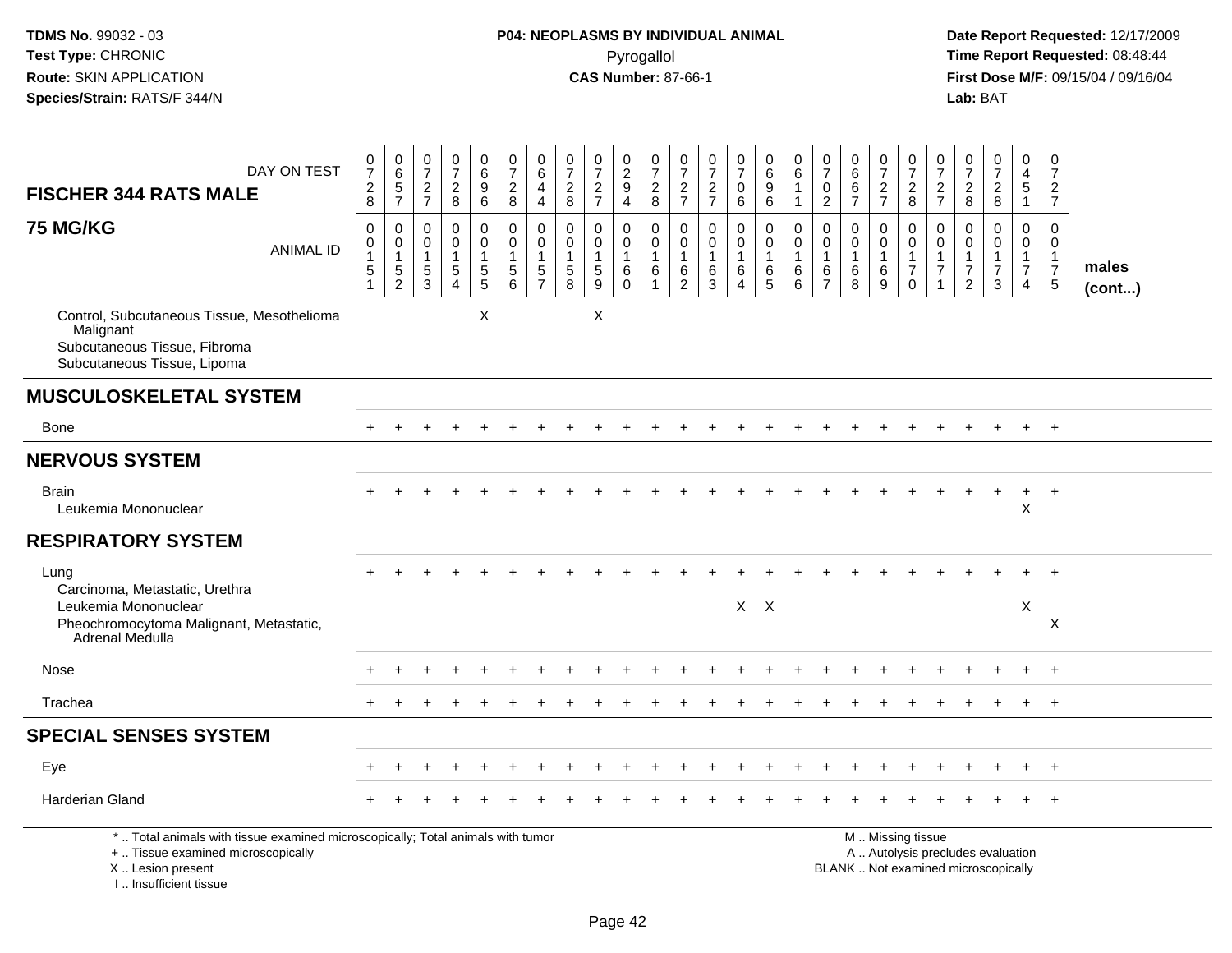**Date Report Requested:** 12/17/2009 **First Dose M/F:** 09/15/04 / 09/16/04 Lab: BAT **Lab:** BAT

| <b>FISCHER 344 RATS MALE</b>                                     | DAY ON TEST | $\frac{0}{7}$<br>$\frac{2}{8}$                                    | $\begin{matrix} 0 \\ 6 \\ 5 \end{matrix}$<br>$\overline{ }$                  | $\frac{0}{7}$<br>$\overline{c}$<br>$\overline{7}$                               | $\frac{0}{7}$<br>$\boldsymbol{2}$<br>8                                                       | 0<br>6<br>9<br>6 | $\pmb{0}$<br>$\overline{7}$<br>$\overline{c}$<br>$\bf 8$               | 0<br>$\,6\,$<br>$\overline{4}$<br>$\overline{4}$                   | $\overline{7}$<br>$\boldsymbol{2}$<br>$\,8\,$ | $\frac{0}{7}$<br>$\sqrt{2}$<br>$\overline{ }$                  | $\begin{smallmatrix} 0\\2\\9 \end{smallmatrix}$<br>$\overline{4}$                  | $\frac{0}{7}$<br>$\boldsymbol{2}$<br>$\,8\,$                                              | 0<br>$\overline{7}$<br>$\overline{c}$<br>$\overline{ }$ | $\overline{7}$<br>$\boldsymbol{2}$<br>$\overline{7}$ | 0<br>$\overline{7}$<br>0<br>6 | $\begin{matrix} 0 \\ 6 \\ 9 \end{matrix}$<br>$\,6\,$ | $\begin{matrix} 0 \\ 6 \end{matrix}$                               | $\frac{0}{7}$<br>$\mathbf 0$<br>$\sqrt{2}$                                          | $\begin{matrix} 0 \\ 6 \\ 6 \end{matrix}$<br>$\overline{ }$                  | $\frac{0}{7}$<br>$\overline{c}$<br>$\overline{ }$ | $\frac{0}{7}$<br>$\overline{c}$<br>8                                                          | 0<br>$\overline{7}$<br>$\overline{c}$<br>$\overline{ }$ | $\boldsymbol{2}$<br>8                 | 0<br>$\overline{7}$<br>$\overline{2}$<br>8                          | $\mathbf 0$<br>4<br>$\overline{5}$                                                                 | 0<br>$\overline{7}$<br>$\overline{c}$<br>$\overline{7}$ |                 |
|------------------------------------------------------------------|-------------|-------------------------------------------------------------------|------------------------------------------------------------------------------|---------------------------------------------------------------------------------|----------------------------------------------------------------------------------------------|------------------|------------------------------------------------------------------------|--------------------------------------------------------------------|-----------------------------------------------|----------------------------------------------------------------|------------------------------------------------------------------------------------|-------------------------------------------------------------------------------------------|---------------------------------------------------------|------------------------------------------------------|-------------------------------|------------------------------------------------------|--------------------------------------------------------------------|-------------------------------------------------------------------------------------|------------------------------------------------------------------------------|---------------------------------------------------|-----------------------------------------------------------------------------------------------|---------------------------------------------------------|---------------------------------------|---------------------------------------------------------------------|----------------------------------------------------------------------------------------------------|---------------------------------------------------------|-----------------|
| <b>75 MG/KG</b>                                                  | ANIMAL ID   | 0<br>$\pmb{0}$<br>$\overline{4}$<br>$\,$ 5 $\,$<br>$\overline{A}$ | $\begin{smallmatrix}0\0\0\end{smallmatrix}$<br>$\,$ 5 $\,$<br>$\overline{c}$ | $\begin{smallmatrix} 0\\0 \end{smallmatrix}$<br>$\overline{1}$<br>$\frac{5}{3}$ | $\begin{smallmatrix} 0\\0 \end{smallmatrix}$<br>$\mathbf{1}$<br>$\sqrt{5}$<br>$\overline{4}$ | $_0^0$<br>5<br>5 | $\begin{smallmatrix} 0\\0 \end{smallmatrix}$<br>$\mathbf{1}$<br>5<br>6 | $\begin{smallmatrix}0\0\0\end{smallmatrix}$<br>5<br>$\overline{ }$ | 0<br>5<br>8                                   | $\begin{smallmatrix}0\0\0\end{smallmatrix}$<br>$\sqrt{5}$<br>9 | $\begin{smallmatrix} 0\\0 \end{smallmatrix}$<br>$\overline{ }$<br>6<br>$\mathbf 0$ | $\begin{smallmatrix} 0\\0 \end{smallmatrix}$<br>$\mathbf{1}$<br>$\,6\,$<br>$\overline{A}$ | 0<br>$\overline{0}$<br>$\,6\,$<br>2                     | 0<br>$\pmb{0}$<br>1<br>6<br>3                        | $_0^0$<br>6<br>4              | $_{\rm 0}^{\rm 0}$<br>$\,6$<br>5                     | $\begin{smallmatrix} 0\\0 \end{smallmatrix}$<br>$\,6\,$<br>$\,6\,$ | $\begin{smallmatrix} 0\\0 \end{smallmatrix}$<br>$\,6\,$<br>$\overline{\phantom{0}}$ | $\begin{smallmatrix} 0\\0 \end{smallmatrix}$<br>$\mathbf{1}$<br>$\,6\,$<br>8 | 0<br>$\ddot{\mathbf{0}}$<br>6<br>9                | $\begin{smallmatrix} 0\\0 \end{smallmatrix}$<br>$\mathbf{1}$<br>$\overline{7}$<br>$\mathbf 0$ | $_0^0$<br>$\overline{ }$                                | 0<br>$\overline{7}$<br>$\overline{c}$ | $\begin{smallmatrix} 0\\0 \end{smallmatrix}$<br>$\overline{ }$<br>3 | $\begin{smallmatrix} 0\\0 \end{smallmatrix}$<br>$\overline{A}$<br>$\overline{7}$<br>$\overline{4}$ | 0<br>$\mathbf 0$<br>$\mathbf{1}$<br>$\overline{7}$<br>5 | males<br>(cont) |
| <b>URINARY SYSTEM</b>                                            |             |                                                                   |                                                                              |                                                                                 |                                                                                              |                  |                                                                        |                                                                    |                                               |                                                                |                                                                                    |                                                                                           |                                                         |                                                      |                               |                                                      |                                                                    |                                                                                     |                                                                              |                                                   |                                                                                               |                                                         |                                       |                                                                     |                                                                                                    |                                                         |                 |
| Kidney<br>Leukemia Mononuclear                                   |             |                                                                   |                                                                              |                                                                                 |                                                                                              |                  |                                                                        |                                                                    |                                               |                                                                |                                                                                    |                                                                                           |                                                         |                                                      |                               |                                                      |                                                                    |                                                                                     |                                                                              |                                                   |                                                                                               |                                                         |                                       |                                                                     | $+$<br>X                                                                                           | $+$                                                     |                 |
| Urethra                                                          |             |                                                                   |                                                                              |                                                                                 |                                                                                              |                  |                                                                        |                                                                    |                                               |                                                                |                                                                                    |                                                                                           |                                                         |                                                      |                               |                                                      |                                                                    |                                                                                     |                                                                              |                                                   |                                                                                               |                                                         |                                       |                                                                     |                                                                                                    |                                                         |                 |
| <b>Urinary Bladder</b>                                           |             |                                                                   |                                                                              |                                                                                 |                                                                                              |                  |                                                                        |                                                                    |                                               |                                                                |                                                                                    |                                                                                           |                                                         |                                                      |                               |                                                      |                                                                    |                                                                                     |                                                                              |                                                   |                                                                                               | $\div$                                                  | $+$                                   | $\pm$                                                               | $+$                                                                                                | $+$                                                     |                 |
| <b>SYSTEMIC LESIONS</b>                                          |             |                                                                   |                                                                              |                                                                                 |                                                                                              |                  |                                                                        |                                                                    |                                               |                                                                |                                                                                    |                                                                                           |                                                         |                                                      |                               |                                                      |                                                                    |                                                                                     |                                                                              |                                                   |                                                                                               |                                                         |                                       |                                                                     |                                                                                                    |                                                         |                 |
| Multiple Organ<br>Leukemia Mononuclear<br>Mesothelioma Malignant |             |                                                                   |                                                                              |                                                                                 |                                                                                              | X                |                                                                        |                                                                    |                                               | X                                                              |                                                                                    |                                                                                           |                                                         |                                                      | X.                            | $\mathsf{X}$                                         |                                                                    |                                                                                     |                                                                              |                                                   |                                                                                               |                                                         | X                                     |                                                                     | $\pm$<br>X                                                                                         | $+$                                                     |                 |

\* .. Total animals with tissue examined microscopically; Total animals with tumor

+ .. Tissue examined microscopically

X .. Lesion present

I .. Insufficient tissue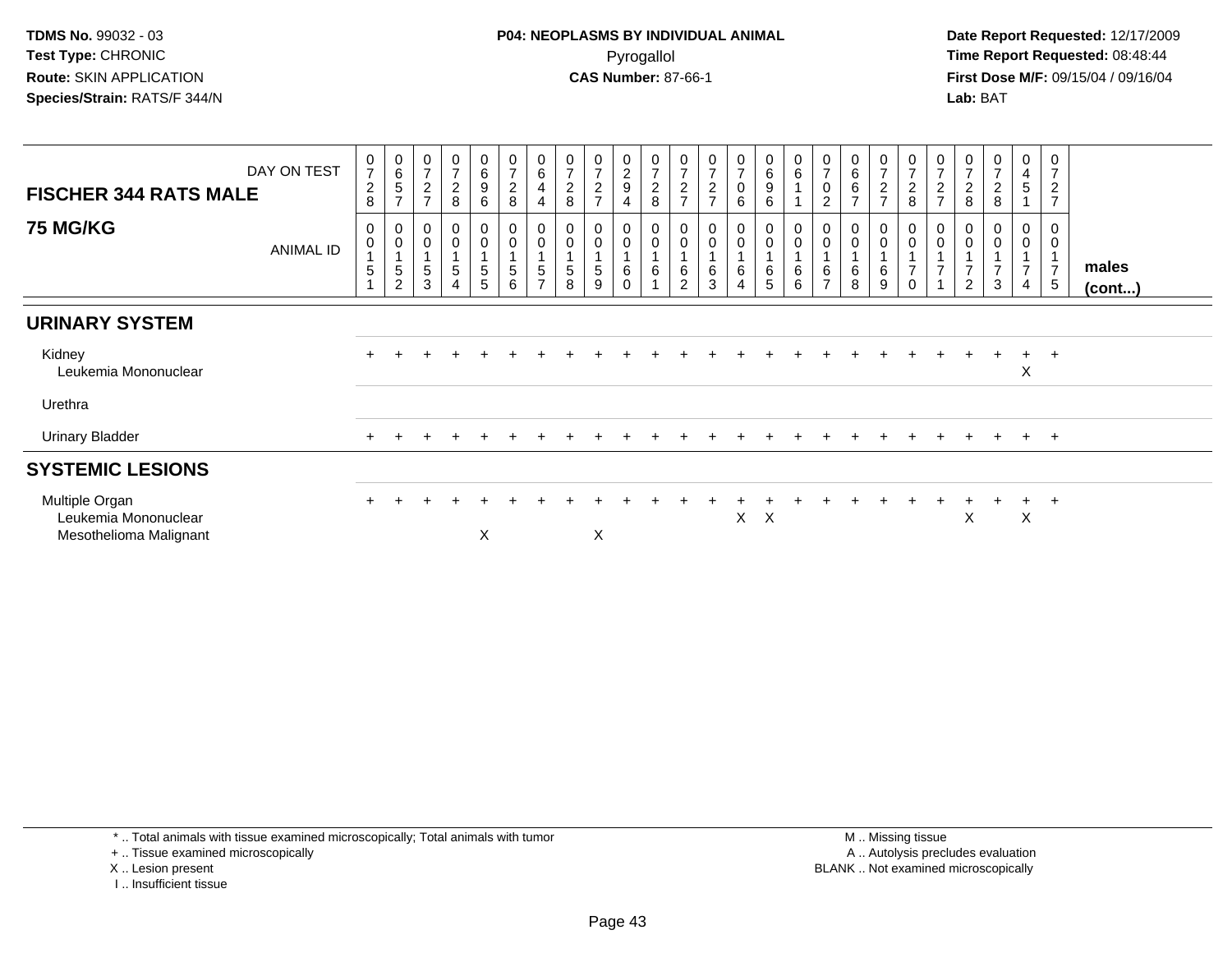**Date Report Requested:** 12/17/2009 **First Dose M/F:** 09/15/04 / 09/16/04 Lab: BAT **Lab:** BAT

| <b>FISCHER 344 RATS MALE</b><br><b>75 MG/KG</b>         | DAY ON TEST<br><b>ANIMAL ID</b> | $\begin{array}{c} 0 \\ 7 \end{array}$<br>$\frac{2}{7}$<br>$\mathbf 0$<br>$\pmb{0}$<br>$\overline{1}$<br>$\boldsymbol{7}$<br>$6\phantom{a}$ | $\begin{smallmatrix}0\\7\end{smallmatrix}$<br>$\frac{2}{7}$<br>0<br>$\pmb{0}$<br>$\mathbf{1}$<br>$\overline{7}$<br>$\overline{7}$ | $\frac{0}{7}$<br>$\overline{c}$<br>8<br>$\mathbf 0$<br>0<br>$\mathbf{1}$<br>$\overline{7}$<br>8 | $\frac{0}{7}$<br>$\frac{2}{7}$<br>$\mathbf 0$<br>$\mathbf 0$<br>$\mathbf{1}$<br>$\overline{7}$<br>9 | $\begin{array}{c} 0 \\ 7 \end{array}$<br>$\frac{2}{8}$<br>$\mathbf 0$<br>$\mathbf 0$<br>$\mathbf{1}$<br>8<br>$\Omega$ | $\begin{array}{c} 0 \\ 7 \end{array}$<br>$\frac{2}{7}$<br>$\mathbf 0$<br>$\pmb{0}$<br>$\mathbf{1}$<br>8<br>$\overline{1}$ | $\pmb{0}$<br>$\,6\,$<br>$\boldsymbol{9}$<br>6<br>$\mathbf 0$<br>$\mathbf 0$<br>$\mathbf{1}$<br>8<br>$\overline{c}$ | $\begin{array}{c} 0 \\ 6 \end{array}$<br>$\overline{8}$<br>$\mathbf{1}$<br>$\mathbf 0$<br>$\mathbf 0$<br>$\mathbf{1}$<br>$\,8\,$<br>3 | $\frac{0}{7}$<br>$\frac{2}{7}$<br>$\mathbf 0$<br>$\mathbf 0$<br>$\mathbf{1}$<br>8<br>$\overline{4}$ | $\begin{smallmatrix}0\\7\end{smallmatrix}$<br>$\frac{2}{8}$<br>$\pmb{0}$<br>$\pmb{0}$<br>$\overline{1}$<br>$\begin{array}{c} 8 \\ 5 \end{array}$ | $\frac{0}{7}$<br>$\frac{2}{8}$<br>0<br>$\mathsf 0$<br>$\mathbf{1}$<br>$\,8\,$<br>6 | $\begin{array}{c} 0 \\ 6 \end{array}$<br>$\overline{a}$<br>$\overline{4}$<br>$\mathbf 0$<br>$\mathbf 0$<br>$\overline{1}$<br>8<br>$\overline{7}$ | $\begin{array}{c} 0 \\ 6 \\ 7 \end{array}$<br>$\overline{5}$<br>$\mathbf 0$<br>$\mathbf 0$<br>$\mathbf{1}$<br>$\, 8$<br>8 | $\frac{0}{7}$<br>$\mathsf{O}$<br>$\overline{2}$<br>$\mathbf 0$<br>$\mathbf 0$<br>1<br>8<br>9 | 0<br>5<br>5<br>2<br>$\mathbf 0$<br>$\mathsf{O}\xspace$<br>$\mathbf{1}$<br>$_{0}^{9}$ | $\begin{array}{c} 0 \\ 7 \end{array}$<br>$\overline{c}$<br>8<br>0<br>$\pmb{0}$<br>$\mathbf{1}$<br>$\boldsymbol{9}$<br>$\mathbf{1}$ | $\begin{array}{c} 0 \\ 6 \\ 5 \end{array}$<br>4<br>$\mathbf 0$<br>$\mathbf 0$<br>$\mathbf{1}$<br>9<br>$\overline{2}$ | $\begin{matrix} 0 \\ 6 \\ 5 \end{matrix}$<br>6<br>$\mathbf 0$<br>$\boldsymbol{0}$<br>$\overline{1}$<br>9<br>$\overline{3}$ | 0<br>$\,6\,$<br>$\overline{9}$<br>$\,6\,$<br>0<br>0<br>$\mathbf{1}$<br>9<br>$\overline{4}$ | $\,0\,$<br>$\overline{5}$ 8<br>$9\,$<br>$\mathbf 0$<br>$\boldsymbol{0}$<br>$\mathbf{1}$<br>$\boldsymbol{9}$<br>$\overline{5}$ | 0<br>$\,6\,$<br>$\overline{3}$<br>$9\,$<br>$\mathbf 0$<br>$\mathbf 0$<br>$\mathbf{1}$<br>9<br>6 | $\frac{0}{7}$<br>$\sqrt{2}$<br>8<br>$\mathbf 0$<br>0<br>$\mathbf{1}$<br>$\frac{9}{7}$ | $\frac{0}{7}$<br>$\frac{2}{7}$<br>$\mathbf 0$<br>$\mathbf 0$<br>$\mathbf{1}$<br>$_{8}^{\rm 9}$ | $\mathbf 0$<br>$\overline{7}$<br>$\frac{2}{7}$<br>$\mathbf 0$<br>$\mathbf 0$<br>$\mathbf{1}$<br>$^9_9$ | $\pmb{0}$<br>$\overline{4}$<br>$\boldsymbol{9}$<br>6<br>$\mathbf 0$<br>$\mathbf 0$<br>$\overline{2}$<br>$\mathbf 0$<br>0 |                           |
|---------------------------------------------------------|---------------------------------|--------------------------------------------------------------------------------------------------------------------------------------------|-----------------------------------------------------------------------------------------------------------------------------------|-------------------------------------------------------------------------------------------------|-----------------------------------------------------------------------------------------------------|-----------------------------------------------------------------------------------------------------------------------|---------------------------------------------------------------------------------------------------------------------------|--------------------------------------------------------------------------------------------------------------------|---------------------------------------------------------------------------------------------------------------------------------------|-----------------------------------------------------------------------------------------------------|--------------------------------------------------------------------------------------------------------------------------------------------------|------------------------------------------------------------------------------------|--------------------------------------------------------------------------------------------------------------------------------------------------|---------------------------------------------------------------------------------------------------------------------------|----------------------------------------------------------------------------------------------|--------------------------------------------------------------------------------------|------------------------------------------------------------------------------------------------------------------------------------|----------------------------------------------------------------------------------------------------------------------|----------------------------------------------------------------------------------------------------------------------------|--------------------------------------------------------------------------------------------|-------------------------------------------------------------------------------------------------------------------------------|-------------------------------------------------------------------------------------------------|---------------------------------------------------------------------------------------|------------------------------------------------------------------------------------------------|--------------------------------------------------------------------------------------------------------|--------------------------------------------------------------------------------------------------------------------------|---------------------------|
| <b>ALIMENTARY SYSTEM</b>                                |                                 |                                                                                                                                            |                                                                                                                                   |                                                                                                 |                                                                                                     |                                                                                                                       |                                                                                                                           |                                                                                                                    |                                                                                                                                       |                                                                                                     |                                                                                                                                                  |                                                                                    |                                                                                                                                                  |                                                                                                                           |                                                                                              |                                                                                      |                                                                                                                                    |                                                                                                                      |                                                                                                                            |                                                                                            |                                                                                                                               |                                                                                                 |                                                                                       |                                                                                                |                                                                                                        |                                                                                                                          | * TOTALS                  |
|                                                         |                                 |                                                                                                                                            |                                                                                                                                   |                                                                                                 |                                                                                                     |                                                                                                                       |                                                                                                                           |                                                                                                                    |                                                                                                                                       |                                                                                                     |                                                                                                                                                  |                                                                                    |                                                                                                                                                  |                                                                                                                           |                                                                                              |                                                                                      |                                                                                                                                    |                                                                                                                      |                                                                                                                            |                                                                                            |                                                                                                                               |                                                                                                 |                                                                                       |                                                                                                |                                                                                                        |                                                                                                                          | 50                        |
| Esophagus                                               |                                 |                                                                                                                                            |                                                                                                                                   |                                                                                                 |                                                                                                     |                                                                                                                       |                                                                                                                           |                                                                                                                    |                                                                                                                                       |                                                                                                     |                                                                                                                                                  |                                                                                    |                                                                                                                                                  |                                                                                                                           |                                                                                              |                                                                                      |                                                                                                                                    |                                                                                                                      |                                                                                                                            |                                                                                            |                                                                                                                               |                                                                                                 |                                                                                       |                                                                                                |                                                                                                        |                                                                                                                          |                           |
| Intestine Large, Cecum                                  |                                 |                                                                                                                                            |                                                                                                                                   |                                                                                                 |                                                                                                     |                                                                                                                       |                                                                                                                           |                                                                                                                    |                                                                                                                                       |                                                                                                     |                                                                                                                                                  |                                                                                    |                                                                                                                                                  |                                                                                                                           |                                                                                              |                                                                                      |                                                                                                                                    |                                                                                                                      |                                                                                                                            |                                                                                            |                                                                                                                               |                                                                                                 |                                                                                       |                                                                                                |                                                                                                        |                                                                                                                          | 50                        |
| Intestine Large, Colon                                  |                                 |                                                                                                                                            |                                                                                                                                   |                                                                                                 |                                                                                                     |                                                                                                                       |                                                                                                                           |                                                                                                                    |                                                                                                                                       |                                                                                                     |                                                                                                                                                  |                                                                                    |                                                                                                                                                  |                                                                                                                           |                                                                                              |                                                                                      |                                                                                                                                    |                                                                                                                      |                                                                                                                            |                                                                                            |                                                                                                                               |                                                                                                 |                                                                                       |                                                                                                |                                                                                                        |                                                                                                                          | 50                        |
| Intestine Large, Rectum                                 |                                 |                                                                                                                                            |                                                                                                                                   |                                                                                                 |                                                                                                     |                                                                                                                       |                                                                                                                           |                                                                                                                    |                                                                                                                                       |                                                                                                     |                                                                                                                                                  |                                                                                    |                                                                                                                                                  |                                                                                                                           |                                                                                              |                                                                                      |                                                                                                                                    |                                                                                                                      |                                                                                                                            |                                                                                            |                                                                                                                               |                                                                                                 |                                                                                       |                                                                                                |                                                                                                        | $+$                                                                                                                      | 50                        |
| Intestine Small, Duodenum                               |                                 |                                                                                                                                            |                                                                                                                                   |                                                                                                 |                                                                                                     |                                                                                                                       |                                                                                                                           |                                                                                                                    |                                                                                                                                       |                                                                                                     |                                                                                                                                                  |                                                                                    |                                                                                                                                                  |                                                                                                                           |                                                                                              |                                                                                      |                                                                                                                                    |                                                                                                                      |                                                                                                                            |                                                                                            |                                                                                                                               |                                                                                                 |                                                                                       |                                                                                                |                                                                                                        | $+$                                                                                                                      | 50                        |
| Intestine Small, Ileum                                  |                                 |                                                                                                                                            |                                                                                                                                   |                                                                                                 |                                                                                                     |                                                                                                                       |                                                                                                                           |                                                                                                                    |                                                                                                                                       |                                                                                                     |                                                                                                                                                  |                                                                                    |                                                                                                                                                  |                                                                                                                           |                                                                                              |                                                                                      |                                                                                                                                    |                                                                                                                      |                                                                                                                            |                                                                                            |                                                                                                                               |                                                                                                 |                                                                                       |                                                                                                |                                                                                                        | $+$                                                                                                                      | 50                        |
| Intestine Small, Jejunum                                |                                 |                                                                                                                                            |                                                                                                                                   |                                                                                                 |                                                                                                     |                                                                                                                       |                                                                                                                           |                                                                                                                    |                                                                                                                                       |                                                                                                     |                                                                                                                                                  |                                                                                    |                                                                                                                                                  |                                                                                                                           |                                                                                              |                                                                                      |                                                                                                                                    |                                                                                                                      |                                                                                                                            |                                                                                            |                                                                                                                               |                                                                                                 |                                                                                       |                                                                                                |                                                                                                        | $+$                                                                                                                      | 50                        |
| Liver<br>Hepatocellular Adenoma<br>Leukemia Mononuclear |                                 |                                                                                                                                            |                                                                                                                                   |                                                                                                 |                                                                                                     |                                                                                                                       |                                                                                                                           |                                                                                                                    | $X$ $X$                                                                                                                               |                                                                                                     |                                                                                                                                                  |                                                                                    |                                                                                                                                                  |                                                                                                                           |                                                                                              | $X$ $X$                                                                              |                                                                                                                                    |                                                                                                                      | $X \times X$                                                                                                               |                                                                                            |                                                                                                                               |                                                                                                 |                                                                                       |                                                                                                |                                                                                                        | $+$                                                                                                                      | 50<br>$\mathbf 1$<br>10   |
| Mesentery<br>Mesothelioma Malignant                     |                                 |                                                                                                                                            |                                                                                                                                   |                                                                                                 |                                                                                                     |                                                                                                                       |                                                                                                                           |                                                                                                                    | $\ddot{}$                                                                                                                             |                                                                                                     |                                                                                                                                                  |                                                                                    |                                                                                                                                                  | $\ddot{}$                                                                                                                 |                                                                                              |                                                                                      |                                                                                                                                    |                                                                                                                      |                                                                                                                            |                                                                                            |                                                                                                                               |                                                                                                 | $+$                                                                                   |                                                                                                |                                                                                                        |                                                                                                                          | ${\bf 5}$<br>$\mathbf{1}$ |
| Oral Mucosa                                             |                                 |                                                                                                                                            |                                                                                                                                   |                                                                                                 |                                                                                                     |                                                                                                                       |                                                                                                                           |                                                                                                                    |                                                                                                                                       |                                                                                                     |                                                                                                                                                  |                                                                                    |                                                                                                                                                  |                                                                                                                           |                                                                                              |                                                                                      |                                                                                                                                    |                                                                                                                      |                                                                                                                            |                                                                                            |                                                                                                                               |                                                                                                 |                                                                                       |                                                                                                | $\ddot{}$                                                                                              |                                                                                                                          | $\mathbf{3}$              |
| Pancreas<br>Leukemia Mononuclear                        |                                 |                                                                                                                                            |                                                                                                                                   |                                                                                                 |                                                                                                     |                                                                                                                       |                                                                                                                           |                                                                                                                    |                                                                                                                                       |                                                                                                     |                                                                                                                                                  |                                                                                    |                                                                                                                                                  |                                                                                                                           | X                                                                                            |                                                                                      |                                                                                                                                    |                                                                                                                      |                                                                                                                            |                                                                                            |                                                                                                                               |                                                                                                 |                                                                                       |                                                                                                |                                                                                                        |                                                                                                                          | 50<br>$\mathbf{1}$        |
| <b>Salivary Glands</b>                                  |                                 |                                                                                                                                            |                                                                                                                                   |                                                                                                 |                                                                                                     |                                                                                                                       |                                                                                                                           |                                                                                                                    |                                                                                                                                       |                                                                                                     |                                                                                                                                                  |                                                                                    |                                                                                                                                                  |                                                                                                                           |                                                                                              |                                                                                      |                                                                                                                                    |                                                                                                                      |                                                                                                                            |                                                                                            |                                                                                                                               |                                                                                                 |                                                                                       |                                                                                                |                                                                                                        |                                                                                                                          | 50                        |

\* .. Total animals with tissue examined microscopically; Total animals with tumor

+ .. Tissue examined microscopically

X .. Lesion present

I .. Insufficient tissue

M .. Missing tissue

y the contract of the contract of the contract of the contract of the contract of the contract of the contract of  $A$ . Autolysis precludes evaluation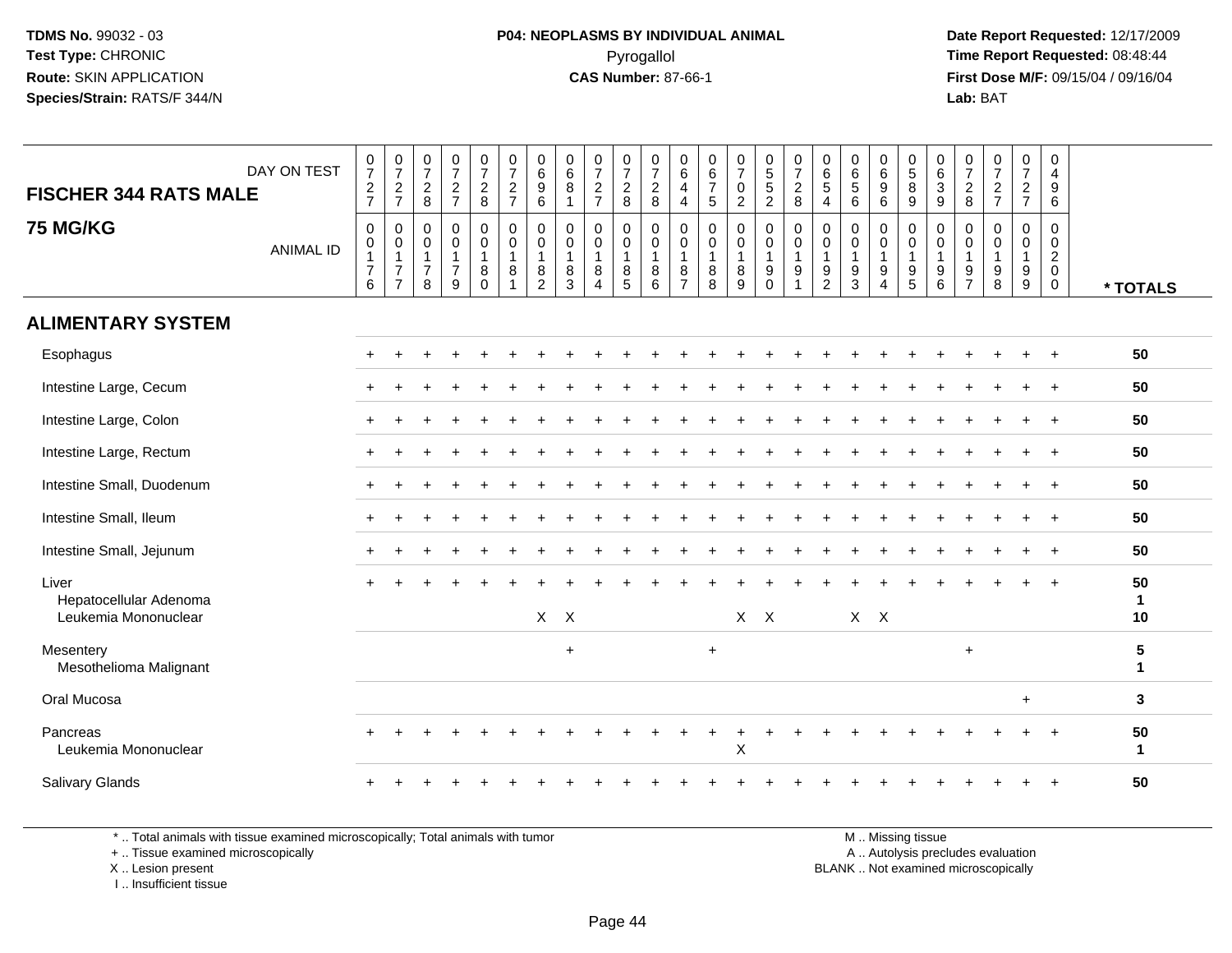**Date Report Requested:** 12/17/2009 **First Dose M/F:** 09/15/04 / 09/16/04 Lab: BAT **Lab:** BAT

| DAY ON TEST<br><b>FISCHER 344 RATS MALE</b>                                                                                                                                                                                    | $\frac{0}{7}$<br>$\frac{2}{7}$                | $\frac{0}{7}$<br>$\overline{c}$<br>$\overline{7}$                              | $\frac{0}{7}$<br>$\sqrt{2}$<br>8                               | $\frac{0}{7}$<br>$\frac{2}{7}$                                          | 0<br>$\overline{7}$<br>$\sqrt{2}$<br>8               | $\frac{0}{7}$<br>$\frac{2}{7}$                                    | 0<br>$\,6\,$<br>9<br>$\,6\,$                          | 0<br>$\,6\,$<br>8<br>$\mathbf{1}$                  | $\frac{0}{7}$<br>$\overline{c}$<br>$\overline{7}$                | 0<br>$\overline{7}$<br>$\overline{c}$<br>8 | $\mathbf 0$<br>$\overline{7}$<br>$\sqrt{2}$<br>$\,8\,$ | 0<br>$\,6\,$<br>$\overline{4}$<br>$\overline{4}$                  | 0<br>$\,6\,$<br>$\overline{7}$<br>5 | $\frac{0}{7}$<br>$\mathsf{O}$<br>$\overline{a}$ | $\begin{array}{c} 0 \\ 5 \end{array}$<br>$\sqrt{5}$<br>$\overline{2}$ | $\mathbf 0$<br>$\overline{7}$<br>$\sqrt{2}$<br>$\,8\,$                           | 0<br>$\,6\,$<br>$\sqrt{5}$<br>$\overline{4}$    | 0<br>$\,6\,$<br>$\sqrt{5}$<br>6                                     | 0<br>$\,6\,$<br>$\boldsymbol{9}$<br>$\,6\,$ | $\begin{array}{c} 0 \\ 5 \\ 8 \end{array}$<br>9                                   | 0<br>$\frac{6}{3}$<br>9                    | 0<br>$\overline{7}$<br>$\overline{2}$<br>8      | $\frac{0}{7}$<br>$\frac{2}{7}$         | 0<br>$\overline{7}$<br>$\frac{2}{7}$ | 0<br>$\overline{4}$<br>9<br>6                                                    |                              |
|--------------------------------------------------------------------------------------------------------------------------------------------------------------------------------------------------------------------------------|-----------------------------------------------|--------------------------------------------------------------------------------|----------------------------------------------------------------|-------------------------------------------------------------------------|------------------------------------------------------|-------------------------------------------------------------------|-------------------------------------------------------|----------------------------------------------------|------------------------------------------------------------------|--------------------------------------------|--------------------------------------------------------|-------------------------------------------------------------------|-------------------------------------|-------------------------------------------------|-----------------------------------------------------------------------|----------------------------------------------------------------------------------|-------------------------------------------------|---------------------------------------------------------------------|---------------------------------------------|-----------------------------------------------------------------------------------|--------------------------------------------|-------------------------------------------------|----------------------------------------|--------------------------------------|----------------------------------------------------------------------------------|------------------------------|
| <b>75 MG/KG</b><br><b>ANIMAL ID</b>                                                                                                                                                                                            | 0<br>0<br>$\mathbf{1}$<br>$\overline{7}$<br>6 | $\mathbf 0$<br>$\mathbf 0$<br>$\mathbf{1}$<br>$\overline{7}$<br>$\overline{7}$ | 0<br>$\boldsymbol{0}$<br>$\mathbf{1}$<br>$\boldsymbol{7}$<br>8 | $\pmb{0}$<br>$\mathsf{O}\xspace$<br>$\mathbf{1}$<br>$\overline{7}$<br>9 | 0<br>$\mathsf{O}\xspace$<br>1<br>$\bf 8$<br>$\Omega$ | $\pmb{0}$<br>$\mathsf 0$<br>$\overline{1}$<br>8<br>$\overline{1}$ | 0<br>$\pmb{0}$<br>$\mathbf{1}$<br>8<br>$\overline{2}$ | $\pmb{0}$<br>$\mathbf 0$<br>$\mathbf{1}$<br>8<br>3 | 0<br>$\mathsf{O}$<br>$\mathbf{1}$<br>8<br>$\boldsymbol{\Lambda}$ | 0<br>$\mathsf{O}\xspace$<br>1<br>8<br>5    | 0<br>$\mathbf 0$<br>$\mathbf{1}$<br>8<br>6             | $\mathbf 0$<br>$\mathbf 0$<br>$\mathbf{1}$<br>8<br>$\overline{7}$ | 0<br>$\mathbf 0$<br>1<br>8<br>8     | 0<br>$\mathbf 0$<br>$\mathbf 1$<br>8<br>9       | $\pmb{0}$<br>$\pmb{0}$<br>$\mathbf{1}$<br>$9\,$<br>$\mathbf 0$        | $\pmb{0}$<br>$\mathsf{O}\xspace$<br>$\mathbf{1}$<br>9<br>$\overline{\mathbf{1}}$ | 0<br>0<br>$\overline{1}$<br>9<br>$\overline{2}$ | $\mathbf 0$<br>$\mathbf 0$<br>$\mathbf{1}$<br>$\boldsymbol{9}$<br>3 | 0<br>0<br>1<br>9<br>$\boldsymbol{\Lambda}$  | $\pmb{0}$<br>$\mathbf 0$<br>$\mathbf{1}$<br>$\begin{array}{c} 9 \\ 5 \end{array}$ | 0<br>$\mathbf 0$<br>$\mathbf{1}$<br>9<br>6 | 0<br>0<br>$\overline{1}$<br>9<br>$\overline{7}$ | $\Omega$<br>$\mathbf 0$<br>1<br>9<br>8 | 0<br>0<br>$\mathbf{1}$<br>9<br>9     | $\mathsf 0$<br>$\pmb{0}$<br>$\overline{c}$<br>$\mathsf{O}\xspace$<br>$\mathbf 0$ | * TOTALS                     |
| Stomach, Forestomach                                                                                                                                                                                                           |                                               |                                                                                |                                                                |                                                                         |                                                      |                                                                   |                                                       |                                                    |                                                                  |                                            |                                                        |                                                                   |                                     |                                                 |                                                                       |                                                                                  |                                                 |                                                                     |                                             |                                                                                   |                                            |                                                 |                                        |                                      | $\div$                                                                           | 50                           |
| Stomach, Glandular<br>Adenoma<br>Leukemia Mononuclear                                                                                                                                                                          |                                               |                                                                                |                                                                |                                                                         |                                                      |                                                                   |                                                       |                                                    |                                                                  |                                            |                                                        |                                                                   |                                     | X                                               |                                                                       |                                                                                  |                                                 |                                                                     |                                             |                                                                                   |                                            |                                                 |                                        |                                      |                                                                                  | 50<br>1<br>$\mathbf{1}$      |
| Tongue<br>Squamous Cell Papilloma                                                                                                                                                                                              |                                               |                                                                                |                                                                |                                                                         |                                                      |                                                                   |                                                       |                                                    |                                                                  |                                            |                                                        |                                                                   |                                     |                                                 |                                                                       |                                                                                  |                                                 |                                                                     |                                             |                                                                                   |                                            |                                                 |                                        |                                      |                                                                                  | $\mathbf{2}$<br>$\mathbf{1}$ |
| <b>CARDIOVASCULAR SYSTEM</b>                                                                                                                                                                                                   |                                               |                                                                                |                                                                |                                                                         |                                                      |                                                                   |                                                       |                                                    |                                                                  |                                            |                                                        |                                                                   |                                     |                                                 |                                                                       |                                                                                  |                                                 |                                                                     |                                             |                                                                                   |                                            |                                                 |                                        |                                      |                                                                                  |                              |
| <b>Blood Vessel</b>                                                                                                                                                                                                            |                                               |                                                                                |                                                                |                                                                         |                                                      |                                                                   |                                                       |                                                    |                                                                  |                                            |                                                        |                                                                   |                                     |                                                 |                                                                       |                                                                                  |                                                 |                                                                     |                                             |                                                                                   |                                            |                                                 |                                        |                                      |                                                                                  | 50                           |
| Heart<br>Carcinoma, Metastatic, Urethra<br>Leukemia Mononuclear                                                                                                                                                                |                                               |                                                                                |                                                                |                                                                         |                                                      |                                                                   |                                                       |                                                    |                                                                  |                                            |                                                        |                                                                   |                                     |                                                 |                                                                       |                                                                                  |                                                 |                                                                     |                                             |                                                                                   | X                                          |                                                 |                                        |                                      |                                                                                  | 50<br>$\mathbf 1$<br>1       |
| <b>ENDOCRINE SYSTEM</b>                                                                                                                                                                                                        |                                               |                                                                                |                                                                |                                                                         |                                                      |                                                                   |                                                       |                                                    |                                                                  |                                            |                                                        |                                                                   |                                     |                                                 |                                                                       |                                                                                  |                                                 |                                                                     |                                             |                                                                                   |                                            |                                                 |                                        |                                      |                                                                                  |                              |
| <b>Adrenal Cortex</b><br>Leukemia Mononuclear<br>Mesothelioma Malignant                                                                                                                                                        |                                               |                                                                                |                                                                |                                                                         |                                                      |                                                                   |                                                       |                                                    |                                                                  |                                            |                                                        |                                                                   |                                     |                                                 |                                                                       |                                                                                  |                                                 |                                                                     |                                             |                                                                                   |                                            |                                                 |                                        |                                      |                                                                                  | 50<br>$\mathbf{1}$<br>1      |
| Adrenal Medulla<br>Leukemia Mononuclear<br>Pheochromocytoma Benign<br>Pheochromocytoma Malignant                                                                                                                               |                                               |                                                                                |                                                                |                                                                         |                                                      |                                                                   |                                                       | $X$ $X$                                            |                                                                  |                                            |                                                        |                                                                   |                                     |                                                 |                                                                       |                                                                                  |                                                 |                                                                     |                                             |                                                                                   |                                            |                                                 |                                        |                                      | $\ddot{}$                                                                        | 50<br>$\mathbf{1}$<br>3<br>1 |
| Islets, Pancreatic<br>Adenoma                                                                                                                                                                                                  |                                               |                                                                                | Χ                                                              |                                                                         |                                                      |                                                                   |                                                       |                                                    |                                                                  |                                            |                                                        |                                                                   |                                     |                                                 | ٠<br>X                                                                |                                                                                  |                                                 |                                                                     |                                             |                                                                                   |                                            |                                                 | Χ                                      | $\ddot{}$                            | $+$                                                                              | 50<br>5                      |
| 14 The Contract Contract Contract Contract Contract Contract Contract Contract Contract Contract Contract Contract Contract Contract Contract Contract Contract Contract Contract Contract Contract Contract Contract Contract |                                               |                                                                                | アンスリー・エンティー                                                    |                                                                         |                                                      |                                                                   |                                                       |                                                    |                                                                  |                                            |                                                        |                                                                   |                                     |                                                 |                                                                       |                                                                                  |                                                 |                                                                     | <b>BALLAND COLLECT</b>                      |                                                                                   |                                            |                                                 |                                        |                                      |                                                                                  |                              |

\* .. Total animals with tissue examined microscopically; Total animals with tumor

+ .. Tissue examined microscopically

X .. Lesion present

I .. Insufficient tissue

M .. Missing tissue

y the contract of the contract of the contract of the contract of the contract of the contract of the contract of  $A$ . Autolysis precludes evaluation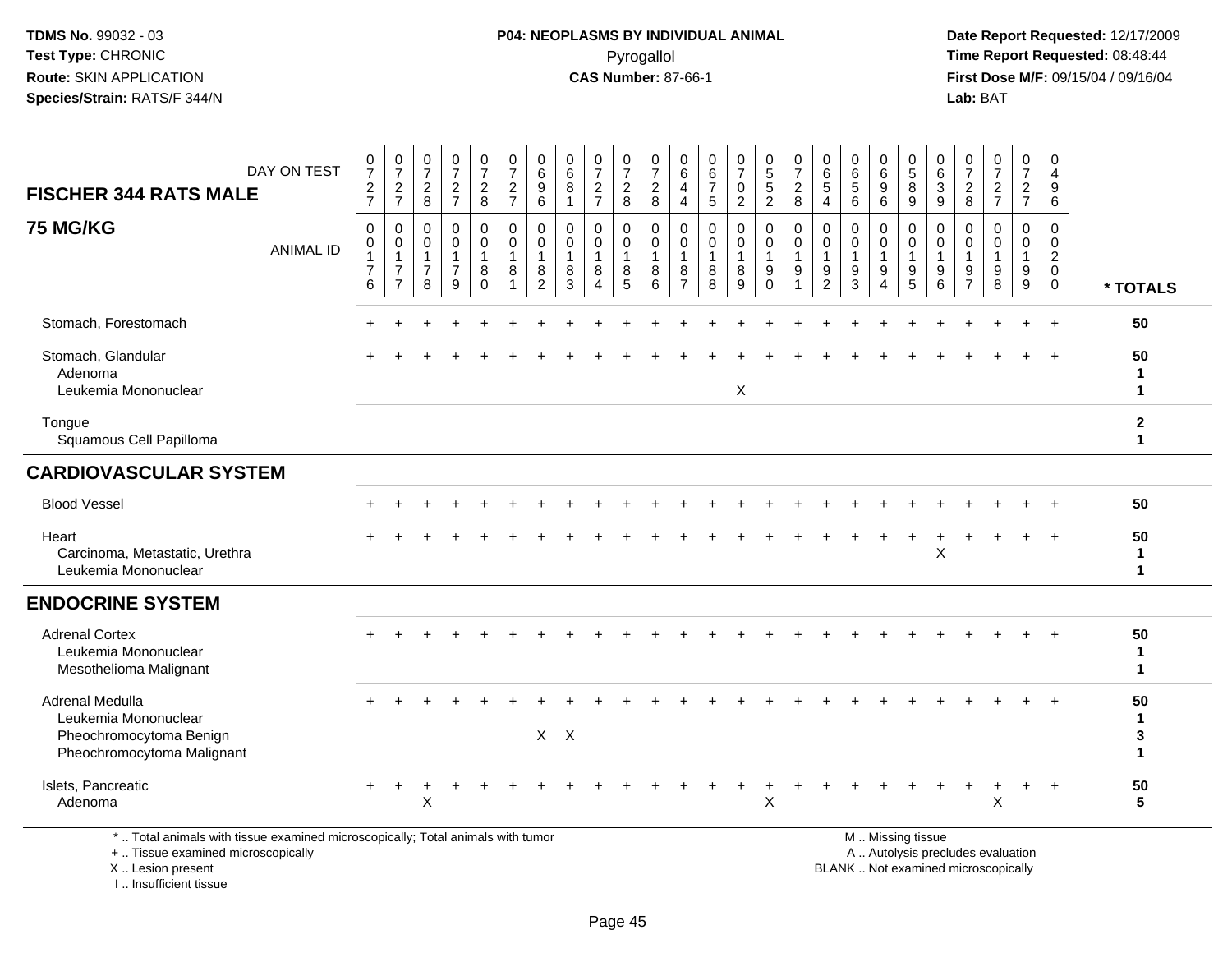# **P04: NEOPLASMS BY INDIVIDUAL ANIMAL**Pyrogallol Pyrogallol **Pyrogallol Time Report Requested:** 08:48:44<br>**CAS Number:** 87-66-1 **Time Report Requested:** 09/15/04 / 09/16/04

 **Date Report Requested:** 12/17/2009 **First Dose M/F:** 09/15/04 / 09/16/04 Lab: BAT **Lab:** BAT

| <b>FISCHER 344 RATS MALE</b>                                                               | DAY ON TEST      | $\frac{0}{7}$<br>$\boldsymbol{2}$<br>$\overline{7}$ | $\mathbf 0$<br>$\overline{ }$<br>$\overline{c}$<br>$\rightarrow$ | 0<br>$\overline{z}$<br>$\boldsymbol{2}$<br>8 | 0<br>$\rightarrow$<br>$\overline{c}$<br>$\rightarrow$ | $\frac{0}{7}$<br>$\frac{2}{8}$                 | $\frac{0}{7}$<br>$\sqrt{2}$<br>$\overline{z}$                           | 0<br>$\,6$<br>$\boldsymbol{9}$<br>6 | 0<br>6<br>8                          | 0<br>$\rightarrow$<br>$\overline{2}$<br>$\rightarrow$ | $\frac{0}{7}$<br>$\overline{c}$<br>8 | $\frac{0}{7}$<br>$\boldsymbol{2}$<br>$\,8\,$ | 0<br>$\,6$<br>4<br>4                   | $\begin{matrix} 0 \\ 6 \end{matrix}$<br>$\overline{ }$<br>5 | $\frac{0}{7}$<br>$\pmb{0}$<br>$\overline{c}$ | 0<br>$5\phantom{.0}$<br>$\sqrt{5}$<br>$\overline{2}$ | $\frac{0}{7}$<br>$\frac{2}{8}$               | 0<br>6<br>5<br>4                        | $\begin{matrix} 0 \\ 6 \end{matrix}$<br>$\sqrt{5}$<br>6 | $_6^0$<br>9<br>6              | 0<br>5<br>8<br>9 | $\begin{array}{c} 0 \\ 6 \end{array}$<br>$\sqrt{3}$<br>$\boldsymbol{9}$ | $\frac{0}{7}$<br>$\overline{2}$<br>8  | 0<br>$\overline{7}$<br>$\boldsymbol{2}$<br>$\overline{ }$ | $\frac{0}{7}$<br>$\overline{c}$<br>$\overline{ }$ | 0<br>4<br>9<br>6                             |          |
|--------------------------------------------------------------------------------------------|------------------|-----------------------------------------------------|------------------------------------------------------------------|----------------------------------------------|-------------------------------------------------------|------------------------------------------------|-------------------------------------------------------------------------|-------------------------------------|--------------------------------------|-------------------------------------------------------|--------------------------------------|----------------------------------------------|----------------------------------------|-------------------------------------------------------------|----------------------------------------------|------------------------------------------------------|----------------------------------------------|-----------------------------------------|---------------------------------------------------------|-------------------------------|------------------|-------------------------------------------------------------------------|---------------------------------------|-----------------------------------------------------------|---------------------------------------------------|----------------------------------------------|----------|
| <b>75 MG/KG</b>                                                                            | <b>ANIMAL ID</b> | 0<br>$\pmb{0}$<br>$\overline{7}$<br>6               | 0<br>$\mathbf 0$<br>$\overline{ }$<br>$\overline{ }$             | 0<br>$\pmb{0}$<br>$\overline{7}$<br>8        | 0<br>0<br>$\overline{ }$<br>$\overline{9}$            | $\mathbf 0$<br>$\pmb{0}$<br>$_{\rm 0}^{\rm 8}$ | $\begin{smallmatrix}0\\0\end{smallmatrix}$<br>$\overline{A}$<br>$\,8\,$ | 0<br>$\pmb{0}$<br>8<br>$\Omega$     | 0<br>$\mathbf 0$<br>$\,$ 8 $\,$<br>3 | 0<br>0<br>8<br>4                                      | 0<br>$\mathbf 0$<br>8<br>5           | 0<br>$\pmb{0}$<br>$\,8\,$<br>6               | 0<br>$\mathbf 0$<br>8<br>$\rightarrow$ | $\mathbf 0$<br>$\bf 8$<br>8                                 | 0<br>0<br>8<br>9                             | 0<br>0<br>9<br>$\overline{0}$                        | $\mathbf 0$<br>$\pmb{0}$<br>$\boldsymbol{9}$ | 0<br>$\mathbf 0$<br>9<br>$\overline{2}$ | $\boldsymbol{0}$<br>9<br>3                              | 0<br>0<br>9<br>$\overline{4}$ | 0<br>0<br>9<br>5 | 0<br>$\boldsymbol{0}$<br>$\boldsymbol{9}$<br>6                          | 0<br>$\pmb{0}$<br>9<br>$\overline{ }$ | 0<br>$\mathbf 0$<br>9<br>8                                | $\mathbf 0$<br>$\mathsf 0$<br>9<br>9              | 0<br>0<br>$\overline{c}$<br>0<br>$\mathbf 0$ | * TOTALS |
| Parathyroid Gland                                                                          |                  |                                                     |                                                                  |                                              |                                                       |                                                |                                                                         |                                     |                                      | м                                                     |                                      |                                              |                                        |                                                             |                                              |                                                      |                                              |                                         |                                                         |                               |                  |                                                                         |                                       |                                                           | $+$                                               | $+$                                          | 49       |
| <b>Pituitary Gland</b><br>Pars Distalis, Adenoma                                           |                  |                                                     |                                                                  |                                              |                                                       | X                                              |                                                                         | X                                   |                                      | X.                                                    |                                      | $X$ $X$                                      |                                        | $X$ $X$                                                     |                                              |                                                      | $X$ $X$                                      |                                         |                                                         | $X$ $X$                       |                  |                                                                         |                                       | X                                                         |                                                   | $\pm$<br>X                                   | 50<br>27 |
| <b>Thyroid Gland</b><br>C-cell, Adenoma<br>C-cell, Carcinoma<br>Follicular Cell, Carcinoma |                  | $+$                                                 |                                                                  |                                              |                                                       |                                                |                                                                         | X                                   |                                      |                                                       | X                                    |                                              |                                        |                                                             |                                              |                                                      |                                              | X                                       |                                                         |                               |                  |                                                                         |                                       |                                                           | $+$<br>Ā                                          | $+$                                          | 50<br>6  |

#### **GENERAL BODY SYSTEM**

NONE

#### **GENITAL SYSTEM**

| Epididymis<br>Mesothelioma Malignant<br>Bilateral, Mesothelioma Malignant                                      | ÷.         |                        | X                   | $\mathsf{X}$ |              |            |  |            |   |          |  |          |   |   |   |   |   |            | 50<br>3             |
|----------------------------------------------------------------------------------------------------------------|------------|------------------------|---------------------|--------------|--------------|------------|--|------------|---|----------|--|----------|---|---|---|---|---|------------|---------------------|
| <b>Preputial Gland</b>                                                                                         | $+$        |                        |                     |              |              |            |  |            |   |          |  |          |   |   |   |   |   |            | 50                  |
| Prostate                                                                                                       | $+$        |                        |                     |              |              |            |  |            |   |          |  |          |   |   |   |   |   |            | 50                  |
| <b>Seminal Vesicle</b>                                                                                         |            |                        |                     |              |              |            |  |            |   |          |  |          |   |   |   |   |   |            | 50                  |
| <b>Testes</b><br>Mesothelioma Malignant<br>Bilateral, Interstitial Cell, Adenoma<br>Interstitial Cell, Adenoma | $\pm$<br>X | $\checkmark$<br>$\sim$ | $\lambda$<br>∧<br>X |              | $X \times X$ | $X \times$ |  | $X \times$ | X | $\times$ |  | $\times$ | X | X | X | X | X | $X \times$ | 50<br>3<br>20<br>17 |

\* .. Total animals with tissue examined microscopically; Total animals with tumor

+ .. Tissue examined microscopically

X .. Lesion present

I .. Insufficient tissue

M .. Missing tissue

y the contract of the contract of the contract of the contract of the contract of the contract of the contract of  $A$ . Autolysis precludes evaluation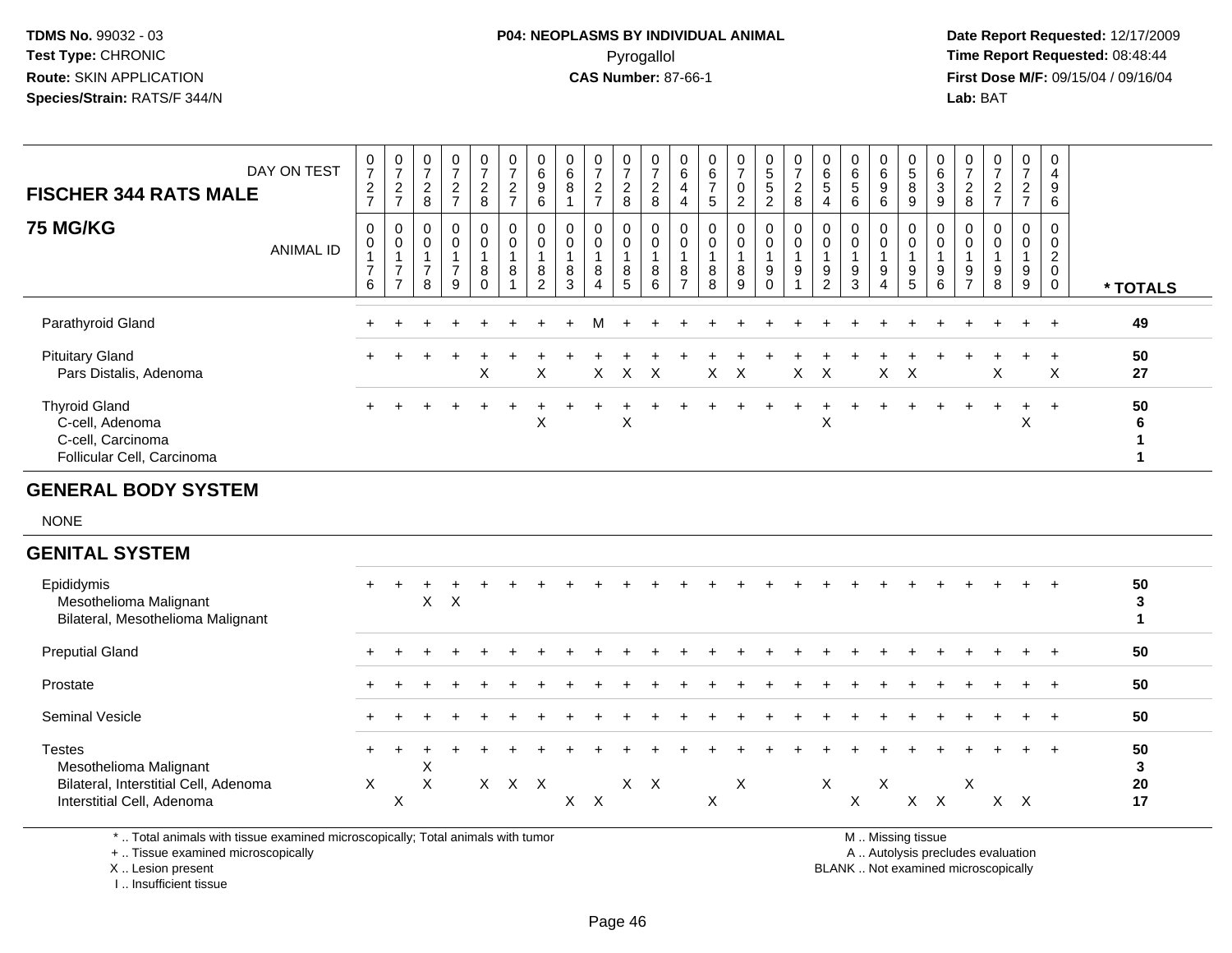# **P04: NEOPLASMS BY INDIVIDUAL ANIMAL**Pyrogallol Pyrogallol **Pyrogallol Time Report Requested:** 08:48:44<br>**CAS Number:** 87-66-1 **Time Report Requested:** 09/15/04 / 09/16/04

 **Date Report Requested:** 12/17/2009 **First Dose M/F:** 09/15/04 / 09/16/04<br>Lab: BAT **Lab:** BAT

| DAY ON TEST<br><b>FISCHER 344 RATS MALE</b>                                                                                | $\frac{0}{7}$<br>$\frac{2}{7}$                              | $\begin{array}{c} 0 \\ 7 \end{array}$<br>$\frac{2}{7}$     | $\frac{0}{7}$<br>$_{\rm 8}^2$                                     | $\begin{array}{c} 0 \\ 7 \end{array}$<br>$\frac{2}{7}$            | $\frac{0}{7}$<br>$\frac{2}{8}$                    | 0<br>$\overline{7}$<br>$\frac{2}{7}$             | 0<br>$6\overline{6}$<br>9<br>6                | $\pmb{0}$<br>$6\phantom{a}$<br>$\bf 8$<br>$\overline{1}$ | $\frac{0}{7}$<br>$\frac{2}{7}$                                        | 0<br>$\overline{7}$<br>$\sqrt{2}$<br>$\,8\,$              | 0<br>$\overline{7}$<br>$\overline{c}$<br>$\,8\,$          | 0<br>6<br>4<br>$\overline{4}$                           | 0<br>$\,6\,$<br>$\overline{7}$<br>$\sqrt{5}$ | $\begin{array}{c} 0 \\ 7 \end{array}$<br>$\pmb{0}$<br>$\overline{c}$ | $\begin{array}{c} 0 \\ 5 \\ 5 \end{array}$<br>$\sqrt{2}$   | $\frac{0}{7}$<br>$\boldsymbol{2}$<br>8                                             | 0<br>$\,6$<br>5<br>4                                    | 0<br>$\,6\,$<br>$\sqrt{5}$<br>$\,6\,$      | $\pmb{0}$<br>$6\phantom{a}$<br>$\boldsymbol{9}$<br>$\,6\,$                    | $\begin{array}{c} 0 \\ 5 \end{array}$<br>$\overline{8}$<br>9                       | 0<br>6<br>$\sqrt{3}$<br>$9\,$                                         | 0<br>$\overline{7}$<br>$\sqrt{2}$<br>$\,8\,$                        | $\frac{0}{7}$<br>$\frac{2}{7}$                                 | $\frac{0}{7}$<br>$\frac{2}{7}$                       | 0<br>$\overline{4}$<br>9<br>6                                              |                                        |
|----------------------------------------------------------------------------------------------------------------------------|-------------------------------------------------------------|------------------------------------------------------------|-------------------------------------------------------------------|-------------------------------------------------------------------|---------------------------------------------------|--------------------------------------------------|-----------------------------------------------|----------------------------------------------------------|-----------------------------------------------------------------------|-----------------------------------------------------------|-----------------------------------------------------------|---------------------------------------------------------|----------------------------------------------|----------------------------------------------------------------------|------------------------------------------------------------|------------------------------------------------------------------------------------|---------------------------------------------------------|--------------------------------------------|-------------------------------------------------------------------------------|------------------------------------------------------------------------------------|-----------------------------------------------------------------------|---------------------------------------------------------------------|----------------------------------------------------------------|------------------------------------------------------|----------------------------------------------------------------------------|----------------------------------------|
| <b>75 MG/KG</b><br><b>ANIMAL ID</b>                                                                                        | $\pmb{0}$<br>$\,0\,$<br>$\mathbf{1}$<br>$\overline{7}$<br>6 | 0<br>0<br>$\mathbf{1}$<br>$\overline{7}$<br>$\overline{7}$ | $\mathbf 0$<br>$\mathbf 0$<br>$\mathbf{1}$<br>$\overline{7}$<br>8 | $\pmb{0}$<br>$\mathbf 0$<br>$\overline{1}$<br>$\overline{7}$<br>9 | 0<br>$\mathbf 0$<br>$\mathbf{1}$<br>8<br>$\Omega$ | 0<br>0<br>$\mathbf{1}$<br>$\bf 8$<br>$\mathbf 1$ | 0<br>0<br>$\mathbf{1}$<br>8<br>$\overline{2}$ | $\mathbf 0$<br>$\mathbf 0$<br>$\mathbf{1}$<br>8<br>3     | $\mathbf 0$<br>$\pmb{0}$<br>$\mathbf{1}$<br>$\bf 8$<br>$\overline{4}$ | 0<br>$\mathbf 0$<br>$\overline{1}$<br>8<br>$\overline{5}$ | $\mathbf 0$<br>$\mathbf 0$<br>$\mathbf{1}$<br>$\, 8$<br>6 | 0<br>$\mathbf 0$<br>$\mathbf{1}$<br>8<br>$\overline{7}$ | $\mathbf 0$<br>0<br>$\overline{1}$<br>8<br>8 | $\mathbf 0$<br>$\mathbf 0$<br>$\mathbf{1}$<br>8<br>$\overline{9}$    | $\mathbf 0$<br>$\mathbf 0$<br>$\overline{1}$<br>$_{0}^{9}$ | $\mathbf 0$<br>$\mathbf 0$<br>$\overline{1}$<br>$\boldsymbol{9}$<br>$\overline{1}$ | $\mathbf 0$<br>0<br>$\mathbf{1}$<br>9<br>$\overline{2}$ | $\mathbf 0$<br>0<br>$\mathbf{1}$<br>9<br>3 | $\mathbf 0$<br>$\mathbf 0$<br>1<br>$\boldsymbol{9}$<br>$\boldsymbol{\Lambda}$ | $\mathbf 0$<br>$\mathbf 0$<br>$\mathbf 1$<br>$\begin{array}{c} 9 \\ 5 \end{array}$ | $\mathbf 0$<br>$\mathbf 0$<br>$\overline{1}$<br>$\boldsymbol{9}$<br>6 | $\mathbf 0$<br>$\Omega$<br>-1<br>$\boldsymbol{9}$<br>$\overline{7}$ | $\mathbf 0$<br>$\Omega$<br>$\mathbf{1}$<br>9<br>$\overline{8}$ | $\mathbf 0$<br>$\mathbf 0$<br>$\mathbf{1}$<br>$^9_9$ | $\mathbf 0$<br>$\mathbf 0$<br>$\overline{2}$<br>$\mathbf 0$<br>$\mathbf 0$ | * TOTALS                               |
| <b>HEMATOPOIETIC SYSTEM</b>                                                                                                |                                                             |                                                            |                                                                   |                                                                   |                                                   |                                                  |                                               |                                                          |                                                                       |                                                           |                                                           |                                                         |                                              |                                                                      |                                                            |                                                                                    |                                                         |                                            |                                                                               |                                                                                    |                                                                       |                                                                     |                                                                |                                                      |                                                                            |                                        |
| <b>Bone Marrow</b><br>Leukemia Mononuclear                                                                                 |                                                             |                                                            |                                                                   |                                                                   |                                                   |                                                  |                                               |                                                          |                                                                       |                                                           |                                                           |                                                         |                                              |                                                                      | X                                                          |                                                                                    |                                                         |                                            |                                                                               |                                                                                    |                                                                       |                                                                     |                                                                |                                                      |                                                                            | 50<br>$\mathbf{1}$                     |
| Lymph Node<br>Deep Cervical, Leukemia Mononuclear<br>Mediastinal, Leukemia Mononuclear<br>Pancreatic, Leukemia Mononuclear |                                                             |                                                            |                                                                   |                                                                   |                                                   |                                                  |                                               | $\ddot{}$                                                |                                                                       |                                                           |                                                           |                                                         |                                              | $\ddot{}$<br>X                                                       | $\ddot{}$                                                  |                                                                                    |                                                         | $+$                                        | $+$<br>$X$ $X$                                                                |                                                                                    |                                                                       |                                                                     |                                                                |                                                      |                                                                            | 7<br>1<br>$\mathbf{2}$<br>$\mathbf{2}$ |
| Lymph Node, Mandibular                                                                                                     | М                                                           | м                                                          | м                                                                 | м                                                                 | м                                                 | M                                                | M                                             | M                                                        | м                                                                     | M                                                         | M                                                         | M                                                       | M                                            | м                                                                    | M                                                          | М                                                                                  | М                                                       | M                                          | M                                                                             | M                                                                                  | М                                                                     | M                                                                   | M                                                              |                                                      | M M                                                                        | 0                                      |
| Lymph Node, Mesenteric<br>Leukemia Mononuclear                                                                             |                                                             |                                                            |                                                                   |                                                                   |                                                   |                                                  |                                               |                                                          |                                                                       |                                                           |                                                           |                                                         |                                              | X                                                                    | $\times$                                                   |                                                                                    |                                                         | X                                          |                                                                               |                                                                                    |                                                                       |                                                                     |                                                                |                                                      | $\overline{1}$                                                             | 50<br>4                                |
| Spleen<br>Leukemia Mononuclear                                                                                             |                                                             |                                                            |                                                                   |                                                                   |                                                   |                                                  | X                                             | X                                                        |                                                                       |                                                           |                                                           |                                                         |                                              | X                                                                    | X                                                          |                                                                                    |                                                         | X                                          | X                                                                             |                                                                                    |                                                                       |                                                                     |                                                                |                                                      | $\ddot{}$                                                                  | 50<br>10                               |
| Thymus<br>Carcinoma, Metastatic, Thyroid Gland                                                                             |                                                             |                                                            |                                                                   |                                                                   |                                                   |                                                  |                                               |                                                          |                                                                       |                                                           |                                                           |                                                         |                                              |                                                                      |                                                            |                                                                                    |                                                         |                                            |                                                                               |                                                                                    |                                                                       |                                                                     |                                                                |                                                      |                                                                            | 47<br>$\mathbf 1$                      |
| <b>INTEGUMENTARY SYSTEM</b>                                                                                                |                                                             |                                                            |                                                                   |                                                                   |                                                   |                                                  |                                               |                                                          |                                                                       |                                                           |                                                           |                                                         |                                              |                                                                      |                                                            |                                                                                    |                                                         |                                            |                                                                               |                                                                                    |                                                                       |                                                                     |                                                                |                                                      |                                                                            |                                        |
| <b>Mammary Gland</b><br>Fibroadenoma                                                                                       |                                                             |                                                            |                                                                   |                                                                   |                                                   |                                                  |                                               |                                                          |                                                                       |                                                           |                                                           |                                                         |                                              |                                                                      |                                                            |                                                                                    |                                                         |                                            |                                                                               |                                                                                    |                                                                       |                                                                     |                                                                |                                                      |                                                                            | 50<br>1                                |
| Skin<br><b>Basal Cell Carcinoma</b><br>Keratoacanthoma<br>Squamous Cell Papilloma                                          |                                                             |                                                            |                                                                   |                                                                   |                                                   | X                                                | X                                             |                                                          |                                                                       |                                                           |                                                           |                                                         |                                              |                                                                      |                                                            | X                                                                                  |                                                         |                                            |                                                                               |                                                                                    |                                                                       | $\boldsymbol{\mathsf{X}}$                                           |                                                                |                                                      |                                                                            | 50<br>1<br>$\mathbf 2$<br>3            |
| *  Total animals with tissue examined microscopically; Total animals with tumor<br>+  Tissue examined microscopically      |                                                             |                                                            |                                                                   |                                                                   |                                                   |                                                  |                                               |                                                          |                                                                       |                                                           |                                                           |                                                         |                                              |                                                                      |                                                            |                                                                                    |                                                         |                                            |                                                                               | M  Missing tissue                                                                  |                                                                       |                                                                     |                                                                | A  Autolysis precludes evaluation                    |                                                                            |                                        |

X .. Lesion present

I .. Insufficient tissue

y the contract of the contract of the contract of the contract of the contract of the contract of the contract of  $A$ . Autolysis precludes evaluation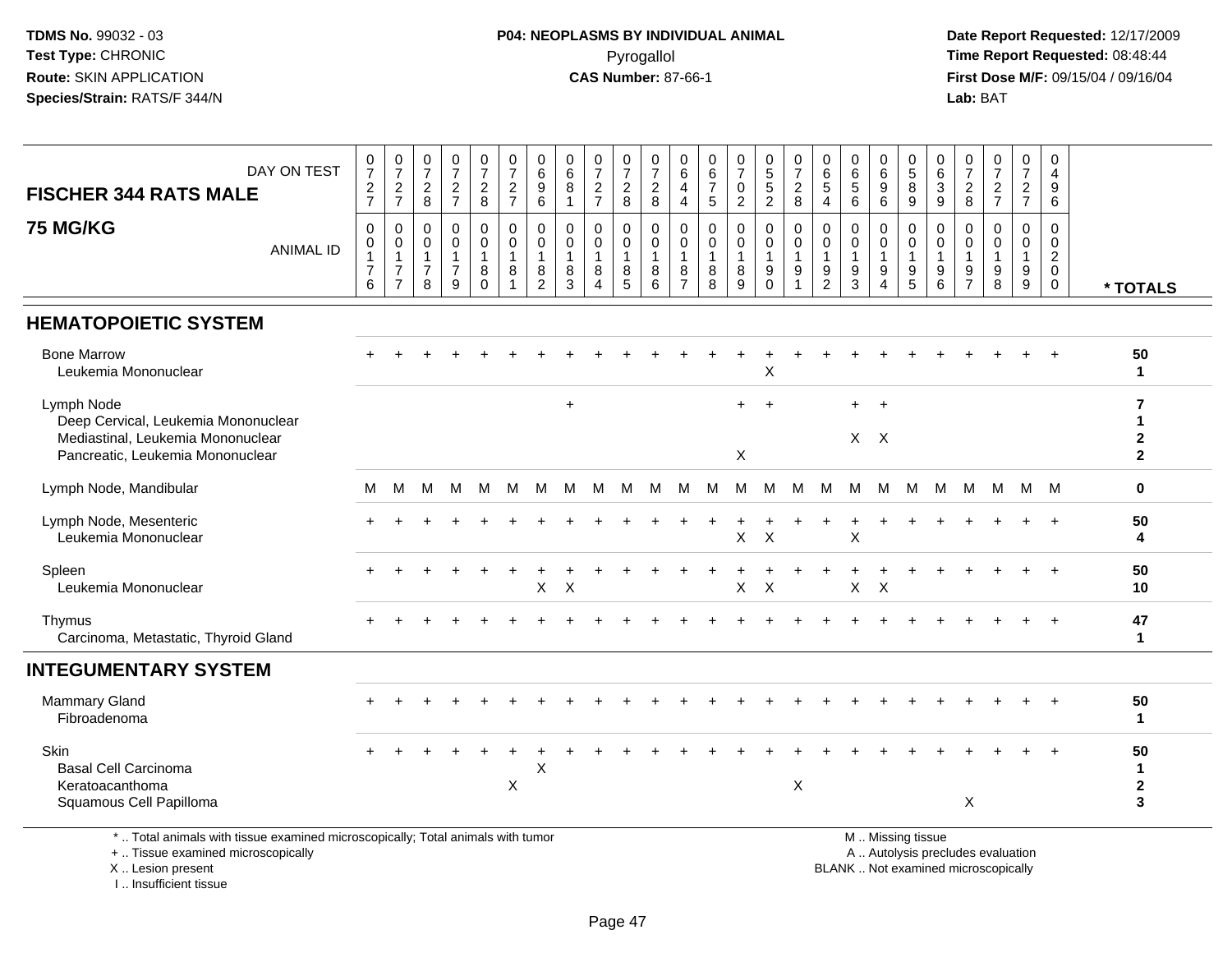I .. Insufficient tissue

| DAY ON TEST<br><b>FISCHER 344 RATS MALE</b>                                                                                                |                  | $\frac{0}{7}$<br>$\frac{2}{7}$                             | $\frac{0}{7}$<br>$\frac{2}{7}$                                     | $\frac{0}{7}$<br>$_{8}^2$                                 | $\frac{0}{7}$<br>$\frac{2}{7}$                          | $\frac{0}{7}$<br>$\frac{2}{8}$         | $\frac{0}{7}$<br>$\frac{2}{7}$                           | $\begin{array}{c} 0 \\ 6 \end{array}$<br>$\boldsymbol{9}$<br>$6\phantom{1}$ | $\begin{array}{c} 0 \\ 6 \end{array}$<br>8             | $\frac{0}{7}$<br>$\frac{2}{7}$                      | 0<br>$\overline{7}$<br>$\boldsymbol{2}$<br>8  | 0<br>$\overline{7}$<br>$\boldsymbol{2}$<br>8 | 0<br>$\,6$<br>$\overline{4}$<br>4             | 0<br>6<br>$\overline{7}$<br>5           | $\frac{0}{7}$<br>$\pmb{0}$<br>$\overline{2}$ | $\begin{array}{c} 0 \\ 5 \\ 5 \end{array}$<br>$\overline{2}$     | $\frac{0}{7}$<br>$\overline{c}$<br>8                      | 0<br>$\,6$<br>$\mathbf 5$<br>$\overline{4}$                 | $\begin{array}{c} 0 \\ 6 \end{array}$<br>$\sqrt{5}$<br>6 | 0<br>$\overline{6}$<br>9<br>6                                    | $\begin{array}{c} 0 \\ 5 \end{array}$<br>$\overline{8}$<br>9              | 0<br>$\,6\,$<br>$\sqrt{3}$<br>9                        | 0<br>$\overline{7}$<br>$\overline{2}$<br>8                  | 0<br>$\overline{7}$<br>$\frac{2}{7}$                                     | $\frac{0}{7}$<br>$\frac{2}{7}$                        | 0<br>$\overline{4}$<br>9<br>6                                           |                                     |
|--------------------------------------------------------------------------------------------------------------------------------------------|------------------|------------------------------------------------------------|--------------------------------------------------------------------|-----------------------------------------------------------|---------------------------------------------------------|----------------------------------------|----------------------------------------------------------|-----------------------------------------------------------------------------|--------------------------------------------------------|-----------------------------------------------------|-----------------------------------------------|----------------------------------------------|-----------------------------------------------|-----------------------------------------|----------------------------------------------|------------------------------------------------------------------|-----------------------------------------------------------|-------------------------------------------------------------|----------------------------------------------------------|------------------------------------------------------------------|---------------------------------------------------------------------------|--------------------------------------------------------|-------------------------------------------------------------|--------------------------------------------------------------------------|-------------------------------------------------------|-------------------------------------------------------------------------|-------------------------------------|
| <b>75 MG/KG</b>                                                                                                                            | <b>ANIMAL ID</b> | 0<br>0<br>$\mathbf{1}$<br>$\overline{7}$<br>$6\phantom{a}$ | 0<br>$\pmb{0}$<br>$\mathbf{1}$<br>$\overline{7}$<br>$\overline{7}$ | $\mathbf 0$<br>0<br>$\overline{1}$<br>$\overline{7}$<br>8 | $\mathbf 0$<br>0<br>$\mathbf{1}$<br>$\overline{7}$<br>9 | 0<br>$\mathbf 0$<br>1<br>8<br>$\Omega$ | 0<br>$\mathsf{O}\xspace$<br>$\mathbf{1}$<br>$\bf 8$<br>1 | 0<br>$\mathbf 0$<br>$\mathbf{1}$<br>$\bf 8$<br>$\overline{2}$               | $\mathbf{0}$<br>$\mathbf{0}$<br>$\mathbf{1}$<br>8<br>3 | 0<br>$\mathbf 0$<br>$\overline{1}$<br>8<br>$\Delta$ | 0<br>0<br>$\mathbf{1}$<br>8<br>$\overline{5}$ | 0<br>$\mathbf 0$<br>$\mathbf{1}$<br>8<br>6   | 0<br>0<br>$\mathbf{1}$<br>8<br>$\overline{7}$ | $\Omega$<br>0<br>$\mathbf{1}$<br>8<br>8 | 0<br>0<br>1<br>8<br>9                        | 0<br>$\mathbf 0$<br>$\mathbf{1}$<br>$\boldsymbol{9}$<br>$\Omega$ | 0<br>$\mathbf 0$<br>$\mathbf{1}$<br>$9\,$<br>$\mathbf{1}$ | 0<br>$\mathbf 0$<br>$\mathbf{1}$<br>$9\,$<br>$\overline{2}$ | $\Omega$<br>$\mathbf 0$<br>$\mathbf{1}$<br>$\frac{9}{3}$ | $\mathbf{0}$<br>0<br>$\mathbf{1}$<br>9<br>$\boldsymbol{\Lambda}$ | 0<br>$\mathbf 0$<br>$\mathbf{1}$<br>$\begin{array}{c} 9 \\ 5 \end{array}$ | $\mathbf 0$<br>$\mathbf 0$<br>$\overline{1}$<br>9<br>6 | $\Omega$<br>$\Omega$<br>$\mathbf{1}$<br>9<br>$\overline{7}$ | $\Omega$<br>$\Omega$<br>1<br>9<br>8                                      | $\Omega$<br>$\Omega$<br>$\mathbf{1}$<br>$\frac{9}{9}$ | $\Omega$<br>$\mathbf 0$<br>$\overline{2}$<br>$\mathbf 0$<br>$\mathbf 0$ | * TOTALS                            |
| Control, Subcutaneous Tissue, Mesothelioma<br>Malignant<br>Subcutaneous Tissue, Fibroma<br>Subcutaneous Tissue, Lipoma                     |                  |                                                            |                                                                    |                                                           |                                                         | X                                      |                                                          |                                                                             |                                                        |                                                     |                                               |                                              |                                               |                                         |                                              |                                                                  |                                                           |                                                             |                                                          |                                                                  | X                                                                         |                                                        |                                                             |                                                                          |                                                       |                                                                         | $\overline{2}$<br>1<br>$\mathbf{1}$ |
| <b>MUSCULOSKELETAL SYSTEM</b>                                                                                                              |                  |                                                            |                                                                    |                                                           |                                                         |                                        |                                                          |                                                                             |                                                        |                                                     |                                               |                                              |                                               |                                         |                                              |                                                                  |                                                           |                                                             |                                                          |                                                                  |                                                                           |                                                        |                                                             |                                                                          |                                                       |                                                                         |                                     |
| <b>Bone</b>                                                                                                                                |                  |                                                            |                                                                    |                                                           |                                                         |                                        |                                                          |                                                                             |                                                        |                                                     |                                               |                                              |                                               |                                         |                                              |                                                                  |                                                           |                                                             |                                                          |                                                                  |                                                                           |                                                        |                                                             |                                                                          |                                                       |                                                                         | 50                                  |
| <b>NERVOUS SYSTEM</b>                                                                                                                      |                  |                                                            |                                                                    |                                                           |                                                         |                                        |                                                          |                                                                             |                                                        |                                                     |                                               |                                              |                                               |                                         |                                              |                                                                  |                                                           |                                                             |                                                          |                                                                  |                                                                           |                                                        |                                                             |                                                                          |                                                       |                                                                         |                                     |
| <b>Brain</b><br>Leukemia Mononuclear                                                                                                       |                  |                                                            |                                                                    |                                                           |                                                         |                                        |                                                          |                                                                             |                                                        |                                                     |                                               |                                              |                                               |                                         |                                              |                                                                  |                                                           |                                                             |                                                          |                                                                  |                                                                           |                                                        |                                                             |                                                                          |                                                       |                                                                         | 50<br>$\mathbf{1}$                  |
| <b>RESPIRATORY SYSTEM</b>                                                                                                                  |                  |                                                            |                                                                    |                                                           |                                                         |                                        |                                                          |                                                                             |                                                        |                                                     |                                               |                                              |                                               |                                         |                                              |                                                                  |                                                           |                                                             |                                                          |                                                                  |                                                                           |                                                        |                                                             |                                                                          |                                                       |                                                                         |                                     |
| Lung<br>Carcinoma, Metastatic, Urethra<br>Leukemia Mononuclear<br>Pheochromocytoma Malignant, Metastatic,<br>Adrenal Medulla               |                  |                                                            |                                                                    |                                                           |                                                         |                                        |                                                          |                                                                             | $X$ $X$                                                |                                                     |                                               |                                              |                                               |                                         |                                              | $X$ $X$                                                          |                                                           |                                                             |                                                          |                                                                  |                                                                           | X                                                      |                                                             |                                                                          |                                                       |                                                                         | 50<br>$\mathbf 1$<br>7<br>1         |
| Nose                                                                                                                                       |                  |                                                            |                                                                    |                                                           |                                                         |                                        |                                                          |                                                                             |                                                        |                                                     |                                               |                                              |                                               |                                         |                                              |                                                                  |                                                           |                                                             |                                                          |                                                                  |                                                                           |                                                        |                                                             |                                                                          |                                                       |                                                                         | 50                                  |
| Trachea                                                                                                                                    |                  |                                                            |                                                                    |                                                           |                                                         |                                        |                                                          |                                                                             |                                                        |                                                     |                                               |                                              |                                               |                                         |                                              |                                                                  |                                                           |                                                             |                                                          |                                                                  |                                                                           |                                                        |                                                             |                                                                          |                                                       |                                                                         | 50                                  |
| <b>SPECIAL SENSES SYSTEM</b>                                                                                                               |                  |                                                            |                                                                    |                                                           |                                                         |                                        |                                                          |                                                                             |                                                        |                                                     |                                               |                                              |                                               |                                         |                                              |                                                                  |                                                           |                                                             |                                                          |                                                                  |                                                                           |                                                        |                                                             |                                                                          |                                                       |                                                                         |                                     |
| Eye                                                                                                                                        |                  |                                                            |                                                                    |                                                           |                                                         |                                        |                                                          |                                                                             |                                                        |                                                     |                                               |                                              |                                               |                                         |                                              |                                                                  |                                                           |                                                             |                                                          |                                                                  |                                                                           |                                                        |                                                             |                                                                          |                                                       |                                                                         | 50                                  |
| <b>Harderian Gland</b>                                                                                                                     |                  |                                                            |                                                                    |                                                           |                                                         |                                        |                                                          |                                                                             |                                                        |                                                     |                                               |                                              |                                               |                                         |                                              |                                                                  |                                                           |                                                             |                                                          |                                                                  |                                                                           |                                                        |                                                             |                                                                          |                                                       |                                                                         | 50                                  |
| *  Total animals with tissue examined microscopically; Total animals with tumor<br>+  Tissue examined microscopically<br>X  Lesion present |                  |                                                            |                                                                    |                                                           |                                                         |                                        |                                                          |                                                                             |                                                        |                                                     |                                               |                                              |                                               |                                         |                                              |                                                                  |                                                           |                                                             |                                                          |                                                                  | M  Missing tissue                                                         |                                                        |                                                             | A  Autolysis precludes evaluation<br>BLANK  Not examined microscopically |                                                       |                                                                         |                                     |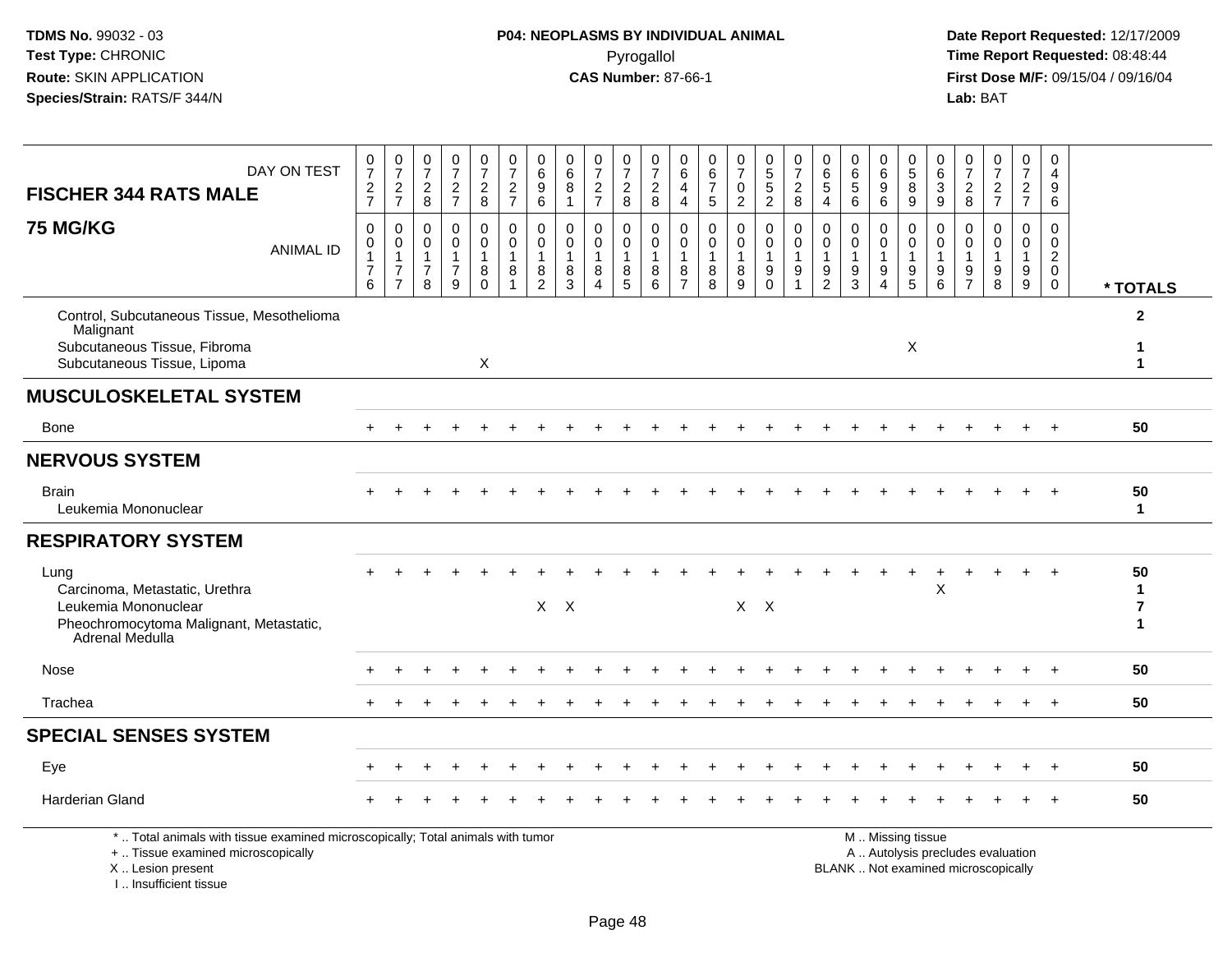**Date Report Requested:** 12/17/2009 **First Dose M/F:** 09/15/04 / 09/16/04 Lab: BAT **Lab:** BAT

| <b>FISCHER 344 RATS MALE</b>                                     | DAY ON TEST | $\frac{0}{7}$<br>$\frac{2}{7}$                                       | $\frac{0}{7}$<br>$\overline{c}$<br>$\overline{ }$                      | 0<br>$\overline{ }$<br>$\boldsymbol{2}$<br>8 | $\frac{0}{7}$<br>$\frac{2}{7}$                | $\frac{0}{7}$<br>$_{\rm 8}^2$ | $\mathbf 0$<br>$\overline{7}$<br>$\boldsymbol{2}$<br>$\overline{7}$ | $_6^0$<br>9<br>6         | 0<br>6<br>8           | $\frac{0}{7}$<br>$\sqrt{2}$<br>$\rightarrow$ | $\begin{smallmatrix}0\\7\end{smallmatrix}$<br>$\frac{2}{8}$ | $\frac{0}{7}$<br>$\boldsymbol{2}$<br>$\,8\,$ | 0<br>6<br>4<br>4             | 0<br>6<br>$\overline{7}$<br>5 | $\frac{0}{7}$<br>0<br>2 | $\begin{array}{c} 0 \\ 5 \end{array}$<br>$\sqrt{5}$<br>$\overline{2}$ | $\frac{0}{7}$<br>$\frac{2}{8}$             | $\pmb{0}$<br>$\,6\,$<br>$\sqrt{5}$<br>4 | $\boldsymbol{0}$<br>$\,6$<br>5<br>6 | 0<br>6<br>9<br>6          | $\begin{array}{c} 0 \\ 5 \\ 8 \end{array}$<br>$\boldsymbol{9}$ | $_{6}^{\rm 0}$<br>$\ensuremath{\mathsf{3}}$<br>9 | 0<br>$\overline{7}$<br>$\overline{c}$<br>8 | $\pmb{0}$<br>$\overline{7}$<br>$\overline{c}$<br>$\overline{7}$ | 0<br>$\overline{7}$<br>$\overline{a}$<br>$\overline{7}$ | 0<br>4<br>$\boldsymbol{9}$<br>6              |               |
|------------------------------------------------------------------|-------------|----------------------------------------------------------------------|------------------------------------------------------------------------|----------------------------------------------|-----------------------------------------------|-------------------------------|---------------------------------------------------------------------|--------------------------|-----------------------|----------------------------------------------|-------------------------------------------------------------|----------------------------------------------|------------------------------|-------------------------------|-------------------------|-----------------------------------------------------------------------|--------------------------------------------|-----------------------------------------|-------------------------------------|---------------------------|----------------------------------------------------------------|--------------------------------------------------|--------------------------------------------|-----------------------------------------------------------------|---------------------------------------------------------|----------------------------------------------|---------------|
| <b>75 MG/KG</b>                                                  | ANIMAL ID   | $\boldsymbol{0}$<br>$\pmb{0}$<br>$\mathbf{1}$<br>$\overline{7}$<br>6 | 0<br>0<br>$\overline{A}$<br>$\overline{ }$<br>$\overline{\phantom{a}}$ | 0<br>$\overline{ }$<br>8                     | $\pmb{0}$<br>$\pmb{0}$<br>$\overline{7}$<br>9 | 0<br>0<br>8<br>0              | $\pmb{0}$<br>$\mathbf 0$<br>8                                       | 0<br>8<br>$\overline{2}$ | $\mathsf 0$<br>8<br>3 | 0<br>$\pmb{0}$<br>8<br>$\overline{4}$        | 0<br>$\ddot{\mathbf{0}}$<br>$\bf 8$<br>5                    | $_{\rm 0}^{\rm 0}$<br>1<br>$\, 8$<br>6       | 0<br>0<br>8<br>$\rightarrow$ | $\mathbf 0$<br>8<br>8         | 0<br>0<br>8<br>9        | 0<br>$\boldsymbol{0}$<br>9<br>0                                       | $\pmb{0}$<br>$\pmb{0}$<br>$\boldsymbol{9}$ | 0<br>$\pmb{0}$<br>9<br>2                | $\pmb{0}$<br>9<br>3                 | 0<br>0<br>9<br>4          | $_{0}^{0}$<br>9<br>5                                           | 0<br>$\pmb{0}$<br>$\boldsymbol{9}$<br>6          | 9<br>$\overline{ }$                        | 9<br>8                                                          | 0<br>0<br>9<br>9                                        | 0<br>0<br>$\boldsymbol{2}$<br>$\pmb{0}$<br>0 | * TOTALS      |
| <b>URINARY SYSTEM</b>                                            |             |                                                                      |                                                                        |                                              |                                               |                               |                                                                     |                          |                       |                                              |                                                             |                                              |                              |                               |                         |                                                                       |                                            |                                         |                                     |                           |                                                                |                                                  |                                            |                                                                 |                                                         |                                              |               |
| Kidney<br>Leukemia Mononuclear                                   |             |                                                                      |                                                                        |                                              |                                               |                               |                                                                     |                          |                       |                                              |                                                             |                                              |                              |                               | X                       |                                                                       |                                            |                                         | $\sf X$                             | $\boldsymbol{\mathsf{X}}$ |                                                                |                                                  |                                            |                                                                 | $\ddot{}$                                               | $+$                                          | 50<br>4       |
| Urethra                                                          |             |                                                                      |                                                                        |                                              |                                               |                               |                                                                     |                          |                       |                                              |                                                             |                                              |                              |                               |                         |                                                                       |                                            |                                         |                                     |                           |                                                                | $\ddot{}$                                        |                                            |                                                                 |                                                         |                                              | 1             |
| <b>Urinary Bladder</b>                                           |             | $+$                                                                  |                                                                        |                                              |                                               |                               |                                                                     |                          |                       |                                              |                                                             |                                              |                              |                               |                         |                                                                       |                                            |                                         |                                     |                           |                                                                |                                                  |                                            | $+$                                                             | $\pm$                                                   | $+$                                          | 50            |
| <b>SYSTEMIC LESIONS</b>                                          |             |                                                                      |                                                                        |                                              |                                               |                               |                                                                     |                          |                       |                                              |                                                             |                                              |                              |                               |                         |                                                                       |                                            |                                         |                                     |                           |                                                                |                                                  |                                            |                                                                 |                                                         |                                              |               |
| Multiple Organ<br>Leukemia Mononuclear<br>Mesothelioma Malignant |             |                                                                      |                                                                        | X.                                           | $\times$                                      |                               |                                                                     | X                        | X                     |                                              |                                                             |                                              |                              |                               | X                       | X                                                                     |                                            |                                         | X.                                  | $\times$                  |                                                                |                                                  |                                            |                                                                 | $+$                                                     | $+$                                          | 50<br>10<br>4 |

\*\*\* END OF MALE DATA \*\*\*

\* .. Total animals with tissue examined microscopically; Total animals with tumor

+ .. Tissue examined microscopically

X .. Lesion present

I .. Insufficient tissue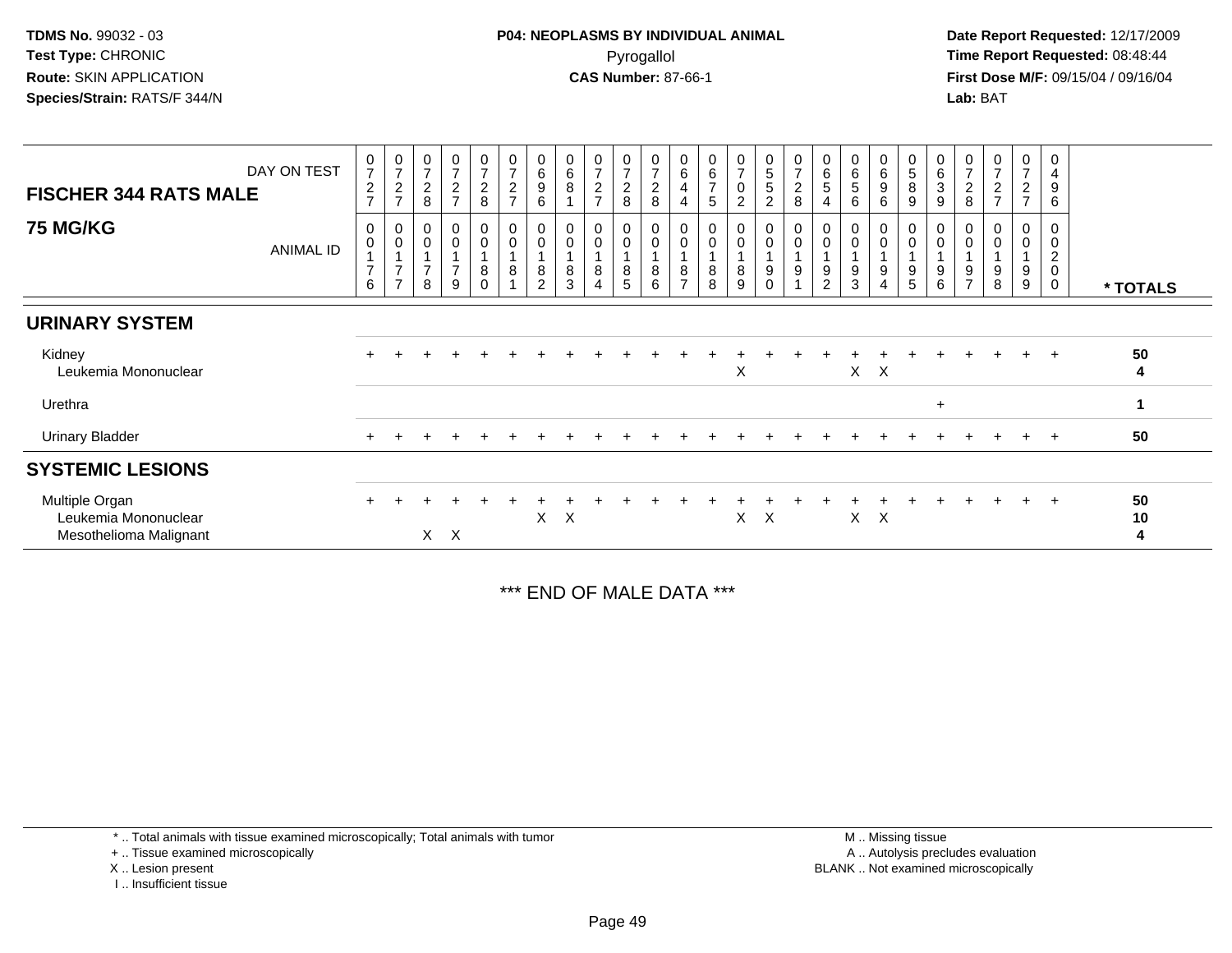**Date Report Requested:** 12/17/2009 **First Dose M/F:** 09/15/04 / 09/16/04 Lab: BAT **Lab:** BAT

| <b>FISCHER 344 RATS FEMALE</b><br>0 MG/KG               | DAY ON TEST      | $\frac{0}{7}$<br>$\frac{2}{9}$<br>$\,0\,$ | $\begin{array}{c} 0 \\ 6 \end{array}$<br>4<br>$\mathbf{1}$<br>$\mathbf 0$ | $\frac{0}{7}$<br>$\boldsymbol{2}$<br>8<br>0 | $\begin{array}{c} 0 \\ 6 \\ 3 \\ 3 \end{array}$<br>$\mathbf 0$ | $\begin{matrix} 0 \\ 5 \end{matrix}$<br>$\overline{5}$<br>$\overline{1}$<br>0 | 0<br>$6\phantom{1}6$<br>$\mathbf 0$<br>9                                           | 0<br>$\overline{7}$<br>$\overline{c}$<br>9<br>0                | $\frac{0}{7}$<br>$\sqrt{2}$<br>8<br>0             | $\frac{0}{7}$<br>$\overline{\mathbf{c}}$<br>9<br>$\pmb{0}$ | 0<br>$\mathbf{1}$<br>$9\,$<br>9<br>0                        | $\frac{0}{7}$<br>8                                                            | 0<br>$\,6\,$<br>$\overline{9}$<br>$\sqrt{5}$<br>0           | 0<br>$\overline{6}$<br>$\mathbf 0$<br>8<br>$\pmb{0}$ | $\frac{0}{7}$<br>$\frac{2}{9}$<br>0                                  | $\frac{0}{7}$<br>$\frac{2}{9}$<br>$\pmb{0}$                | $\frac{0}{7}$<br>$\pmb{0}$<br>$\sqrt{5}$<br>0 | $\frac{0}{7}$<br>$\frac{2}{9}$<br>0                             | 0<br>$6\phantom{a}$<br>$\overline{5}$<br>$\overline{2}$<br>$\mathbf 0$ | $\frac{0}{7}$<br>$\frac{2}{9}$<br>0                | 0<br>$6\overline{6}$<br>$\overline{8}$<br>$\mathbf 0$<br>0 | $\frac{0}{7}$<br>$\frac{2}{9}$<br>0                          | $\frac{0}{7}$<br>$\frac{2}{9}$<br>$\pmb{0}$ | $\frac{0}{7}$<br>$_{\rm 8}^2$<br>$\mathbf 0$         | $\begin{smallmatrix} 0\\2\\3 \end{smallmatrix}$<br>$\mathbf 0$<br>$\mathbf 0$ | 0<br>$\overline{5}$<br>3<br>$\mathbf 0$<br>0 |                         |
|---------------------------------------------------------|------------------|-------------------------------------------|---------------------------------------------------------------------------|---------------------------------------------|----------------------------------------------------------------|-------------------------------------------------------------------------------|------------------------------------------------------------------------------------|----------------------------------------------------------------|---------------------------------------------------|------------------------------------------------------------|-------------------------------------------------------------|-------------------------------------------------------------------------------|-------------------------------------------------------------|------------------------------------------------------|----------------------------------------------------------------------|------------------------------------------------------------|-----------------------------------------------|-----------------------------------------------------------------|------------------------------------------------------------------------|----------------------------------------------------|------------------------------------------------------------|--------------------------------------------------------------|---------------------------------------------|------------------------------------------------------|-------------------------------------------------------------------------------|----------------------------------------------|-------------------------|
|                                                         | <b>ANIMAL ID</b> | $\frac{0}{2}$<br>$\overline{1}$           | $\frac{0}{2}$<br>$\overline{2}$                                           | 0<br>$\overline{c}$<br>0<br>3               | $\frac{0}{2}$<br>$\overline{A}$                                | $\mathbf 0$<br>$\boldsymbol{2}$<br>$\mathbf 0$<br>5                           | $\begin{smallmatrix} 0\\0 \end{smallmatrix}$<br>$\overline{2}$<br>$\mathbf 0$<br>6 | $\mathbf 0$<br>$\overline{c}$<br>$\mathbf 0$<br>$\overline{7}$ | $\mathbf 0$<br>$\overline{2}$<br>$\mathbf 0$<br>8 | $\pmb{0}$<br>$\overline{2}$<br>$\mathsf{O}\xspace$<br>9    | $\mathbf 0$<br>$\overline{2}$<br>$\overline{1}$<br>$\Omega$ | $\begin{matrix} 0 \\ 0 \\ 2 \end{matrix}$<br>$\overline{1}$<br>$\overline{1}$ | $\mathsf 0$<br>$\sqrt{2}$<br>$\mathbf{1}$<br>$\overline{c}$ | $\mathbf 0$<br>$\overline{c}$<br>$\mathbf{1}$<br>3   | $\boldsymbol{0}$<br>$\overline{c}$<br>$\mathbf{1}$<br>$\overline{4}$ | $\ddot{\mathbf{0}}$<br>$\overline{2}$<br>$\mathbf{1}$<br>5 | $\frac{0}{2}$<br>$\overline{1}$<br>6          | $\mathbf 0$<br>$\overline{2}$<br>$\mathbf{1}$<br>$\overline{7}$ | $\mathbf 0$<br>$\overline{2}$<br>$\mathbf{1}$<br>8                     | $\mathbf 0$<br>$\overline{2}$<br>$\mathbf{1}$<br>9 | $\overline{0}$<br>$\frac{2}{2}$<br>$\mathbf 0$             | $\mathsf{O}\xspace$<br>$\frac{2}{2}$<br>$\blacktriangleleft$ | $\frac{0}{2}$<br>2<br>2                     | $\ddot{\mathbf{0}}$<br>$\frac{2}{2}$<br>$\mathbf{3}$ | $\ddot{\mathbf{0}}$<br>$\frac{2}{2}$<br>4                                     | $\mathbf 0$<br>$\frac{2}{2}$<br>5            | females<br>$($ cont $)$ |
| <b>ALIMENTARY SYSTEM</b>                                |                  |                                           |                                                                           |                                             |                                                                |                                                                               |                                                                                    |                                                                |                                                   |                                                            |                                                             |                                                                               |                                                             |                                                      |                                                                      |                                                            |                                               |                                                                 |                                                                        |                                                    |                                                            |                                                              |                                             |                                                      |                                                                               |                                              |                         |
| Esophagus                                               |                  | $+$                                       | $\ddot{}$                                                                 |                                             |                                                                |                                                                               |                                                                                    |                                                                |                                                   |                                                            |                                                             |                                                                               |                                                             |                                                      |                                                                      |                                                            |                                               |                                                                 |                                                                        |                                                    |                                                            |                                                              |                                             |                                                      | $+$                                                                           | $+$                                          |                         |
| Intestine Large, Cecum                                  |                  |                                           |                                                                           |                                             |                                                                |                                                                               |                                                                                    |                                                                |                                                   |                                                            |                                                             |                                                                               |                                                             |                                                      |                                                                      |                                                            |                                               |                                                                 |                                                                        |                                                    |                                                            |                                                              |                                             |                                                      |                                                                               |                                              |                         |
| Intestine Large, Colon                                  |                  |                                           |                                                                           |                                             |                                                                |                                                                               |                                                                                    |                                                                |                                                   |                                                            |                                                             |                                                                               |                                                             |                                                      |                                                                      |                                                            |                                               |                                                                 |                                                                        |                                                    |                                                            |                                                              |                                             |                                                      |                                                                               | $+$                                          |                         |
| Intestine Large, Rectum                                 |                  |                                           |                                                                           |                                             |                                                                |                                                                               |                                                                                    |                                                                |                                                   |                                                            |                                                             |                                                                               |                                                             |                                                      |                                                                      |                                                            |                                               |                                                                 |                                                                        |                                                    |                                                            |                                                              |                                             |                                                      |                                                                               | $+$                                          |                         |
| Intestine Small, Duodenum                               |                  |                                           |                                                                           |                                             |                                                                |                                                                               |                                                                                    |                                                                |                                                   |                                                            |                                                             |                                                                               |                                                             |                                                      |                                                                      |                                                            |                                               |                                                                 |                                                                        |                                                    |                                                            |                                                              |                                             |                                                      |                                                                               | $+$                                          |                         |
| Intestine Small, Ileum<br>Adenoma                       |                  |                                           |                                                                           |                                             |                                                                |                                                                               |                                                                                    |                                                                |                                                   |                                                            |                                                             |                                                                               |                                                             |                                                      |                                                                      |                                                            |                                               |                                                                 |                                                                        |                                                    |                                                            |                                                              |                                             |                                                      |                                                                               | $+$                                          |                         |
| Intestine Small, Jejunum                                |                  |                                           |                                                                           |                                             |                                                                |                                                                               |                                                                                    |                                                                |                                                   |                                                            |                                                             |                                                                               |                                                             |                                                      |                                                                      |                                                            |                                               |                                                                 |                                                                        |                                                    |                                                            |                                                              |                                             |                                                      |                                                                               |                                              |                         |
| Liver<br>Hepatocellular Adenoma<br>Leukemia Mononuclear |                  |                                           |                                                                           | X                                           |                                                                |                                                                               |                                                                                    |                                                                | $\boldsymbol{\mathsf{X}}$                         |                                                            |                                                             |                                                                               |                                                             |                                                      |                                                                      |                                                            |                                               |                                                                 |                                                                        | X                                                  |                                                            |                                                              | X                                           |                                                      |                                                                               |                                              |                         |
| Mesentery<br>Schwannoma Malignant                       |                  |                                           |                                                                           |                                             |                                                                |                                                                               |                                                                                    |                                                                |                                                   |                                                            |                                                             |                                                                               |                                                             |                                                      |                                                                      |                                                            | $\ddot{}$                                     |                                                                 |                                                                        |                                                    |                                                            |                                                              |                                             | $\ddot{}$                                            |                                                                               |                                              |                         |
| Oral Mucosa                                             |                  |                                           |                                                                           |                                             |                                                                |                                                                               |                                                                                    |                                                                |                                                   |                                                            |                                                             |                                                                               |                                                             |                                                      |                                                                      |                                                            |                                               |                                                                 |                                                                        |                                                    |                                                            |                                                              |                                             |                                                      |                                                                               |                                              |                         |
| Pancreas                                                |                  |                                           |                                                                           |                                             |                                                                |                                                                               |                                                                                    |                                                                |                                                   |                                                            |                                                             |                                                                               |                                                             |                                                      |                                                                      |                                                            |                                               |                                                                 |                                                                        |                                                    |                                                            |                                                              |                                             |                                                      |                                                                               | $+$                                          |                         |
| Salivary Glands                                         |                  |                                           |                                                                           |                                             |                                                                |                                                                               |                                                                                    |                                                                |                                                   |                                                            |                                                             |                                                                               |                                                             |                                                      |                                                                      |                                                            |                                               |                                                                 |                                                                        |                                                    |                                                            |                                                              |                                             |                                                      |                                                                               | $^{+}$                                       |                         |

\* .. Total animals with tissue examined microscopically; Total animals with tumor

+ .. Tissue examined microscopically

X .. Lesion present

I .. Insufficient tissue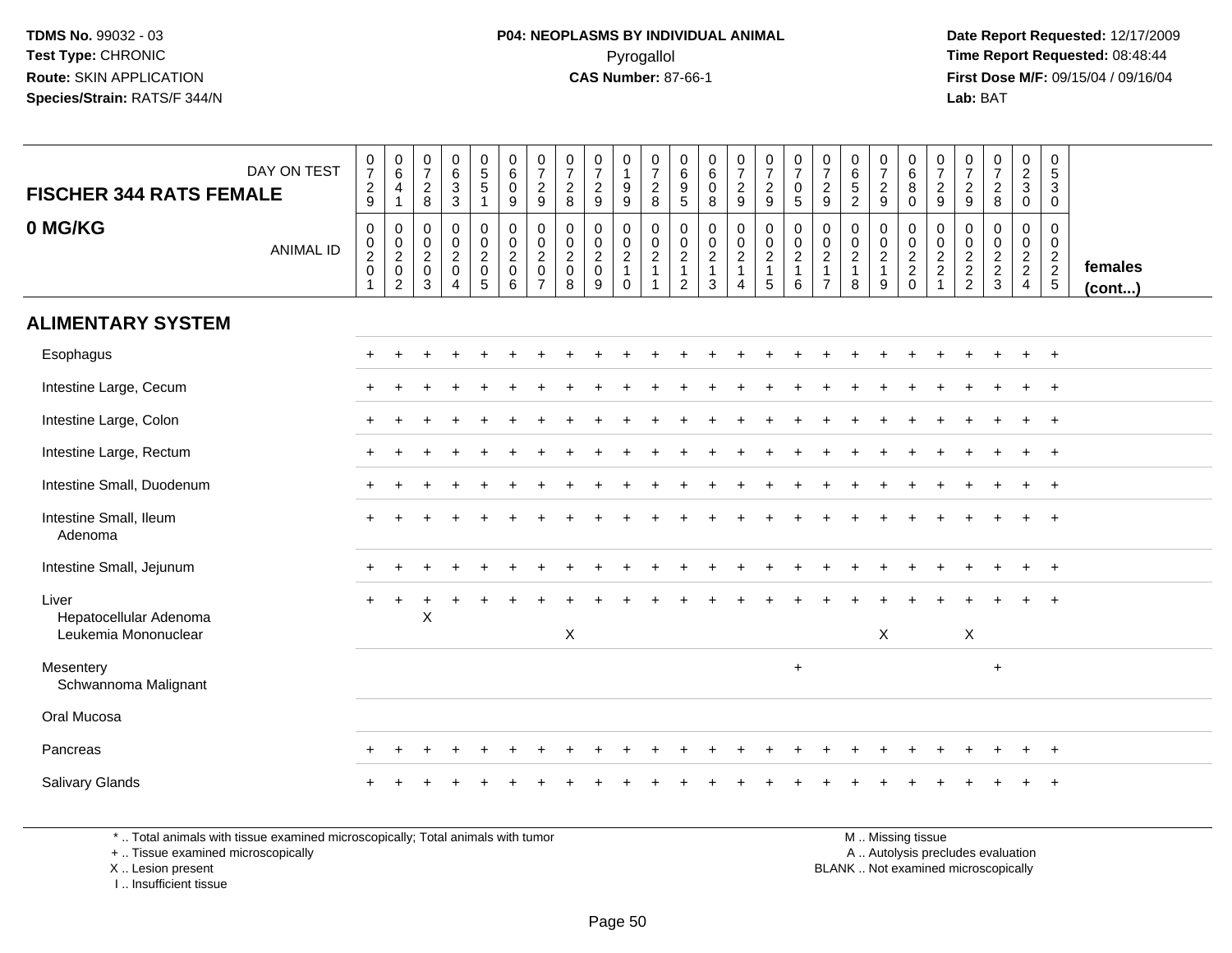| <b>FISCHER 344 RATS FEMALE</b>                                                                                                                                       | DAY ON TEST      | $\frac{0}{7}$<br>$\frac{2}{9}$                                            | $\begin{array}{c} 0 \\ 6 \end{array}$<br>4<br>$\overline{1}$                                 | $\frac{0}{7}$<br>$_{\rm 8}^2$                       | $\begin{matrix} 0 \\ 6 \\ 3 \end{matrix}$<br>3                      | $\begin{array}{c} 0 \\ 5 \\ 5 \end{array}$<br>$\mathbf{1}$ | $\begin{array}{c} 0 \\ 6 \end{array}$<br>$\pmb{0}$<br>$9\,$ | $\frac{0}{7}$<br>$\overline{c}$<br>9                                | $\begin{array}{c} 0 \\ 7 \end{array}$<br>$\sqrt{2}$<br>8 | $\frac{0}{7}$<br>$\boldsymbol{2}$<br>$\boldsymbol{9}$    | $\pmb{0}$<br>$\mathbf{1}$<br>$\frac{9}{9}$        | $\begin{array}{c} 0 \\ 7 \end{array}$<br>$\overline{\mathbf{c}}$<br>8      | 0<br>$\,6$<br>$\frac{9}{5}$                                    | $\begin{array}{c} 0 \\ 6 \end{array}$<br>$\pmb{0}$<br>8 | $\frac{0}{7}$<br>$\sqrt{2}$<br>$\boldsymbol{9}$                     | $\begin{array}{c} 0 \\ 7 \end{array}$<br>$\sqrt{2}$<br>9 | $\frac{0}{7}$<br>0<br>5                      | $\frac{0}{7}$<br>$\sqrt{2}$<br>9                                       | $\begin{array}{c} 0 \\ 6 \end{array}$<br>$\overline{5}$<br>$\overline{c}$ | $\frac{0}{7}$<br>$\frac{2}{9}$                          | $\begin{array}{c} 0 \\ 6 \end{array}$<br>$\, 8$<br>$\mathbf 0$ | 0<br>$\overline{7}$<br>$\overline{c}$<br>9                                 | $\frac{0}{7}$<br>$\sqrt{2}$<br>9                                             | $\frac{0}{7}$<br>$\frac{2}{8}$                      | $\pmb{0}$<br>$\frac{2}{3}$<br>$\mathbf 0$           | $\pmb{0}$<br>$\sqrt{5}$<br>$\sqrt{3}$<br>$\mathbf 0$     |                   |
|----------------------------------------------------------------------------------------------------------------------------------------------------------------------|------------------|---------------------------------------------------------------------------|----------------------------------------------------------------------------------------------|-----------------------------------------------------|---------------------------------------------------------------------|------------------------------------------------------------|-------------------------------------------------------------|---------------------------------------------------------------------|----------------------------------------------------------|----------------------------------------------------------|---------------------------------------------------|----------------------------------------------------------------------------|----------------------------------------------------------------|---------------------------------------------------------|---------------------------------------------------------------------|----------------------------------------------------------|----------------------------------------------|------------------------------------------------------------------------|---------------------------------------------------------------------------|---------------------------------------------------------|----------------------------------------------------------------|----------------------------------------------------------------------------|------------------------------------------------------------------------------|-----------------------------------------------------|-----------------------------------------------------|----------------------------------------------------------|-------------------|
| 0 MG/KG                                                                                                                                                              | <b>ANIMAL ID</b> | 0<br>$\mathsf{O}\xspace$<br>$\boldsymbol{2}$<br>$\pmb{0}$<br>$\mathbf{1}$ | $\mathbf 0$<br>$\begin{smallmatrix} 0\\2 \end{smallmatrix}$<br>$\pmb{0}$<br>$\boldsymbol{2}$ | 0<br>$^{\rm 0}_{\rm 2}$<br>$\mathsf{O}\xspace$<br>3 | 0<br>$\mathbf 0$<br>$\overline{a}$<br>$\mathbf 0$<br>$\overline{4}$ | 0<br>$\frac{0}{2}$<br>$\mathsf{O}\xspace$<br>$\sqrt{5}$    | 0<br>$\frac{0}{2}$<br>$\pmb{0}$<br>6                        | 0<br>$\mathbf 0$<br>$\overline{2}$<br>$\mathbf 0$<br>$\overline{7}$ | 0<br>$\mathsf 0$<br>$\overline{2}$<br>$\mathbf 0$<br>8   | 0<br>$\mathbf 0$<br>$\boldsymbol{2}$<br>$\mathbf 0$<br>9 | 0<br>$\frac{0}{2}$<br>$\mathbf{1}$<br>$\mathbf 0$ | 0<br>$\mathsf{O}\xspace$<br>$\overline{2}$<br>$\mathbf{1}$<br>$\mathbf{1}$ | 0<br>$\pmb{0}$<br>$\sqrt{2}$<br>$\mathbf{1}$<br>$\overline{2}$ | 0<br>$\frac{0}{2}$<br>$\mathbf{1}$<br>3                 | 0<br>$\mathsf{O}\xspace$<br>$\boldsymbol{2}$<br>$\overline{1}$<br>4 | $\mathbf 0$<br>$\frac{0}{2}$<br>$\mathbf{1}$<br>5        | 0<br>$\mathbf 0$<br>$\overline{c}$<br>1<br>6 | 0<br>$\mathbf 0$<br>$\overline{2}$<br>$\overline{1}$<br>$\overline{7}$ | 0<br>$\pmb{0}$<br>$\overline{c}$<br>$\mathbf{1}$<br>8                     | 0<br>$\mathbf 0$<br>$\overline{2}$<br>$\mathbf{1}$<br>9 | $\mathbf 0$<br>$\frac{0}{2}$<br>$\mathbf 0$                    | $\mathbf 0$<br>$\mathbf 0$<br>$\sqrt{2}$<br>$\overline{2}$<br>$\mathbf{1}$ | $\mathbf 0$<br>$\mathbf 0$<br>$\sqrt{2}$<br>$\overline{2}$<br>$\overline{2}$ | 0<br>$\mathbf 0$<br>$\overline{2}$<br>$\frac{2}{3}$ | 0<br>$\mathbf 0$<br>$\frac{2}{2}$<br>$\overline{4}$ | $\mathbf 0$<br>$\pmb{0}$<br>$\frac{2}{2}$<br>$\,$ 5 $\,$ | females<br>(cont) |
| Stomach, Forestomach                                                                                                                                                 |                  |                                                                           |                                                                                              |                                                     |                                                                     |                                                            |                                                             |                                                                     |                                                          |                                                          |                                                   |                                                                            |                                                                |                                                         |                                                                     |                                                          |                                              |                                                                        |                                                                           |                                                         |                                                                |                                                                            |                                                                              |                                                     |                                                     | $\div$                                                   |                   |
| Stomach, Glandular                                                                                                                                                   |                  |                                                                           |                                                                                              |                                                     |                                                                     |                                                            |                                                             |                                                                     |                                                          |                                                          |                                                   |                                                                            |                                                                |                                                         |                                                                     |                                                          |                                              |                                                                        |                                                                           |                                                         |                                                                |                                                                            |                                                                              |                                                     | $\pm$                                               | $^{+}$                                                   |                   |
| <b>CARDIOVASCULAR SYSTEM</b>                                                                                                                                         |                  |                                                                           |                                                                                              |                                                     |                                                                     |                                                            |                                                             |                                                                     |                                                          |                                                          |                                                   |                                                                            |                                                                |                                                         |                                                                     |                                                          |                                              |                                                                        |                                                                           |                                                         |                                                                |                                                                            |                                                                              |                                                     |                                                     |                                                          |                   |
| <b>Blood Vessel</b>                                                                                                                                                  |                  |                                                                           |                                                                                              |                                                     |                                                                     |                                                            |                                                             |                                                                     |                                                          |                                                          |                                                   |                                                                            |                                                                |                                                         |                                                                     |                                                          |                                              |                                                                        |                                                                           |                                                         |                                                                |                                                                            |                                                                              |                                                     |                                                     | $\overline{1}$                                           |                   |
| Heart<br>Leukemia Mononuclear                                                                                                                                        |                  |                                                                           |                                                                                              |                                                     |                                                                     |                                                            |                                                             |                                                                     |                                                          |                                                          |                                                   |                                                                            |                                                                |                                                         |                                                                     |                                                          |                                              |                                                                        |                                                                           |                                                         |                                                                |                                                                            |                                                                              |                                                     |                                                     |                                                          |                   |
| <b>ENDOCRINE SYSTEM</b>                                                                                                                                              |                  |                                                                           |                                                                                              |                                                     |                                                                     |                                                            |                                                             |                                                                     |                                                          |                                                          |                                                   |                                                                            |                                                                |                                                         |                                                                     |                                                          |                                              |                                                                        |                                                                           |                                                         |                                                                |                                                                            |                                                                              |                                                     |                                                     |                                                          |                   |
| <b>Adrenal Cortex</b><br>Adenoma<br>Leukemia Mononuclear                                                                                                             |                  |                                                                           |                                                                                              |                                                     |                                                                     |                                                            |                                                             |                                                                     | X                                                        |                                                          |                                                   |                                                                            |                                                                |                                                         |                                                                     |                                                          |                                              |                                                                        |                                                                           | X                                                       |                                                                |                                                                            |                                                                              |                                                     |                                                     | $\overline{ }$                                           |                   |
| Adrenal Medulla<br>Leukemia Mononuclear<br>Pheochromocytoma Benign                                                                                                   |                  |                                                                           |                                                                                              |                                                     |                                                                     |                                                            |                                                             |                                                                     |                                                          |                                                          |                                                   |                                                                            |                                                                |                                                         |                                                                     |                                                          |                                              |                                                                        |                                                                           |                                                         |                                                                |                                                                            |                                                                              |                                                     | X                                                   |                                                          |                   |
| Islets, Pancreatic<br>Adenoma                                                                                                                                        |                  |                                                                           |                                                                                              |                                                     |                                                                     |                                                            | X                                                           |                                                                     |                                                          |                                                          |                                                   |                                                                            |                                                                | X                                                       |                                                                     |                                                          |                                              |                                                                        |                                                                           |                                                         |                                                                |                                                                            |                                                                              |                                                     |                                                     | $\overline{+}$                                           |                   |
| Parathyroid Gland                                                                                                                                                    |                  |                                                                           |                                                                                              |                                                     |                                                                     |                                                            |                                                             |                                                                     |                                                          |                                                          |                                                   |                                                                            |                                                                |                                                         |                                                                     |                                                          |                                              |                                                                        |                                                                           |                                                         |                                                                |                                                                            |                                                                              |                                                     |                                                     | $+$                                                      |                   |
| <b>Pituitary Gland</b><br>Pars Distalis, Adenoma                                                                                                                     |                  |                                                                           | х                                                                                            |                                                     | X                                                                   | $\boldsymbol{\mathsf{X}}$                                  |                                                             |                                                                     | Χ                                                        |                                                          |                                                   |                                                                            | X                                                              | X                                                       | $\boldsymbol{\mathsf{X}}$                                           |                                                          | Χ                                            |                                                                        | $\mathsf X$                                                               |                                                         | X                                                              |                                                                            | X                                                                            | $\times$                                            |                                                     | $\ddot{}$<br>Χ                                           |                   |
| <b>Thyroid Gland</b><br>C-cell, Adenoma                                                                                                                              |                  |                                                                           |                                                                                              |                                                     |                                                                     |                                                            |                                                             |                                                                     |                                                          | Χ                                                        |                                                   | X                                                                          |                                                                |                                                         |                                                                     |                                                          |                                              |                                                                        |                                                                           |                                                         |                                                                |                                                                            |                                                                              | $\div$<br>Χ                                         | $+$                                                 | $+$                                                      |                   |
| *  Total animals with tissue examined microscopically; Total animals with tumor<br>+  Tissue examined microscopically<br>X  Lesion present<br>L. Insufficient tissue |                  |                                                                           |                                                                                              |                                                     |                                                                     |                                                            |                                                             |                                                                     |                                                          |                                                          |                                                   |                                                                            |                                                                |                                                         |                                                                     |                                                          |                                              |                                                                        | BLANK  Not examined microscopically                                       |                                                         | M  Missing tissue<br>A  Autolysis precludes evaluation         |                                                                            |                                                                              |                                                     |                                                     |                                                          |                   |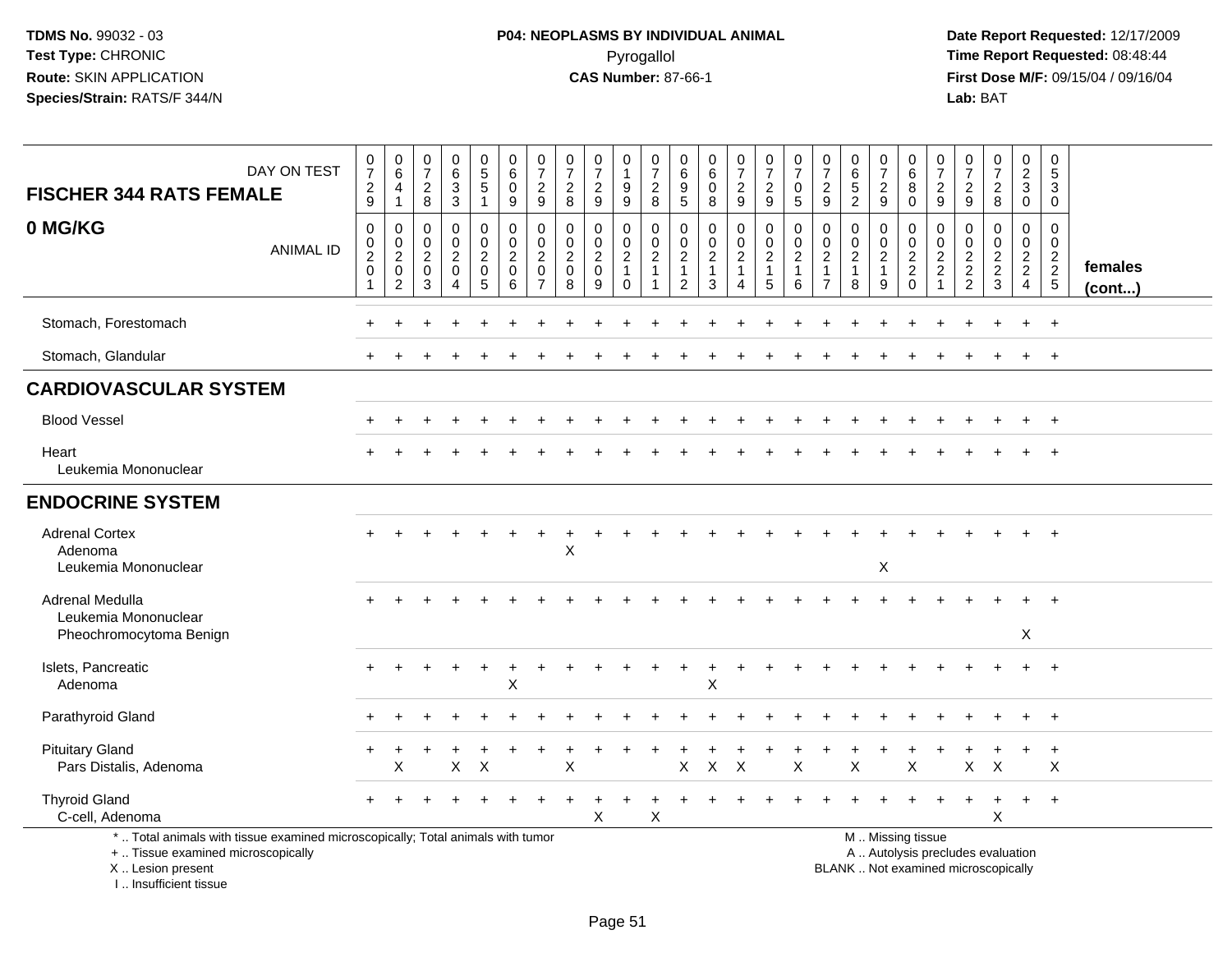**Date Report Requested:** 12/17/2009 **First Dose M/F:** 09/15/04 / 09/16/04 Lab: BAT **Lab:** BAT

| <b>FISCHER 344 RATS FEMALE</b>                 | DAY ON TEST      | 0<br>$\overline{7}$<br>$\frac{2}{9}$ | $\mathbf 0$<br>6<br>$\overline{4}$<br>$\overline{1}$                 | 0<br>$\overline{7}$<br>$^2_{\bf 8}$                            | $\pmb{0}$<br>$\,6\,$<br>$\sqrt{3}$<br>$\mathfrak{Z}$ | $\begin{array}{c} 0 \\ 5 \\ 5 \end{array}$<br>$\mathbf{1}$ | 0<br>6<br>0<br>9                     | $\frac{0}{7}$<br>$\frac{2}{9}$                            | $\pmb{0}$<br>$\overline{7}$<br>$\frac{2}{8}$ | $\frac{0}{7}$<br>$\sqrt{2}$<br>9                | 0<br>$\mathbf{1}$<br>9<br>$\boldsymbol{9}$                          | $\frac{0}{7}$<br>$\frac{2}{8}$                                  | 0<br>$\,6\,$<br>9<br>5                              | $\pmb{0}$<br>$\,6$<br>$\mathsf 0$<br>8               | $\frac{0}{7}$<br>$\boldsymbol{2}$<br>$\boldsymbol{9}$ | $\pmb{0}$<br>$\boldsymbol{7}$<br>$\frac{2}{9}$      | $\pmb{0}$<br>$\overline{7}$<br>$\mathbf 0$<br>5          | $\pmb{0}$<br>$\overline{7}$<br>$\sqrt{2}$<br>9             | 0<br>$\,6\,$<br>$\sqrt{5}$<br>$\overline{2}$                       | 0<br>$\overline{7}$<br>$\overline{2}$<br>9 | 0<br>6<br>8<br>$\mathbf 0$                                       | $\frac{0}{7}$<br>$\frac{2}{9}$ | 0<br>$\overline{7}$<br>$\boldsymbol{2}$<br>$9\,$ | $\begin{array}{c} 0 \\ 7 \end{array}$<br>$\frac{2}{8}$ | $\pmb{0}$<br>$\frac{2}{3}$<br>$\mathbf 0$ | $\mathbf 0$<br>$\sqrt{5}$<br>$\sqrt{3}$<br>$\mathbf 0$        |                   |
|------------------------------------------------|------------------|--------------------------------------|----------------------------------------------------------------------|----------------------------------------------------------------|------------------------------------------------------|------------------------------------------------------------|--------------------------------------|-----------------------------------------------------------|----------------------------------------------|-------------------------------------------------|---------------------------------------------------------------------|-----------------------------------------------------------------|-----------------------------------------------------|------------------------------------------------------|-------------------------------------------------------|-----------------------------------------------------|----------------------------------------------------------|------------------------------------------------------------|--------------------------------------------------------------------|--------------------------------------------|------------------------------------------------------------------|--------------------------------|--------------------------------------------------|--------------------------------------------------------|-------------------------------------------|---------------------------------------------------------------|-------------------|
| 0 MG/KG                                        | <b>ANIMAL ID</b> | 0<br>$_{2}^{\rm 0}$<br>$\mathsf 0$   | $\mathbf 0$<br>$\begin{matrix}0\\2\\0\end{matrix}$<br>$\overline{2}$ | $\mathbf 0$<br>$\mathbf 0$<br>$\overline{c}$<br>$\pmb{0}$<br>3 | $\mathbf 0$<br>$\mathbf 0$<br>$^2_{\rm 0}$<br>4      | 0<br>0<br>$\frac{2}{0}$<br>$\overline{5}$                  | 0<br>$\pmb{0}$<br>$\frac{2}{0}$<br>6 | $\pmb{0}$<br>$\pmb{0}$<br>$\frac{2}{0}$<br>$\overline{7}$ | 0<br>$\mathbf 0$<br>$^2_{\rm 0}$<br>8        | $\mathbf 0$<br>$\mathbf 0$<br>$^2_{\rm 0}$<br>9 | 0<br>$\pmb{0}$<br>$\begin{array}{c} 2 \\ 1 \end{array}$<br>$\Omega$ | 0<br>$\begin{array}{c} 0 \\ 2 \\ 1 \end{array}$<br>$\mathbf{1}$ | 0<br>$\mathbf 0$<br>$\frac{2}{1}$<br>$\overline{2}$ | 0<br>0<br>$\begin{array}{c} 2 \\ 1 \end{array}$<br>3 | 0<br>$\pmb{0}$<br>$\sqrt{2}$<br>$\mathbf{1}$<br>4     | 0<br>$\begin{matrix} 0 \\ 2 \\ 1 \end{matrix}$<br>5 | 0<br>$\boldsymbol{0}$<br>$\sqrt{2}$<br>$\mathbf{1}$<br>6 | 0<br>0<br>$\overline{2}$<br>$\mathbf{1}$<br>$\overline{7}$ | $\mathbf 0$<br>$\boldsymbol{0}$<br>$\sqrt{2}$<br>$\mathbf{1}$<br>8 | 0<br>$\mathbf 0$<br>$\frac{2}{1}$<br>9     | 0<br>$\begin{smallmatrix} 0\\2\\2 \end{smallmatrix}$<br>$\Omega$ | 0<br>$\pmb{0}$<br>$_2^2$<br>1  | 0<br>0<br>$\frac{2}{2}$                          | 0<br>$\mathbf 0$<br>$\frac{2}{3}$                      | 0<br>$\pmb{0}$<br>$\frac{2}{2}$<br>4      | $\mathbf 0$<br>$\mathbf 0$<br>$\overline{c}$<br>$\frac{2}{5}$ | females<br>(cont) |
| Follicular Cell, Adenoma                       |                  |                                      |                                                                      |                                                                |                                                      |                                                            |                                      |                                                           |                                              |                                                 |                                                                     |                                                                 |                                                     |                                                      |                                                       |                                                     |                                                          |                                                            |                                                                    |                                            |                                                                  |                                |                                                  |                                                        |                                           |                                                               |                   |
| <b>GENERAL BODY SYSTEM</b>                     |                  |                                      |                                                                      |                                                                |                                                      |                                                            |                                      |                                                           |                                              |                                                 |                                                                     |                                                                 |                                                     |                                                      |                                                       |                                                     |                                                          |                                                            |                                                                    |                                            |                                                                  |                                |                                                  |                                                        |                                           |                                                               |                   |
| <b>NONE</b>                                    |                  |                                      |                                                                      |                                                                |                                                      |                                                            |                                      |                                                           |                                              |                                                 |                                                                     |                                                                 |                                                     |                                                      |                                                       |                                                     |                                                          |                                                            |                                                                    |                                            |                                                                  |                                |                                                  |                                                        |                                           |                                                               |                   |
| <b>GENITAL SYSTEM</b>                          |                  |                                      |                                                                      |                                                                |                                                      |                                                            |                                      |                                                           |                                              |                                                 |                                                                     |                                                                 |                                                     |                                                      |                                                       |                                                     |                                                          |                                                            |                                                                    |                                            |                                                                  |                                |                                                  |                                                        |                                           |                                                               |                   |
| <b>Clitoral Gland</b><br>Adenoma<br>Carcinoma  |                  | $+$                                  | $\ddot{}$                                                            | X                                                              |                                                      |                                                            |                                      |                                                           |                                              |                                                 |                                                                     |                                                                 |                                                     |                                                      |                                                       |                                                     |                                                          |                                                            |                                                                    |                                            |                                                                  |                                | $\mathsf X$                                      |                                                        |                                           | $\div$                                                        |                   |
| Ovary<br>Granulosa Cell Tumor Benign           |                  | $\ddot{}$<br>$\mathsf X$             |                                                                      |                                                                |                                                      |                                                            |                                      |                                                           |                                              |                                                 |                                                                     |                                                                 |                                                     |                                                      |                                                       |                                                     |                                                          |                                                            |                                                                    |                                            |                                                                  |                                |                                                  |                                                        | $+$                                       | $+$                                                           |                   |
| Uterus<br>Polyp Stromal<br>Cervix, Sarcoma     |                  | $\ddot{}$                            |                                                                      | $\mathsf{X}$                                                   |                                                      |                                                            |                                      |                                                           | $\times$                                     |                                                 |                                                                     |                                                                 |                                                     |                                                      | X                                                     |                                                     |                                                          | $\times$                                                   | X                                                                  |                                            |                                                                  |                                |                                                  |                                                        |                                           | $\div$                                                        |                   |
| <b>HEMATOPOIETIC SYSTEM</b>                    |                  |                                      |                                                                      |                                                                |                                                      |                                                            |                                      |                                                           |                                              |                                                 |                                                                     |                                                                 |                                                     |                                                      |                                                       |                                                     |                                                          |                                                            |                                                                    |                                            |                                                                  |                                |                                                  |                                                        |                                           |                                                               |                   |
| <b>Bone Marrow</b><br>Leukemia Mononuclear     |                  |                                      |                                                                      |                                                                |                                                      |                                                            |                                      |                                                           |                                              |                                                 |                                                                     |                                                                 |                                                     |                                                      |                                                       |                                                     |                                                          |                                                            |                                                                    |                                            |                                                                  |                                |                                                  |                                                        |                                           | $+$                                                           |                   |
| Lymph Node                                     |                  |                                      |                                                                      |                                                                |                                                      |                                                            | $+$                                  |                                                           |                                              |                                                 |                                                                     |                                                                 |                                                     |                                                      |                                                       |                                                     |                                                          |                                                            |                                                                    |                                            |                                                                  |                                |                                                  |                                                        |                                           |                                                               |                   |
| Lymph Node, Mandibular                         |                  | м                                    | M                                                                    | M                                                              | M                                                    | M                                                          | м                                    | м                                                         | м                                            | м                                               | M                                                                   | M                                                               | M                                                   | M                                                    | M                                                     | M                                                   | M                                                        | M                                                          | M                                                                  | M                                          | M                                                                | M                              | M                                                | M M M                                                  |                                           |                                                               |                   |
| Lymph Node, Mesenteric<br>Leukemia Mononuclear |                  |                                      |                                                                      |                                                                |                                                      |                                                            |                                      |                                                           |                                              |                                                 |                                                                     |                                                                 |                                                     |                                                      |                                                       |                                                     |                                                          |                                                            |                                                                    |                                            |                                                                  |                                |                                                  |                                                        |                                           | $\div$                                                        |                   |

\* .. Total animals with tissue examined microscopically; Total animals with tumor

+ .. Tissue examined microscopically

X .. Lesion present

I .. Insufficient tissue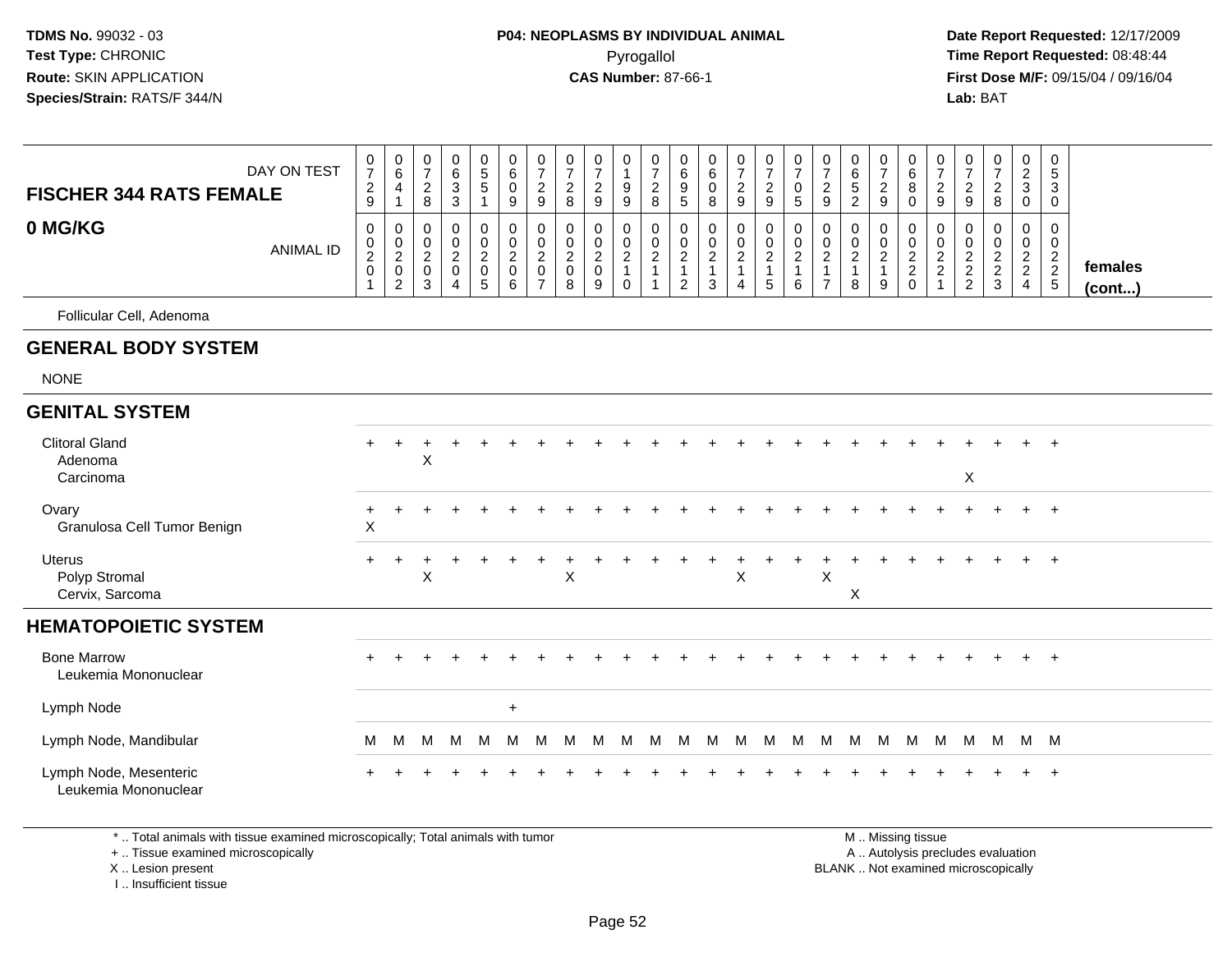**Date Report Requested:** 12/17/2009 **First Dose M/F:** 09/15/04 / 09/16/04<br>Lab: BAT **Lab:** BAT

| DAY ON TEST<br><b>FISCHER 344 RATS FEMALE</b>                                                                    | 0<br>$\overline{7}$<br>$\sqrt{2}$<br>9     | 0<br>$\,6\,$<br>$\overline{4}$<br>$\mathbf{1}$                                  | 0<br>$\overline{7}$<br>$\overline{\mathbf{c}}$<br>8    | 0<br>6<br>3<br>$\mathbf{3}$   | 0<br>5<br>$5\phantom{.0}$<br>$\mathbf{1}$                      | 0<br>$\,6$<br>0<br>9                                   | 0<br>$\overline{7}$<br>$\overline{2}$<br>9                  | 0<br>$\overline{7}$<br>$\overline{c}$<br>8                               | 0<br>$\overline{7}$<br>$\sqrt{2}$<br>$\boldsymbol{9}$ | 0<br>1<br>9<br>$\boldsymbol{9}$                                | 0<br>$\overline{7}$<br>$\overline{c}$<br>8       | 0<br>6<br>9<br>5                                                              | 0<br>$\,6$<br>$\pmb{0}$<br>$\bf 8$           | 0<br>$\overline{7}$<br>$\overline{a}$<br>9 | 0<br>$\overline{7}$<br>$\overline{c}$<br>9    | 0<br>$\overline{7}$<br>0<br>5                             | 0<br>$\overline{7}$<br>$\overline{c}$<br>$9$                           | 0<br>6<br>$\sqrt{5}$<br>$\overline{2}$        | 0<br>$\overline{7}$<br>$\overline{c}$<br>9                | 0<br>6<br>8<br>0                                                 | 0<br>7<br>$\overline{c}$<br>$\boldsymbol{9}$ | 0<br>$\overline{7}$<br>$\overline{c}$<br>$\boldsymbol{9}$ | 0<br>$\boldsymbol{7}$<br>$\sqrt{2}$<br>8            | 0<br>$\overline{2}$<br>3<br>$\overline{0}$                             | 0<br>5<br>3<br>0                                            |                   |
|------------------------------------------------------------------------------------------------------------------|--------------------------------------------|---------------------------------------------------------------------------------|--------------------------------------------------------|-------------------------------|----------------------------------------------------------------|--------------------------------------------------------|-------------------------------------------------------------|--------------------------------------------------------------------------|-------------------------------------------------------|----------------------------------------------------------------|--------------------------------------------------|-------------------------------------------------------------------------------|----------------------------------------------|--------------------------------------------|-----------------------------------------------|-----------------------------------------------------------|------------------------------------------------------------------------|-----------------------------------------------|-----------------------------------------------------------|------------------------------------------------------------------|----------------------------------------------|-----------------------------------------------------------|-----------------------------------------------------|------------------------------------------------------------------------|-------------------------------------------------------------|-------------------|
| 0 MG/KG<br><b>ANIMAL ID</b>                                                                                      | $\mathbf 0$<br>0<br>$\sqrt{2}$<br>$\Omega$ | $\mathbf 0$<br>$\mathbf 0$<br>$\boldsymbol{2}$<br>$\mathbf 0$<br>$\overline{2}$ | 0<br>$\mathbf 0$<br>$\overline{c}$<br>$\mathbf 0$<br>3 | 0<br>0<br>$\overline{c}$<br>0 | $\pmb{0}$<br>$\mathbf 0$<br>$\overline{2}$<br>$\mathbf 0$<br>5 | 0<br>$\pmb{0}$<br>$\boldsymbol{2}$<br>$\mathbf 0$<br>6 | $\mathbf 0$<br>$\mathbf 0$<br>$\overline{2}$<br>$\mathbf 0$ | $\mathbf 0$<br>$\mathbf 0$<br>$\overline{c}$<br>$\Omega$<br>$\mathsf{R}$ | 0<br>0<br>$\sqrt{2}$<br>$\pmb{0}$<br>9                | 0<br>$\mathbf 0$<br>$\overline{c}$<br>$\mathbf{1}$<br>$\Omega$ | 0<br>$\mathbf 0$<br>$\overline{\mathbf{c}}$<br>1 | $\mathbf 0$<br>$\mathbf 0$<br>$\overline{c}$<br>$\mathbf{1}$<br>$\mathcal{P}$ | 0<br>$\pmb{0}$<br>$\boldsymbol{2}$<br>1<br>3 | 0<br>$\mathbf 0$<br>$\overline{2}$         | 0<br>$\mathbf 0$<br>$\overline{2}$<br>-1<br>5 | 0<br>$\mathbf 0$<br>$\overline{2}$<br>$\overline{1}$<br>6 | 0<br>$\mathbf 0$<br>$\boldsymbol{2}$<br>$\mathbf{1}$<br>$\overline{7}$ | 0<br>0<br>$\overline{c}$<br>$\mathbf{1}$<br>8 | 0<br>$\mathbf 0$<br>$\boldsymbol{2}$<br>$\mathbf{1}$<br>9 | 0<br>$\mathbf 0$<br>$\overline{c}$<br>$\overline{2}$<br>$\Omega$ | 0<br>0<br>$\overline{c}$<br>$\sqrt{2}$       | 0<br>$\mathbf 0$<br>$\boldsymbol{2}$<br>$\frac{2}{2}$     | 0<br>$\mathbf 0$<br>$\overline{c}$<br>$\frac{2}{3}$ | 0<br>$\mathbf 0$<br>$\overline{a}$<br>$\overline{2}$<br>$\overline{4}$ | $\Omega$<br>0<br>$\begin{array}{c} 2 \\ 2 \\ 5 \end{array}$ | females<br>(cont) |
| Spleen<br>Leukemia Mononuclear                                                                                   |                                            |                                                                                 |                                                        |                               |                                                                |                                                        |                                                             | X                                                                        |                                                       |                                                                |                                                  |                                                                               |                                              |                                            |                                               |                                                           |                                                                        |                                               | X                                                         |                                                                  |                                              | $\boldsymbol{\mathsf{X}}$                                 | ÷.                                                  | $\ddot{}$                                                              | $+$                                                         |                   |
| Thymus<br>Leukemia Mononuclear<br>Thymoma Benign                                                                 |                                            |                                                                                 |                                                        |                               |                                                                |                                                        |                                                             |                                                                          |                                                       |                                                                |                                                  |                                                                               |                                              |                                            |                                               |                                                           |                                                                        |                                               |                                                           |                                                                  | X                                            |                                                           |                                                     |                                                                        | $\ddot{}$                                                   |                   |
| <b>INTEGUMENTARY SYSTEM</b>                                                                                      |                                            |                                                                                 |                                                        |                               |                                                                |                                                        |                                                             |                                                                          |                                                       |                                                                |                                                  |                                                                               |                                              |                                            |                                               |                                                           |                                                                        |                                               |                                                           |                                                                  |                                              |                                                           |                                                     |                                                                        |                                                             |                   |
| <b>Mammary Gland</b><br>Adenoma<br>Carcinoma                                                                     |                                            |                                                                                 |                                                        |                               |                                                                |                                                        |                                                             |                                                                          |                                                       |                                                                |                                                  | X                                                                             | $\times$                                     |                                            |                                               |                                                           |                                                                        |                                               |                                                           |                                                                  |                                              |                                                           |                                                     |                                                                        |                                                             |                   |
| Fibroadenoma<br>Fibroadenoma, Multiple                                                                           | $\mathsf{X}$                               |                                                                                 |                                                        | $X$ $X$                       |                                                                |                                                        |                                                             |                                                                          | $X$ $X$                                               |                                                                | $X$ $X$                                          |                                                                               |                                              |                                            |                                               |                                                           | $X$ $X$                                                                |                                               | $\pmb{\times}$                                            |                                                                  | X X X                                        |                                                           |                                                     |                                                                        |                                                             |                   |
| Skin<br><b>Basal Cell Carcinoma</b><br>Subcutaneous Tissue, Fibroma<br>Subcutaneous Tissue, Schwannoma Malignant |                                            |                                                                                 |                                                        |                               |                                                                |                                                        |                                                             | X                                                                        |                                                       |                                                                |                                                  |                                                                               |                                              |                                            |                                               | $\pmb{\times}$                                            |                                                                        |                                               |                                                           |                                                                  |                                              |                                                           |                                                     |                                                                        | $\ddot{}$                                                   |                   |
| <b>MUSCULOSKELETAL SYSTEM</b>                                                                                    |                                            |                                                                                 |                                                        |                               |                                                                |                                                        |                                                             |                                                                          |                                                       |                                                                |                                                  |                                                                               |                                              |                                            |                                               |                                                           |                                                                        |                                               |                                                           |                                                                  |                                              |                                                           |                                                     |                                                                        |                                                             |                   |
| Bone<br>Cranium, Osteoma                                                                                         |                                            |                                                                                 |                                                        |                               |                                                                |                                                        |                                                             |                                                                          |                                                       |                                                                |                                                  |                                                                               |                                              |                                            |                                               |                                                           |                                                                        |                                               |                                                           |                                                                  |                                              |                                                           |                                                     |                                                                        | $\overline{+}$                                              |                   |
| <b>NERVOUS SYSTEM</b>                                                                                            |                                            |                                                                                 |                                                        |                               |                                                                |                                                        |                                                             |                                                                          |                                                       |                                                                |                                                  |                                                                               |                                              |                                            |                                               |                                                           |                                                                        |                                               |                                                           |                                                                  |                                              |                                                           |                                                     |                                                                        |                                                             |                   |
| <b>Brain</b>                                                                                                     |                                            |                                                                                 |                                                        |                               |                                                                |                                                        |                                                             |                                                                          |                                                       |                                                                |                                                  |                                                                               |                                              |                                            |                                               |                                                           |                                                                        |                                               |                                                           |                                                                  |                                              |                                                           |                                                     |                                                                        | $+$                                                         |                   |
| <b>RESPIRATORY SYSTEM</b>                                                                                        |                                            |                                                                                 |                                                        |                               |                                                                |                                                        |                                                             |                                                                          |                                                       |                                                                |                                                  |                                                                               |                                              |                                            |                                               |                                                           |                                                                        |                                               |                                                           |                                                                  |                                              |                                                           |                                                     |                                                                        |                                                             |                   |
| * Total animals with tissue examined microscopically: Total animals with tumor                                   |                                            |                                                                                 |                                                        |                               |                                                                |                                                        |                                                             |                                                                          |                                                       |                                                                |                                                  |                                                                               |                                              |                                            |                                               |                                                           |                                                                        |                                               |                                                           | M Miccina ticcup                                                 |                                              |                                                           |                                                     |                                                                        |                                                             |                   |

\* .. Total animals with tissue examined microscopically; Total animals with tumor

+ .. Tissue examined microscopically

X .. Lesion present

I .. Insufficient tissue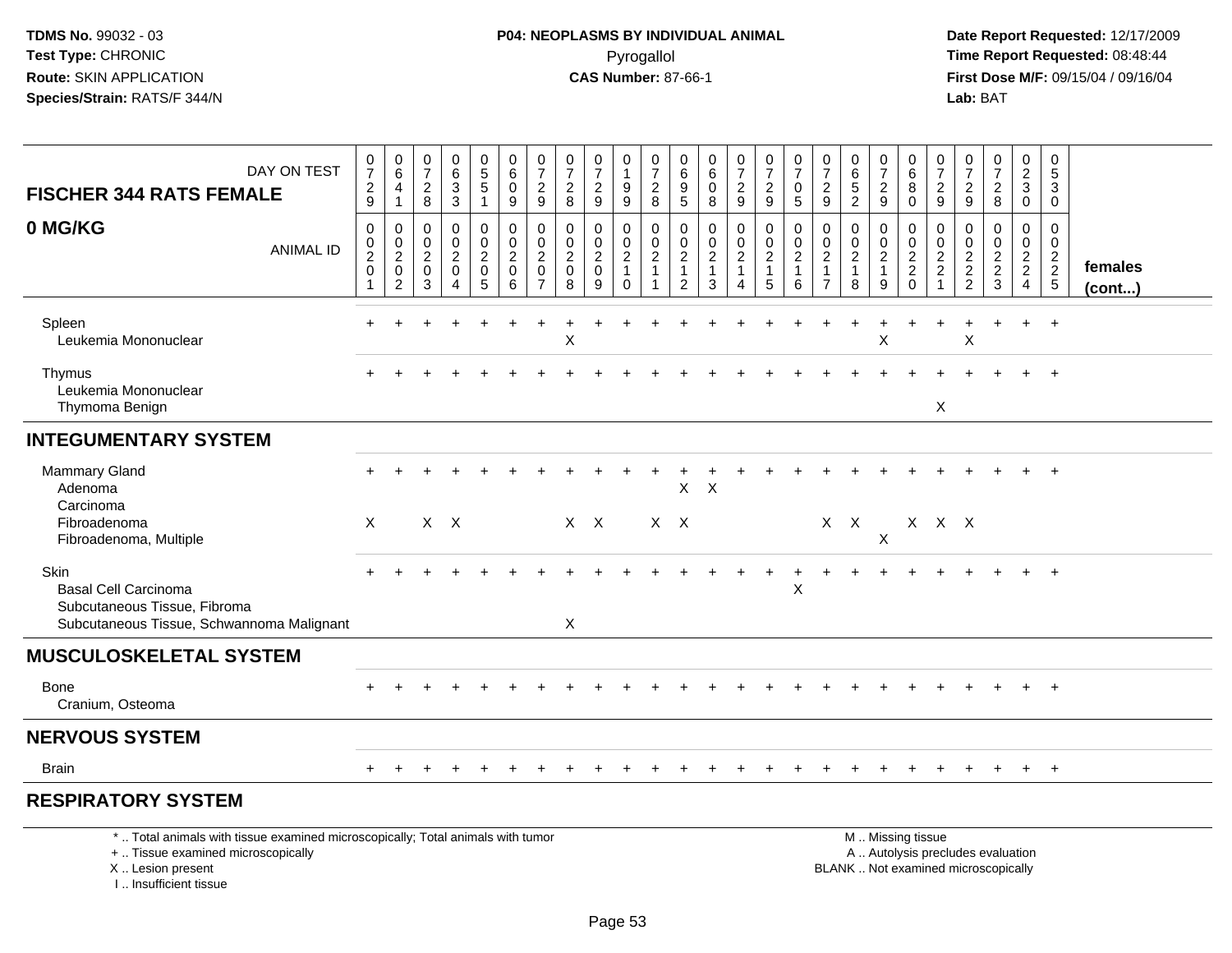**Date Report Requested:** 12/17/2009 **First Dose M/F:** 09/15/04 / 09/16/04 Lab: BAT **Lab:** BAT

| <b>FISCHER 344 RATS FEMALE</b>           | DAY ON TEST      | $\frac{0}{7}$<br>$\overline{c}$<br>$\boldsymbol{9}$ | $\begin{array}{c} 0 \\ 6 \end{array}$<br>$\overline{a}$<br>$\overline{1}$        | $\frac{0}{7}$<br>$\overline{c}$<br>8            | $\begin{matrix} 0 \\ 6 \end{matrix}$<br>3<br>$\mathbf{3}$         | $\begin{array}{c} 0 \\ 5 \\ 5 \end{array}$<br>$\mathbf{1}$                      | $_{6}^{\rm 0}$<br>$\mathbf 0$<br>9                           | $\frac{0}{7}$<br>$\overline{c}$<br>$9\,$                        | $\begin{array}{c} 0 \\ 7 \end{array}$<br>$\boldsymbol{2}$<br>$\,8\,$ | $\frac{0}{7}$<br>$\sqrt{2}$<br>$\boldsymbol{9}$  | $\begin{smallmatrix}0\\1\end{smallmatrix}$<br>$\boldsymbol{9}$<br>$9\,$ | $\frac{0}{7}$<br>$\boldsymbol{2}$<br>8                    | $\begin{matrix} 0 \\ 6 \end{matrix}$<br>$\boldsymbol{9}$<br>$\sqrt{5}$ | $\begin{array}{c} 0 \\ 6 \end{array}$<br>$\pmb{0}$<br>8   | $\begin{smallmatrix}0\\7\end{smallmatrix}$<br>$\overline{c}$<br>$\boldsymbol{9}$ | $\frac{0}{7}$<br>$\overline{c}$<br>9                | $\frac{0}{7}$<br>$\mathbf 0$<br>5         | $\frac{0}{7}$<br>$\boldsymbol{2}$<br>$\mathsf g$                                    | $\begin{array}{c} 0 \\ 6 \end{array}$<br>5<br>$\overline{2}$ | $\frac{0}{7}$<br>$\overline{c}$<br>$\boldsymbol{9}$ | $\begin{array}{c} 0 \\ 6 \end{array}$<br>$\, 8$<br>$\mathbf 0$ | $\frac{0}{7}$<br>$\overline{2}$<br>$\boldsymbol{9}$ | $\frac{0}{7}$<br>$\boldsymbol{2}$<br>$9\,$        | $\frac{0}{7}$<br>$\overline{c}$<br>$\,8\,$ | $\frac{0}{2}$<br>$\mathfrak{S}$<br>$\mathbf 0$      | $\boldsymbol{0}$<br>$\sqrt{5}$<br>$\sqrt{3}$<br>$\mathbf 0$ |                         |
|------------------------------------------|------------------|-----------------------------------------------------|----------------------------------------------------------------------------------|-------------------------------------------------|-------------------------------------------------------------------|---------------------------------------------------------------------------------|--------------------------------------------------------------|-----------------------------------------------------------------|----------------------------------------------------------------------|--------------------------------------------------|-------------------------------------------------------------------------|-----------------------------------------------------------|------------------------------------------------------------------------|-----------------------------------------------------------|----------------------------------------------------------------------------------|-----------------------------------------------------|-------------------------------------------|-------------------------------------------------------------------------------------|--------------------------------------------------------------|-----------------------------------------------------|----------------------------------------------------------------|-----------------------------------------------------|---------------------------------------------------|--------------------------------------------|-----------------------------------------------------|-------------------------------------------------------------|-------------------------|
| 0 MG/KG                                  | <b>ANIMAL ID</b> | 0<br>$\pmb{0}$<br>$\boldsymbol{2}$<br>$\pmb{0}$     | $\mathbf 0$<br>$\begin{smallmatrix} 0\\2\\0 \end{smallmatrix}$<br>$\overline{2}$ | $\mathbf 0$<br>$_{2}^{\rm 0}$<br>$\pmb{0}$<br>3 | 0<br>$\mathbf 0$<br>$\overline{2}$<br>$\pmb{0}$<br>$\overline{4}$ | $\mathbf 0$<br>$\begin{smallmatrix} 0\\2 \end{smallmatrix}$<br>$\mathsf 0$<br>5 | $\mathbf 0$<br>$\pmb{0}$<br>$\overline{c}$<br>$\pmb{0}$<br>6 | 0<br>$\pmb{0}$<br>$\overline{c}$<br>$\pmb{0}$<br>$\overline{7}$ | 0<br>$\begin{smallmatrix} 0\\2 \end{smallmatrix}$<br>$\pmb{0}$<br>8  | 0<br>$\mathbf 0$<br>$\sqrt{2}$<br>$\pmb{0}$<br>9 | $\mathbf 0$<br>$\pmb{0}$<br>$\frac{2}{1}$<br>$\Omega$                   | 0<br>$\boldsymbol{0}$<br>$\boldsymbol{2}$<br>$\mathbf{1}$ | 0<br>0<br>$\sqrt{2}$<br>$\mathbf{1}$<br>2                              | $\pmb{0}$<br>$\pmb{0}$<br>$\sqrt{2}$<br>$\mathbf{1}$<br>3 | $\mathbf 0$<br>$\pmb{0}$<br>$\frac{2}{1}$<br>$\overline{4}$                      | 0<br>$\mathbf 0$<br>$\frac{2}{1}$<br>$5\phantom{1}$ | 0<br>$\mathbf 0$<br>$\boldsymbol{2}$<br>6 | 0<br>$\begin{smallmatrix} 0\\2 \end{smallmatrix}$<br>$\mathbf{1}$<br>$\overline{7}$ | 0<br>$\frac{0}{2}$<br>$\mathbf{1}$<br>8                      | 0<br>$_2^0$<br>$\mathbf{1}$<br>9                    | 0<br>$\frac{0}{2}$<br>$\mathbf 0$                              | 0<br>0<br>$\frac{2}{2}$                             | 0<br>$\pmb{0}$<br>$\frac{2}{2}$<br>$\overline{2}$ | 0<br>$\mathbf 0$<br>$\frac{2}{2}$<br>3     | 0<br>$\mathbf 0$<br>$\frac{2}{2}$<br>$\overline{4}$ | 0<br>$\mathbf 0$<br>$\frac{2}{2}$                           | females<br>$($ cont $)$ |
| Lung<br>Leukemia Mononuclear             |                  | $\ddot{}$                                           |                                                                                  |                                                 |                                                                   |                                                                                 |                                                              |                                                                 |                                                                      |                                                  |                                                                         |                                                           |                                                                        |                                                           |                                                                                  |                                                     |                                           |                                                                                     |                                                              |                                                     |                                                                |                                                     |                                                   |                                            | $+$                                                 | $+$                                                         |                         |
| Nose                                     |                  | $\pm$                                               |                                                                                  |                                                 |                                                                   |                                                                                 |                                                              |                                                                 |                                                                      |                                                  |                                                                         |                                                           |                                                                        |                                                           |                                                                                  |                                                     |                                           |                                                                                     |                                                              |                                                     |                                                                |                                                     |                                                   |                                            | $+$                                                 | $+$                                                         |                         |
| Trachea                                  |                  | $\pm$                                               |                                                                                  |                                                 |                                                                   |                                                                                 |                                                              |                                                                 |                                                                      |                                                  |                                                                         |                                                           |                                                                        |                                                           |                                                                                  |                                                     |                                           |                                                                                     |                                                              |                                                     |                                                                |                                                     |                                                   |                                            |                                                     | $^{+}$                                                      |                         |
| <b>SPECIAL SENSES SYSTEM</b>             |                  |                                                     |                                                                                  |                                                 |                                                                   |                                                                                 |                                                              |                                                                 |                                                                      |                                                  |                                                                         |                                                           |                                                                        |                                                           |                                                                                  |                                                     |                                           |                                                                                     |                                                              |                                                     |                                                                |                                                     |                                                   |                                            |                                                     |                                                             |                         |
| Eye                                      |                  | $\pm$                                               |                                                                                  |                                                 |                                                                   |                                                                                 |                                                              |                                                                 |                                                                      |                                                  |                                                                         |                                                           |                                                                        |                                                           |                                                                                  |                                                     |                                           |                                                                                     |                                                              |                                                     |                                                                |                                                     |                                                   |                                            | $+$                                                 | $+$                                                         |                         |
| Harderian Gland                          |                  | $\ddot{}$                                           |                                                                                  |                                                 |                                                                   |                                                                                 |                                                              |                                                                 |                                                                      |                                                  |                                                                         |                                                           |                                                                        |                                                           |                                                                                  |                                                     |                                           |                                                                                     |                                                              |                                                     |                                                                |                                                     |                                                   |                                            | $+$                                                 | $\ddot{}$                                                   |                         |
| <b>URINARY SYSTEM</b>                    |                  |                                                     |                                                                                  |                                                 |                                                                   |                                                                                 |                                                              |                                                                 |                                                                      |                                                  |                                                                         |                                                           |                                                                        |                                                           |                                                                                  |                                                     |                                           |                                                                                     |                                                              |                                                     |                                                                |                                                     |                                                   |                                            |                                                     |                                                             |                         |
| Kidney<br>Leukemia Mononuclear<br>Lipoma |                  |                                                     |                                                                                  |                                                 |                                                                   |                                                                                 |                                                              |                                                                 |                                                                      |                                                  |                                                                         |                                                           |                                                                        |                                                           |                                                                                  |                                                     |                                           |                                                                                     |                                                              |                                                     |                                                                |                                                     |                                                   |                                            | $+$                                                 | $\overline{+}$                                              |                         |
| <b>Urinary Bladder</b>                   |                  | $\pm$                                               |                                                                                  |                                                 |                                                                   |                                                                                 |                                                              |                                                                 |                                                                      |                                                  |                                                                         |                                                           |                                                                        |                                                           |                                                                                  |                                                     |                                           |                                                                                     |                                                              |                                                     |                                                                |                                                     |                                                   |                                            | $+$                                                 | $+$                                                         |                         |
| <b>SYSTEMIC LESIONS</b>                  |                  |                                                     |                                                                                  |                                                 |                                                                   |                                                                                 |                                                              |                                                                 |                                                                      |                                                  |                                                                         |                                                           |                                                                        |                                                           |                                                                                  |                                                     |                                           |                                                                                     |                                                              |                                                     |                                                                |                                                     |                                                   |                                            |                                                     |                                                             |                         |
| Multiple Organ<br>Leukemia Mononuclear   |                  | $+$                                                 |                                                                                  |                                                 |                                                                   |                                                                                 | $\ddot{}$                                                    | $\pm$                                                           | X                                                                    |                                                  |                                                                         |                                                           |                                                                        |                                                           |                                                                                  |                                                     |                                           |                                                                                     | $\mathbf +$                                                  | +<br>X                                              |                                                                |                                                     | X                                                 | $\ddot{}$                                  | $+$                                                 | $+$                                                         |                         |

\* .. Total animals with tissue examined microscopically; Total animals with tumor

+ .. Tissue examined microscopically

X .. Lesion present

I .. Insufficient tissue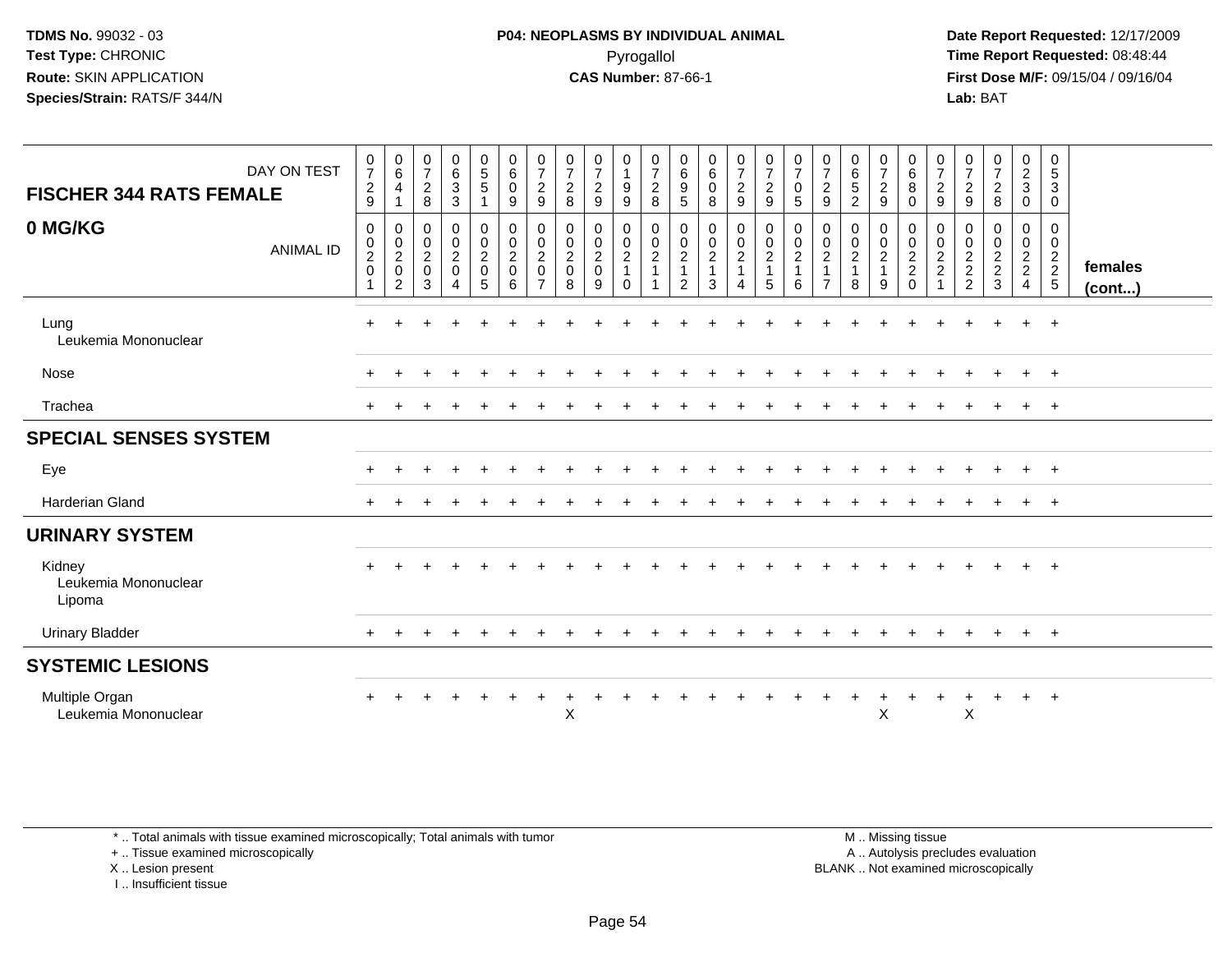**Date Report Requested:** 12/17/2009 **First Dose M/F:** 09/15/04 / 09/16/04 Lab: BAT **Lab:** BAT

| <b>FISCHER 344 RATS FEMALE</b>                          | DAY ON TEST      | $\begin{array}{c} 0 \\ 6 \end{array}$<br>$\pmb{0}$<br>$\overline{2}$ | $\frac{0}{7}$<br>$\frac{2}{9}$ | $\frac{0}{7}$<br>$\overline{c}$<br>8      | $\begin{array}{c} 0 \\ 6 \end{array}$<br>$\overline{7}$<br>$\overline{4}$ | $\frac{0}{7}$<br>$\boldsymbol{2}$<br>$\boldsymbol{9}$ | $\frac{0}{7}$<br>$\frac{2}{8}$                                  | $\begin{matrix} 0 \ 6 \end{matrix}$<br>6<br>4               | $\begin{array}{c} 0 \\ 5 \end{array}$<br>6<br>$\mathbf{1}$ | $\begin{matrix} 0 \\ 6 \\ 3 \end{matrix}$<br>$6\phantom{a}$ | $\frac{0}{7}$<br>$_{\rm 8}^2$                                       | $\frac{0}{7}$<br>$\frac{2}{9}$                      | $\frac{0}{7}$<br>$\sqrt{2}$<br>8                  | $\frac{0}{7}$<br>$\frac{2}{8}$                                 | $_{6}^{\rm 0}$<br>$\overline{4}$<br>6                           | $_{6}^{\rm 0}$<br>9            | 0729                                                              | $\frac{0}{7}$<br>$\sqrt{2}$<br>$\boldsymbol{9}$                            | $\begin{array}{c} 0 \\ 7 \end{array}$<br>$\overline{2}$<br>$\boldsymbol{8}$ | $\begin{smallmatrix}0\0\5\end{smallmatrix}$<br>$\pmb{0}$<br>5 | $\frac{0}{7}$<br>$\frac{2}{9}$       | $_{6}^{\rm 0}$<br>$\overline{7}$<br>$\overline{2}$                     | 0<br>$\boldsymbol{7}$<br>$_{\rm 8}^2$                                                   | $\frac{0}{7}$<br>$\overline{c}$<br>$\boldsymbol{8}$                        | $\frac{0}{7}$<br>$\frac{2}{8}$            | 0<br>$\overline{7}$<br>$\overline{2}$<br>$\bf 8$       |                         |
|---------------------------------------------------------|------------------|----------------------------------------------------------------------|--------------------------------|-------------------------------------------|---------------------------------------------------------------------------|-------------------------------------------------------|-----------------------------------------------------------------|-------------------------------------------------------------|------------------------------------------------------------|-------------------------------------------------------------|---------------------------------------------------------------------|-----------------------------------------------------|---------------------------------------------------|----------------------------------------------------------------|-----------------------------------------------------------------|--------------------------------|-------------------------------------------------------------------|----------------------------------------------------------------------------|-----------------------------------------------------------------------------|---------------------------------------------------------------|--------------------------------------|------------------------------------------------------------------------|-----------------------------------------------------------------------------------------|----------------------------------------------------------------------------|-------------------------------------------|--------------------------------------------------------|-------------------------|
| 0 MG/KG                                                 | <b>ANIMAL ID</b> | $\mathsf 0$<br>$\frac{0}{2}$<br>6                                    | $0002$<br>$227$                | $\mathbf 0$<br>$\pmb{0}$<br>$\frac{2}{8}$ | $\mathbf 0$<br>$0$<br>$2$<br>$9$                                          | $\mathbf 0$<br>$\pmb{0}$<br>$\frac{2}{3}$<br>$\Omega$ | $\mathsf 0$<br>$\pmb{0}$<br>$\overline{2}$<br>$\mathbf{3}$<br>1 | $\mathbf 0$<br>$\pmb{0}$<br>$\frac{2}{3}$<br>$\overline{a}$ | 0<br>0<br>$\frac{2}{3}$                                    | $\pmb{0}$<br>$\frac{0}{2}$<br>$\overline{4}$                | $\boldsymbol{0}$<br>$\begin{array}{c} 0 \\ 2 \\ 3 \\ 5 \end{array}$ | $\mathsf 0$<br>$\frac{0}{2}$<br>$\overline{3}$<br>6 | 0<br>$\pmb{0}$<br>$\frac{2}{3}$<br>$\overline{7}$ | $\mathsf 0$<br>$\begin{array}{c} 0 \\ 2 \\ 3 \\ 8 \end{array}$ | $\mathsf{O}$<br>$\begin{array}{c} 0 \\ 2 \\ 3 \\ 9 \end{array}$ | 0<br>$\frac{0}{2}$<br>$\Omega$ | $\begin{smallmatrix} 0\\0\\2 \end{smallmatrix}$<br>$\overline{4}$ | $\mathbf 0$<br>$\pmb{0}$<br>2<br>$\overline{\mathbf{4}}$<br>$\overline{2}$ | $\mathbf 0$<br>$\pmb{0}$<br>$\overline{2}$<br>$\overline{\mathbf{4}}$<br>3  | $\mathbf 0$<br>$\pmb{0}$<br>$\frac{2}{4}$<br>$\overline{4}$   | 0<br>$\frac{0}{2}$<br>$\overline{5}$ | $\mathbf 0$<br>$_{2}^{\rm 0}$<br>$\begin{array}{c} 4 \\ 6 \end{array}$ | $\mathbf 0$<br>$\pmb{0}$<br>$\overline{c}$<br>$\overline{\mathbf{4}}$<br>$\overline{7}$ | $\mathbf 0$<br>$\pmb{0}$<br>$\overline{c}$<br>$\overline{\mathbf{4}}$<br>8 | $\mathbf 0$<br>$\pmb{0}$<br>$\frac{2}{4}$ | $\mathsf 0$<br>$\pmb{0}$<br>$rac{2}{5}$<br>$\mathbf 0$ | * TOTALS                |
| <b>ALIMENTARY SYSTEM</b>                                |                  |                                                                      |                                |                                           |                                                                           |                                                       |                                                                 |                                                             |                                                            |                                                             |                                                                     |                                                     |                                                   |                                                                |                                                                 |                                |                                                                   |                                                                            |                                                                             |                                                               |                                      |                                                                        |                                                                                         |                                                                            |                                           |                                                        |                         |
| Esophagus                                               |                  |                                                                      |                                |                                           |                                                                           |                                                       |                                                                 |                                                             |                                                            |                                                             |                                                                     |                                                     |                                                   |                                                                |                                                                 |                                |                                                                   |                                                                            |                                                                             |                                                               |                                      |                                                                        |                                                                                         |                                                                            |                                           |                                                        | 50                      |
| Intestine Large, Cecum                                  |                  |                                                                      |                                |                                           |                                                                           |                                                       |                                                                 |                                                             |                                                            |                                                             |                                                                     |                                                     |                                                   |                                                                |                                                                 |                                |                                                                   |                                                                            |                                                                             |                                                               |                                      |                                                                        |                                                                                         |                                                                            |                                           |                                                        | 50                      |
| Intestine Large, Colon                                  |                  | $+$                                                                  |                                |                                           |                                                                           |                                                       |                                                                 |                                                             |                                                            |                                                             |                                                                     |                                                     |                                                   |                                                                |                                                                 |                                |                                                                   |                                                                            |                                                                             |                                                               |                                      |                                                                        |                                                                                         |                                                                            |                                           |                                                        | 50                      |
| Intestine Large, Rectum                                 |                  |                                                                      |                                |                                           |                                                                           |                                                       |                                                                 |                                                             |                                                            |                                                             |                                                                     |                                                     |                                                   |                                                                |                                                                 |                                |                                                                   |                                                                            |                                                                             |                                                               |                                      |                                                                        |                                                                                         |                                                                            |                                           |                                                        | 50                      |
| Intestine Small, Duodenum                               |                  |                                                                      |                                |                                           |                                                                           |                                                       |                                                                 |                                                             |                                                            |                                                             |                                                                     |                                                     |                                                   |                                                                |                                                                 |                                |                                                                   |                                                                            |                                                                             |                                                               |                                      |                                                                        |                                                                                         |                                                                            |                                           |                                                        | 50                      |
| Intestine Small, Ileum<br>Adenoma                       |                  |                                                                      |                                |                                           |                                                                           |                                                       |                                                                 |                                                             |                                                            |                                                             |                                                                     |                                                     |                                                   |                                                                |                                                                 |                                |                                                                   |                                                                            |                                                                             |                                                               | $\sf X$                              |                                                                        |                                                                                         |                                                                            | $\ddot{}$                                 | $\overline{+}$                                         | 50<br>$\mathbf{1}$      |
| Intestine Small, Jejunum                                |                  |                                                                      |                                |                                           |                                                                           |                                                       |                                                                 |                                                             |                                                            |                                                             |                                                                     |                                                     |                                                   |                                                                |                                                                 |                                |                                                                   |                                                                            |                                                                             |                                                               |                                      |                                                                        |                                                                                         |                                                                            |                                           | $+$                                                    | 50                      |
| Liver<br>Hepatocellular Adenoma<br>Leukemia Mononuclear |                  |                                                                      |                                |                                           |                                                                           |                                                       |                                                                 |                                                             |                                                            |                                                             |                                                                     |                                                     |                                                   |                                                                | X                                                               | $\mathsf{X}$                   |                                                                   |                                                                            | $X$ $X$                                                                     |                                                               |                                      |                                                                        |                                                                                         | $\boldsymbol{\mathsf{X}}$                                                  | $\times$                                  | $\ddot{}$                                              | 50<br>$\mathbf{2}$<br>8 |
| Mesentery<br>Schwannoma Malignant                       |                  |                                                                      |                                |                                           |                                                                           |                                                       |                                                                 | $\ddot{}$<br>$\sf X$                                        |                                                            |                                                             |                                                                     | $+$                                                 |                                                   |                                                                | $+$                                                             |                                |                                                                   |                                                                            |                                                                             |                                                               | $+$                                  | $\ddot{}$<br>X                                                         |                                                                                         |                                                                            |                                           |                                                        | 8<br>$\mathbf{2}$       |
| Oral Mucosa                                             |                  |                                                                      |                                |                                           |                                                                           |                                                       | $\ddot{}$                                                       |                                                             |                                                            |                                                             |                                                                     | $\ddot{}$                                           |                                                   |                                                                |                                                                 |                                |                                                                   |                                                                            |                                                                             |                                                               |                                      |                                                                        |                                                                                         |                                                                            |                                           |                                                        | $\mathbf{2}$            |
| Pancreas                                                |                  |                                                                      |                                |                                           |                                                                           |                                                       |                                                                 |                                                             |                                                            |                                                             |                                                                     |                                                     |                                                   |                                                                |                                                                 |                                |                                                                   |                                                                            |                                                                             |                                                               |                                      |                                                                        |                                                                                         |                                                                            |                                           |                                                        | 50                      |
| Salivary Glands                                         |                  |                                                                      |                                |                                           |                                                                           |                                                       |                                                                 |                                                             |                                                            |                                                             |                                                                     |                                                     |                                                   |                                                                |                                                                 |                                |                                                                   |                                                                            |                                                                             |                                                               |                                      |                                                                        |                                                                                         |                                                                            |                                           |                                                        | 50                      |

\* .. Total animals with tissue examined microscopically; Total animals with tumor

+ .. Tissue examined microscopically

X .. Lesion present

I .. Insufficient tissue

M .. Missing tissue

y the contract of the contract of the contract of the contract of the contract of the contract of the contract of  $A$ . Autolysis precludes evaluation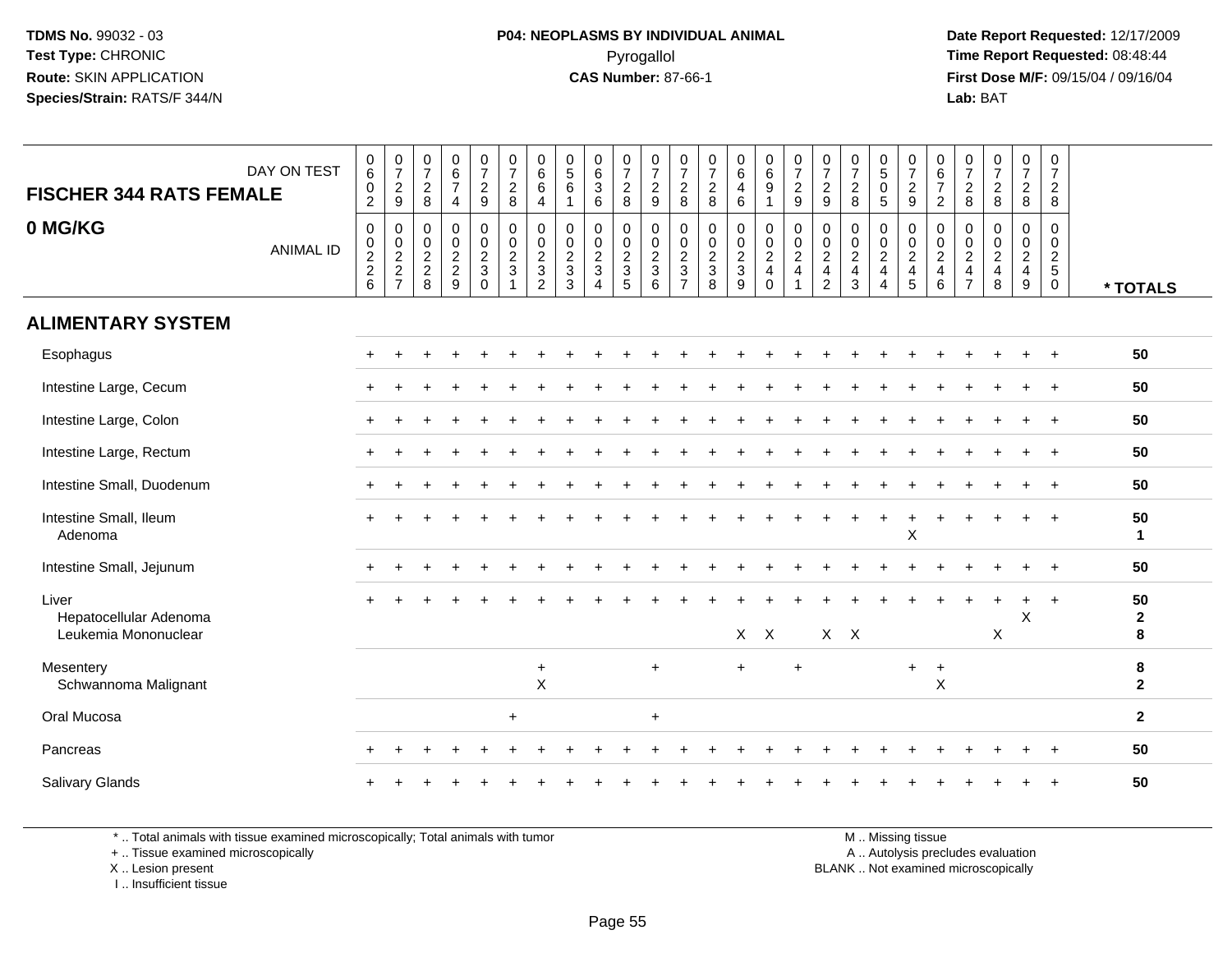| <b>FISCHER 344 RATS FEMALE</b>                                                                                                                                       | DAY ON TEST      | 0<br>6<br>0<br>$\overline{a}$                               | $\begin{array}{c} 0 \\ 7 \end{array}$<br>$\sqrt{2}$<br>9 | $\pmb{0}$<br>$\overline{7}$<br>$\sqrt{2}$<br>8                     | $\begin{array}{c} 0 \\ 6 \end{array}$<br>$\overline{7}$<br>$\overline{4}$ | $\frac{0}{7}$<br>$\overline{c}$<br>9                         | $\frac{0}{7}$<br>$\sqrt{2}$<br>8                                             | 0<br>$\overline{6}$<br>6<br>$\overline{4}$                                     | 0<br>$\overline{5}$<br>$\,6$<br>$\mathbf{1}$                                           | $\begin{array}{c} 0 \\ 6 \end{array}$<br>$\ensuremath{\mathsf{3}}$<br>$\,6\,$                | $\begin{array}{c} 0 \\ 7 \end{array}$<br>$_{\rm 8}^2$       | $\frac{0}{7}$<br>$\frac{2}{9}$                                | 0<br>$\overline{7}$<br>$\sqrt{2}$<br>8                                   | $\frac{0}{7}$<br>$\overline{\mathbf{c}}$<br>8                                  | $\begin{array}{c} 0 \\ 6 \end{array}$<br>4<br>$\,6\,$     | $\begin{array}{c} 0 \\ 6 \end{array}$<br>$\overline{9}$<br>$\mathbf{1}$ | $\frac{0}{7}$<br>$\sqrt{2}$<br>$\boldsymbol{9}$ | 0<br>$\overline{7}$<br>$\overline{c}$<br>9                             | $\frac{0}{7}$<br>$\sqrt{2}$<br>8                                | $^{\rm 0}_{\rm 5}$<br>$\pmb{0}$<br>5                                              | $\frac{0}{7}$<br>$\frac{2}{9}$      | $\begin{array}{c} 0 \\ 6 \end{array}$<br>$\overline{7}$<br>$\overline{2}$ | 0<br>$\overline{7}$<br>$\sqrt{2}$<br>8                                 | $\begin{array}{c} 0 \\ 7 \end{array}$<br>$\sqrt{2}$<br>$\,8\,$           | $\begin{smallmatrix}0\\7\end{smallmatrix}$<br>$\sqrt{2}$<br>8 | 0<br>$\overline{7}$<br>$\overline{c}$<br>8                                    |                                           |
|----------------------------------------------------------------------------------------------------------------------------------------------------------------------|------------------|-------------------------------------------------------------|----------------------------------------------------------|--------------------------------------------------------------------|---------------------------------------------------------------------------|--------------------------------------------------------------|------------------------------------------------------------------------------|--------------------------------------------------------------------------------|----------------------------------------------------------------------------------------|----------------------------------------------------------------------------------------------|-------------------------------------------------------------|---------------------------------------------------------------|--------------------------------------------------------------------------|--------------------------------------------------------------------------------|-----------------------------------------------------------|-------------------------------------------------------------------------|-------------------------------------------------|------------------------------------------------------------------------|-----------------------------------------------------------------|-----------------------------------------------------------------------------------|-------------------------------------|---------------------------------------------------------------------------|------------------------------------------------------------------------|--------------------------------------------------------------------------|---------------------------------------------------------------|-------------------------------------------------------------------------------|-------------------------------------------|
| 0 MG/KG                                                                                                                                                              | <b>ANIMAL ID</b> | $\mathbf 0$<br>$\pmb{0}$<br>$\overline{c}$<br>$\frac{2}{6}$ | 0<br>$_{2}^{\rm 0}$<br>$\frac{2}{7}$                     | 0<br>$\begin{smallmatrix} 0\\2 \end{smallmatrix}$<br>$\frac{2}{8}$ | $\pmb{0}$<br>$\mathsf{O}\xspace$<br>$\frac{2}{9}$                         | 0<br>$\mathbf 0$<br>$\overline{2}$<br>$\sqrt{3}$<br>$\Omega$ | $\mathbf 0$<br>$\mathbf 0$<br>$\overline{2}$<br>$\sqrt{3}$<br>$\overline{1}$ | $\mathbf 0$<br>$\mathbf 0$<br>$\overline{c}$<br>$\mathbf{3}$<br>$\overline{2}$ | $\mathbf 0$<br>$\mathsf{O}\xspace$<br>$\overline{2}$<br>$\ensuremath{\mathsf{3}}$<br>3 | $\mathbf 0$<br>$\mathsf{O}\xspace$<br>$\overline{2}$<br>$\sqrt{3}$<br>$\boldsymbol{\Lambda}$ | $\mathbf 0$<br>$\mathbf 0$<br>$\sqrt{2}$<br>$\sqrt{3}$<br>5 | $\mathbf 0$<br>$\pmb{0}$<br>$\overline{2}$<br>$\sqrt{3}$<br>6 | $\mathbf 0$<br>$\mathbf 0$<br>$\sqrt{2}$<br>$\sqrt{3}$<br>$\overline{7}$ | $\mathbf 0$<br>$\mathbf 0$<br>$\overline{c}$<br>$\ensuremath{\mathsf{3}}$<br>8 | 0<br>$\mathbf 0$<br>$\overline{a}$<br>$\mathfrak{S}$<br>9 | 0<br>$\frac{0}{2}$<br>$\overline{4}$<br>$\mathbf 0$                     | 0<br>$\frac{0}{2}$<br>$\overline{\mathbf{4}}$   | 0<br>$\mathbf 0$<br>$\overline{2}$<br>$\overline{4}$<br>$\overline{2}$ | $\mathbf 0$<br>$\mathbf 0$<br>$\sqrt{2}$<br>$\overline{4}$<br>3 | 0<br>$\mathbf 0$<br>$\boldsymbol{2}$<br>$\overline{4}$<br>$\overline{\mathbf{4}}$ | 0<br>$\frac{0}{2}$<br>$\frac{4}{5}$ | 0<br>$^{\rm 0}_{\rm 2}$<br>$\overline{4}$<br>6                            | $\mathbf 0$<br>0<br>$\overline{c}$<br>$\overline{4}$<br>$\overline{7}$ | $\mathbf 0$<br>$\pmb{0}$<br>$\boldsymbol{2}$<br>$\overline{4}$<br>8      | 0<br>$\mathbf 0$<br>$\overline{2}$<br>$\overline{4}$<br>9     | $\mathbf 0$<br>$\mathbf 0$<br>$\overline{2}$<br>$\overline{5}$<br>$\mathbf 0$ | * TOTALS                                  |
| Stomach, Forestomach                                                                                                                                                 |                  |                                                             |                                                          |                                                                    |                                                                           |                                                              |                                                                              |                                                                                |                                                                                        |                                                                                              |                                                             |                                                               |                                                                          |                                                                                |                                                           |                                                                         |                                                 |                                                                        |                                                                 |                                                                                   |                                     |                                                                           |                                                                        |                                                                          |                                                               |                                                                               | 50                                        |
| Stomach, Glandular                                                                                                                                                   |                  |                                                             |                                                          |                                                                    |                                                                           |                                                              |                                                                              |                                                                                |                                                                                        |                                                                                              |                                                             |                                                               |                                                                          |                                                                                |                                                           |                                                                         |                                                 |                                                                        |                                                                 |                                                                                   |                                     |                                                                           |                                                                        |                                                                          |                                                               |                                                                               | 50                                        |
| <b>CARDIOVASCULAR SYSTEM</b>                                                                                                                                         |                  |                                                             |                                                          |                                                                    |                                                                           |                                                              |                                                                              |                                                                                |                                                                                        |                                                                                              |                                                             |                                                               |                                                                          |                                                                                |                                                           |                                                                         |                                                 |                                                                        |                                                                 |                                                                                   |                                     |                                                                           |                                                                        |                                                                          |                                                               |                                                                               |                                           |
| <b>Blood Vessel</b>                                                                                                                                                  |                  |                                                             |                                                          |                                                                    |                                                                           |                                                              |                                                                              |                                                                                |                                                                                        |                                                                                              |                                                             |                                                               |                                                                          |                                                                                |                                                           |                                                                         |                                                 |                                                                        |                                                                 |                                                                                   |                                     |                                                                           |                                                                        |                                                                          |                                                               |                                                                               | 50                                        |
| Heart<br>Leukemia Mononuclear                                                                                                                                        |                  |                                                             |                                                          |                                                                    |                                                                           |                                                              |                                                                              |                                                                                |                                                                                        |                                                                                              |                                                             |                                                               |                                                                          |                                                                                |                                                           |                                                                         |                                                 | X                                                                      |                                                                 |                                                                                   |                                     |                                                                           |                                                                        |                                                                          |                                                               |                                                                               | 50<br>$\mathbf{1}$                        |
| <b>ENDOCRINE SYSTEM</b>                                                                                                                                              |                  |                                                             |                                                          |                                                                    |                                                                           |                                                              |                                                                              |                                                                                |                                                                                        |                                                                                              |                                                             |                                                               |                                                                          |                                                                                |                                                           |                                                                         |                                                 |                                                                        |                                                                 |                                                                                   |                                     |                                                                           |                                                                        |                                                                          |                                                               |                                                                               |                                           |
| <b>Adrenal Cortex</b><br>Adenoma<br>Leukemia Mononuclear                                                                                                             |                  |                                                             |                                                          |                                                                    |                                                                           |                                                              |                                                                              |                                                                                |                                                                                        |                                                                                              |                                                             |                                                               |                                                                          |                                                                                |                                                           |                                                                         |                                                 | X                                                                      |                                                                 |                                                                                   |                                     |                                                                           |                                                                        |                                                                          |                                                               |                                                                               | 50<br>$\mathbf{1}$<br>$\mathbf{2}$        |
| Adrenal Medulla<br>Leukemia Mononuclear<br>Pheochromocytoma Benign                                                                                                   |                  |                                                             |                                                          |                                                                    |                                                                           |                                                              |                                                                              |                                                                                |                                                                                        |                                                                                              |                                                             |                                                               |                                                                          |                                                                                |                                                           |                                                                         |                                                 | $\ddot{}$<br>$\pmb{\times}$                                            |                                                                 |                                                                                   |                                     |                                                                           |                                                                        |                                                                          |                                                               |                                                                               | 50<br>$\mathbf 1$<br>$\blacktriangleleft$ |
| Islets, Pancreatic<br>Adenoma                                                                                                                                        |                  |                                                             |                                                          |                                                                    |                                                                           |                                                              |                                                                              |                                                                                |                                                                                        |                                                                                              |                                                             |                                                               |                                                                          |                                                                                |                                                           |                                                                         |                                                 |                                                                        |                                                                 |                                                                                   |                                     |                                                                           |                                                                        |                                                                          |                                                               |                                                                               | 50<br>$\mathbf{2}$                        |
| Parathyroid Gland                                                                                                                                                    |                  |                                                             |                                                          |                                                                    |                                                                           |                                                              |                                                                              |                                                                                |                                                                                        |                                                                                              |                                                             |                                                               |                                                                          |                                                                                |                                                           |                                                                         |                                                 |                                                                        |                                                                 | M                                                                                 |                                     |                                                                           |                                                                        |                                                                          |                                                               |                                                                               | 49                                        |
| <b>Pituitary Gland</b><br>Pars Distalis, Adenoma                                                                                                                     |                  | X                                                           |                                                          |                                                                    | Χ                                                                         | $\times$                                                     |                                                                              |                                                                                | Χ                                                                                      |                                                                                              | X                                                           |                                                               | X                                                                        | $\mathsf{X}$                                                                   | $\boldsymbol{\mathsf{X}}$                                 |                                                                         |                                                 |                                                                        | Χ                                                               |                                                                                   | X                                   | $\mathsf{X}$                                                              | Χ                                                                      |                                                                          | $\ddot{}$                                                     | $\overline{1}$                                                                | 50<br>25                                  |
| <b>Thyroid Gland</b><br>C-cell, Adenoma                                                                                                                              |                  |                                                             |                                                          |                                                                    | X                                                                         |                                                              |                                                                              |                                                                                |                                                                                        |                                                                                              |                                                             |                                                               |                                                                          | X                                                                              |                                                           |                                                                         |                                                 |                                                                        |                                                                 |                                                                                   |                                     |                                                                           | X                                                                      | $\mathsf{X}$                                                             | $+$                                                           | $^{+}$                                                                        | 50<br>$\overline{7}$                      |
| *  Total animals with tissue examined microscopically; Total animals with tumor<br>+  Tissue examined microscopically<br>X  Lesion present<br>L. Insufficient tissue |                  |                                                             |                                                          |                                                                    |                                                                           |                                                              |                                                                              |                                                                                |                                                                                        |                                                                                              |                                                             |                                                               |                                                                          |                                                                                |                                                           |                                                                         |                                                 |                                                                        |                                                                 |                                                                                   | M  Missing tissue                   |                                                                           |                                                                        | A  Autolysis precludes evaluation<br>BLANK  Not examined microscopically |                                                               |                                                                               |                                           |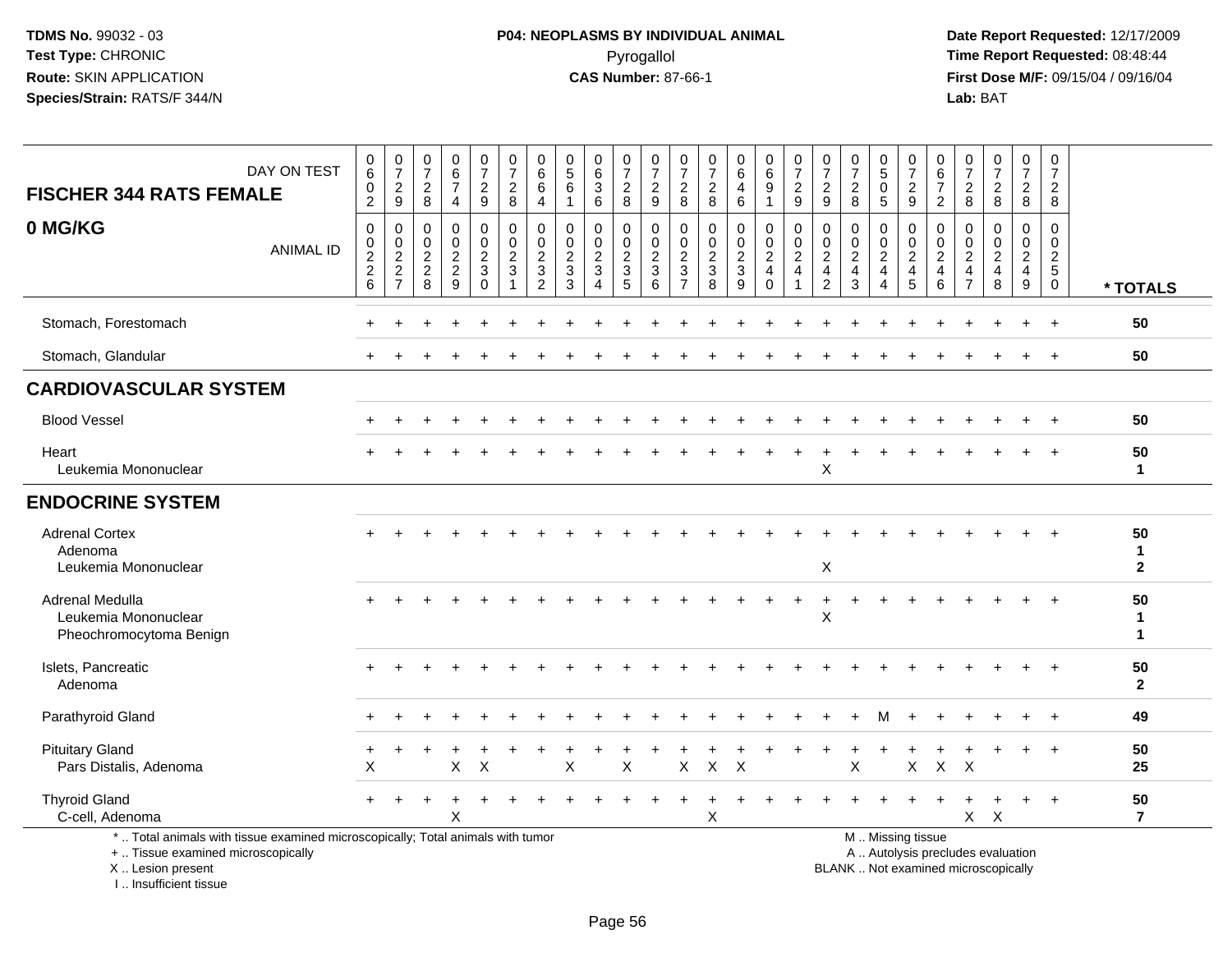**Date Report Requested:** 12/17/2009 **First Dose M/F:** 09/15/04 / 09/16/04<br>Lab: BAT **Lab:** BAT

|                                                                                                                                            | DAY ON TEST      | $_{6}^{\rm 0}$                      | $\frac{0}{7}$                                             | 0<br>$\overline{7}$                                                         | 0<br>6                                                         | $\frac{0}{7}$                                          | $\frac{0}{7}$                                                                  | 0<br>$\overline{6}$                                                 | $\begin{array}{c} 0 \\ 5 \end{array}$                           | $\begin{array}{c} 0 \\ 6 \end{array}$                          | $\frac{0}{7}$                                             | $\frac{0}{7}$                                    | 0<br>$\overline{7}$                                                         | $\frac{0}{7}$                                   | $_6^0$                                                | $_{6}^{\rm 0}$                                                       | $\begin{array}{c} 0 \\ 7 \end{array}$   | 0<br>$\overline{7}$                                                | $\frac{0}{7}$                                                    | $\begin{array}{c} 0 \\ 5 \end{array}$                              | 0<br>$\overline{7}$                                             | $\boldsymbol{0}$<br>6                                                    | $\frac{0}{7}$                                                   | $\begin{smallmatrix}0\\7\end{smallmatrix}$                                        | 0<br>$\overline{7}$                                                                        | 0<br>$\overline{7}$                                   |                         |
|--------------------------------------------------------------------------------------------------------------------------------------------|------------------|-------------------------------------|-----------------------------------------------------------|-----------------------------------------------------------------------------|----------------------------------------------------------------|--------------------------------------------------------|--------------------------------------------------------------------------------|---------------------------------------------------------------------|-----------------------------------------------------------------|----------------------------------------------------------------|-----------------------------------------------------------|--------------------------------------------------|-----------------------------------------------------------------------------|-------------------------------------------------|-------------------------------------------------------|----------------------------------------------------------------------|-----------------------------------------|--------------------------------------------------------------------|------------------------------------------------------------------|--------------------------------------------------------------------|-----------------------------------------------------------------|--------------------------------------------------------------------------|-----------------------------------------------------------------|-----------------------------------------------------------------------------------|--------------------------------------------------------------------------------------------|-------------------------------------------------------|-------------------------|
| <b>FISCHER 344 RATS FEMALE</b>                                                                                                             |                  | $\boldsymbol{0}$<br>$\overline{2}$  | $\overline{c}$<br>9                                       | $\overline{2}$<br>8                                                         | $\overline{7}$<br>4                                            | $\overline{c}$<br>9                                    | $\overline{a}$<br>8                                                            | 6<br>$\overline{4}$                                                 | $\,6\,$<br>$\overline{1}$                                       | $\sqrt{3}$<br>6                                                | $\overline{c}$<br>8                                       | $\frac{2}{9}$                                    | $\overline{2}$<br>8                                                         | $\boldsymbol{2}$<br>8                           | 4<br>6                                                | $\boldsymbol{9}$<br>$\mathbf{1}$                                     | $\overline{c}$<br>9                     | $\overline{2}$<br>9                                                | $\boldsymbol{2}$<br>8                                            | $\mathbf 0$<br>5                                                   | $\frac{2}{9}$                                                   | $\boldsymbol{7}$<br>$\overline{2}$                                       | $\boldsymbol{2}$<br>8                                           | $\overline{c}$<br>8                                                               | $\overline{2}$<br>8                                                                        | $\overline{c}$<br>8                                   |                         |
| 0 MG/KG                                                                                                                                    | <b>ANIMAL ID</b> | $\mathbf 0$<br>0<br>$\frac{2}{2}$ 6 | $\mathbf 0$<br>$\mathbf 0$<br>$\sqrt{2}$<br>$\frac{2}{7}$ | $\mathbf 0$<br>0<br>$\overline{2}$<br>$\begin{array}{c} 2 \\ 8 \end{array}$ | $\Omega$<br>$\mathbf 0$<br>$\boldsymbol{2}$<br>$\sqrt{2}$<br>9 | $\mathbf 0$<br>0<br>$\overline{c}$<br>3<br>$\mathbf 0$ | $\mathbf 0$<br>$\mathbf 0$<br>$\overline{c}$<br>$\mathbf{3}$<br>$\overline{1}$ | $\mathbf 0$<br>$\mathbf 0$<br>$\overline{c}$<br>3<br>$\overline{2}$ | $\mathbf 0$<br>$\mathbf 0$<br>$\overline{c}$<br>$\sqrt{3}$<br>3 | $\mathbf 0$<br>0<br>$\sqrt{2}$<br>$\sqrt{3}$<br>$\overline{4}$ | $\mathbf 0$<br>$\mathbf 0$<br>$\sqrt{2}$<br>$\frac{3}{5}$ | $\mathbf 0$<br>$\boldsymbol{0}$<br>$\frac{2}{3}$ | $\mathbf 0$<br>$\Omega$<br>$\overline{2}$<br>$\mathbf{3}$<br>$\overline{7}$ | $\mathbf 0$<br>0<br>$\sqrt{2}$<br>$\frac{3}{8}$ | $\mathbf 0$<br>0<br>$\sqrt{2}$<br>3<br>$\overline{9}$ | 0<br>$\mathbf 0$<br>$\overline{2}$<br>$\overline{4}$<br>$\mathsf{O}$ | $\mathbf 0$<br>0<br>$\overline{c}$<br>4 | $\mathbf 0$<br>0<br>$\sqrt{2}$<br>$\overline{4}$<br>$\overline{c}$ | $\mathbf 0$<br>0<br>$\sqrt{2}$<br>$\overline{4}$<br>$\mathbf{3}$ | $\mathbf 0$<br>0<br>$\sqrt{2}$<br>$\overline{4}$<br>$\overline{4}$ | $\mathbf 0$<br>$\mathbf 0$<br>$\sqrt{2}$<br>$\overline{4}$<br>5 | $\mathbf 0$<br>0<br>$\boldsymbol{2}$<br>$\overline{4}$<br>$\overline{6}$ | $\Omega$<br>0<br>$\sqrt{2}$<br>$\overline{4}$<br>$\overline{7}$ | $\mathbf 0$<br>$\mathbf 0$<br>$\sqrt{2}$<br>$\begin{array}{c} 4 \\ 8 \end{array}$ | $\Omega$<br>$\mathbf 0$<br>$\boldsymbol{2}$<br>$\overline{\mathbf{4}}$<br>$\boldsymbol{9}$ | 0<br>0<br>$\overline{c}$<br>$\sqrt{5}$<br>$\mathbf 0$ | * TOTALS                |
| Follicular Cell, Adenoma                                                                                                                   |                  |                                     |                                                           |                                                                             |                                                                |                                                        |                                                                                |                                                                     |                                                                 |                                                                |                                                           |                                                  | $\boldsymbol{\mathsf{X}}$                                                   |                                                 |                                                       |                                                                      |                                         |                                                                    |                                                                  |                                                                    |                                                                 |                                                                          |                                                                 |                                                                                   |                                                                                            |                                                       | $\mathbf{1}$            |
| <b>GENERAL BODY SYSTEM</b>                                                                                                                 |                  |                                     |                                                           |                                                                             |                                                                |                                                        |                                                                                |                                                                     |                                                                 |                                                                |                                                           |                                                  |                                                                             |                                                 |                                                       |                                                                      |                                         |                                                                    |                                                                  |                                                                    |                                                                 |                                                                          |                                                                 |                                                                                   |                                                                                            |                                                       |                         |
| <b>NONE</b>                                                                                                                                |                  |                                     |                                                           |                                                                             |                                                                |                                                        |                                                                                |                                                                     |                                                                 |                                                                |                                                           |                                                  |                                                                             |                                                 |                                                       |                                                                      |                                         |                                                                    |                                                                  |                                                                    |                                                                 |                                                                          |                                                                 |                                                                                   |                                                                                            |                                                       |                         |
| <b>GENITAL SYSTEM</b>                                                                                                                      |                  |                                     |                                                           |                                                                             |                                                                |                                                        |                                                                                |                                                                     |                                                                 |                                                                |                                                           |                                                  |                                                                             |                                                 |                                                       |                                                                      |                                         |                                                                    |                                                                  |                                                                    |                                                                 |                                                                          |                                                                 |                                                                                   |                                                                                            |                                                       |                         |
| <b>Clitoral Gland</b><br>Adenoma<br>Carcinoma                                                                                              |                  | $+$                                 | X                                                         |                                                                             |                                                                |                                                        |                                                                                |                                                                     |                                                                 |                                                                |                                                           |                                                  |                                                                             | X                                               |                                                       |                                                                      |                                         |                                                                    |                                                                  |                                                                    |                                                                 |                                                                          |                                                                 |                                                                                   |                                                                                            |                                                       | 50<br>3<br>1            |
| Ovary<br>Granulosa Cell Tumor Benign                                                                                                       |                  |                                     |                                                           |                                                                             |                                                                |                                                        |                                                                                |                                                                     |                                                                 |                                                                |                                                           |                                                  |                                                                             |                                                 |                                                       |                                                                      |                                         |                                                                    |                                                                  |                                                                    |                                                                 |                                                                          |                                                                 |                                                                                   |                                                                                            | $\ddot{}$                                             | 50<br>$\mathbf 1$       |
| <b>Uterus</b><br>Polyp Stromal<br>Cervix, Sarcoma                                                                                          |                  |                                     |                                                           |                                                                             |                                                                |                                                        | X                                                                              |                                                                     |                                                                 |                                                                | $\mathsf X$                                               |                                                  |                                                                             | Χ                                               |                                                       |                                                                      |                                         |                                                                    |                                                                  |                                                                    |                                                                 |                                                                          |                                                                 |                                                                                   |                                                                                            | $\div$                                                | 50<br>7<br>$\mathbf{1}$ |
| <b>HEMATOPOIETIC SYSTEM</b>                                                                                                                |                  |                                     |                                                           |                                                                             |                                                                |                                                        |                                                                                |                                                                     |                                                                 |                                                                |                                                           |                                                  |                                                                             |                                                 |                                                       |                                                                      |                                         |                                                                    |                                                                  |                                                                    |                                                                 |                                                                          |                                                                 |                                                                                   |                                                                                            |                                                       |                         |
| <b>Bone Marrow</b><br>Leukemia Mononuclear                                                                                                 |                  |                                     |                                                           |                                                                             |                                                                |                                                        |                                                                                |                                                                     |                                                                 |                                                                |                                                           |                                                  |                                                                             |                                                 |                                                       | X                                                                    |                                         |                                                                    |                                                                  |                                                                    |                                                                 |                                                                          |                                                                 |                                                                                   |                                                                                            |                                                       | 50<br>$\mathbf{1}$      |
| Lymph Node                                                                                                                                 |                  | $\ddot{}$                           |                                                           |                                                                             |                                                                |                                                        |                                                                                |                                                                     |                                                                 |                                                                |                                                           |                                                  |                                                                             |                                                 |                                                       |                                                                      |                                         |                                                                    |                                                                  |                                                                    |                                                                 |                                                                          |                                                                 | $\ddot{}$                                                                         |                                                                                            |                                                       | 3                       |
| Lymph Node, Mandibular                                                                                                                     |                  | м                                   | м                                                         | M                                                                           | M                                                              | M                                                      | M                                                                              | M                                                                   | M                                                               | м                                                              | M                                                         | M                                                | M                                                                           | M                                               | M                                                     | M                                                                    | M                                       | M                                                                  | M                                                                | M                                                                  | м                                                               | М                                                                        | M                                                               | M                                                                                 |                                                                                            | M M                                                   | 0                       |
| Lymph Node, Mesenteric<br>Leukemia Mononuclear                                                                                             |                  |                                     |                                                           |                                                                             |                                                                |                                                        |                                                                                |                                                                     |                                                                 |                                                                |                                                           |                                                  |                                                                             |                                                 |                                                       |                                                                      |                                         | X                                                                  |                                                                  |                                                                    |                                                                 |                                                                          |                                                                 |                                                                                   |                                                                                            | $\overline{ }$                                        | 50<br>1                 |
| *  Total animals with tissue examined microscopically; Total animals with tumor<br>+  Tissue examined microscopically<br>X  Lesion present |                  |                                     |                                                           |                                                                             |                                                                |                                                        |                                                                                |                                                                     |                                                                 |                                                                |                                                           |                                                  |                                                                             |                                                 |                                                       |                                                                      |                                         |                                                                    | BLANK  Not examined microscopically                              |                                                                    | M  Missing tissue<br>A  Autolysis precludes evaluation          |                                                                          |                                                                 |                                                                                   |                                                                                            |                                                       |                         |

I .. Insufficient tissue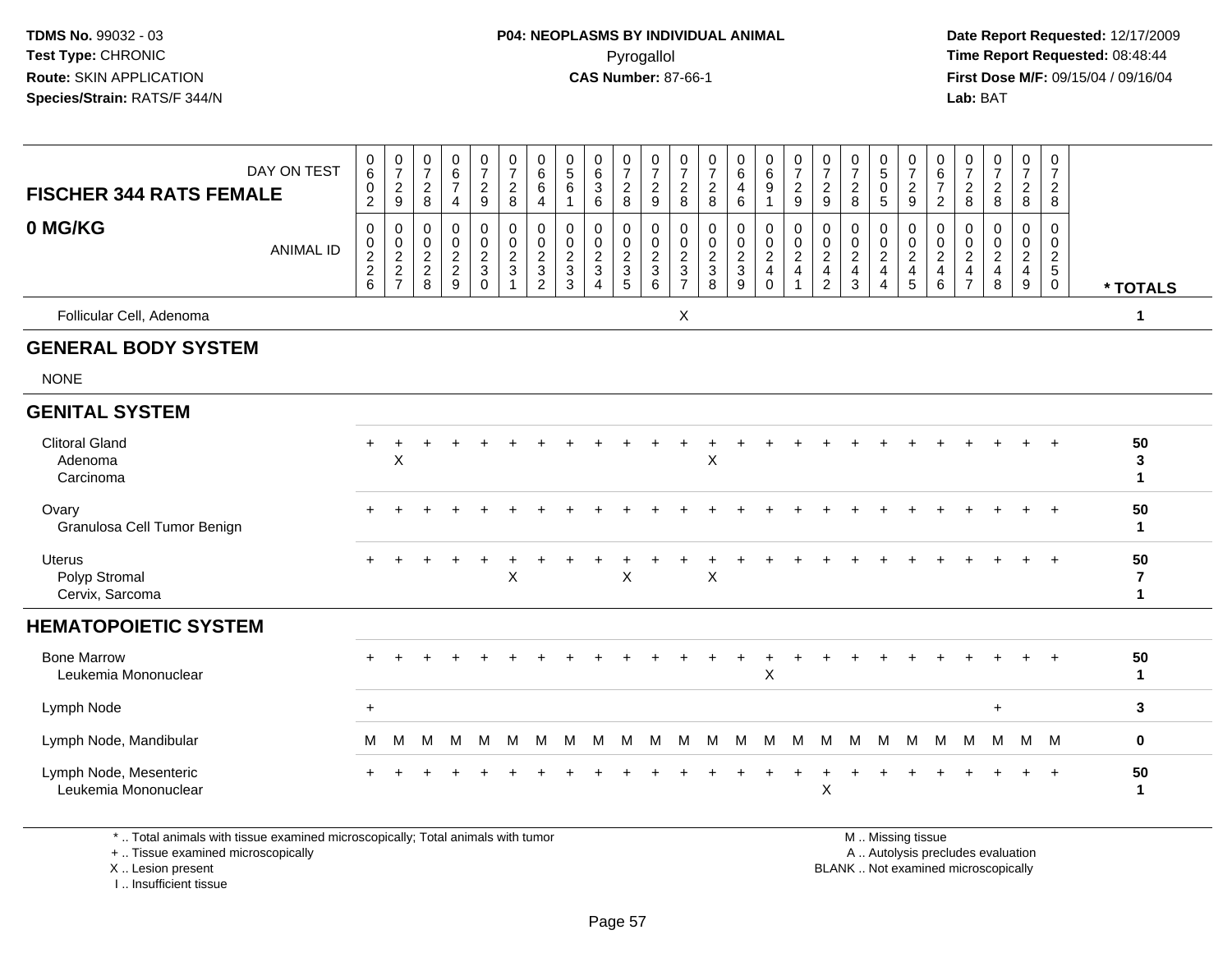**Date Report Requested:** 12/17/2009 **First Dose M/F:** 09/15/04 / 09/16/04<br>Lab: BAT **Lab:** BAT

| DAY ON TEST                                                                                                           | 0<br>6                                           | 0<br>$\overline{7}$                                                      | 0<br>$\overline{7}$                       | $_6^0$                                              | $\begin{smallmatrix}0\\7\end{smallmatrix}$        | 0<br>$\overline{7}$                                                         | 0<br>$\,6\,$                                                                  | 0<br>$\overline{5}$                              | 0<br>$6\phantom{a}$                               | 0<br>$\overline{7}$               | 0<br>$\overline{7}$                | 0<br>$\overline{7}$                                                               | $\frac{0}{7}$                                             | $\begin{array}{c} 0 \\ 6 \end{array}$     | 0<br>6                                                                             | 0<br>$\overline{7}$             | $\frac{0}{7}$                     | 0<br>$\overline{7}$                             | $0$<br>$5$<br>$0$                                           | 0<br>$\overline{7}$                             | 0<br>6                                                             | $\frac{0}{7}$                                                                     | 0<br>$\overline{7}$                       | 0<br>$\overline{7}$                                                         | 0<br>$\overline{7}$                                        |                                                  |
|-----------------------------------------------------------------------------------------------------------------------|--------------------------------------------------|--------------------------------------------------------------------------|-------------------------------------------|-----------------------------------------------------|---------------------------------------------------|-----------------------------------------------------------------------------|-------------------------------------------------------------------------------|--------------------------------------------------|---------------------------------------------------|-----------------------------------|------------------------------------|-----------------------------------------------------------------------------------|-----------------------------------------------------------|-------------------------------------------|------------------------------------------------------------------------------------|---------------------------------|-----------------------------------|-------------------------------------------------|-------------------------------------------------------------|-------------------------------------------------|--------------------------------------------------------------------|-----------------------------------------------------------------------------------|-------------------------------------------|-----------------------------------------------------------------------------|------------------------------------------------------------|--------------------------------------------------|
| <b>FISCHER 344 RATS FEMALE</b>                                                                                        | 0<br>$\overline{2}$                              | $\overline{2}$<br>$\boldsymbol{9}$                                       | $\overline{2}$<br>8                       | $\overline{7}$<br>4                                 | $\overline{c}$<br>9                               | $\boldsymbol{2}$<br>8                                                       | 6<br>$\overline{4}$                                                           | $\,6\,$<br>1                                     | $\sqrt{3}$<br>6                                   | $\sqrt{2}$<br>8                   | $\overline{c}$<br>9                | $\overline{2}$<br>$\bf 8$                                                         | $\boldsymbol{2}$<br>8                                     | 4<br>$\,6\,$                              | 9<br>$\mathbf{1}$                                                                  | $\overline{2}$<br>9             | $\overline{2}$<br>9               | $\overline{c}$<br>8                             | $\overline{5}$                                              | $\sqrt{2}$<br>9                                 | $\overline{7}$<br>2                                                | $\overline{2}$<br>8                                                               | $\overline{a}$<br>8                       | $\overline{2}$<br>8                                                         | $\overline{2}$<br>8                                        |                                                  |
| 0 MG/KG<br><b>ANIMAL ID</b>                                                                                           | $\mathbf 0$<br>$\mathbf 0$<br>$\frac{2}{2}$<br>6 | 0<br>$\mathbf 0$<br>$\overline{c}$<br>$\boldsymbol{2}$<br>$\overline{7}$ | 0<br>0<br>$\overline{c}$<br>$\frac{2}{8}$ | 0<br>$\mathbf 0$<br>$\overline{c}$<br>$\frac{2}{9}$ | $\pmb{0}$<br>0<br>$\frac{2}{3}$<br>$\overline{0}$ | $\mathbf 0$<br>$\mathbf 0$<br>$\boldsymbol{2}$<br>$\ensuremath{\mathsf{3}}$ | 0<br>$\mathbf 0$<br>$\sqrt{2}$<br>$\ensuremath{\mathsf{3}}$<br>$\overline{2}$ | $\mathbf 0$<br>$\mathbf 0$<br>$\frac{2}{3}$<br>3 | 0<br>0<br>$\frac{2}{3}$<br>$\boldsymbol{\Lambda}$ | 0<br>$\mathbf 0$<br>$\frac{2}{3}$ | 0<br>0<br>$\overline{c}$<br>3<br>6 | 0<br>$\mathbf 0$<br>$\overline{c}$<br>$\ensuremath{\mathsf{3}}$<br>$\overline{7}$ | $\mathbf 0$<br>0<br>$\overline{2}$<br>$\overline{3}$<br>8 | $\pmb{0}$<br>$\mathbf 0$<br>$\frac{2}{3}$ | $\mathbf 0$<br>$\mathbf 0$<br>$\sqrt{2}$<br>$\overline{\mathbf{4}}$<br>$\mathbf 0$ | 0<br>0<br>$\boldsymbol{2}$<br>4 | 0<br>$\mathbf 0$<br>$\frac{2}{4}$ | 0<br>0<br>$\overline{c}$<br>$\overline{4}$<br>3 | 0<br>$\mathbf 0$<br>$\frac{2}{4}$<br>$\boldsymbol{\Lambda}$ | 0<br>$\mathbf 0$<br>$\sqrt{2}$<br>$\frac{4}{5}$ | 0<br>$\mathbf 0$<br>$\sqrt{2}$<br>$\overline{4}$<br>$6\phantom{1}$ | 0<br>$\mathbf 0$<br>$\boldsymbol{2}$<br>$\overline{\mathbf{4}}$<br>$\overline{7}$ | 0<br>0<br>$\overline{a}$<br>$\frac{4}{8}$ | 0<br>$\mathbf 0$<br>$\overline{c}$<br>$\begin{array}{c} 4 \\ 9 \end{array}$ | $\Omega$<br>$\Omega$<br>$\overline{2}$<br>5<br>$\mathbf 0$ | * TOTALS                                         |
| Spleen<br>Leukemia Mononuclear                                                                                        | +                                                |                                                                          |                                           |                                                     |                                                   |                                                                             |                                                                               |                                                  |                                                   |                                   |                                    |                                                                                   |                                                           | $\sf X$                                   | X                                                                                  |                                 | X                                 | X                                               |                                                             |                                                 |                                                                    |                                                                                   | Χ                                         |                                                                             | $\ddot{}$                                                  | 50<br>8                                          |
| Thymus<br>Leukemia Mononuclear<br>Thymoma Benign                                                                      |                                                  |                                                                          |                                           |                                                     |                                                   |                                                                             |                                                                               |                                                  |                                                   |                                   |                                    |                                                                                   |                                                           |                                           |                                                                                    |                                 | X                                 |                                                 |                                                             |                                                 |                                                                    |                                                                                   |                                           |                                                                             | $\overline{1}$                                             | 50<br>-1<br>1                                    |
| <b>INTEGUMENTARY SYSTEM</b>                                                                                           |                                                  |                                                                          |                                           |                                                     |                                                   |                                                                             |                                                                               |                                                  |                                                   |                                   |                                    |                                                                                   |                                                           |                                           |                                                                                    |                                 |                                   |                                                 |                                                             |                                                 |                                                                    |                                                                                   |                                           |                                                                             |                                                            |                                                  |
| <b>Mammary Gland</b><br>Adenoma<br>Carcinoma<br>Fibroadenoma                                                          |                                                  |                                                                          |                                           |                                                     |                                                   | X                                                                           | X                                                                             |                                                  |                                                   |                                   | $\mathsf{X}$                       |                                                                                   |                                                           | $\mathsf{X}$                              |                                                                                    |                                 | $X$ $X$ $X$                       |                                                 |                                                             | X                                               |                                                                    |                                                                                   |                                           | $+$<br>$X$ $X$ $X$                                                          | $+$                                                        | 50<br>$\mathbf{2}$<br>$\blacktriangleleft$<br>22 |
| Fibroadenoma, Multiple                                                                                                |                                                  | X                                                                        |                                           |                                                     |                                                   |                                                                             |                                                                               |                                                  |                                                   |                                   |                                    |                                                                                   |                                                           |                                           |                                                                                    |                                 |                                   |                                                 |                                                             |                                                 |                                                                    |                                                                                   |                                           |                                                                             |                                                            | $\mathbf{2}$                                     |
| Skin<br><b>Basal Cell Carcinoma</b><br>Subcutaneous Tissue, Fibroma<br>Subcutaneous Tissue, Schwannoma Malignant      |                                                  |                                                                          |                                           |                                                     | X                                                 |                                                                             |                                                                               |                                                  |                                                   |                                   |                                    |                                                                                   |                                                           |                                           |                                                                                    |                                 |                                   |                                                 |                                                             |                                                 |                                                                    |                                                                                   |                                           |                                                                             |                                                            | 50<br>1                                          |
| <b>MUSCULOSKELETAL SYSTEM</b>                                                                                         |                                                  |                                                                          |                                           |                                                     |                                                   |                                                                             |                                                                               |                                                  |                                                   |                                   |                                    |                                                                                   |                                                           |                                           |                                                                                    |                                 |                                   |                                                 |                                                             |                                                 |                                                                    |                                                                                   |                                           |                                                                             |                                                            |                                                  |
| Bone<br>Cranium, Osteoma                                                                                              |                                                  |                                                                          |                                           |                                                     |                                                   |                                                                             |                                                                               |                                                  | X                                                 |                                   |                                    |                                                                                   |                                                           |                                           |                                                                                    |                                 |                                   |                                                 |                                                             |                                                 |                                                                    |                                                                                   |                                           |                                                                             |                                                            | 50<br>1                                          |
| <b>NERVOUS SYSTEM</b>                                                                                                 |                                                  |                                                                          |                                           |                                                     |                                                   |                                                                             |                                                                               |                                                  |                                                   |                                   |                                    |                                                                                   |                                                           |                                           |                                                                                    |                                 |                                   |                                                 |                                                             |                                                 |                                                                    |                                                                                   |                                           |                                                                             |                                                            |                                                  |
| <b>Brain</b>                                                                                                          |                                                  |                                                                          |                                           |                                                     |                                                   |                                                                             |                                                                               |                                                  |                                                   |                                   |                                    |                                                                                   |                                                           |                                           |                                                                                    |                                 |                                   |                                                 |                                                             |                                                 |                                                                    |                                                                                   |                                           |                                                                             | $+$                                                        | 50                                               |
| <b>RESPIRATORY SYSTEM</b>                                                                                             |                                                  |                                                                          |                                           |                                                     |                                                   |                                                                             |                                                                               |                                                  |                                                   |                                   |                                    |                                                                                   |                                                           |                                           |                                                                                    |                                 |                                   |                                                 |                                                             |                                                 |                                                                    |                                                                                   |                                           |                                                                             |                                                            |                                                  |
| *  Total animals with tissue examined microscopically; Total animals with tumor<br>+  Tissue examined microscopically |                                                  |                                                                          |                                           |                                                     |                                                   |                                                                             |                                                                               |                                                  |                                                   |                                   |                                    |                                                                                   |                                                           |                                           |                                                                                    |                                 |                                   |                                                 |                                                             | M  Missing tissue                               |                                                                    |                                                                                   | A  Autolysis precludes evaluation         |                                                                             |                                                            |                                                  |

X .. Lesion present

I .. Insufficient tissue

 A .. Autolysis precludes evaluationLesion present BLANK .. Not examined microscopically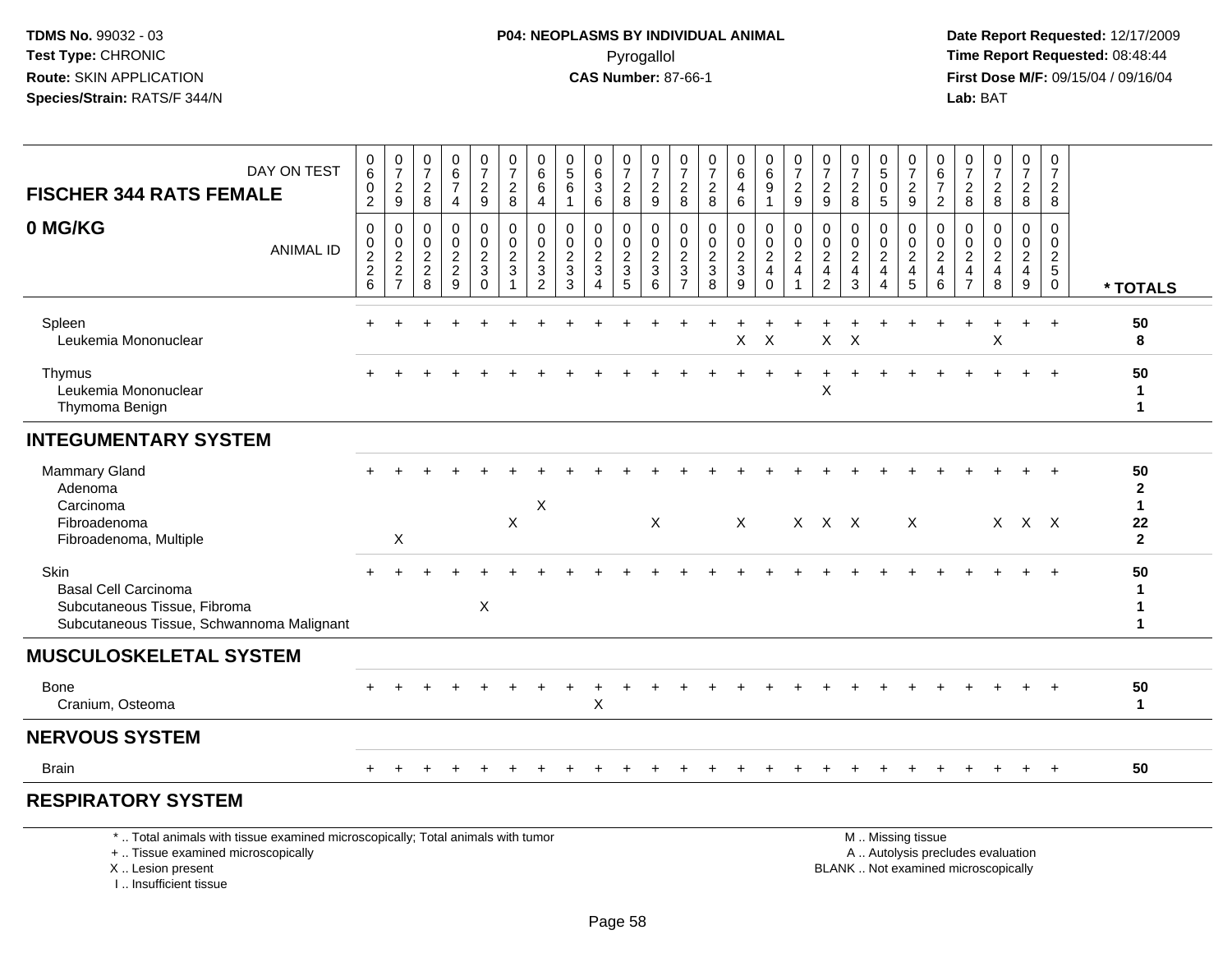**Date Report Requested:** 12/17/2009 **First Dose M/F:** 09/15/04 / 09/16/04 Lab: BAT **Lab:** BAT

| <b>FISCHER 344 RATS FEMALE</b>           | DAY ON TEST      | $\begin{array}{c} 0 \\ 6 \end{array}$<br>$\pmb{0}$<br>$\overline{2}$ | $\frac{0}{7}$<br>$\boldsymbol{2}$<br>9 | $\frac{0}{7}$<br>$\boldsymbol{2}$<br>8                                     | $_6^0$<br>$\overline{7}$<br>4 | $\begin{smallmatrix}0\\7\end{smallmatrix}$<br>$\overline{a}$<br>9 | $\frac{0}{7}$<br>$\overline{c}$<br>$\,8\,$ | $\begin{array}{c} 0 \\ 6 \end{array}$<br>$\,6\,$<br>$\overline{4}$                | $\begin{array}{c} 0 \\ 5 \end{array}$<br>$\,6\,$<br>$\overline{1}$ | $\begin{array}{c} 0 \\ 6 \end{array}$<br>$\mathbf{3}$<br>6 | $\frac{0}{7}$<br>$\boldsymbol{2}$<br>8                 | $\frac{0}{7}$<br>$\overline{c}$<br>$\boldsymbol{9}$ | $\frac{0}{7}$<br>$\boldsymbol{2}$<br>$\,8\,$                           | $\begin{array}{c} 0 \\ 7 \end{array}$<br>$\boldsymbol{2}$<br>8 | $_{6}^{\rm 0}$<br>$\overline{\mathbf{4}}$<br>6            | $\begin{array}{c} 0 \\ 6 \\ 9 \end{array}$<br>$\mathbf{1}$        | $\begin{smallmatrix}0\\7\end{smallmatrix}$<br>$\overline{c}$<br>9            | $\frac{0}{7}$<br>$\boldsymbol{2}$<br>$\boldsymbol{9}$                   | $\frac{0}{7}$<br>$\boldsymbol{2}$<br>8             | $\begin{array}{c} 0 \\ 5 \end{array}$<br>$\pmb{0}$<br>$\overline{5}$                  | $\frac{0}{7}$<br>$\overline{a}$<br>9        | $_{6}^{\rm 0}$<br>$\overline{7}$<br>$\overline{c}$                 | $\frac{0}{7}$<br>$\overline{c}$<br>8            | $\begin{array}{c} 0 \\ 7 \end{array}$<br>$\frac{2}{8}$                                      | $\frac{0}{7}$<br>$\frac{2}{8}$                                                    | $\mathbf 0$<br>$\overline{7}$<br>$\overline{a}$<br>8                  |               |
|------------------------------------------|------------------|----------------------------------------------------------------------|----------------------------------------|----------------------------------------------------------------------------|-------------------------------|-------------------------------------------------------------------|--------------------------------------------|-----------------------------------------------------------------------------------|--------------------------------------------------------------------|------------------------------------------------------------|--------------------------------------------------------|-----------------------------------------------------|------------------------------------------------------------------------|----------------------------------------------------------------|-----------------------------------------------------------|-------------------------------------------------------------------|------------------------------------------------------------------------------|-------------------------------------------------------------------------|----------------------------------------------------|---------------------------------------------------------------------------------------|---------------------------------------------|--------------------------------------------------------------------|-------------------------------------------------|---------------------------------------------------------------------------------------------|-----------------------------------------------------------------------------------|-----------------------------------------------------------------------|---------------|
| 0 MG/KG                                  | <b>ANIMAL ID</b> | $\pmb{0}$<br>$\pmb{0}$<br>$\begin{array}{c} 2 \\ 2 \\ 6 \end{array}$ | 0<br>$\pmb{0}$<br>$\frac{2}{2}$<br>7   | $\mathbf 0$<br>$\boldsymbol{0}$<br>$\overline{2}$<br>$\boldsymbol{2}$<br>8 | 0<br>$0$<br>$2$<br>$9$        | $\boldsymbol{0}$<br>$\frac{0}{2}$<br>$\Omega$                     | $\pmb{0}$<br>$\frac{0}{2}$<br>$\sqrt{3}$   | 0<br>$\mathbf 0$<br>$\overline{2}$<br>$\ensuremath{\mathsf{3}}$<br>$\overline{2}$ | $\mathbf 0$<br>$\pmb{0}$<br>$\overline{2}$<br>$\mathbf{3}$<br>3    | 0<br>$\mathbf 0$<br>$\frac{2}{3}$<br>$\overline{4}$        | 0<br>$\begin{array}{c}\n0 \\ 2 \\ 3 \\ 5\n\end{array}$ | 0<br>$\frac{0}{2}$<br>6                             | 0<br>$\begin{smallmatrix} 0\\2\\3 \end{smallmatrix}$<br>$\overline{7}$ | $\pmb{0}$<br>$\frac{0}{2}$<br>8                                | 0<br>$\begin{smallmatrix} 0\\2\\3 \end{smallmatrix}$<br>9 | $\pmb{0}$<br>$\frac{0}{2}$<br>$\overline{\mathbf{4}}$<br>$\Omega$ | $\pmb{0}$<br>$\pmb{0}$<br>$\overline{c}$<br>$\overline{4}$<br>$\overline{ }$ | 0<br>0<br>$\boldsymbol{2}$<br>$\overline{\mathbf{4}}$<br>$\overline{2}$ | 0<br>$\frac{0}{2}$<br>$\overline{\mathbf{4}}$<br>3 | 0<br>$\begin{smallmatrix} 0\\2 \end{smallmatrix}$<br>$\overline{4}$<br>$\overline{4}$ | 0<br>$_2^0$<br>$\overline{\mathbf{4}}$<br>5 | 0<br>$\mathbf 0$<br>$\overline{a}$<br>$\overline{\mathbf{4}}$<br>6 | 0<br>$_2^0$<br>$\overline{4}$<br>$\overline{7}$ | $\mathbf 0$<br>$\begin{smallmatrix} 0\\2 \end{smallmatrix}$<br>$\overline{\mathbf{4}}$<br>8 | 0<br>$\begin{smallmatrix} 0\\2 \end{smallmatrix}$<br>$\overline{\mathbf{4}}$<br>9 | $\mathbf 0$<br>$\mathbf 0$<br>$\sqrt{2}$<br>$\sqrt{5}$<br>$\mathbf 0$ | * TOTALS      |
| Lung<br>Leukemia Mononuclear             |                  | $\div$                                                               |                                        |                                                                            |                               |                                                                   |                                            |                                                                                   |                                                                    |                                                            |                                                        |                                                     |                                                                        |                                                                | X                                                         | $\times$                                                          |                                                                              | $\mathsf{X}$                                                            | $\boldsymbol{\mathsf{X}}$                          |                                                                                       |                                             |                                                                    |                                                 |                                                                                             | $\ddot{}$                                                                         | $+$                                                                   | 50<br>4       |
| Nose                                     |                  |                                                                      |                                        |                                                                            |                               |                                                                   |                                            |                                                                                   |                                                                    |                                                            |                                                        |                                                     |                                                                        |                                                                |                                                           |                                                                   |                                                                              |                                                                         |                                                    |                                                                                       |                                             |                                                                    |                                                 |                                                                                             | $\ddot{}$                                                                         | $+$                                                                   | 50            |
| Trachea                                  |                  | $\ddot{}$                                                            |                                        |                                                                            |                               |                                                                   |                                            |                                                                                   |                                                                    |                                                            |                                                        |                                                     |                                                                        |                                                                |                                                           |                                                                   |                                                                              |                                                                         |                                                    |                                                                                       |                                             |                                                                    |                                                 |                                                                                             |                                                                                   | $+$                                                                   | 50            |
| <b>SPECIAL SENSES SYSTEM</b>             |                  |                                                                      |                                        |                                                                            |                               |                                                                   |                                            |                                                                                   |                                                                    |                                                            |                                                        |                                                     |                                                                        |                                                                |                                                           |                                                                   |                                                                              |                                                                         |                                                    |                                                                                       |                                             |                                                                    |                                                 |                                                                                             |                                                                                   |                                                                       |               |
| Eye                                      |                  |                                                                      |                                        |                                                                            |                               |                                                                   |                                            |                                                                                   |                                                                    |                                                            |                                                        |                                                     |                                                                        |                                                                |                                                           |                                                                   |                                                                              |                                                                         |                                                    |                                                                                       |                                             |                                                                    |                                                 |                                                                                             | $\pm$                                                                             | $\overline{ }$                                                        | 50            |
| <b>Harderian Gland</b>                   |                  |                                                                      |                                        |                                                                            |                               |                                                                   |                                            |                                                                                   |                                                                    |                                                            |                                                        |                                                     |                                                                        |                                                                |                                                           |                                                                   |                                                                              |                                                                         |                                                    |                                                                                       |                                             |                                                                    |                                                 |                                                                                             |                                                                                   |                                                                       | 50            |
| <b>URINARY SYSTEM</b>                    |                  |                                                                      |                                        |                                                                            |                               |                                                                   |                                            |                                                                                   |                                                                    |                                                            |                                                        |                                                     |                                                                        |                                                                |                                                           |                                                                   |                                                                              |                                                                         |                                                    |                                                                                       |                                             |                                                                    |                                                 |                                                                                             |                                                                                   |                                                                       |               |
| Kidney<br>Leukemia Mononuclear<br>Lipoma |                  |                                                                      |                                        |                                                                            |                               |                                                                   |                                            |                                                                                   |                                                                    |                                                            |                                                        |                                                     |                                                                        |                                                                |                                                           |                                                                   |                                                                              | $\boldsymbol{\mathsf{X}}$                                               |                                                    |                                                                                       |                                             | $\boldsymbol{\mathsf{X}}$                                          |                                                 |                                                                                             |                                                                                   |                                                                       | 50<br>-1<br>1 |
| <b>Urinary Bladder</b>                   |                  | $\ddot{}$                                                            |                                        |                                                                            |                               |                                                                   |                                            |                                                                                   |                                                                    |                                                            |                                                        |                                                     |                                                                        |                                                                |                                                           |                                                                   |                                                                              |                                                                         |                                                    |                                                                                       |                                             |                                                                    |                                                 |                                                                                             | $+$                                                                               | $+$                                                                   | 50            |
| <b>SYSTEMIC LESIONS</b>                  |                  |                                                                      |                                        |                                                                            |                               |                                                                   |                                            |                                                                                   |                                                                    |                                                            |                                                        |                                                     |                                                                        |                                                                |                                                           |                                                                   |                                                                              |                                                                         |                                                    |                                                                                       |                                             |                                                                    |                                                 |                                                                                             |                                                                                   |                                                                       |               |
| Multiple Organ<br>Leukemia Mononuclear   |                  |                                                                      |                                        |                                                                            |                               |                                                                   |                                            |                                                                                   |                                                                    |                                                            |                                                        |                                                     |                                                                        |                                                                | X                                                         | $\boldsymbol{\mathsf{X}}$                                         |                                                                              | X                                                                       | $\times$                                           |                                                                                       |                                             |                                                                    |                                                 | X                                                                                           | $\ddot{}$                                                                         | $+$                                                                   | 50<br>8       |

\* .. Total animals with tissue examined microscopically; Total animals with tumor

+ .. Tissue examined microscopically

X .. Lesion present

I .. Insufficient tissue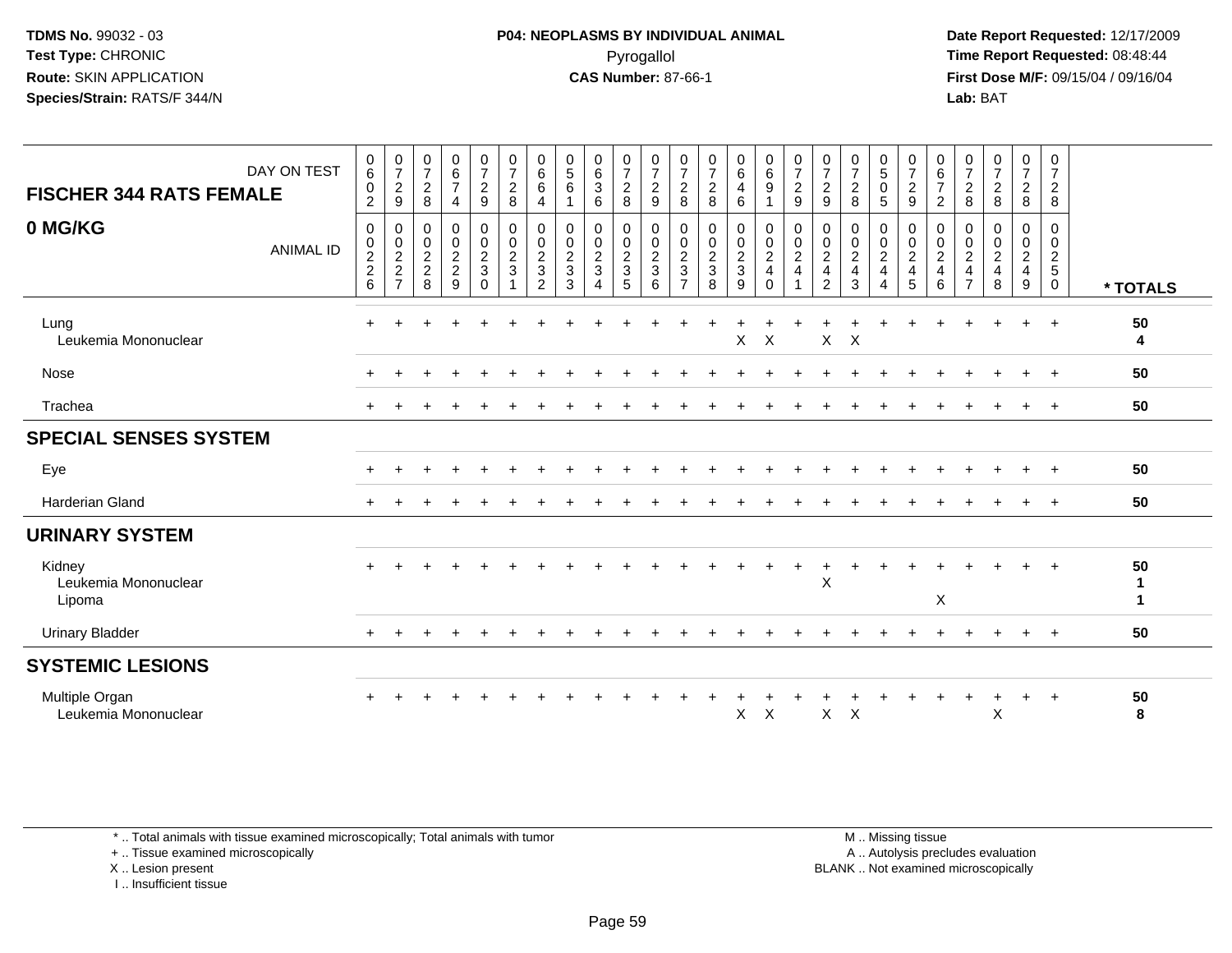**Date Report Requested:** 12/17/2009 **First Dose M/F:** 09/15/04 / 09/16/04<br>Lab: BAT **Lab:** BAT

| DAY ON TEST<br><b>FISCHER 344 RATS FEMALE</b>                                                                                              | 0<br>$\boldsymbol{7}$<br>$_{8}^2$  | $\frac{0}{7}$<br>$\frac{2}{9}$                                 | 0<br>$\overline{\mathbf{4}}$<br>$\mathbf{3}$<br>$9\,$           | 0<br>$\sqrt{5}$<br>$\frac{5}{7}$                                                     | $\begin{array}{c} 0 \\ 2 \\ 9 \end{array}$<br>8              | $\frac{0}{7}$<br>$\mathbf{1}$<br>$\overline{5}$             | $_{6}^{\rm 0}$<br>6<br>$\mathbf{1}$                         | 0<br>$\overline{7}$<br>$\frac{2}{9}$                            | $\frac{0}{7}$<br>$\frac{2}{9}$                                      | $\begin{array}{c} 0 \\ 5 \end{array}$<br>$\boldsymbol{9}$<br>$\mathbf{3}$ | 0<br>$\overline{7}$<br>$_{\rm 8}^2$                             | 0<br>$\overline{7}$<br>$\frac{2}{9}$                                    | 0<br>$\overline{7}$<br>$\frac{2}{8}$                           | $\frac{0}{7}$<br>$\frac{2}{9}$                                        | $\mathbf 0$<br>$\overline{7}$<br>$\frac{2}{8}$     | $\frac{0}{7}$<br>$\boldsymbol{2}$<br>$\,8\,$                                | $\pmb{0}$<br>$\overline{7}$<br>$\frac{2}{9}$                                      | 0<br>$\,6\,$<br>9<br>$\overline{5}$                          | $\frac{0}{7}$<br>$\overline{a}$<br>8               | $\frac{0}{7}$<br>$\frac{2}{9}$                   | $\boldsymbol{0}$<br>$\overline{7}$<br>$\mathbf{1}$<br>$\sqrt{2}$ | $\begin{matrix} 0 \\ 5 \end{matrix}$<br>6<br>$\overline{1}$   | $\begin{smallmatrix}0\\7\end{smallmatrix}$<br>$rac{2}{9}$                | $\frac{0}{7}$<br>$\frac{2}{8}$                    | 0<br>$\boldsymbol{7}$<br>$_{8}^{\rm 2}$              |                         |
|--------------------------------------------------------------------------------------------------------------------------------------------|------------------------------------|----------------------------------------------------------------|-----------------------------------------------------------------|--------------------------------------------------------------------------------------|--------------------------------------------------------------|-------------------------------------------------------------|-------------------------------------------------------------|-----------------------------------------------------------------|---------------------------------------------------------------------|---------------------------------------------------------------------------|-----------------------------------------------------------------|-------------------------------------------------------------------------|----------------------------------------------------------------|-----------------------------------------------------------------------|----------------------------------------------------|-----------------------------------------------------------------------------|-----------------------------------------------------------------------------------|--------------------------------------------------------------|----------------------------------------------------|--------------------------------------------------|------------------------------------------------------------------|---------------------------------------------------------------|--------------------------------------------------------------------------|---------------------------------------------------|------------------------------------------------------|-------------------------|
| 5 MG/KG<br><b>ANIMAL ID</b>                                                                                                                | 0<br>$\mathsf{O}$<br>$\frac{2}{5}$ | 0<br>$\mathbf 0$<br>$\begin{array}{c} 2 \\ 5 \\ 2 \end{array}$ | $\mathbf 0$<br>$\mathbf 0$<br>$\overline{2}$<br>$\sqrt{5}$<br>3 | $\mathbf 0$<br>$\mathbf 0$<br>$\sqrt{2}$<br>$\overline{5}$<br>$\boldsymbol{\Lambda}$ | 0<br>$\overline{0}$<br>$\overline{2}$<br>$\overline{5}$<br>5 | 0<br>$\mathbf 0$<br>$\boldsymbol{2}$<br>$\overline{5}$<br>6 | 0<br>$\mathbf 0$<br>$\boldsymbol{2}$<br>5<br>$\overline{7}$ | $\mathbf 0$<br>$\mathbf 0$<br>$\overline{2}$<br>$\sqrt{5}$<br>8 | $\mathbf 0$<br>$\mathbf 0$<br>$\overline{2}$<br>$\overline{5}$<br>9 | 0<br>$\mathbf 0$<br>$\overline{2}$<br>$\,6\,$<br>$\mathbf 0$              | 0<br>$\mathbf 0$<br>$\overline{2}$<br>$\,6\,$<br>$\overline{1}$ | $\mathbf 0$<br>$\mathbf 0$<br>$\mathbf{2}$<br>$\,6\,$<br>$\overline{2}$ | $\mathbf 0$<br>$\mathbf 0$<br>$\boldsymbol{2}$<br>$\,6\,$<br>3 | $\mathbf 0$<br>$\mathbf 0$<br>$\boldsymbol{2}$<br>$\,6\,$<br>$\Delta$ | 0<br>$\mathbf 0$<br>$\overline{2}$<br>$\,6\,$<br>5 | $\mathbf 0$<br>$\mathbf 0$<br>$\boldsymbol{2}$<br>$\,6\,$<br>$6\phantom{1}$ | $\mathbf 0$<br>$\mathbf 0$<br>$\overline{2}$<br>$6\phantom{1}6$<br>$\overline{7}$ | $\mathbf 0$<br>$\mathbf 0$<br>$\overline{2}$<br>$\,6\,$<br>8 | 0<br>$\mathbf 0$<br>$\overline{c}$<br>$\,6\,$<br>9 | 0<br>$\mathbf 0$<br>$\frac{2}{7}$<br>$\mathbf 0$ | $\mathbf 0$<br>$\mathbf 0$<br>$\frac{2}{7}$                      | $\mathbf 0$<br>$\mathbf 0$<br>$\frac{2}{7}$<br>$\overline{2}$ | $\mathbf 0$<br>$\mathbf 0$<br>$\frac{2}{7}$<br>$\mathbf{3}$              | 0<br>$\mathbf 0$<br>$rac{2}{7}$<br>$\overline{4}$ | 0<br>$\mathbf 0$<br>$\frac{2}{7}$<br>$5\phantom{.0}$ | females<br>$($ cont $)$ |
| <b>ALIMENTARY SYSTEM</b>                                                                                                                   |                                    |                                                                |                                                                 |                                                                                      |                                                              |                                                             |                                                             |                                                                 |                                                                     |                                                                           |                                                                 |                                                                         |                                                                |                                                                       |                                                    |                                                                             |                                                                                   |                                                              |                                                    |                                                  |                                                                  |                                                               |                                                                          |                                                   |                                                      |                         |
| Esophagus                                                                                                                                  |                                    |                                                                |                                                                 |                                                                                      |                                                              |                                                             |                                                             |                                                                 |                                                                     |                                                                           |                                                                 |                                                                         |                                                                |                                                                       |                                                    |                                                                             |                                                                                   |                                                              |                                                    |                                                  |                                                                  |                                                               |                                                                          |                                                   | $\ddot{}$                                            |                         |
| Intestine Large, Cecum                                                                                                                     |                                    |                                                                |                                                                 |                                                                                      |                                                              |                                                             |                                                             |                                                                 |                                                                     |                                                                           |                                                                 |                                                                         |                                                                |                                                                       |                                                    |                                                                             |                                                                                   |                                                              |                                                    |                                                  |                                                                  |                                                               |                                                                          |                                                   |                                                      |                         |
| Intestine Large, Colon<br>Adenoma<br>Leukemia Mononuclear                                                                                  |                                    |                                                                |                                                                 |                                                                                      |                                                              |                                                             |                                                             |                                                                 |                                                                     |                                                                           |                                                                 |                                                                         |                                                                |                                                                       |                                                    |                                                                             |                                                                                   |                                                              |                                                    |                                                  | $\mathsf X$                                                      |                                                               |                                                                          |                                                   |                                                      |                         |
|                                                                                                                                            |                                    |                                                                |                                                                 |                                                                                      |                                                              |                                                             |                                                             |                                                                 |                                                                     |                                                                           |                                                                 |                                                                         |                                                                |                                                                       |                                                    |                                                                             |                                                                                   |                                                              |                                                    |                                                  |                                                                  |                                                               |                                                                          |                                                   |                                                      |                         |
| Intestine Large, Rectum                                                                                                                    |                                    |                                                                |                                                                 |                                                                                      |                                                              |                                                             |                                                             |                                                                 |                                                                     |                                                                           |                                                                 |                                                                         |                                                                |                                                                       |                                                    |                                                                             |                                                                                   |                                                              |                                                    |                                                  |                                                                  |                                                               |                                                                          |                                                   |                                                      |                         |
| Intestine Small, Duodenum<br>Leukemia Mononuclear                                                                                          |                                    |                                                                |                                                                 |                                                                                      |                                                              |                                                             |                                                             |                                                                 |                                                                     |                                                                           |                                                                 |                                                                         |                                                                |                                                                       |                                                    |                                                                             |                                                                                   |                                                              |                                                    |                                                  | X                                                                |                                                               |                                                                          |                                                   |                                                      |                         |
| Intestine Small, Ileum<br>Histiocytic Sarcoma, Metastatic, Mammary<br>Gland                                                                |                                    |                                                                |                                                                 |                                                                                      |                                                              |                                                             |                                                             |                                                                 |                                                                     |                                                                           |                                                                 |                                                                         |                                                                |                                                                       |                                                    |                                                                             |                                                                                   |                                                              |                                                    |                                                  |                                                                  |                                                               |                                                                          |                                                   |                                                      |                         |
| Intestine Small, Jejunum                                                                                                                   |                                    |                                                                |                                                                 |                                                                                      |                                                              |                                                             |                                                             |                                                                 |                                                                     |                                                                           |                                                                 |                                                                         |                                                                |                                                                       |                                                    |                                                                             |                                                                                   |                                                              |                                                    |                                                  |                                                                  |                                                               |                                                                          |                                                   |                                                      |                         |
| Liver<br>Hepatocellular Adenoma, Multiple<br>Hepatocellular Carcinoma<br>Histiocytic Sarcoma, Metastatic, Mammary<br>Gland                 |                                    |                                                                |                                                                 |                                                                                      |                                                              |                                                             |                                                             |                                                                 |                                                                     |                                                                           |                                                                 |                                                                         |                                                                |                                                                       |                                                    |                                                                             |                                                                                   |                                                              |                                                    |                                                  |                                                                  |                                                               |                                                                          |                                                   |                                                      |                         |
| Leukemia Mononuclear                                                                                                                       |                                    |                                                                |                                                                 |                                                                                      |                                                              |                                                             | X                                                           |                                                                 |                                                                     |                                                                           | $\boldsymbol{\mathsf{X}}$                                       |                                                                         | X                                                              |                                                                       | X                                                  |                                                                             |                                                                                   |                                                              | X                                                  |                                                  | X                                                                |                                                               |                                                                          |                                                   |                                                      |                         |
| Mesentery                                                                                                                                  |                                    |                                                                |                                                                 |                                                                                      |                                                              |                                                             |                                                             |                                                                 | $+$                                                                 | $+$                                                                       |                                                                 |                                                                         | $+$                                                            |                                                                       |                                                    | $\ddot{}$                                                                   |                                                                                   |                                                              | $+$                                                |                                                  |                                                                  |                                                               |                                                                          | $+$ $+$                                           |                                                      |                         |
| Oral Mucosa                                                                                                                                | $+$                                |                                                                |                                                                 |                                                                                      |                                                              |                                                             |                                                             |                                                                 |                                                                     |                                                                           |                                                                 |                                                                         |                                                                |                                                                       |                                                    |                                                                             |                                                                                   |                                                              |                                                    |                                                  |                                                                  |                                                               |                                                                          |                                                   |                                                      |                         |
| *  Total animals with tissue examined microscopically; Total animals with tumor<br>+  Tissue examined microscopically<br>X  Lesion present |                                    |                                                                |                                                                 |                                                                                      |                                                              |                                                             |                                                             |                                                                 |                                                                     |                                                                           |                                                                 |                                                                         |                                                                |                                                                       |                                                    |                                                                             |                                                                                   |                                                              |                                                    | M  Missing tissue                                |                                                                  |                                                               | A  Autolysis precludes evaluation<br>BLANK  Not examined microscopically |                                                   |                                                      |                         |

I .. Insufficient tissue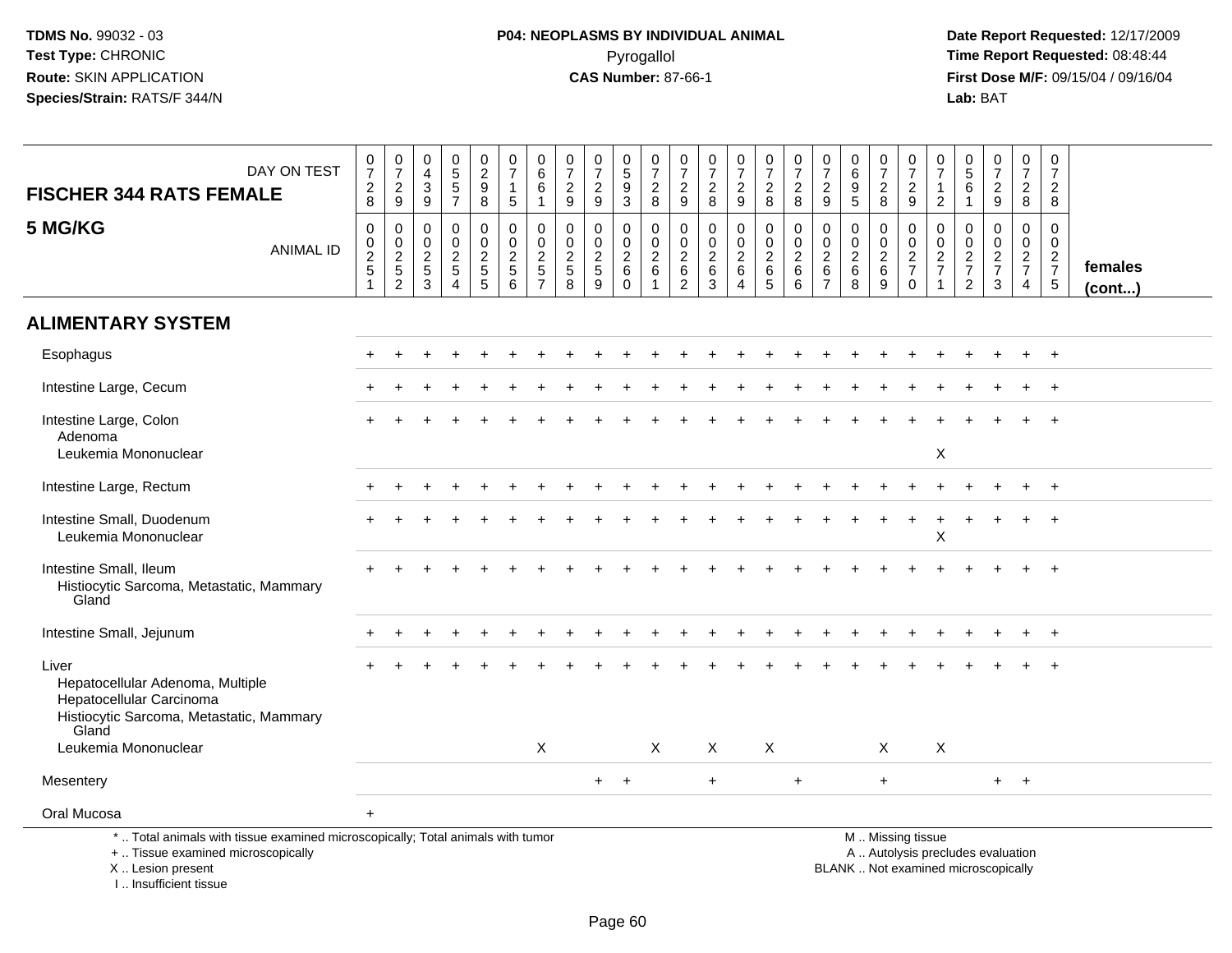**Date Report Requested:** 12/17/2009 **First Dose M/F:** 09/15/04 / 09/16/04<br>Lab: BAT **Lab:** BAT

| DAY ON TEST<br><b>FISCHER 344 RATS FEMALE</b>                                                                                              | $\frac{0}{7}$<br>$\begin{array}{c} 2 \\ 8 \end{array}$                | $\frac{0}{7}$<br>$\overline{c}$<br>9                                         | $\pmb{0}$<br>$\overline{4}$<br>$\sqrt{3}$<br>$9\,$    | $\begin{array}{c} 0 \\ 5 \\ 5 \end{array}$<br>$\overline{7}$      | $\begin{smallmatrix} 0\\2\\9 \end{smallmatrix}$<br>8                    | $\frac{0}{7}$<br>$\mathbf{1}$<br>$\sqrt{5}$                 | $\begin{matrix} 0 \\ 6 \end{matrix}$<br>6<br>-1                               | $\frac{0}{7}$<br>$\overline{c}$<br>9                  | $\frac{0}{7}$<br>$\overline{c}$<br>$9\,$              | $\frac{0}{5}$<br>$\overline{9}$<br>3            | $\frac{0}{7}$<br>$\overline{c}$<br>8                          | $\frac{0}{7}$<br>$\frac{2}{9}$           | $\begin{smallmatrix}0\\7\end{smallmatrix}$<br>$\frac{2}{8}$ | $\frac{0}{7}$<br>$\overline{2}$<br>$\overline{9}$  | $\frac{0}{7}$<br>$\boldsymbol{2}$<br>8                       | $\frac{0}{7}$<br>$\overline{c}$<br>8         | $\frac{0}{7}$<br>$\overline{c}$<br>9                         | $\begin{array}{c} 0 \\ 6 \end{array}$<br>$\boldsymbol{9}$<br>5 | $\frac{0}{7}$<br>$^2_8$                               | $\frac{0}{7}$<br>$\frac{2}{9}$                                                                | 0<br>$\overline{7}$<br>$\mathbf{1}$<br>$\overline{2}$               | 0<br>5<br>6<br>$\overline{1}$                                                    | $\frac{0}{7}$<br>$\frac{2}{9}$                            | $\frac{0}{7}$<br>$\overline{2}$<br>8                                             | 0<br>$\overline{7}$<br>$\overline{a}$<br>8                        |                         |
|--------------------------------------------------------------------------------------------------------------------------------------------|-----------------------------------------------------------------------|------------------------------------------------------------------------------|-------------------------------------------------------|-------------------------------------------------------------------|-------------------------------------------------------------------------|-------------------------------------------------------------|-------------------------------------------------------------------------------|-------------------------------------------------------|-------------------------------------------------------|-------------------------------------------------|---------------------------------------------------------------|------------------------------------------|-------------------------------------------------------------|----------------------------------------------------|--------------------------------------------------------------|----------------------------------------------|--------------------------------------------------------------|----------------------------------------------------------------|-------------------------------------------------------|-----------------------------------------------------------------------------------------------|---------------------------------------------------------------------|----------------------------------------------------------------------------------|-----------------------------------------------------------|----------------------------------------------------------------------------------|-------------------------------------------------------------------|-------------------------|
| 5 MG/KG<br><b>ANIMAL ID</b>                                                                                                                | $\mathbf 0$<br>$\mathbf 0$<br>$\boldsymbol{2}$<br>5<br>$\overline{1}$ | $\mathbf 0$<br>$\mathbf 0$<br>$\overline{c}$<br>$\sqrt{5}$<br>$\overline{c}$ | $\mathbf 0$<br>0<br>$\overline{c}$<br>$\sqrt{5}$<br>3 | $\mathbf 0$<br>0<br>$\overline{a}$<br>5<br>$\boldsymbol{\Lambda}$ | 0<br>$\mathbf 0$<br>$\sqrt{2}$<br>$\begin{array}{c} 5 \\ 5 \end{array}$ | $\mathbf 0$<br>$\mathbf 0$<br>$\sqrt{2}$<br>$\sqrt{5}$<br>6 | $\mathbf{0}$<br>$\mathbf 0$<br>$\overline{c}$<br>$\sqrt{5}$<br>$\overline{7}$ | $\mathbf 0$<br>0<br>$\overline{2}$<br>$\sqrt{5}$<br>8 | $\mathbf 0$<br>0<br>$\overline{c}$<br>$\sqrt{5}$<br>9 | 0<br>$\mathbf 0$<br>$\sqrt{2}$<br>6<br>$\Omega$ | 0<br>$\mathbf 0$<br>$\overline{c}$<br>$\,6$<br>$\overline{ }$ | 0<br>0<br>$\overline{a}$<br>$\,6\,$<br>2 | $\mathbf 0$<br>$\mathbf 0$<br>$\sqrt{2}$<br>$\,6\,$<br>3    | $\mathbf 0$<br>0<br>$\overline{2}$<br>$\,6\,$<br>4 | $\mathbf 0$<br>$\mathbf 0$<br>$\overline{c}$<br>$\,6\,$<br>5 | $\mathbf 0$<br>0<br>$\overline{c}$<br>6<br>6 | $\Omega$<br>0<br>$\overline{c}$<br>$\,6\,$<br>$\overline{7}$ | $\mathbf 0$<br>0<br>$\overline{c}$<br>$\,6$<br>8               | $\mathbf 0$<br>0<br>$\sqrt{2}$<br>$6\phantom{1}$<br>9 | $\mathbf 0$<br>$\mathbf 0$<br>$\sqrt{2}$<br>$\overline{7}$<br>$\mathbf 0$                     | $\mathbf 0$<br>$\mathbf 0$<br>$\overline{c}$<br>$\overline{7}$<br>1 | $\mathbf 0$<br>$\mathbf 0$<br>$\overline{c}$<br>$\overline{7}$<br>$\overline{2}$ | $\mathbf 0$<br>0<br>$\overline{c}$<br>$\overline{7}$<br>3 | $\mathbf 0$<br>$\mathbf 0$<br>$\overline{2}$<br>$\overline{7}$<br>$\overline{4}$ | $\mathbf 0$<br>$\overline{0}$<br>$\frac{2}{7}$<br>$5\phantom{.0}$ | females<br>$($ cont $)$ |
| Pancreas<br>Leukemia Mononuclear                                                                                                           | $\div$                                                                |                                                                              |                                                       | $\div$                                                            |                                                                         |                                                             |                                                                               |                                                       |                                                       |                                                 |                                                               |                                          |                                                             |                                                    |                                                              |                                              |                                                              |                                                                |                                                       |                                                                                               | X                                                                   |                                                                                  |                                                           | $+$                                                                              | $+$                                                               |                         |
| <b>Salivary Glands</b><br>Histiocytic Sarcoma, Metastatic, Mammary<br>Gland<br>Leukemia Mononuclear                                        |                                                                       |                                                                              |                                                       |                                                                   |                                                                         |                                                             |                                                                               |                                                       |                                                       |                                                 |                                                               |                                          |                                                             |                                                    |                                                              |                                              |                                                              |                                                                |                                                       |                                                                                               | X                                                                   |                                                                                  |                                                           |                                                                                  |                                                                   |                         |
| Stomach, Forestomach<br>Leukemia Mononuclear                                                                                               |                                                                       |                                                                              |                                                       |                                                                   |                                                                         |                                                             |                                                                               |                                                       |                                                       |                                                 |                                                               |                                          |                                                             |                                                    |                                                              |                                              |                                                              |                                                                |                                                       |                                                                                               | Χ                                                                   |                                                                                  |                                                           |                                                                                  |                                                                   |                         |
| Stomach, Glandular<br>Leukemia Mononuclear                                                                                                 |                                                                       |                                                                              |                                                       |                                                                   |                                                                         |                                                             |                                                                               |                                                       |                                                       |                                                 |                                                               |                                          |                                                             |                                                    |                                                              |                                              |                                                              |                                                                |                                                       |                                                                                               | X                                                                   |                                                                                  |                                                           |                                                                                  |                                                                   |                         |
| <b>CARDIOVASCULAR SYSTEM</b>                                                                                                               |                                                                       |                                                                              |                                                       |                                                                   |                                                                         |                                                             |                                                                               |                                                       |                                                       |                                                 |                                                               |                                          |                                                             |                                                    |                                                              |                                              |                                                              |                                                                |                                                       |                                                                                               |                                                                     |                                                                                  |                                                           |                                                                                  |                                                                   |                         |
| <b>Blood Vessel</b>                                                                                                                        |                                                                       |                                                                              |                                                       |                                                                   |                                                                         |                                                             |                                                                               |                                                       |                                                       |                                                 |                                                               |                                          |                                                             |                                                    |                                                              |                                              |                                                              |                                                                |                                                       |                                                                                               |                                                                     |                                                                                  |                                                           |                                                                                  |                                                                   |                         |
| Heart                                                                                                                                      |                                                                       |                                                                              |                                                       |                                                                   |                                                                         |                                                             |                                                                               |                                                       |                                                       |                                                 |                                                               |                                          |                                                             |                                                    |                                                              |                                              |                                                              |                                                                |                                                       |                                                                                               |                                                                     |                                                                                  |                                                           |                                                                                  | $+$                                                               |                         |
| <b>ENDOCRINE SYSTEM</b>                                                                                                                    |                                                                       |                                                                              |                                                       |                                                                   |                                                                         |                                                             |                                                                               |                                                       |                                                       |                                                 |                                                               |                                          |                                                             |                                                    |                                                              |                                              |                                                              |                                                                |                                                       |                                                                                               |                                                                     |                                                                                  |                                                           |                                                                                  |                                                                   |                         |
| <b>Adrenal Cortex</b>                                                                                                                      |                                                                       |                                                                              |                                                       |                                                                   |                                                                         |                                                             |                                                                               |                                                       |                                                       |                                                 |                                                               |                                          |                                                             |                                                    |                                                              |                                              |                                                              |                                                                |                                                       |                                                                                               |                                                                     |                                                                                  |                                                           |                                                                                  |                                                                   |                         |
| Adrenal Medulla<br>Pheochromocytoma Benign                                                                                                 |                                                                       |                                                                              |                                                       |                                                                   |                                                                         |                                                             |                                                                               |                                                       |                                                       |                                                 |                                                               |                                          |                                                             |                                                    |                                                              |                                              |                                                              |                                                                |                                                       |                                                                                               |                                                                     |                                                                                  |                                                           |                                                                                  |                                                                   |                         |
| Islets, Pancreatic                                                                                                                         |                                                                       |                                                                              |                                                       |                                                                   |                                                                         |                                                             |                                                                               |                                                       |                                                       |                                                 |                                                               |                                          |                                                             |                                                    |                                                              |                                              |                                                              |                                                                |                                                       |                                                                                               |                                                                     |                                                                                  |                                                           |                                                                                  | $+$                                                               |                         |
| Parathyroid Gland                                                                                                                          |                                                                       |                                                                              |                                                       |                                                                   |                                                                         |                                                             |                                                                               |                                                       |                                                       |                                                 |                                                               |                                          |                                                             |                                                    |                                                              |                                              |                                                              |                                                                |                                                       |                                                                                               |                                                                     |                                                                                  |                                                           |                                                                                  |                                                                   |                         |
| *  Total animals with tissue examined microscopically; Total animals with tumor<br>+  Tissue examined microscopically<br>X  Lesion present |                                                                       |                                                                              |                                                       |                                                                   |                                                                         |                                                             |                                                                               |                                                       |                                                       |                                                 |                                                               |                                          |                                                             |                                                    |                                                              |                                              |                                                              |                                                                |                                                       | M  Missing tissue<br>A  Autolysis precludes evaluation<br>BLANK  Not examined microscopically |                                                                     |                                                                                  |                                                           |                                                                                  |                                                                   |                         |

I .. Insufficient tissue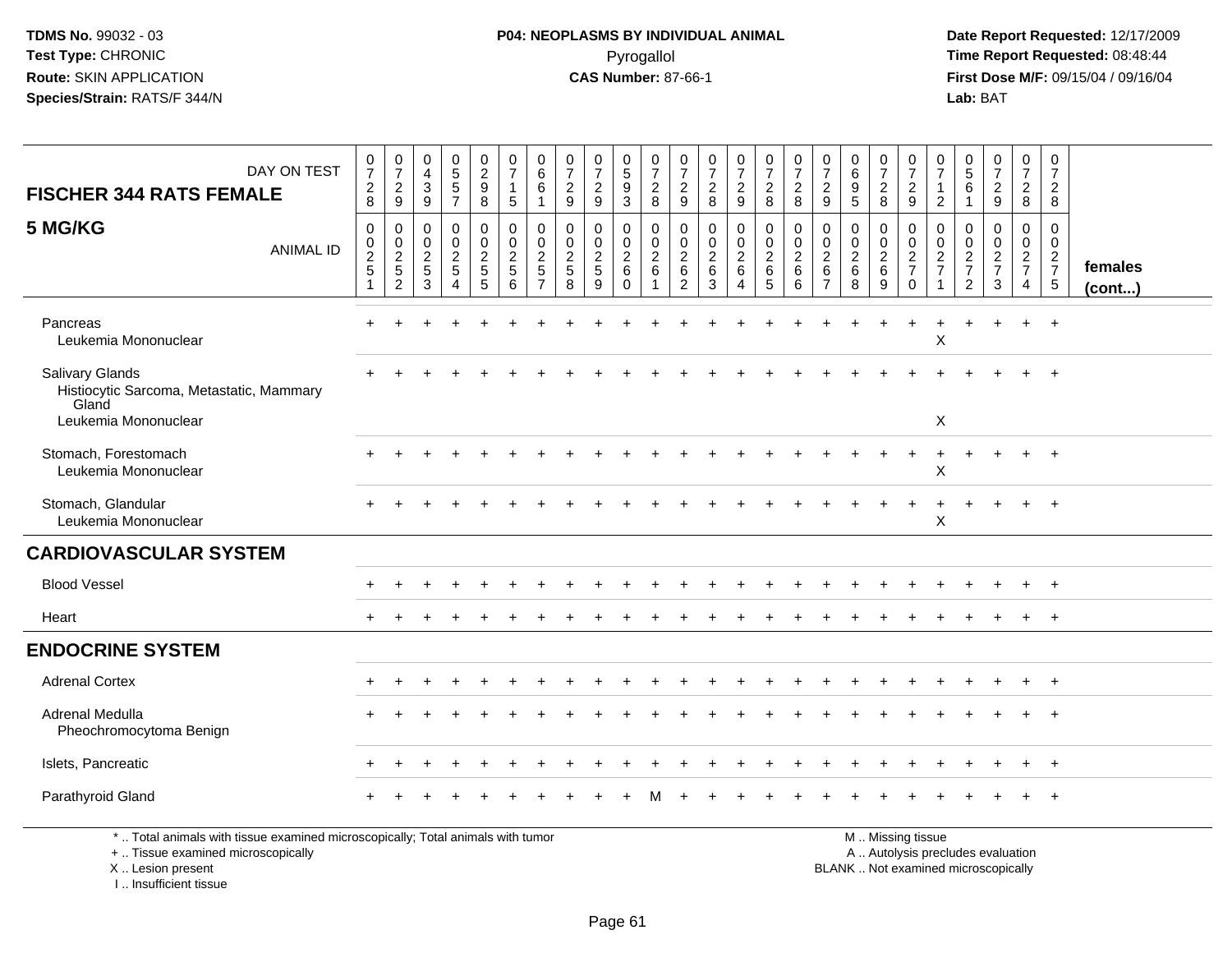| <b>FISCHER 344 RATS FEMALE</b>                                                       | DAY ON TEST                                                                     | $\frac{0}{7}$<br>$_{8}^{2}$                                               | $\begin{smallmatrix}0\\7\end{smallmatrix}$<br>$\frac{2}{9}$ | $\boldsymbol{0}$<br>$\overline{4}$<br>$\frac{3}{9}$ | $\begin{array}{c} 0 \\ 5 \end{array}$<br>$\sqrt{5}$<br>$\overline{7}$  | $\begin{smallmatrix} 0\\2 \end{smallmatrix}$<br>$_{\rm 8}^{\rm 9}$ | $\begin{array}{c} 0 \\ 7 \end{array}$<br>$\mathbf{1}$<br>5                          | 0<br>$\ddot{6}$<br>6<br>$\mathbf{1}$               | $\begin{array}{c} 0 \\ 7 \end{array}$<br>$\overline{2}$<br>$\overline{9}$ | $\begin{array}{c} 0 \\ 7 \end{array}$<br>$\overline{2}$<br>$\overline{9}$ | $\begin{array}{c} 0 \\ 5 \end{array}$<br>9<br>$\overline{3}$ | $\begin{array}{c} 0 \\ 7 \end{array}$<br>$\frac{2}{8}$                             | 0<br>$\overline{7}$<br>$\frac{2}{9}$                                      | $\begin{array}{c} 0 \\ 7 \end{array}$<br>$_{\rm 8}^2$ | $\frac{0}{7}$<br>$\frac{2}{9}$                          | $\begin{smallmatrix}0\\7\end{smallmatrix}$<br>$\boldsymbol{2}$<br>$\overline{8}$ | $\frac{0}{7}$<br>$\sqrt{2}$<br>$\,8\,$                                  | $\begin{array}{c} 0 \\ 7 \end{array}$<br>$\sqrt{2}$<br>$\overline{9}$ | 0<br>$6\phantom{1}6$<br>9<br>$\overline{5}$              | 0<br>$\overline{7}$<br>$_{8}^{\rm 2}$                       | $\frac{0}{7}$<br>$\frac{2}{9}$                             | 0<br>$\overline{7}$<br>$\overline{2}$                  | 0<br>$\overline{5}$<br>6<br>$\mathbf{1}$                       | $\frac{0}{7}$<br>$\frac{2}{9}$                                           | $\begin{smallmatrix}0\\7\end{smallmatrix}$<br>$\frac{2}{8}$ | $\begin{array}{c} 0 \\ 7 \end{array}$<br>$\overline{2}$<br>8 |                   |
|--------------------------------------------------------------------------------------|---------------------------------------------------------------------------------|---------------------------------------------------------------------------|-------------------------------------------------------------|-----------------------------------------------------|------------------------------------------------------------------------|--------------------------------------------------------------------|-------------------------------------------------------------------------------------|----------------------------------------------------|---------------------------------------------------------------------------|---------------------------------------------------------------------------|--------------------------------------------------------------|------------------------------------------------------------------------------------|---------------------------------------------------------------------------|-------------------------------------------------------|---------------------------------------------------------|----------------------------------------------------------------------------------|-------------------------------------------------------------------------|-----------------------------------------------------------------------|----------------------------------------------------------|-------------------------------------------------------------|------------------------------------------------------------|--------------------------------------------------------|----------------------------------------------------------------|--------------------------------------------------------------------------|-------------------------------------------------------------|--------------------------------------------------------------|-------------------|
| 5 MG/KG                                                                              | <b>ANIMAL ID</b>                                                                | $\pmb{0}$<br>$\begin{array}{c} 0 \\ 2 \\ 5 \end{array}$<br>$\overline{1}$ | $\mathsf 0$<br>$\frac{0}{2}$<br>52                          | $\mathbf 0$<br>0<br>$\overline{2}$<br>$\frac{5}{3}$ | $\pmb{0}$<br>$\mathbf 0$<br>$\sqrt{2}$<br>$\sqrt{5}$<br>$\overline{A}$ | 0<br>$\mathbf 0$<br>$rac{2}{5}$                                    | $\pmb{0}$<br>$\mathbf 0$<br>$\overline{2}$<br>$\begin{array}{c} 5 \\ 6 \end{array}$ | 0<br>0<br>$\overline{\mathbf{c}}$<br>$\frac{5}{7}$ | 0<br>$\mathbf 0$<br>$\sqrt{2}$<br>$\begin{array}{c} 5 \\ 8 \end{array}$   | $\mathbf 0$<br>0<br>$\frac{2}{5}$<br>$\overline{9}$                       | $\mathbf 0$<br>0<br>$\frac{2}{6}$<br>$\mathbf 0$             | $\mathbf 0$<br>$\mathbf 0$<br>$\overline{2}$<br>$\,6\,$<br>$\overline{\mathbf{1}}$ | $\mathbf 0$<br>$\mathbf 0$<br>$\overline{c}$<br>$\,6\,$<br>$\overline{c}$ | 0<br>$\mathbf 0$<br>$\overline{c}$<br>$\,6\,$<br>3    | 0<br>0<br>$\overline{2}$<br>6<br>$\boldsymbol{\Lambda}$ | 0<br>$\mathbf 0$<br>$\overline{2}$<br>$\,6\,$<br>$\overline{5}$                  | $\mathbf 0$<br>$\pmb{0}$<br>$\overline{2}$<br>$\,6\,$<br>$\overline{6}$ | $\mathbf 0$<br>0<br>$\sqrt{2}$<br>$\,6\,$<br>$\overline{7}$           | $\mathbf 0$<br>$\mathbf 0$<br>$\sqrt{2}$<br>$\,6\,$<br>8 | 0<br>$\mathbf 0$<br>$\sqrt{2}$<br>$\,6\,$<br>$\overline{9}$ | $\mathbf 0$<br>$\mathbf 0$<br>$\frac{2}{7}$<br>$\mathbf 0$ | 0<br>$\mathbf 0$<br>$\boldsymbol{2}$<br>$\overline{7}$ | 0<br>0<br>$\boldsymbol{2}$<br>$\overline{7}$<br>$\overline{2}$ | 0<br>0<br>$\frac{2}{7}$<br>3                                             | 0<br>$\overline{0}$<br>$\frac{2}{7}$<br>4                   | $\mathbf 0$<br>$\mathbf 0$<br>$\frac{2}{7}$<br>$\sqrt{5}$    | females<br>(cont) |
| <b>Pituitary Gland</b><br>Pars Distalis, Adenoma                                     |                                                                                 | $\ddot{}$<br>X                                                            | X                                                           | $\boldsymbol{\mathsf{X}}$                           | $\times$                                                               |                                                                    | $\mathsf{X}$                                                                        | $\times$                                           |                                                                           | X                                                                         | X                                                            |                                                                                    |                                                                           |                                                       | X                                                       |                                                                                  | X                                                                       | $\mathsf X$                                                           | X                                                        |                                                             | X                                                          |                                                        | Χ                                                              | $\ddot{}$                                                                | $+$                                                         | $+$                                                          |                   |
| <b>Thyroid Gland</b><br>Leukemia Mononuclear<br>C-cell, Adenoma<br>Follicle, Adenoma |                                                                                 |                                                                           |                                                             |                                                     |                                                                        |                                                                    |                                                                                     |                                                    |                                                                           | $X$ $X$                                                                   |                                                              |                                                                                    | X                                                                         |                                                       |                                                         |                                                                                  |                                                                         | $\boldsymbol{\mathsf{X}}$                                             |                                                          |                                                             |                                                            | X<br>$\boldsymbol{\mathsf{X}}$                         |                                                                |                                                                          |                                                             | $\overline{+}$                                               |                   |
| <b>GENERAL BODY SYSTEM</b>                                                           |                                                                                 |                                                                           |                                                             |                                                     |                                                                        |                                                                    |                                                                                     |                                                    |                                                                           |                                                                           |                                                              |                                                                                    |                                                                           |                                                       |                                                         |                                                                                  |                                                                         |                                                                       |                                                          |                                                             |                                                            |                                                        |                                                                |                                                                          |                                                             |                                                              |                   |
| <b>NONE</b>                                                                          |                                                                                 |                                                                           |                                                             |                                                     |                                                                        |                                                                    |                                                                                     |                                                    |                                                                           |                                                                           |                                                              |                                                                                    |                                                                           |                                                       |                                                         |                                                                                  |                                                                         |                                                                       |                                                          |                                                             |                                                            |                                                        |                                                                |                                                                          |                                                             |                                                              |                   |
| <b>GENITAL SYSTEM</b>                                                                |                                                                                 |                                                                           |                                                             |                                                     |                                                                        |                                                                    |                                                                                     |                                                    |                                                                           |                                                                           |                                                              |                                                                                    |                                                                           |                                                       |                                                         |                                                                                  |                                                                         |                                                                       |                                                          |                                                             |                                                            |                                                        |                                                                |                                                                          |                                                             |                                                              |                   |
| <b>Clitoral Gland</b><br>Carcinoma                                                   |                                                                                 |                                                                           |                                                             |                                                     |                                                                        |                                                                    |                                                                                     |                                                    |                                                                           |                                                                           |                                                              |                                                                                    | X                                                                         |                                                       |                                                         |                                                                                  |                                                                         |                                                                       | X                                                        |                                                             |                                                            |                                                        |                                                                |                                                                          |                                                             | $\overline{+}$                                               |                   |
| Ovary<br>Leukemia Mononuclear                                                        |                                                                                 |                                                                           |                                                             |                                                     |                                                                        |                                                                    |                                                                                     |                                                    |                                                                           |                                                                           |                                                              |                                                                                    |                                                                           |                                                       |                                                         |                                                                                  |                                                                         |                                                                       |                                                          |                                                             |                                                            | Χ                                                      |                                                                |                                                                          | $\div$                                                      | $\overline{+}$                                               |                   |
| <b>Uterus</b><br>Leiomyosarcoma<br>Leukemia Mononuclear                              |                                                                                 |                                                                           | X                                                           |                                                     |                                                                        |                                                                    |                                                                                     |                                                    |                                                                           | $X$ $X$                                                                   |                                                              |                                                                                    |                                                                           |                                                       |                                                         |                                                                                  |                                                                         |                                                                       |                                                          |                                                             |                                                            | $\times$                                               |                                                                |                                                                          |                                                             | $\overline{+}$                                               |                   |
| Polyp Stromal<br>Cervix, Polyp Stromal                                               |                                                                                 |                                                                           |                                                             |                                                     |                                                                        |                                                                    |                                                                                     |                                                    |                                                                           |                                                                           |                                                              |                                                                                    |                                                                           |                                                       |                                                         |                                                                                  |                                                                         |                                                                       |                                                          |                                                             |                                                            |                                                        |                                                                | X                                                                        |                                                             |                                                              |                   |
| Vagina                                                                               |                                                                                 |                                                                           |                                                             |                                                     |                                                                        |                                                                    |                                                                                     |                                                    |                                                                           |                                                                           |                                                              |                                                                                    |                                                                           |                                                       |                                                         |                                                                                  |                                                                         |                                                                       |                                                          |                                                             |                                                            |                                                        |                                                                |                                                                          |                                                             |                                                              |                   |
| <b>HEMATOPOIETIC SYSTEM</b>                                                          |                                                                                 |                                                                           |                                                             |                                                     |                                                                        |                                                                    |                                                                                     |                                                    |                                                                           |                                                                           |                                                              |                                                                                    |                                                                           |                                                       |                                                         |                                                                                  |                                                                         |                                                                       |                                                          |                                                             |                                                            |                                                        |                                                                |                                                                          |                                                             |                                                              |                   |
| <b>Bone Marrow</b>                                                                   |                                                                                 | $+$                                                                       | $+$                                                         | $+$                                                 | $\ddot{}$                                                              | $^{+}$                                                             |                                                                                     | ÷                                                  | $+$                                                                       | $^{+}$                                                                    | $+$                                                          | $+$                                                                                | $\ddot{}$                                                                 | $\ddot{}$                                             | $+$                                                     | $+$                                                                              | $\pm$                                                                   | $\ddot{}$                                                             | $\ddot{}$                                                | $+$                                                         | $+$                                                        | $+$                                                    |                                                                | + + + +                                                                  |                                                             |                                                              |                   |
| +  Tissue examined microscopically<br>X  Lesion present<br>I Insufficient tissue     | *  Total animals with tissue examined microscopically; Total animals with tumor |                                                                           |                                                             |                                                     |                                                                        |                                                                    |                                                                                     |                                                    |                                                                           |                                                                           |                                                              |                                                                                    |                                                                           |                                                       |                                                         |                                                                                  |                                                                         |                                                                       |                                                          |                                                             | M  Missing tissue                                          |                                                        |                                                                | A  Autolysis precludes evaluation<br>BLANK  Not examined microscopically |                                                             |                                                              |                   |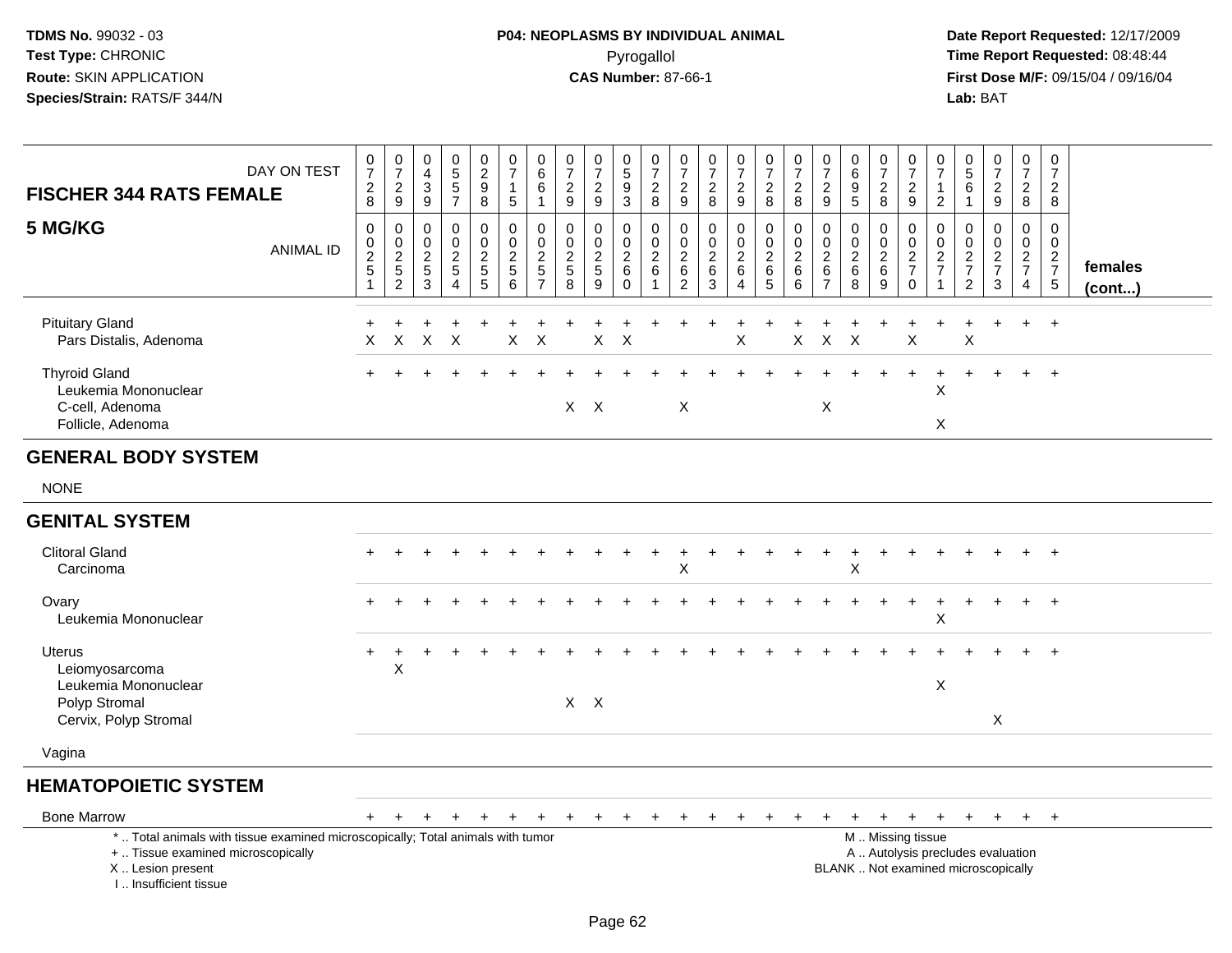| DAY ON TEST<br><b>FISCHER 344 RATS FEMALE</b>                                                                                              | $\pmb{0}$<br>$\overline{7}$<br>$\sqrt{2}$<br>$\,8\,$                     | $\frac{0}{7}$<br>$\frac{2}{9}$                      | 0<br>4<br>$\ensuremath{\mathsf{3}}$<br>$\boldsymbol{9}$ | $\begin{matrix}0\\5\\5\end{matrix}$<br>$\overline{7}$                | $\begin{smallmatrix} 0\\2\\9 \end{smallmatrix}$<br>8          | 0<br>$\overline{7}$<br>$\overline{1}$<br>$\sqrt{5}$           | 0<br>$\,6\,$<br>$\,6\,$<br>$\overline{1}$                                 | 0<br>$\overline{7}$<br>$\overline{c}$<br>9    | $\frac{0}{7}$<br>$\overline{c}$<br>9              | 0<br>$\overline{5}$<br>$\boldsymbol{9}$<br>3           | $\frac{0}{7}$<br>$^2_{\bf 8}$                                  | 0<br>$\overline{7}$<br>$\frac{2}{9}$                             | $\frac{0}{7}$<br>$\sqrt{2}$<br>8                                          | $\frac{0}{7}$<br>$\frac{2}{9}$                 | 0<br>$\overline{7}$<br>$\overline{2}$<br>8                  | $\frac{0}{7}$<br>$\overline{\mathbf{c}}$<br>8                                | $\frac{0}{7}$<br>$\sqrt{2}$<br>9                              | $\begin{array}{c} 0 \\ 6 \end{array}$<br>$\boldsymbol{9}$<br>5 | $\frac{0}{7}$<br>$\frac{2}{8}$                      | 0<br>$\overline{7}$<br>$\sqrt{2}$<br>9                                                        | 0<br>$\overline{7}$<br>$\mathbf{1}$<br>$\sqrt{2}$ | 0<br>$\overline{5}$<br>$\,6\,$<br>$\mathbf{1}$             | $\frac{0}{7}$<br>$\overline{a}$<br>9          | 0<br>$\overline{7}$<br>$\overline{a}$<br>8 | 0<br>$\overline{7}$<br>$\overline{c}$<br>8                     |                         |
|--------------------------------------------------------------------------------------------------------------------------------------------|--------------------------------------------------------------------------|-----------------------------------------------------|---------------------------------------------------------|----------------------------------------------------------------------|---------------------------------------------------------------|---------------------------------------------------------------|---------------------------------------------------------------------------|-----------------------------------------------|---------------------------------------------------|--------------------------------------------------------|----------------------------------------------------------------|------------------------------------------------------------------|---------------------------------------------------------------------------|------------------------------------------------|-------------------------------------------------------------|------------------------------------------------------------------------------|---------------------------------------------------------------|----------------------------------------------------------------|-----------------------------------------------------|-----------------------------------------------------------------------------------------------|---------------------------------------------------|------------------------------------------------------------|-----------------------------------------------|--------------------------------------------|----------------------------------------------------------------|-------------------------|
| 5 MG/KG<br><b>ANIMAL ID</b>                                                                                                                | $\mathbf 0$<br>$\mathbf 0$<br>$\overline{\mathbf{c}}$<br>$\sqrt{5}$<br>1 | 0<br>$\mathbf 0$<br>$\frac{2}{5}$<br>$\overline{2}$ | $\mathbf 0$<br>$\Omega$<br>$\overline{c}$<br>5<br>3     | $\mathbf 0$<br>$\pmb{0}$<br>$\frac{2}{5}$<br>$\overline{\mathbf{4}}$ | $\mathbf 0$<br>$\mathbf 0$<br>$\frac{2}{5}$<br>$\overline{5}$ | $\mathbf 0$<br>$\mathbf 0$<br>$\frac{2}{5}$<br>$6\phantom{a}$ | $\mathbf 0$<br>$\Omega$<br>$\overline{c}$<br>$\sqrt{5}$<br>$\overline{7}$ | $\mathbf 0$<br>$\Omega$<br>$\frac{2}{5}$<br>8 | 0<br>$\mathbf 0$<br>$rac{2}{5}$<br>$\overline{9}$ | $\mathbf 0$<br>$\mathbf 0$<br>$\overline{c}$<br>6<br>0 | $\mathbf 0$<br>$\mathbf 0$<br>$\overline{\mathbf{c}}$<br>$\,6$ | $\mathbf 0$<br>$\mathbf 0$<br>$^2\phantom{0}6$<br>$\overline{2}$ | $\mathbf 0$<br>$\mathbf 0$<br>$\boldsymbol{2}$<br>$\,6\,$<br>$\mathbf{3}$ | $\mathbf 0$<br>$\pmb{0}$<br>$\frac{2}{6}$<br>4 | 0<br>$\mathsf{O}\xspace$<br>$\frac{2}{6}$<br>$\overline{5}$ | $\mathbf 0$<br>$\mathbf 0$<br>$\overline{\mathbf{c}}$<br>6<br>$6\phantom{a}$ | $\Omega$<br>$\Omega$<br>$\overline{c}$<br>6<br>$\overline{7}$ | $\mathbf 0$<br>$\mathbf 0$<br>$^2\phantom{1}6$<br>8            | 0<br>$\mathbf 0$<br>$\frac{2}{6}$<br>$\overline{9}$ | $\mathbf 0$<br>$\Omega$<br>$\frac{2}{7}$<br>$\mathbf 0$                                       | $\mathbf 0$<br>$\Omega$<br>$\frac{2}{7}$<br>1     | $\mathbf 0$<br>$\Omega$<br>$\frac{2}{7}$<br>$\overline{c}$ | $\mathbf 0$<br>$\Omega$<br>$\frac{2}{7}$<br>3 | 0<br>$\mathbf 0$<br>$\frac{2}{7}$<br>4     | $\mathbf 0$<br>$\mathbf 0$<br>$\frac{2}{7}$<br>$5\phantom{.0}$ | females<br>$($ cont $)$ |
| Leukemia Mononuclear                                                                                                                       |                                                                          |                                                     |                                                         |                                                                      |                                                               |                                                               |                                                                           |                                               |                                                   |                                                        |                                                                |                                                                  |                                                                           |                                                |                                                             |                                                                              |                                                               |                                                                |                                                     |                                                                                               | X                                                 |                                                            |                                               |                                            |                                                                |                         |
| Lymph Node                                                                                                                                 |                                                                          |                                                     |                                                         |                                                                      | $\ddot{}$                                                     |                                                               |                                                                           |                                               |                                                   |                                                        |                                                                |                                                                  |                                                                           |                                                | $\ddot{}$                                                   |                                                                              |                                                               |                                                                |                                                     |                                                                                               |                                                   |                                                            |                                               |                                            |                                                                |                         |
| Lymph Node, Mandibular                                                                                                                     | M                                                                        | M                                                   | м                                                       | M                                                                    | M                                                             | M                                                             | M                                                                         | M                                             | - M                                               | M                                                      |                                                                | M M                                                              | M.                                                                        | M.                                             | M                                                           | M                                                                            |                                                               | M M M                                                          |                                                     | M                                                                                             |                                                   | M M M                                                      |                                               |                                            | M M                                                            |                         |
| Lymph Node, Mesenteric<br>Histiocytic Sarcoma, Metastatic, Mammary<br>Gland<br>Leukemia Mononuclear                                        |                                                                          |                                                     |                                                         |                                                                      |                                                               |                                                               |                                                                           |                                               |                                                   |                                                        |                                                                |                                                                  |                                                                           |                                                |                                                             |                                                                              |                                                               |                                                                |                                                     |                                                                                               | X                                                 |                                                            |                                               |                                            | $\overline{+}$                                                 |                         |
| Spleen<br>Leukemia Mononuclear                                                                                                             |                                                                          |                                                     |                                                         |                                                                      |                                                               |                                                               | Χ                                                                         |                                               |                                                   |                                                        | X                                                              |                                                                  | X                                                                         |                                                | $\sf X$                                                     |                                                                              |                                                               |                                                                | $\pmb{\times}$                                      |                                                                                               | Χ                                                 |                                                            |                                               |                                            | $+$                                                            |                         |
| Thymus<br>Leukemia Mononuclear                                                                                                             |                                                                          |                                                     |                                                         |                                                                      |                                                               |                                                               |                                                                           |                                               |                                                   |                                                        |                                                                |                                                                  |                                                                           |                                                |                                                             |                                                                              |                                                               |                                                                |                                                     |                                                                                               | X                                                 |                                                            |                                               |                                            | $+$                                                            |                         |
| <b>INTEGUMENTARY SYSTEM</b>                                                                                                                |                                                                          |                                                     |                                                         |                                                                      |                                                               |                                                               |                                                                           |                                               |                                                   |                                                        |                                                                |                                                                  |                                                                           |                                                |                                                             |                                                                              |                                                               |                                                                |                                                     |                                                                                               |                                                   |                                                            |                                               |                                            |                                                                |                         |
| Mammary Gland<br>Carcinoma<br>Fibroadenoma<br>Fibroadenoma, Multiple<br>Histiocytic Sarcoma                                                |                                                                          | $\boldsymbol{\mathsf{X}}$                           |                                                         |                                                                      |                                                               |                                                               | $X$ $X$                                                                   |                                               |                                                   |                                                        |                                                                |                                                                  | $\sf X$                                                                   |                                                | $\mathsf{X}$                                                |                                                                              |                                                               |                                                                | X                                                   |                                                                                               |                                                   |                                                            | X                                             |                                            |                                                                |                         |
| Skin                                                                                                                                       |                                                                          | $\div$                                              |                                                         |                                                                      |                                                               |                                                               |                                                                           |                                               |                                                   |                                                        |                                                                |                                                                  |                                                                           |                                                |                                                             |                                                                              |                                                               |                                                                | ÷                                                   |                                                                                               |                                                   |                                                            | $\ddot{}$                                     | $+$                                        | $+$                                                            |                         |
| <b>MUSCULOSKELETAL SYSTEM</b>                                                                                                              |                                                                          |                                                     |                                                         |                                                                      |                                                               |                                                               |                                                                           |                                               |                                                   |                                                        |                                                                |                                                                  |                                                                           |                                                |                                                             |                                                                              |                                                               |                                                                |                                                     |                                                                                               |                                                   |                                                            |                                               |                                            |                                                                |                         |
| <b>Bone</b>                                                                                                                                |                                                                          |                                                     |                                                         |                                                                      |                                                               |                                                               |                                                                           |                                               |                                                   |                                                        |                                                                |                                                                  |                                                                           |                                                |                                                             |                                                                              |                                                               |                                                                |                                                     |                                                                                               |                                                   |                                                            |                                               |                                            | $\overline{1}$                                                 |                         |
| *  Total animals with tissue examined microscopically; Total animals with tumor<br>+  Tissue examined microscopically<br>X  Lesion present |                                                                          |                                                     |                                                         |                                                                      |                                                               |                                                               |                                                                           |                                               |                                                   |                                                        |                                                                |                                                                  |                                                                           |                                                |                                                             |                                                                              |                                                               |                                                                |                                                     | M  Missing tissue<br>A  Autolysis precludes evaluation<br>BLANK  Not examined microscopically |                                                   |                                                            |                                               |                                            |                                                                |                         |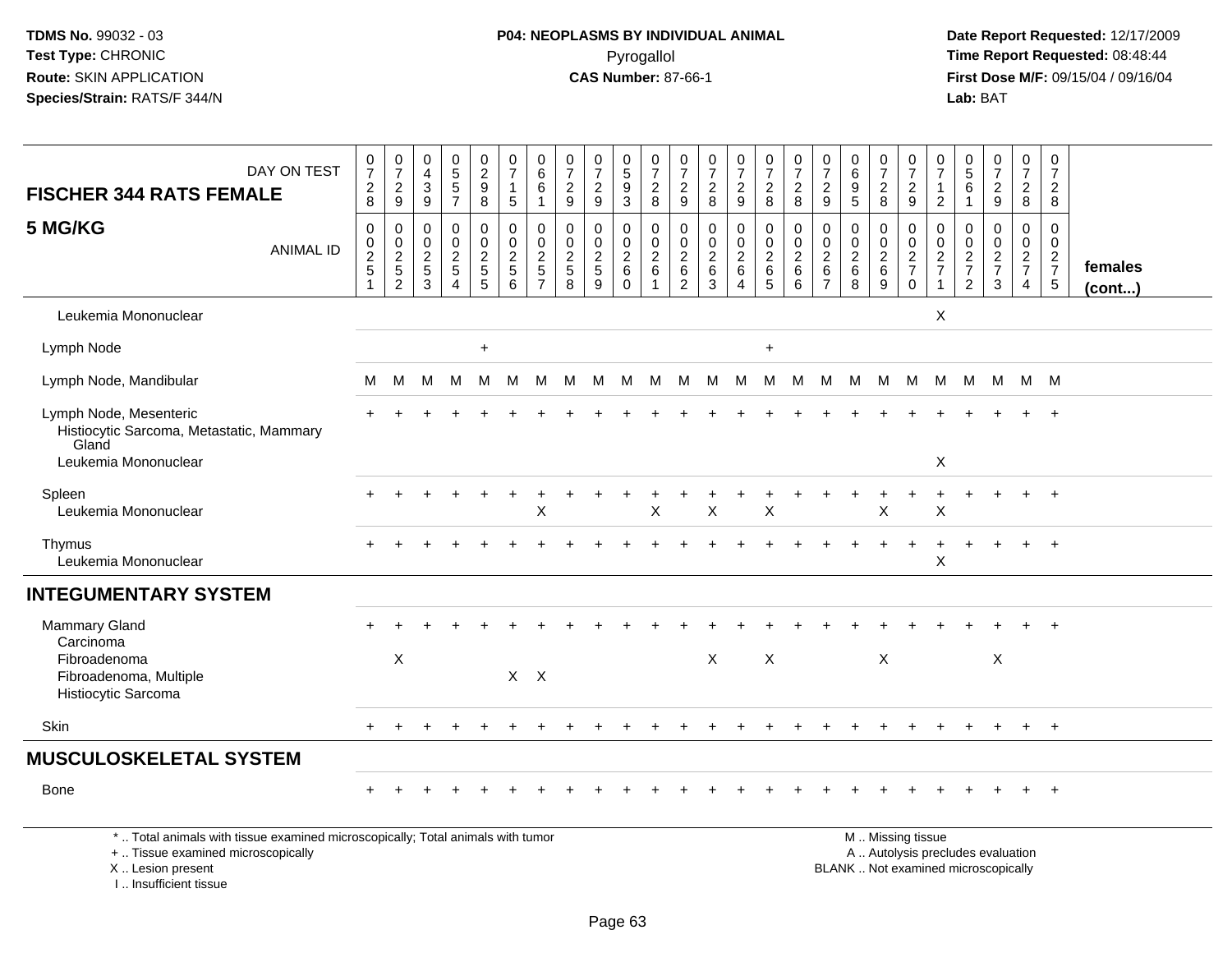| DAY ON TEST<br><b>FISCHER 344 RATS FEMALE</b>                                                                                                                       | $\frac{0}{7}$<br>$_{8}^2$                                                | 0<br>$\overline{7}$<br>$\frac{2}{9}$                          | 0<br>$\overline{4}$<br>3<br>$\overline{9}$                                         | $\pmb{0}$<br>$\sqrt{5}$<br>$\sqrt{5}$<br>$\overline{7}$            | 0<br>$\overline{c}$<br>9<br>$\bf 8$                                      | 0<br>$\overline{7}$<br>1<br>5                   | 0<br>$6\phantom{1}$<br>6<br>$\overline{1}$                         | $\frac{0}{7}$<br>$\overline{2}$<br>9                                | 0<br>$\overline{7}$<br>$\frac{2}{9}$   | 0<br>$\sqrt{5}$<br>$9\,$<br>$\overline{3}$                                             | 0<br>$\overline{7}$<br>$\frac{2}{8}$                         | 0<br>$\overline{7}$<br>$\overline{2}$<br>$9\,$            | $\frac{0}{7}$<br>$_{8}^2$                    | $\frac{0}{7}$<br>$\overline{c}$<br>9                            | $\begin{array}{c} 0 \\ 7 \end{array}$<br>$\overline{2}$<br>8  | $\boldsymbol{0}$<br>$\overline{7}$<br>$_{8}^2$         | $\pmb{0}$<br>$\overline{7}$<br>$\overline{c}$<br>$\overline{9}$     | 0<br>$\,6$<br>$\boldsymbol{9}$<br>$\overline{5}$ | 0<br>$\overline{7}$<br>$_{8}^2$         | 0<br>$\overline{7}$<br>$\overline{\mathbf{c}}$<br>9                                           | 0<br>$\overline{7}$<br>$\mathbf{1}$<br>$\overline{2}$                | $\begin{array}{c} 0 \\ 5 \end{array}$<br>6<br>$\mathbf{1}$ | $\begin{smallmatrix}0\\7\end{smallmatrix}$<br>$\frac{2}{9}$ | $\pmb{0}$<br>$\overline{7}$<br>$\overline{2}$<br>8 | 0<br>$\overline{7}$<br>2<br>8                              |                         |
|---------------------------------------------------------------------------------------------------------------------------------------------------------------------|--------------------------------------------------------------------------|---------------------------------------------------------------|------------------------------------------------------------------------------------|--------------------------------------------------------------------|--------------------------------------------------------------------------|-------------------------------------------------|--------------------------------------------------------------------|---------------------------------------------------------------------|----------------------------------------|----------------------------------------------------------------------------------------|--------------------------------------------------------------|-----------------------------------------------------------|----------------------------------------------|-----------------------------------------------------------------|---------------------------------------------------------------|--------------------------------------------------------|---------------------------------------------------------------------|--------------------------------------------------|-----------------------------------------|-----------------------------------------------------------------------------------------------|----------------------------------------------------------------------|------------------------------------------------------------|-------------------------------------------------------------|----------------------------------------------------|------------------------------------------------------------|-------------------------|
| 5 MG/KG<br><b>ANIMAL ID</b>                                                                                                                                         | $\pmb{0}$<br>$\pmb{0}$<br>$\overline{c}$<br>$\sqrt{5}$<br>$\overline{1}$ | $\mathbf 0$<br>$\mathbf 0$<br>$\frac{2}{5}$<br>$\overline{c}$ | $\mathbf 0$<br>$\mathsf{O}\xspace$<br>$\overline{2}$<br>$\sqrt{5}$<br>$\mathbf{3}$ | 0<br>$\mathbf 0$<br>$\sqrt{2}$<br>$\overline{5}$<br>$\overline{4}$ | 0<br>$\mathbf 0$<br>$\boldsymbol{2}$<br>$\overline{5}$<br>$\overline{5}$ | 0<br>0<br>$\overline{c}$<br>5<br>$6\phantom{a}$ | 0<br>$\mathbf 0$<br>$\overline{c}$<br>$\sqrt{5}$<br>$\overline{7}$ | $\mathbf 0$<br>$\mathbf 0$<br>$\overline{2}$<br>$\overline{5}$<br>8 | 0<br>$\mathbf 0$<br>$\frac{2}{5}$<br>9 | $\mathbf 0$<br>$\mathsf{O}\xspace$<br>$\overline{2}$<br>$6\phantom{1}6$<br>$\mathbf 0$ | $\mathbf 0$<br>$\mathbf 0$<br>2<br>$\,6\,$<br>$\overline{1}$ | 0<br>$\mathbf 0$<br>$\overline{c}$<br>6<br>$\overline{2}$ | 0<br>$\mathbf 0$<br>$\overline{a}$<br>6<br>3 | 0<br>$\mathbf 0$<br>$\overline{2}$<br>$\,6\,$<br>$\overline{4}$ | 0<br>$\pmb{0}$<br>$\overline{c}$<br>$\,6\,$<br>$\overline{5}$ | 0<br>$\mathbf 0$<br>$\sqrt{2}$<br>6<br>$6\phantom{1}6$ | $\mathbf 0$<br>$\mathbf 0$<br>$\overline{c}$<br>6<br>$\overline{7}$ | 0<br>$\pmb{0}$<br>$\frac{2}{6}$<br>8             | 0<br>$\pmb{0}$<br>$^2\phantom{1}6$<br>9 | 0<br>0<br>$\frac{2}{7}$<br>$\mathbf 0$                                                        | 0<br>$\mathbf 0$<br>$\overline{c}$<br>$\overline{7}$<br>$\mathbf{1}$ | 0<br>$\mathbf 0$<br>$\frac{2}{7}$<br>$\overline{2}$        | 0<br>$\mathbf 0$<br>$\frac{2}{7}$<br>3                      | 0<br>$\mathbf 0$<br>$rac{2}{7}$<br>$\overline{4}$  | $\Omega$<br>$\overline{0}$<br>$\frac{2}{7}$<br>$\,$ 5 $\,$ | females<br>$($ cont $)$ |
| <b>NERVOUS SYSTEM</b>                                                                                                                                               |                                                                          |                                                               |                                                                                    |                                                                    |                                                                          |                                                 |                                                                    |                                                                     |                                        |                                                                                        |                                                              |                                                           |                                              |                                                                 |                                                               |                                                        |                                                                     |                                                  |                                         |                                                                                               |                                                                      |                                                            |                                                             |                                                    |                                                            |                         |
| <b>Brain</b>                                                                                                                                                        | $\ddot{}$                                                                |                                                               |                                                                                    |                                                                    |                                                                          |                                                 |                                                                    |                                                                     |                                        |                                                                                        |                                                              |                                                           |                                              |                                                                 |                                                               |                                                        |                                                                     |                                                  |                                         |                                                                                               |                                                                      |                                                            |                                                             | $\ddot{}$                                          | $+$                                                        |                         |
| <b>RESPIRATORY SYSTEM</b>                                                                                                                                           |                                                                          |                                                               |                                                                                    |                                                                    |                                                                          |                                                 |                                                                    |                                                                     |                                        |                                                                                        |                                                              |                                                           |                                              |                                                                 |                                                               |                                                        |                                                                     |                                                  |                                         |                                                                                               |                                                                      |                                                            |                                                             |                                                    |                                                            |                         |
| Larynx                                                                                                                                                              |                                                                          |                                                               |                                                                                    |                                                                    |                                                                          |                                                 |                                                                    |                                                                     |                                        |                                                                                        |                                                              |                                                           |                                              |                                                                 |                                                               |                                                        |                                                                     |                                                  |                                         |                                                                                               |                                                                      |                                                            |                                                             |                                                    |                                                            |                         |
| Lung<br>Alveolar/Bronchiolar Adenoma<br>Alveolar/Bronchiolar Carcinoma<br>Histiocytic Sarcoma, Metastatic, Mammary<br>Gland                                         |                                                                          |                                                               |                                                                                    |                                                                    |                                                                          |                                                 |                                                                    | X                                                                   |                                        |                                                                                        |                                                              |                                                           |                                              |                                                                 |                                                               |                                                        |                                                                     |                                                  |                                         |                                                                                               |                                                                      |                                                            |                                                             |                                                    | $\ddot{}$                                                  |                         |
| Leukemia Mononuclear                                                                                                                                                |                                                                          |                                                               |                                                                                    |                                                                    |                                                                          |                                                 | X                                                                  |                                                                     |                                        |                                                                                        |                                                              |                                                           |                                              |                                                                 | X                                                             |                                                        |                                                                     |                                                  |                                         |                                                                                               | X                                                                    |                                                            |                                                             |                                                    |                                                            |                         |
| Nose                                                                                                                                                                |                                                                          |                                                               |                                                                                    |                                                                    |                                                                          |                                                 |                                                                    |                                                                     |                                        |                                                                                        |                                                              |                                                           |                                              |                                                                 |                                                               |                                                        |                                                                     |                                                  |                                         |                                                                                               |                                                                      |                                                            |                                                             |                                                    |                                                            |                         |
| Trachea<br>Histiocytic Sarcoma, Metastatic, Mammary<br>Gland                                                                                                        |                                                                          |                                                               |                                                                                    |                                                                    |                                                                          |                                                 |                                                                    |                                                                     |                                        |                                                                                        |                                                              |                                                           |                                              |                                                                 |                                                               |                                                        |                                                                     |                                                  |                                         |                                                                                               |                                                                      |                                                            |                                                             |                                                    |                                                            |                         |
| <b>SPECIAL SENSES SYSTEM</b>                                                                                                                                        |                                                                          |                                                               |                                                                                    |                                                                    |                                                                          |                                                 |                                                                    |                                                                     |                                        |                                                                                        |                                                              |                                                           |                                              |                                                                 |                                                               |                                                        |                                                                     |                                                  |                                         |                                                                                               |                                                                      |                                                            |                                                             |                                                    |                                                            |                         |
| Eye                                                                                                                                                                 |                                                                          |                                                               |                                                                                    |                                                                    |                                                                          |                                                 |                                                                    |                                                                     |                                        |                                                                                        |                                                              |                                                           |                                              |                                                                 |                                                               |                                                        |                                                                     |                                                  |                                         |                                                                                               |                                                                      |                                                            |                                                             |                                                    |                                                            |                         |
| Harderian Gland                                                                                                                                                     |                                                                          |                                                               |                                                                                    |                                                                    |                                                                          |                                                 |                                                                    |                                                                     |                                        |                                                                                        |                                                              |                                                           |                                              |                                                                 |                                                               |                                                        |                                                                     |                                                  |                                         |                                                                                               |                                                                      |                                                            |                                                             |                                                    | $\div$                                                     |                         |
| <b>URINARY SYSTEM</b>                                                                                                                                               |                                                                          |                                                               |                                                                                    |                                                                    |                                                                          |                                                 |                                                                    |                                                                     |                                        |                                                                                        |                                                              |                                                           |                                              |                                                                 |                                                               |                                                        |                                                                     |                                                  |                                         |                                                                                               |                                                                      |                                                            |                                                             |                                                    |                                                            |                         |
| Kidney<br>Histiocytic Sarcoma, Metastatic, Mammary<br>Gland                                                                                                         |                                                                          |                                                               |                                                                                    |                                                                    |                                                                          |                                                 |                                                                    |                                                                     |                                        |                                                                                        |                                                              |                                                           |                                              |                                                                 |                                                               |                                                        |                                                                     |                                                  |                                         |                                                                                               |                                                                      |                                                            |                                                             |                                                    | $+$                                                        |                         |
| *  Total animals with tissue examined microscopically; Total animals with tumor<br>+  Tissue examined microscopically<br>X  Lesion present<br>I Insufficient tissue |                                                                          |                                                               |                                                                                    |                                                                    |                                                                          |                                                 |                                                                    |                                                                     |                                        |                                                                                        |                                                              |                                                           |                                              |                                                                 |                                                               |                                                        |                                                                     |                                                  |                                         | M  Missing tissue<br>A  Autolysis precludes evaluation<br>BLANK  Not examined microscopically |                                                                      |                                                            |                                                             |                                                    |                                                            |                         |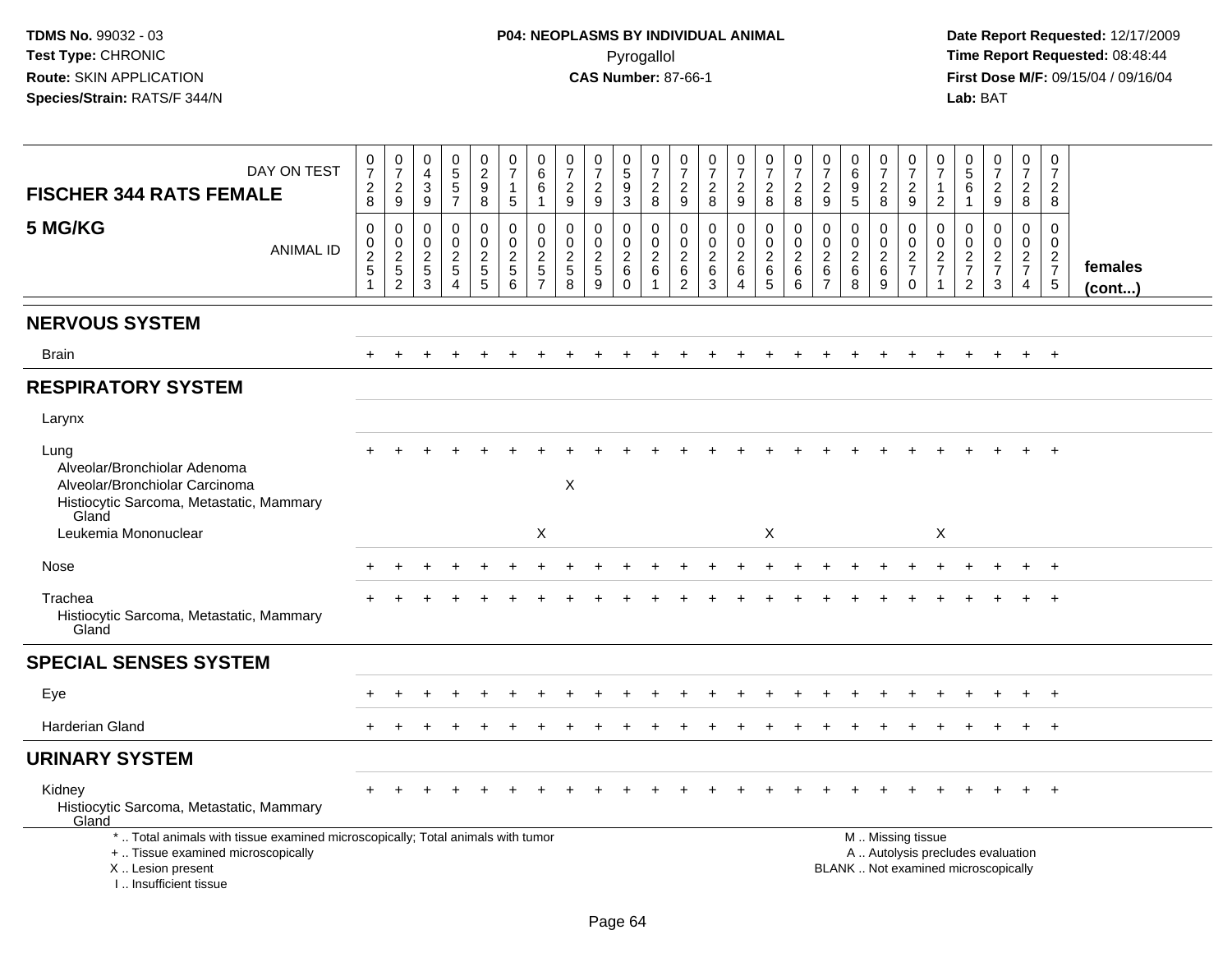**Date Report Requested:** 12/17/2009 **First Dose M/F:** 09/15/04 / 09/16/04 Lab: BAT **Lab:** BAT

| <b>FISCHER 344 RATS FEMALE</b>                                | DAY ON TEST      | $\frac{0}{7}$<br>$\overline{c}$<br>8             | $\frac{0}{7}$<br>$\frac{2}{9}$                                    | 0<br>4<br>$\ensuremath{\mathsf{3}}$<br>9                   | $\begin{array}{c} 0 \\ 5 \end{array}$<br>5 | 0<br>$\frac{2}{9}$<br>8              | $\frac{0}{7}$<br>5                     | $\begin{matrix}0\0\0\0\end{matrix}$ | $\rightarrow$<br>$\boldsymbol{2}$<br>9 | $\frac{0}{7}$<br>$\sqrt{2}$<br>9     | $\begin{array}{c} 0 \\ 5 \end{array}$<br>$\boldsymbol{9}$<br>3 | $\frac{0}{7}$<br>$_{\rm 8}^2$ | 0<br>$\rightarrow$<br>$\overline{\mathbf{c}}$<br>9 | $\frac{0}{7}$<br>$\overline{c}$<br>8 | $\frac{0}{7}$<br>$\overline{2}$<br>9 | $\frac{0}{7}$<br>$\overline{c}$<br>8 | $\frac{0}{7}$<br>$\sqrt{2}$<br>$\,8\,$                           | $\frac{0}{7}$<br>$\overline{c}$<br>9            | 0<br>$\,6$<br>$\boldsymbol{9}$<br>5     | 0<br>$\rightarrow$<br>$\overline{\mathbf{c}}$<br>8 | $\frac{0}{7}$<br>$\overline{\mathbf{c}}$<br>9 | $\frac{0}{7}$<br>$\overline{2}$   | $\sqrt{5}$<br>6                                  | $\mathbf 0$<br>$\rightarrow$<br>$\boldsymbol{2}$<br>$9\,$ | $\frac{0}{7}$<br>$\overline{c}$<br>8 | 0<br>$\overline{7}$<br>$\overline{2}$<br>$\bf8$                  |                   |
|---------------------------------------------------------------|------------------|--------------------------------------------------|-------------------------------------------------------------------|------------------------------------------------------------|--------------------------------------------|--------------------------------------|----------------------------------------|-------------------------------------|----------------------------------------|--------------------------------------|----------------------------------------------------------------|-------------------------------|----------------------------------------------------|--------------------------------------|--------------------------------------|--------------------------------------|------------------------------------------------------------------|-------------------------------------------------|-----------------------------------------|----------------------------------------------------|-----------------------------------------------|-----------------------------------|--------------------------------------------------|-----------------------------------------------------------|--------------------------------------|------------------------------------------------------------------|-------------------|
| 5 MG/KG                                                       | <b>ANIMAL ID</b> | 0<br>$\mathbf 0$<br>$\overline{\mathbf{c}}$<br>5 | 0<br>$\begin{array}{c} 0 \\ 2 \\ 5 \end{array}$<br>$\overline{2}$ | $\begin{matrix} 0 \\ 0 \end{matrix}$<br>$\frac{2}{5}$<br>3 | 00025<br>$\overline{4}$                    | 0<br>$\pmb{0}$<br>$\frac{2}{5}$<br>5 | 0<br>$\mathbf 0$<br>$\frac{2}{5}$<br>6 | 0<br>0<br>2<br>5<br>$\rightarrow$   | $\frac{2}{5}$<br>8                     | 0<br>$\pmb{0}$<br>$\frac{2}{5}$<br>9 | 0<br>$\pmb{0}$<br>$\frac{2}{6}$<br>0                           | 00026                         | $\,0\,$<br>$\frac{2}{6}$<br>$\mathcal{D}$          | $\pmb{0}$<br>$\frac{2}{6}$<br>3      | 0<br>$\pmb{0}$<br>$\frac{2}{6}$<br>4 | 0<br>0<br>$\frac{2}{6}$<br>5         | $\begin{matrix} 0 \\ 0 \end{matrix}$<br>$\frac{2}{6}$<br>$\,6\,$ | $\pmb{0}$<br>$^2\phantom{1}6$<br>$\overline{ }$ | 0<br>$\pmb{0}$<br>$^2\phantom{1}6$<br>8 | 0<br>$\pmb{0}$<br>$\frac{2}{6}$<br>9               | $\pmb{0}$<br>$\frac{2}{7}$                    | 0<br>$\mathbf 0$<br>$\frac{2}{7}$ | $\,0\,$<br>$\overline{c}$<br>$\overline{ }$<br>2 | 0<br>$\pmb{0}$<br>$\overline{c}$<br>$\overline{ }$<br>3   | 0<br>0<br>$\frac{2}{7}$<br>4         | 0<br>$\pmb{0}$<br>$\overline{2}$<br>$\overline{7}$<br>$\sqrt{5}$ | females<br>(cont) |
| Leukemia Mononuclear                                          |                  |                                                  |                                                                   |                                                            |                                            |                                      |                                        |                                     |                                        |                                      |                                                                |                               |                                                    |                                      |                                      |                                      |                                                                  |                                                 |                                         |                                                    |                                               | X                                 |                                                  |                                                           |                                      |                                                                  |                   |
| <b>Urinary Bladder</b><br>Leukemia Mononuclear                |                  |                                                  |                                                                   |                                                            |                                            |                                      |                                        |                                     |                                        |                                      |                                                                |                               |                                                    |                                      |                                      |                                      |                                                                  |                                                 |                                         |                                                    |                                               | X                                 |                                                  |                                                           | $+$                                  | $+$                                                              |                   |
| <b>SYSTEMIC LESIONS</b>                                       |                  |                                                  |                                                                   |                                                            |                                            |                                      |                                        |                                     |                                        |                                      |                                                                |                               |                                                    |                                      |                                      |                                      |                                                                  |                                                 |                                         |                                                    |                                               |                                   |                                                  |                                                           |                                      |                                                                  |                   |
| Multiple Organ<br>Histiocytic Sarcoma<br>Leukemia Mononuclear |                  |                                                  |                                                                   |                                                            |                                            |                                      |                                        | X                                   |                                        |                                      |                                                                | X                             |                                                    | X                                    |                                      | X                                    |                                                                  |                                                 |                                         | X.                                                 |                                               | X                                 |                                                  |                                                           | $+$                                  | $+$                                                              |                   |

\* .. Total animals with tissue examined microscopically; Total animals with tumor

+ .. Tissue examined microscopically

X .. Lesion present

I .. Insufficient tissue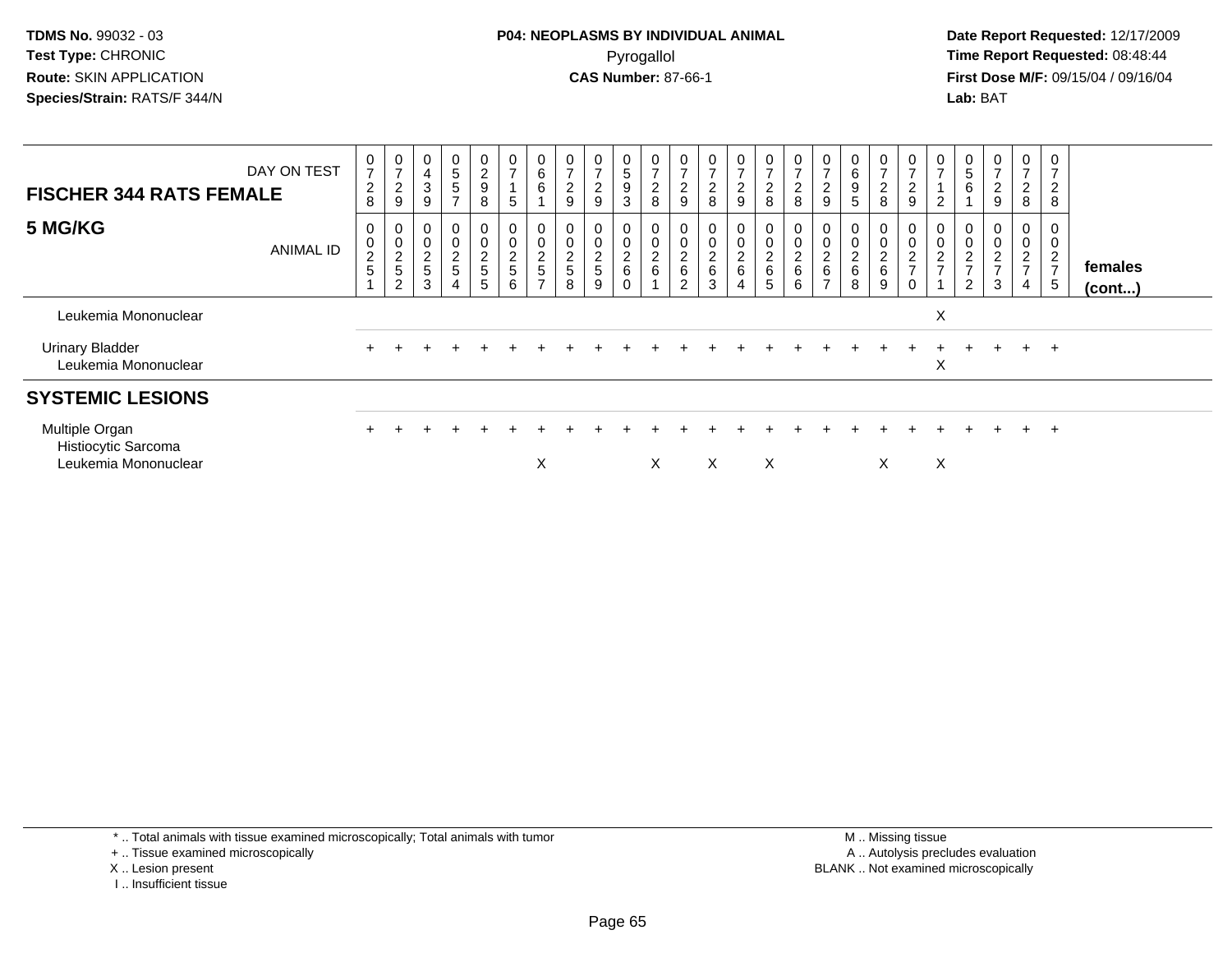**Date Report Requested:** 12/17/2009 **First Dose M/F:** 09/15/04 / 09/16/04<br>Lab: BAT **Lab:** BAT

| DAY ON TEST<br><b>FISCHER 344 RATS FEMALE</b>                                                                                              | $\mathbf 0$<br>$\overline{7}$<br>$\frac{2}{9}$ | $\frac{0}{7}$<br>$\overline{1}$<br>$\overline{1}$ | $\pmb{0}$<br>$\overline{7}$<br>$\frac{2}{9}$                        | 0<br>$\overline{7}$<br>$\frac{2}{8}$                                  | $\frac{0}{7}$<br>$\frac{2}{9}$                      | $\pmb{0}$<br>6<br>6<br>6                | $\pmb{0}$<br>$\,6$<br>$\overline{7}$<br>5                                         | $\frac{0}{7}$<br>$\frac{2}{9}$                          | $\frac{0}{7}$<br>$\boldsymbol{2}$<br>$\overline{9}$     | $\pmb{0}$<br>$^6_9$<br>$\overline{5}$               | 0<br>6<br>$\frac{2}{4}$                            | 0<br>$\overline{7}$<br>$_{8}^2$                                           | 0<br>$\boldsymbol{7}$<br>$\frac{2}{9}$             | $\frac{0}{7}$<br>$\frac{2}{8}$                                              | $\frac{0}{7}$<br>$\frac{2}{9}$                   | $\frac{0}{7}$<br>$\frac{2}{9}$                            | $\begin{array}{c} 0 \\ 5 \end{array}$<br>3<br>4                                    | $\frac{0}{7}$<br>$\overline{c}$<br>$\,8\,$                                         | $\frac{0}{7}$<br>$\overline{2}$<br>9                   | 0<br>$\overline{7}$<br>$_{8}^2$                                                               | 0<br>$\,6\,$<br>$9\,$<br>$6\phantom{1}$                                         | 0<br>$\sqrt{5}$<br>$\overline{7}$<br>$\overline{2}$                       | $\frac{0}{7}$<br>$\frac{2}{9}$                                    | $\frac{0}{7}$<br>$\frac{2}{9}$                                           | $\mathbf 0$<br>$\overline{7}$<br>$\overline{2}$<br>8 |                                        |
|--------------------------------------------------------------------------------------------------------------------------------------------|------------------------------------------------|---------------------------------------------------|---------------------------------------------------------------------|-----------------------------------------------------------------------|-----------------------------------------------------|-----------------------------------------|-----------------------------------------------------------------------------------|---------------------------------------------------------|---------------------------------------------------------|-----------------------------------------------------|----------------------------------------------------|---------------------------------------------------------------------------|----------------------------------------------------|-----------------------------------------------------------------------------|--------------------------------------------------|-----------------------------------------------------------|------------------------------------------------------------------------------------|------------------------------------------------------------------------------------|--------------------------------------------------------|-----------------------------------------------------------------------------------------------|---------------------------------------------------------------------------------|---------------------------------------------------------------------------|-------------------------------------------------------------------|--------------------------------------------------------------------------|------------------------------------------------------|----------------------------------------|
| 5 MG/KG<br><b>ANIMAL ID</b>                                                                                                                | 0<br>0<br>$\frac{2}{7}$<br>$6\phantom{1}$      | 0<br>$\frac{0}{2}$<br>$\overline{7}$              | $\mathbf 0$<br>$\mathbf 0$<br>$\overline{2}$<br>$\overline{7}$<br>8 | $\mathbf 0$<br>$\mathbf 0$<br>$\boldsymbol{2}$<br>$\overline{7}$<br>9 | 0<br>$\mathbf 0$<br>$\overline{2}$<br>8<br>$\Omega$ | 0<br>$\mathbf 0$<br>$\overline{2}$<br>8 | $\mathbf 0$<br>$\mathsf{O}\xspace$<br>$\overline{2}$<br>$\bf 8$<br>$\overline{2}$ | $\mathbf 0$<br>$\mathbf 0$<br>$\sqrt{2}$<br>$\bf8$<br>3 | $\mathbf 0$<br>$\mathbf 0$<br>$\sqrt{2}$<br>$\bf8$<br>4 | 0<br>$\mathbf 0$<br>$\boldsymbol{2}$<br>$\, 8$<br>5 | 0<br>$\mathbf 0$<br>$\overline{2}$<br>$\,8\,$<br>6 | $\mathbf 0$<br>$\mathbf 0$<br>$\overline{c}$<br>$\,8\,$<br>$\overline{7}$ | 0<br>$\mathbf 0$<br>$\overline{c}$<br>$\bf 8$<br>8 | $\mathbf 0$<br>$\mathbf 0$<br>$\boldsymbol{2}$<br>$\bf 8$<br>$\overline{9}$ | 0<br>$\mathbf 0$<br>$\frac{2}{9}$<br>$\mathbf 0$ | $\pmb{0}$<br>$\mathbf 0$<br>$\frac{2}{9}$<br>$\mathbf{1}$ | $\mathbf 0$<br>$\mathbf 0$<br>$\overline{c}$<br>$\boldsymbol{9}$<br>$\overline{2}$ | $\mathbf 0$<br>$\mathbf 0$<br>$\overline{2}$<br>$\boldsymbol{9}$<br>$\overline{3}$ | 0<br>$\mathbf 0$<br>$\overline{2}$<br>$\mathsf g$<br>4 | 0<br>0<br>$\overline{2}$<br>$\boldsymbol{9}$<br>$\overline{5}$                                | $\mathbf 0$<br>$\mathbf 0$<br>$\sqrt{2}$<br>$\boldsymbol{9}$<br>$6\phantom{1}6$ | 0<br>$\mathbf{0}$<br>$\overline{2}$<br>$\boldsymbol{9}$<br>$\overline{7}$ | $\mathbf 0$<br>$\mathbf 0$<br>$\sqrt{2}$<br>$\boldsymbol{9}$<br>8 | $\mathbf 0$<br>$\overline{0}$<br>$\overline{2}$<br>$\boldsymbol{9}$<br>9 | 0<br>$\mathbf 0$<br>3<br>$\mathbf 0$<br>$\mathbf 0$  | * TOTALS                               |
| <b>ALIMENTARY SYSTEM</b>                                                                                                                   |                                                |                                                   |                                                                     |                                                                       |                                                     |                                         |                                                                                   |                                                         |                                                         |                                                     |                                                    |                                                                           |                                                    |                                                                             |                                                  |                                                           |                                                                                    |                                                                                    |                                                        |                                                                                               |                                                                                 |                                                                           |                                                                   |                                                                          |                                                      |                                        |
| Esophagus                                                                                                                                  |                                                |                                                   |                                                                     |                                                                       |                                                     |                                         |                                                                                   |                                                         |                                                         |                                                     |                                                    |                                                                           |                                                    |                                                                             |                                                  |                                                           |                                                                                    |                                                                                    |                                                        |                                                                                               |                                                                                 |                                                                           |                                                                   |                                                                          | $\ddot{}$                                            | 50                                     |
| Intestine Large, Cecum                                                                                                                     |                                                |                                                   |                                                                     |                                                                       |                                                     |                                         |                                                                                   |                                                         |                                                         |                                                     |                                                    |                                                                           |                                                    |                                                                             |                                                  |                                                           |                                                                                    |                                                                                    |                                                        |                                                                                               |                                                                                 |                                                                           |                                                                   |                                                                          |                                                      | 50                                     |
| Intestine Large, Colon<br>Adenoma<br>Leukemia Mononuclear                                                                                  |                                                |                                                   |                                                                     |                                                                       |                                                     |                                         | $\boldsymbol{\mathsf{X}}$                                                         |                                                         |                                                         |                                                     |                                                    |                                                                           |                                                    |                                                                             |                                                  |                                                           |                                                                                    |                                                                                    |                                                        |                                                                                               |                                                                                 |                                                                           |                                                                   |                                                                          |                                                      | 50<br>$\mathbf 1$<br>$\mathbf 1$       |
| Intestine Large, Rectum                                                                                                                    |                                                |                                                   |                                                                     |                                                                       |                                                     |                                         |                                                                                   |                                                         |                                                         |                                                     |                                                    |                                                                           |                                                    |                                                                             |                                                  |                                                           |                                                                                    |                                                                                    |                                                        |                                                                                               |                                                                                 |                                                                           |                                                                   |                                                                          |                                                      | 50                                     |
| Intestine Small, Duodenum<br>Leukemia Mononuclear                                                                                          |                                                |                                                   |                                                                     |                                                                       |                                                     |                                         |                                                                                   |                                                         |                                                         |                                                     |                                                    |                                                                           |                                                    |                                                                             |                                                  |                                                           |                                                                                    |                                                                                    |                                                        |                                                                                               |                                                                                 |                                                                           |                                                                   |                                                                          |                                                      | 50<br>$\mathbf 1$                      |
| Intestine Small, Ileum<br>Histiocytic Sarcoma, Metastatic, Mammary<br>Gland                                                                |                                                |                                                   |                                                                     |                                                                       |                                                     |                                         |                                                                                   | X                                                       |                                                         |                                                     |                                                    |                                                                           |                                                    |                                                                             |                                                  |                                                           |                                                                                    |                                                                                    |                                                        |                                                                                               |                                                                                 |                                                                           |                                                                   |                                                                          |                                                      | 50<br>$\blacktriangleleft$             |
| Intestine Small, Jejunum                                                                                                                   |                                                |                                                   |                                                                     |                                                                       |                                                     |                                         |                                                                                   |                                                         |                                                         |                                                     |                                                    |                                                                           |                                                    |                                                                             |                                                  |                                                           |                                                                                    |                                                                                    |                                                        |                                                                                               |                                                                                 |                                                                           |                                                                   |                                                                          |                                                      | 50                                     |
| Liver<br>Hepatocellular Adenoma, Multiple<br>Hepatocellular Carcinoma<br>Histiocytic Sarcoma, Metastatic, Mammary<br>Gland                 |                                                |                                                   |                                                                     |                                                                       |                                                     |                                         |                                                                                   | X                                                       |                                                         |                                                     |                                                    |                                                                           |                                                    |                                                                             | X                                                | X                                                         |                                                                                    |                                                                                    |                                                        |                                                                                               |                                                                                 |                                                                           |                                                                   |                                                                          |                                                      | 50<br>-1<br>$\mathbf 1$<br>$\mathbf 1$ |
| Leukemia Mononuclear                                                                                                                       |                                                |                                                   |                                                                     |                                                                       |                                                     |                                         |                                                                                   |                                                         |                                                         |                                                     |                                                    |                                                                           |                                                    |                                                                             | X                                                |                                                           |                                                                                    |                                                                                    |                                                        |                                                                                               |                                                                                 |                                                                           | X                                                                 |                                                                          | X                                                    | 9                                      |
| Mesentery                                                                                                                                  | $\ddot{}$                                      |                                                   |                                                                     |                                                                       |                                                     |                                         |                                                                                   |                                                         |                                                         |                                                     |                                                    |                                                                           |                                                    | $\ddot{}$                                                                   |                                                  |                                                           |                                                                                    |                                                                                    | $\ddot{}$                                              |                                                                                               |                                                                                 |                                                                           |                                                                   | $\ddot{}$                                                                |                                                      | 11                                     |
| Oral Mucosa                                                                                                                                |                                                |                                                   |                                                                     |                                                                       |                                                     |                                         |                                                                                   |                                                         |                                                         |                                                     |                                                    |                                                                           |                                                    |                                                                             |                                                  |                                                           |                                                                                    |                                                                                    |                                                        |                                                                                               |                                                                                 |                                                                           |                                                                   |                                                                          | $+$                                                  | $\mathbf{2}$                           |
| *  Total animals with tissue examined microscopically; Total animals with tumor<br>+  Tissue examined microscopically<br>X  Lesion present |                                                |                                                   |                                                                     |                                                                       |                                                     |                                         |                                                                                   |                                                         |                                                         |                                                     |                                                    |                                                                           |                                                    |                                                                             |                                                  |                                                           |                                                                                    |                                                                                    |                                                        | M  Missing tissue<br>A  Autolysis precludes evaluation<br>BLANK  Not examined microscopically |                                                                                 |                                                                           |                                                                   |                                                                          |                                                      |                                        |

X .. Lesion present

I .. Insufficient tissue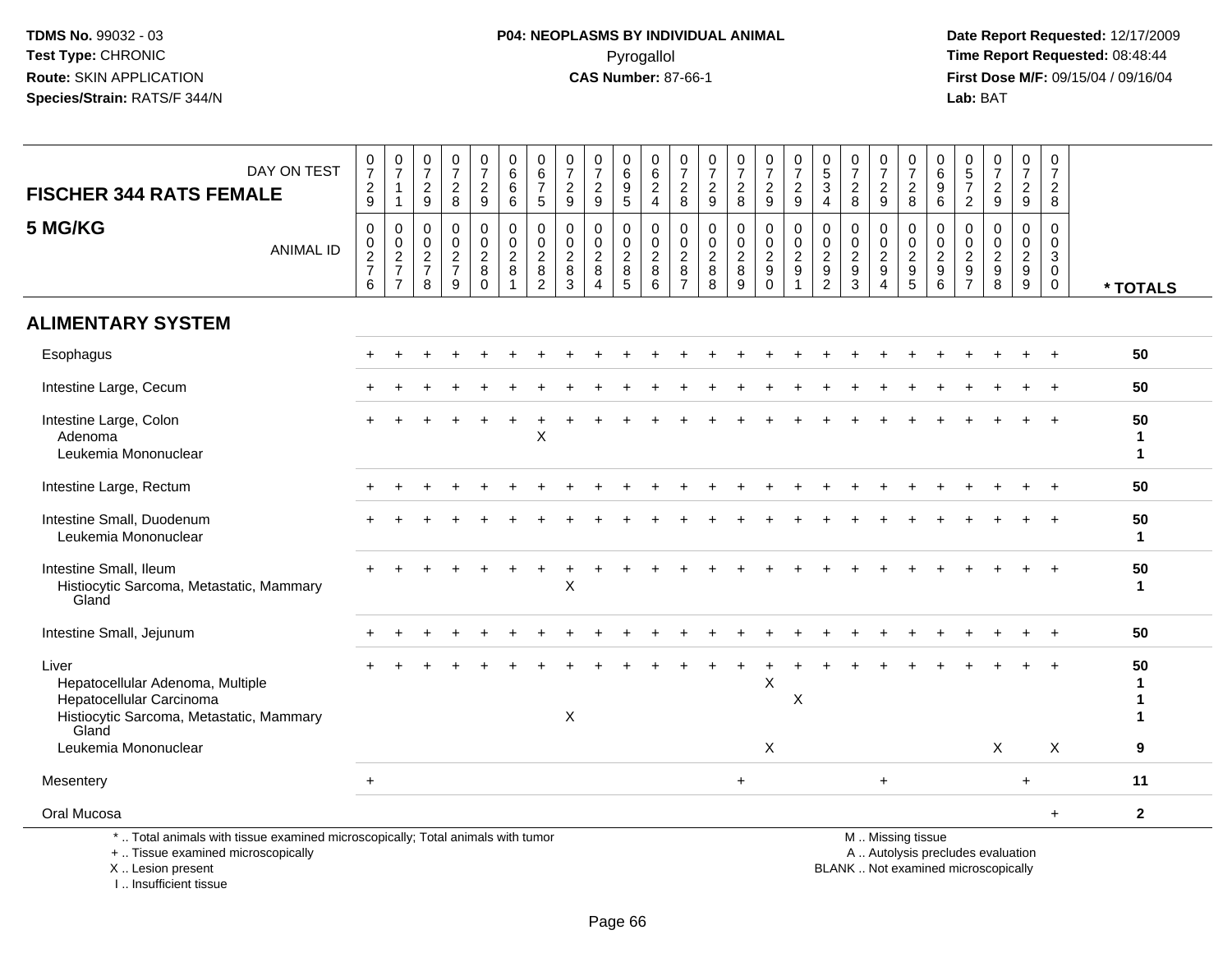**Date Report Requested:** 12/17/2009 **First Dose M/F:** 09/15/04 / 09/16/04<br>Lab: BAT **Lab:** BAT

| DAY ON TEST                                                                                                           | 0<br>$\overline{7}$                                                 | $\frac{0}{7}$                                       | $\frac{0}{7}$                                                       | $\begin{array}{c} 0 \\ 7 \end{array}$                               | $\frac{0}{7}$                                          | $\begin{array}{c} 0 \\ 6 \end{array}$                                  | 0<br>$\,6\,$                                                        | $\frac{0}{7}$                                              | $\frac{0}{7}$                                                               |                                                         |                                                  | 0<br>$\overline{7}$                                    | $\frac{0}{7}$                                           | $\frac{0}{7}$                                | $\frac{0}{7}$                                       | $\frac{0}{7}$                                                      | $\begin{array}{c} 0 \\ 5 \\ 3 \end{array}$                               | $\frac{0}{7}$                                                     | $\frac{0}{7}$                                                             | $\frac{0}{7}$                                               | 0<br>6                                    | $\begin{array}{c} 0 \\ 5 \\ 7 \end{array}$          | $\begin{smallmatrix}0\\7\end{smallmatrix}$ | $\frac{0}{7}$                                   | 0<br>$\overline{7}$                                                      |                         |
|-----------------------------------------------------------------------------------------------------------------------|---------------------------------------------------------------------|-----------------------------------------------------|---------------------------------------------------------------------|---------------------------------------------------------------------|--------------------------------------------------------|------------------------------------------------------------------------|---------------------------------------------------------------------|------------------------------------------------------------|-----------------------------------------------------------------------------|---------------------------------------------------------|--------------------------------------------------|--------------------------------------------------------|---------------------------------------------------------|----------------------------------------------|-----------------------------------------------------|--------------------------------------------------------------------|--------------------------------------------------------------------------|-------------------------------------------------------------------|---------------------------------------------------------------------------|-------------------------------------------------------------|-------------------------------------------|-----------------------------------------------------|--------------------------------------------|-------------------------------------------------|--------------------------------------------------------------------------|-------------------------|
| <b>FISCHER 344 RATS FEMALE</b>                                                                                        | $\frac{2}{9}$                                                       | $\mathbf{1}$<br>1                                   | $\frac{2}{9}$                                                       | $\frac{2}{8}$                                                       | $\frac{2}{9}$                                          | 6<br>6                                                                 | $\overline{7}$<br>5                                                 | $\frac{2}{9}$                                              | $\overline{a}$<br>9                                                         | 0<br>0<br>0<br>5                                        | $\begin{matrix} 0 \\ 6 \\ 2 \\ 4 \end{matrix}$   | $\frac{2}{8}$                                          | $\frac{2}{9}$                                           | $\frac{2}{8}$                                | $\frac{2}{9}$                                       | $\frac{2}{9}$                                                      | $\overline{4}$                                                           | $\boldsymbol{2}$<br>8                                             | $\frac{2}{9}$                                                             | $\frac{2}{8}$                                               | 9<br>6                                    | $\overline{2}$                                      | $\frac{2}{9}$                              | $\frac{2}{9}$                                   | $\overline{c}$<br>8                                                      |                         |
| 5 MG/KG<br><b>ANIMAL ID</b>                                                                                           | $\mathbf 0$<br>$\pmb{0}$<br>$\boldsymbol{2}$<br>$\overline{7}$<br>6 | 0<br>$\mathbf 0$<br>$\frac{2}{7}$<br>$\overline{7}$ | $\mathbf 0$<br>$\mathbf 0$<br>$\overline{c}$<br>$\overline{7}$<br>8 | $\mathbf 0$<br>$\pmb{0}$<br>$\boldsymbol{2}$<br>$\overline{7}$<br>9 | $\mathbf 0$<br>$\mathbf 0$<br>$\sqrt{2}$<br>$_{0}^{8}$ | $\mathbf 0$<br>$\mathbf 0$<br>$\overline{c}$<br>$\bf8$<br>$\mathbf{1}$ | $\mathbf 0$<br>$\mathbf 0$<br>$\overline{2}$<br>8<br>$\overline{2}$ | $\mathbf 0$<br>$\pmb{0}$<br>$\overline{2}$<br>$\,8\,$<br>3 | $\mathbf 0$<br>$\mathbf 0$<br>$\overline{a}$<br>8<br>$\boldsymbol{\Lambda}$ | 0<br>$\pmb{0}$<br>$\overline{c}$<br>8<br>$\overline{5}$ | $\mathbf 0$<br>$\mathbf 0$<br>$\frac{2}{8}$<br>6 | 0<br>$\Omega$<br>$\overline{2}$<br>8<br>$\overline{7}$ | $\mathbf 0$<br>$\mathbf 0$<br>$\sqrt{2}$<br>$\bf8$<br>8 | 0<br>$\mathbf 0$<br>$\overline{c}$<br>8<br>9 | 0<br>$\mathbf 0$<br>$\overline{2}$<br>9<br>$\Omega$ | $\mathbf 0$<br>$\mathbf 0$<br>$\boldsymbol{2}$<br>$\boldsymbol{9}$ | 0<br>$\mathbf 0$<br>$\overline{2}$<br>$\boldsymbol{9}$<br>$\overline{2}$ | $\mathbf 0$<br>$\mathbf 0$<br>$\sqrt{2}$<br>$\boldsymbol{9}$<br>3 | 0<br>$\boldsymbol{0}$<br>$\sqrt{2}$<br>$\boldsymbol{9}$<br>$\overline{4}$ | 0<br>$\mathbf 0$<br>$\overline{c}$<br>$\boldsymbol{9}$<br>5 | 0<br>$\Omega$<br>$\overline{c}$<br>9<br>6 | 0<br>$\mathbf 0$<br>$\overline{c}$<br>$\frac{9}{7}$ | 0<br>$\mathsf{O}\xspace$<br>$\frac{2}{9}$  | 0<br>$\overline{0}$<br>$\overline{2}$<br>$^9_9$ | $\mathbf 0$<br>$\mathbf 0$<br>$\mathbf{3}$<br>$\mathbf 0$<br>$\mathbf 0$ | * TOTALS                |
| Pancreas<br>Leukemia Mononuclear                                                                                      |                                                                     |                                                     |                                                                     |                                                                     |                                                        |                                                                        |                                                                     |                                                            |                                                                             |                                                         |                                                  |                                                        |                                                         |                                              |                                                     |                                                                    |                                                                          |                                                                   |                                                                           |                                                             |                                           |                                                     |                                            |                                                 |                                                                          | 50<br>1                 |
| <b>Salivary Glands</b><br>Histiocytic Sarcoma, Metastatic, Mammary<br>Gland<br>Leukemia Mononuclear                   |                                                                     |                                                     |                                                                     |                                                                     |                                                        |                                                                        |                                                                     | X                                                          |                                                                             |                                                         |                                                  |                                                        |                                                         |                                              |                                                     |                                                                    |                                                                          |                                                                   |                                                                           |                                                             |                                           |                                                     |                                            |                                                 |                                                                          | 50<br>$\mathbf{1}$<br>1 |
| Stomach, Forestomach<br>Leukemia Mononuclear                                                                          |                                                                     |                                                     |                                                                     |                                                                     |                                                        |                                                                        |                                                                     |                                                            |                                                                             |                                                         |                                                  |                                                        |                                                         |                                              |                                                     |                                                                    |                                                                          |                                                                   |                                                                           |                                                             |                                           |                                                     |                                            |                                                 |                                                                          | 50<br>$\mathbf 1$       |
| Stomach, Glandular<br>Leukemia Mononuclear                                                                            |                                                                     |                                                     |                                                                     |                                                                     |                                                        |                                                                        |                                                                     |                                                            |                                                                             |                                                         |                                                  |                                                        |                                                         |                                              |                                                     |                                                                    |                                                                          |                                                                   |                                                                           |                                                             |                                           |                                                     |                                            |                                                 |                                                                          | 50<br>$\mathbf{1}$      |
| <b>CARDIOVASCULAR SYSTEM</b>                                                                                          |                                                                     |                                                     |                                                                     |                                                                     |                                                        |                                                                        |                                                                     |                                                            |                                                                             |                                                         |                                                  |                                                        |                                                         |                                              |                                                     |                                                                    |                                                                          |                                                                   |                                                                           |                                                             |                                           |                                                     |                                            |                                                 |                                                                          |                         |
| <b>Blood Vessel</b>                                                                                                   |                                                                     |                                                     |                                                                     |                                                                     |                                                        |                                                                        |                                                                     |                                                            |                                                                             |                                                         |                                                  |                                                        |                                                         |                                              |                                                     |                                                                    |                                                                          |                                                                   |                                                                           |                                                             |                                           |                                                     |                                            |                                                 |                                                                          | 50                      |
| Heart                                                                                                                 |                                                                     |                                                     |                                                                     |                                                                     |                                                        |                                                                        |                                                                     |                                                            |                                                                             |                                                         |                                                  |                                                        |                                                         |                                              |                                                     |                                                                    |                                                                          |                                                                   |                                                                           |                                                             |                                           |                                                     |                                            |                                                 |                                                                          | 50                      |
| <b>ENDOCRINE SYSTEM</b>                                                                                               |                                                                     |                                                     |                                                                     |                                                                     |                                                        |                                                                        |                                                                     |                                                            |                                                                             |                                                         |                                                  |                                                        |                                                         |                                              |                                                     |                                                                    |                                                                          |                                                                   |                                                                           |                                                             |                                           |                                                     |                                            |                                                 |                                                                          |                         |
| <b>Adrenal Cortex</b>                                                                                                 |                                                                     |                                                     |                                                                     |                                                                     |                                                        |                                                                        |                                                                     |                                                            |                                                                             |                                                         |                                                  |                                                        |                                                         |                                              |                                                     |                                                                    |                                                                          |                                                                   |                                                                           |                                                             |                                           |                                                     |                                            |                                                 |                                                                          | 50                      |
| Adrenal Medulla<br>Pheochromocytoma Benign                                                                            |                                                                     |                                                     |                                                                     |                                                                     |                                                        |                                                                        |                                                                     |                                                            | $\ddot{}$                                                                   | $\ddot{}$<br>X                                          |                                                  |                                                        |                                                         |                                              |                                                     |                                                                    |                                                                          |                                                                   |                                                                           |                                                             |                                           |                                                     |                                            |                                                 |                                                                          | 50<br>$\mathbf 1$       |
| Islets, Pancreatic                                                                                                    |                                                                     |                                                     |                                                                     |                                                                     |                                                        |                                                                        |                                                                     |                                                            |                                                                             |                                                         |                                                  |                                                        |                                                         |                                              |                                                     |                                                                    |                                                                          |                                                                   |                                                                           |                                                             |                                           |                                                     |                                            |                                                 | $\overline{+}$                                                           | 50                      |
| Parathyroid Gland                                                                                                     |                                                                     |                                                     |                                                                     |                                                                     |                                                        |                                                                        |                                                                     |                                                            |                                                                             |                                                         |                                                  |                                                        |                                                         |                                              |                                                     |                                                                    |                                                                          |                                                                   |                                                                           |                                                             |                                           |                                                     |                                            |                                                 |                                                                          | 49                      |
| *  Total animals with tissue examined microscopically; Total animals with tumor<br>+  Tissue examined microscopically |                                                                     |                                                     |                                                                     |                                                                     |                                                        |                                                                        |                                                                     |                                                            |                                                                             |                                                         |                                                  |                                                        |                                                         |                                              |                                                     |                                                                    |                                                                          |                                                                   |                                                                           | M  Missing tissue                                           |                                           |                                                     | A  Autolysis precludes evaluation          |                                                 |                                                                          |                         |

 Lesion present BLANK .. Not examined microscopicallyX .. Lesion present

I .. Insufficient tissue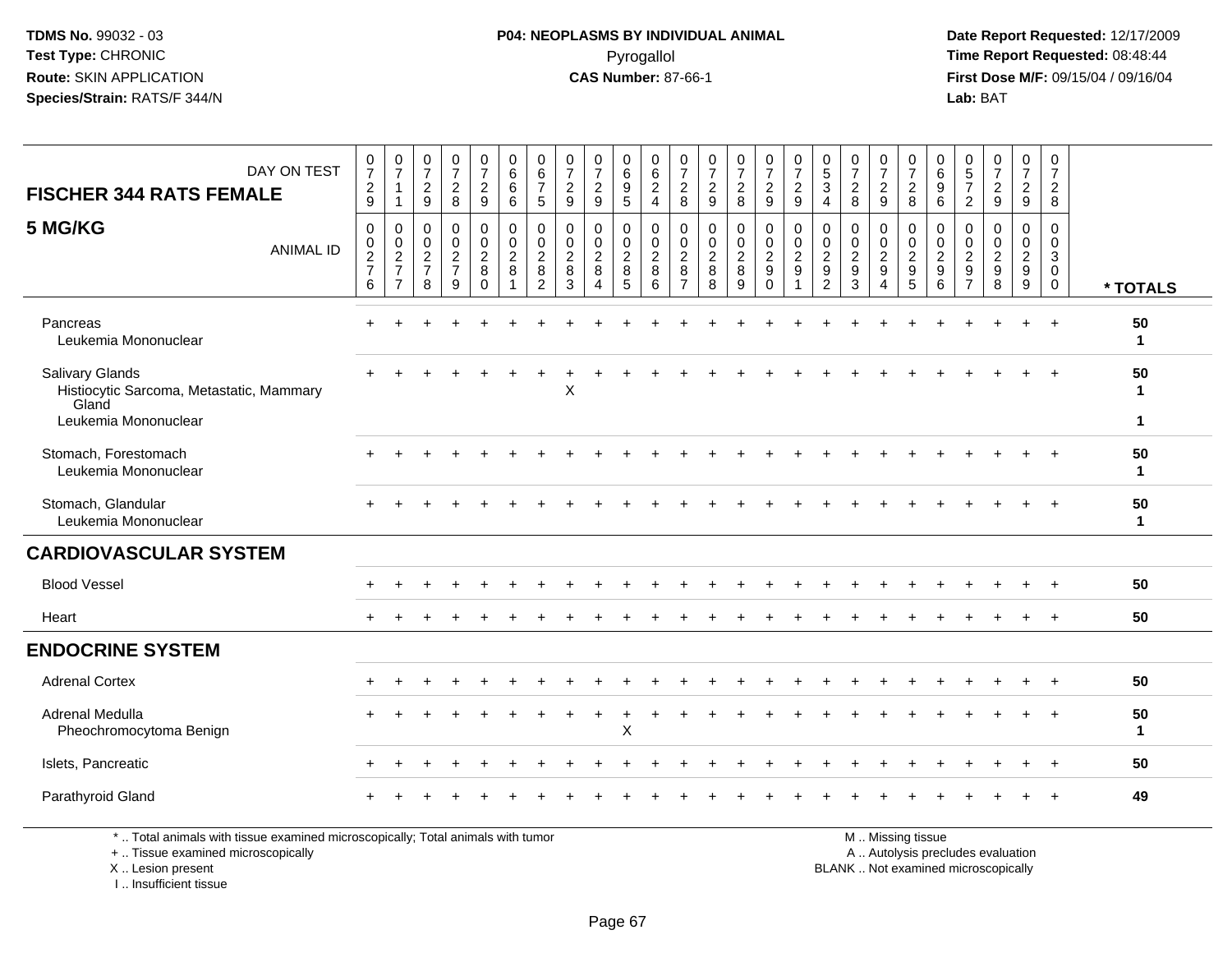**Date Report Requested:** 12/17/2009 **First Dose M/F:** 09/15/04 / 09/16/04<br>Lab: BAT **Lab:** BAT

| <b>FISCHER 344 RATS FEMALE</b>                                                       | DAY ON TEST | 0<br>$\overline{ }$<br>$\overline{c}$<br>9                                 | $\overline{0}$<br>$\rightarrow$               | 0<br>$\overline{c}$<br>9                                        | 0<br>$\overline{ }$<br>$\frac{2}{8}$           | 0<br>$\overline{\phantom{a}}$<br>$\overline{c}$<br>9 | 0<br>6<br>6<br>6                      | 0<br>6<br>$\overline{ }$<br>5                     | 0<br>$\overline{c}$<br>9       | 0<br>$\overline{ }$<br>$\frac{2}{9}$                          | $\mathbf{0}$<br>6<br>9<br>$5\overline{)}$ | 0<br>$\,6\,$<br>$\sqrt{2}$<br>$\overline{4}$                     | 0<br>$\overline{ }$<br>$\sim$<br>$\epsilon$<br>8 | 0<br>$\overline{ }$<br>$\frac{2}{9}$ | $\mathbf{0}$<br>$\overline{2}$<br>8      | 0<br>$\overline{ }$<br>$\frac{2}{9}$                     | 0<br>$\overline{z}$<br>$\frac{2}{9}$             | 0<br>5<br>3<br>4                                         | $\overline{ }$<br>$\overline{c}$<br>8                  | 0<br>$\overline{ }$<br>$\frac{2}{9}$       | $\mathbf{0}$<br>$\rightarrow$<br>$\overline{c}$<br>8        | 0<br>$6\phantom{1}6$<br>$\boldsymbol{9}$<br>$\,6\,$          | 0<br>$\sqrt{5}$<br>$\rightarrow$<br>2             | 0<br>$\overline{ }$<br>$\overline{2}$<br>9                | $\mathbf{0}$<br>$\overline{ }$<br>$\overline{2}$<br>9 | 0<br>$\overline{ }$<br>$\overline{c}$<br>8 |          |
|--------------------------------------------------------------------------------------|-------------|----------------------------------------------------------------------------|-----------------------------------------------|-----------------------------------------------------------------|------------------------------------------------|------------------------------------------------------|---------------------------------------|---------------------------------------------------|--------------------------------|---------------------------------------------------------------|-------------------------------------------|------------------------------------------------------------------|--------------------------------------------------|--------------------------------------|------------------------------------------|----------------------------------------------------------|--------------------------------------------------|----------------------------------------------------------|--------------------------------------------------------|--------------------------------------------|-------------------------------------------------------------|--------------------------------------------------------------|---------------------------------------------------|-----------------------------------------------------------|-------------------------------------------------------|--------------------------------------------|----------|
| 5 MG/KG                                                                              | ANIMAL ID   | 0<br>$\begin{smallmatrix} 0 \\ 2 \end{smallmatrix}$<br>$\overline{7}$<br>6 | 0<br>$\pmb{0}$<br>$\sqrt{2}$<br>$\rightarrow$ | 0<br>$\pmb{0}$<br>$\Omega$<br>$\epsilon$<br>$\overline{ }$<br>8 | $\mathbf 0$<br>$\pmb{0}$<br>$\frac{2}{7}$<br>9 | 0<br>$\pmb{0}$<br>$_{8}^{\rm 2}$<br>$\mathbf 0$      | 0<br>$\pmb{0}$<br>$\overline{a}$<br>8 | 0<br>0<br>$\boldsymbol{2}$<br>8<br>$\overline{2}$ | 0<br>$\epsilon$<br>$\bf8$<br>3 | 0<br>$\pmb{0}$<br>$\overline{c}$<br>$\bf 8$<br>$\overline{4}$ | 0<br>0<br>2<br>8<br>5                     | $\mathbf 0$<br>$\pmb{0}$<br>$\overline{2}$<br>$\bf 8$<br>$\,6\,$ | 0<br>$\sim$<br>$\epsilon$<br>8<br>$\overline{ }$ | $\Omega$<br>∠<br>8<br>8              | 0<br>0<br>$\overline{c}$<br>$\bf 8$<br>9 | 0<br>$\pmb{0}$<br>$\overline{c}$<br>$9\,$<br>$\mathbf 0$ | 0<br>$\pmb{0}$<br>$\sqrt{2}$<br>$\boldsymbol{9}$ | 0<br>0<br>$\overline{\mathbf{c}}$<br>9<br>$\overline{2}$ | $\mathbf 0$<br>$\overline{c}$<br>$\boldsymbol{9}$<br>3 | 0<br>$\pmb{0}$<br>$\overline{a}$<br>9<br>4 | $\mathbf{0}$<br>0<br>$\overline{c}$<br>9<br>$5\overline{)}$ | 0<br>$\boldsymbol{0}$<br>$\sqrt{2}$<br>$\boldsymbol{9}$<br>6 | U<br>0<br>$\boldsymbol{2}$<br>9<br>$\overline{ }$ | 0<br>$\pmb{0}$<br>$\overline{c}$<br>$\boldsymbol{9}$<br>8 | 0<br>0<br>$\overline{2}$<br>9<br>9                    | $\mathbf 0$<br>3<br>$\mathbf 0$            | * TOTALS |
| <b>Pituitary Gland</b><br>Pars Distalis, Adenoma                                     |             | X                                                                          |                                               | X                                                               |                                                |                                                      | X.                                    | X                                                 | X                              | X.                                                            | $\times$                                  |                                                                  | X.                                               | $X \times$                           |                                          |                                                          |                                                  | X                                                        |                                                        |                                            | $X \times$                                                  |                                                              |                                                   | ÷.                                                        | $\times$                                              | $\mathsf{X}$                               | 50<br>29 |
| <b>Thyroid Gland</b><br>Leukemia Mononuclear<br>C-cell, Adenoma<br>Follicle, Adenoma |             |                                                                            |                                               | X                                                               |                                                |                                                      |                                       |                                                   |                                |                                                               |                                           |                                                                  |                                                  |                                      |                                          |                                                          |                                                  |                                                          |                                                        |                                            |                                                             |                                                              |                                                   |                                                           | $+$                                                   | $+$<br>X                                   | 50<br>6  |

### **GENERAL BODY SYSTEM**

NONE

### **GENITAL SYSTEM**

| <b>Clitoral Gland</b><br>Carcinoma                                                                | $+$ | ÷ |  |  |  |  | ÷   | $+$ |          |  |   |  | X |   | $+$ |         | $+$ | 50<br>3 |  |
|---------------------------------------------------------------------------------------------------|-----|---|--|--|--|--|-----|-----|----------|--|---|--|---|---|-----|---------|-----|---------|--|
| Ovary<br>Leukemia Mononuclear                                                                     | $+$ |   |  |  |  |  | $+$ |     |          |  |   |  |   |   |     | $+$ $+$ |     | 50      |  |
| <b>Uterus</b><br>Leiomyosarcoma<br>Leukemia Mononuclear<br>Polyp Stromal<br>Cervix, Polyp Stromal | $+$ |   |  |  |  |  |     | X   | $\times$ |  | X |  |   | X |     | $+$ $+$ |     | 50<br>6 |  |
| Vagina                                                                                            |     |   |  |  |  |  |     |     |          |  | ÷ |  |   |   |     |         |     |         |  |

### **HEMATOPOIETIC SYSTEM**

| <b>Bone Marrow</b>                                                                                                    |  |  |  |  |  |  |  |  |  |                  |  |                                     |  | 50 |
|-----------------------------------------------------------------------------------------------------------------------|--|--|--|--|--|--|--|--|--|------------------|--|-------------------------------------|--|----|
| *  Total animals with tissue examined microscopically; Total animals with tumor<br>+  Tissue examined microscopically |  |  |  |  |  |  |  |  |  | M Missing tissue |  | A  Autolysis precludes evaluation   |  |    |
| X  Lesion present<br>Insufficient tissue                                                                              |  |  |  |  |  |  |  |  |  |                  |  | BLANK  Not examined microscopically |  |    |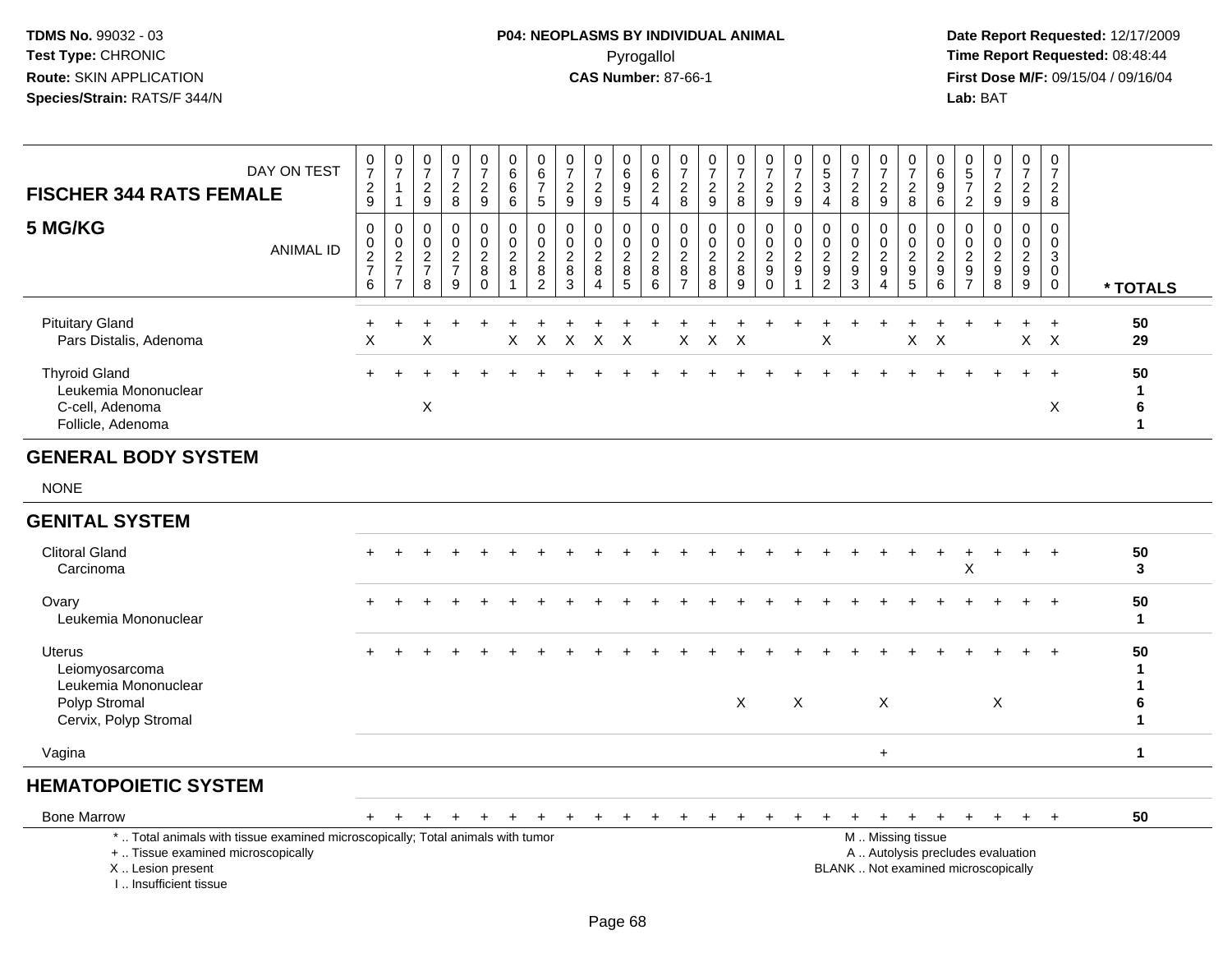**Date Report Requested:** 12/17/2009 **First Dose M/F:** 09/15/04 / 09/16/04<br>Lab: BAT **Lab:** BAT

|                                                                                                                                            | DAY ON TEST      | $\frac{0}{7}$                                  | $\begin{array}{c} 0 \\ 7 \end{array}$               | $\frac{0}{7}$                                    | $\frac{0}{7}$                                    | $\begin{smallmatrix}0\\7\end{smallmatrix}$                  | 0<br>$\,6$                                       | 0<br>$6\phantom{a}$                                            | 0<br>$\overline{7}$                               | $\frac{0}{7}$                                                       | 0<br>$\,6\,$                                               | 0<br>$\,6\,$                                       | 0<br>$\overline{7}$                                             | 0<br>$\overline{7}$                                                 | $\frac{0}{7}$                           | $\frac{0}{7}$                                                                 | $\frac{0}{7}$                                                    | $\begin{array}{c} 0 \\ 5 \end{array}$                                    | $\frac{0}{7}$                                                   | $\pmb{0}$<br>$\overline{7}$                         | 0<br>$\overline{7}$                           | 0<br>$\,6$                             | 0<br>$\sqrt{5}$                                                    | $\frac{0}{7}$                                                            | $\mathbf 0$<br>$\overline{7}$                       | 0<br>$\overline{7}$                                     |                                               |
|--------------------------------------------------------------------------------------------------------------------------------------------|------------------|------------------------------------------------|-----------------------------------------------------|--------------------------------------------------|--------------------------------------------------|-------------------------------------------------------------|--------------------------------------------------|----------------------------------------------------------------|---------------------------------------------------|---------------------------------------------------------------------|------------------------------------------------------------|----------------------------------------------------|-----------------------------------------------------------------|---------------------------------------------------------------------|-----------------------------------------|-------------------------------------------------------------------------------|------------------------------------------------------------------|--------------------------------------------------------------------------|-----------------------------------------------------------------|-----------------------------------------------------|-----------------------------------------------|----------------------------------------|--------------------------------------------------------------------|--------------------------------------------------------------------------|-----------------------------------------------------|---------------------------------------------------------|-----------------------------------------------|
| <b>FISCHER 344 RATS FEMALE</b>                                                                                                             |                  | $\frac{2}{9}$                                  | $\mathbf{1}$<br>$\overline{1}$                      | $\frac{2}{9}$                                    | $\sqrt{2}$<br>8                                  | $\frac{2}{9}$                                               | 6<br>6                                           | $\overline{7}$<br>5                                            | $\overline{c}$<br>9                               | $\overline{c}$<br>9                                                 | $\boldsymbol{9}$<br>$\overline{5}$                         | $\sqrt{2}$<br>$\overline{4}$                       | $\overline{c}$<br>8                                             | $\overline{c}$<br>9                                                 | $\frac{2}{8}$                           | $\overline{c}$<br>9                                                           | $\boldsymbol{2}$<br>$\boldsymbol{9}$                             | $\sqrt{3}$<br>$\overline{4}$                                             | $\overline{c}$<br>8                                             | $\frac{2}{9}$                                       | $\overline{c}$<br>8                           | 9<br>6                                 | $\overline{7}$<br>$\overline{2}$                                   | $\frac{2}{9}$                                                            | $\frac{2}{9}$                                       | $\overline{2}$<br>8                                     |                                               |
| 5 MG/KG                                                                                                                                    | <b>ANIMAL ID</b> | $\mathbf 0$<br>$\pmb{0}$<br>$\frac{2}{7}$<br>6 | 0<br>$\mathbf 0$<br>$\frac{2}{7}$<br>$\overline{7}$ | $\mathbf 0$<br>$\mathbf 0$<br>$\frac{2}{7}$<br>8 | $\mathbf 0$<br>$\mathbf 0$<br>$\frac{2}{7}$<br>9 | $\mathbf 0$<br>$\mathbf 0$<br>$_{8}^{\rm 2}$<br>$\mathbf 0$ | $\mathbf 0$<br>$\mathbf 0$<br>$\frac{2}{8}$<br>1 | $\mathbf 0$<br>$\mathbf 0$<br>$_{8}^{\rm 2}$<br>$\overline{2}$ | $\mathbf 0$<br>$\mathbf 0$<br>$_{8}^{\rm 2}$<br>3 | $\mathbf 0$<br>$\mathbf 0$<br>$\overline{2}$<br>$\overline{8}$<br>4 | $\mathbf 0$<br>$\mathbf 0$<br>$_{8}^{\rm 2}$<br>$\sqrt{5}$ | $\mathbf 0$<br>$\mathbf 0$<br>$\sqrt{2}$<br>8<br>6 | $\mathbf 0$<br>$\overline{0}$<br>$^2_{\bf 8}$<br>$\overline{7}$ | $\mathbf 0$<br>$\mathbf 0$<br>$\overline{c}$<br>$\overline{8}$<br>8 | 0<br>$\mathbf 0$<br>$_{8}^{\rm 2}$<br>9 | $\mathbf 0$<br>$\overline{0}$<br>$\overline{c}$<br>$\overline{9}$<br>$\Omega$ | $\mathbf 0$<br>$\mathbf 0$<br>$\boldsymbol{2}$<br>$\overline{9}$ | $\mathbf 0$<br>$\mathbf 0$<br>$\begin{array}{c} 2 \\ 9 \\ 2 \end{array}$ | $\Omega$<br>$\Omega$<br>$\overline{2}$<br>$\boldsymbol{9}$<br>3 | 0<br>$\mathbf 0$<br>$\frac{2}{9}$<br>$\overline{4}$ | $\Omega$<br>$\mathbf 0$<br>$\frac{2}{9}$<br>5 | 0<br>$\mathbf 0$<br>$\frac{2}{9}$<br>6 | $\Omega$<br>$\Omega$<br>$\begin{array}{c} 2 \\ 9 \\ 7 \end{array}$ | 0<br>$\mathbf 0$<br>$\begin{array}{c} 2 \\ 9 \\ 8 \end{array}$           | $\mathbf 0$<br>$\overline{0}$<br>$\frac{2}{9}$<br>9 | $\Omega$<br>$\Omega$<br>3<br>$\mathbf 0$<br>$\mathbf 0$ | * TOTALS                                      |
| Leukemia Mononuclear                                                                                                                       |                  |                                                |                                                     |                                                  |                                                  |                                                             |                                                  |                                                                |                                                   |                                                                     |                                                            |                                                    |                                                                 |                                                                     |                                         |                                                                               |                                                                  |                                                                          |                                                                 |                                                     |                                               |                                        |                                                                    |                                                                          |                                                     | X                                                       | $\mathbf{2}$                                  |
| Lymph Node                                                                                                                                 |                  |                                                |                                                     |                                                  |                                                  |                                                             |                                                  |                                                                |                                                   |                                                                     |                                                            |                                                    |                                                                 |                                                                     |                                         |                                                                               |                                                                  |                                                                          |                                                                 |                                                     |                                               |                                        |                                                                    |                                                                          |                                                     |                                                         | $\mathbf{2}$                                  |
| Lymph Node, Mandibular                                                                                                                     |                  | M                                              | M                                                   |                                                  |                                                  |                                                             | M M M M M M M M                                  |                                                                |                                                   |                                                                     |                                                            | M                                                  |                                                                 | M M M M                                                             |                                         |                                                                               |                                                                  |                                                                          |                                                                 |                                                     |                                               |                                        |                                                                    | MMMMMMMMMM                                                               |                                                     |                                                         | 0                                             |
| Lymph Node, Mesenteric<br>Histiocytic Sarcoma, Metastatic, Mammary<br>Gland<br>Leukemia Mononuclear                                        |                  |                                                |                                                     |                                                  |                                                  |                                                             |                                                  |                                                                | X                                                 |                                                                     |                                                            |                                                    |                                                                 |                                                                     |                                         |                                                                               |                                                                  |                                                                          |                                                                 |                                                     |                                               |                                        |                                                                    |                                                                          |                                                     | $+$                                                     | 50<br>$\mathbf 1$<br>$\mathbf{1}$             |
| Spleen<br>Leukemia Mononuclear                                                                                                             |                  |                                                |                                                     |                                                  |                                                  |                                                             |                                                  |                                                                |                                                   |                                                                     |                                                            |                                                    |                                                                 |                                                                     |                                         |                                                                               |                                                                  |                                                                          |                                                                 |                                                     |                                               |                                        |                                                                    | X                                                                        |                                                     | X                                                       | 50<br>8                                       |
| Thymus<br>Leukemia Mononuclear                                                                                                             |                  |                                                |                                                     |                                                  |                                                  |                                                             |                                                  |                                                                |                                                   |                                                                     |                                                            |                                                    |                                                                 |                                                                     |                                         |                                                                               |                                                                  |                                                                          |                                                                 |                                                     |                                               |                                        |                                                                    |                                                                          |                                                     |                                                         | 50<br>$\mathbf{1}$                            |
| <b>INTEGUMENTARY SYSTEM</b>                                                                                                                |                  |                                                |                                                     |                                                  |                                                  |                                                             |                                                  |                                                                |                                                   |                                                                     |                                                            |                                                    |                                                                 |                                                                     |                                         |                                                                               |                                                                  |                                                                          |                                                                 |                                                     |                                               |                                        |                                                                    |                                                                          |                                                     |                                                         |                                               |
| Mammary Gland<br>Carcinoma<br>Fibroadenoma<br>Fibroadenoma, Multiple<br>Histiocytic Sarcoma                                                |                  |                                                |                                                     | $\times$                                         |                                                  |                                                             |                                                  |                                                                | X                                                 |                                                                     | $\pmb{\times}$                                             |                                                    | X                                                               |                                                                     | $\mathsf{X}$                            |                                                                               | X                                                                |                                                                          |                                                                 |                                                     |                                               | X                                      |                                                                    | X                                                                        | X                                                   | $\div$<br>X                                             | 50<br>$\mathbf{1}$<br>12<br>3<br>$\mathbf{1}$ |
| Skin                                                                                                                                       |                  | $+$                                            | $\ddot{}$                                           |                                                  |                                                  |                                                             |                                                  |                                                                |                                                   |                                                                     |                                                            |                                                    |                                                                 |                                                                     |                                         |                                                                               |                                                                  |                                                                          |                                                                 |                                                     |                                               |                                        |                                                                    | $\ddot{}$                                                                | $\ddot{}$                                           | $+$                                                     | 50                                            |
| <b>MUSCULOSKELETAL SYSTEM</b>                                                                                                              |                  |                                                |                                                     |                                                  |                                                  |                                                             |                                                  |                                                                |                                                   |                                                                     |                                                            |                                                    |                                                                 |                                                                     |                                         |                                                                               |                                                                  |                                                                          |                                                                 |                                                     |                                               |                                        |                                                                    |                                                                          |                                                     |                                                         |                                               |
| <b>Bone</b>                                                                                                                                |                  |                                                |                                                     |                                                  |                                                  |                                                             |                                                  |                                                                |                                                   |                                                                     |                                                            |                                                    |                                                                 |                                                                     |                                         |                                                                               |                                                                  |                                                                          |                                                                 |                                                     |                                               |                                        |                                                                    |                                                                          |                                                     |                                                         | 50                                            |
| *  Total animals with tissue examined microscopically; Total animals with tumor<br>+  Tissue examined microscopically<br>X  Lesion present |                  |                                                |                                                     |                                                  |                                                  |                                                             |                                                  |                                                                |                                                   |                                                                     |                                                            |                                                    |                                                                 |                                                                     |                                         |                                                                               |                                                                  |                                                                          |                                                                 |                                                     | M  Missing tissue                             |                                        |                                                                    | A  Autolysis precludes evaluation<br>BLANK  Not examined microscopically |                                                     |                                                         |                                               |

X .. Lesion present

I .. Insufficient tissue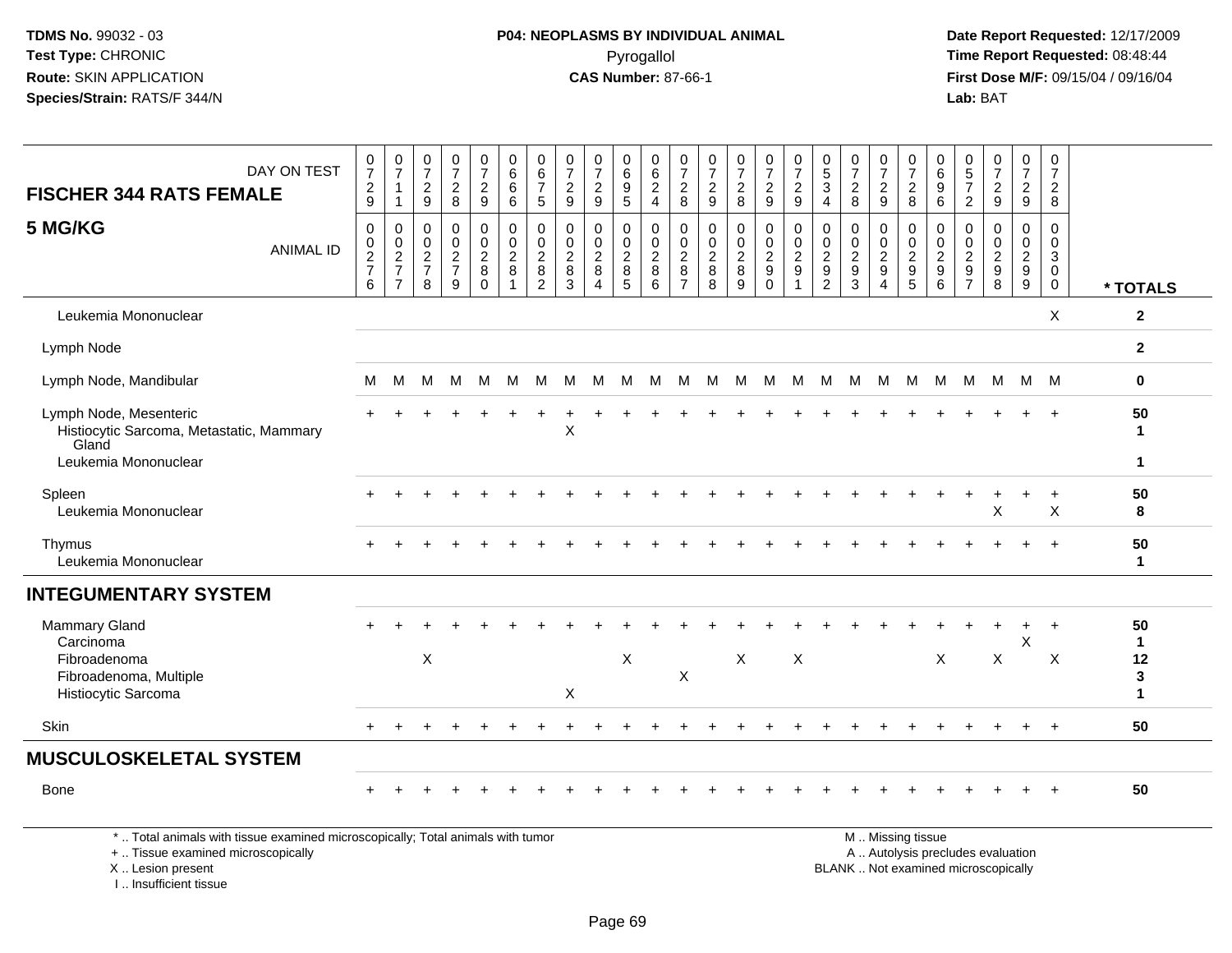| DAY ON TEST<br><b>FISCHER 344 RATS FEMALE</b><br>5 MG/KG<br><b>ANIMAL ID</b>                                                                                          | 0<br>$\overline{7}$<br>$\frac{2}{9}$<br>$\mathsf 0$<br>0<br>$\frac{2}{7}$<br>6 | $\pmb{0}$<br>$\overline{7}$<br>$\mathbf{1}$<br>$\overline{1}$<br>$\mathbf 0$<br>$\mathbf 0$<br>$\frac{2}{7}$<br>$\overline{7}$ | $\pmb{0}$<br>$\overline{7}$<br>$\overline{c}$<br>$\boldsymbol{9}$<br>$\mathbf 0$<br>$\mathbf 0$<br>$\frac{2}{7}$<br>8 | $\frac{0}{7}$<br>$\overline{a}$<br>8<br>0<br>$\Omega$<br>$\frac{2}{7}$<br>9 | $\pmb{0}$<br>$\overline{7}$<br>$\frac{2}{9}$<br>$\pmb{0}$<br>$\mathbf 0$<br>$\overline{2}$<br>8<br>$\Omega$ | $\boldsymbol{0}$<br>$\,6\,$<br>$\,6\,$<br>6<br>$\pmb{0}$<br>$\mathbf 0$<br>$\frac{2}{8}$<br>-1 | $\boldsymbol{0}$<br>$\,6\,$<br>$\overline{7}$<br>$\sqrt{5}$<br>$\boldsymbol{0}$<br>$\mathbf 0$<br>$\overline{c}$<br>8<br>$\overline{2}$ | 0<br>$\overline{7}$<br>$\sqrt{2}$<br>9<br>$\mathbf 0$<br>$\mathbf 0$<br>$\sqrt{2}$<br>8<br>3 | 0<br>$\overline{7}$<br>$\boldsymbol{2}$<br>$9\,$<br>0<br>$\Omega$<br>$_{8}^{\rm 2}$<br>4 | 0<br>6<br>$\begin{array}{c} 9 \\ 5 \end{array}$<br>0<br>$\mathbf 0$<br>$\overline{2}$<br>8<br>5 | 0<br>$\,6$<br>$\overline{c}$<br>$\overline{4}$<br>$\pmb{0}$<br>$\mathbf 0$<br>$\overline{c}$<br>8<br>6 | 0<br>$\overline{7}$<br>$_{8}^2$<br>$\pmb{0}$<br>$\mathbf 0$<br>$\sqrt{2}$<br>8<br>$\overline{7}$ | $\frac{0}{7}$<br>$\frac{2}{9}$<br>$\pmb{0}$<br>$\mathsf{O}\xspace$<br>$\frac{2}{8}$<br>8 | $\frac{0}{7}$<br>$\overline{c}$<br>$\bf 8$<br>0<br>$\mathbf 0$<br>$\frac{2}{8}$<br>9 | 0<br>$\overline{7}$<br>$\boldsymbol{2}$<br>9<br>$\mathbf 0$<br>$\pmb{0}$<br>$\sqrt{2}$<br>$\boldsymbol{9}$<br>$\Omega$ | 0<br>$\overline{7}$<br>$\overline{c}$<br>9<br>0<br>$\mathbf 0$<br>$\boldsymbol{2}$<br>$\boldsymbol{9}$ | 0<br>$\sqrt{5}$<br>$\sqrt{3}$<br>$\overline{4}$<br>0<br>$\Omega$<br>$\sqrt{2}$<br>$\boldsymbol{9}$<br>$\overline{2}$ | $\frac{0}{7}$<br>$\overline{2}$<br>8<br>0<br>$\mathbf 0$<br>$\boldsymbol{2}$<br>$\boldsymbol{9}$<br>3 | 0<br>$\overline{7}$<br>$\frac{2}{9}$<br>0<br>$\mathbf 0$<br>$\frac{2}{9}$<br>$\overline{4}$ | 0<br>$\overline{7}$<br>$\boldsymbol{2}$<br>8<br>$\mathbf 0$<br>$\mathbf 0$<br>$\overline{c}$<br>$\boldsymbol{9}$<br>5 | 0<br>6<br>9<br>$\,6\,$<br>$\mathbf 0$<br>$\mathbf 0$<br>$\boldsymbol{2}$<br>$\boldsymbol{9}$<br>6 | 0<br>$\sqrt{5}$<br>$\overline{7}$<br>$\overline{2}$<br>0<br>$\Omega$<br>$\boldsymbol{2}$<br>9<br>$\overline{7}$ | $\frac{0}{7}$<br>$\overline{a}$<br>$\boldsymbol{9}$<br>0<br>$\mathbf 0$<br>$\frac{2}{9}$<br>8 | $\pmb{0}$<br>$\overline{7}$<br>$\overline{a}$<br>$9\,$<br>$\pmb{0}$<br>$\mathbf 0$<br>$\frac{2}{9}$<br>9 | 0<br>$\overline{7}$<br>$\overline{2}$<br>8<br>0<br>$\mathbf 0$<br>$\mathbf{3}$<br>$\mathbf 0$<br>0 |                        |
|-----------------------------------------------------------------------------------------------------------------------------------------------------------------------|--------------------------------------------------------------------------------|--------------------------------------------------------------------------------------------------------------------------------|-----------------------------------------------------------------------------------------------------------------------|-----------------------------------------------------------------------------|-------------------------------------------------------------------------------------------------------------|------------------------------------------------------------------------------------------------|-----------------------------------------------------------------------------------------------------------------------------------------|----------------------------------------------------------------------------------------------|------------------------------------------------------------------------------------------|-------------------------------------------------------------------------------------------------|--------------------------------------------------------------------------------------------------------|--------------------------------------------------------------------------------------------------|------------------------------------------------------------------------------------------|--------------------------------------------------------------------------------------|------------------------------------------------------------------------------------------------------------------------|--------------------------------------------------------------------------------------------------------|----------------------------------------------------------------------------------------------------------------------|-------------------------------------------------------------------------------------------------------|---------------------------------------------------------------------------------------------|-----------------------------------------------------------------------------------------------------------------------|---------------------------------------------------------------------------------------------------|-----------------------------------------------------------------------------------------------------------------|-----------------------------------------------------------------------------------------------|----------------------------------------------------------------------------------------------------------|----------------------------------------------------------------------------------------------------|------------------------|
|                                                                                                                                                                       |                                                                                |                                                                                                                                |                                                                                                                       |                                                                             |                                                                                                             |                                                                                                |                                                                                                                                         |                                                                                              |                                                                                          |                                                                                                 |                                                                                                        |                                                                                                  |                                                                                          |                                                                                      |                                                                                                                        |                                                                                                        |                                                                                                                      |                                                                                                       |                                                                                             |                                                                                                                       |                                                                                                   |                                                                                                                 |                                                                                               |                                                                                                          |                                                                                                    | * TOTALS               |
| <b>NERVOUS SYSTEM</b>                                                                                                                                                 |                                                                                |                                                                                                                                |                                                                                                                       |                                                                             |                                                                                                             |                                                                                                |                                                                                                                                         |                                                                                              |                                                                                          |                                                                                                 |                                                                                                        |                                                                                                  |                                                                                          |                                                                                      |                                                                                                                        |                                                                                                        |                                                                                                                      |                                                                                                       |                                                                                             |                                                                                                                       |                                                                                                   |                                                                                                                 |                                                                                               |                                                                                                          |                                                                                                    |                        |
| <b>Brain</b>                                                                                                                                                          |                                                                                |                                                                                                                                |                                                                                                                       |                                                                             |                                                                                                             |                                                                                                |                                                                                                                                         |                                                                                              |                                                                                          |                                                                                                 |                                                                                                        |                                                                                                  |                                                                                          |                                                                                      |                                                                                                                        |                                                                                                        |                                                                                                                      |                                                                                                       |                                                                                             |                                                                                                                       |                                                                                                   |                                                                                                                 |                                                                                               |                                                                                                          | $+$                                                                                                | 50                     |
| <b>RESPIRATORY SYSTEM</b>                                                                                                                                             |                                                                                |                                                                                                                                |                                                                                                                       |                                                                             |                                                                                                             |                                                                                                |                                                                                                                                         |                                                                                              |                                                                                          |                                                                                                 |                                                                                                        |                                                                                                  |                                                                                          |                                                                                      |                                                                                                                        |                                                                                                        |                                                                                                                      |                                                                                                       |                                                                                             |                                                                                                                       |                                                                                                   |                                                                                                                 |                                                                                               |                                                                                                          |                                                                                                    |                        |
| Larynx                                                                                                                                                                |                                                                                |                                                                                                                                |                                                                                                                       |                                                                             |                                                                                                             |                                                                                                |                                                                                                                                         |                                                                                              |                                                                                          | $\ddot{}$                                                                                       |                                                                                                        |                                                                                                  |                                                                                          |                                                                                      |                                                                                                                        |                                                                                                        |                                                                                                                      |                                                                                                       |                                                                                             |                                                                                                                       |                                                                                                   |                                                                                                                 |                                                                                               |                                                                                                          |                                                                                                    | $\mathbf 1$            |
| Lung<br>Alveolar/Bronchiolar Adenoma<br>Alveolar/Bronchiolar Carcinoma<br>Histiocytic Sarcoma, Metastatic, Mammary<br>Gland<br>Leukemia Mononuclear                   |                                                                                |                                                                                                                                |                                                                                                                       |                                                                             |                                                                                                             |                                                                                                |                                                                                                                                         | $\boldsymbol{\mathsf{X}}$                                                                    |                                                                                          |                                                                                                 |                                                                                                        |                                                                                                  |                                                                                          |                                                                                      |                                                                                                                        |                                                                                                        |                                                                                                                      |                                                                                                       | X                                                                                           |                                                                                                                       |                                                                                                   |                                                                                                                 |                                                                                               |                                                                                                          |                                                                                                    | 50<br>1<br>1<br>1<br>3 |
| Nose                                                                                                                                                                  |                                                                                |                                                                                                                                |                                                                                                                       |                                                                             |                                                                                                             |                                                                                                |                                                                                                                                         |                                                                                              |                                                                                          |                                                                                                 |                                                                                                        |                                                                                                  |                                                                                          |                                                                                      |                                                                                                                        |                                                                                                        |                                                                                                                      |                                                                                                       |                                                                                             |                                                                                                                       |                                                                                                   |                                                                                                                 |                                                                                               |                                                                                                          | $\div$                                                                                             | 50                     |
| Trachea<br>Histiocytic Sarcoma, Metastatic, Mammary<br>Gland                                                                                                          |                                                                                |                                                                                                                                |                                                                                                                       |                                                                             |                                                                                                             |                                                                                                |                                                                                                                                         | X                                                                                            |                                                                                          |                                                                                                 |                                                                                                        |                                                                                                  |                                                                                          |                                                                                      |                                                                                                                        |                                                                                                        |                                                                                                                      |                                                                                                       |                                                                                             |                                                                                                                       |                                                                                                   |                                                                                                                 |                                                                                               |                                                                                                          |                                                                                                    | 50<br>1                |
| <b>SPECIAL SENSES SYSTEM</b>                                                                                                                                          |                                                                                |                                                                                                                                |                                                                                                                       |                                                                             |                                                                                                             |                                                                                                |                                                                                                                                         |                                                                                              |                                                                                          |                                                                                                 |                                                                                                        |                                                                                                  |                                                                                          |                                                                                      |                                                                                                                        |                                                                                                        |                                                                                                                      |                                                                                                       |                                                                                             |                                                                                                                       |                                                                                                   |                                                                                                                 |                                                                                               |                                                                                                          |                                                                                                    |                        |
| Eye                                                                                                                                                                   |                                                                                |                                                                                                                                |                                                                                                                       |                                                                             |                                                                                                             |                                                                                                |                                                                                                                                         |                                                                                              |                                                                                          |                                                                                                 |                                                                                                        |                                                                                                  |                                                                                          |                                                                                      |                                                                                                                        |                                                                                                        |                                                                                                                      |                                                                                                       |                                                                                             |                                                                                                                       |                                                                                                   |                                                                                                                 |                                                                                               |                                                                                                          |                                                                                                    | 50                     |
| <b>Harderian Gland</b>                                                                                                                                                |                                                                                |                                                                                                                                |                                                                                                                       |                                                                             |                                                                                                             |                                                                                                |                                                                                                                                         |                                                                                              |                                                                                          |                                                                                                 |                                                                                                        |                                                                                                  |                                                                                          |                                                                                      |                                                                                                                        |                                                                                                        |                                                                                                                      |                                                                                                       |                                                                                             |                                                                                                                       |                                                                                                   |                                                                                                                 |                                                                                               |                                                                                                          | $+$                                                                                                | 50                     |
| <b>URINARY SYSTEM</b>                                                                                                                                                 |                                                                                |                                                                                                                                |                                                                                                                       |                                                                             |                                                                                                             |                                                                                                |                                                                                                                                         |                                                                                              |                                                                                          |                                                                                                 |                                                                                                        |                                                                                                  |                                                                                          |                                                                                      |                                                                                                                        |                                                                                                        |                                                                                                                      |                                                                                                       |                                                                                             |                                                                                                                       |                                                                                                   |                                                                                                                 |                                                                                               |                                                                                                          |                                                                                                    |                        |
| Kidney<br>Histiocytic Sarcoma, Metastatic, Mammary<br>Gland                                                                                                           |                                                                                |                                                                                                                                |                                                                                                                       |                                                                             |                                                                                                             |                                                                                                |                                                                                                                                         | Χ                                                                                            |                                                                                          |                                                                                                 |                                                                                                        |                                                                                                  |                                                                                          |                                                                                      |                                                                                                                        |                                                                                                        |                                                                                                                      |                                                                                                       |                                                                                             |                                                                                                                       |                                                                                                   |                                                                                                                 |                                                                                               |                                                                                                          |                                                                                                    | 50<br>1                |
| *  Total animals with tissue examined microscopically; Total animals with tumor<br>+  Tissue examined microscopically<br>X  Lesion present<br>I., Insufficient tissue |                                                                                |                                                                                                                                |                                                                                                                       |                                                                             |                                                                                                             |                                                                                                |                                                                                                                                         |                                                                                              |                                                                                          |                                                                                                 |                                                                                                        |                                                                                                  |                                                                                          |                                                                                      |                                                                                                                        |                                                                                                        |                                                                                                                      |                                                                                                       |                                                                                             | M  Missing tissue                                                                                                     |                                                                                                   |                                                                                                                 | A  Autolysis precludes evaluation<br>BLANK  Not examined microscopically                      |                                                                                                          |                                                                                                    |                        |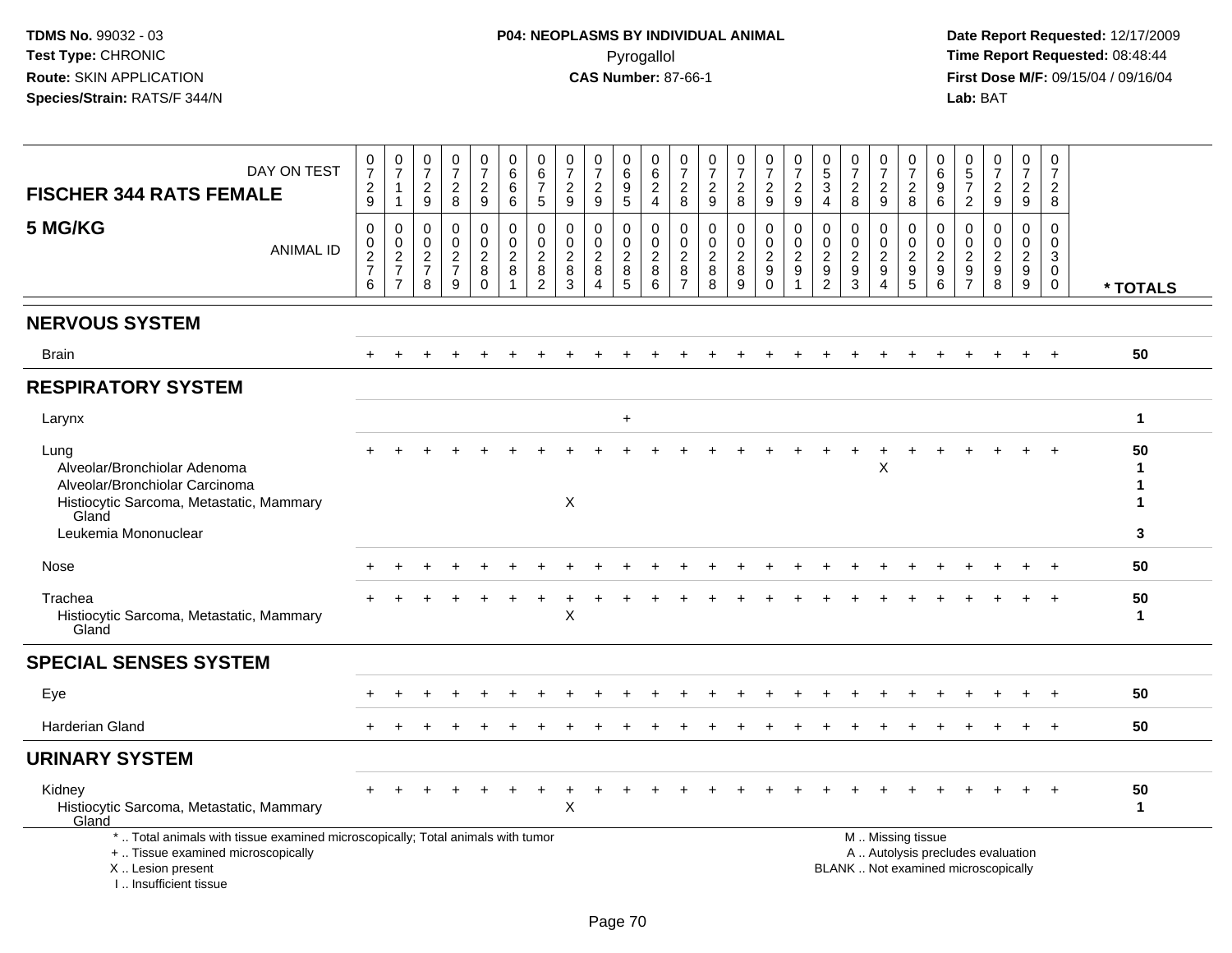**Date Report Requested:** 12/17/2009 **First Dose M/F:** 09/15/04 / 09/16/04 Lab: BAT **Lab:** BAT

| <b>FISCHER 344 RATS FEMALE</b>                                | DAY ON TEST | $\frac{0}{7}$<br>$\overline{2}$<br>9 | 0<br>$\overline{7}$                                                      | $\rightarrow$<br>$\overline{c}$<br>9 | 0<br>$\overline{ }$<br>$\boldsymbol{2}$<br>8 | 0<br>$\rightarrow$<br>$\overline{2}$<br>$\boldsymbol{9}$ | 0<br>6<br>6<br>6                | 0<br>$\,6\,$<br>$\overline{z}$<br>$\sqrt{5}$      | 0<br>$\overline{ }$<br>$\overline{2}$<br>9   | $\overline{7}$<br>$\overline{c}$<br>9 | 6<br>9<br>$\overline{5}$ | $\begin{matrix} 0 \\ 6 \end{matrix}$<br>$\overline{2}$<br>$\overline{4}$ | 0<br>$\overline{ }$<br>$\overline{c}$<br>8        | $\frac{0}{7}$<br>$\frac{2}{9}$                       | 0<br>$\overline{7}$<br>$\boldsymbol{2}$<br>8 | 0<br>$\overline{ }$<br>$\overline{2}$<br>9  | 0<br>$\overline{7}$<br>$\overline{a}$<br>$\boldsymbol{9}$ | 0<br>5<br>3<br>4                     | $\overline{ }$<br>$\overline{c}$<br>8 | 0<br>$\overline{ }$<br>$\overline{c}$<br>$\boldsymbol{9}$ | $\frac{0}{7}$<br>$_{\rm 8}^2$                                 | 0<br>$\,6$<br>$\boldsymbol{9}$<br>6                   | 0<br>5<br>$\rightarrow$<br>2                                      | $\overline{7}$<br>$\overline{\mathbf{c}}$<br>9   | 0<br>$\overline{ }$<br>$\overline{2}$<br>9 | 0<br>$\overline{ }$<br>$\overline{c}$<br>8 |          |
|---------------------------------------------------------------|-------------|--------------------------------------|--------------------------------------------------------------------------|--------------------------------------|----------------------------------------------|----------------------------------------------------------|---------------------------------|---------------------------------------------------|----------------------------------------------|---------------------------------------|--------------------------|--------------------------------------------------------------------------|---------------------------------------------------|------------------------------------------------------|----------------------------------------------|---------------------------------------------|-----------------------------------------------------------|--------------------------------------|---------------------------------------|-----------------------------------------------------------|---------------------------------------------------------------|-------------------------------------------------------|-------------------------------------------------------------------|--------------------------------------------------|--------------------------------------------|--------------------------------------------|----------|
| 5 MG/KG                                                       | ANIMAL ID   | 0<br>$\pmb{0}$<br>$\frac{2}{7}$<br>6 | 0<br>$\mathbf 0$<br>$\boldsymbol{2}$<br>$\overline{ }$<br>$\overline{ }$ | $\frac{2}{7}$<br>8                   | $\Omega$<br>∠<br>$\overline{7}$<br>9         | 0<br>0<br>$_{8}^{\rm 2}$<br>$\mathbf 0$                  | 0<br>$\pmb{0}$<br>$\frac{2}{8}$ | 0<br>$\pmb{0}$<br>$\frac{2}{8}$<br>$\overline{2}$ | $\pmb{0}$<br>$\pmb{0}$<br>$\frac{2}{8}$<br>3 | $\overline{c}$<br>8                   | $\frac{2}{8}$<br>5       | $\pmb{0}$<br>$\frac{2}{8}$<br>6                                          | 0<br>$\boldsymbol{2}$<br>$\,8\,$<br>$\rightarrow$ | 0<br>$\begin{array}{c} 0 \\ 2 \\ 8 \end{array}$<br>8 | $\frac{0}{2}$<br>9                           | 0<br>$\pmb{0}$<br>$\frac{2}{9}$<br>$\Omega$ | $\mathbf 0$<br>$\frac{2}{9}$                              | 0<br>$\frac{2}{9}$<br>$\overline{2}$ | $\frac{2}{9}$<br>3                    | 0<br>$\pmb{0}$<br>$\frac{2}{9}$<br>$\overline{4}$         | $\begin{array}{c} 0 \\ 0 \\ 2 \\ 9 \end{array}$<br>$\sqrt{5}$ | 0<br>$\pmb{0}$<br>$\sqrt{2}$<br>$\boldsymbol{9}$<br>6 | $\pmb{0}$<br>$\overline{c}$<br>$\boldsymbol{9}$<br>$\overline{ }$ | $\overline{\mathbf{c}}$<br>$\boldsymbol{9}$<br>8 | 0<br>0<br>$\frac{2}{9}$<br>9               | 0<br>3<br>$\mathbf 0$<br>0                 | * TOTALS |
| Leukemia Mononuclear                                          |             |                                      |                                                                          |                                      |                                              |                                                          |                                 |                                                   |                                              |                                       |                          |                                                                          |                                                   |                                                      |                                              |                                             |                                                           |                                      |                                       |                                                           |                                                               |                                                       |                                                                   |                                                  |                                            |                                            |          |
| <b>Urinary Bladder</b><br>Leukemia Mononuclear                |             |                                      |                                                                          |                                      |                                              |                                                          |                                 |                                                   |                                              |                                       |                          |                                                                          |                                                   |                                                      |                                              |                                             |                                                           |                                      |                                       |                                                           |                                                               |                                                       |                                                                   |                                                  | $+$                                        | $+$                                        | 50       |
| <b>SYSTEMIC LESIONS</b>                                       |             |                                      |                                                                          |                                      |                                              |                                                          |                                 |                                                   |                                              |                                       |                          |                                                                          |                                                   |                                                      |                                              |                                             |                                                           |                                      |                                       |                                                           |                                                               |                                                       |                                                                   |                                                  |                                            |                                            |          |
| Multiple Organ<br>Histiocytic Sarcoma<br>Leukemia Mononuclear |             |                                      |                                                                          |                                      |                                              |                                                          |                                 |                                                   | X                                            |                                       |                          |                                                                          |                                                   |                                                      |                                              | X                                           |                                                           |                                      |                                       |                                                           |                                                               |                                                       |                                                                   | X                                                | $+$                                        | $\pm$<br>X                                 | 50<br>9  |

\* .. Total animals with tissue examined microscopically; Total animals with tumor

+ .. Tissue examined microscopically

X .. Lesion present

I .. Insufficient tissue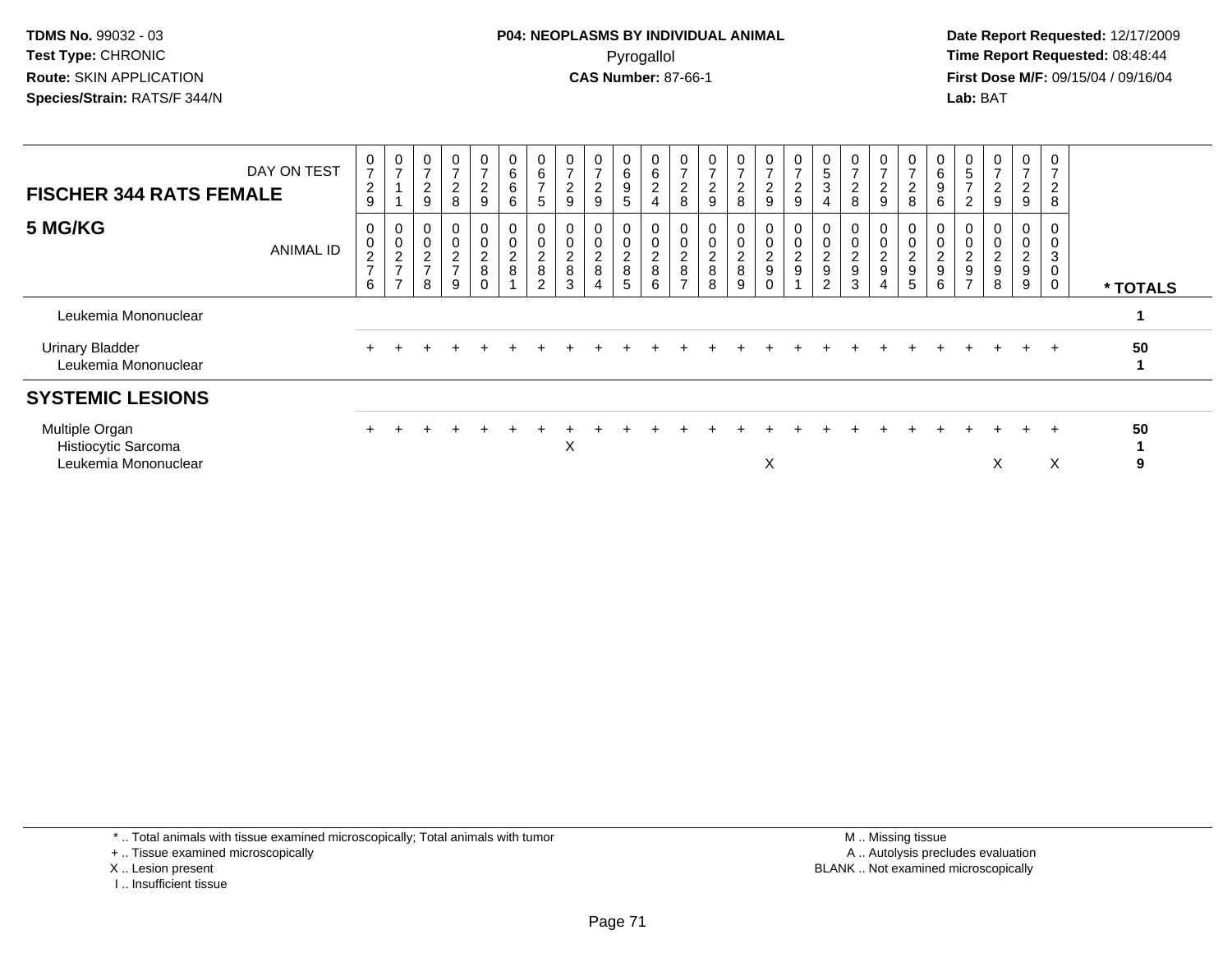**Date Report Requested:** 12/17/2009 **First Dose M/F:** 09/15/04 / 09/16/04 Lab: BAT **Lab:** BAT

| DAY ON TEST<br><b>FISCHER 344 RATS FEMALE</b>                        |                  | $\begin{array}{c} 0 \\ 7 \end{array}$<br>$\sqrt{2}$<br>$\mathbf 0$                       | $\frac{0}{7}$<br>$\mathbf 0$<br>0                                | $\begin{array}{c} 0 \\ 5 \\ 3 \end{array}$<br>8      | $\frac{0}{7}$<br>$\overline{2}$<br>8                                          | $\frac{0}{7}$<br>$\overline{2}$<br>8                           | $\frac{0}{7}$<br>$\frac{2}{8}$                                                     | $\pmb{0}$<br>$\overline{7}$<br>$\sqrt{2}$<br>9                              | $\pmb{0}$<br>$\,6\,$<br>$\mathbf{1}$<br>$\overline{7}$         | $\frac{0}{7}$<br>$\frac{2}{8}$             | $\begin{array}{c} 0 \\ 4 \\ 6 \end{array}$<br>8                         | $\begin{array}{c} 0 \\ 7 \end{array}$<br>$\overline{2}$<br>8 | $\begin{smallmatrix}0\\7\end{smallmatrix}$<br>$\frac{2}{8}$               | $\begin{smallmatrix} 0\\7 \end{smallmatrix}$<br>$\frac{2}{9}$ | $\begin{matrix} 0 \\ 6 \\ 9 \end{matrix}$<br>$\mathbf{1}$          | $\begin{array}{c} 0 \\ 5 \\ 9 \end{array}$<br>$\boldsymbol{9}$               | $\begin{matrix} 0 \\ 6 \\ 3 \end{matrix}$<br>$\overline{2}$ | $\begin{smallmatrix}0\0\4\end{smallmatrix}$<br>$\frac{9}{5}$                 | $\pmb{0}$<br>$6\phantom{a}$<br>$\ddot{\mathbf{0}}$<br>$\mathsf{O}\xspace$ | $\begin{array}{c} 0 \\ 7 \\ 2 \\ 8 \end{array}$       | $\frac{0}{7}$<br>$\overline{2}$<br>$\boldsymbol{9}$                       | $\mathbf 0$<br>6<br>$\sqrt{3}$<br>$\sqrt{2}$                                 | 0<br>6<br>$\mathbf 0$<br>$\mathbf{1}$       | $\frac{0}{7}$<br>$\frac{2}{9}$                              | $\begin{array}{c} 0 \\ 7 \end{array}$<br>$rac{2}{9}$ | 0<br>$\overline{7}$<br>$\overline{c}$<br>8  |                   |
|----------------------------------------------------------------------|------------------|------------------------------------------------------------------------------------------|------------------------------------------------------------------|------------------------------------------------------|-------------------------------------------------------------------------------|----------------------------------------------------------------|------------------------------------------------------------------------------------|-----------------------------------------------------------------------------|----------------------------------------------------------------|--------------------------------------------|-------------------------------------------------------------------------|--------------------------------------------------------------|---------------------------------------------------------------------------|---------------------------------------------------------------|--------------------------------------------------------------------|------------------------------------------------------------------------------|-------------------------------------------------------------|------------------------------------------------------------------------------|---------------------------------------------------------------------------|-------------------------------------------------------|---------------------------------------------------------------------------|------------------------------------------------------------------------------|---------------------------------------------|-------------------------------------------------------------|------------------------------------------------------|---------------------------------------------|-------------------|
| 20 MG/KG                                                             | <b>ANIMAL ID</b> | $\boldsymbol{0}$<br>$\boldsymbol{0}$<br>$\mathbf{3}$<br>$\boldsymbol{0}$<br>$\mathbf{1}$ | $\mathbf 0$<br>$\mathbf 0$<br>3<br>$\mathbf 0$<br>$\overline{c}$ | 0<br>$\mathbf 0$<br>$\mathbf{3}$<br>$\mathbf 0$<br>3 | $\mathsf{O}$<br>$\mathsf{O}$<br>$\mathbf{3}$<br>$\mathsf 0$<br>$\overline{4}$ | 0<br>$\mathbf 0$<br>3<br>$\begin{array}{c} 0 \\ 5 \end{array}$ | $\begin{smallmatrix} 0\\0 \end{smallmatrix}$<br>$\overline{3}$<br>$\mathbf 0$<br>6 | $\mathbf 0$<br>$\mathbf 0$<br>$\mathbf{3}$<br>$\mathbf 0$<br>$\overline{7}$ | $\mathbf 0$<br>$\mathbf 0$<br>$\mathbf{3}$<br>$\mathbf 0$<br>8 | 0<br>$\mathbf 0$<br>$\mathbf{3}$<br>0<br>9 | $\pmb{0}$<br>$\mathbf 0$<br>$\mathbf{3}$<br>$\mathbf{1}$<br>$\mathbf 0$ | $\,0\,$<br>$\mathbf 0$<br>$\mathsf 3$<br>$\mathbf{1}$<br>1   | $\mathbf 0$<br>$\mathbf 0$<br>$\sqrt{3}$<br>$\mathbf 1$<br>$\overline{2}$ | $\pmb{0}$<br>$\pmb{0}$<br>$\sqrt{3}$<br>$\mathbf{1}$<br>3     | 0<br>$\mathbf 0$<br>$\mathbf{3}$<br>$\mathbf{1}$<br>$\overline{4}$ | $\pmb{0}$<br>$\mathbf 0$<br>$\mathfrak{S}$<br>$\mathbf{1}$<br>$\overline{5}$ | 0<br>$\pmb{0}$<br>$\mathbf{3}$<br>1<br>6                    | $\mathbf 0$<br>$\mathbf 0$<br>$\mathbf{3}$<br>$\mathbf{1}$<br>$\overline{7}$ | 0<br>$\mathsf{O}\xspace$<br>$\mathbf{3}$<br>8                             | 0<br>$\pmb{0}$<br>$\mathbf{3}$<br>$\overline{1}$<br>9 | $\mathbf 0$<br>$\mathbf 0$<br>$\sqrt{3}$<br>$\overline{2}$<br>$\mathbf 0$ | $\mathbf 0$<br>$\mathbf 0$<br>$\mathbf{3}$<br>$\overline{2}$<br>$\mathbf{1}$ | $\mathbf 0$<br>$\mathbf 0$<br>$\frac{3}{2}$ | $\mathbf 0$<br>$\mathbf 0$<br>$\mathbf{3}$<br>$\frac{2}{3}$ | 0<br>$\mathbf 0$<br>$\frac{3}{2}$                    | $\mathbf 0$<br>$\mathbf 0$<br>$\frac{3}{2}$ | females<br>(cont) |
| <b>ALIMENTARY SYSTEM</b>                                             |                  |                                                                                          |                                                                  |                                                      |                                                                               |                                                                |                                                                                    |                                                                             |                                                                |                                            |                                                                         |                                                              |                                                                           |                                                               |                                                                    |                                                                              |                                                             |                                                                              |                                                                           |                                                       |                                                                           |                                                                              |                                             |                                                             |                                                      |                                             |                   |
| Esophagus                                                            |                  |                                                                                          |                                                                  |                                                      |                                                                               |                                                                |                                                                                    |                                                                             |                                                                |                                            |                                                                         |                                                              |                                                                           |                                                               |                                                                    |                                                                              |                                                             |                                                                              |                                                                           |                                                       |                                                                           |                                                                              |                                             |                                                             |                                                      | $+$                                         |                   |
| Intestine Large, Cecum                                               |                  |                                                                                          |                                                                  |                                                      |                                                                               |                                                                |                                                                                    |                                                                             |                                                                |                                            |                                                                         |                                                              |                                                                           |                                                               |                                                                    |                                                                              |                                                             |                                                                              |                                                                           |                                                       |                                                                           |                                                                              |                                             |                                                             |                                                      | $^+$                                        |                   |
| Intestine Large, Colon<br>Adenoma<br>Leukemia Mononuclear            |                  |                                                                                          |                                                                  |                                                      |                                                                               |                                                                |                                                                                    |                                                                             |                                                                |                                            |                                                                         |                                                              | X                                                                         |                                                               |                                                                    |                                                                              |                                                             |                                                                              |                                                                           |                                                       |                                                                           |                                                                              | $\boldsymbol{\mathsf{X}}$                   |                                                             |                                                      | $+$                                         |                   |
| Intestine Large, Rectum<br>Leukemia Mononuclear                      |                  |                                                                                          |                                                                  |                                                      |                                                                               |                                                                |                                                                                    |                                                                             |                                                                |                                            |                                                                         |                                                              |                                                                           |                                                               |                                                                    |                                                                              |                                                             |                                                                              |                                                                           |                                                       |                                                                           |                                                                              | X                                           |                                                             |                                                      | $\overline{1}$                              |                   |
| Intestine Small, Duodenum                                            |                  |                                                                                          |                                                                  |                                                      |                                                                               |                                                                |                                                                                    |                                                                             |                                                                |                                            |                                                                         |                                                              |                                                                           |                                                               |                                                                    |                                                                              |                                                             |                                                                              |                                                                           |                                                       |                                                                           |                                                                              |                                             |                                                             |                                                      | $+$                                         |                   |
| Intestine Small, Ileum<br>Leukemia Mononuclear                       |                  |                                                                                          |                                                                  |                                                      |                                                                               |                                                                |                                                                                    |                                                                             |                                                                |                                            |                                                                         |                                                              |                                                                           |                                                               |                                                                    |                                                                              |                                                             |                                                                              |                                                                           |                                                       |                                                                           |                                                                              | $\mathsf X$                                 |                                                             | $\ddot{}$                                            | $+$                                         |                   |
| Intestine Small, Jejunum<br>Leukemia Mononuclear                     |                  |                                                                                          |                                                                  |                                                      |                                                                               |                                                                |                                                                                    |                                                                             |                                                                |                                            |                                                                         |                                                              |                                                                           |                                                               |                                                                    |                                                                              |                                                             |                                                                              |                                                                           |                                                       |                                                                           |                                                                              | Χ                                           |                                                             | $+$                                                  | $^{+}$                                      |                   |
| Liver<br>Leukemia Mononuclear<br>Sarcoma Stromal, Metastatic, Uterus |                  |                                                                                          |                                                                  | $\mathsf{X}$                                         | $\boldsymbol{\mathsf{X}}$                                                     |                                                                |                                                                                    |                                                                             |                                                                |                                            |                                                                         |                                                              |                                                                           |                                                               |                                                                    |                                                                              |                                                             | $\mathsf{X}$                                                                 |                                                                           |                                                       |                                                                           |                                                                              | X                                           | $\mathsf{X}$                                                |                                                      | $\ddot{}$<br>$\times$                       |                   |
| Mesentery                                                            |                  |                                                                                          |                                                                  | $+$                                                  |                                                                               |                                                                | $+$                                                                                |                                                                             |                                                                |                                            | $+$                                                                     |                                                              |                                                                           |                                                               | $\ddot{}$                                                          |                                                                              |                                                             | $+$                                                                          |                                                                           | $\ddot{}$                                             |                                                                           |                                                                              |                                             |                                                             | $+$                                                  | $+$                                         |                   |
| Pancreas<br>Leukemia Mononuclear                                     |                  |                                                                                          |                                                                  |                                                      |                                                                               |                                                                |                                                                                    |                                                                             |                                                                |                                            |                                                                         |                                                              |                                                                           |                                                               |                                                                    |                                                                              |                                                             |                                                                              |                                                                           |                                                       |                                                                           |                                                                              | X                                           |                                                             |                                                      |                                             |                   |

\* .. Total animals with tissue examined microscopically; Total animals with tumor

+ .. Tissue examined microscopically

X .. Lesion present

I .. Insufficient tissue

 M .. Missing tissuey the contract of the contract of the contract of the contract of the contract of the contract of the contract of  $A$ . Autolysis precludes evaluation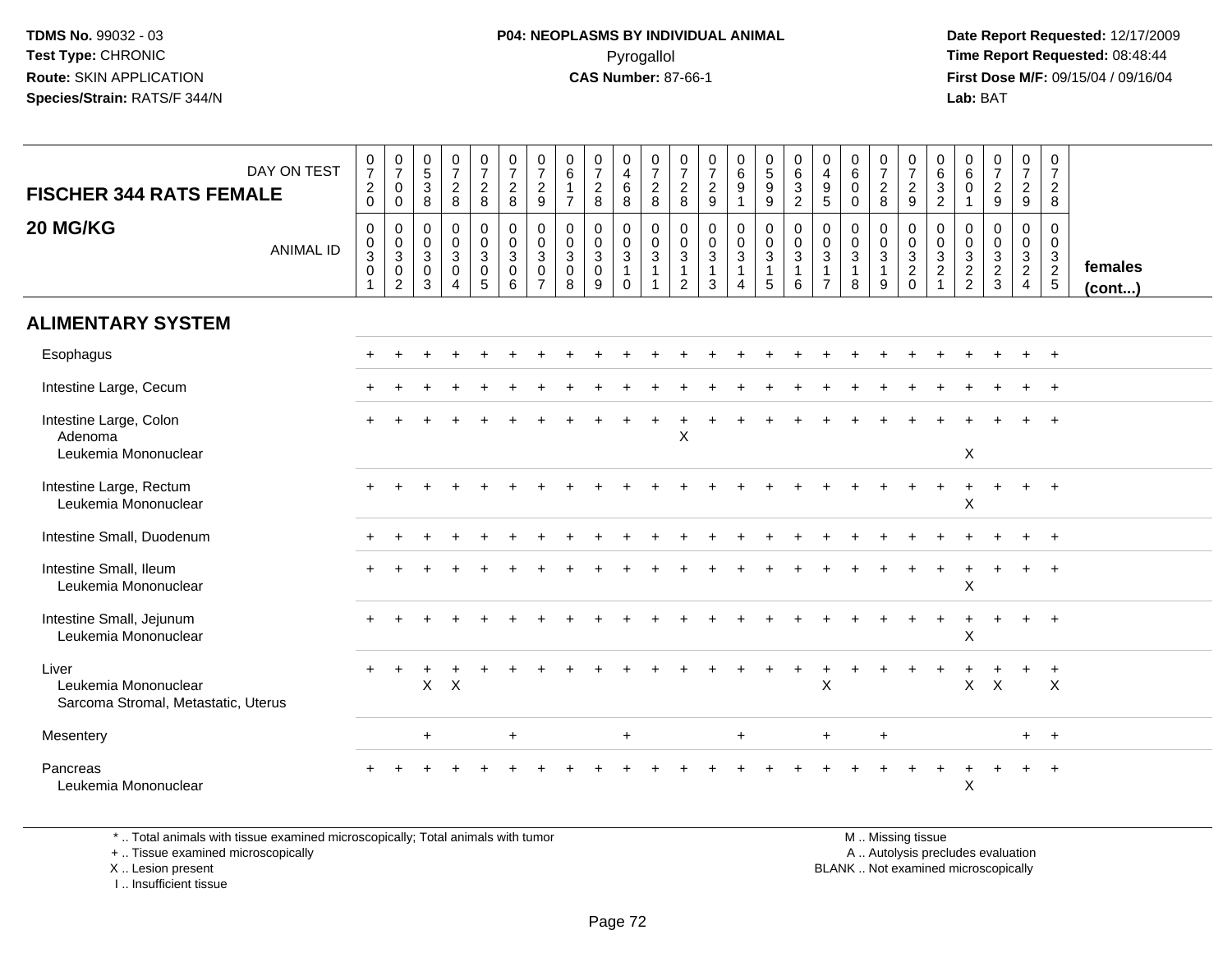| DAY ON TEST<br><b>FISCHER 344 RATS FEMALE</b>                                                                                                                       | $\begin{smallmatrix}0\\7\end{smallmatrix}$<br>$^2_{\rm 0}$             | $\frac{0}{7}$<br>$\mathbf 0$<br>$\mathbf 0$                     | $\frac{0}{5}$<br>$\ensuremath{\mathsf{3}}$<br>$\,8\,$          | $\begin{smallmatrix}0\\7\end{smallmatrix}$<br>$_{8}^2$          | $\frac{0}{7}$<br>$\overline{a}$<br>8               | $\begin{array}{c} 0 \\ 7 \end{array}$<br>$\boldsymbol{2}$<br>8 | $\pmb{0}$<br>$\overline{7}$<br>$\boldsymbol{2}$<br>$9\,$                    | 0<br>$\,6$<br>$\mathbf{1}$<br>$\overline{7}$                     | $\pmb{0}$<br>$\overline{7}$<br>$\frac{2}{8}$                                | 0<br>$\overline{\mathbf{4}}$<br>$\,6\,$<br>8                  | $\frac{0}{7}$<br>$_{8}^2$                                | $\pmb{0}$<br>$\overline{7}$<br>$_{\rm 8}^2$                                | $\begin{array}{c} 0 \\ 7 \end{array}$<br>$\frac{2}{9}$        | $\begin{array}{c} 0 \\ 6 \end{array}$<br>9<br>$\overline{1}$                              | $\begin{array}{c} 0 \\ 5 \end{array}$<br>$\boldsymbol{9}$<br>$\boldsymbol{9}$ | 0<br>$6\phantom{1}6$<br>$\sqrt{3}$<br>$\overline{2}$ | 0<br>$\overline{4}$<br>$9\,$<br>$\overline{5}$                             | 0<br>$\overline{6}$<br>$\mathbf 0$<br>$\mathbf 0$  | $\frac{0}{7}$<br>$_{8}^2$                                          | 0<br>$\overline{7}$<br>$\frac{2}{9}$                                                          | 0<br>$\,6\,$<br>$\mathbf{3}$<br>$\overline{2}$                                          | $\mathbf 0$<br>6<br>$\mathbf 0$<br>$\mathbf{1}$ | $\frac{0}{7}$<br>$\overline{a}$<br>9             | $\pmb{0}$<br>$\overline{7}$<br>$\overline{a}$<br>9                  | $\pmb{0}$<br>$\overline{7}$<br>$\overline{2}$<br>8 |                   |
|---------------------------------------------------------------------------------------------------------------------------------------------------------------------|------------------------------------------------------------------------|-----------------------------------------------------------------|----------------------------------------------------------------|-----------------------------------------------------------------|----------------------------------------------------|----------------------------------------------------------------|-----------------------------------------------------------------------------|------------------------------------------------------------------|-----------------------------------------------------------------------------|---------------------------------------------------------------|----------------------------------------------------------|----------------------------------------------------------------------------|---------------------------------------------------------------|-------------------------------------------------------------------------------------------|-------------------------------------------------------------------------------|------------------------------------------------------|----------------------------------------------------------------------------|----------------------------------------------------|--------------------------------------------------------------------|-----------------------------------------------------------------------------------------------|-----------------------------------------------------------------------------------------|-------------------------------------------------|--------------------------------------------------|---------------------------------------------------------------------|----------------------------------------------------|-------------------|
| 20 MG/KG<br>ANIMAL ID                                                                                                                                               | $\pmb{0}$<br>$\mathbf 0$<br>$\mathbf{3}$<br>$\mathbf 0$<br>$\mathbf 1$ | $\mathbf 0$<br>$\mathbf 0$<br>$\sqrt{3}$<br>0<br>$\overline{c}$ | $\mathbf 0$<br>$\mathbf 0$<br>$\mathbf{3}$<br>$\mathbf 0$<br>3 | $\pmb{0}$<br>$\overline{0}$<br>$\mathbf{3}$<br>$\mathbf 0$<br>4 | 0<br>$\mathbf 0$<br>$\sqrt{3}$<br>$\mathbf 0$<br>5 | $\pmb{0}$<br>$\pmb{0}$<br>$\sqrt{3}$<br>$\mathbf 0$<br>6       | $\mathbf 0$<br>$\mathbf 0$<br>$\mathbf{3}$<br>$\mathbf 0$<br>$\overline{7}$ | $\mathbf 0$<br>$\mathbf 0$<br>$\mathfrak{Z}$<br>$\mathbf 0$<br>8 | $\mathbf 0$<br>$\mathbf 0$<br>$\ensuremath{\mathsf{3}}$<br>$\mathbf 0$<br>9 | 0<br>$\mathbf 0$<br>$\sqrt{3}$<br>$\mathbf{1}$<br>$\mathbf 0$ | $\pmb{0}$<br>$\mathbf 0$<br>$\mathbf{3}$<br>$\mathbf{1}$ | $\pmb{0}$<br>$\mathbf 0$<br>$\mathbf{3}$<br>$\mathbf{1}$<br>$\overline{2}$ | $\mathbf 0$<br>$\mathbf 0$<br>$\sqrt{3}$<br>$\mathbf{1}$<br>3 | $\mathbf 0$<br>$\mathbf 0$<br>$\ensuremath{\mathsf{3}}$<br>$\mathbf{1}$<br>$\overline{4}$ | $\pmb{0}$<br>$\mathbf 0$<br>$\overline{3}$<br>5                               | $\mathbf 0$<br>$\mathbf 0$<br>3<br>1<br>6            | $\mathbf 0$<br>$\mathbf 0$<br>$\sqrt{3}$<br>$\mathbf{1}$<br>$\overline{7}$ | 0<br>$\Omega$<br>$\mathbf{3}$<br>$\mathbf{1}$<br>8 | 0<br>$\mathbf 0$<br>$\ensuremath{\mathsf{3}}$<br>$\mathbf{1}$<br>9 | $\pmb{0}$<br>$\mathbf 0$<br>$\frac{3}{2}$ <sub>0</sub>                                        | $\mathbf 0$<br>$\mathbf 0$<br>$\ensuremath{\mathsf{3}}$<br>$\sqrt{2}$<br>$\overline{1}$ | $\mathbf 0$<br>$\mathbf 0$<br>$\frac{3}{2}$     | $\mathbf 0$<br>$\mathbf 0$<br>$\frac{3}{2}$<br>3 | $\pmb{0}$<br>$\mathsf{O}\xspace$<br>$\frac{3}{2}$<br>$\overline{4}$ | $\mathbf 0$<br>$\mathbf 0$<br>$\frac{3}{2}$        | females<br>(cont) |
| Salivary Glands                                                                                                                                                     |                                                                        |                                                                 |                                                                |                                                                 |                                                    |                                                                |                                                                             |                                                                  |                                                                             |                                                               |                                                          |                                                                            |                                                               |                                                                                           |                                                                               |                                                      |                                                                            |                                                    |                                                                    |                                                                                               |                                                                                         |                                                 |                                                  |                                                                     | $\overline{+}$                                     |                   |
| Stomach, Forestomach<br>Leukemia Mononuclear                                                                                                                        |                                                                        |                                                                 |                                                                |                                                                 |                                                    |                                                                |                                                                             |                                                                  |                                                                             |                                                               |                                                          |                                                                            |                                                               |                                                                                           |                                                                               |                                                      |                                                                            |                                                    |                                                                    |                                                                                               |                                                                                         | Χ                                               |                                                  |                                                                     | $\overline{+}$                                     |                   |
| Stomach, Glandular<br>Leukemia Mononuclear                                                                                                                          |                                                                        |                                                                 |                                                                |                                                                 |                                                    |                                                                |                                                                             |                                                                  |                                                                             |                                                               |                                                          |                                                                            |                                                               |                                                                                           |                                                                               |                                                      |                                                                            |                                                    |                                                                    |                                                                                               |                                                                                         | Χ                                               |                                                  |                                                                     | $\overline{ }$                                     |                   |
| <b>CARDIOVASCULAR SYSTEM</b>                                                                                                                                        |                                                                        |                                                                 |                                                                |                                                                 |                                                    |                                                                |                                                                             |                                                                  |                                                                             |                                                               |                                                          |                                                                            |                                                               |                                                                                           |                                                                               |                                                      |                                                                            |                                                    |                                                                    |                                                                                               |                                                                                         |                                                 |                                                  |                                                                     |                                                    |                   |
| <b>Blood Vessel</b>                                                                                                                                                 |                                                                        |                                                                 |                                                                |                                                                 |                                                    |                                                                |                                                                             |                                                                  |                                                                             |                                                               |                                                          |                                                                            |                                                               |                                                                                           |                                                                               |                                                      |                                                                            |                                                    |                                                                    |                                                                                               |                                                                                         |                                                 |                                                  |                                                                     | $+$                                                |                   |
| Heart<br>Leukemia Mononuclear<br>Sarcoma Stromal, Metastatic, Uterus                                                                                                |                                                                        |                                                                 |                                                                |                                                                 |                                                    |                                                                |                                                                             |                                                                  |                                                                             |                                                               |                                                          |                                                                            |                                                               |                                                                                           |                                                                               |                                                      |                                                                            |                                                    |                                                                    |                                                                                               |                                                                                         |                                                 |                                                  |                                                                     |                                                    |                   |
| <b>ENDOCRINE SYSTEM</b>                                                                                                                                             |                                                                        |                                                                 |                                                                |                                                                 |                                                    |                                                                |                                                                             |                                                                  |                                                                             |                                                               |                                                          |                                                                            |                                                               |                                                                                           |                                                                               |                                                      |                                                                            |                                                    |                                                                    |                                                                                               |                                                                                         |                                                 |                                                  |                                                                     |                                                    |                   |
| <b>Adrenal Cortex</b><br>Adenoma<br>Leukemia Mononuclear                                                                                                            |                                                                        |                                                                 | X                                                              | Χ                                                               |                                                    |                                                                |                                                                             |                                                                  |                                                                             |                                                               |                                                          |                                                                            |                                                               |                                                                                           |                                                                               |                                                      |                                                                            |                                                    |                                                                    |                                                                                               |                                                                                         | X                                               |                                                  |                                                                     |                                                    |                   |
| Adrenal Medulla<br>Leukemia Mononuclear<br>Pheochromocytoma Benign                                                                                                  |                                                                        |                                                                 | X                                                              |                                                                 |                                                    | $X$ $X$                                                        |                                                                             |                                                                  |                                                                             |                                                               |                                                          |                                                                            |                                                               |                                                                                           |                                                                               |                                                      |                                                                            |                                                    |                                                                    |                                                                                               |                                                                                         | $\mathsf X$                                     |                                                  |                                                                     | $\overline{+}$                                     |                   |
| Islets, Pancreatic                                                                                                                                                  |                                                                        |                                                                 |                                                                |                                                                 |                                                    |                                                                |                                                                             |                                                                  |                                                                             |                                                               |                                                          |                                                                            |                                                               |                                                                                           |                                                                               |                                                      |                                                                            |                                                    |                                                                    |                                                                                               |                                                                                         |                                                 |                                                  |                                                                     | $\overline{+}$                                     |                   |
| Parathyroid Gland                                                                                                                                                   |                                                                        |                                                                 |                                                                |                                                                 |                                                    |                                                                |                                                                             |                                                                  |                                                                             |                                                               |                                                          |                                                                            |                                                               |                                                                                           |                                                                               |                                                      |                                                                            |                                                    |                                                                    |                                                                                               |                                                                                         |                                                 |                                                  |                                                                     | $\div$                                             |                   |
| <b>Pituitary Gland</b>                                                                                                                                              |                                                                        | $\div$                                                          |                                                                |                                                                 |                                                    |                                                                |                                                                             |                                                                  | $\pm$                                                                       |                                                               |                                                          |                                                                            |                                                               |                                                                                           |                                                                               |                                                      |                                                                            | $\ddot{}$                                          | $\ddot{}$                                                          | $\ddot{}$                                                                                     | $\ddot{}$                                                                               | $\ddot{}$                                       | $+$                                              | $+$                                                                 | $+$                                                |                   |
| *  Total animals with tissue examined microscopically; Total animals with tumor<br>+  Tissue examined microscopically<br>X  Lesion present<br>I Insufficient tissue |                                                                        |                                                                 |                                                                |                                                                 |                                                    |                                                                |                                                                             |                                                                  |                                                                             |                                                               |                                                          |                                                                            |                                                               |                                                                                           |                                                                               |                                                      |                                                                            |                                                    |                                                                    | M  Missing tissue<br>A  Autolysis precludes evaluation<br>BLANK  Not examined microscopically |                                                                                         |                                                 |                                                  |                                                                     |                                                    |                   |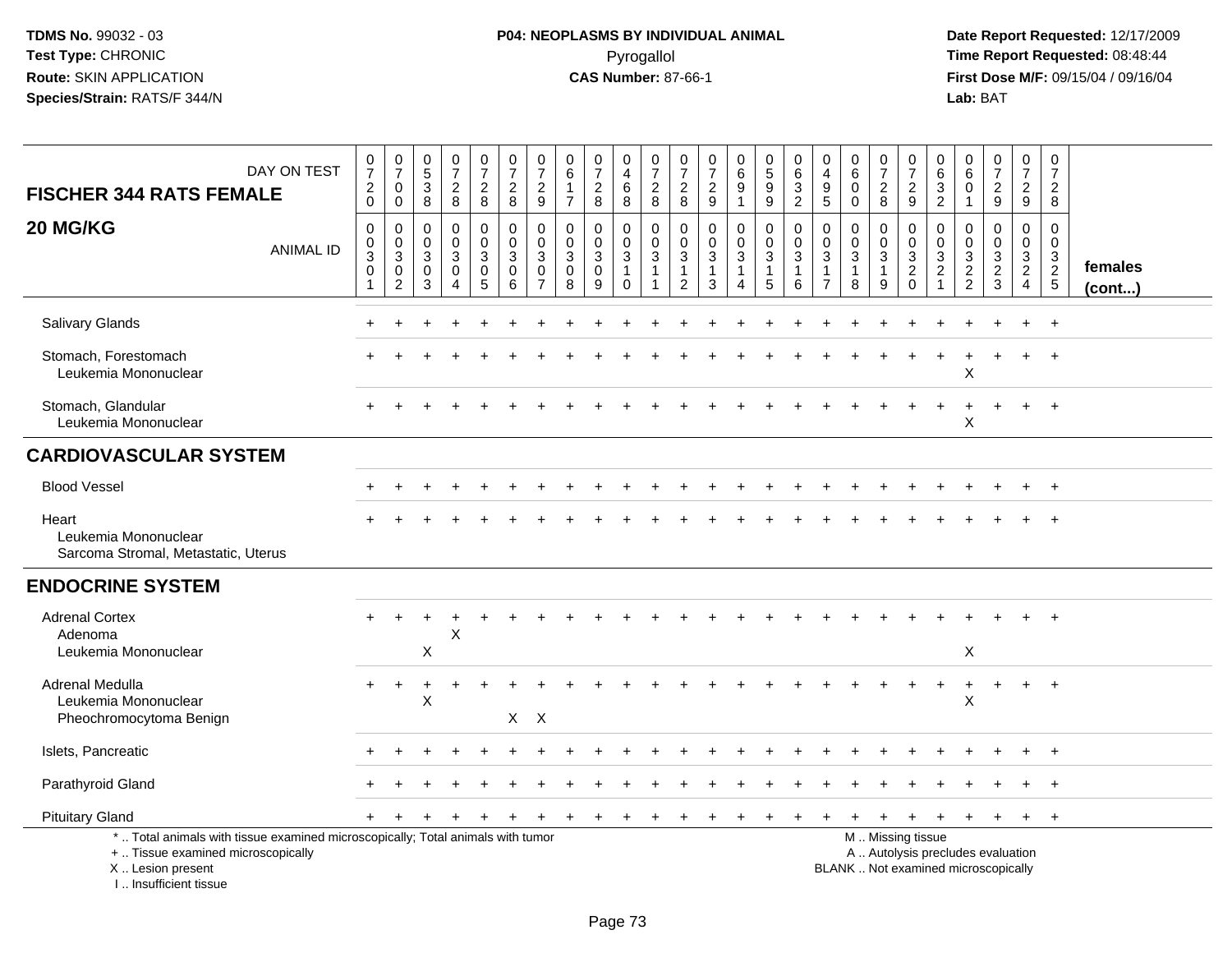| <b>FISCHER 344 RATS FEMALE</b>                                                                                                                                        | DAY ON TEST      | $\frac{0}{7}$<br>$\frac{2}{0}$                                | $\begin{array}{c} 0 \\ 7 \end{array}$<br>$\pmb{0}$<br>$\mathbf 0$   | $\begin{array}{c} 0 \\ 5 \end{array}$<br>$\sqrt{3}$<br>$\overline{8}$ | $\frac{0}{7}$<br>$\boldsymbol{2}$<br>$\,8\,$                                | $\begin{smallmatrix}0\\7\end{smallmatrix}$<br>$\frac{2}{8}$          | $\frac{0}{7}$<br>$\frac{2}{8}$                                  | $\frac{0}{7}$<br>$\frac{2}{9}$                       | 0<br>6<br>$\mathbf{1}$<br>$\overline{7}$                         | $\frac{0}{7}$<br>$\overline{2}$<br>8               | 0<br>$\overline{4}$<br>$\,6\,$<br>$\bf 8$                     | $\pmb{0}$<br>$\overline{7}$<br>$\frac{2}{8}$                               | $\pmb{0}$<br>$\overline{7}$<br>$\frac{2}{8}$                                               | 0<br>$\overline{7}$<br>$\frac{2}{9}$                                                    | $_{6}^{\rm 0}$<br>$\boldsymbol{9}$<br>$\mathbf{1}$    | $\begin{array}{c} 0 \\ 5 \end{array}$<br>9<br>9                      | $\pmb{0}$<br>6<br>$\sqrt{3}$<br>$\overline{2}$            | $\pmb{0}$<br>$\overline{\mathbf{4}}$<br>$\boldsymbol{9}$<br>$\overline{5}$   | 0<br>$\,6$<br>$\mathbf 0$<br>$\mathbf 0$                                     | $\frac{0}{7}$<br>$\frac{2}{8}$                                             | 0<br>$\overline{7}$<br>$\overline{c}$<br>9                                           | 0<br>$\,6$<br>3<br>$\overline{2}$                                          | 0<br>6<br>0<br>$\mathbf{1}$                               | $\frac{0}{7}$<br>$\frac{2}{9}$                                           | $\mathbf 0$<br>$\overline{7}$<br>$\frac{2}{9}$                | 0<br>$\overline{7}$<br>$\boldsymbol{2}$<br>8 |                   |
|-----------------------------------------------------------------------------------------------------------------------------------------------------------------------|------------------|---------------------------------------------------------------|---------------------------------------------------------------------|-----------------------------------------------------------------------|-----------------------------------------------------------------------------|----------------------------------------------------------------------|-----------------------------------------------------------------|------------------------------------------------------|------------------------------------------------------------------|----------------------------------------------------|---------------------------------------------------------------|----------------------------------------------------------------------------|--------------------------------------------------------------------------------------------|-----------------------------------------------------------------------------------------|-------------------------------------------------------|----------------------------------------------------------------------|-----------------------------------------------------------|------------------------------------------------------------------------------|------------------------------------------------------------------------------|----------------------------------------------------------------------------|--------------------------------------------------------------------------------------|----------------------------------------------------------------------------|-----------------------------------------------------------|--------------------------------------------------------------------------|---------------------------------------------------------------|----------------------------------------------|-------------------|
| 20 MG/KG                                                                                                                                                              | <b>ANIMAL ID</b> | $\pmb{0}$<br>$\pmb{0}$<br>$\overline{3}$<br>0<br>$\mathbf{1}$ | $\pmb{0}$<br>$\pmb{0}$<br>$\sqrt{3}$<br>$\pmb{0}$<br>$\overline{2}$ | $\mathbf 0$<br>$\mathbf 0$<br>$\mathsf 3$<br>0<br>$\mathbf{3}$        | $\mathbf 0$<br>$\mathbf 0$<br>$\mathbf{3}$<br>$\mathbf 0$<br>$\overline{4}$ | $\pmb{0}$<br>$\mathbf 0$<br>$\mathbf 3$<br>$\mathbf 0$<br>$\sqrt{5}$ | $\pmb{0}$<br>$\mathbf 0$<br>$\ensuremath{\mathsf{3}}$<br>0<br>6 | $\pmb{0}$<br>$\mathbf 0$<br>3<br>0<br>$\overline{7}$ | $\mathbf 0$<br>$\mathbf 0$<br>3<br>$\mathbf 0$<br>$\overline{8}$ | $\mathbf 0$<br>$\mathbf 0$<br>$\sqrt{3}$<br>0<br>9 | 0<br>$\mathbf 0$<br>$\sqrt{3}$<br>$\mathbf{1}$<br>$\mathbf 0$ | $\mathbf 0$<br>$\mathbf 0$<br>$\sqrt{3}$<br>$\mathbf{1}$<br>$\overline{1}$ | $\pmb{0}$<br>$\overline{0}$<br>$\ensuremath{\mathsf{3}}$<br>$\mathbf{1}$<br>$\overline{2}$ | $\mathbf 0$<br>$\mathbf 0$<br>$\ensuremath{\mathsf{3}}$<br>$\mathbf{1}$<br>$\mathbf{3}$ | 0<br>$\mathbf 0$<br>$\mathbf{3}$<br>$\mathbf{1}$<br>4 | $\pmb{0}$<br>$\mathsf{O}\xspace$<br>$\mathsf 3$<br>$\mathbf{1}$<br>5 | $\pmb{0}$<br>$\pmb{0}$<br>$\sqrt{3}$<br>$\mathbf{1}$<br>6 | $\mathbf 0$<br>$\mathbf 0$<br>$\sqrt{3}$<br>$\overline{1}$<br>$\overline{7}$ | $\mathbf 0$<br>$\mathbf 0$<br>$\ensuremath{\mathsf{3}}$<br>$\mathbf{1}$<br>8 | $\mathbf 0$<br>$\pmb{0}$<br>$\ensuremath{\mathsf{3}}$<br>$\mathbf{1}$<br>9 | $\mathbf 0$<br>$\mathbf 0$<br>$\ensuremath{\mathsf{3}}$<br>$\sqrt{2}$<br>$\mathbf 0$ | $\mathbf 0$<br>$\mathbf 0$<br>$\mathbf{3}$<br>$\mathbf{2}$<br>$\mathbf{1}$ | $\mathbf 0$<br>$\mathbf 0$<br>$\sqrt{3}$<br>$\frac{2}{2}$ | $\pmb{0}$<br>$\pmb{0}$<br>$\frac{3}{2}$                                  | $\mathbf 0$<br>$\mathbf 0$<br>$\frac{3}{2}$<br>$\overline{4}$ | $\mathbf 0$<br>$\mathbf{0}$<br>$\frac{3}{2}$ | females<br>(cont) |
| Leukemia Mononuclear<br>Pars Distalis, Adenoma<br>Pars Distalis, Carcinoma<br>Pars Intermedia, Adenoma                                                                |                  | Χ<br>$\boldsymbol{\mathsf{X}}$                                |                                                                     | $X$ $X$                                                               |                                                                             |                                                                      |                                                                 |                                                      |                                                                  |                                                    |                                                               | X X X                                                                      |                                                                                            |                                                                                         |                                                       |                                                                      | $X$ $X$                                                   |                                                                              | X                                                                            |                                                                            |                                                                                      | $X$ $X$                                                                    |                                                           |                                                                          | $X$ $X$ $X$                                                   |                                              |                   |
| <b>Thyroid Gland</b><br>C-cell, Adenoma                                                                                                                               |                  | $+$                                                           | X                                                                   |                                                                       |                                                                             |                                                                      |                                                                 |                                                      | X                                                                |                                                    |                                                               |                                                                            |                                                                                            |                                                                                         |                                                       |                                                                      |                                                           |                                                                              |                                                                              |                                                                            |                                                                                      |                                                                            |                                                           |                                                                          | $\ddot{}$<br>X                                                | $+$                                          |                   |
| <b>GENERAL BODY SYSTEM</b>                                                                                                                                            |                  |                                                               |                                                                     |                                                                       |                                                                             |                                                                      |                                                                 |                                                      |                                                                  |                                                    |                                                               |                                                                            |                                                                                            |                                                                                         |                                                       |                                                                      |                                                           |                                                                              |                                                                              |                                                                            |                                                                                      |                                                                            |                                                           |                                                                          |                                                               |                                              |                   |
| <b>NONE</b>                                                                                                                                                           |                  |                                                               |                                                                     |                                                                       |                                                                             |                                                                      |                                                                 |                                                      |                                                                  |                                                    |                                                               |                                                                            |                                                                                            |                                                                                         |                                                       |                                                                      |                                                           |                                                                              |                                                                              |                                                                            |                                                                                      |                                                                            |                                                           |                                                                          |                                                               |                                              |                   |
| <b>GENITAL SYSTEM</b>                                                                                                                                                 |                  |                                                               |                                                                     |                                                                       |                                                                             |                                                                      |                                                                 |                                                      |                                                                  |                                                    |                                                               |                                                                            |                                                                                            |                                                                                         |                                                       |                                                                      |                                                           |                                                                              |                                                                              |                                                                            |                                                                                      |                                                                            |                                                           |                                                                          |                                                               |                                              |                   |
| <b>Clitoral Gland</b><br>Adenoma                                                                                                                                      |                  |                                                               |                                                                     |                                                                       |                                                                             |                                                                      |                                                                 |                                                      |                                                                  |                                                    |                                                               |                                                                            |                                                                                            |                                                                                         |                                                       |                                                                      |                                                           |                                                                              |                                                                              |                                                                            | $\boldsymbol{\mathsf{X}}$                                                            |                                                                            |                                                           |                                                                          |                                                               | $+$                                          |                   |
| Ovary<br>Leukemia Mononuclear                                                                                                                                         |                  |                                                               |                                                                     |                                                                       |                                                                             |                                                                      |                                                                 |                                                      |                                                                  |                                                    |                                                               |                                                                            |                                                                                            |                                                                                         |                                                       |                                                                      |                                                           |                                                                              |                                                                              |                                                                            |                                                                                      |                                                                            | +<br>X                                                    | $\ddot{}$                                                                | $\ddot{}$                                                     | $+$                                          |                   |
| <b>Uterus</b><br>Leiomyoma                                                                                                                                            |                  |                                                               |                                                                     |                                                                       |                                                                             |                                                                      |                                                                 |                                                      |                                                                  |                                                    |                                                               |                                                                            |                                                                                            |                                                                                         |                                                       |                                                                      |                                                           |                                                                              |                                                                              |                                                                            |                                                                                      |                                                                            |                                                           |                                                                          |                                                               | $+$                                          |                   |
| Leukemia Mononuclear<br>Polyp Stromal<br>Cervix, Sarcoma Stromal                                                                                                      |                  |                                                               |                                                                     |                                                                       |                                                                             |                                                                      |                                                                 |                                                      |                                                                  |                                                    |                                                               |                                                                            |                                                                                            |                                                                                         |                                                       |                                                                      |                                                           |                                                                              |                                                                              | $\mathsf{X}$                                                               |                                                                                      |                                                                            | X                                                         |                                                                          |                                                               |                                              |                   |
| <b>HEMATOPOIETIC SYSTEM</b>                                                                                                                                           |                  |                                                               |                                                                     |                                                                       |                                                                             |                                                                      |                                                                 |                                                      |                                                                  |                                                    |                                                               |                                                                            |                                                                                            |                                                                                         |                                                       |                                                                      |                                                           |                                                                              |                                                                              |                                                                            |                                                                                      |                                                                            |                                                           |                                                                          |                                                               |                                              |                   |
| <b>Bone Marrow</b><br>Leukemia Mononuclear                                                                                                                            |                  |                                                               |                                                                     |                                                                       |                                                                             |                                                                      |                                                                 |                                                      |                                                                  |                                                    |                                                               |                                                                            |                                                                                            |                                                                                         |                                                       |                                                                      |                                                           |                                                                              |                                                                              |                                                                            |                                                                                      |                                                                            | X                                                         |                                                                          | $\ddot{}$                                                     | $+$                                          |                   |
| *  Total animals with tissue examined microscopically; Total animals with tumor<br>+  Tissue examined microscopically<br>X  Lesion present<br>I., Insufficient tissue |                  |                                                               |                                                                     |                                                                       |                                                                             |                                                                      |                                                                 |                                                      |                                                                  |                                                    |                                                               |                                                                            |                                                                                            |                                                                                         |                                                       |                                                                      |                                                           |                                                                              |                                                                              | M  Missing tissue                                                          |                                                                                      |                                                                            |                                                           | A  Autolysis precludes evaluation<br>BLANK  Not examined microscopically |                                                               |                                              |                   |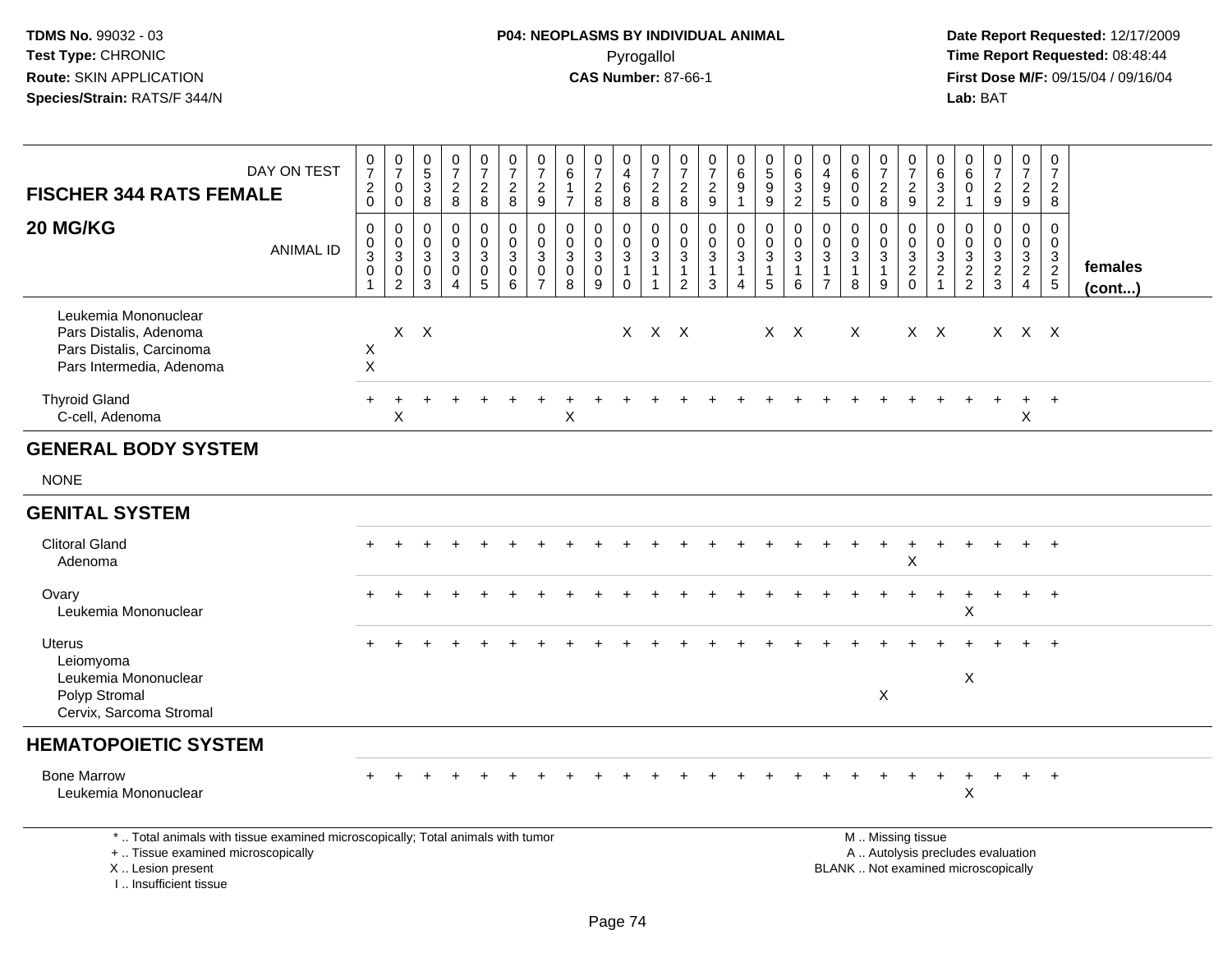I .. Insufficient tissue

## **P04: NEOPLASMS BY INDIVIDUAL ANIMAL**Pyrogallol Pyrogallol **Pyrogallol Time Report Requested:** 08:48:44<br>**CAS Number:** 87-66-1 **Time Report Requested:** 08/15/04 / 09/16/04

| DAY ON TEST<br><b>FISCHER 344 RATS FEMALE</b>                                                                                              | $\frac{0}{7}$<br>$^2_{0}$                             | $\frac{0}{7}$<br>0<br>0                                       | $\begin{array}{c} 0 \\ 5 \end{array}$<br>$\ensuremath{\mathsf{3}}$<br>8 | $\frac{0}{7}$<br>$\frac{2}{8}$                                       | $\frac{0}{7}$<br>$\sqrt{2}$<br>8                                             | 0<br>$\overline{7}$<br>$\sqrt{2}$<br>8                         | 0<br>$\overline{7}$<br>$\sqrt{2}$<br>$\boldsymbol{9}$         | 0<br>6<br>$\mathbf{1}$<br>$\overline{7}$       | $\frac{0}{7}$<br>$\sqrt{2}$<br>8                           | 0<br>$\overline{4}$<br>6<br>8                        | 0<br>$\overline{7}$<br>$\frac{2}{8}$                         | 0<br>$\overline{7}$<br>$\overline{c}$<br>8                     | 0<br>$\boldsymbol{7}$<br>$\sqrt{2}$<br>9       | $\begin{matrix} 0 \\ 6 \end{matrix}$<br>$\boldsymbol{9}$<br>$\mathbf{1}$ | 0<br>$\overline{5}$<br>$\boldsymbol{9}$<br>9                    | 0<br>6<br>$\ensuremath{\mathsf{3}}$<br>$\overline{2}$ | 0<br>$\overline{4}$<br>$\begin{array}{c} 9 \\ 5 \end{array}$        | 0<br>$\,6$<br>$\mathbf 0$<br>$\mathbf 0$          | 0<br>$\overline{7}$<br>$\sqrt{2}$<br>8              | 0<br>$\overline{7}$<br>$\overline{c}$<br>9                       | 0<br>6<br>$\ensuremath{\mathsf{3}}$<br>$\overline{2}$                     | 0<br>6<br>0<br>$\mathbf{1}$                                           | $\frac{0}{7}$<br>$\frac{2}{9}$    | $\mathbf 0$<br>$\overline{7}$<br>$\frac{2}{9}$ | 0<br>$\overline{7}$<br>$\overline{2}$<br>8                            |                         |
|--------------------------------------------------------------------------------------------------------------------------------------------|-------------------------------------------------------|---------------------------------------------------------------|-------------------------------------------------------------------------|----------------------------------------------------------------------|------------------------------------------------------------------------------|----------------------------------------------------------------|---------------------------------------------------------------|------------------------------------------------|------------------------------------------------------------|------------------------------------------------------|--------------------------------------------------------------|----------------------------------------------------------------|------------------------------------------------|--------------------------------------------------------------------------|-----------------------------------------------------------------|-------------------------------------------------------|---------------------------------------------------------------------|---------------------------------------------------|-----------------------------------------------------|------------------------------------------------------------------|---------------------------------------------------------------------------|-----------------------------------------------------------------------|-----------------------------------|------------------------------------------------|-----------------------------------------------------------------------|-------------------------|
| 20 MG/KG<br><b>ANIMAL ID</b>                                                                                                               | $\mathbf 0$<br>$\pmb{0}$<br>$\sqrt{3}$<br>$\mathbf 0$ | 0<br>$\mathbf 0$<br>$\sqrt{3}$<br>$\pmb{0}$<br>$\overline{2}$ | $\mathbf 0$<br>0<br>$\mathbf{3}$<br>0<br>3                              | $\mathbf 0$<br>$\mathsf{O}\xspace$<br>$\sqrt{3}$<br>$\mathbf 0$<br>4 | $\mathbf 0$<br>$\mathbf 0$<br>$\mathbf{3}$<br>$\mathbf 0$<br>$5\phantom{.0}$ | $\mathbf 0$<br>$\mathbf 0$<br>$\mathbf{3}$<br>$\mathbf 0$<br>6 | $\mathbf 0$<br>$\Omega$<br>3<br>$\mathbf 0$<br>$\overline{7}$ | $\Omega$<br>$\Omega$<br>$\mathbf{3}$<br>0<br>8 | $\mathbf 0$<br>$\mathbf 0$<br>$\sqrt{3}$<br>$\pmb{0}$<br>9 | 0<br>$\mathbf 0$<br>3<br>$\mathbf{1}$<br>$\mathbf 0$ | $\mathbf 0$<br>$\mathbf 0$<br>$\mathbf{3}$<br>$\overline{1}$ | $\mathbf 0$<br>$\Omega$<br>3<br>$\mathbf{1}$<br>$\overline{2}$ | $\Omega$<br>$\Omega$<br>3<br>$\mathbf{1}$<br>3 | $\mathbf 0$<br>$\mathbf 0$<br>$\mathbf{3}$<br>$\mathbf{1}$               | $\mathbf 0$<br>$\mathbf 0$<br>$\mathbf{3}$<br>$\mathbf{1}$<br>5 | $\mathbf 0$<br>$\mathbf 0$<br>$\mathbf{3}$<br>1<br>6  | $\mathbf 0$<br>$\mathbf 0$<br>3<br>$\overline{1}$<br>$\overline{7}$ | $\mathbf 0$<br>$\Omega$<br>3<br>$\mathbf{1}$<br>8 | 0<br>$\mathbf 0$<br>$\sqrt{3}$<br>$\mathbf{1}$<br>9 | $\mathbf 0$<br>$\mathbf 0$<br>3<br>$\overline{2}$<br>$\mathbf 0$ | $\mathbf 0$<br>$\Omega$<br>$\mathbf{3}$<br>$\overline{a}$<br>$\mathbf{1}$ | $\mathbf 0$<br>$\Omega$<br>$\ensuremath{\mathsf{3}}$<br>$\frac{2}{2}$ | 0<br>$\mathbf 0$<br>$\frac{3}{2}$ | $\mathbf 0$<br>$\mathbf 0$<br>$\frac{3}{2}$    | $\mathbf 0$<br>$\Omega$<br>$\begin{array}{c} 3 \\ 2 \\ 5 \end{array}$ | females<br>$($ cont $)$ |
| Lymph Node<br>Mediastinal, Leukemia Mononuclear                                                                                            |                                                       |                                                               |                                                                         |                                                                      |                                                                              |                                                                |                                                               |                                                |                                                            |                                                      |                                                              |                                                                |                                                |                                                                          |                                                                 |                                                       |                                                                     |                                                   |                                                     |                                                                  |                                                                           | $\ddot{}$<br>X                                                        |                                   |                                                |                                                                       |                         |
| Lymph Node, Mandibular                                                                                                                     | м                                                     | M                                                             | м                                                                       | M                                                                    | M                                                                            | M                                                              | M                                                             | M                                              | M                                                          | M                                                    | M                                                            | M                                                              | M                                              | M                                                                        | M                                                               | M                                                     | м                                                                   | M                                                 | M                                                   | M                                                                | M                                                                         | M                                                                     | M                                 |                                                | M M                                                                   |                         |
| Lymph Node, Mesenteric<br>Leukemia Mononuclear                                                                                             |                                                       |                                                               |                                                                         | X                                                                    |                                                                              |                                                                |                                                               |                                                |                                                            |                                                      |                                                              |                                                                |                                                |                                                                          |                                                                 |                                                       |                                                                     |                                                   |                                                     |                                                                  |                                                                           | X                                                                     | $\mathsf{X}$                      |                                                | $\ddot{}$                                                             |                         |
| Spleen<br>Leukemia Mononuclear                                                                                                             |                                                       |                                                               | X                                                                       | X                                                                    |                                                                              |                                                                |                                                               |                                                |                                                            |                                                      |                                                              |                                                                |                                                |                                                                          |                                                                 |                                                       | Χ                                                                   |                                                   |                                                     |                                                                  |                                                                           | X                                                                     | X                                 |                                                | $\ddot{}$<br>X                                                        |                         |
| Thymus<br>Leukemia Mononuclear                                                                                                             |                                                       |                                                               |                                                                         |                                                                      |                                                                              |                                                                |                                                               |                                                |                                                            |                                                      |                                                              |                                                                |                                                |                                                                          |                                                                 |                                                       |                                                                     |                                                   |                                                     |                                                                  |                                                                           | X                                                                     | $\ddot{}$                         | $+$                                            | $+$                                                                   |                         |
| <b>INTEGUMENTARY SYSTEM</b>                                                                                                                |                                                       |                                                               |                                                                         |                                                                      |                                                                              |                                                                |                                                               |                                                |                                                            |                                                      |                                                              |                                                                |                                                |                                                                          |                                                                 |                                                       |                                                                     |                                                   |                                                     |                                                                  |                                                                           |                                                                       |                                   |                                                |                                                                       |                         |
| Mammary Gland<br>Adenoma                                                                                                                   |                                                       |                                                               |                                                                         |                                                                      |                                                                              |                                                                |                                                               |                                                |                                                            |                                                      |                                                              |                                                                |                                                |                                                                          |                                                                 |                                                       |                                                                     |                                                   |                                                     |                                                                  | Х                                                                         |                                                                       |                                   |                                                |                                                                       |                         |
| Fibroadenoma<br>Fibroadenoma, Multiple                                                                                                     |                                                       | $X$ $X$                                                       |                                                                         | $\sf X$                                                              |                                                                              |                                                                | $X$ $X$                                                       |                                                |                                                            |                                                      |                                                              | $X$ $X$                                                        |                                                | X                                                                        |                                                                 | X                                                     |                                                                     | X                                                 |                                                     | $\mathsf{X}$                                                     | $\mathsf{X}$                                                              |                                                                       | $\times$                          |                                                |                                                                       |                         |
| <b>Skin</b><br>Control, Subcutaneous Tissue, Leukemia<br>Mononuclear<br>Subcutaneous Tissue, Fibrosarcoma                                  |                                                       |                                                               |                                                                         |                                                                      |                                                                              |                                                                |                                                               |                                                |                                                            |                                                      |                                                              |                                                                |                                                |                                                                          |                                                                 |                                                       |                                                                     |                                                   |                                                     |                                                                  |                                                                           | X                                                                     |                                   |                                                | $\overline{+}$                                                        |                         |
| Subcutaneous Tissue, Lipoma                                                                                                                |                                                       |                                                               |                                                                         |                                                                      |                                                                              |                                                                |                                                               |                                                |                                                            |                                                      |                                                              |                                                                | X                                              |                                                                          |                                                                 |                                                       |                                                                     |                                                   |                                                     |                                                                  |                                                                           |                                                                       |                                   |                                                |                                                                       |                         |
| <b>MUSCULOSKELETAL SYSTEM</b>                                                                                                              |                                                       |                                                               |                                                                         |                                                                      |                                                                              |                                                                |                                                               |                                                |                                                            |                                                      |                                                              |                                                                |                                                |                                                                          |                                                                 |                                                       |                                                                     |                                                   |                                                     |                                                                  |                                                                           |                                                                       |                                   |                                                |                                                                       |                         |
| <b>Bone</b>                                                                                                                                |                                                       |                                                               |                                                                         |                                                                      |                                                                              |                                                                |                                                               |                                                |                                                            |                                                      |                                                              |                                                                |                                                |                                                                          |                                                                 |                                                       |                                                                     |                                                   |                                                     |                                                                  |                                                                           |                                                                       |                                   |                                                | $+$                                                                   |                         |
| *  Total animals with tissue examined microscopically; Total animals with tumor<br>+  Tissue examined microscopically<br>X  Lesion present |                                                       |                                                               |                                                                         |                                                                      |                                                                              |                                                                |                                                               |                                                |                                                            |                                                      |                                                              |                                                                |                                                |                                                                          |                                                                 |                                                       |                                                                     |                                                   |                                                     | M  Missing tissue                                                | A  Autolysis precludes evaluation<br>BLANK  Not examined microscopically  |                                                                       |                                   |                                                |                                                                       |                         |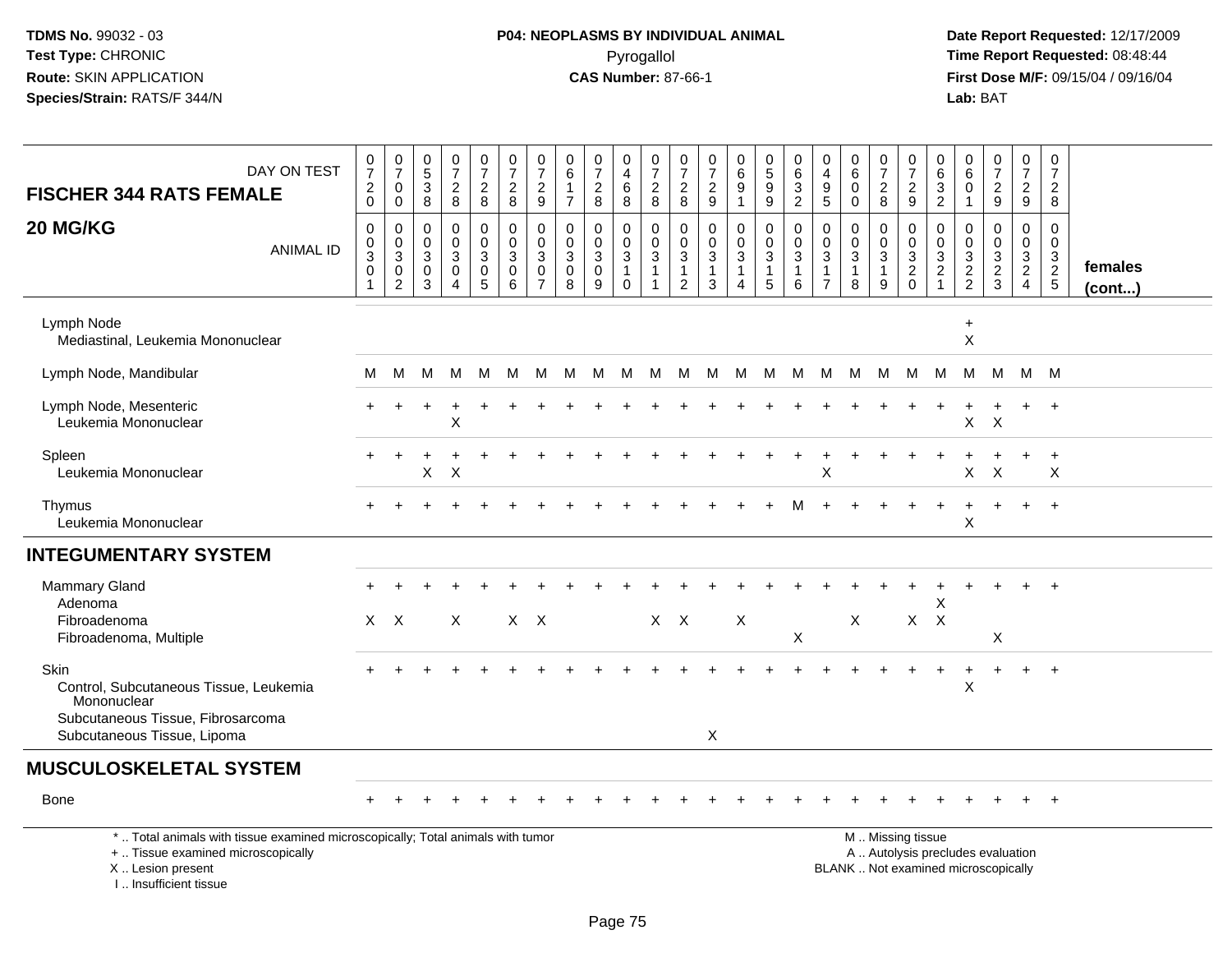| DAY ON TEST<br><b>FISCHER 344 RATS FEMALE</b>                                                                                                                       | $\begin{array}{c} 0 \\ 7 \end{array}$<br>$^2_{\rm 0}$             | $\frac{0}{7}$<br>$\mathbf 0$<br>$\mathbf 0$                       | $\begin{array}{c} 0 \\ 5 \end{array}$<br>$\sqrt{3}$<br>$\boldsymbol{8}$ | $\frac{0}{7}$<br>$\overline{2}$<br>8                 | $\frac{0}{7}$<br>$\overline{a}$<br>8                          | $\frac{0}{7}$<br>$\sqrt{2}$<br>8                                 | $\frac{0}{7}$<br>$\sqrt{2}$<br>9                              | $\begin{array}{c} 0 \\ 6 \end{array}$<br>$\overline{1}$<br>$\overline{7}$ | $\frac{0}{7}$<br>$\sqrt{2}$<br>8                     | 0<br>$\overline{a}$<br>$\,6\,$<br>8                                  | $\frac{0}{7}$<br>$\overline{c}$<br>8 | $\frac{0}{7}$<br>$\sqrt{2}$<br>8                                 | $\frac{0}{7}$<br>$\overline{c}$<br>9                              | $\begin{array}{c} 0 \\ 6 \end{array}$<br>9<br>$\overline{1}$ | $\begin{array}{c} 0 \\ 5 \\ 9 \end{array}$<br>$\boldsymbol{9}$             | 0<br>$\,6\,$<br>$\ensuremath{\mathsf{3}}$<br>$\overline{2}$ | 0<br>$\overline{4}$<br>$\boldsymbol{9}$<br>5                      | 0<br>$6\phantom{a}$<br>$\pmb{0}$<br>$\mathbf 0$ | $\frac{0}{7}$<br>$\overline{c}$<br>8                                   | $\frac{0}{7}$<br>$\boldsymbol{2}$<br>9                                                        | 0<br>$\,6\,$<br>$\sqrt{3}$<br>$\sqrt{2}$     | $\begin{array}{c} 0 \\ 6 \end{array}$<br>$\boldsymbol{0}$<br>$\mathbf{1}$ | $\frac{0}{7}$<br>$\overline{2}$<br>9              | $\frac{0}{7}$<br>$\overline{2}$<br>9                          | 0<br>$\overline{7}$<br>$\overline{2}$<br>8 |                         |
|---------------------------------------------------------------------------------------------------------------------------------------------------------------------|-------------------------------------------------------------------|-------------------------------------------------------------------|-------------------------------------------------------------------------|------------------------------------------------------|---------------------------------------------------------------|------------------------------------------------------------------|---------------------------------------------------------------|---------------------------------------------------------------------------|------------------------------------------------------|----------------------------------------------------------------------|--------------------------------------|------------------------------------------------------------------|-------------------------------------------------------------------|--------------------------------------------------------------|----------------------------------------------------------------------------|-------------------------------------------------------------|-------------------------------------------------------------------|-------------------------------------------------|------------------------------------------------------------------------|-----------------------------------------------------------------------------------------------|----------------------------------------------|---------------------------------------------------------------------------|---------------------------------------------------|---------------------------------------------------------------|--------------------------------------------|-------------------------|
| 20 MG/KG<br><b>ANIMAL ID</b>                                                                                                                                        | $\boldsymbol{0}$<br>$\mathbf 0$<br>$\mathbf{3}$<br>$\pmb{0}$<br>1 | 0<br>$\mathbf 0$<br>$\mathbf{3}$<br>$\mathbf 0$<br>$\overline{c}$ | $\mathbf 0$<br>$\mathbf 0$<br>3<br>$\mathbf 0$<br>3                     | 0<br>$\mathbf 0$<br>$\mathbf{3}$<br>$\mathsf 0$<br>4 | 0<br>$\mathbf 0$<br>$\sqrt{3}$<br>$\pmb{0}$<br>$\overline{5}$ | $\mathbf 0$<br>$\mathbf 0$<br>$\sqrt{3}$<br>$\pmb{0}$<br>$\,6\,$ | $\mathbf 0$<br>$\Omega$<br>3<br>$\mathbf 0$<br>$\overline{7}$ | $\mathbf 0$<br>$\mathbf 0$<br>$\mathbf 3$<br>$\mathbf 0$<br>8             | 0<br>$\mathbf 0$<br>$\mathbf{3}$<br>$\mathbf 0$<br>9 | $\pmb{0}$<br>$\mathbf 0$<br>$\sqrt{3}$<br>$\overline{1}$<br>$\Omega$ | 0<br>$\Omega$<br>3<br>$\mathbf{1}$   | 0<br>$\mathbf 0$<br>$\sqrt{3}$<br>$\mathbf{1}$<br>$\overline{2}$ | 0<br>$\mathsf{O}$<br>$\mathbf{3}$<br>$\mathbf{1}$<br>$\mathbf{3}$ | 0<br>$\overline{0}$<br>3<br>1<br>$\overline{4}$              | $\pmb{0}$<br>$\mathbf 0$<br>$\overline{3}$<br>$\overline{1}$<br>$\sqrt{5}$ | $\mathbf 0$<br>$\Omega$<br>3<br>$\overline{1}$<br>6         | $\mathbf 0$<br>$\mathbf 0$<br>3<br>$\mathbf{1}$<br>$\overline{7}$ | 0<br>$\mathbf 0$<br>$\mathbf{3}$<br>1<br>8      | 0<br>$\mathbf 0$<br>$\overline{3}$<br>$\mathbf{1}$<br>$\boldsymbol{9}$ | $\mathbf 0$<br>$\mathbf 0$<br>$\ensuremath{\mathsf{3}}$<br>$\frac{2}{0}$                      | 0<br>$\mathbf 0$<br>$\sqrt{3}$<br>$\sqrt{2}$ | $\boldsymbol{0}$<br>$\mathbf 0$<br>$\frac{3}{2}$                          | 0<br>$\mathbf 0$<br>$\mathbf{3}$<br>$\frac{2}{3}$ | $\mathbf 0$<br>$\mathbf 0$<br>$\frac{3}{2}$<br>$\overline{4}$ | 0<br>$\mathbf 0$<br>3<br>$rac{2}{5}$       | females<br>$($ cont $)$ |
| <b>Skeletal Muscle</b><br>Sarcoma                                                                                                                                   |                                                                   |                                                                   |                                                                         |                                                      |                                                               |                                                                  |                                                               | $\ddot{}$<br>$\pmb{\times}$                                               |                                                      |                                                                      |                                      |                                                                  |                                                                   |                                                              |                                                                            |                                                             |                                                                   |                                                 |                                                                        |                                                                                               |                                              |                                                                           |                                                   |                                                               |                                            |                         |
| <b>NERVOUS SYSTEM</b>                                                                                                                                               |                                                                   |                                                                   |                                                                         |                                                      |                                                               |                                                                  |                                                               |                                                                           |                                                      |                                                                      |                                      |                                                                  |                                                                   |                                                              |                                                                            |                                                             |                                                                   |                                                 |                                                                        |                                                                                               |                                              |                                                                           |                                                   |                                                               |                                            |                         |
| <b>Brain</b>                                                                                                                                                        |                                                                   |                                                                   |                                                                         |                                                      |                                                               |                                                                  |                                                               |                                                                           |                                                      |                                                                      |                                      |                                                                  |                                                                   |                                                              |                                                                            |                                                             |                                                                   |                                                 |                                                                        |                                                                                               |                                              |                                                                           |                                                   |                                                               | $+$                                        |                         |
| <b>Peripheral Nerve</b>                                                                                                                                             |                                                                   |                                                                   |                                                                         |                                                      |                                                               |                                                                  |                                                               |                                                                           |                                                      |                                                                      |                                      |                                                                  |                                                                   |                                                              |                                                                            |                                                             |                                                                   |                                                 |                                                                        |                                                                                               |                                              |                                                                           |                                                   |                                                               |                                            |                         |
| Spinal Cord                                                                                                                                                         |                                                                   |                                                                   |                                                                         |                                                      |                                                               |                                                                  |                                                               |                                                                           |                                                      |                                                                      |                                      |                                                                  |                                                                   |                                                              |                                                                            |                                                             |                                                                   |                                                 |                                                                        |                                                                                               |                                              |                                                                           |                                                   |                                                               |                                            |                         |
| <b>RESPIRATORY SYSTEM</b>                                                                                                                                           |                                                                   |                                                                   |                                                                         |                                                      |                                                               |                                                                  |                                                               |                                                                           |                                                      |                                                                      |                                      |                                                                  |                                                                   |                                                              |                                                                            |                                                             |                                                                   |                                                 |                                                                        |                                                                                               |                                              |                                                                           |                                                   |                                                               |                                            |                         |
| Lung<br>Leukemia Mononuclear<br>Sarcoma Stromal, Metastatic, Uterus                                                                                                 | $+$                                                               | $\ddot{}$                                                         | X                                                                       | $\times$                                             |                                                               |                                                                  |                                                               |                                                                           |                                                      |                                                                      |                                      |                                                                  |                                                                   |                                                              |                                                                            | $\ddot{}$                                                   | $\ddot{}$<br>X                                                    | $\ddot{}$                                       |                                                                        |                                                                                               | $\pm$                                        | $\ddot{}$<br>X                                                            | $\ddot{}$                                         | $+$                                                           | $+$                                        |                         |
| Nose                                                                                                                                                                |                                                                   |                                                                   |                                                                         |                                                      |                                                               |                                                                  |                                                               |                                                                           |                                                      |                                                                      |                                      |                                                                  |                                                                   |                                                              |                                                                            |                                                             |                                                                   |                                                 |                                                                        |                                                                                               |                                              |                                                                           |                                                   |                                                               | $\div$                                     |                         |
| Trachea                                                                                                                                                             |                                                                   |                                                                   |                                                                         |                                                      |                                                               |                                                                  |                                                               |                                                                           |                                                      |                                                                      |                                      |                                                                  |                                                                   |                                                              |                                                                            |                                                             |                                                                   |                                                 |                                                                        |                                                                                               |                                              |                                                                           |                                                   |                                                               | $+$                                        |                         |
| <b>SPECIAL SENSES SYSTEM</b>                                                                                                                                        |                                                                   |                                                                   |                                                                         |                                                      |                                                               |                                                                  |                                                               |                                                                           |                                                      |                                                                      |                                      |                                                                  |                                                                   |                                                              |                                                                            |                                                             |                                                                   |                                                 |                                                                        |                                                                                               |                                              |                                                                           |                                                   |                                                               |                                            |                         |
| Eye                                                                                                                                                                 |                                                                   |                                                                   |                                                                         |                                                      |                                                               |                                                                  |                                                               |                                                                           |                                                      |                                                                      |                                      |                                                                  |                                                                   |                                                              |                                                                            |                                                             |                                                                   |                                                 |                                                                        |                                                                                               |                                              |                                                                           |                                                   |                                                               | $^{+}$                                     |                         |
| <b>Harderian Gland</b><br>Leukemia Mononuclear                                                                                                                      |                                                                   |                                                                   |                                                                         |                                                      |                                                               |                                                                  |                                                               |                                                                           |                                                      |                                                                      |                                      |                                                                  |                                                                   |                                                              |                                                                            |                                                             |                                                                   |                                                 |                                                                        |                                                                                               |                                              | X                                                                         | $\ddot{}$                                         | $\ddot{}$                                                     | $^{+}$                                     |                         |
| <b>URINARY SYSTEM</b>                                                                                                                                               |                                                                   |                                                                   |                                                                         |                                                      |                                                               |                                                                  |                                                               |                                                                           |                                                      |                                                                      |                                      |                                                                  |                                                                   |                                                              |                                                                            |                                                             |                                                                   |                                                 |                                                                        |                                                                                               |                                              |                                                                           |                                                   |                                                               |                                            |                         |
| Kidney                                                                                                                                                              |                                                                   |                                                                   |                                                                         |                                                      |                                                               |                                                                  |                                                               |                                                                           |                                                      |                                                                      |                                      |                                                                  |                                                                   |                                                              |                                                                            |                                                             |                                                                   |                                                 |                                                                        |                                                                                               |                                              |                                                                           |                                                   |                                                               | $+$                                        |                         |
| *  Total animals with tissue examined microscopically; Total animals with tumor<br>+  Tissue examined microscopically<br>X  Lesion present<br>I Insufficient tissue |                                                                   |                                                                   |                                                                         |                                                      |                                                               |                                                                  |                                                               |                                                                           |                                                      |                                                                      |                                      |                                                                  |                                                                   |                                                              |                                                                            |                                                             |                                                                   |                                                 |                                                                        | M  Missing tissue<br>A  Autolysis precludes evaluation<br>BLANK  Not examined microscopically |                                              |                                                                           |                                                   |                                                               |                                            |                         |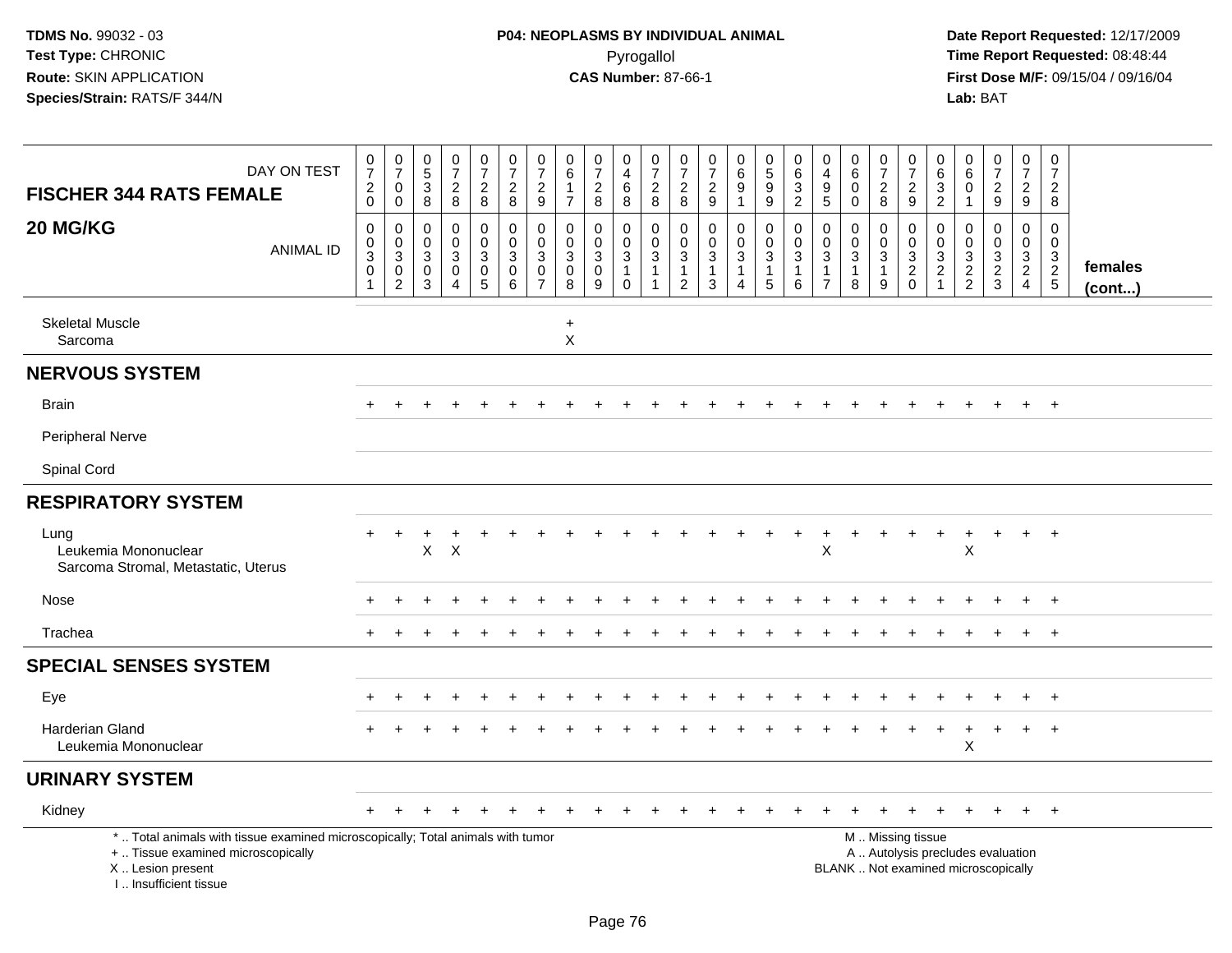**Date Report Requested:** 12/17/2009 **First Dose M/F:** 09/15/04 / 09/16/04 Lab: BAT **Lab:** BAT

| <b>FISCHER 344 RATS FEMALE</b>                                                        | DAY ON TEST | $\frac{0}{7}$<br>$\boldsymbol{2}$<br>0 | $\frac{0}{7}$<br>$\pmb{0}$<br>0                   | $\begin{matrix} 0 \\ 5 \end{matrix}$<br>$\sqrt{3}$<br>8           | $\frac{0}{7}$<br>$\boldsymbol{2}$<br>8                           | 0<br>$\overline{ }$<br>$\frac{2}{8}$                              | $\frac{0}{7}$<br>$\overline{c}$<br>8          | $\frac{0}{7}$<br>$\overline{c}$<br>9                                                       | $\mathsf{o}$<br>6 | $\frac{0}{7}$<br>$\boldsymbol{2}$<br>8                        | 0<br>4<br>6<br>8                       | $\frac{0}{7}$<br>$\frac{2}{8}$                  | $\rightarrow$<br>$\overline{\mathbf{c}}$<br>8 | $\overline{ }$<br>$\overline{c}$<br>9 | 0<br>6<br>9                                        | 0<br>$\sqrt{5}$<br>9<br>9   | $\begin{matrix} 0 \\ 6 \\ 3 \end{matrix}$<br>$\overline{2}$ | $\boldsymbol{0}$<br>$\overline{4}$<br>$\boldsymbol{9}$<br>5 | 6                             | $\rightarrow$<br>2<br>8 | $\frac{0}{7}$<br>$\overline{c}$<br>9          | $\mathbf 0$<br>$\,6\,$<br>3<br>◠ | 0<br>$\,6$<br>$\pmb{0}$                         | $\frac{0}{7}$<br>$\boldsymbol{2}$<br>9   | 0<br>$\overline{ }$<br>$\overline{\mathbf{c}}$<br>9 | 0<br>$\overline{ }$<br>$\overline{\mathbf{c}}$<br>8 |                         |
|---------------------------------------------------------------------------------------|-------------|----------------------------------------|---------------------------------------------------|-------------------------------------------------------------------|------------------------------------------------------------------|-------------------------------------------------------------------|-----------------------------------------------|--------------------------------------------------------------------------------------------|-------------------|---------------------------------------------------------------|----------------------------------------|-------------------------------------------------|-----------------------------------------------|---------------------------------------|----------------------------------------------------|-----------------------------|-------------------------------------------------------------|-------------------------------------------------------------|-------------------------------|-------------------------|-----------------------------------------------|----------------------------------|-------------------------------------------------|------------------------------------------|-----------------------------------------------------|-----------------------------------------------------|-------------------------|
| 20 MG/KG                                                                              | ANIMAL ID   | 0<br>$\frac{0}{3}$<br>$\mathbf 0$      | 0<br>$\frac{0}{3}$<br>$\pmb{0}$<br>$\overline{c}$ | $\begin{smallmatrix} 0\\0\\3 \end{smallmatrix}$<br>$\pmb{0}$<br>3 | $\begin{matrix} 0 \\ 0 \\ 3 \\ 0 \end{matrix}$<br>$\overline{4}$ | 0<br>$\mathsf{O}\xspace$<br>$\mathbf{3}$<br>$\boldsymbol{0}$<br>5 | $\mathbf 0$<br>$\mathbf{3}$<br>$\pmb{0}$<br>6 | $\begin{smallmatrix}0\0\0\end{smallmatrix}$<br>$\mathbf{3}$<br>$\pmb{0}$<br>$\overline{ }$ | 0<br>3<br>8       | 0<br>$\pmb{0}$<br>$\sqrt{3}$<br>$\pmb{0}$<br>$\boldsymbol{9}$ | 0<br>$\mathsf{O}\xspace$<br>$\sqrt{3}$ | $\begin{smallmatrix} 0\\0\\3 \end{smallmatrix}$ | 0<br>$\boldsymbol{0}$<br>3<br>$\overline{2}$  | $\bar{0}$<br>$\sqrt{3}$<br>3          | 0<br>$\mathbf 0$<br>$\ensuremath{\mathsf{3}}$<br>4 | 0<br>0<br>$\mathbf{3}$<br>5 | $\begin{matrix} 0 \\ 0 \\ 3 \end{matrix}$<br>$\,6\,$        | 0<br>$\overline{0}$<br>$\mathbf{3}$<br>$\overline{ }$       | $\pmb{0}$<br>$\mathbf 3$<br>8 | 3<br>9                  | 0<br>$\pmb{0}$<br>$\sqrt{3}$<br>$\frac{2}{0}$ | $\pmb{0}$<br>$\sqrt{3}$<br>◠     | 0<br>$\pmb{0}$<br>$\mathbf{3}$<br>$\frac{2}{2}$ | $\pmb{0}$<br>$\sqrt{3}$<br>$\frac{2}{3}$ | 0<br>0<br>3<br>$\overline{2}$<br>$\overline{4}$     | 0<br>$\mathbf{3}$<br>$\overline{2}$<br>$\sqrt{5}$   | females<br>$($ cont $)$ |
| Leukemia Mononuclear                                                                  |             |                                        |                                                   | X                                                                 |                                                                  |                                                                   |                                               |                                                                                            |                   |                                                               |                                        |                                                 |                                               |                                       |                                                    |                             |                                                             |                                                             |                               |                         |                                               |                                  | X                                               |                                          |                                                     |                                                     |                         |
| <b>Urinary Bladder</b><br>Leukemia Mononuclear<br>Sarcoma Stromal, Metastatic, Uterus |             |                                        |                                                   |                                                                   |                                                                  |                                                                   |                                               |                                                                                            |                   |                                                               |                                        |                                                 |                                               |                                       |                                                    |                             |                                                             |                                                             |                               |                         |                                               |                                  | Χ                                               |                                          | $\pm$                                               | $\pm$                                               |                         |
| <b>SYSTEMIC LESIONS</b>                                                               |             |                                        |                                                   |                                                                   |                                                                  |                                                                   |                                               |                                                                                            |                   |                                                               |                                        |                                                 |                                               |                                       |                                                    |                             |                                                             |                                                             |                               |                         |                                               |                                  |                                                 |                                          |                                                     |                                                     |                         |
| Multiple Organ<br>Leukemia Mononuclear                                                |             |                                        |                                                   | X                                                                 | X                                                                |                                                                   |                                               |                                                                                            |                   |                                                               |                                        |                                                 |                                               |                                       |                                                    |                             |                                                             | X                                                           |                               |                         |                                               |                                  | X                                               | A                                        |                                                     | X                                                   |                         |

\* .. Total animals with tissue examined microscopically; Total animals with tumor

+ .. Tissue examined microscopically

X .. Lesion present

I .. Insufficient tissue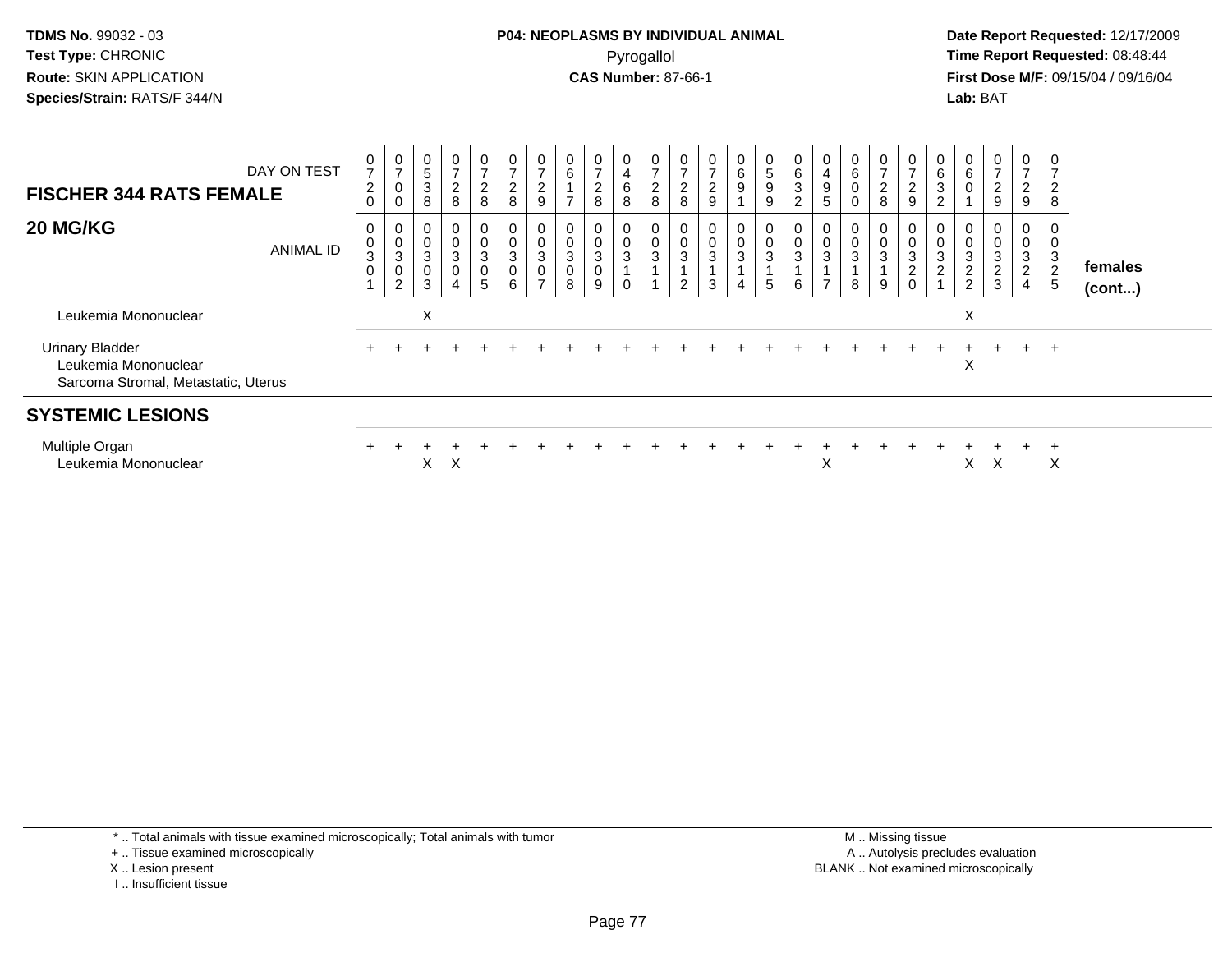**Date Report Requested:** 12/17/2009 **First Dose M/F:** 09/15/04 / 09/16/04 Lab: BAT **Lab:** BAT

| DAY ON TEST<br><b>FISCHER 344 RATS FEMALE</b>                        | 0<br>4<br>4                         | $\frac{0}{7}$<br>$\mathbf{1}$<br>$\sqrt{5}$                  | $\begin{array}{c} 0 \\ 5 \end{array}$<br>$\overline{7}$<br>4     | 0<br>$\overline{6}$<br>3<br>$\mathbf 0$                                          | $\begin{matrix}0\6\6\end{matrix}$<br>$\overline{7}$ | $\begin{smallmatrix}0\\7\end{smallmatrix}$<br>$\overline{2}$<br>8 | $\frac{0}{7}$<br>$\frac{2}{8}$                        | 0<br>$\overline{7}$<br>$\overline{2}$<br>9          | $\frac{0}{7}$<br>$\overline{2}$<br>9                                                        | $\frac{0}{7}$<br>$\overline{2}$                      | $\begin{array}{c} 0 \\ 5 \\ 9 \end{array}$<br>$\mathbf 0$   | $\frac{0}{7}$<br>$\overline{c}$<br>9                                | 0<br>$\overline{7}$<br>$\boldsymbol{2}$<br>9 | $\frac{0}{7}$<br>$\overline{c}$<br>9                             | $\frac{0}{7}$<br>$\mathbf{1}$<br>$\sqrt{5}$                               | $\frac{0}{7}$<br>$\frac{2}{9}$                                                                | $\frac{0}{7}$<br>$\overline{c}$<br>8                                                   | $\begin{array}{c} 0 \\ 6 \\ 5 \end{array}$<br>$\boldsymbol{9}$ | $\frac{0}{7}$<br>$\frac{2}{9}$                                                          | 0<br>$\overline{6}$<br>$\mathbf{1}$<br>$\sqrt{5}$                           | 0<br>$\overline{6}$<br>9<br>$\overline{1}$                                          | 0<br>$\overline{4}$<br>$\overline{4}$                   | $\frac{0}{7}$<br>$\overline{a}$<br>8                                    | $\begin{array}{c} 0 \\ 7 \end{array}$<br>$\overline{a}$<br>$\,8\,$               | 0<br>$\overline{7}$<br>$\overline{c}$<br>9                                           |                          |
|----------------------------------------------------------------------|-------------------------------------|--------------------------------------------------------------|------------------------------------------------------------------|----------------------------------------------------------------------------------|-----------------------------------------------------|-------------------------------------------------------------------|-------------------------------------------------------|-----------------------------------------------------|---------------------------------------------------------------------------------------------|------------------------------------------------------|-------------------------------------------------------------|---------------------------------------------------------------------|----------------------------------------------|------------------------------------------------------------------|---------------------------------------------------------------------------|-----------------------------------------------------------------------------------------------|----------------------------------------------------------------------------------------|----------------------------------------------------------------|-----------------------------------------------------------------------------------------|-----------------------------------------------------------------------------|-------------------------------------------------------------------------------------|---------------------------------------------------------|-------------------------------------------------------------------------|----------------------------------------------------------------------------------|--------------------------------------------------------------------------------------|--------------------------|
| 20 MG/KG<br><b>ANIMAL ID</b>                                         | 0<br>$\mathbf 0$<br>$\frac{3}{2}$ 6 | $\pmb{0}$<br>$\begin{array}{c} 0 \\ 3 \\ 2 \\ 7 \end{array}$ | $\mathbf 0$<br>$\mathbf 0$<br>$\mathbf 3$<br>$\overline{c}$<br>8 | $\pmb{0}$<br>$\mathbf 0$<br>$\overline{3}$<br>$\overline{c}$<br>$\boldsymbol{9}$ | 0<br>$\mathbf 0$<br>$\frac{3}{3}$<br>$\mathbf 0$    | $\pmb{0}$<br>$\mathbf 0$<br>$\frac{3}{3}$<br>$\mathbf{1}$         | $\pmb{0}$<br>$\pmb{0}$<br>$\frac{3}{3}$<br>$\sqrt{2}$ | $\mathbf 0$<br>$\mathbf 0$<br>$\mathbf 3$<br>3<br>3 | $\mathbf 0$<br>$\mathbf 0$<br>$\overline{3}$<br>$\ensuremath{\mathsf{3}}$<br>$\overline{4}$ | $\mathbf 0$<br>$\mathbf 0$<br>3<br>$\mathbf{3}$<br>5 | $\pmb{0}$<br>$\mathbf 0$<br>$\frac{3}{3}$<br>$6\phantom{1}$ | $\pmb{0}$<br>$\mathsf{O}\xspace$<br>$\frac{3}{3}$<br>$\overline{7}$ | 0<br>0<br>$\frac{3}{3}$<br>8                 | $\mathbf 0$<br>$\mathbf 0$<br>$\overline{3}$<br>$\mathbf 3$<br>9 | $\pmb{0}$<br>$\pmb{0}$<br>$\overline{3}$<br>$\overline{4}$<br>$\mathbf 0$ | $\pmb{0}$<br>$\mathsf{O}\xspace$<br>$\overline{3}$<br>$\overline{\mathbf{4}}$<br>$\mathbf{1}$ | $\mathbf 0$<br>$\mathsf{O}\xspace$<br>$\ensuremath{\mathsf{3}}$<br>4<br>$\overline{2}$ | 0<br>0<br>$\sqrt{3}$<br>$\overline{4}$<br>$\sqrt{3}$           | $\mathbf 0$<br>$\pmb{0}$<br>$\overline{3}$<br>$\overline{\mathbf{4}}$<br>$\overline{4}$ | 0<br>$\mathsf 0$<br>$\overline{3}$<br>$\begin{array}{c} 4 \\ 5 \end{array}$ | $\pmb{0}$<br>$\mathbf 0$<br>$\overline{3}$<br>$\begin{array}{c} 4 \\ 6 \end{array}$ | 0<br>$\mathbf 0$<br>$\mathbf{3}$<br>4<br>$\overline{7}$ | $\mathbf 0$<br>$\Omega$<br>$\mathbf{3}$<br>$\overline{\mathbf{4}}$<br>8 | $\mathbf 0$<br>$\pmb{0}$<br>$\overline{3}$<br>$\overline{4}$<br>$\boldsymbol{9}$ | $\mathbf 0$<br>$\mathbf 0$<br>$\ensuremath{\mathsf{3}}$<br>$\sqrt{5}$<br>$\mathbf 0$ | * TOTALS                 |
| <b>ALIMENTARY SYSTEM</b>                                             |                                     |                                                              |                                                                  |                                                                                  |                                                     |                                                                   |                                                       |                                                     |                                                                                             |                                                      |                                                             |                                                                     |                                              |                                                                  |                                                                           |                                                                                               |                                                                                        |                                                                |                                                                                         |                                                                             |                                                                                     |                                                         |                                                                         |                                                                                  |                                                                                      |                          |
| Esophagus                                                            |                                     |                                                              |                                                                  |                                                                                  |                                                     |                                                                   |                                                       |                                                     |                                                                                             |                                                      |                                                             |                                                                     |                                              |                                                                  |                                                                           |                                                                                               |                                                                                        |                                                                |                                                                                         |                                                                             |                                                                                     |                                                         |                                                                         |                                                                                  |                                                                                      | 50                       |
| Intestine Large, Cecum                                               |                                     |                                                              |                                                                  |                                                                                  |                                                     |                                                                   |                                                       |                                                     |                                                                                             |                                                      |                                                             |                                                                     |                                              |                                                                  |                                                                           |                                                                                               |                                                                                        |                                                                |                                                                                         |                                                                             |                                                                                     |                                                         |                                                                         |                                                                                  |                                                                                      | 50                       |
| Intestine Large, Colon<br>Adenoma<br>Leukemia Mononuclear            |                                     |                                                              |                                                                  |                                                                                  |                                                     |                                                                   |                                                       |                                                     |                                                                                             |                                                      |                                                             |                                                                     |                                              |                                                                  |                                                                           |                                                                                               |                                                                                        |                                                                |                                                                                         |                                                                             |                                                                                     |                                                         |                                                                         |                                                                                  |                                                                                      | 50<br>1<br>1             |
| Intestine Large, Rectum<br>Leukemia Mononuclear                      |                                     |                                                              |                                                                  |                                                                                  |                                                     |                                                                   |                                                       |                                                     |                                                                                             |                                                      |                                                             |                                                                     |                                              |                                                                  |                                                                           |                                                                                               |                                                                                        |                                                                |                                                                                         |                                                                             |                                                                                     |                                                         |                                                                         |                                                                                  |                                                                                      | 50<br>$\mathbf{1}$       |
| Intestine Small, Duodenum                                            |                                     |                                                              |                                                                  |                                                                                  |                                                     |                                                                   |                                                       |                                                     |                                                                                             |                                                      |                                                             |                                                                     |                                              |                                                                  |                                                                           |                                                                                               |                                                                                        |                                                                |                                                                                         |                                                                             |                                                                                     |                                                         |                                                                         |                                                                                  | $+$                                                                                  | 50                       |
| Intestine Small, Ileum<br>Leukemia Mononuclear                       |                                     |                                                              |                                                                  |                                                                                  |                                                     |                                                                   |                                                       |                                                     |                                                                                             |                                                      |                                                             |                                                                     |                                              |                                                                  |                                                                           |                                                                                               |                                                                                        |                                                                |                                                                                         |                                                                             |                                                                                     |                                                         |                                                                         |                                                                                  |                                                                                      | 50<br>$\mathbf{1}$       |
| Intestine Small, Jejunum<br>Leukemia Mononuclear                     |                                     |                                                              |                                                                  |                                                                                  |                                                     |                                                                   |                                                       |                                                     |                                                                                             |                                                      |                                                             |                                                                     |                                              |                                                                  |                                                                           |                                                                                               |                                                                                        |                                                                |                                                                                         |                                                                             |                                                                                     |                                                         |                                                                         |                                                                                  |                                                                                      | 50<br>$\mathbf{1}$       |
| Liver<br>Leukemia Mononuclear<br>Sarcoma Stromal, Metastatic, Uterus | $+$                                 | $\pmb{\times}$                                               | $\boldsymbol{\mathsf{X}}$                                        |                                                                                  | $\mathsf{X}$                                        |                                                                   | $X$ $X$                                               |                                                     | X                                                                                           |                                                      | $\mathsf X$                                                 | X                                                                   |                                              |                                                                  | X                                                                         |                                                                                               |                                                                                        | $\pmb{\times}$                                                 |                                                                                         | $\mathsf{X}$                                                                | $\boldsymbol{\mathsf{X}}$                                                           |                                                         |                                                                         |                                                                                  |                                                                                      | 50<br>17<br>$\mathbf{1}$ |
| Mesentery                                                            |                                     | $\ddot{}$                                                    |                                                                  |                                                                                  |                                                     |                                                                   |                                                       |                                                     |                                                                                             |                                                      |                                                             |                                                                     |                                              |                                                                  | $\ddot{}$                                                                 |                                                                                               |                                                                                        |                                                                |                                                                                         |                                                                             | $+$                                                                                 | $\ddot{}$                                               |                                                                         |                                                                                  | $+$                                                                                  | 13                       |
| Pancreas<br>Leukemia Mononuclear                                     |                                     |                                                              |                                                                  |                                                                                  |                                                     |                                                                   |                                                       |                                                     |                                                                                             |                                                      |                                                             |                                                                     |                                              |                                                                  |                                                                           |                                                                                               |                                                                                        |                                                                |                                                                                         |                                                                             |                                                                                     |                                                         |                                                                         |                                                                                  |                                                                                      | 50<br>1                  |

\* .. Total animals with tissue examined microscopically; Total animals with tumor

+ .. Tissue examined microscopically

 Lesion present BLANK .. Not examined microscopicallyX .. Lesion present

I .. Insufficient tissue

M .. Missing tissue

y the contract of the contract of the contract of the contract of the contract of the contract of the contract of  $A$ . Autolysis precludes evaluation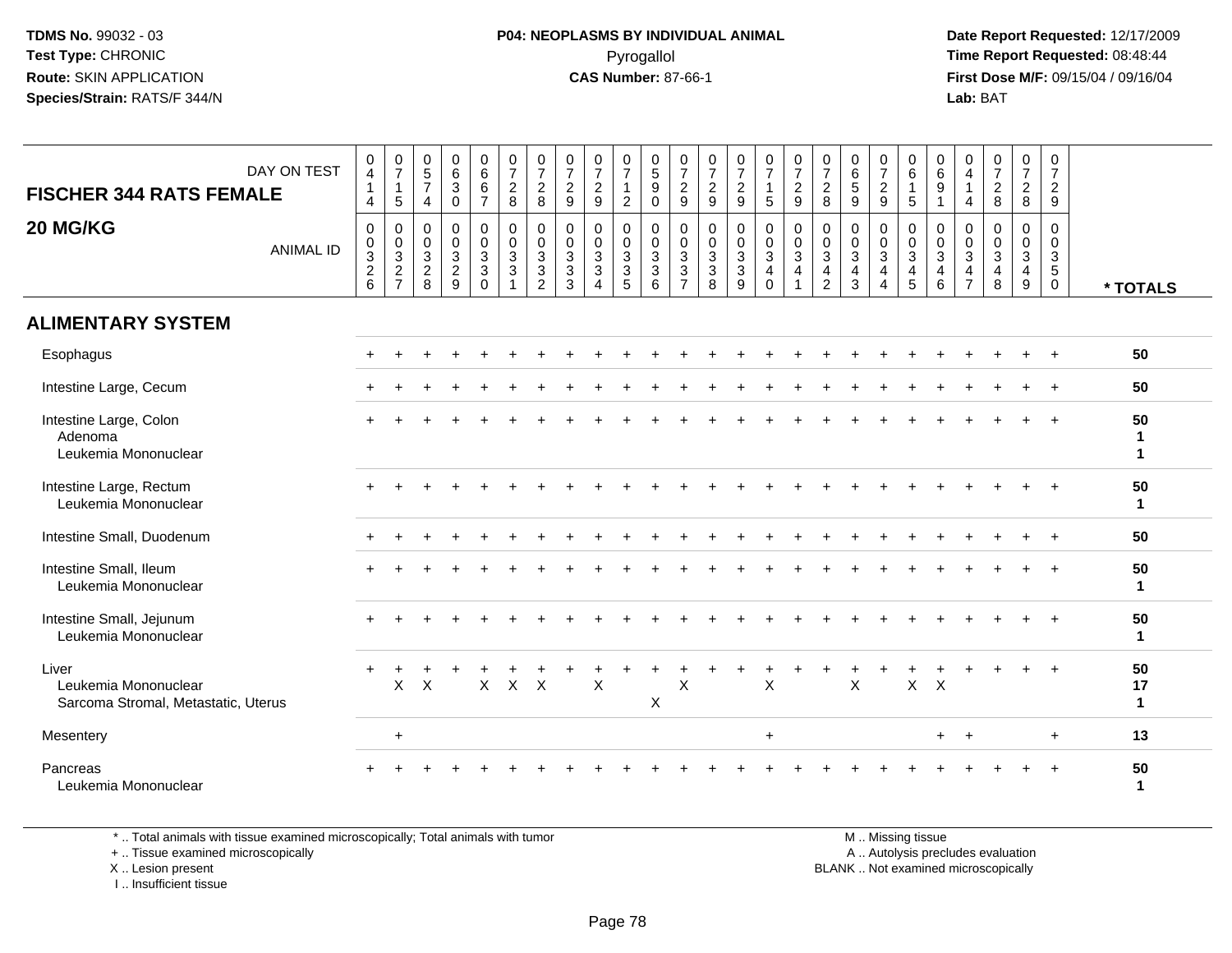| DAY ON TEST<br><b>FISCHER 344 RATS FEMALE</b><br>20 MG/KG                                                                                                           | 0<br>$\overline{4}$<br>$\mathbf{1}$<br>$\overline{4}$<br>$\mathbf 0$ | $\frac{0}{7}$<br>$\mathbf{1}$<br>5<br>$\mathbf 0$         | $\begin{array}{c} 0 \\ 5 \end{array}$<br>$\overline{\mathcal{I}}$<br>$\overline{4}$<br>$\pmb{0}$ | $\pmb{0}$<br>$6\phantom{a}$<br>$\ensuremath{\mathsf{3}}$<br>$\overline{0}$<br>$\boldsymbol{0}$ | 0<br>$6\phantom{a}$<br>6<br>$\overline{7}$<br>$\mathbf 0$ | $\mathbf 0$<br>$\overline{7}$<br>$\frac{2}{8}$<br>$\mathbf 0$ | $\pmb{0}$<br>$\overline{7}$<br>$\overline{c}$<br>8<br>$\mathbf 0$ | 0<br>$\overline{7}$<br>$\overline{2}$<br>$9\,$<br>$\mathbf 0$ | $\frac{0}{7}$<br>$\overline{c}$<br>9<br>0<br>$\Omega$ | $\frac{0}{7}$<br>$\mathbf{1}$<br>$\overline{2}$<br>0 | $\begin{array}{c} 0 \\ 5 \end{array}$<br>$\boldsymbol{9}$<br>$\mathbf 0$<br>$\pmb{0}$<br>$\mathbf 0$ | 0<br>$\overline{7}$<br>$\frac{2}{9}$<br>0        | $\frac{0}{7}$<br>$\frac{2}{9}$<br>$\mathbf 0$             | $\frac{0}{7}$<br>$\frac{2}{9}$<br>$\boldsymbol{0}$ | $\frac{0}{7}$<br>$\mathbf{1}$<br>5<br>0                     | $\begin{array}{c} 0 \\ 7 \end{array}$<br>$\boldsymbol{2}$<br>$\overline{9}$<br>$\pmb{0}$ | $\frac{0}{7}$<br>$\frac{2}{8}$<br>$\pmb{0}$                   | 0<br>$\,6\,$<br>$\sqrt{5}$<br>9<br>$\mathbf 0$ | 0<br>$\overline{7}$<br>$\boldsymbol{2}$<br>$\boldsymbol{9}$<br>0 | 0<br>6<br>$\mathbf{1}$<br>5<br>0                         | 0<br>6<br>9<br>$\mathbf{1}$<br>$\mathbf 0$<br>$\mathbf{0}$               | $\Omega$<br>$\overline{4}$<br>$\overline{4}$<br>$\mathbf 0$ | $\begin{smallmatrix}0\\7\end{smallmatrix}$<br>$\frac{2}{8}$<br>$\mathbf 0$ | $\pmb{0}$<br>$\overline{7}$<br>$\overline{2}$<br>$\bf 8$<br>0 | 0<br>$\overline{7}$<br>$\overline{a}$<br>9<br>$\mathbf 0$   |                                               |
|---------------------------------------------------------------------------------------------------------------------------------------------------------------------|----------------------------------------------------------------------|-----------------------------------------------------------|--------------------------------------------------------------------------------------------------|------------------------------------------------------------------------------------------------|-----------------------------------------------------------|---------------------------------------------------------------|-------------------------------------------------------------------|---------------------------------------------------------------|-------------------------------------------------------|------------------------------------------------------|------------------------------------------------------------------------------------------------------|--------------------------------------------------|-----------------------------------------------------------|----------------------------------------------------|-------------------------------------------------------------|------------------------------------------------------------------------------------------|---------------------------------------------------------------|------------------------------------------------|------------------------------------------------------------------|----------------------------------------------------------|--------------------------------------------------------------------------|-------------------------------------------------------------|----------------------------------------------------------------------------|---------------------------------------------------------------|-------------------------------------------------------------|-----------------------------------------------|
| <b>ANIMAL ID</b>                                                                                                                                                    | $\pmb{0}$<br>$\frac{3}{2}$<br>$6\phantom{a}$                         | $\mathbf 0$<br>$\ensuremath{\mathsf{3}}$<br>$\frac{2}{7}$ | $\mathbf 0$<br>$\sqrt{3}$<br>$_{8}^2$                                                            | $\mathbf 0$<br>$\frac{3}{2}$                                                                   | $\mathbf 0$<br>$\mathfrak{S}$<br>$\mathbf{3}$<br>$\Omega$ | $\mathbf 0$<br>$\mathbf{3}$<br>$\mathbf{3}$<br>$\overline{1}$ | $\mathbf 0$<br>$\mathbf{3}$<br>$\mathbf{3}$<br>$\overline{2}$     | $\mathbf 0$<br>$\sqrt{3}$<br>$\mathbf{3}$<br>$\overline{3}$   | 3<br>3<br>4                                           | $\mathbf 0$<br>$\frac{3}{3}$                         | $\sqrt{3}$<br>$\sqrt{3}$<br>6                                                                        | $\mathbf 0$<br>$\sqrt{3}$<br>3<br>$\overline{7}$ | $\mathbf 0$<br>$\sqrt{3}$<br>$\sqrt{3}$<br>$\overline{8}$ | $\mathbf 0$<br>$\mathbf{3}$<br>$\mathbf{3}$<br>9   | $\mathbf 0$<br>$\mathfrak{S}$<br>$\overline{4}$<br>$\Omega$ | $\pmb{0}$<br>$\sqrt{3}$<br>4                                                             | $\mathbf 0$<br>$\sqrt{3}$<br>$\overline{4}$<br>$\overline{2}$ | $\Omega$<br>$\sqrt{3}$<br>$\overline{4}$<br>3  | $\mathbf 0$<br>$\mathbf{3}$<br>4<br>4                            | $\mathsf{O}\xspace$<br>$\sqrt{3}$<br>$\overline{4}$<br>5 | $\mathbf{3}$<br>4<br>6                                                   | $\Omega$<br>3<br>$\overline{4}$<br>$\overline{7}$           | $\mathbf 0$<br>$\ensuremath{\mathsf{3}}$<br>4<br>8                         | $\mathbf{0}$<br>$\mathsf 3$<br>$\overline{a}$<br>$9\,$        | $\mathbf 0$<br>$\sqrt{3}$<br>$5\phantom{.0}$<br>$\mathbf 0$ | * TOTALS                                      |
| Salivary Glands                                                                                                                                                     |                                                                      |                                                           |                                                                                                  |                                                                                                |                                                           |                                                               |                                                                   |                                                               |                                                       |                                                      |                                                                                                      |                                                  |                                                           |                                                    |                                                             |                                                                                          |                                                               |                                                |                                                                  |                                                          |                                                                          |                                                             |                                                                            |                                                               |                                                             | 50                                            |
| Stomach, Forestomach<br>Leukemia Mononuclear                                                                                                                        |                                                                      |                                                           |                                                                                                  |                                                                                                |                                                           |                                                               |                                                                   |                                                               |                                                       |                                                      |                                                                                                      |                                                  |                                                           |                                                    |                                                             |                                                                                          |                                                               |                                                |                                                                  |                                                          |                                                                          |                                                             |                                                                            |                                                               |                                                             | 50<br>-1                                      |
| Stomach, Glandular<br>Leukemia Mononuclear                                                                                                                          |                                                                      |                                                           |                                                                                                  |                                                                                                |                                                           |                                                               |                                                                   |                                                               |                                                       |                                                      |                                                                                                      |                                                  |                                                           |                                                    |                                                             |                                                                                          |                                                               |                                                |                                                                  |                                                          |                                                                          |                                                             |                                                                            |                                                               |                                                             | 50<br>$\mathbf{1}$                            |
| <b>CARDIOVASCULAR SYSTEM</b>                                                                                                                                        |                                                                      |                                                           |                                                                                                  |                                                                                                |                                                           |                                                               |                                                                   |                                                               |                                                       |                                                      |                                                                                                      |                                                  |                                                           |                                                    |                                                             |                                                                                          |                                                               |                                                |                                                                  |                                                          |                                                                          |                                                             |                                                                            |                                                               |                                                             |                                               |
| <b>Blood Vessel</b>                                                                                                                                                 |                                                                      |                                                           |                                                                                                  |                                                                                                |                                                           |                                                               |                                                                   |                                                               |                                                       |                                                      |                                                                                                      |                                                  |                                                           |                                                    |                                                             |                                                                                          |                                                               |                                                |                                                                  |                                                          |                                                                          |                                                             |                                                                            |                                                               |                                                             | 50                                            |
| Heart<br>Leukemia Mononuclear<br>Sarcoma Stromal, Metastatic, Uterus                                                                                                |                                                                      |                                                           |                                                                                                  |                                                                                                |                                                           |                                                               |                                                                   |                                                               |                                                       |                                                      | X                                                                                                    |                                                  |                                                           |                                                    |                                                             |                                                                                          |                                                               | X                                              |                                                                  | Χ                                                        |                                                                          |                                                             |                                                                            |                                                               |                                                             | 50<br>$\mathbf{2}$<br>$\mathbf{1}$            |
| <b>ENDOCRINE SYSTEM</b>                                                                                                                                             |                                                                      |                                                           |                                                                                                  |                                                                                                |                                                           |                                                               |                                                                   |                                                               |                                                       |                                                      |                                                                                                      |                                                  |                                                           |                                                    |                                                             |                                                                                          |                                                               |                                                |                                                                  |                                                          |                                                                          |                                                             |                                                                            |                                                               |                                                             |                                               |
| <b>Adrenal Cortex</b><br>Adenoma<br>Leukemia Mononuclear                                                                                                            |                                                                      |                                                           | Χ                                                                                                |                                                                                                |                                                           |                                                               |                                                                   |                                                               | X                                                     |                                                      |                                                                                                      |                                                  |                                                           |                                                    |                                                             |                                                                                          |                                                               |                                                |                                                                  | X                                                        |                                                                          |                                                             |                                                                            |                                                               |                                                             | 50<br>$\mathbf{1}$<br>5                       |
| Adrenal Medulla<br>Leukemia Mononuclear<br>Pheochromocytoma Benign                                                                                                  |                                                                      |                                                           | X                                                                                                |                                                                                                |                                                           |                                                               |                                                                   |                                                               | $\mathsf{X}$                                          |                                                      |                                                                                                      |                                                  |                                                           |                                                    |                                                             |                                                                                          |                                                               |                                                |                                                                  | $\sf X$                                                  |                                                                          |                                                             |                                                                            |                                                               |                                                             | 50<br>$\overline{\mathbf{5}}$<br>$\mathbf{2}$ |
| Islets, Pancreatic                                                                                                                                                  |                                                                      |                                                           |                                                                                                  |                                                                                                |                                                           |                                                               |                                                                   |                                                               |                                                       |                                                      |                                                                                                      |                                                  |                                                           |                                                    |                                                             |                                                                                          |                                                               |                                                |                                                                  |                                                          |                                                                          |                                                             |                                                                            |                                                               |                                                             | 50                                            |
| Parathyroid Gland                                                                                                                                                   |                                                                      |                                                           |                                                                                                  |                                                                                                |                                                           |                                                               |                                                                   |                                                               |                                                       |                                                      |                                                                                                      |                                                  |                                                           |                                                    |                                                             |                                                                                          |                                                               |                                                |                                                                  |                                                          |                                                                          |                                                             |                                                                            |                                                               |                                                             | 50                                            |
| <b>Pituitary Gland</b>                                                                                                                                              |                                                                      |                                                           |                                                                                                  |                                                                                                |                                                           |                                                               |                                                                   |                                                               | $\div$                                                |                                                      |                                                                                                      |                                                  |                                                           |                                                    |                                                             |                                                                                          |                                                               |                                                | $\ddot{}$                                                        | $\pm$                                                    | $\ddot{}$                                                                | $\ddot{}$                                                   | $\pm$                                                                      | $+$                                                           | $^{+}$                                                      | 50                                            |
| *  Total animals with tissue examined microscopically; Total animals with tumor<br>+  Tissue examined microscopically<br>X  Lesion present<br>I Insufficient tissue |                                                                      |                                                           |                                                                                                  |                                                                                                |                                                           |                                                               |                                                                   |                                                               |                                                       |                                                      |                                                                                                      |                                                  |                                                           |                                                    |                                                             |                                                                                          |                                                               |                                                |                                                                  | M  Missing tissue                                        | A  Autolysis precludes evaluation<br>BLANK  Not examined microscopically |                                                             |                                                                            |                                                               |                                                             |                                               |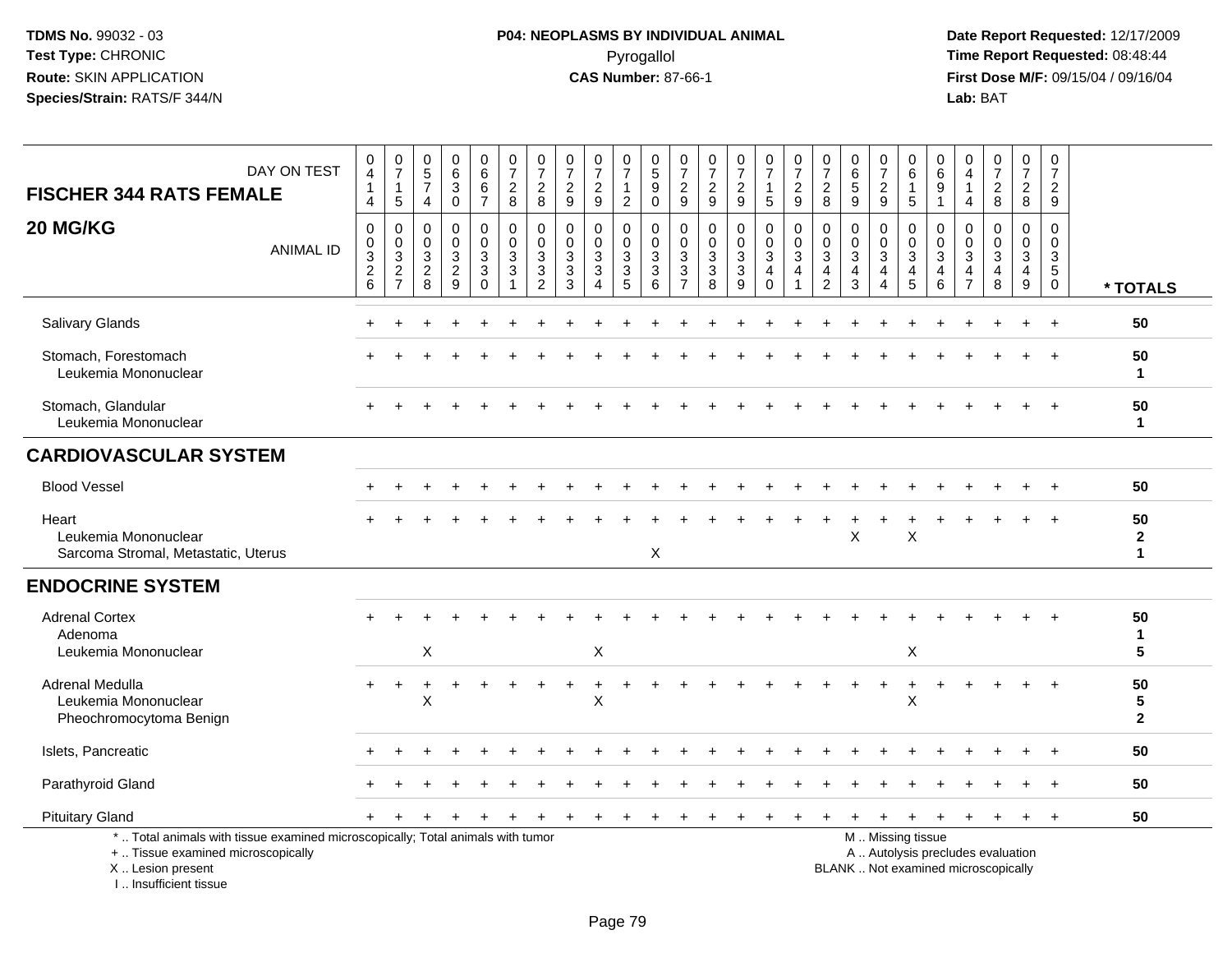**Date Report Requested:** 12/17/2009 **First Dose M/F:** 09/15/04 / 09/16/04<br>Lab: BAT **Lab:** BAT

| <b>FISCHER 344 RATS FEMALE</b>                                                                                                             | DAY ON TEST      | 0<br>$\overline{4}$<br>4           | $\begin{array}{c} 0 \\ 7 \end{array}$<br>$\mathbf{1}$<br>$5\phantom{.0}$ | $\begin{array}{c} 0 \\ 5 \\ 7 \end{array}$<br>$\overline{4}$  | 0<br>$\,6\,$<br>$\mathbf{3}$<br>$\mathbf 0$ | $\begin{array}{c} 0 \\ 6 \end{array}$<br>$\,6$<br>$\overline{7}$    | $\frac{0}{7}$<br>$_{\rm 8}^2$                                   | $\frac{0}{7}$<br>$_{8}^2$                                                     | $\frac{0}{7}$<br>$\frac{2}{9}$                                                          | 0<br>$\overline{7}$<br>$\overline{c}$<br>$\mathsf g$                    | $\frac{0}{7}$<br>$\overline{2}$                       | $\begin{array}{c} 0 \\ 5 \end{array}$<br>9<br>$\mathbf 0$ | $\frac{0}{7}$<br>$\frac{2}{9}$              | 0<br>$\overline{7}$<br>$\frac{2}{9}$            | 0<br>$\overline{7}$<br>$\overline{\mathbf{c}}$<br>9             | $\frac{0}{7}$<br>$\mathbf{1}$<br>5                              | $\frac{0}{7}$<br>$\frac{2}{9}$          | $\frac{0}{7}$<br>$\overline{c}$<br>8                                                          | $\pmb{0}$<br>$\,6\,$<br>$\sqrt{5}$<br>9                           | $\frac{0}{7}$<br>$\overline{2}$<br>$\overline{9}$                        | 0<br>6<br>$\mathbf{1}$<br>5                  | 0<br>$\,6\,$<br>$9\,$<br>$\mathbf{1}$                                          | 0<br>4<br>$\overline{4}$                                   | $\frac{0}{7}$<br>$\frac{2}{8}$                                           | $\frac{0}{7}$<br>$\overline{2}$<br>8      | 0<br>$\overline{7}$<br>$\frac{2}{9}$                              |                                                    |
|--------------------------------------------------------------------------------------------------------------------------------------------|------------------|------------------------------------|--------------------------------------------------------------------------|---------------------------------------------------------------|---------------------------------------------|---------------------------------------------------------------------|-----------------------------------------------------------------|-------------------------------------------------------------------------------|-----------------------------------------------------------------------------------------|-------------------------------------------------------------------------|-------------------------------------------------------|-----------------------------------------------------------|---------------------------------------------|-------------------------------------------------|-----------------------------------------------------------------|-----------------------------------------------------------------|-----------------------------------------|-----------------------------------------------------------------------------------------------|-------------------------------------------------------------------|--------------------------------------------------------------------------|----------------------------------------------|--------------------------------------------------------------------------------|------------------------------------------------------------|--------------------------------------------------------------------------|-------------------------------------------|-------------------------------------------------------------------|----------------------------------------------------|
| 20 MG/KG                                                                                                                                   | <b>ANIMAL ID</b> | 0<br>0<br>3<br>$\overline{2}$<br>6 | $\mathbf 0$<br>0<br>$\overline{3}$<br>$\overline{2}$<br>$\overline{7}$   | 0<br>$\mathsf{O}\xspace$<br>$\sqrt{3}$<br>$\overline{2}$<br>8 | 0<br>$\mathbf 0$<br>3<br>$\sqrt{2}$<br>9    | $\mathbf 0$<br>$\mathbf 0$<br>$\sqrt{3}$<br>$\mathbf 3$<br>$\Omega$ | 0<br>$\mathbf 0$<br>$\mathbf{3}$<br>$\mathsf 3$<br>$\mathbf{1}$ | 0<br>$\mathbf 0$<br>$\sqrt{3}$<br>$\ensuremath{\mathsf{3}}$<br>$\overline{c}$ | 0<br>$\mathsf{O}\xspace$<br>$\ensuremath{\mathsf{3}}$<br>$\overline{3}$<br>$\mathbf{3}$ | $\mathbf 0$<br>$\mathbf 0$<br>$\ensuremath{\mathsf{3}}$<br>$\mathbf{3}$ | $\mathbf 0$<br>0<br>$\sqrt{3}$<br>$\overline{3}$<br>5 | 0<br>$\mathbf 0$<br>3<br>$\mathbf{3}$<br>$6\phantom{1}$   | $\mathbf 0$<br>$\mathbf 0$<br>$\frac{3}{3}$ | $\mathbf 0$<br>$\Omega$<br>3<br>$\sqrt{3}$<br>8 | $\mathbf 0$<br>$\mathbf 0$<br>$\mathbf{3}$<br>$\mathbf{3}$<br>9 | 0<br>$\mathsf{O}$<br>$\mathbf{3}$<br>$\overline{4}$<br>$\Omega$ | 0<br>$\mathbf 0$<br>3<br>$\overline{4}$ | $\mathbf 0$<br>$\mathsf{O}\xspace$<br>$\sqrt{3}$<br>$\overline{\mathbf{4}}$<br>$\overline{2}$ | $\mathbf 0$<br>$\mathbf 0$<br>3<br>$\overline{4}$<br>$\mathbf{3}$ | $\mathbf 0$<br>$\mathbf 0$<br>$\mathbf{3}$<br>$\overline{4}$<br>$\Delta$ | 0<br>$\mathbf 0$<br>3<br>$\overline{4}$<br>5 | $\mathbf 0$<br>$\mathbf 0$<br>$\mathsf 3$<br>$\overline{4}$<br>$6\phantom{1}6$ | 0<br>$\mathbf{0}$<br>3<br>$\overline{4}$<br>$\overline{7}$ | $\mathbf 0$<br>$\mathbf 0$<br>$\sqrt{3}$<br>4<br>8                       | $\mathbf 0$<br>$\mathbf 0$<br>3<br>4<br>9 | $\mathbf 0$<br>$\mathbf 0$<br>3<br>$5\phantom{.0}$<br>$\mathbf 0$ | * TOTALS                                           |
| Leukemia Mononuclear<br>Pars Distalis, Adenoma<br>Pars Distalis, Carcinoma<br>Pars Intermedia, Adenoma                                     |                  |                                    |                                                                          |                                                               |                                             |                                                                     | $\times$                                                        |                                                                               |                                                                                         | X X X                                                                   |                                                       |                                                           |                                             | $X$ $X$ $X$                                     |                                                                 |                                                                 |                                         | $X$ $X$                                                                                       | X                                                                 | X                                                                        |                                              | X<br>$X -$                                                                     |                                                            | X X X X                                                                  |                                           |                                                                   | $\mathbf{2}$<br>28<br>$\mathbf{1}$<br>$\mathbf{1}$ |
| <b>Thyroid Gland</b><br>C-cell, Adenoma                                                                                                    |                  |                                    | $\mathsf X$                                                              |                                                               |                                             |                                                                     |                                                                 |                                                                               |                                                                                         |                                                                         |                                                       |                                                           |                                             | X                                               |                                                                 |                                                                 | $\pmb{\times}$                          |                                                                                               |                                                                   |                                                                          |                                              |                                                                                |                                                            |                                                                          |                                           |                                                                   | 50<br>6                                            |
| <b>GENERAL BODY SYSTEM</b>                                                                                                                 |                  |                                    |                                                                          |                                                               |                                             |                                                                     |                                                                 |                                                                               |                                                                                         |                                                                         |                                                       |                                                           |                                             |                                                 |                                                                 |                                                                 |                                         |                                                                                               |                                                                   |                                                                          |                                              |                                                                                |                                                            |                                                                          |                                           |                                                                   |                                                    |
| <b>NONE</b>                                                                                                                                |                  |                                    |                                                                          |                                                               |                                             |                                                                     |                                                                 |                                                                               |                                                                                         |                                                                         |                                                       |                                                           |                                             |                                                 |                                                                 |                                                                 |                                         |                                                                                               |                                                                   |                                                                          |                                              |                                                                                |                                                            |                                                                          |                                           |                                                                   |                                                    |
| <b>GENITAL SYSTEM</b>                                                                                                                      |                  |                                    |                                                                          |                                                               |                                             |                                                                     |                                                                 |                                                                               |                                                                                         |                                                                         |                                                       |                                                           |                                             |                                                 |                                                                 |                                                                 |                                         |                                                                                               |                                                                   |                                                                          |                                              |                                                                                |                                                            |                                                                          |                                           |                                                                   |                                                    |
| <b>Clitoral Gland</b><br>Adenoma                                                                                                           |                  |                                    |                                                                          |                                                               | X                                           |                                                                     |                                                                 |                                                                               |                                                                                         |                                                                         |                                                       | X                                                         |                                             |                                                 |                                                                 |                                                                 |                                         |                                                                                               |                                                                   |                                                                          |                                              |                                                                                |                                                            |                                                                          |                                           |                                                                   | 50<br>3                                            |
| Ovary<br>Leukemia Mononuclear                                                                                                              |                  |                                    |                                                                          |                                                               |                                             |                                                                     |                                                                 |                                                                               |                                                                                         |                                                                         |                                                       |                                                           |                                             |                                                 |                                                                 |                                                                 |                                         |                                                                                               |                                                                   |                                                                          | $\sf X$                                      |                                                                                |                                                            |                                                                          | $\ddot{}$                                 | $\ddot{}$                                                         | 50<br>$\mathbf{2}$                                 |
| Uterus<br>Leiomyoma<br>Leukemia Mononuclear                                                                                                |                  |                                    |                                                                          |                                                               |                                             |                                                                     |                                                                 |                                                                               | Χ                                                                                       |                                                                         |                                                       |                                                           |                                             |                                                 |                                                                 |                                                                 |                                         |                                                                                               |                                                                   |                                                                          |                                              |                                                                                |                                                            |                                                                          |                                           |                                                                   | 50<br>1<br>$\mathbf{1}$                            |
| Polyp Stromal<br>Cervix, Sarcoma Stromal                                                                                                   |                  |                                    |                                                                          |                                                               | $X$ $X$                                     |                                                                     |                                                                 |                                                                               | X                                                                                       |                                                                         |                                                       | X                                                         |                                             |                                                 |                                                                 |                                                                 |                                         |                                                                                               |                                                                   |                                                                          | X                                            |                                                                                |                                                            |                                                                          |                                           |                                                                   | 5<br>$\mathbf{1}$                                  |
| <b>HEMATOPOIETIC SYSTEM</b>                                                                                                                |                  |                                    |                                                                          |                                                               |                                             |                                                                     |                                                                 |                                                                               |                                                                                         |                                                                         |                                                       |                                                           |                                             |                                                 |                                                                 |                                                                 |                                         |                                                                                               |                                                                   |                                                                          |                                              |                                                                                |                                                            |                                                                          |                                           |                                                                   |                                                    |
| <b>Bone Marrow</b><br>Leukemia Mononuclear                                                                                                 |                  |                                    | $\ddot{}$                                                                | X                                                             |                                             |                                                                     |                                                                 |                                                                               |                                                                                         |                                                                         |                                                       |                                                           |                                             |                                                 |                                                                 |                                                                 |                                         |                                                                                               | X                                                                 |                                                                          | X                                            |                                                                                |                                                            |                                                                          |                                           |                                                                   | 50<br>4                                            |
| *  Total animals with tissue examined microscopically; Total animals with tumor<br>+  Tissue examined microscopically<br>X  Lesion present |                  |                                    |                                                                          |                                                               |                                             |                                                                     |                                                                 |                                                                               |                                                                                         |                                                                         |                                                       |                                                           |                                             |                                                 |                                                                 |                                                                 |                                         |                                                                                               |                                                                   |                                                                          | M  Missing tissue                            |                                                                                |                                                            | A  Autolysis precludes evaluation<br>BLANK  Not examined microscopically |                                           |                                                                   |                                                    |

I .. Insufficient tissue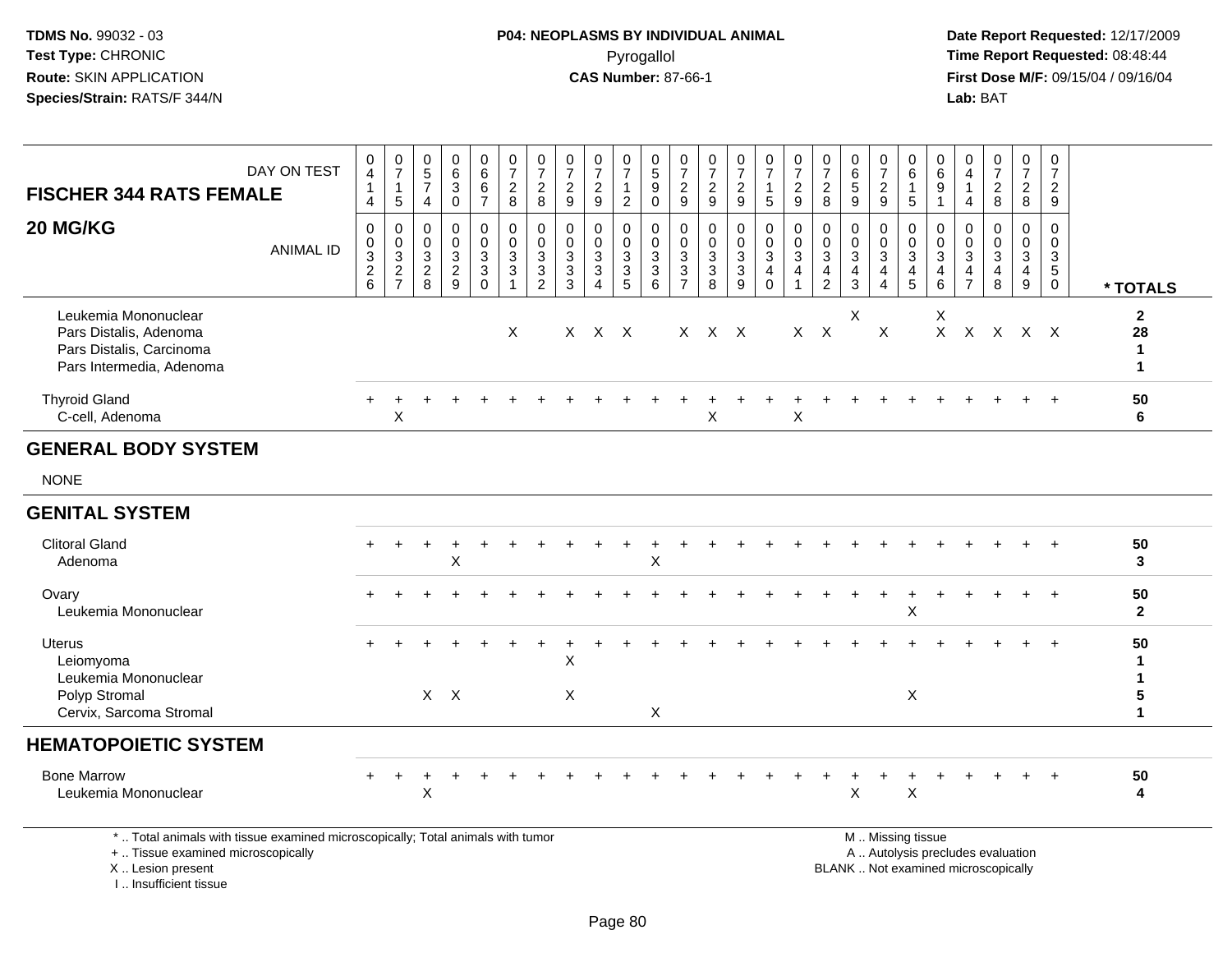I .. Insufficient tissue

## **P04: NEOPLASMS BY INDIVIDUAL ANIMAL**Pyrogallol Pyrogallol **Pyrogallol Time Report Requested:** 08:48:44<br>**CAS Number:** 87-66-1 **Time Report Requested:** 08/15/04 / 09/16/04

| DAY ON TEST<br><b>FISCHER 344 RATS FEMALE</b>                                                                                              | 0<br>$\overline{4}$<br>$\mathbf{1}$<br>$\overline{4}$ | $\frac{0}{7}$<br>$\mathbf{1}$<br>5                                     | $\begin{array}{c} 0 \\ 5 \end{array}$<br>$\overline{7}$<br>$\overline{4}$         | 0<br>$\,6\,$<br>$\sqrt{3}$<br>$\mathbf 0$                | 0<br>$6\phantom{a}$<br>$\,6\,$<br>$\overline{7}$    | 0<br>$\overline{7}$<br>$\overline{a}$<br>8                               | $\frac{0}{7}$<br>$\overline{c}$<br>8                | $\begin{array}{c} 0 \\ 7 \end{array}$<br>$\overline{c}$<br>9 | $\frac{0}{7}$<br>$\boldsymbol{2}$<br>9 | 0<br>$\overline{7}$<br>$\mathbf 1$<br>2 | 0<br>5<br>9<br>$\mathbf 0$                                | 0<br>$\overline{7}$<br>$\overline{c}$<br>9 | 0<br>$\overline{7}$<br>$\sqrt{2}$<br>9                                      | $\frac{0}{7}$<br>$\sqrt{2}$<br>$\overline{9}$                              | $\frac{0}{7}$<br>$\mathbf{1}$<br>$\sqrt{5}$                               | 0<br>$\overline{7}$<br>$\sqrt{2}$<br>9                                  | 0<br>$\overline{7}$<br>$\overline{c}$<br>8          | 0<br>$\,6\,$<br>$\sqrt{5}$<br>9                             | $\frac{0}{7}$<br>$\boldsymbol{2}$<br>9                                         | 0<br>$\,6\,$<br>$\mathbf{1}$<br>$\sqrt{5}$             | 0<br>6<br>$\boldsymbol{9}$<br>$\overline{1}$                               | 0<br>4<br>$\overline{1}$<br>4                                 | 0<br>$\overline{7}$<br>$\overline{2}$<br>8                   | $\frac{0}{7}$<br>$\overline{a}$<br>8                | 0<br>$\overline{7}$<br>$\overline{a}$<br>9                   |                               |
|--------------------------------------------------------------------------------------------------------------------------------------------|-------------------------------------------------------|------------------------------------------------------------------------|-----------------------------------------------------------------------------------|----------------------------------------------------------|-----------------------------------------------------|--------------------------------------------------------------------------|-----------------------------------------------------|--------------------------------------------------------------|----------------------------------------|-----------------------------------------|-----------------------------------------------------------|--------------------------------------------|-----------------------------------------------------------------------------|----------------------------------------------------------------------------|---------------------------------------------------------------------------|-------------------------------------------------------------------------|-----------------------------------------------------|-------------------------------------------------------------|--------------------------------------------------------------------------------|--------------------------------------------------------|----------------------------------------------------------------------------|---------------------------------------------------------------|--------------------------------------------------------------|-----------------------------------------------------|--------------------------------------------------------------|-------------------------------|
| 20 MG/KG<br><b>ANIMAL ID</b>                                                                                                               | $\mathbf 0$<br>0<br>3<br>$\frac{2}{6}$                | $\mathbf 0$<br>$\pmb{0}$<br>$\ensuremath{\mathsf{3}}$<br>$\frac{2}{7}$ | $\mathbf 0$<br>$\mathbf 0$<br>$\sqrt{3}$<br>$\begin{array}{c} 2 \\ 8 \end{array}$ | $\mathbf 0$<br>$\Omega$<br>$\mathbf{3}$<br>$\frac{2}{9}$ | $\mathbf 0$<br>$\mathbf 0$<br>3<br>3<br>$\mathbf 0$ | $\mathbf 0$<br>$\mathbf 0$<br>$\sqrt{3}$<br>$\mathbf{3}$<br>$\mathbf{1}$ | $\mathbf 0$<br>$\Omega$<br>3<br>3<br>$\overline{2}$ | $\mathbf 0$<br>$\Omega$<br>3<br>3<br>3                       | $\mathbf 0$<br>$\Omega$<br>3<br>3<br>4 | 0<br>0<br>3<br>3<br>$\overline{5}$      | $\Omega$<br>$\Omega$<br>$\mathbf{3}$<br>$\mathbf{3}$<br>6 | 0<br>$\Omega$<br>3<br>3<br>$\overline{7}$  | $\mathbf 0$<br>$\Omega$<br>3<br>$\ensuremath{\mathsf{3}}$<br>$\overline{8}$ | $\mathbf 0$<br>$\mathbf 0$<br>$\sqrt{3}$<br>$\mathbf{3}$<br>$\overline{9}$ | $\mathbf 0$<br>$\mathbf 0$<br>$\sqrt{3}$<br>$\overline{4}$<br>$\mathbf 0$ | $\mathbf 0$<br>$\Omega$<br>$\sqrt{3}$<br>$\overline{4}$<br>$\mathbf{1}$ | $\mathbf 0$<br>$\Omega$<br>3<br>4<br>$\overline{2}$ | $\Omega$<br>$\Omega$<br>$\mathbf{3}$<br>4<br>$\overline{3}$ | $\mathbf 0$<br>$\mathbf 0$<br>$\ensuremath{\mathsf{3}}$<br>$\overline{4}$<br>4 | 0<br>$\Omega$<br>3<br>$\overline{4}$<br>$\overline{5}$ | 0<br>$\Omega$<br>$\mathbf 3$<br>$\overline{\mathbf{4}}$<br>$6\phantom{1}6$ | $\Omega$<br>$\Omega$<br>3<br>$\overline{4}$<br>$\overline{7}$ | $\mathbf 0$<br>$\Omega$<br>3<br>$\overline{\mathbf{4}}$<br>8 | $\mathbf 0$<br>$\Omega$<br>3<br>$\overline{4}$<br>9 | $\mathbf 0$<br>$\mathbf 0$<br>3<br>$\sqrt{5}$<br>$\mathbf 0$ | * TOTALS                      |
| Lymph Node<br>Mediastinal, Leukemia Mononuclear                                                                                            |                                                       | $\ddot{}$<br>$\boldsymbol{\mathsf{X}}$                                 |                                                                                   |                                                          |                                                     |                                                                          |                                                     |                                                              |                                        |                                         |                                                           |                                            |                                                                             |                                                                            |                                                                           |                                                                         |                                                     | $\ddot{}$                                                   |                                                                                |                                                        |                                                                            |                                                               | $\ddot{}$                                                    |                                                     |                                                              | 4<br>$\mathbf{2}$             |
| Lymph Node, Mandibular                                                                                                                     | М                                                     | M                                                                      | м                                                                                 | м                                                        | M                                                   | M                                                                        | M                                                   | M                                                            | M                                      | M                                       | M                                                         | M                                          | M                                                                           | M                                                                          | M                                                                         | M                                                                       | M                                                   | M                                                           | M                                                                              | M                                                      | M                                                                          | M                                                             | M                                                            | M                                                   | - M                                                          | $\mathbf 0$                   |
| Lymph Node, Mesenteric<br>Leukemia Mononuclear                                                                                             |                                                       |                                                                        |                                                                                   |                                                          | X                                                   |                                                                          |                                                     |                                                              | X                                      |                                         |                                                           |                                            |                                                                             |                                                                            |                                                                           |                                                                         |                                                     |                                                             |                                                                                |                                                        |                                                                            |                                                               |                                                              |                                                     |                                                              | 50<br>5                       |
| Spleen<br>Leukemia Mononuclear                                                                                                             |                                                       | X                                                                      | X                                                                                 |                                                          | X                                                   | $\boldsymbol{\mathsf{X}}$                                                | $\mathsf{X}$                                        |                                                              | X                                      |                                         |                                                           | X                                          |                                                                             |                                                                            | X                                                                         |                                                                         |                                                     | Χ                                                           |                                                                                | $\boldsymbol{\mathsf{X}}$                              | $\mathsf{X}$                                                               |                                                               |                                                              |                                                     |                                                              | 50<br>17                      |
| Thymus<br>Leukemia Mononuclear                                                                                                             |                                                       |                                                                        |                                                                                   |                                                          |                                                     |                                                                          |                                                     |                                                              |                                        |                                         |                                                           |                                            |                                                                             |                                                                            |                                                                           |                                                                         |                                                     | X                                                           |                                                                                |                                                        |                                                                            |                                                               |                                                              |                                                     |                                                              | 49<br>$\mathbf{2}$            |
| <b>INTEGUMENTARY SYSTEM</b>                                                                                                                |                                                       |                                                                        |                                                                                   |                                                          |                                                     |                                                                          |                                                     |                                                              |                                        |                                         |                                                           |                                            |                                                                             |                                                                            |                                                                           |                                                                         |                                                     |                                                             |                                                                                |                                                        |                                                                            |                                                               |                                                              |                                                     |                                                              |                               |
| <b>Mammary Gland</b><br>Adenoma<br>Fibroadenoma<br>Fibroadenoma, Multiple                                                                  |                                                       |                                                                        |                                                                                   |                                                          |                                                     |                                                                          | X                                                   |                                                              | X                                      |                                         |                                                           | X X X                                      |                                                                             | X                                                                          |                                                                           | $\boldsymbol{\mathsf{X}}$                                               |                                                     |                                                             |                                                                                |                                                        |                                                                            |                                                               |                                                              | X                                                   |                                                              | 50<br>$\mathbf{1}$<br>18<br>3 |
| Skin<br>Control, Subcutaneous Tissue, Leukemia<br>Mononuclear<br>Subcutaneous Tissue, Fibrosarcoma                                         |                                                       |                                                                        |                                                                                   |                                                          |                                                     |                                                                          |                                                     |                                                              |                                        |                                         | $\mathsf{X}$                                              |                                            |                                                                             |                                                                            |                                                                           |                                                                         |                                                     |                                                             |                                                                                |                                                        |                                                                            |                                                               |                                                              |                                                     |                                                              | 50<br>$\mathbf 1$             |
| Subcutaneous Tissue, Lipoma                                                                                                                |                                                       |                                                                        |                                                                                   |                                                          |                                                     |                                                                          |                                                     |                                                              |                                        |                                         |                                                           |                                            |                                                                             |                                                                            |                                                                           |                                                                         |                                                     |                                                             |                                                                                |                                                        |                                                                            |                                                               |                                                              |                                                     |                                                              | 1<br>1                        |
| <b>MUSCULOSKELETAL SYSTEM</b>                                                                                                              |                                                       |                                                                        |                                                                                   |                                                          |                                                     |                                                                          |                                                     |                                                              |                                        |                                         |                                                           |                                            |                                                                             |                                                                            |                                                                           |                                                                         |                                                     |                                                             |                                                                                |                                                        |                                                                            |                                                               |                                                              |                                                     |                                                              |                               |
| <b>Bone</b>                                                                                                                                |                                                       |                                                                        |                                                                                   |                                                          |                                                     |                                                                          |                                                     |                                                              |                                        |                                         |                                                           |                                            |                                                                             |                                                                            |                                                                           |                                                                         |                                                     |                                                             |                                                                                |                                                        |                                                                            |                                                               |                                                              |                                                     |                                                              | 50                            |
| *  Total animals with tissue examined microscopically; Total animals with tumor<br>+  Tissue examined microscopically<br>X  Lesion present |                                                       |                                                                        |                                                                                   |                                                          |                                                     |                                                                          |                                                     |                                                              |                                        |                                         |                                                           |                                            |                                                                             |                                                                            |                                                                           |                                                                         |                                                     |                                                             |                                                                                | M  Missing tissue                                      |                                                                            |                                                               | BLANK  Not examined microscopically                          | A  Autolysis precludes evaluation                   |                                                              |                               |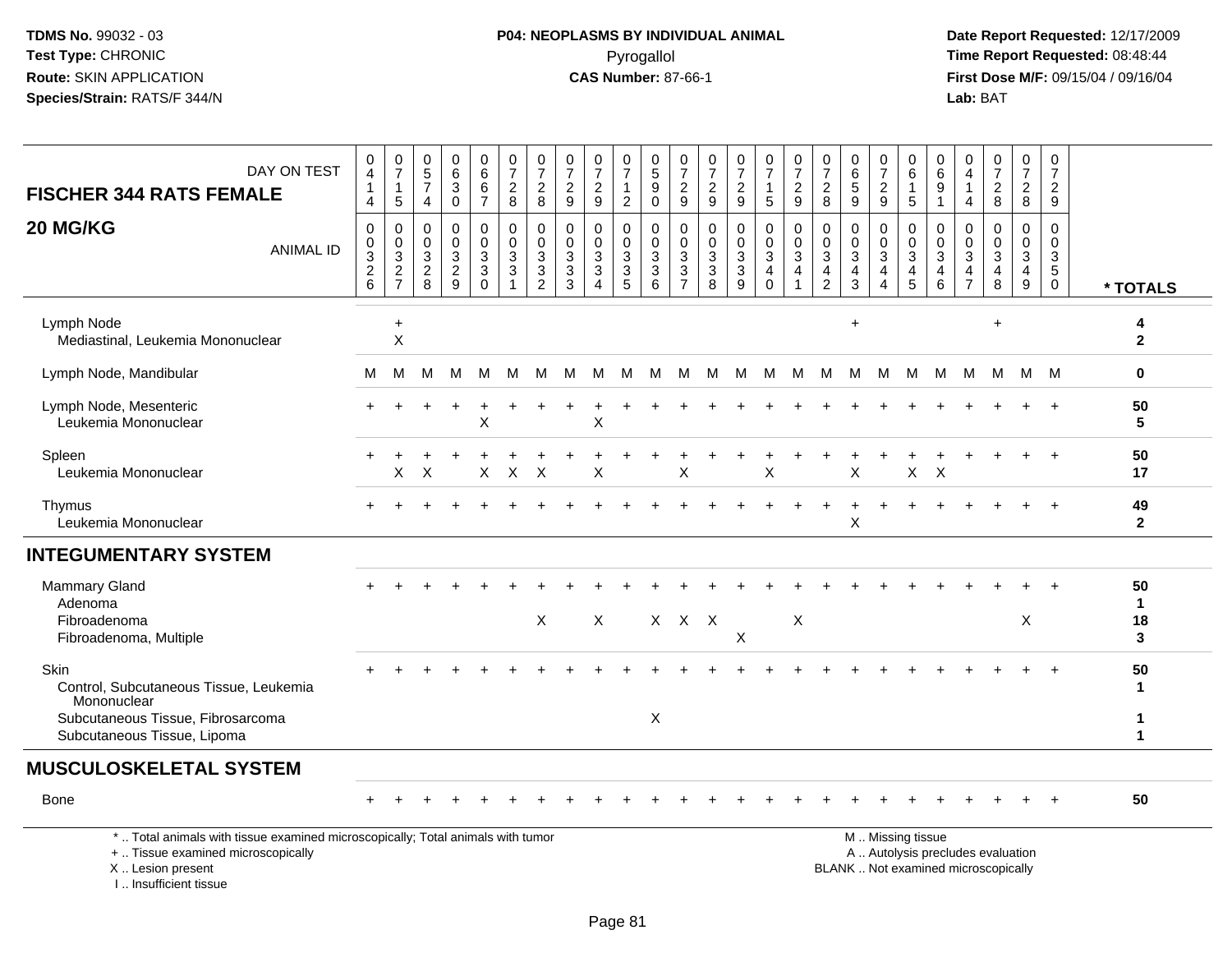| DAY ON TEST<br><b>FISCHER 344 RATS FEMALE</b>                                                                                                                        | $\begin{smallmatrix}0\0\4\end{smallmatrix}$<br>$\mathbf{1}$<br>$\overline{4}$ | $\begin{smallmatrix}0\\7\end{smallmatrix}$<br>$\mathbf{1}$<br>$\overline{5}$ | $\begin{array}{c} 0 \\ 5 \end{array}$<br>$\overline{7}$<br>$\overline{4}$ | $\begin{matrix} 0 \\ 6 \\ 3 \end{matrix}$<br>$\overline{0}$ | $0$<br>6<br>6<br>$\overline{7}$                         | $\frac{0}{7}$<br>$\sqrt{2}$<br>8                              | $\frac{0}{7}$<br>$\overline{2}$<br>8                                           | $\frac{0}{7}$<br>$\frac{2}{9}$                                                         | $\frac{0}{7}$<br>$\overline{2}$<br>9                                                 | $\begin{smallmatrix}0\\7\end{smallmatrix}$<br>$\mathbf{1}$<br>$\overline{2}$ | $\frac{0}{5}$<br>9<br>$\Omega$                    | $\frac{0}{7}$<br>$\overline{2}$<br>$\boldsymbol{9}$                      | $\frac{0}{7}$<br>$\frac{2}{9}$                                                 | $\frac{0}{7}$<br>$\frac{2}{9}$     | $\frac{0}{7}$<br>$\mathbf{1}$<br>$\overline{5}$                   | $\frac{0}{7}$<br>$\frac{2}{9}$                                             | 0<br>$\overline{7}$<br>$\overline{c}$<br>8                                   | 0<br>$\,6\,$<br>5<br>9                                       | 0<br>$\overline{7}$<br>$\overline{c}$<br>9              | 0<br>$6\phantom{a}$<br>$\mathbf{1}$<br>$\overline{5}$      | $\boldsymbol{0}$<br>$6\phantom{a}$<br>$\boldsymbol{9}$<br>$\mathbf{1}$ | 0<br>$\overline{4}$<br>$\overline{1}$<br>$\overline{4}$             | $\frac{0}{7}$<br>$\sqrt{2}$<br>8                                                | 0<br>$\overline{7}$<br>$\overline{2}$<br>8                            | 0<br>$\overline{7}$<br>$\overline{2}$<br>9                                 |                              |
|----------------------------------------------------------------------------------------------------------------------------------------------------------------------|-------------------------------------------------------------------------------|------------------------------------------------------------------------------|---------------------------------------------------------------------------|-------------------------------------------------------------|---------------------------------------------------------|---------------------------------------------------------------|--------------------------------------------------------------------------------|----------------------------------------------------------------------------------------|--------------------------------------------------------------------------------------|------------------------------------------------------------------------------|---------------------------------------------------|--------------------------------------------------------------------------|--------------------------------------------------------------------------------|------------------------------------|-------------------------------------------------------------------|----------------------------------------------------------------------------|------------------------------------------------------------------------------|--------------------------------------------------------------|---------------------------------------------------------|------------------------------------------------------------|------------------------------------------------------------------------|---------------------------------------------------------------------|---------------------------------------------------------------------------------|-----------------------------------------------------------------------|----------------------------------------------------------------------------|------------------------------|
| 20 MG/KG<br><b>ANIMAL ID</b>                                                                                                                                         | $\mathbf 0$<br>$\pmb{0}$<br>$\frac{3}{2}$ 6                                   | 0<br>$\mathbf 0$<br>3<br>$\overline{2}$<br>$\overline{7}$                    | $\mathbf 0$<br>$\mathbf{0}$<br>$\mathbf{3}$<br>$\sqrt{2}$<br>8            | $\mathbf 0$<br>$\mathbf 0$<br>$\frac{3}{2}$<br>9            | 0<br>0<br>3<br>$\ensuremath{\mathsf{3}}$<br>$\mathbf 0$ | $\mathbf 0$<br>$\mathbf 0$<br>$\sqrt{3}$<br>$\mathbf{3}$<br>1 | $\mathbf 0$<br>$\mathbf 0$<br>$\mathbf{3}$<br>$\overline{3}$<br>$\overline{c}$ | $\mathbf 0$<br>$\Omega$<br>$\ensuremath{\mathsf{3}}$<br>$\ensuremath{\mathsf{3}}$<br>3 | $\mathbf 0$<br>$\mathbf 0$<br>$\sqrt{3}$<br>$\overline{3}$<br>$\boldsymbol{\Lambda}$ | 0<br>$\mathbf 0$<br>$\mathsf 3$<br>$\overline{3}$<br>5                       | 0<br>$\mathbf 0$<br>$\sqrt{3}$<br>$\sqrt{3}$<br>6 | $\mathbf 0$<br>$\mathbf 0$<br>$\sqrt{3}$<br>$\sqrt{3}$<br>$\overline{7}$ | $\mathbf 0$<br>$\mathbf 0$<br>$\ensuremath{\mathsf{3}}$<br>$\overline{3}$<br>8 | 0<br>0<br>3<br>$\overline{3}$<br>9 | $\mathbf 0$<br>0<br>$\mathbf{3}$<br>$\overline{4}$<br>$\mathbf 0$ | $\mathbf 0$<br>$\mathbf 0$<br>$\sqrt{3}$<br>$\overline{4}$<br>$\mathbf{1}$ | $\mathbf 0$<br>$\mathbf 0$<br>$\sqrt{3}$<br>$\overline{a}$<br>$\overline{2}$ | $\Omega$<br>$\mathbf 0$<br>$\sqrt{3}$<br>$\overline{4}$<br>3 | 0<br>$\mathbf 0$<br>$\mathbf{3}$<br>$\overline{4}$<br>4 | $\mathbf 0$<br>$\mathbf 0$<br>$\mathsf 3$<br>$\frac{4}{5}$ | $\mathbf 0$<br>$\mathbf 0$<br>$\sqrt{3}$<br>$\overline{4}$<br>6        | $\mathbf 0$<br>$\mathbf 0$<br>3<br>$\overline{4}$<br>$\overline{7}$ | $\mathbf 0$<br>$\mathbf{0}$<br>$\ensuremath{\mathsf{3}}$<br>$\overline{4}$<br>8 | $\mathbf 0$<br>$\mathbf 0$<br>$\mathbf{3}$<br>$\overline{4}$<br>$9\,$ | $\mathbf 0$<br>$\mathbf 0$<br>$\mathsf 3$<br>$\overline{5}$<br>$\mathbf 0$ | * TOTALS                     |
| <b>Skeletal Muscle</b><br>Sarcoma                                                                                                                                    |                                                                               |                                                                              |                                                                           |                                                             |                                                         |                                                               | $\ddot{}$                                                                      |                                                                                        |                                                                                      |                                                                              |                                                   |                                                                          |                                                                                |                                    |                                                                   |                                                                            |                                                                              |                                                              |                                                         |                                                            |                                                                        |                                                                     |                                                                                 |                                                                       |                                                                            | $\mathbf{2}$<br>$\mathbf{1}$ |
| <b>NERVOUS SYSTEM</b>                                                                                                                                                |                                                                               |                                                                              |                                                                           |                                                             |                                                         |                                                               |                                                                                |                                                                                        |                                                                                      |                                                                              |                                                   |                                                                          |                                                                                |                                    |                                                                   |                                                                            |                                                                              |                                                              |                                                         |                                                            |                                                                        |                                                                     |                                                                                 |                                                                       |                                                                            |                              |
| <b>Brain</b>                                                                                                                                                         |                                                                               |                                                                              |                                                                           |                                                             |                                                         |                                                               |                                                                                |                                                                                        |                                                                                      |                                                                              |                                                   |                                                                          |                                                                                |                                    |                                                                   |                                                                            |                                                                              |                                                              |                                                         |                                                            |                                                                        |                                                                     |                                                                                 |                                                                       |                                                                            | 50                           |
| Peripheral Nerve                                                                                                                                                     |                                                                               |                                                                              |                                                                           |                                                             |                                                         |                                                               | $\ddot{}$                                                                      |                                                                                        |                                                                                      |                                                                              |                                                   |                                                                          |                                                                                |                                    |                                                                   |                                                                            |                                                                              |                                                              |                                                         |                                                            |                                                                        |                                                                     |                                                                                 |                                                                       |                                                                            | $\mathbf{1}$                 |
| Spinal Cord                                                                                                                                                          |                                                                               |                                                                              |                                                                           |                                                             |                                                         |                                                               | $+$                                                                            |                                                                                        |                                                                                      |                                                                              |                                                   |                                                                          |                                                                                |                                    |                                                                   |                                                                            |                                                                              |                                                              |                                                         |                                                            |                                                                        |                                                                     |                                                                                 |                                                                       |                                                                            | $\mathbf{1}$                 |
| <b>RESPIRATORY SYSTEM</b>                                                                                                                                            |                                                                               |                                                                              |                                                                           |                                                             |                                                         |                                                               |                                                                                |                                                                                        |                                                                                      |                                                                              |                                                   |                                                                          |                                                                                |                                    |                                                                   |                                                                            |                                                                              |                                                              |                                                         |                                                            |                                                                        |                                                                     |                                                                                 |                                                                       |                                                                            |                              |
| Lung<br>Leukemia Mononuclear<br>Sarcoma Stromal, Metastatic, Uterus                                                                                                  | $\ddot{}$                                                                     | +<br>$\sf X$                                                                 | $\mathsf{X}$                                                              |                                                             | $\sf X$                                                 |                                                               | $\sf X$                                                                        |                                                                                        | $\mathsf{x}$                                                                         |                                                                              | Χ                                                 |                                                                          |                                                                                |                                    | $\times$                                                          |                                                                            |                                                                              | $\times$                                                     | $\ddot{}$                                               | $\ddot{}$<br>$\sf X$                                       |                                                                        |                                                                     |                                                                                 |                                                                       |                                                                            | 50<br>12<br>$\mathbf{1}$     |
| Nose                                                                                                                                                                 |                                                                               |                                                                              |                                                                           |                                                             |                                                         |                                                               |                                                                                |                                                                                        |                                                                                      |                                                                              |                                                   |                                                                          |                                                                                |                                    |                                                                   |                                                                            |                                                                              |                                                              |                                                         |                                                            |                                                                        |                                                                     |                                                                                 |                                                                       |                                                                            | 50                           |
| Trachea                                                                                                                                                              |                                                                               |                                                                              |                                                                           |                                                             |                                                         |                                                               |                                                                                |                                                                                        |                                                                                      |                                                                              |                                                   |                                                                          |                                                                                |                                    |                                                                   |                                                                            |                                                                              |                                                              |                                                         |                                                            |                                                                        |                                                                     |                                                                                 |                                                                       |                                                                            | 50                           |
| <b>SPECIAL SENSES SYSTEM</b>                                                                                                                                         |                                                                               |                                                                              |                                                                           |                                                             |                                                         |                                                               |                                                                                |                                                                                        |                                                                                      |                                                                              |                                                   |                                                                          |                                                                                |                                    |                                                                   |                                                                            |                                                                              |                                                              |                                                         |                                                            |                                                                        |                                                                     |                                                                                 |                                                                       |                                                                            |                              |
| Eye                                                                                                                                                                  |                                                                               |                                                                              |                                                                           |                                                             |                                                         |                                                               |                                                                                |                                                                                        |                                                                                      |                                                                              |                                                   |                                                                          |                                                                                |                                    |                                                                   |                                                                            |                                                                              |                                                              |                                                         |                                                            |                                                                        |                                                                     |                                                                                 |                                                                       |                                                                            | 50                           |
| <b>Harderian Gland</b><br>Leukemia Mononuclear                                                                                                                       |                                                                               |                                                                              |                                                                           |                                                             |                                                         |                                                               |                                                                                |                                                                                        |                                                                                      |                                                                              |                                                   |                                                                          |                                                                                |                                    |                                                                   |                                                                            |                                                                              |                                                              |                                                         |                                                            |                                                                        |                                                                     |                                                                                 |                                                                       | $\overline{1}$                                                             | 50<br>$\mathbf{1}$           |
| <b>URINARY SYSTEM</b>                                                                                                                                                |                                                                               |                                                                              |                                                                           |                                                             |                                                         |                                                               |                                                                                |                                                                                        |                                                                                      |                                                                              |                                                   |                                                                          |                                                                                |                                    |                                                                   |                                                                            |                                                                              |                                                              |                                                         |                                                            |                                                                        |                                                                     |                                                                                 |                                                                       |                                                                            |                              |
| Kidney                                                                                                                                                               |                                                                               |                                                                              |                                                                           |                                                             |                                                         |                                                               |                                                                                |                                                                                        |                                                                                      |                                                                              |                                                   |                                                                          |                                                                                |                                    |                                                                   |                                                                            |                                                                              |                                                              |                                                         |                                                            |                                                                        |                                                                     |                                                                                 |                                                                       | $\overline{+}$                                                             | 50                           |
| *  Total animals with tissue examined microscopically; Total animals with tumor<br>+  Tissue examined microscopically<br>X Lesion present<br>I., Insufficient tissue |                                                                               |                                                                              |                                                                           |                                                             |                                                         |                                                               |                                                                                |                                                                                        |                                                                                      |                                                                              |                                                   |                                                                          |                                                                                |                                    |                                                                   |                                                                            |                                                                              | M  Missing tissue                                            |                                                         |                                                            |                                                                        |                                                                     | A  Autolysis precludes evaluation<br>BLANK  Not examined microscopically        |                                                                       |                                                                            |                              |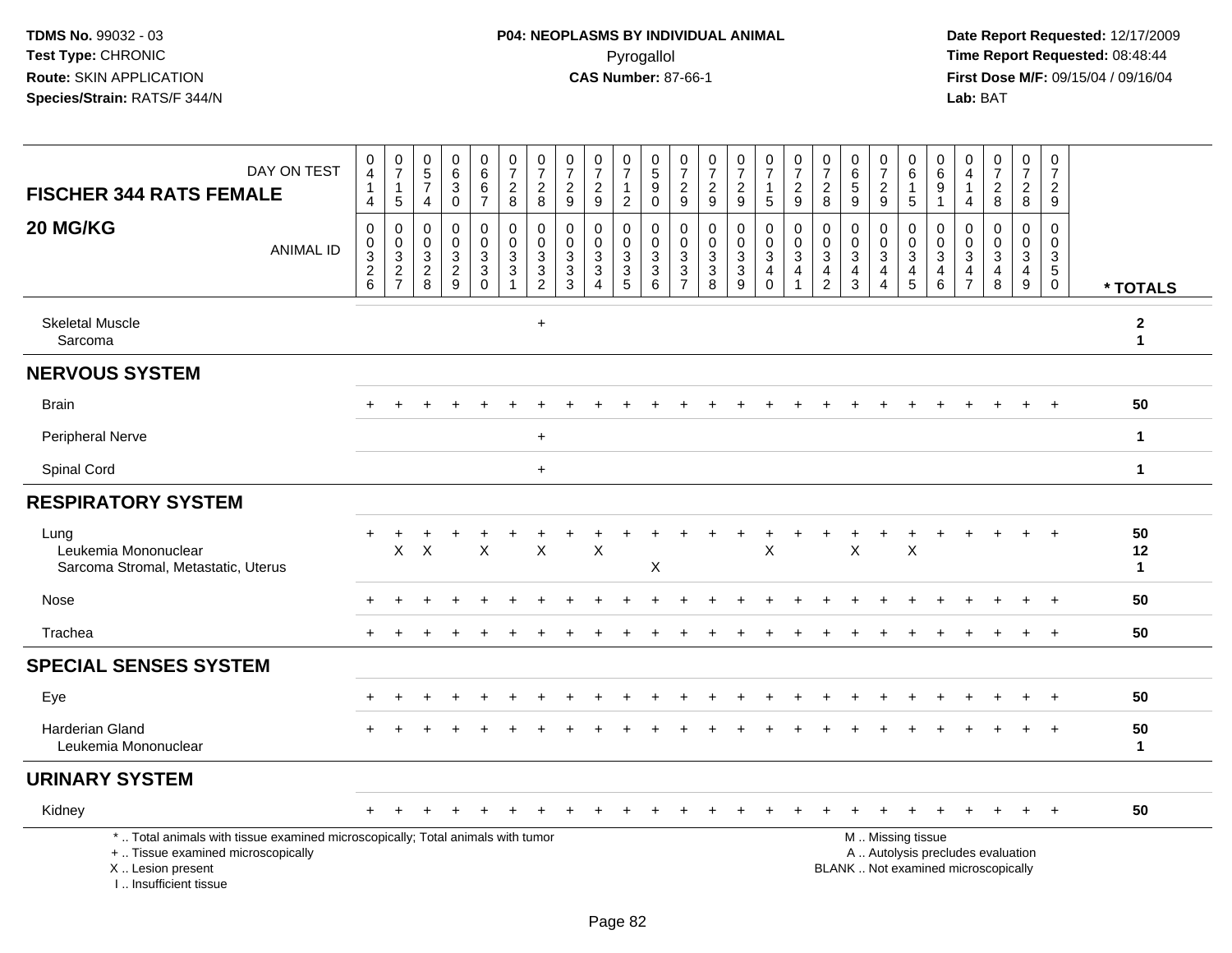**Date Report Requested:** 12/17/2009 **First Dose M/F:** 09/15/04 / 09/16/04 Lab: BAT **Lab:** BAT

| DAY ON TEST<br><b>FISCHER 344 RATS FEMALE</b>                                         |           | 0<br>$\overline{4}$<br>$\overline{A}$<br>4 | $\frac{0}{7}$<br>5                                     | $\begin{matrix} 0 \\ 5 \end{matrix}$<br>$\overline{ }$<br>4      | $\begin{array}{c} 0 \\ 6 \end{array}$<br>$\ensuremath{\mathsf{3}}$<br>$\mathbf 0$ | 0<br>6<br>6                         | $\frac{0}{7}$<br>$\overline{c}$<br>$\,8\,$ | $\frac{0}{7}$<br>$\begin{array}{c} 2 \\ 8 \end{array}$                        | $\overline{c}$<br>9                            | 0<br>$\rightarrow$<br>$\Omega$<br>9 | $\frac{0}{7}$<br>$\overline{c}$                           | 0<br>5<br>$\boldsymbol{9}$                       | $\rightarrow$<br>$\overline{\mathbf{c}}$<br>9 | $\frac{0}{7}$<br>$\boldsymbol{2}$<br>9 | 0<br>$\rightarrow$<br>$\boldsymbol{2}$<br>9   | $\frac{0}{7}$<br>$\sqrt{5}$                                                             | $\frac{0}{7}$<br>$\frac{2}{9}$                                    | $\mathbf 0$<br>$\overline{ }$<br>2<br>8 | 6<br>9 | 0<br>$\rightarrow$<br>$\overline{c}$<br>9 | 0<br>6<br>5                      | $\begin{matrix} 0 \\ 6 \end{matrix}$<br>$9\,$ | 0<br>4<br>4                            | $\overline{ }$<br>$\overline{c}$<br>8 | 0<br>$\overline{ }$<br>$\overline{a}$<br>8 | $\overline{0}$<br>$\overline{ }$<br>$\overline{c}$<br>$\boldsymbol{9}$ |          |
|---------------------------------------------------------------------------------------|-----------|--------------------------------------------|--------------------------------------------------------|------------------------------------------------------------------|-----------------------------------------------------------------------------------|-------------------------------------|--------------------------------------------|-------------------------------------------------------------------------------|------------------------------------------------|-------------------------------------|-----------------------------------------------------------|--------------------------------------------------|-----------------------------------------------|----------------------------------------|-----------------------------------------------|-----------------------------------------------------------------------------------------|-------------------------------------------------------------------|-----------------------------------------|--------|-------------------------------------------|----------------------------------|-----------------------------------------------|----------------------------------------|---------------------------------------|--------------------------------------------|------------------------------------------------------------------------|----------|
| 20 MG/KG                                                                              | ANIMAL ID | 0<br>$_{3}^{\rm 0}$<br>$\frac{2}{6}$       | 0<br>$_{3}^{\rm 0}$<br>$\overline{c}$<br>$\rightarrow$ | $\begin{smallmatrix} 0\\0\\3 \end{smallmatrix}$<br>$\frac{2}{8}$ | $\begin{matrix} 0 \\ 0 \\ 3 \\ 2 \end{matrix}$<br>9                               | 0<br>$\frac{0}{3}$<br>3<br>$\Omega$ | $\pmb{0}$<br>$\mathsf 0$<br>$\frac{3}{3}$  | $\begin{smallmatrix}0\\0\\3\end{smallmatrix}$<br>$\sqrt{3}$<br>$\overline{2}$ | $\ensuremath{\mathsf{3}}$<br>$\mathbf{3}$<br>3 | 0<br>$\frac{0}{3}$                  | 0<br>$\begin{smallmatrix}0\3 \end{smallmatrix}$<br>3<br>5 | $\pmb{0}$<br>$\ensuremath{\mathsf{3}}$<br>3<br>6 | $\pmb{0}$<br>$\ensuremath{\mathsf{3}}$<br>3   | $_{3}^{\rm 0}$<br>$\mathbf{3}$<br>8    | 0<br>$\begin{matrix}0\\3\\3\end{matrix}$<br>9 | $\begin{smallmatrix}0\0\0\3\end{smallmatrix}$<br>$\overline{\mathbf{4}}$<br>$\mathbf 0$ | $\begin{smallmatrix} 0\\0\\3 \end{smallmatrix}$<br>$\overline{4}$ | 0<br>$\pmb{0}$<br>3<br>$\overline{2}$   | 3<br>3 | 0<br>$\mathsf{O}\xspace$<br>3             | 0<br>0<br>$\mathbf{3}$<br>4<br>5 | 0<br>$\,0\,$<br>$\overline{3}$<br>4<br>6      | 0<br>$\mathbf 0$<br>3<br>$\rightarrow$ | 3<br>8                                | 0<br>3<br>4<br>9                           | 0<br>3<br>$\sqrt{5}$<br>0                                              | * TOTALS |
| Leukemia Mononuclear                                                                  |           |                                            |                                                        | X                                                                |                                                                                   |                                     |                                            |                                                                               |                                                | X                                   |                                                           |                                                  |                                               |                                        |                                               | X                                                                                       |                                                                   |                                         |        |                                           | X                                |                                               |                                        |                                       |                                            |                                                                        | 6        |
| <b>Urinary Bladder</b><br>Leukemia Mononuclear<br>Sarcoma Stromal, Metastatic, Uterus |           |                                            |                                                        |                                                                  |                                                                                   |                                     |                                            |                                                                               |                                                |                                     |                                                           | X                                                |                                               |                                        |                                               |                                                                                         |                                                                   |                                         |        |                                           |                                  |                                               |                                        |                                       |                                            | $+$                                                                    | 50       |
| <b>SYSTEMIC LESIONS</b>                                                               |           |                                            |                                                        |                                                                  |                                                                                   |                                     |                                            |                                                                               |                                                |                                     |                                                           |                                                  |                                               |                                        |                                               |                                                                                         |                                                                   |                                         |        |                                           |                                  |                                               |                                        |                                       |                                            |                                                                        |          |
| Multiple Organ<br>Leukemia Mononuclear                                                |           |                                            | X                                                      | X                                                                |                                                                                   | X.                                  | X                                          | X                                                                             |                                                | X                                   |                                                           |                                                  | X                                             |                                        |                                               | X                                                                                       |                                                                   |                                         | X      |                                           |                                  | $X \times$                                    |                                        |                                       |                                            | $+$                                                                    | 50<br>17 |

\* .. Total animals with tissue examined microscopically; Total animals with tumor

+ .. Tissue examined microscopically

X .. Lesion present

I .. Insufficient tissue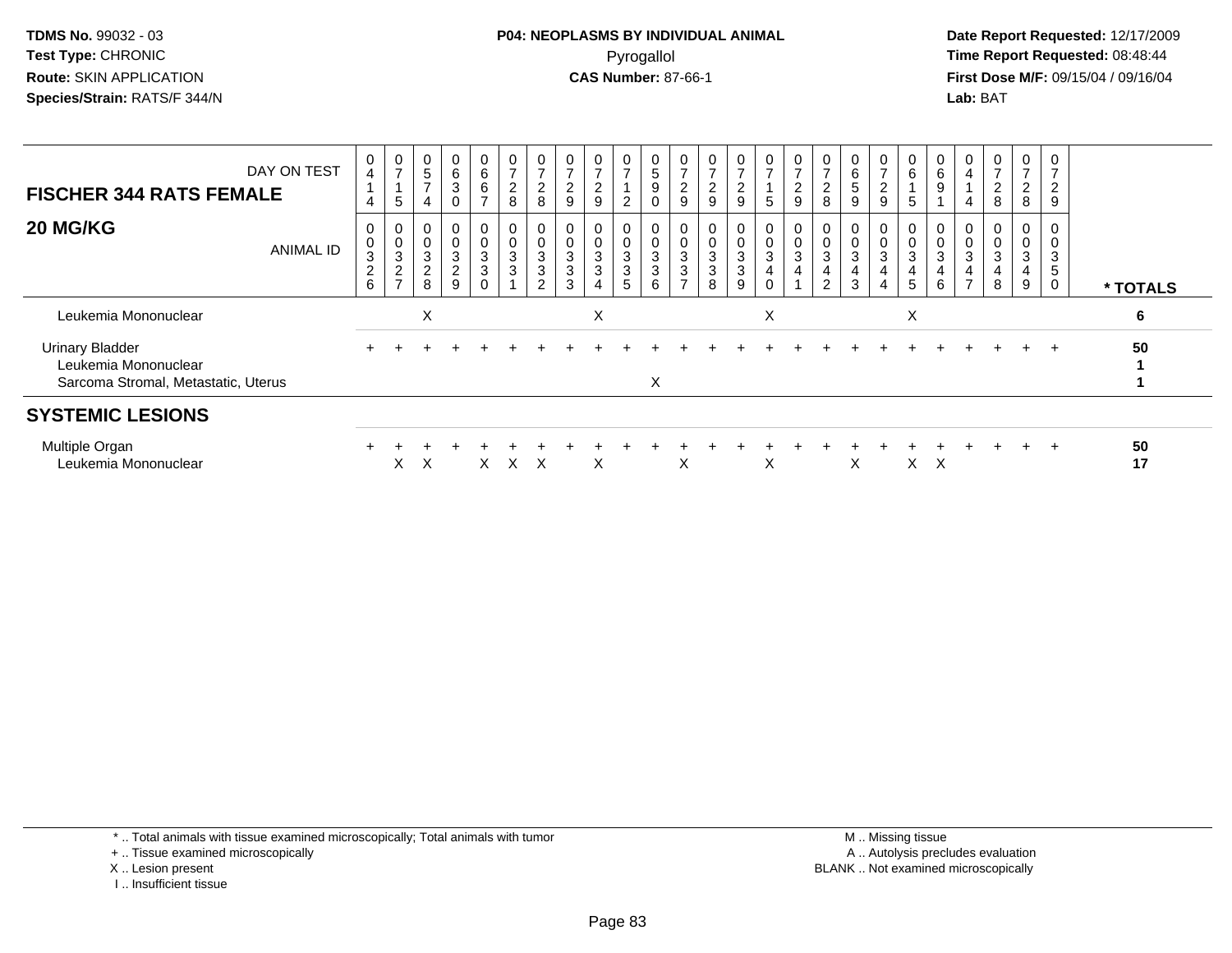**Date Report Requested:** 12/17/2009 **First Dose M/F:** 09/15/04 / 09/16/04<br>Lab: BAT **Lab:** BAT

| DAY ON TEST<br><b>FISCHER 344 RATS FEMALE</b>                                   | $\frac{0}{7}$<br>$_{8}^2$                       | $\frac{0}{7}$<br>$\frac{2}{8}$                                 | $\frac{0}{7}$<br>$\frac{2}{8}$                      | $\frac{0}{7}$<br>$\frac{2}{8}$                                               | $\frac{0}{7}$<br>$\frac{2}{8}$                              | 0<br>$\mathbf{1}$<br>$\boldsymbol{9}$<br>$\overline{7}$ | $\frac{0}{7}$<br>$\frac{2}{9}$                              | $\frac{0}{7}$<br>0<br>$\boldsymbol{9}$                            | $\frac{0}{7}$<br>$\sqrt{2}$<br>$\overline{1}$ | 0<br>$6\phantom{a}$<br>$\boldsymbol{9}$<br>$\overline{5}$ | $\frac{0}{7}$<br>$\frac{2}{9}$                                            | 0<br>$\,$ 5 $\,$<br>$\overline{7}$<br>$\overline{4}$                  | 0<br>$\,6\,$<br>$\mathbf 0$<br>$\overline{c}$               | $\frac{0}{7}$<br>$\frac{2}{9}$                                    | $\mathbf 0$<br>$\overline{4}$<br>$\overline{1}$<br>9          | $\frac{0}{7}$<br>$\frac{2}{8}$                                         | $\pmb{0}$<br>$\overline{7}$<br>$\frac{2}{9}$                               | $\frac{0}{7}$<br>$\frac{2}{9}$                                                 | $\begin{array}{c} 0 \\ 6 \end{array}$<br>$\overline{9}$<br>$\overline{5}$ | $\frac{0}{7}$<br>$\frac{2}{9}$  | $\frac{0}{7}$<br>$^2_8$                                                | $\begin{array}{c} 0 \\ 5 \\ 9 \\ 4 \end{array}$                    | $\frac{0}{7}$<br>$\frac{2}{8}$                              | 0<br>$\overline{4}$<br>8<br>$\mathbf{1}$  | 0<br>$\overline{7}$<br>$\frac{2}{9}$   |                   |
|---------------------------------------------------------------------------------|-------------------------------------------------|----------------------------------------------------------------|-----------------------------------------------------|------------------------------------------------------------------------------|-------------------------------------------------------------|---------------------------------------------------------|-------------------------------------------------------------|-------------------------------------------------------------------|-----------------------------------------------|-----------------------------------------------------------|---------------------------------------------------------------------------|-----------------------------------------------------------------------|-------------------------------------------------------------|-------------------------------------------------------------------|---------------------------------------------------------------|------------------------------------------------------------------------|----------------------------------------------------------------------------|--------------------------------------------------------------------------------|---------------------------------------------------------------------------|---------------------------------|------------------------------------------------------------------------|--------------------------------------------------------------------|-------------------------------------------------------------|-------------------------------------------|----------------------------------------|-------------------|
| <b>75 MG/KG</b><br><b>ANIMAL ID</b>                                             | 0<br>$\begin{array}{c} 0 \\ 3 \\ 5 \end{array}$ | $\mathbf 0$<br>$\begin{array}{c} 0 \\ 3 \\ 5 \\ 2 \end{array}$ | $\mathbf 0$<br>0<br>$\mathbf{3}$<br>$\sqrt{5}$<br>3 | $\mathbf 0$<br>$\pmb{0}$<br>$\mathbf{3}$<br>$\overline{5}$<br>$\overline{4}$ | $\mathbf 0$<br>$\mathbf 0$<br>$\mathsf 3$<br>$\overline{5}$ | 0<br>$\mathbf 0$<br>$\frac{3}{5}$                       | $\mathbf 0$<br>$\pmb{0}$<br>$\overline{3}$<br>$\frac{5}{7}$ | $\mathbf 0$<br>0<br>$\mathbf{3}$<br>$\,$ 5 $\,$<br>$\overline{8}$ | $\mathbf 0$<br>$\mathbf 0$<br>$rac{3}{9}$     | 0<br>$\mathbf 0$<br>$\sqrt{3}$<br>$\,6\,$<br>$\Omega$     | $\mathbf 0$<br>$\mathbf 0$<br>$\overline{3}$<br>$\,6\,$<br>$\overline{1}$ | $\mathbf 0$<br>$\mathbf 0$<br>$\mathbf{3}$<br>$\,6$<br>$\overline{2}$ | $\mathbf 0$<br>$\pmb{0}$<br>$\mathfrak{S}$<br>$\frac{6}{3}$ | $\mathbf 0$<br>$_{3}^{\rm 0}$<br>$6\phantom{a}$<br>$\overline{4}$ | $\mathbf 0$<br>$\mathbf 0$<br>$\overline{3}$<br>$\frac{6}{5}$ | $\mathbf 0$<br>$\mathbf 0$<br>$\mathbf 3$<br>$\,6\,$<br>$6\phantom{1}$ | $\mathbf 0$<br>$\boldsymbol{0}$<br>$\mathbf{3}$<br>$\,6$<br>$\overline{7}$ | $\mathbf 0$<br>$\boldsymbol{0}$<br>$\overline{3}$<br>$\,6\,$<br>$\overline{8}$ | 0<br>$\mathbf 0$<br>$\frac{3}{6}$<br>$\overline{9}$                       | 0<br>$\frac{0}{3}$<br>$\pmb{0}$ | $\mathbf 0$<br>$\mathsf{O}\xspace$<br>$\overline{3}$<br>$\overline{7}$ | $\mathbf 0$<br>$\boldsymbol{0}$<br>$\frac{3}{7}$<br>$\overline{2}$ | $\mathbf 0$<br>$\mathbf 0$<br>$\frac{3}{7}$<br>$\mathbf{3}$ | 0<br>$\overline{0}$<br>$\frac{3}{7}$<br>4 | 0<br>$\boldsymbol{0}$<br>$\frac{3}{7}$ | females<br>(cont) |
| <b>ALIMENTARY SYSTEM</b>                                                        |                                                 |                                                                |                                                     |                                                                              |                                                             |                                                         |                                                             |                                                                   |                                               |                                                           |                                                                           |                                                                       |                                                             |                                                                   |                                                               |                                                                        |                                                                            |                                                                                |                                                                           |                                 |                                                                        |                                                                    |                                                             |                                           |                                        |                   |
| Esophagus                                                                       | $\pm$                                           |                                                                |                                                     |                                                                              |                                                             |                                                         |                                                             |                                                                   |                                               |                                                           |                                                                           |                                                                       |                                                             |                                                                   |                                                               |                                                                        |                                                                            |                                                                                |                                                                           |                                 |                                                                        |                                                                    |                                                             |                                           | $+$                                    |                   |
| Intestine Large, Cecum                                                          |                                                 |                                                                |                                                     |                                                                              |                                                             |                                                         |                                                             |                                                                   |                                               |                                                           |                                                                           |                                                                       |                                                             |                                                                   |                                                               |                                                                        |                                                                            |                                                                                |                                                                           |                                 |                                                                        |                                                                    |                                                             |                                           |                                        |                   |
| Intestine Large, Colon                                                          | $\pm$                                           |                                                                |                                                     |                                                                              |                                                             |                                                         |                                                             |                                                                   |                                               |                                                           |                                                                           |                                                                       |                                                             |                                                                   |                                                               |                                                                        |                                                                            |                                                                                |                                                                           |                                 |                                                                        |                                                                    |                                                             |                                           | $\overline{+}$                         |                   |
| Intestine Large, Rectum                                                         |                                                 |                                                                |                                                     |                                                                              |                                                             |                                                         |                                                             |                                                                   |                                               |                                                           |                                                                           |                                                                       |                                                             |                                                                   |                                                               |                                                                        |                                                                            |                                                                                |                                                                           |                                 |                                                                        |                                                                    |                                                             |                                           |                                        |                   |
| Intestine Small, Duodenum                                                       |                                                 |                                                                |                                                     |                                                                              |                                                             |                                                         |                                                             |                                                                   |                                               |                                                           |                                                                           |                                                                       |                                                             |                                                                   |                                                               |                                                                        |                                                                            |                                                                                |                                                                           |                                 |                                                                        |                                                                    |                                                             |                                           | $+$                                    |                   |
| Intestine Small, Ileum                                                          |                                                 |                                                                |                                                     |                                                                              |                                                             |                                                         |                                                             |                                                                   |                                               |                                                           |                                                                           |                                                                       |                                                             |                                                                   |                                                               |                                                                        |                                                                            |                                                                                |                                                                           |                                 |                                                                        |                                                                    |                                                             |                                           |                                        |                   |
| Intestine Small, Jejunum                                                        | $+$                                             |                                                                |                                                     |                                                                              |                                                             |                                                         |                                                             |                                                                   |                                               |                                                           |                                                                           |                                                                       |                                                             |                                                                   |                                                               |                                                                        |                                                                            |                                                                                |                                                                           |                                 |                                                                        |                                                                    |                                                             |                                           |                                        |                   |
| Liver<br>Hepatocellular Carcinoma, Multiple<br>Histiocytic Sarcoma              |                                                 |                                                                |                                                     |                                                                              |                                                             |                                                         |                                                             |                                                                   |                                               |                                                           |                                                                           |                                                                       |                                                             |                                                                   |                                                               |                                                                        |                                                                            |                                                                                |                                                                           |                                 |                                                                        |                                                                    |                                                             |                                           |                                        |                   |
| Leukemia Mononuclear                                                            |                                                 |                                                                |                                                     |                                                                              |                                                             |                                                         |                                                             |                                                                   |                                               | X                                                         |                                                                           |                                                                       |                                                             |                                                                   |                                                               |                                                                        |                                                                            |                                                                                |                                                                           |                                 | $X$ $X$                                                                |                                                                    |                                                             | $\boldsymbol{\mathsf{X}}$                 |                                        |                   |
| Mesentery                                                                       |                                                 |                                                                | $\ddot{}$                                           |                                                                              |                                                             |                                                         |                                                             | $+$                                                               | $^{+}$                                        |                                                           |                                                                           | $\ddot{}$                                                             |                                                             |                                                                   |                                                               |                                                                        |                                                                            |                                                                                | $+$                                                                       | $+$                             |                                                                        |                                                                    |                                                             | $\ddot{}$                                 |                                        |                   |
| Pancreas                                                                        | $\pm$                                           |                                                                |                                                     |                                                                              |                                                             |                                                         |                                                             |                                                                   |                                               |                                                           |                                                                           |                                                                       |                                                             |                                                                   |                                                               |                                                                        |                                                                            |                                                                                |                                                                           |                                 |                                                                        |                                                                    |                                                             | $\ddot{}$                                 | $+$                                    |                   |
| Salivary Glands                                                                 |                                                 |                                                                |                                                     |                                                                              |                                                             |                                                         |                                                             |                                                                   |                                               |                                                           |                                                                           |                                                                       |                                                             |                                                                   |                                                               |                                                                        |                                                                            |                                                                                |                                                                           |                                 |                                                                        |                                                                    |                                                             |                                           | $\overline{ }$                         |                   |
| Stomach, Forestomach                                                            |                                                 |                                                                |                                                     |                                                                              |                                                             |                                                         |                                                             |                                                                   |                                               |                                                           |                                                                           |                                                                       |                                                             |                                                                   |                                                               |                                                                        |                                                                            |                                                                                |                                                                           |                                 |                                                                        |                                                                    |                                                             |                                           | $\overline{ }$                         |                   |
| Stomach, Glandular                                                              |                                                 |                                                                |                                                     |                                                                              |                                                             |                                                         |                                                             |                                                                   |                                               |                                                           |                                                                           |                                                                       |                                                             |                                                                   |                                                               |                                                                        |                                                                            |                                                                                |                                                                           |                                 |                                                                        |                                                                    |                                                             |                                           |                                        |                   |
| *  Total animals with tissue examined microscopically; Total animals with tumor |                                                 |                                                                |                                                     |                                                                              |                                                             |                                                         |                                                             |                                                                   |                                               |                                                           |                                                                           |                                                                       |                                                             |                                                                   |                                                               |                                                                        |                                                                            |                                                                                |                                                                           | M  Missing tissue               |                                                                        |                                                                    |                                                             |                                           |                                        |                   |

+ .. Tissue examined microscopically

X .. Lesion present

I .. Insufficient tissue

y the contract of the contract of the contract of the contract of the contract of the contract of the contract of  $A$ . Autolysis precludes evaluation

Lesion present BLANK .. Not examined microscopically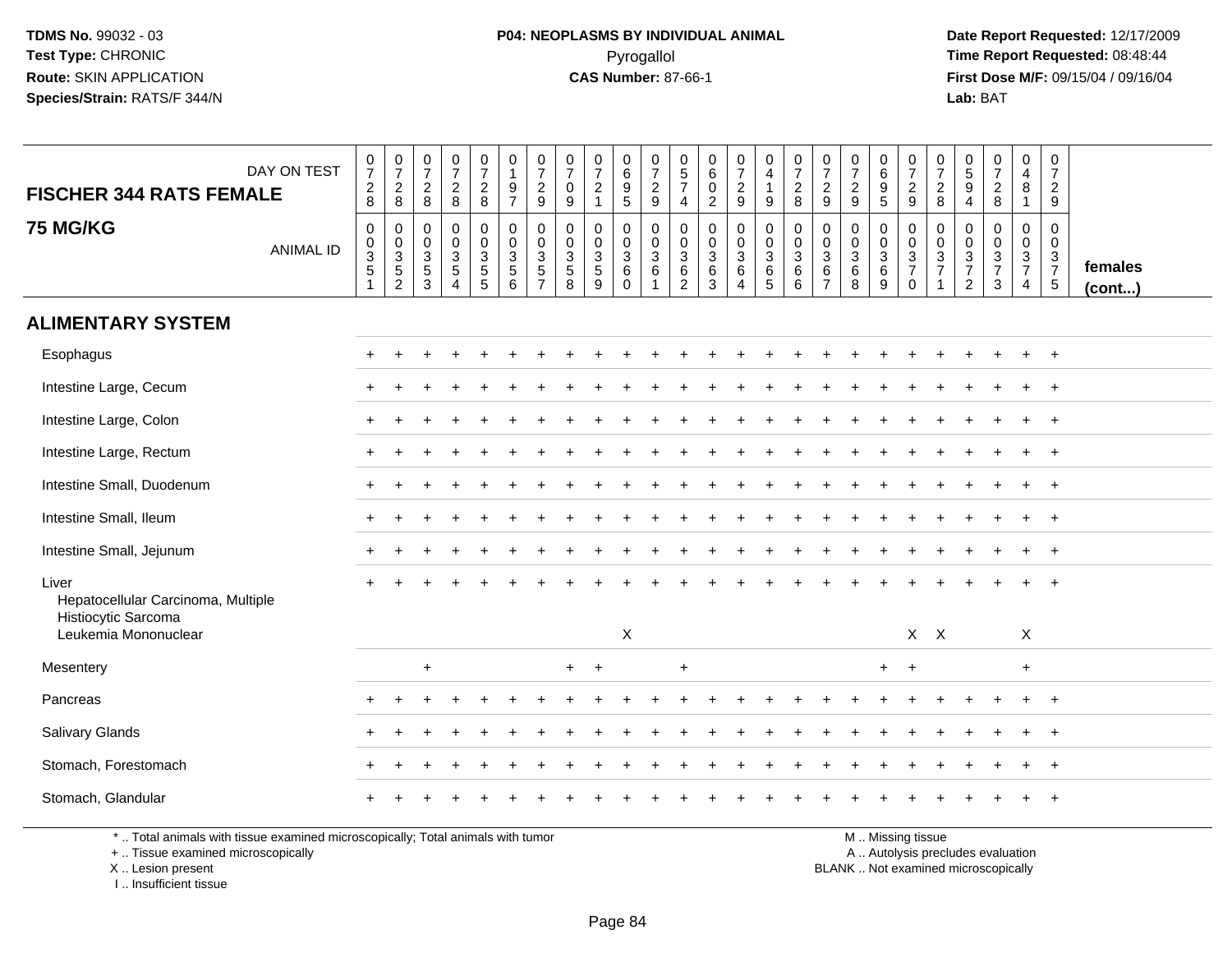**Date Report Requested:** 12/17/2009 **First Dose M/F:** 09/15/04 / 09/16/04 Lab: BAT **Lab:** BAT

| <b>FISCHER 344 RATS FEMALE</b><br><b>75 MG/KG</b>                   | DAY ON TEST<br><b>ANIMAL ID</b> | $\frac{0}{7}$<br>$\boldsymbol{2}$<br>8<br>$\mathbf 0$<br>$\begin{smallmatrix}0\\3\\5\end{smallmatrix}$ | $\frac{0}{7}$<br>$\sqrt{2}$<br>8<br>0<br>$\mathbf 0$<br>$\mathbf{3}$<br>$\overline{5}$<br>$\overline{c}$ | $\frac{0}{7}$<br>$\sqrt{2}$<br>8<br>$\mathbf 0$<br>$\mathbf 0$<br>$\mathbf{3}$<br>$\sqrt{5}$<br>3 | $\frac{0}{7}$<br>$\overline{a}$<br>8<br>$\mathbf 0$<br>$\mathbf 0$<br>$\mathbf{3}$<br>$\overline{5}$<br>4 | $\begin{smallmatrix}0\\7\end{smallmatrix}$<br>$\overline{2}$<br>8<br>$\begin{smallmatrix}0\\0\end{smallmatrix}$<br>$\frac{3}{5}$<br>5 | $\pmb{0}$<br>$\overline{1}$<br>$\boldsymbol{9}$<br>$\overline{7}$<br>$_{\rm 0}^{\rm 0}$<br>$\overline{3}$<br>$\overline{5}$<br>6 | $\frac{0}{7}$<br>$\sqrt{2}$<br>9<br>$\mathbf 0$<br>$\mathbf 0$<br>3<br>$\sqrt{5}$<br>$\overline{7}$ | $\frac{0}{7}$<br>$\pmb{0}$<br>9<br>$\mathbf 0$<br>$\mathbf 0$<br>$\mathbf{3}$<br>$\overline{5}$<br>8 | 0<br>$\overline{7}$<br>$\overline{c}$<br>0<br>$\mathbf 0$<br>$\mathbf{3}$<br>$\overline{5}$<br>9 | 0<br>$\,6\,$<br>$\boldsymbol{9}$<br>5<br>$\begin{smallmatrix}0\\0\end{smallmatrix}$<br>$\overline{3}$<br>6<br>$\Omega$ | $\frac{0}{7}$<br>$\boldsymbol{2}$<br>9<br>$\begin{smallmatrix}0\\0\\3\end{smallmatrix}$<br>$6\phantom{a}$ | $\begin{array}{c} 0 \\ 5 \end{array}$<br>$\overline{7}$<br>$\overline{4}$<br>$\mathbf 0$<br>$\begin{array}{c} 0 \\ 3 \\ 6 \end{array}$<br>$\overline{2}$ | $\begin{array}{c} 0 \\ 6 \end{array}$<br>$\pmb{0}$<br>$\overline{2}$<br>$\pmb{0}$<br>$\ddot{\mathbf{0}}$<br>$\overline{3}$<br>$6\phantom{a}$<br>3 | $\frac{0}{7}$<br>$\overline{a}$<br>9<br>$\begin{smallmatrix} 0\\0 \end{smallmatrix}$<br>3<br>$\,6\,$<br>4 | 0<br>$\overline{4}$<br>$\mathbf{1}$<br>9<br>$\begin{matrix} 0 \\ 0 \\ 3 \\ 6 \end{matrix}$<br>5 | $\begin{smallmatrix}0\\7\end{smallmatrix}$<br>$\sqrt{2}$<br>8<br>$\begin{smallmatrix} 0\\0 \end{smallmatrix}$<br>$\overline{3}$<br>6<br>6 | 0<br>$\boldsymbol{7}$<br>$\boldsymbol{2}$<br>9<br>0<br>0<br>3<br>6<br>$\overline{7}$ | $\frac{0}{7}$<br>$\overline{c}$<br>9<br>$\mathbf 0$<br>$\overline{0}$<br>$\mathbf 3$<br>$6\phantom{1}6$<br>8 | $\pmb{0}$<br>$\,6\,$<br>$\boldsymbol{9}$<br>5<br>0<br>$\mathbf 0$<br>$\mathbf{3}$<br>$\,6\,$<br>9 | 0<br>$\overline{7}$<br>$\overline{a}$<br>9<br>0<br>$\mathbf 0$<br>3<br>$\overline{7}$<br>$\mathbf 0$ | $\frac{0}{7}$<br>$\overline{c}$<br>8<br>0<br>0<br>3<br>$\overline{7}$ | 0<br>$\,$ 5 $\,$<br>$\boldsymbol{9}$<br>$\overline{4}$<br>0<br>0<br>$\frac{3}{7}$<br>$\overline{2}$ | $\begin{smallmatrix}0\\7\end{smallmatrix}$<br>$\sqrt{2}$<br>8<br>$\mathbf 0$<br>$\mathbf 0$<br>$\frac{3}{7}$<br>3 | 0<br>$\overline{4}$<br>8<br>$\overline{\mathbf{1}}$<br>0<br>$\mathbf 0$<br>$\overline{3}$<br>$\overline{7}$<br>$\overline{4}$ | $\mathbf 0$<br>$\overline{7}$<br>$\overline{c}$<br>9<br>$\pmb{0}$<br>$\mathbf 0$<br>$\mathbf{3}$<br>$\overline{7}$<br>$\sqrt{5}$ | females<br>(cont) |
|---------------------------------------------------------------------|---------------------------------|--------------------------------------------------------------------------------------------------------|----------------------------------------------------------------------------------------------------------|---------------------------------------------------------------------------------------------------|-----------------------------------------------------------------------------------------------------------|---------------------------------------------------------------------------------------------------------------------------------------|----------------------------------------------------------------------------------------------------------------------------------|-----------------------------------------------------------------------------------------------------|------------------------------------------------------------------------------------------------------|--------------------------------------------------------------------------------------------------|------------------------------------------------------------------------------------------------------------------------|-----------------------------------------------------------------------------------------------------------|----------------------------------------------------------------------------------------------------------------------------------------------------------|---------------------------------------------------------------------------------------------------------------------------------------------------|-----------------------------------------------------------------------------------------------------------|-------------------------------------------------------------------------------------------------|-------------------------------------------------------------------------------------------------------------------------------------------|--------------------------------------------------------------------------------------|--------------------------------------------------------------------------------------------------------------|---------------------------------------------------------------------------------------------------|------------------------------------------------------------------------------------------------------|-----------------------------------------------------------------------|-----------------------------------------------------------------------------------------------------|-------------------------------------------------------------------------------------------------------------------|-------------------------------------------------------------------------------------------------------------------------------|----------------------------------------------------------------------------------------------------------------------------------|-------------------|
| <b>CARDIOVASCULAR SYSTEM</b>                                        |                                 |                                                                                                        |                                                                                                          |                                                                                                   |                                                                                                           |                                                                                                                                       |                                                                                                                                  |                                                                                                     |                                                                                                      |                                                                                                  |                                                                                                                        |                                                                                                           |                                                                                                                                                          |                                                                                                                                                   |                                                                                                           |                                                                                                 |                                                                                                                                           |                                                                                      |                                                                                                              |                                                                                                   |                                                                                                      |                                                                       |                                                                                                     |                                                                                                                   |                                                                                                                               |                                                                                                                                  |                   |
| <b>Blood Vessel</b>                                                 |                                 |                                                                                                        |                                                                                                          |                                                                                                   |                                                                                                           |                                                                                                                                       |                                                                                                                                  |                                                                                                     |                                                                                                      |                                                                                                  |                                                                                                                        |                                                                                                           |                                                                                                                                                          |                                                                                                                                                   |                                                                                                           |                                                                                                 |                                                                                                                                           |                                                                                      |                                                                                                              |                                                                                                   |                                                                                                      |                                                                       |                                                                                                     |                                                                                                                   |                                                                                                                               | $+$                                                                                                                              |                   |
| Heart<br>Leukemia Mononuclear                                       |                                 |                                                                                                        |                                                                                                          |                                                                                                   |                                                                                                           |                                                                                                                                       |                                                                                                                                  |                                                                                                     |                                                                                                      |                                                                                                  |                                                                                                                        |                                                                                                           |                                                                                                                                                          |                                                                                                                                                   |                                                                                                           |                                                                                                 |                                                                                                                                           |                                                                                      |                                                                                                              |                                                                                                   |                                                                                                      |                                                                       |                                                                                                     |                                                                                                                   |                                                                                                                               |                                                                                                                                  |                   |
| <b>ENDOCRINE SYSTEM</b>                                             |                                 |                                                                                                        |                                                                                                          |                                                                                                   |                                                                                                           |                                                                                                                                       |                                                                                                                                  |                                                                                                     |                                                                                                      |                                                                                                  |                                                                                                                        |                                                                                                           |                                                                                                                                                          |                                                                                                                                                   |                                                                                                           |                                                                                                 |                                                                                                                                           |                                                                                      |                                                                                                              |                                                                                                   |                                                                                                      |                                                                       |                                                                                                     |                                                                                                                   |                                                                                                                               |                                                                                                                                  |                   |
| <b>Adrenal Cortex</b>                                               |                                 |                                                                                                        |                                                                                                          |                                                                                                   |                                                                                                           |                                                                                                                                       |                                                                                                                                  |                                                                                                     |                                                                                                      |                                                                                                  |                                                                                                                        |                                                                                                           |                                                                                                                                                          |                                                                                                                                                   |                                                                                                           |                                                                                                 |                                                                                                                                           |                                                                                      |                                                                                                              |                                                                                                   |                                                                                                      |                                                                       |                                                                                                     |                                                                                                                   |                                                                                                                               | $^{+}$                                                                                                                           |                   |
| <b>Adrenal Medulla</b><br>Pheochromocytoma Benign                   |                                 |                                                                                                        |                                                                                                          |                                                                                                   |                                                                                                           |                                                                                                                                       |                                                                                                                                  |                                                                                                     |                                                                                                      |                                                                                                  |                                                                                                                        |                                                                                                           |                                                                                                                                                          |                                                                                                                                                   |                                                                                                           |                                                                                                 |                                                                                                                                           |                                                                                      |                                                                                                              | $\pmb{\times}$                                                                                    |                                                                                                      |                                                                       |                                                                                                     |                                                                                                                   |                                                                                                                               |                                                                                                                                  |                   |
| Islets, Pancreatic<br>Adenoma                                       |                                 |                                                                                                        |                                                                                                          |                                                                                                   |                                                                                                           |                                                                                                                                       |                                                                                                                                  |                                                                                                     |                                                                                                      |                                                                                                  |                                                                                                                        |                                                                                                           |                                                                                                                                                          |                                                                                                                                                   |                                                                                                           |                                                                                                 |                                                                                                                                           |                                                                                      |                                                                                                              |                                                                                                   |                                                                                                      |                                                                       |                                                                                                     |                                                                                                                   |                                                                                                                               | $+$                                                                                                                              |                   |
| Parathyroid Gland                                                   |                                 |                                                                                                        |                                                                                                          |                                                                                                   |                                                                                                           | $\div$                                                                                                                                | м                                                                                                                                |                                                                                                     |                                                                                                      |                                                                                                  |                                                                                                                        |                                                                                                           |                                                                                                                                                          |                                                                                                                                                   |                                                                                                           |                                                                                                 |                                                                                                                                           |                                                                                      |                                                                                                              |                                                                                                   |                                                                                                      |                                                                       |                                                                                                     |                                                                                                                   | $+$                                                                                                                           | $+$                                                                                                                              |                   |
| <b>Pituitary Gland</b><br>Leukemia Mononuclear                      |                                 |                                                                                                        |                                                                                                          |                                                                                                   |                                                                                                           |                                                                                                                                       |                                                                                                                                  |                                                                                                     |                                                                                                      |                                                                                                  |                                                                                                                        |                                                                                                           |                                                                                                                                                          |                                                                                                                                                   |                                                                                                           |                                                                                                 |                                                                                                                                           |                                                                                      |                                                                                                              |                                                                                                   |                                                                                                      |                                                                       |                                                                                                     |                                                                                                                   |                                                                                                                               | $\ddot{}$                                                                                                                        |                   |
| Pars Distalis, Adenoma                                              |                                 |                                                                                                        | X                                                                                                        |                                                                                                   |                                                                                                           | $X$ $X$                                                                                                                               |                                                                                                                                  |                                                                                                     | X X X                                                                                                |                                                                                                  |                                                                                                                        |                                                                                                           |                                                                                                                                                          |                                                                                                                                                   |                                                                                                           |                                                                                                 |                                                                                                                                           |                                                                                      |                                                                                                              |                                                                                                   | X X X X X X X X                                                                                      |                                                                       |                                                                                                     |                                                                                                                   |                                                                                                                               | X                                                                                                                                |                   |
| <b>Thyroid Gland</b><br>C-cell, Adenoma<br>Follicular Cell, Adenoma |                                 |                                                                                                        |                                                                                                          |                                                                                                   |                                                                                                           |                                                                                                                                       |                                                                                                                                  |                                                                                                     |                                                                                                      |                                                                                                  |                                                                                                                        |                                                                                                           |                                                                                                                                                          |                                                                                                                                                   |                                                                                                           |                                                                                                 | X                                                                                                                                         |                                                                                      | X                                                                                                            |                                                                                                   |                                                                                                      |                                                                       |                                                                                                     | $\overline{+}$<br>X                                                                                               | $+$                                                                                                                           | $+$                                                                                                                              |                   |

## **GENERAL BODY SYSTEM**

NONE

\* .. Total animals with tissue examined microscopically; Total animals with tumor

+ .. Tissue examined microscopically

X .. Lesion present

I .. Insufficient tissue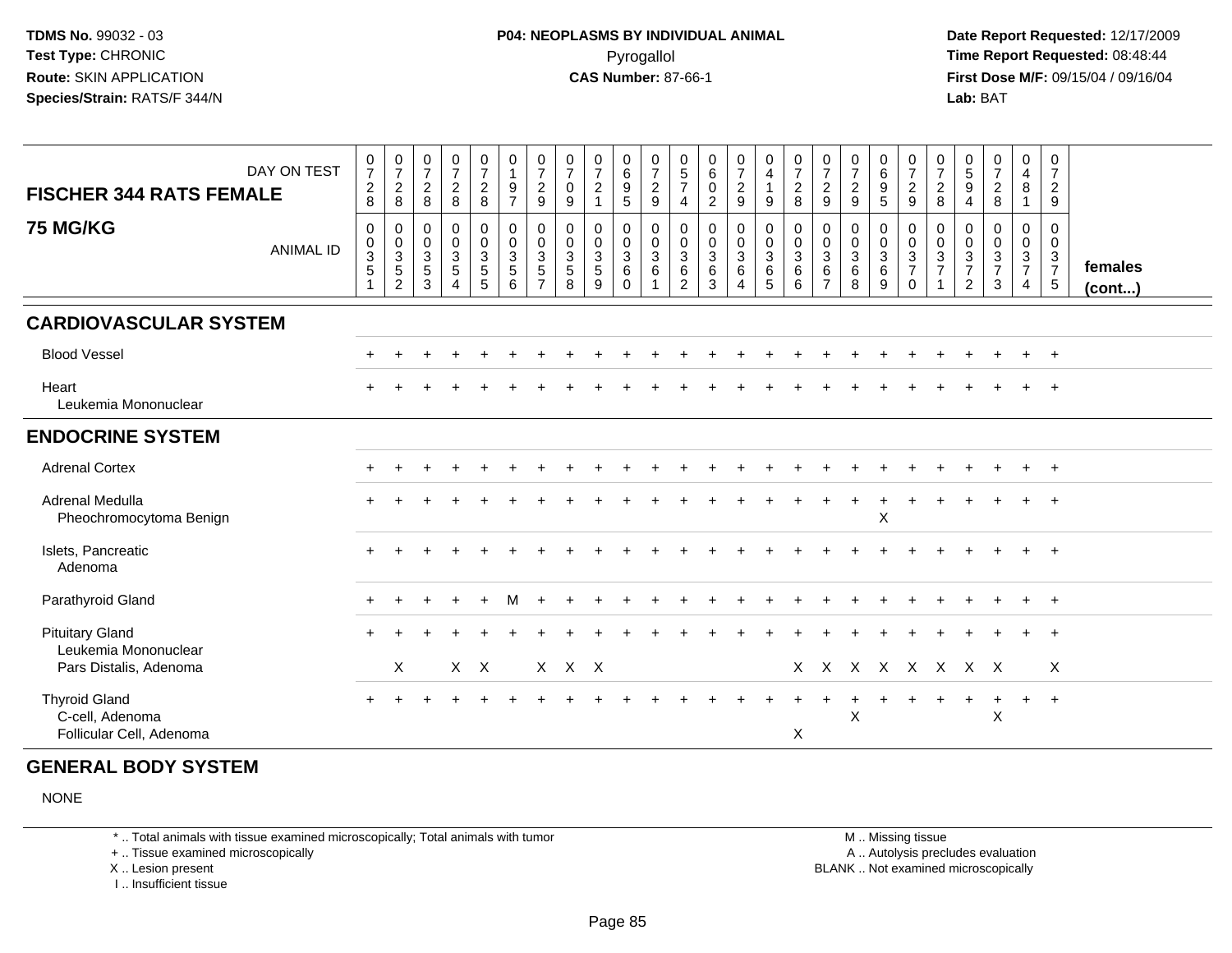| DAY ON TEST<br><b>FISCHER 344 RATS FEMALE</b>                                                                                                                        | $\begin{smallmatrix}0\\7\end{smallmatrix}$<br>$\frac{2}{8}$                | $\frac{0}{7}$<br>$\sqrt{2}$<br>8                                   | $\frac{0}{7}$<br>$\sqrt{2}$<br>8          | $\frac{0}{7}$<br>$_{\rm 8}^2$                             | $\frac{0}{7}$<br>$\overline{2}$<br>8                  | $\pmb{0}$<br>$\mathbf{1}$<br>$\frac{9}{7}$                    | $\frac{0}{7}$<br>$\sqrt{2}$<br>9                                | $\frac{0}{7}$<br>$\boldsymbol{0}$<br>9             | $\frac{0}{7}$<br>$\sqrt{2}$<br>$\mathbf{1}$ | 0<br>$\,6\,$<br>$\boldsymbol{9}$<br>$5\phantom{.0}$  | $\frac{0}{7}$<br>$\frac{2}{9}$               | $\begin{array}{c} 0 \\ 5 \\ 7 \end{array}$<br>$\overline{4}$ | $_{6}^{\rm 0}$<br>$\bar{0}$<br>$\overline{2}$ | $\begin{smallmatrix}0\\7\end{smallmatrix}$<br>$\overline{2}$<br>9 | $\begin{smallmatrix}0\\4\end{smallmatrix}$<br>$\overline{1}$<br>9 | $\frac{0}{7}$<br>$\sqrt{2}$<br>8          | $\frac{0}{7}$<br>$\sqrt{2}$<br>9                       | $\frac{0}{7}$<br>$\boldsymbol{2}$<br>$9\,$ | $\begin{array}{c} 0 \\ 6 \end{array}$<br>$\frac{9}{5}$ | $\begin{array}{c} 0 \\ 7 \end{array}$<br>$\sqrt{2}$<br>$\mathsf g$                            | 0<br>$\overline{7}$<br>$_{\rm 8}^2$               | $\begin{array}{c} 0 \\ 5 \\ 9 \end{array}$<br>$\overline{4}$ | $\begin{array}{c} 0 \\ 7 \end{array}$<br>$\overline{2}$<br>8 | $\pmb{0}$<br>$\overline{4}$<br>$\bf 8$<br>$\mathbf{1}$                         | 0<br>$\overline{7}$<br>$\overline{a}$<br>9                        |                   |
|----------------------------------------------------------------------------------------------------------------------------------------------------------------------|----------------------------------------------------------------------------|--------------------------------------------------------------------|-------------------------------------------|-----------------------------------------------------------|-------------------------------------------------------|---------------------------------------------------------------|-----------------------------------------------------------------|----------------------------------------------------|---------------------------------------------|------------------------------------------------------|----------------------------------------------|--------------------------------------------------------------|-----------------------------------------------|-------------------------------------------------------------------|-------------------------------------------------------------------|-------------------------------------------|--------------------------------------------------------|--------------------------------------------|--------------------------------------------------------|-----------------------------------------------------------------------------------------------|---------------------------------------------------|--------------------------------------------------------------|--------------------------------------------------------------|--------------------------------------------------------------------------------|-------------------------------------------------------------------|-------------------|
| <b>75 MG/KG</b><br><b>ANIMAL ID</b>                                                                                                                                  | $\mathbf 0$<br>$\mathbf 0$<br>$\ensuremath{\mathsf{3}}$<br>$\sqrt{5}$<br>1 | 0<br>$\mathbf 0$<br>$\mathbf{3}$<br>$\sqrt{5}$<br>$\boldsymbol{2}$ | $\mathbf 0$<br>$\mathbf 0$<br>3<br>5<br>3 | 0<br>$\mathsf 0$<br>3<br>$\overline{5}$<br>$\overline{A}$ | 0<br>$\mathbf 0$<br>$\sqrt{3}$<br>$\overline{5}$<br>5 | $\mathbf 0$<br>$\pmb{0}$<br>$\sqrt{3}$<br>$\overline{5}$<br>6 | $\mathbf 0$<br>$\mathbf 0$<br>3<br>$\sqrt{5}$<br>$\overline{7}$ | $\mathbf 0$<br>$\mathbf 0$<br>3<br>$\sqrt{5}$<br>8 | 0<br>$\mathbf 0$<br>3<br>$\sqrt{5}$<br>9    | 0<br>$\mathbf 0$<br>$\mathbf{3}$<br>6<br>$\mathbf 0$ | 0<br>$\mathbf 0$<br>3<br>6<br>$\overline{1}$ | $\mathbf 0$<br>$\mathsf 0$<br>$\mathbf{3}$<br>$\,6\,$<br>2   | 0<br>$\mathsf 0$<br>$\mathbf{3}$<br>6<br>3    | 0<br>$\overline{0}$<br>3<br>$6\phantom{1}$<br>4                   | $\mathbf 0$<br>$\mathsf{O}\xspace$<br>$\sqrt{3}$<br>$\,6\,$<br>5  | $\mathbf 0$<br>$\mathbf 0$<br>3<br>6<br>6 | $\mathbf 0$<br>$\mathbf 0$<br>3<br>6<br>$\overline{7}$ | 0<br>$\mathbf 0$<br>3<br>$\,6\,$<br>8      | 0<br>$\mathbf 0$<br>$\overline{3}$<br>$\,6\,$<br>9     | 0<br>$\mathbf 0$<br>$\frac{3}{7}$<br>$\mathbf 0$                                              | $\mathbf 0$<br>$\mathbf 0$<br>3<br>$\overline{7}$ | 0<br>$\mathbf 0$<br>$\frac{3}{7}$<br>2                       | 0<br>$\mathbf 0$<br>$\mathbf{3}$<br>$\overline{7}$<br>3      | $\mathbf 0$<br>$\mathsf 0$<br>$\mathbf{3}$<br>$\overline{7}$<br>$\overline{4}$ | $\Omega$<br>$\mathbf 0$<br>3<br>$\overline{7}$<br>$5\phantom{.0}$ | females<br>(cont) |
| <b>GENITAL SYSTEM</b>                                                                                                                                                |                                                                            |                                                                    |                                           |                                                           |                                                       |                                                               |                                                                 |                                                    |                                             |                                                      |                                              |                                                              |                                               |                                                                   |                                                                   |                                           |                                                        |                                            |                                                        |                                                                                               |                                                   |                                                              |                                                              |                                                                                |                                                                   |                   |
| <b>Clitoral Gland</b><br>Carcinoma                                                                                                                                   | +<br>$\pmb{\times}$                                                        |                                                                    |                                           |                                                           |                                                       |                                                               |                                                                 |                                                    |                                             |                                                      |                                              |                                                              |                                               |                                                                   |                                                                   |                                           |                                                        |                                            |                                                        |                                                                                               |                                                   |                                                              |                                                              |                                                                                |                                                                   |                   |
| Ovary                                                                                                                                                                |                                                                            |                                                                    |                                           |                                                           |                                                       |                                                               |                                                                 |                                                    |                                             |                                                      |                                              |                                                              |                                               |                                                                   |                                                                   |                                           |                                                        |                                            |                                                        |                                                                                               |                                                   |                                                              |                                                              |                                                                                | $\ddot{}$                                                         |                   |
| <b>Uterus</b><br>Polyp Stromal                                                                                                                                       |                                                                            |                                                                    |                                           |                                                           | X                                                     |                                                               |                                                                 |                                                    | $\mathsf X$                                 |                                                      |                                              |                                                              |                                               |                                                                   |                                                                   |                                           |                                                        |                                            |                                                        |                                                                                               |                                                   |                                                              |                                                              |                                                                                |                                                                   |                   |
| <b>HEMATOPOIETIC SYSTEM</b>                                                                                                                                          |                                                                            |                                                                    |                                           |                                                           |                                                       |                                                               |                                                                 |                                                    |                                             |                                                      |                                              |                                                              |                                               |                                                                   |                                                                   |                                           |                                                        |                                            |                                                        |                                                                                               |                                                   |                                                              |                                                              |                                                                                |                                                                   |                   |
| <b>Bone Marrow</b><br>Histiocytic Sarcoma<br>Leukemia Mononuclear                                                                                                    |                                                                            |                                                                    |                                           |                                                           |                                                       |                                                               |                                                                 |                                                    |                                             | $\boldsymbol{\mathsf{X}}$                            |                                              |                                                              |                                               |                                                                   |                                                                   |                                           |                                                        |                                            |                                                        |                                                                                               |                                                   |                                                              |                                                              |                                                                                |                                                                   |                   |
| Lymph Node<br>Deep Cervical, Leukemia Mononuclear<br>Inguinal, Leukemia Mononuclear<br>Mediastinal, Leukemia Mononuclear                                             |                                                                            |                                                                    |                                           |                                                           |                                                       |                                                               |                                                                 |                                                    |                                             |                                                      |                                              |                                                              |                                               |                                                                   |                                                                   |                                           |                                                        |                                            |                                                        |                                                                                               |                                                   |                                                              |                                                              | $\ddot{}$<br>$\boldsymbol{\mathsf{X}}$                                         |                                                                   |                   |
| Lymph Node, Mandibular                                                                                                                                               | м                                                                          | M                                                                  | M                                         | M                                                         | M                                                     | M                                                             | M                                                               | м                                                  | м                                           | M                                                    | M                                            | M                                                            | M                                             | M                                                                 | M                                                                 | M                                         | M                                                      | M                                          | M                                                      | M                                                                                             | M                                                 | M                                                            | M                                                            |                                                                                | M M                                                               |                   |
| Lymph Node, Mesenteric<br>Leukemia Mononuclear                                                                                                                       |                                                                            |                                                                    |                                           |                                                           |                                                       |                                                               |                                                                 |                                                    |                                             |                                                      |                                              |                                                              |                                               |                                                                   |                                                                   |                                           |                                                        |                                            |                                                        | X                                                                                             |                                                   |                                                              |                                                              |                                                                                |                                                                   |                   |
| Spleen<br>Histiocytic Sarcoma<br>Leukemia Mononuclear                                                                                                                |                                                                            |                                                                    |                                           |                                                           |                                                       |                                                               |                                                                 |                                                    |                                             | X                                                    |                                              |                                                              |                                               |                                                                   |                                                                   |                                           |                                                        |                                            |                                                        | $X$ $X$                                                                                       |                                                   |                                                              |                                                              | X                                                                              |                                                                   |                   |
| Thymus                                                                                                                                                               |                                                                            | $+$                                                                | $+$                                       | $+$                                                       | $+$                                                   | $+$                                                           | $_{+}$                                                          | $+$                                                | $+$                                         | $+$                                                  | $\ddot{}$                                    |                                                              | $\ddot{}$                                     | $\ddot{}$                                                         |                                                                   |                                           |                                                        | $\ddot{}$                                  | $+$                                                    | $+$                                                                                           | $+$                                               | $+$                                                          | $+$                                                          | $+$                                                                            | $+$                                                               |                   |
| *  Total animals with tissue examined microscopically; Total animals with tumor<br>+  Tissue examined microscopically<br>X  Lesion present<br>L. Insufficient tissue |                                                                            |                                                                    |                                           |                                                           |                                                       |                                                               |                                                                 |                                                    |                                             |                                                      |                                              |                                                              |                                               |                                                                   |                                                                   |                                           |                                                        |                                            |                                                        | M  Missing tissue<br>A  Autolysis precludes evaluation<br>BLANK  Not examined microscopically |                                                   |                                                              |                                                              |                                                                                |                                                                   |                   |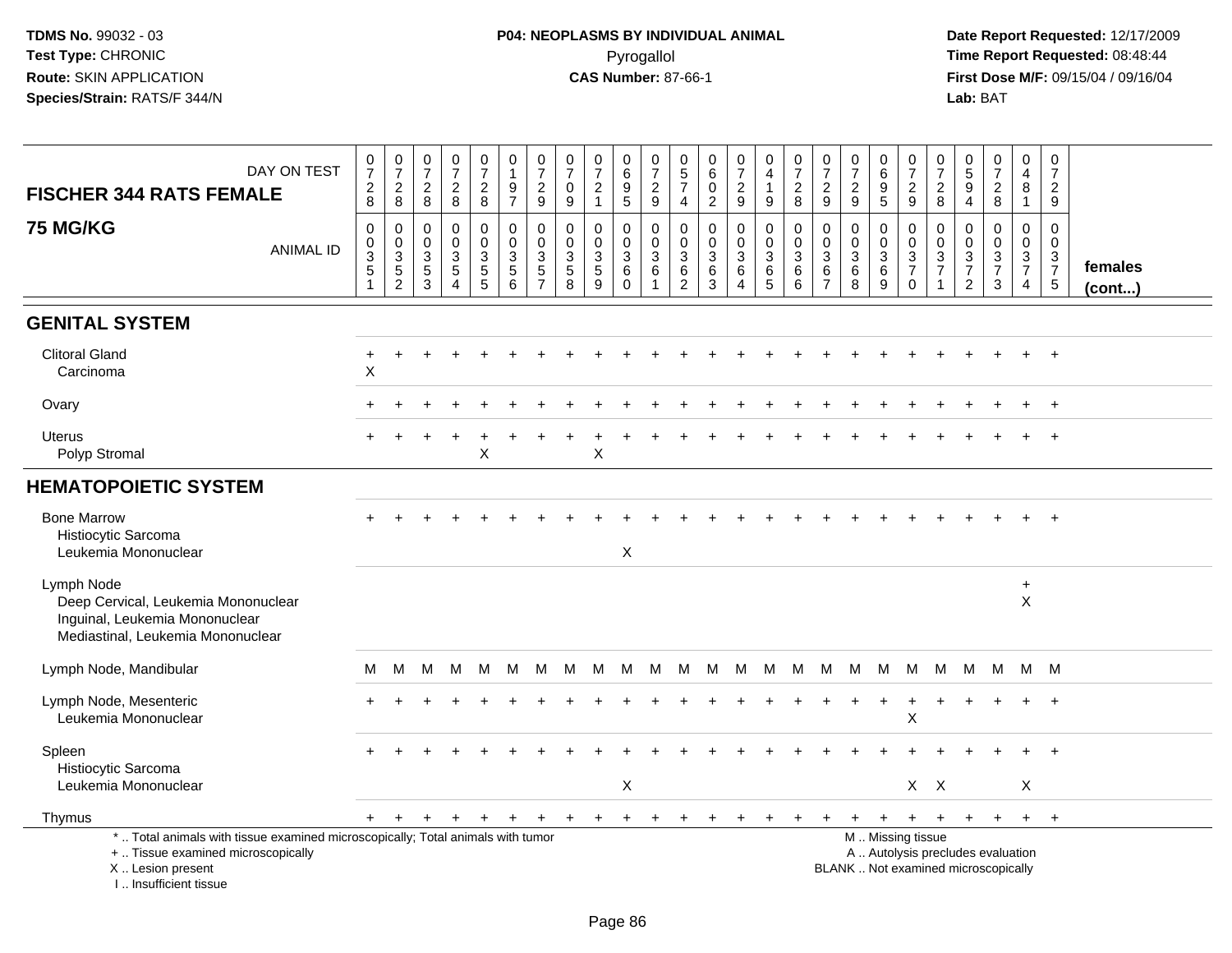| DAY ON TEST                                                                                                                                                                       | $\frac{0}{7}$                                                          | $\frac{0}{7}$                                                   | $\frac{0}{7}$                                       | $\frac{0}{7}$                                                  | $\begin{smallmatrix}0\\7\end{smallmatrix}$         | 0<br>$\mathbf{1}$                                          | $\pmb{0}$<br>$\overline{7}$                                              | 0<br>$\overline{7}$                                           | 0<br>$\overline{7}$                                            | 0<br>$\,6\,$                                          | 0<br>$\overline{7}$                           | 0<br>$\overline{5}$                           | $\begin{array}{c} 0 \\ 6 \end{array}$                     | $\mathbf 0$<br>$\overline{7}$                                 | $\mathbf 0$<br>$\overline{\mathbf{4}}$                                            | 0<br>$\overline{7}$                             | 0<br>$\overline{7}$                                                     | $\frac{0}{7}$                                    | 0<br>$\overline{6}$                            | 0<br>$\overline{7}$                                                                           | $\mathbf 0$<br>$\overline{7}$                                | 0<br>$\overline{5}$                                                       | 0<br>$\overline{7}$                                     | $\mathbf 0$<br>4                                                    | 0<br>$\overline{7}$                    |                   |
|-----------------------------------------------------------------------------------------------------------------------------------------------------------------------------------|------------------------------------------------------------------------|-----------------------------------------------------------------|-----------------------------------------------------|----------------------------------------------------------------|----------------------------------------------------|------------------------------------------------------------|--------------------------------------------------------------------------|---------------------------------------------------------------|----------------------------------------------------------------|-------------------------------------------------------|-----------------------------------------------|-----------------------------------------------|-----------------------------------------------------------|---------------------------------------------------------------|-----------------------------------------------------------------------------------|-------------------------------------------------|-------------------------------------------------------------------------|--------------------------------------------------|------------------------------------------------|-----------------------------------------------------------------------------------------------|--------------------------------------------------------------|---------------------------------------------------------------------------|---------------------------------------------------------|---------------------------------------------------------------------|----------------------------------------|-------------------|
| <b>FISCHER 344 RATS FEMALE</b>                                                                                                                                                    | $\boldsymbol{2}$<br>8                                                  | $\sqrt{2}$<br>8                                                 | $\overline{c}$<br>8                                 | $\overline{\mathbf{c}}$<br>8                                   | $\overline{c}$<br>8                                | $\boldsymbol{9}$<br>$\overline{7}$                         | $\sqrt{2}$<br>9                                                          | $\mathbf 0$<br>9                                              | $\sqrt{2}$<br>$\mathbf{1}$                                     | $\boldsymbol{9}$<br>5                                 | $\boldsymbol{2}$<br>9                         | $\overline{7}$<br>4                           | $\pmb{0}$<br>$\overline{2}$                               | $\overline{c}$<br>9                                           | $\mathbf{1}$<br>9                                                                 | $\sqrt{2}$<br>8                                 | $\overline{c}$<br>9                                                     | $\overline{\mathbf{c}}$<br>$9\,$                 | $\boldsymbol{9}$<br>$\overline{5}$             | $\boldsymbol{2}$<br>$9\,$                                                                     | $\overline{c}$<br>8                                          | $\overline{9}$<br>$\overline{4}$                                          | $\sqrt{2}$<br>8                                         | 8<br>$\mathbf{1}$                                                   | $\overline{c}$<br>9                    |                   |
| <b>75 MG/KG</b><br><b>ANIMAL ID</b>                                                                                                                                               | $\mathbf 0$<br>$\pmb{0}$<br>$\sqrt{3}$<br>$\sqrt{5}$<br>$\overline{1}$ | $\mathbf 0$<br>$\mathbf 0$<br>3<br>$\sqrt{5}$<br>$\overline{c}$ | $\mathbf 0$<br>$\mathbf 0$<br>3<br>$\,$ 5 $\,$<br>3 | 0<br>$\mathbf 0$<br>3<br>$\,$ 5 $\,$<br>$\boldsymbol{\Lambda}$ | 0<br>$\overline{0}$<br>$\sqrt{3}$<br>$\frac{5}{5}$ | $\mathbf 0$<br>$\pmb{0}$<br>$\sqrt{3}$<br>$\mathbf 5$<br>6 | $\mathbf 0$<br>$\mathbf 0$<br>$\ensuremath{\mathsf{3}}$<br>$\frac{5}{7}$ | $\mathbf 0$<br>$\mathbf 0$<br>$\mathbf{3}$<br>$\sqrt{5}$<br>8 | 0<br>$\mathbf 0$<br>$\ensuremath{\mathsf{3}}$<br>$\frac{5}{9}$ | 0<br>$\mathbf 0$<br>$\mathbf{3}$<br>$\,6$<br>$\Omega$ | $\mathbf 0$<br>$\mathbf 0$<br>$\sqrt{3}$<br>6 | $\mathbf 0$<br>$\mathbf 0$<br>3<br>$\,6$<br>2 | $\mathbf 0$<br>$\mathbf 0$<br>$\sqrt{3}$<br>$\frac{6}{3}$ | 0<br>$\mathbf 0$<br>$\mathbf{3}$<br>$\,6\,$<br>$\overline{4}$ | $\mathbf 0$<br>$\mathbf 0$<br>$\sqrt{3}$<br>$\begin{array}{c} 6 \\ 5 \end{array}$ | $\mathbf 0$<br>$\mathbf 0$<br>3<br>$\,6\,$<br>6 | $\mathbf 0$<br>$\mathbf 0$<br>$\mathbf{3}$<br>$\,6\,$<br>$\overline{7}$ | 0<br>$\mathbf 0$<br>$\mathbf{3}$<br>$\,6\,$<br>8 | 0<br>$\mathbf 0$<br>$\sqrt{3}$<br>$\,6\,$<br>9 | 0<br>$\pmb{0}$<br>$\frac{3}{7}$<br>$\mathbf 0$                                                | $\mathbf 0$<br>$\mathbf 0$<br>$\mathbf{3}$<br>$\overline{7}$ | $\mathbf 0$<br>$\Omega$<br>$\sqrt{3}$<br>$\overline{7}$<br>$\overline{2}$ | 0<br>$\mathbf{0}$<br>$\mathsf 3$<br>$\overline{7}$<br>3 | $\mathbf 0$<br>$\mathbf 0$<br>3<br>$\overline{7}$<br>$\overline{4}$ | 0<br>$\mathbf 0$<br>$\frac{3}{7}$<br>5 | females<br>(cont) |
| Leukemia Mononuclear                                                                                                                                                              |                                                                        |                                                                 |                                                     |                                                                |                                                    |                                                            |                                                                          |                                                               |                                                                |                                                       |                                               |                                               |                                                           |                                                               |                                                                                   |                                                 |                                                                         |                                                  |                                                |                                                                                               |                                                              |                                                                           |                                                         |                                                                     |                                        |                   |
| <b>INTEGUMENTARY SYSTEM</b>                                                                                                                                                       |                                                                        |                                                                 |                                                     |                                                                |                                                    |                                                            |                                                                          |                                                               |                                                                |                                                       |                                               |                                               |                                                           |                                                               |                                                                                   |                                                 |                                                                         |                                                  |                                                |                                                                                               |                                                              |                                                                           |                                                         |                                                                     |                                        |                   |
| Mammary Gland<br>Carcinoma<br>Fibroadenoma<br>Fibroadenoma, Multiple                                                                                                              |                                                                        | X                                                               |                                                     |                                                                | $\pmb{\times}$                                     |                                                            |                                                                          |                                                               | $X$ $X$                                                        |                                                       | X                                             | X                                             | Χ                                                         |                                                               |                                                                                   | X                                               |                                                                         |                                                  |                                                |                                                                                               |                                                              |                                                                           |                                                         |                                                                     |                                        |                   |
| Skin<br>Keratoacanthoma<br>Site Of Application, Subcutaneous Tissue,<br>Schwannoma Benign<br>Subcutaneous Tissue, Lymphoma Malignant<br>Subcutaneous Tissue, Schwannoma Malignant |                                                                        |                                                                 | $\boldsymbol{\mathsf{X}}$                           |                                                                |                                                    |                                                            | $\pmb{\times}$                                                           |                                                               |                                                                |                                                       |                                               |                                               |                                                           |                                                               |                                                                                   |                                                 |                                                                         |                                                  |                                                |                                                                                               |                                                              |                                                                           | $\times$                                                |                                                                     |                                        |                   |
| <b>MUSCULOSKELETAL SYSTEM</b>                                                                                                                                                     |                                                                        |                                                                 |                                                     |                                                                |                                                    |                                                            |                                                                          |                                                               |                                                                |                                                       |                                               |                                               |                                                           |                                                               |                                                                                   |                                                 |                                                                         |                                                  |                                                |                                                                                               |                                                              |                                                                           |                                                         |                                                                     |                                        |                   |
| Bone                                                                                                                                                                              |                                                                        |                                                                 |                                                     |                                                                |                                                    |                                                            |                                                                          |                                                               |                                                                |                                                       |                                               |                                               |                                                           |                                                               |                                                                                   |                                                 |                                                                         |                                                  |                                                |                                                                                               |                                                              |                                                                           |                                                         |                                                                     | $+$                                    |                   |
| <b>NERVOUS SYSTEM</b>                                                                                                                                                             |                                                                        |                                                                 |                                                     |                                                                |                                                    |                                                            |                                                                          |                                                               |                                                                |                                                       |                                               |                                               |                                                           |                                                               |                                                                                   |                                                 |                                                                         |                                                  |                                                |                                                                                               |                                                              |                                                                           |                                                         |                                                                     |                                        |                   |
| <b>Brain</b>                                                                                                                                                                      |                                                                        |                                                                 |                                                     |                                                                |                                                    |                                                            |                                                                          |                                                               |                                                                |                                                       |                                               |                                               |                                                           |                                                               |                                                                                   |                                                 |                                                                         |                                                  |                                                |                                                                                               |                                                              |                                                                           |                                                         |                                                                     | $+$                                    |                   |
| <b>RESPIRATORY SYSTEM</b>                                                                                                                                                         |                                                                        |                                                                 |                                                     |                                                                |                                                    |                                                            |                                                                          |                                                               |                                                                |                                                       |                                               |                                               |                                                           |                                                               |                                                                                   |                                                 |                                                                         |                                                  |                                                |                                                                                               |                                                              |                                                                           |                                                         |                                                                     |                                        |                   |
| Lung<br>Alveolar/Bronchiolar Carcinoma<br>Leukemia Mononuclear<br>Squamous Cell Carcinoma                                                                                         |                                                                        |                                                                 |                                                     |                                                                |                                                    |                                                            |                                                                          |                                                               |                                                                | X                                                     |                                               |                                               |                                                           |                                                               |                                                                                   | $\times$                                        |                                                                         |                                                  |                                                |                                                                                               |                                                              |                                                                           |                                                         | X                                                                   |                                        |                   |
| *  Total animals with tissue examined microscopically; Total animals with tumor<br>+  Tissue examined microscopically<br>X  Lesion present<br>L. Insufficient tissue              |                                                                        |                                                                 |                                                     |                                                                |                                                    |                                                            |                                                                          |                                                               |                                                                |                                                       |                                               |                                               |                                                           |                                                               |                                                                                   |                                                 |                                                                         |                                                  |                                                | M  Missing tissue<br>A  Autolysis precludes evaluation<br>BLANK  Not examined microscopically |                                                              |                                                                           |                                                         |                                                                     |                                        |                   |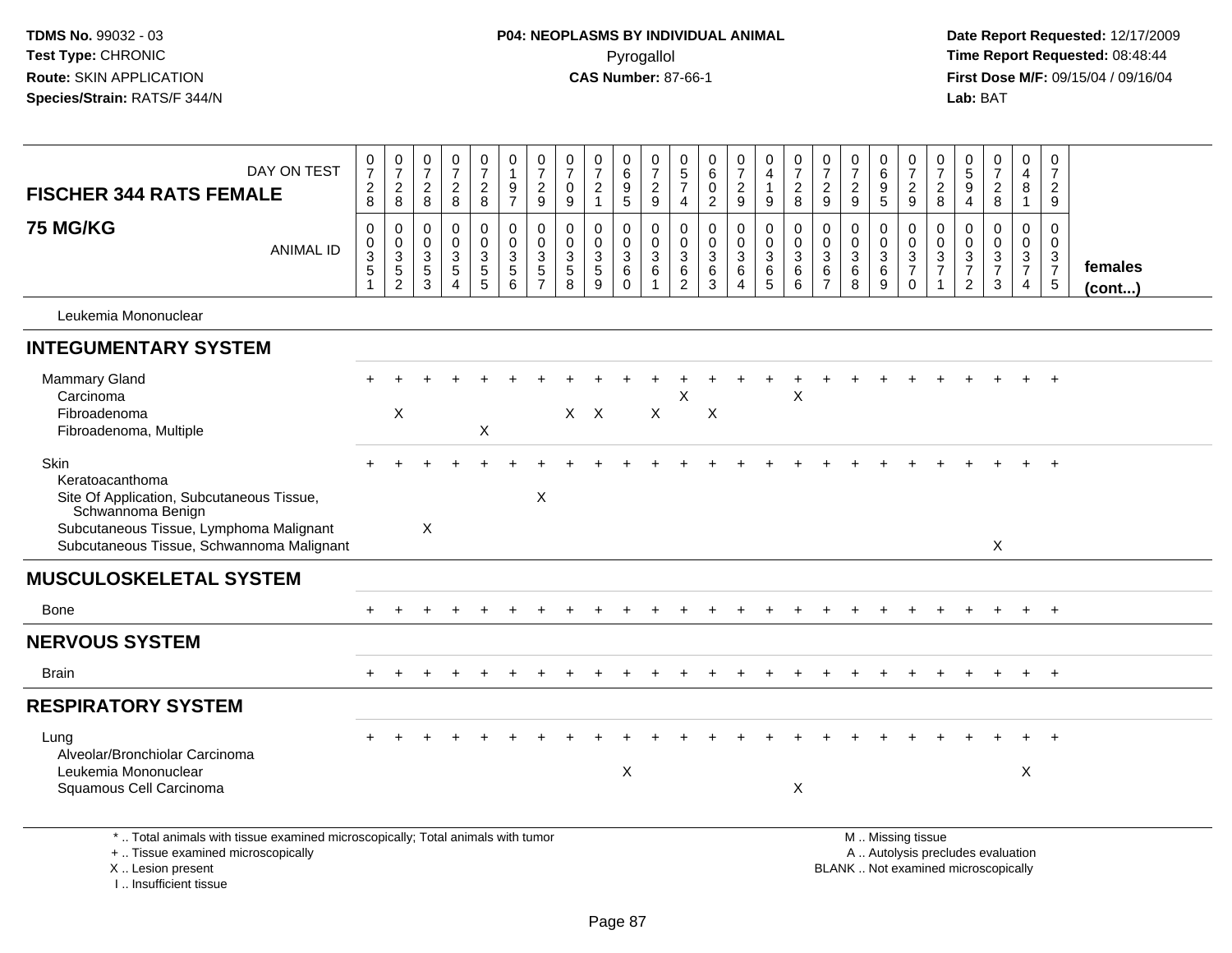**Date Report Requested:** 12/17/2009 **First Dose M/F:** 09/15/04 / 09/16/04 Lab: BAT **Lab:** BAT

| DAY ON TEST<br><b>FISCHER 344 RATS FEMALE</b>                                       |                  | $\frac{0}{7}$<br>$\overline{c}$<br>8 | $\frac{0}{7}$<br>8                                             | $\frac{0}{7}$<br>8                           | $\frac{0}{7}$<br>8                                                  | $\frac{0}{7}$<br>$\frac{2}{8}$                                     | $\begin{smallmatrix}0\1\end{smallmatrix}$<br>$\boldsymbol{9}$<br>$\overline{7}$ | $\frac{0}{7}$<br>9                                | $\frac{0}{7}$<br>$\mathsf{O}\xspace$<br>$\boldsymbol{9}$         | $\begin{array}{c} 0 \\ 7 \\ 2 \\ 1 \end{array}$ | $\begin{matrix} 0 \\ 6 \\ 9 \end{matrix}$<br>$\overline{5}$                              | $\frac{0}{7}$<br>$\overline{c}$<br>9  | $\begin{array}{c} 0 \\ 5 \\ 7 \end{array}$<br>$\overline{4}$ | $\begin{matrix} 0 \\ 6 \\ 0 \end{matrix}$<br>$\overline{2}$ | $\begin{array}{c} 0 \\ 7 \\ 2 \\ 9 \end{array}$                                      | $\begin{array}{c} 0 \\ 4 \\ 1 \end{array}$<br>$9\,$ | $\begin{array}{c} 0 \\ 7 \\ 2 \end{array}$<br>8          | $\frac{0}{7}$<br>9                                      | $\frac{0}{7}$<br>$\overline{a}$<br>9    | 0<br>6<br>9<br>5                                    | $\frac{0}{7}$<br>9                        | $\frac{0}{7}$<br>$\frac{2}{8}$    | $\begin{array}{c} 0 \\ 5 \\ 9 \end{array}$<br>$\overline{4}$ | $\frac{0}{7}$<br>$\frac{2}{8}$         | $\begin{array}{c} 0 \\ 4 \\ 8 \end{array}$<br>$\mathbf{1}$ | $\boldsymbol{0}$<br>$\overline{7}$<br>$\overline{c}$<br>$\boldsymbol{9}$ |                   |
|-------------------------------------------------------------------------------------|------------------|--------------------------------------|----------------------------------------------------------------|----------------------------------------------|---------------------------------------------------------------------|--------------------------------------------------------------------|---------------------------------------------------------------------------------|---------------------------------------------------|------------------------------------------------------------------|-------------------------------------------------|------------------------------------------------------------------------------------------|---------------------------------------|--------------------------------------------------------------|-------------------------------------------------------------|--------------------------------------------------------------------------------------|-----------------------------------------------------|----------------------------------------------------------|---------------------------------------------------------|-----------------------------------------|-----------------------------------------------------|-------------------------------------------|-----------------------------------|--------------------------------------------------------------|----------------------------------------|------------------------------------------------------------|--------------------------------------------------------------------------|-------------------|
| <b>75 MG/KG</b>                                                                     | <b>ANIMAL ID</b> | 0<br>$\mathbf 0$<br>$\frac{3}{5}$    | $\mathbf 0$<br>$\begin{array}{c} 0 \\ 3 \\ 5 \\ 2 \end{array}$ | $\mathbf 0$<br>$\frac{0}{3}$<br>$\mathbf{3}$ | $\pmb{0}$<br>$\mathsf{O}\xspace$<br>$\frac{3}{5}$<br>$\overline{4}$ | $\pmb{0}$<br>$\mathbf 0$<br>$\overline{3}$<br>$5\phantom{.0}$<br>5 | $\mathbf 0$<br>$\mathbf 0$<br>$\frac{3}{5}$<br>6                                | 0<br>$\pmb{0}$<br>$\frac{3}{5}$<br>$\overline{7}$ | $\begin{smallmatrix}0\\0\end{smallmatrix}$<br>$\frac{3}{5}$<br>8 | $\pmb{0}$<br>$\mathbf 0$<br>$\frac{3}{5}$<br>9  | $\begin{smallmatrix} 0\\0 \end{smallmatrix}$<br>$\overline{3}$<br>$\,6\,$<br>$\mathbf 0$ | 0<br>$\mathbf 0$<br>$\mathbf{3}$<br>6 | 0<br>$\frac{0}{3}$<br>$\overline{2}$                         | $\pmb{0}$<br>$\begin{matrix}0\\3\\6\end{matrix}$<br>3       | $\begin{smallmatrix}0\0\0\end{smallmatrix}$<br>$\overline{3}$<br>6<br>$\overline{4}$ | $\boldsymbol{0}$<br>$\frac{0}{3}$<br>5              | $\pmb{0}$<br>$\mathbf 0$<br>$\mathbf{3}$<br>$\,6\,$<br>6 | $\pmb{0}$<br>$\frac{0}{3}$<br>$\,6\,$<br>$\overline{7}$ | 0<br>$\mathsf{O}$<br>$\frac{3}{6}$<br>8 | $\begin{matrix} 0 \\ 0 \\ 3 \\ 6 \end{matrix}$<br>9 | $\pmb{0}$<br>$\frac{0}{3}$<br>$\mathbf 0$ | 0<br>$\mathbf 0$<br>$\frac{3}{7}$ | $\pmb{0}$<br>$\pmb{0}$<br>$\frac{3}{7}$<br>$\overline{2}$    | 0<br>$\mathbf 0$<br>$\frac{3}{7}$<br>3 | 0<br>$\mathbf 0$<br>$\frac{3}{7}$<br>$\overline{4}$        | $\mathbf 0$<br>$\mathbf 0$<br>$\frac{3}{7}$<br>$\sqrt{5}$                | females<br>(cont) |
| Nose                                                                                |                  | $\pm$                                |                                                                |                                              |                                                                     |                                                                    |                                                                                 |                                                   |                                                                  |                                                 |                                                                                          |                                       |                                                              |                                                             |                                                                                      |                                                     |                                                          |                                                         |                                         |                                                     |                                           |                                   |                                                              | $\div$                                 | $+$                                                        | $+$                                                                      |                   |
| Trachea                                                                             |                  |                                      |                                                                |                                              |                                                                     |                                                                    |                                                                                 |                                                   |                                                                  |                                                 |                                                                                          |                                       |                                                              |                                                             |                                                                                      |                                                     |                                                          |                                                         |                                         |                                                     |                                           |                                   |                                                              |                                        |                                                            | $+$                                                                      |                   |
| <b>SPECIAL SENSES SYSTEM</b>                                                        |                  |                                      |                                                                |                                              |                                                                     |                                                                    |                                                                                 |                                                   |                                                                  |                                                 |                                                                                          |                                       |                                                              |                                                             |                                                                                      |                                                     |                                                          |                                                         |                                         |                                                     |                                           |                                   |                                                              |                                        |                                                            |                                                                          |                   |
| Eye                                                                                 |                  | ÷                                    |                                                                |                                              |                                                                     |                                                                    |                                                                                 |                                                   |                                                                  |                                                 |                                                                                          |                                       |                                                              |                                                             |                                                                                      |                                                     |                                                          |                                                         |                                         |                                                     |                                           |                                   |                                                              |                                        | $+$                                                        | $+$                                                                      |                   |
| <b>Harderian Gland</b>                                                              |                  |                                      |                                                                |                                              |                                                                     |                                                                    |                                                                                 |                                                   |                                                                  |                                                 |                                                                                          |                                       |                                                              |                                                             |                                                                                      |                                                     |                                                          |                                                         |                                         |                                                     |                                           |                                   |                                                              |                                        | $+$                                                        | $+$                                                                      |                   |
| <b>URINARY SYSTEM</b>                                                               |                  |                                      |                                                                |                                              |                                                                     |                                                                    |                                                                                 |                                                   |                                                                  |                                                 |                                                                                          |                                       |                                                              |                                                             |                                                                                      |                                                     |                                                          |                                                         |                                         |                                                     |                                           |                                   |                                                              |                                        |                                                            |                                                                          |                   |
| Kidney<br>Adenoma<br>Leukemia Mononuclear                                           |                  | $\div$                               |                                                                |                                              |                                                                     |                                                                    |                                                                                 |                                                   |                                                                  |                                                 | X                                                                                        |                                       |                                                              |                                                             |                                                                                      |                                                     |                                                          |                                                         |                                         |                                                     |                                           | $\boldsymbol{\mathsf{X}}$         |                                                              |                                        | $+$                                                        | $+$                                                                      |                   |
| <b>Urinary Bladder</b>                                                              |                  | $+$                                  | $\ddot{}$                                                      |                                              |                                                                     |                                                                    |                                                                                 |                                                   |                                                                  |                                                 |                                                                                          |                                       |                                                              |                                                             |                                                                                      |                                                     |                                                          |                                                         |                                         |                                                     |                                           |                                   | $\ddot{}$                                                    | $\overline{+}$                         | $+$                                                        | $+$                                                                      |                   |
| <b>SYSTEMIC LESIONS</b>                                                             |                  |                                      |                                                                |                                              |                                                                     |                                                                    |                                                                                 |                                                   |                                                                  |                                                 |                                                                                          |                                       |                                                              |                                                             |                                                                                      |                                                     |                                                          |                                                         |                                         |                                                     |                                           |                                   |                                                              |                                        |                                                            |                                                                          |                   |
| Multiple Organ<br>Histiocytic Sarcoma<br>Leukemia Mononuclear<br>Lymphoma Malignant |                  |                                      |                                                                | X                                            |                                                                     |                                                                    |                                                                                 |                                                   |                                                                  |                                                 | $\boldsymbol{\mathsf{X}}$                                                                |                                       |                                                              |                                                             |                                                                                      |                                                     |                                                          |                                                         |                                         |                                                     | $X \times$                                |                                   |                                                              |                                        | $\boldsymbol{\mathsf{X}}$                                  | $+$                                                                      |                   |
|                                                                                     |                  |                                      |                                                                |                                              |                                                                     |                                                                    |                                                                                 |                                                   |                                                                  |                                                 |                                                                                          |                                       |                                                              |                                                             |                                                                                      |                                                     |                                                          |                                                         |                                         |                                                     |                                           |                                   |                                                              |                                        |                                                            |                                                                          |                   |

\* .. Total animals with tissue examined microscopically; Total animals with tumor

+ .. Tissue examined microscopically

X .. Lesion present

I .. Insufficient tissue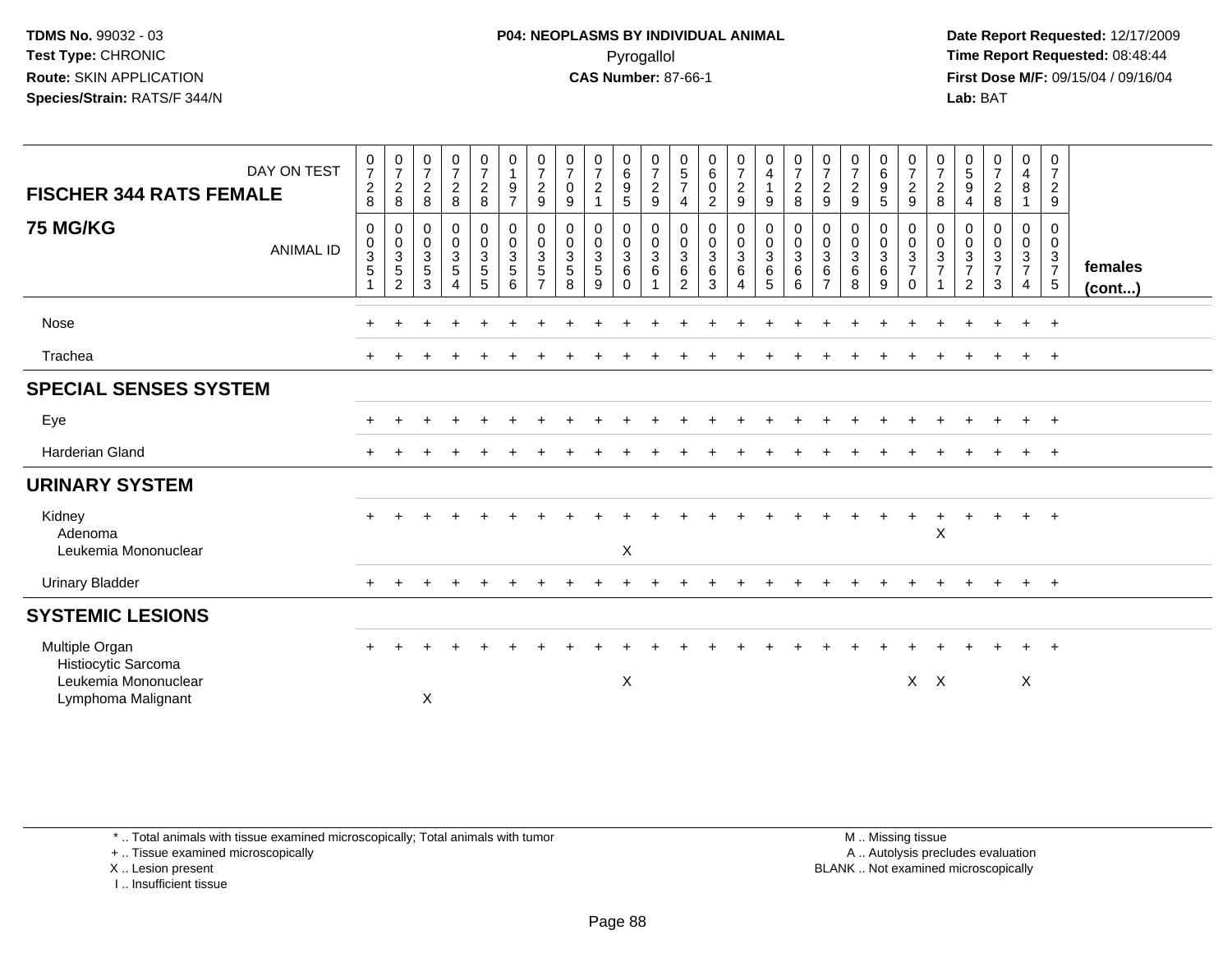**Date Report Requested:** 12/17/2009 **First Dose M/F:** 09/15/04 / 09/16/04 Lab: BAT **Lab:** BAT

| DAY ON TEST<br><b>FISCHER 344 RATS FEMALE</b>                                              | $\frac{0}{7}$<br>$\mathbf{1}$<br>$\overline{2}$                | $\frac{0}{7}$<br>$\overline{c}$<br>8                                        | 0<br>$\overline{7}$<br>$\overline{2}$<br>8          | 0<br>$\,6\,$<br>$\mathbf{3}$<br>$\overline{2}$                 | 0<br>$\overline{7}$<br>$\overline{c}$<br>8 | $\begin{array}{c} 0 \\ 7 \end{array}$<br>$\overline{2}$<br>8 | $\pmb{0}$<br>$6\phantom{a}$<br>$\overline{7}$<br>$\overline{c}$           | $\begin{array}{c} 0 \\ 7 \end{array}$<br>$\boldsymbol{2}$<br>8 | $\frac{0}{7}$<br>$\overline{2}$<br>9                                 | 0<br>$\overline{7}$<br>$\boldsymbol{2}$<br>$\boldsymbol{9}$ | $\frac{0}{7}$<br>$\overline{2}$<br>8                                        | $\pmb{0}$<br>$\overline{7}$<br>$\overline{c}$<br>9                   | 0<br>$\,6\,$<br>$\,6\,$<br>$\,6\,$      | $\begin{smallmatrix}0\\7\end{smallmatrix}$<br>$\overline{c}$<br>$\overline{9}$ | $\begin{array}{c} 0 \\ 5 \end{array}$<br>$\boldsymbol{9}$<br>$\mathbf 0$ | 0<br>$\overline{4}$<br>$\overline{\mathbf{4}}$<br>9    | 0<br>$\overline{7}$<br>$\overline{c}$<br>8                                   | 0<br>$\overline{7}$<br>$\overline{2}$<br>9                            | 0<br>$\,6\,$<br>$\overline{7}$<br>$\overline{2}$                         | $\pmb{0}$<br>$rac{6}{7}$<br>$\overline{4}$                    | 0<br>$\overline{7}$<br>$\overline{c}$<br>8 | 0<br>$\overline{7}$<br>$\overline{2}$<br>8 | $\frac{0}{7}$<br>$\overline{2}$<br>$\boldsymbol{9}$                                 | $\mathsf{O}\xspace$<br>$6\overline{6}$<br>$\mathbf{1}$<br>$\overline{7}$ | $\mathbf 0$<br>$\overline{7}$<br>$\overline{a}$<br>8             |                               |
|--------------------------------------------------------------------------------------------|----------------------------------------------------------------|-----------------------------------------------------------------------------|-----------------------------------------------------|----------------------------------------------------------------|--------------------------------------------|--------------------------------------------------------------|---------------------------------------------------------------------------|----------------------------------------------------------------|----------------------------------------------------------------------|-------------------------------------------------------------|-----------------------------------------------------------------------------|----------------------------------------------------------------------|-----------------------------------------|--------------------------------------------------------------------------------|--------------------------------------------------------------------------|--------------------------------------------------------|------------------------------------------------------------------------------|-----------------------------------------------------------------------|--------------------------------------------------------------------------|---------------------------------------------------------------|--------------------------------------------|--------------------------------------------|-------------------------------------------------------------------------------------|--------------------------------------------------------------------------|------------------------------------------------------------------|-------------------------------|
| <b>75 MG/KG</b><br><b>ANIMAL ID</b>                                                        | $\mathsf 0$<br>$\begin{array}{c} 0 \\ 3 \\ 7 \end{array}$<br>6 | $\mathbf 0$<br>$\begin{array}{c} 0 \\ 3 \\ 7 \end{array}$<br>$\overline{7}$ | $\Omega$<br>$\mathbf 0$<br>3<br>$\overline{7}$<br>8 | $\Omega$<br>$\mathbf 0$<br>$\mathbf{3}$<br>$\overline{7}$<br>9 | 0<br>0<br>3<br>8<br>$\Omega$               | $\mathbf 0$<br>$\mathsf 0$<br>$\mathbf{3}$<br>$\bf8$         | $\mathbf 0$<br>$\mathbf 0$<br>$\overline{3}$<br>$\bf 8$<br>$\overline{c}$ | 0<br>$\pmb{0}$<br>$\sqrt{3}$<br>8<br>$\overline{3}$            | $\Omega$<br>$\mathbf 0$<br>$\sqrt{3}$<br>8<br>$\boldsymbol{\Lambda}$ | $\mathbf 0$<br>$\pmb{0}$<br>3<br>8<br>5                     | $\mathbf 0$<br>$\mathsf{O}\xspace$<br>$\overline{3}$<br>$\overline{8}$<br>6 | $\mathbf 0$<br>0<br>$\ensuremath{\mathsf{3}}$<br>8<br>$\overline{7}$ | $\Omega$<br>0<br>$\mathbf{3}$<br>8<br>8 | $\mathbf 0$<br>$\pmb{0}$<br>$\sqrt{3}$<br>$\bf 8$<br>9                         | 0<br>0<br>$\mathbf{3}$<br>9<br>$\Omega$                                  | $\mathbf 0$<br>$\mathbf 0$<br>$\overline{3}$<br>9<br>1 | $\mathbf 0$<br>$\pmb{0}$<br>$\sqrt{3}$<br>$\boldsymbol{9}$<br>$\overline{2}$ | $\Omega$<br>0<br>$\ensuremath{\mathsf{3}}$<br>$9\,$<br>$\overline{3}$ | $\mathbf 0$<br>0<br>$\mathfrak{Z}$<br>$\boldsymbol{9}$<br>$\overline{4}$ | $\mathbf 0$<br>$\mathbf 0$<br>$\overline{3}$<br>$\frac{9}{5}$ | $\Omega$<br>0<br>$\mathbf{3}$<br>9<br>6    | $\Omega$<br>0<br>3<br>9<br>$\overline{7}$  | 0<br>$\mathbf 0$<br>$\ensuremath{\mathsf{3}}$<br>$\boldsymbol{9}$<br>$\overline{8}$ | 0<br>$\pmb{0}$<br>$\overline{3}$<br>$\boldsymbol{9}$<br>9                | $\mathbf 0$<br>$\mathbf 0$<br>$\overline{4}$<br>$\mathbf 0$<br>0 | * TOTALS                      |
| <b>ALIMENTARY SYSTEM</b>                                                                   |                                                                |                                                                             |                                                     |                                                                |                                            |                                                              |                                                                           |                                                                |                                                                      |                                                             |                                                                             |                                                                      |                                         |                                                                                |                                                                          |                                                        |                                                                              |                                                                       |                                                                          |                                                               |                                            |                                            |                                                                                     |                                                                          |                                                                  |                               |
| Esophagus                                                                                  |                                                                |                                                                             |                                                     |                                                                |                                            |                                                              |                                                                           |                                                                |                                                                      |                                                             |                                                                             |                                                                      |                                         |                                                                                |                                                                          |                                                        |                                                                              |                                                                       |                                                                          |                                                               |                                            |                                            |                                                                                     |                                                                          |                                                                  | 50                            |
| Intestine Large, Cecum                                                                     |                                                                |                                                                             |                                                     |                                                                |                                            |                                                              |                                                                           |                                                                |                                                                      |                                                             |                                                                             |                                                                      |                                         |                                                                                |                                                                          |                                                        |                                                                              |                                                                       |                                                                          |                                                               |                                            |                                            |                                                                                     | $\ddot{}$                                                                | $+$                                                              | 50                            |
| Intestine Large, Colon                                                                     |                                                                |                                                                             |                                                     |                                                                |                                            |                                                              |                                                                           |                                                                |                                                                      |                                                             |                                                                             |                                                                      |                                         |                                                                                |                                                                          |                                                        |                                                                              |                                                                       |                                                                          |                                                               |                                            |                                            |                                                                                     |                                                                          | $\ddot{+}$                                                       | 50                            |
| Intestine Large, Rectum                                                                    | $\ddot{}$                                                      |                                                                             |                                                     |                                                                |                                            |                                                              |                                                                           |                                                                |                                                                      |                                                             |                                                                             |                                                                      |                                         |                                                                                |                                                                          |                                                        |                                                                              |                                                                       |                                                                          |                                                               |                                            |                                            |                                                                                     |                                                                          | $\div$                                                           | 50                            |
| Intestine Small, Duodenum                                                                  |                                                                |                                                                             |                                                     |                                                                |                                            |                                                              |                                                                           |                                                                |                                                                      |                                                             |                                                                             |                                                                      |                                         |                                                                                |                                                                          |                                                        |                                                                              |                                                                       |                                                                          |                                                               |                                            |                                            |                                                                                     |                                                                          |                                                                  | 50                            |
| Intestine Small, Ileum                                                                     |                                                                |                                                                             |                                                     |                                                                |                                            |                                                              |                                                                           |                                                                |                                                                      |                                                             |                                                                             |                                                                      |                                         |                                                                                |                                                                          |                                                        |                                                                              |                                                                       |                                                                          |                                                               |                                            |                                            |                                                                                     |                                                                          | $\ddot{}$                                                        | 50                            |
| Intestine Small, Jejunum                                                                   |                                                                |                                                                             |                                                     |                                                                |                                            |                                                              |                                                                           |                                                                |                                                                      |                                                             |                                                                             |                                                                      |                                         |                                                                                |                                                                          |                                                        |                                                                              |                                                                       |                                                                          |                                                               |                                            |                                            |                                                                                     |                                                                          |                                                                  | 50                            |
| Liver<br>Hepatocellular Carcinoma, Multiple<br>Histiocytic Sarcoma<br>Leukemia Mononuclear | $+$                                                            |                                                                             |                                                     | $X$ $X$ $X$                                                    |                                            |                                                              |                                                                           |                                                                | X<br>$\pmb{\times}$                                                  |                                                             |                                                                             |                                                                      |                                         |                                                                                |                                                                          |                                                        | $X$ $X$                                                                      |                                                                       | X                                                                        | X                                                             |                                            |                                            |                                                                                     |                                                                          |                                                                  | 50<br>1<br>$\mathbf{1}$<br>11 |
| Mesentery                                                                                  |                                                                |                                                                             |                                                     |                                                                |                                            |                                                              | $+$                                                                       |                                                                |                                                                      |                                                             | $\ddot{}$                                                                   |                                                                      |                                         | $\ddot{}$                                                                      |                                                                          |                                                        |                                                                              |                                                                       |                                                                          |                                                               |                                            |                                            |                                                                                     |                                                                          |                                                                  | 10                            |
| Pancreas                                                                                   |                                                                |                                                                             |                                                     |                                                                |                                            |                                                              |                                                                           |                                                                |                                                                      |                                                             |                                                                             |                                                                      |                                         |                                                                                |                                                                          |                                                        |                                                                              |                                                                       |                                                                          |                                                               |                                            |                                            |                                                                                     |                                                                          |                                                                  | 50                            |
| Salivary Glands                                                                            |                                                                |                                                                             |                                                     |                                                                |                                            |                                                              |                                                                           |                                                                |                                                                      |                                                             |                                                                             |                                                                      |                                         |                                                                                |                                                                          |                                                        |                                                                              |                                                                       |                                                                          |                                                               |                                            |                                            |                                                                                     |                                                                          | $\ddot{}$                                                        | 50                            |
| Stomach, Forestomach                                                                       |                                                                |                                                                             |                                                     |                                                                |                                            |                                                              |                                                                           |                                                                |                                                                      |                                                             |                                                                             |                                                                      |                                         |                                                                                |                                                                          |                                                        |                                                                              |                                                                       |                                                                          |                                                               |                                            |                                            |                                                                                     |                                                                          |                                                                  | 50                            |
| Stomach, Glandular                                                                         |                                                                |                                                                             |                                                     |                                                                |                                            |                                                              |                                                                           |                                                                |                                                                      |                                                             |                                                                             |                                                                      |                                         |                                                                                |                                                                          |                                                        |                                                                              |                                                                       |                                                                          |                                                               |                                            |                                            |                                                                                     |                                                                          | $\ddot{}$                                                        | 50                            |
| * Total animals with tissue examined microscopically: Total animals with tumor             |                                                                |                                                                             |                                                     |                                                                |                                            |                                                              |                                                                           |                                                                |                                                                      |                                                             |                                                                             |                                                                      |                                         |                                                                                |                                                                          |                                                        |                                                                              |                                                                       |                                                                          | M Miccinaticaup                                               |                                            |                                            |                                                                                     |                                                                          |                                                                  |                               |

\* .. Total animals with tissue examined microscopically; Total animals with tumor

+ .. Tissue examined microscopically

 Lesion present BLANK .. Not examined microscopicallyX .. Lesion present

I .. Insufficient tissue

M .. Missing tissue

y the contract of the contract of the contract of the contract of the contract of the contract of the contract of  $A$ . Autolysis precludes evaluation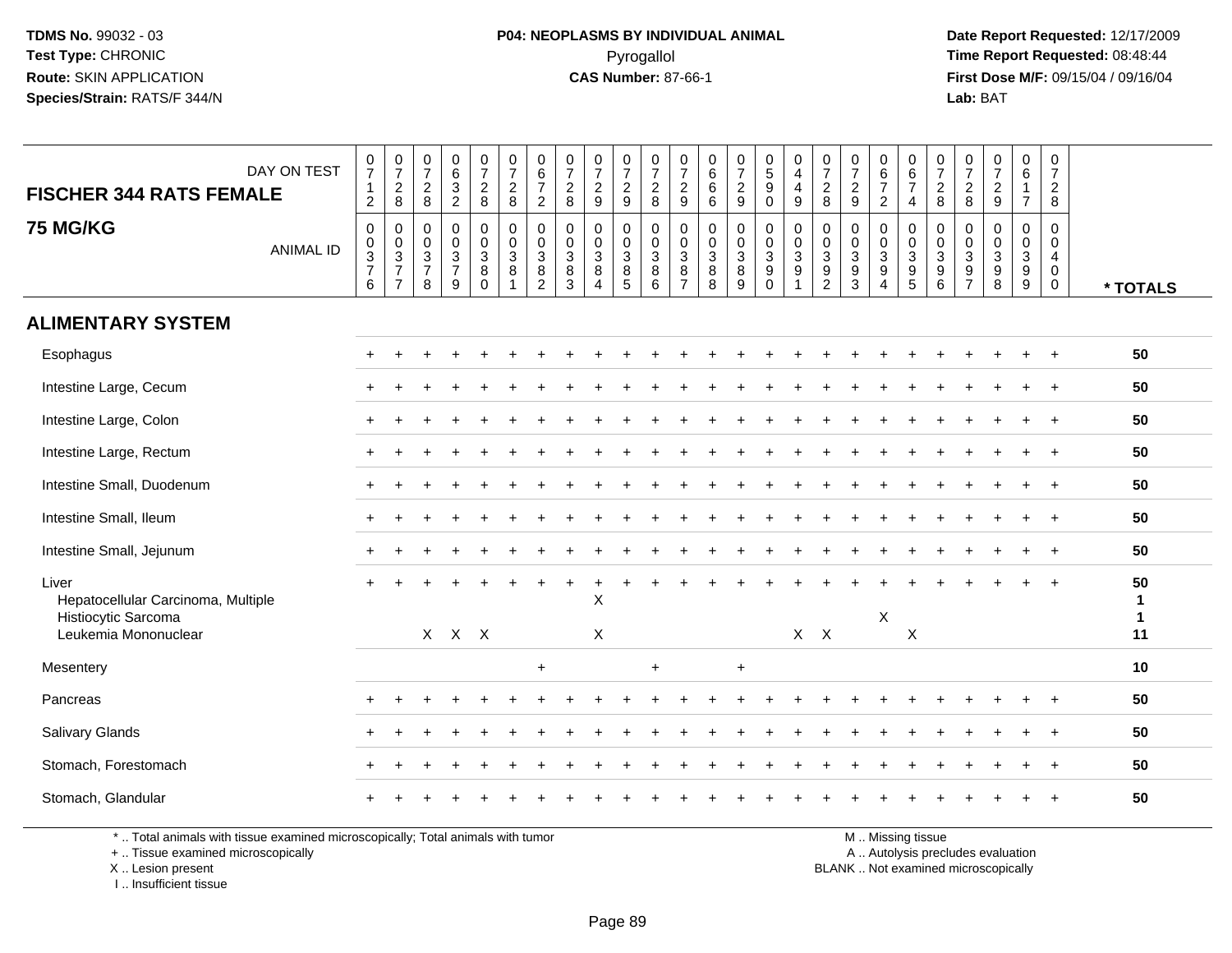**Date Report Requested:** 12/17/2009 **First Dose M/F:** 09/15/04 / 09/16/04 Lab: BAT **Lab:** BAT

| DAY ON TEST<br><b>FISCHER 344 RATS FEMALE</b><br><b>75 MG/KG</b>         | <b>ANIMAL ID</b> | 0<br>$\overline{7}$<br>$\mathbf 1$<br>$\overline{2}$<br>$\mathbf 0$<br>$\pmb{0}$<br>$\ensuremath{\mathsf{3}}$<br>$\overline{7}$<br>6 | $\frac{0}{7}$<br>$\overline{c}$<br>8<br>$\mathbf 0$<br>$\mathbf 0$<br>$\sqrt{3}$<br>$\overline{7}$<br>$\overline{7}$ | 0<br>$\overline{7}$<br>$\overline{c}$<br>8<br>$\mathbf 0$<br>$\mathbf 0$<br>$\mathsf 3$<br>$\overline{7}$<br>8 | $\begin{array}{c} 0 \\ 6 \end{array}$<br>$\overline{3}$<br>$\overline{c}$<br>0<br>$\mathsf{O}$<br>$\sqrt{3}$<br>$\overline{7}$<br>9 | $\frac{0}{7}$<br>$\boldsymbol{2}$<br>8<br>0<br>$\mathsf 0$<br>$\mathbf{3}$<br>8<br>$\Omega$ | $\frac{0}{7}$<br>$\overline{c}$<br>8<br>0<br>$\pmb{0}$<br>$\mathbf{3}$<br>8 | $\begin{array}{c} 0 \\ 6 \end{array}$<br>$\overline{7}$<br>$\overline{2}$<br>$\mathbf 0$<br>$\mathbf 0$<br>$\mathbf 3$<br>$\bf8$<br>$\overline{2}$ | $\frac{0}{7}$<br>$\sqrt{2}$<br>8<br>0<br>$\mathbf 0$<br>$\mathbf{3}$<br>8<br>3 | $\frac{0}{7}$<br>$\boldsymbol{2}$<br>$\boldsymbol{9}$<br>0<br>$\pmb{0}$<br>$\mathbf{3}$<br>8<br>$\overline{4}$ | 0<br>$\overline{7}$<br>$\overline{c}$<br>$\boldsymbol{9}$<br>$\mathbf 0$<br>$\pmb{0}$<br>$\mathbf 3$<br>8<br>$5\phantom{.0}$ | 0<br>$\overline{7}$<br>$\overline{c}$<br>8<br>0<br>$\mathbf 0$<br>$\mathbf{3}$<br>8<br>6 | 0<br>$\overline{7}$<br>$\overline{c}$<br>9<br>0<br>0<br>$\mathsf 3$<br>$\bf 8$<br>$\overline{7}$ | $\begin{array}{c} 0 \\ 6 \end{array}$<br>$6\phantom{a}$<br>6<br>$\mathbf 0$<br>$\frac{0}{3}$<br>$\bf 8$<br>8 | $\frac{0}{7}$<br>$\boldsymbol{2}$<br>9<br>$\mathbf 0$<br>$\frac{0}{3}$<br>$\bf8$<br>9 | $\begin{array}{c} 0 \\ 5 \end{array}$<br>$9\,$<br>$\mathbf 0$<br>$\mathbf 0$<br>$\mathbf 0$<br>$\overline{3}$<br>9<br>$\Omega$ | 0<br>$\overline{4}$<br>4<br>9<br>0<br>$\mathbf 0$<br>3<br>9 | $\frac{0}{7}$<br>$\boldsymbol{2}$<br>8<br>$\mathbf 0$<br>$\pmb{0}$<br>$\ensuremath{\mathsf{3}}$<br>$\boldsymbol{9}$<br>$\overline{2}$ | 0<br>$\overline{7}$<br>$\overline{c}$<br>9<br>$\mathbf 0$<br>$\mathbf 0$<br>$\sqrt{3}$<br>9<br>3 | 0<br>$6^{\circ}$<br>$\overline{7}$<br>$\overline{c}$<br>0<br>0<br>$\mathbf{3}$<br>9<br>4 | 0<br>6<br>$\overline{7}$<br>4<br>$\mathbf 0$<br>$\mathbf 0$<br>$\mathbf 3$<br>$\boldsymbol{9}$<br>5 | 0<br>$\overline{7}$<br>$\overline{2}$<br>8<br>0<br>$\Omega$<br>$\mathbf{3}$<br>9<br>6 | 0<br>$\overline{7}$<br>$\sqrt{2}$<br>8<br>$\mathbf 0$<br>$\mathbf 0$<br>$\mathbf{3}$<br>$9\,$<br>$\overline{7}$ | 0<br>$\overline{7}$<br>$\overline{c}$<br>9<br>0<br>$\mathbf 0$<br>3<br>9<br>8 | 0<br>$6\phantom{1}$<br>1<br>$\overline{7}$<br>0<br>$\pmb{0}$<br>$\overline{3}$<br>$\boldsymbol{9}$<br>9 | 0<br>$\overline{7}$<br>$\overline{2}$<br>8<br>0<br>0<br>4<br>0<br>$\mathbf 0$ | * TOTALS           |
|--------------------------------------------------------------------------|------------------|--------------------------------------------------------------------------------------------------------------------------------------|----------------------------------------------------------------------------------------------------------------------|----------------------------------------------------------------------------------------------------------------|-------------------------------------------------------------------------------------------------------------------------------------|---------------------------------------------------------------------------------------------|-----------------------------------------------------------------------------|----------------------------------------------------------------------------------------------------------------------------------------------------|--------------------------------------------------------------------------------|----------------------------------------------------------------------------------------------------------------|------------------------------------------------------------------------------------------------------------------------------|------------------------------------------------------------------------------------------|--------------------------------------------------------------------------------------------------|--------------------------------------------------------------------------------------------------------------|---------------------------------------------------------------------------------------|--------------------------------------------------------------------------------------------------------------------------------|-------------------------------------------------------------|---------------------------------------------------------------------------------------------------------------------------------------|--------------------------------------------------------------------------------------------------|------------------------------------------------------------------------------------------|-----------------------------------------------------------------------------------------------------|---------------------------------------------------------------------------------------|-----------------------------------------------------------------------------------------------------------------|-------------------------------------------------------------------------------|---------------------------------------------------------------------------------------------------------|-------------------------------------------------------------------------------|--------------------|
| <b>CARDIOVASCULAR SYSTEM</b>                                             |                  |                                                                                                                                      |                                                                                                                      |                                                                                                                |                                                                                                                                     |                                                                                             |                                                                             |                                                                                                                                                    |                                                                                |                                                                                                                |                                                                                                                              |                                                                                          |                                                                                                  |                                                                                                              |                                                                                       |                                                                                                                                |                                                             |                                                                                                                                       |                                                                                                  |                                                                                          |                                                                                                     |                                                                                       |                                                                                                                 |                                                                               |                                                                                                         |                                                                               |                    |
| <b>Blood Vessel</b>                                                      |                  |                                                                                                                                      |                                                                                                                      |                                                                                                                |                                                                                                                                     |                                                                                             |                                                                             |                                                                                                                                                    |                                                                                |                                                                                                                |                                                                                                                              |                                                                                          |                                                                                                  |                                                                                                              |                                                                                       |                                                                                                                                |                                                             |                                                                                                                                       |                                                                                                  |                                                                                          |                                                                                                     |                                                                                       |                                                                                                                 |                                                                               |                                                                                                         |                                                                               | 50                 |
| Heart<br>Leukemia Mononuclear                                            |                  |                                                                                                                                      |                                                                                                                      |                                                                                                                |                                                                                                                                     |                                                                                             |                                                                             |                                                                                                                                                    |                                                                                |                                                                                                                |                                                                                                                              |                                                                                          |                                                                                                  |                                                                                                              |                                                                                       |                                                                                                                                |                                                             |                                                                                                                                       |                                                                                                  |                                                                                          | X                                                                                                   |                                                                                       |                                                                                                                 |                                                                               |                                                                                                         | $+$                                                                           | 50<br>1            |
| <b>ENDOCRINE SYSTEM</b>                                                  |                  |                                                                                                                                      |                                                                                                                      |                                                                                                                |                                                                                                                                     |                                                                                             |                                                                             |                                                                                                                                                    |                                                                                |                                                                                                                |                                                                                                                              |                                                                                          |                                                                                                  |                                                                                                              |                                                                                       |                                                                                                                                |                                                             |                                                                                                                                       |                                                                                                  |                                                                                          |                                                                                                     |                                                                                       |                                                                                                                 |                                                                               |                                                                                                         |                                                                               |                    |
| <b>Adrenal Cortex</b>                                                    |                  |                                                                                                                                      |                                                                                                                      |                                                                                                                |                                                                                                                                     |                                                                                             |                                                                             |                                                                                                                                                    |                                                                                |                                                                                                                |                                                                                                                              |                                                                                          |                                                                                                  |                                                                                                              |                                                                                       |                                                                                                                                |                                                             |                                                                                                                                       |                                                                                                  |                                                                                          |                                                                                                     |                                                                                       |                                                                                                                 |                                                                               |                                                                                                         |                                                                               | 50                 |
| Adrenal Medulla<br>Pheochromocytoma Benign                               |                  |                                                                                                                                      |                                                                                                                      |                                                                                                                |                                                                                                                                     |                                                                                             | $\boldsymbol{\mathsf{X}}$                                                   |                                                                                                                                                    |                                                                                |                                                                                                                |                                                                                                                              |                                                                                          |                                                                                                  |                                                                                                              |                                                                                       |                                                                                                                                |                                                             |                                                                                                                                       |                                                                                                  |                                                                                          |                                                                                                     |                                                                                       |                                                                                                                 |                                                                               |                                                                                                         |                                                                               | 50<br>$\mathbf{2}$ |
| Islets, Pancreatic<br>Adenoma                                            |                  |                                                                                                                                      |                                                                                                                      |                                                                                                                |                                                                                                                                     |                                                                                             |                                                                             |                                                                                                                                                    |                                                                                |                                                                                                                |                                                                                                                              |                                                                                          |                                                                                                  |                                                                                                              |                                                                                       |                                                                                                                                |                                                             |                                                                                                                                       |                                                                                                  |                                                                                          |                                                                                                     |                                                                                       |                                                                                                                 |                                                                               | X                                                                                                       | $\overline{+}$                                                                | 50<br>1            |
| Parathyroid Gland                                                        |                  |                                                                                                                                      |                                                                                                                      |                                                                                                                |                                                                                                                                     |                                                                                             |                                                                             |                                                                                                                                                    |                                                                                |                                                                                                                |                                                                                                                              |                                                                                          |                                                                                                  |                                                                                                              |                                                                                       |                                                                                                                                |                                                             |                                                                                                                                       |                                                                                                  |                                                                                          |                                                                                                     |                                                                                       |                                                                                                                 |                                                                               |                                                                                                         |                                                                               | 49                 |
| <b>Pituitary Gland</b><br>Leukemia Mononuclear<br>Pars Distalis, Adenoma |                  | $\mathsf{X}$                                                                                                                         | $\boldsymbol{\mathsf{X}}$                                                                                            |                                                                                                                |                                                                                                                                     |                                                                                             |                                                                             |                                                                                                                                                    | X X X X X X                                                                    |                                                                                                                |                                                                                                                              |                                                                                          |                                                                                                  |                                                                                                              |                                                                                       |                                                                                                                                |                                                             |                                                                                                                                       | X                                                                                                |                                                                                          | X                                                                                                   | $\times$                                                                              |                                                                                                                 |                                                                               |                                                                                                         | $+$<br>$X$ $X$                                                                | 50<br>1<br>27      |
| <b>Thyroid Gland</b><br>C-cell, Adenoma<br>Follicular Cell, Adenoma      |                  | $\boldsymbol{\mathsf{X}}$                                                                                                            | $\times$                                                                                                             |                                                                                                                |                                                                                                                                     |                                                                                             |                                                                             |                                                                                                                                                    |                                                                                |                                                                                                                | X                                                                                                                            | $\mathsf{X}$                                                                             | X                                                                                                |                                                                                                              |                                                                                       |                                                                                                                                |                                                             |                                                                                                                                       |                                                                                                  |                                                                                          |                                                                                                     |                                                                                       |                                                                                                                 |                                                                               |                                                                                                         | $+$                                                                           | 50<br>7            |

## **GENERAL BODY SYSTEM**

NONE

\* .. Total animals with tissue examined microscopically; Total animals with tumor

+ .. Tissue examined microscopically

X .. Lesion present

I .. Insufficient tissue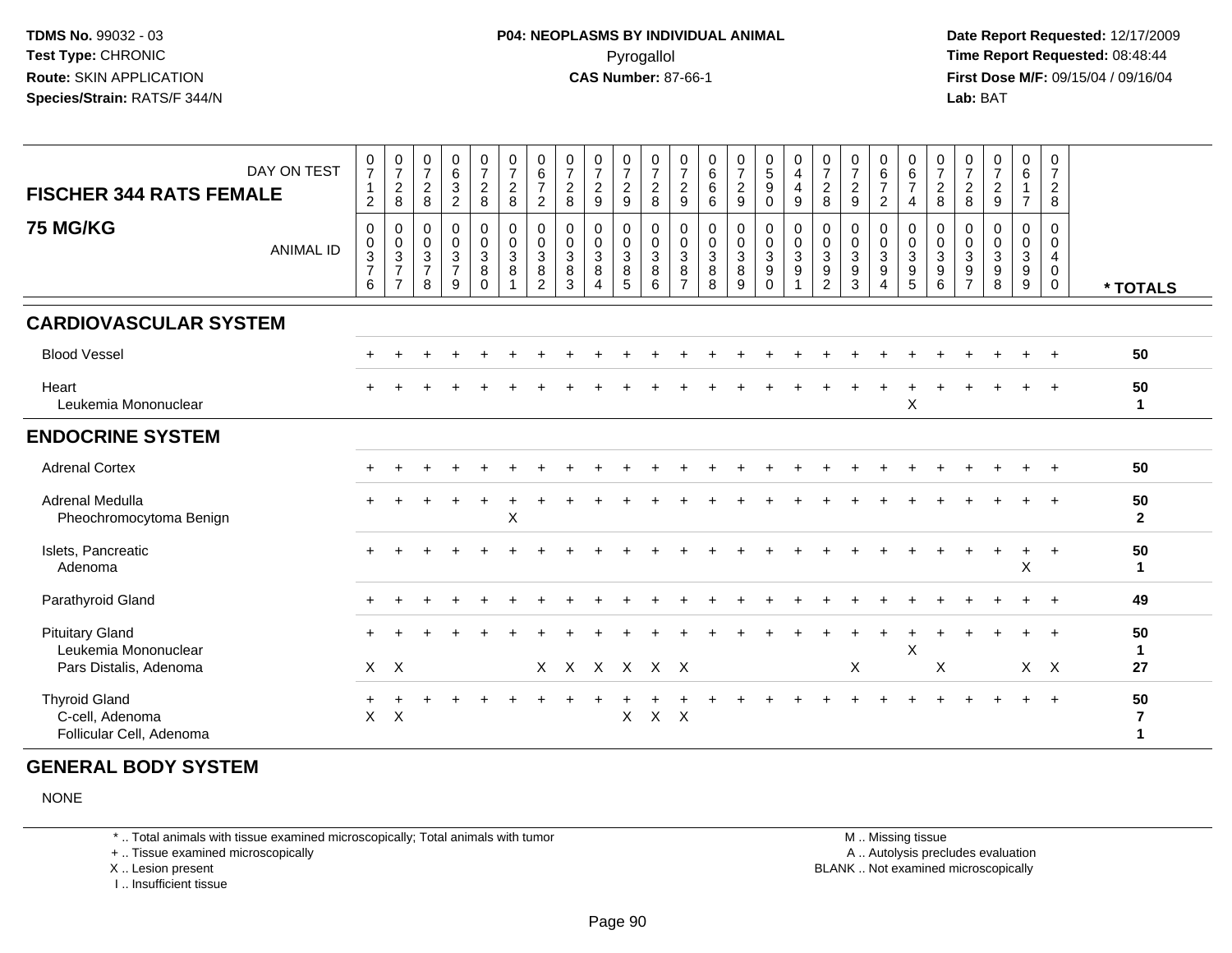| DAY ON TEST<br><b>FISCHER 344 RATS FEMALE</b>                                                                                                                       | $\frac{0}{7}$<br>$\mathbf{1}$<br>$\overline{c}$ | $\frac{0}{7}$<br>$_{\rm 8}^2$                     | $\frac{0}{7}$<br>$\frac{2}{8}$                                    | 0<br>6<br>$\frac{3}{2}$                                         | $\frac{0}{7}$<br>$\overline{c}$<br>8            | $\frac{0}{7}$<br>$\overline{a}$<br>8                  | $0$<br>6<br>7<br>$\overline{c}$                                    | 0<br>$\overline{7}$<br>$\boldsymbol{2}$<br>8                    | $\frac{0}{7}$<br>$\boldsymbol{2}$<br>9                                    | $\frac{0}{7}$<br>$\boldsymbol{2}$<br>$9\,$                                | 0<br>$\overline{7}$<br>$\overline{c}$<br>8                      | 0<br>$\overline{7}$<br>$\overline{c}$<br>9      | 0<br>6<br>6<br>6               | $\begin{smallmatrix}0\\7\end{smallmatrix}$<br>$\frac{2}{9}$             | $\begin{array}{c} 0 \\ 5 \\ 9 \end{array}$<br>$\mathbf 0$ | 0<br>$\overline{4}$<br>4<br>$9\,$                               | $\frac{0}{7}$<br>$\overline{c}$<br>8                               | 0<br>$\overline{7}$<br>$\overline{c}$<br>9                               | $\begin{array}{c} 0 \\ 6 \end{array}$<br>$\overline{7}$<br>$\overline{2}$      | $\begin{array}{c} 0 \\ 6 \end{array}$<br>$\overline{7}$<br>$\overline{4}$ | $\pmb{0}$<br>$\overline{7}$<br>$\frac{2}{8}$                  | 0<br>$\overline{7}$<br>$\overline{c}$<br>8   | $\mathbf 0$<br>$\boldsymbol{7}$<br>$\frac{2}{9}$                         | 0<br>$6\overline{6}$<br>$\mathbf{1}$<br>$\overline{7}$                         | 0<br>$\overline{7}$<br>$\overline{c}$<br>8                                 |                          |
|---------------------------------------------------------------------------------------------------------------------------------------------------------------------|-------------------------------------------------|---------------------------------------------------|-------------------------------------------------------------------|-----------------------------------------------------------------|-------------------------------------------------|-------------------------------------------------------|--------------------------------------------------------------------|-----------------------------------------------------------------|---------------------------------------------------------------------------|---------------------------------------------------------------------------|-----------------------------------------------------------------|-------------------------------------------------|--------------------------------|-------------------------------------------------------------------------|-----------------------------------------------------------|-----------------------------------------------------------------|--------------------------------------------------------------------|--------------------------------------------------------------------------|--------------------------------------------------------------------------------|---------------------------------------------------------------------------|---------------------------------------------------------------|----------------------------------------------|--------------------------------------------------------------------------|--------------------------------------------------------------------------------|----------------------------------------------------------------------------|--------------------------|
| <b>75 MG/KG</b><br><b>ANIMAL ID</b>                                                                                                                                 | 0<br>0<br>3<br>$\overline{7}$<br>6              | 0<br>$\pmb{0}$<br>$\frac{3}{7}$<br>$\overline{7}$ | $\mathbf 0$<br>$\mathbf 0$<br>$\sqrt{3}$<br>$\boldsymbol{7}$<br>8 | $\mathbf 0$<br>$\mathbf 0$<br>$\sqrt{3}$<br>$\overline{7}$<br>9 | 0<br>$\mathbf 0$<br>$\sqrt{3}$<br>8<br>$\Omega$ | 0<br>$\mathbf 0$<br>$\sqrt{3}$<br>8<br>$\overline{1}$ | 0<br>$\pmb{0}$<br>$\ensuremath{\mathsf{3}}$<br>8<br>$\overline{2}$ | $\mathbf 0$<br>$\mathbf 0$<br>$\mathbf{3}$<br>8<br>$\mathbf{3}$ | $\mathbf{0}$<br>$\mathbf 0$<br>$\ensuremath{\mathsf{3}}$<br>8<br>$\Delta$ | 0<br>$\mathbf 0$<br>$\ensuremath{\mathsf{3}}$<br>$\, 8$<br>$\overline{5}$ | 0<br>$\mathsf{O}\xspace$<br>$\ensuremath{\mathsf{3}}$<br>8<br>6 | 0<br>$\overline{0}$<br>3<br>8<br>$\overline{7}$ | 0<br>0<br>$\sqrt{3}$<br>8<br>8 | $\mathbf 0$<br>$\ddot{\mathbf{0}}$<br>$\sqrt{3}$<br>$\overline{8}$<br>9 | 0<br>$\mathbf 0$<br>$\mathbf{3}$<br>9<br>$\mathbf 0$      | $\mathbf 0$<br>$\mathbf 0$<br>$\sqrt{3}$<br>9<br>$\overline{1}$ | 0<br>$\pmb{0}$<br>$\sqrt{3}$<br>$\boldsymbol{9}$<br>$\overline{c}$ | $\mathbf 0$<br>$\mathbf 0$<br>$\ensuremath{\mathsf{3}}$<br>$\frac{9}{3}$ | $\mathbf 0$<br>$\mathbf 0$<br>$\sqrt{3}$<br>$\boldsymbol{9}$<br>$\overline{4}$ | 0<br>$\mathbf 0$<br>$\mathsf 3$<br>$\frac{9}{5}$                          | 0<br>$\mathbf 0$<br>$\sqrt{3}$<br>$\boldsymbol{9}$<br>$\,6\,$ | 0<br>$\mathbf 0$<br>3<br>9<br>$\overline{7}$ | $\mathbf 0$<br>$\mathbf 0$<br>$\sqrt{3}$<br>9<br>8                       | $\mathbf 0$<br>$\mathbf 0$<br>$\ensuremath{\mathsf{3}}$<br>$\overline{9}$<br>9 | $\mathbf 0$<br>$\mathbf 0$<br>$\overline{4}$<br>$\mathbf 0$<br>$\mathbf 0$ | * TOTALS                 |
| <b>GENITAL SYSTEM</b>                                                                                                                                               |                                                 |                                                   |                                                                   |                                                                 |                                                 |                                                       |                                                                    |                                                                 |                                                                           |                                                                           |                                                                 |                                                 |                                |                                                                         |                                                           |                                                                 |                                                                    |                                                                          |                                                                                |                                                                           |                                                               |                                              |                                                                          |                                                                                |                                                                            |                          |
| <b>Clitoral Gland</b><br>Carcinoma                                                                                                                                  |                                                 |                                                   |                                                                   |                                                                 |                                                 |                                                       |                                                                    |                                                                 |                                                                           |                                                                           |                                                                 |                                                 |                                |                                                                         |                                                           |                                                                 |                                                                    |                                                                          |                                                                                |                                                                           |                                                               |                                              |                                                                          |                                                                                |                                                                            | 50<br>1                  |
| Ovary                                                                                                                                                               |                                                 |                                                   |                                                                   |                                                                 |                                                 |                                                       |                                                                    |                                                                 |                                                                           |                                                                           |                                                                 |                                                 |                                |                                                                         |                                                           |                                                                 |                                                                    |                                                                          |                                                                                |                                                                           |                                                               |                                              |                                                                          |                                                                                | $\ddot{}$                                                                  | 50                       |
| <b>Uterus</b><br>Polyp Stromal                                                                                                                                      |                                                 |                                                   |                                                                   |                                                                 |                                                 |                                                       |                                                                    |                                                                 |                                                                           |                                                                           |                                                                 |                                                 |                                |                                                                         |                                                           |                                                                 | X                                                                  |                                                                          |                                                                                |                                                                           |                                                               |                                              |                                                                          |                                                                                |                                                                            | 50<br>3                  |
| <b>HEMATOPOIETIC SYSTEM</b>                                                                                                                                         |                                                 |                                                   |                                                                   |                                                                 |                                                 |                                                       |                                                                    |                                                                 |                                                                           |                                                                           |                                                                 |                                                 |                                |                                                                         |                                                           |                                                                 |                                                                    |                                                                          |                                                                                |                                                                           |                                                               |                                              |                                                                          |                                                                                |                                                                            |                          |
| <b>Bone Marrow</b><br>Histiocytic Sarcoma<br>Leukemia Mononuclear                                                                                                   |                                                 |                                                   |                                                                   |                                                                 |                                                 |                                                       |                                                                    |                                                                 |                                                                           |                                                                           |                                                                 |                                                 |                                |                                                                         |                                                           |                                                                 |                                                                    |                                                                          | X                                                                              | X                                                                         |                                                               |                                              |                                                                          |                                                                                |                                                                            | 50<br>1<br>$\mathbf{2}$  |
| Lymph Node<br>Deep Cervical, Leukemia Mononuclear<br>Inguinal, Leukemia Mononuclear<br>Mediastinal, Leukemia Mononuclear                                            |                                                 |                                                   |                                                                   |                                                                 |                                                 |                                                       |                                                                    |                                                                 |                                                                           |                                                                           |                                                                 |                                                 |                                |                                                                         |                                                           |                                                                 |                                                                    |                                                                          |                                                                                | $\ddot{}$<br>X<br>$\boldsymbol{\mathsf{X}}$                               |                                                               |                                              |                                                                          |                                                                                |                                                                            | $\mathbf{2}$<br>1        |
| Lymph Node, Mandibular                                                                                                                                              | M                                               | м                                                 | м                                                                 | М                                                               | M                                               | M                                                     | M                                                                  | м                                                               | м                                                                         | M                                                                         | M                                                               | M                                               | M                              | M                                                                       | M                                                         | M                                                               | M                                                                  | M                                                                        | M                                                                              | м                                                                         | M                                                             | M                                            | м                                                                        | M M                                                                            |                                                                            | 0                        |
| Lymph Node, Mesenteric<br>Leukemia Mononuclear                                                                                                                      |                                                 |                                                   |                                                                   | X                                                               |                                                 |                                                       |                                                                    |                                                                 |                                                                           |                                                                           |                                                                 |                                                 |                                |                                                                         |                                                           | X                                                               | $\boldsymbol{\mathsf{X}}$                                          |                                                                          |                                                                                | X                                                                         |                                                               |                                              |                                                                          |                                                                                |                                                                            | 50<br>5                  |
| Spleen<br>Histiocytic Sarcoma<br>Leukemia Mononuclear                                                                                                               |                                                 |                                                   |                                                                   | $X$ $X$ $X$                                                     |                                                 |                                                       |                                                                    |                                                                 | X                                                                         |                                                                           |                                                                 |                                                 |                                |                                                                         |                                                           | $X$ $X$                                                         |                                                                    |                                                                          | $\mathsf X$                                                                    | Χ                                                                         |                                                               |                                              |                                                                          |                                                                                |                                                                            | 50<br>$\mathbf{1}$<br>11 |
| Thymus                                                                                                                                                              | $+$                                             | $+$                                               | $+$                                                               | $\ddot{}$                                                       | $+$                                             | $+$                                                   | $\pm$                                                              | $+$                                                             | $+$                                                                       | $+$                                                                       |                                                                 |                                                 |                                |                                                                         |                                                           |                                                                 |                                                                    | $\pm$                                                                    | $\ddot{}$                                                                      | $+$                                                                       | $+$                                                           | $+$                                          | $+$                                                                      | $+$                                                                            | $_{+}$                                                                     | 50                       |
| *  Total animals with tissue examined microscopically; Total animals with tumor<br>+  Tissue examined microscopically<br>X  Lesion present<br>I Insufficient tissue |                                                 |                                                   |                                                                   |                                                                 |                                                 |                                                       |                                                                    |                                                                 |                                                                           |                                                                           |                                                                 |                                                 |                                |                                                                         |                                                           |                                                                 |                                                                    |                                                                          |                                                                                | M  Missing tissue                                                         |                                                               |                                              | A  Autolysis precludes evaluation<br>BLANK  Not examined microscopically |                                                                                |                                                                            |                          |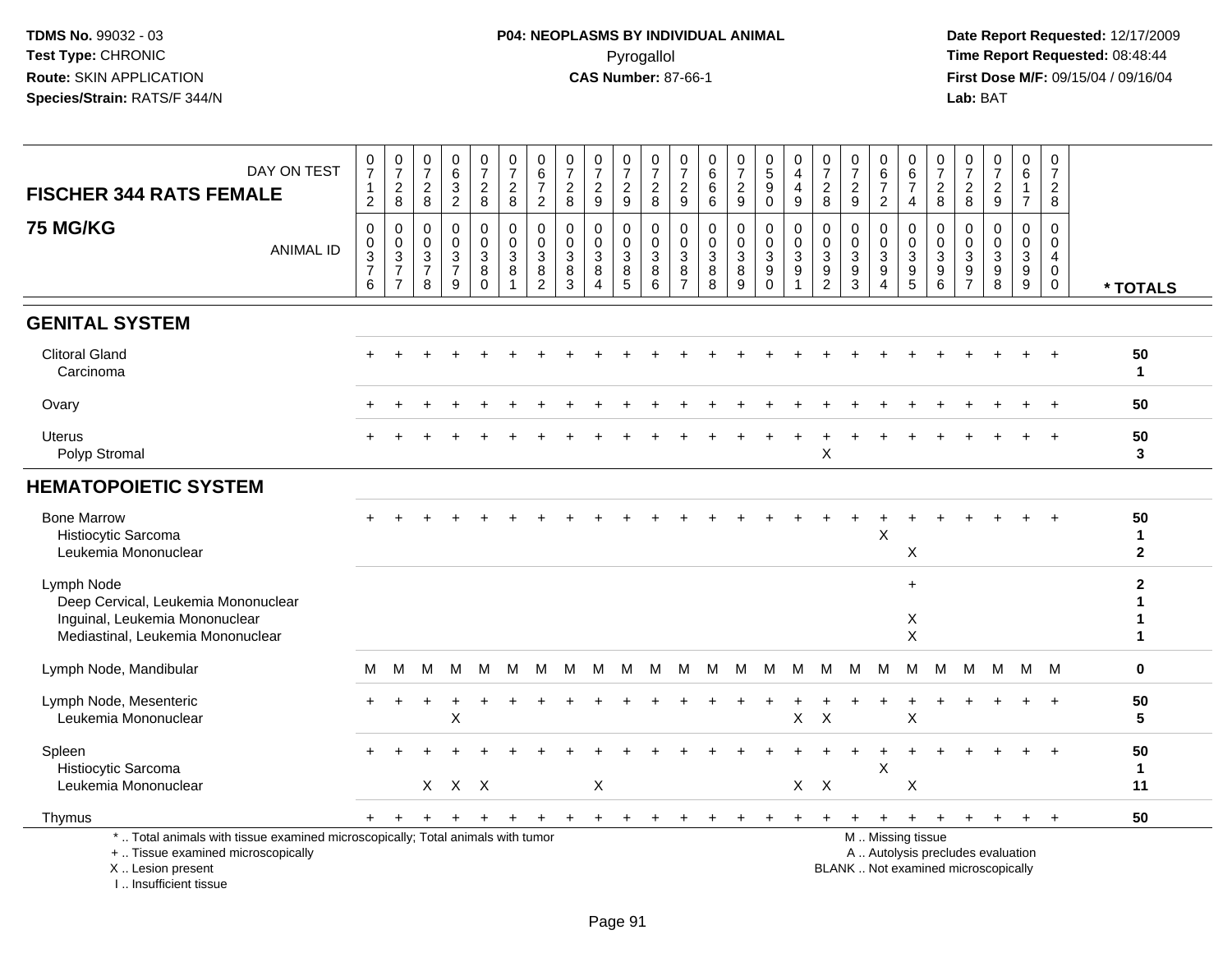**Date Report Requested:** 12/17/2009 **First Dose M/F:** 09/15/04 / 09/16/04<br>Lab: BAT **Lab:** BAT

| DAY ON TEST<br><b>FISCHER 344 RATS FEMALE</b>                                                                                                                                     | $\frac{0}{7}$<br>$\mathbf{1}$<br>$\overline{c}$                      | $\frac{0}{7}$<br>$_{\rm 8}^2$                                                   | 0<br>$\overline{7}$<br>$\overline{c}$<br>8 | 0<br>6<br>$\mathbf{3}$<br>$\overline{2}$              | $\frac{0}{7}$<br>$\overline{c}$<br>8 | $\frac{0}{7}$<br>$\overline{c}$<br>8                | 0<br>$\,6\,$<br>$\overline{7}$<br>$\overline{2}$ | 0<br>$\overline{7}$<br>$\overline{c}$<br>8 | 0<br>$\overline{7}$<br>$\overline{c}$<br>9      | 0<br>$\overline{7}$<br>$\frac{2}{9}$ | 0<br>$\overline{7}$<br>$\overline{\mathbf{c}}$<br>8 | 0<br>$\overline{7}$<br>$\overline{\mathbf{c}}$<br>9 | 0<br>6<br>6<br>6      | $\frac{0}{7}$<br>$\overline{c}$<br>9      | $\begin{array}{c} 0 \\ 5 \\ 9 \end{array}$<br>$\mathbf 0$ | 0<br>4<br>4<br>9                         | 0<br>$\overline{7}$<br>$\overline{c}$<br>8 | $\frac{0}{7}$<br>$\overline{\mathbf{c}}$<br>$\boldsymbol{9}$ | 0<br>6<br>$\overline{7}$<br>$\overline{c}$ | 0<br>$\,6$<br>$\overline{7}$<br>4                          | 0<br>$\overline{7}$<br>$_{\rm 8}^2$              | 0<br>$\overline{7}$<br>$\overline{c}$<br>8 | 0<br>$\overline{7}$<br>$\overline{c}$<br>9 | 0<br>6<br>$\overline{7}$        | 0<br>$\overline{7}$<br>$\overline{a}$<br>8   |                                          |
|-----------------------------------------------------------------------------------------------------------------------------------------------------------------------------------|----------------------------------------------------------------------|---------------------------------------------------------------------------------|--------------------------------------------|-------------------------------------------------------|--------------------------------------|-----------------------------------------------------|--------------------------------------------------|--------------------------------------------|-------------------------------------------------|--------------------------------------|-----------------------------------------------------|-----------------------------------------------------|-----------------------|-------------------------------------------|-----------------------------------------------------------|------------------------------------------|--------------------------------------------|--------------------------------------------------------------|--------------------------------------------|------------------------------------------------------------|--------------------------------------------------|--------------------------------------------|--------------------------------------------|---------------------------------|----------------------------------------------|------------------------------------------|
| <b>75 MG/KG</b><br><b>ANIMAL ID</b>                                                                                                                                               | $\mathbf 0$<br>0<br>$\ensuremath{\mathsf{3}}$<br>$\overline{7}$<br>6 | 0<br>$\pmb{0}$<br>$\ensuremath{\mathsf{3}}$<br>$\overline{7}$<br>$\overline{7}$ | 0<br>0<br>3<br>$\overline{7}$<br>8         | $\mathbf 0$<br>0<br>$\sqrt{3}$<br>$\overline{7}$<br>9 | 0<br>0<br>3<br>8<br>$\Omega$         | 0<br>$\pmb{0}$<br>$\sqrt{3}$<br>8<br>$\overline{1}$ | 0<br>$\pmb{0}$<br>3<br>8<br>$\overline{2}$       | 0<br>0<br>3<br>8<br>3                      | $\mathbf 0$<br>$\mathbf 0$<br>$\mathbf{3}$<br>8 | 0<br>0<br>3<br>8<br>5                | $\mathbf 0$<br>$\mathbf 0$<br>$\sqrt{3}$<br>8<br>6  | $\mathbf 0$<br>0<br>3<br>8<br>$\overline{7}$        | 0<br>0<br>3<br>8<br>8 | $\mathbf 0$<br>$\mathbf 0$<br>3<br>8<br>9 | 0<br>$\mathbf 0$<br>$\mathsf 3$<br>9<br>$\Omega$          | 0<br>$\mathbf 0$<br>$\sqrt{3}$<br>9<br>1 | 0<br>0<br>3<br>9<br>$\overline{2}$         | $\mathbf 0$<br>$\mathbf 0$<br>$\mathbf{3}$<br>9<br>3         | 0<br>$\Omega$<br>3<br>9                    | 0<br>$\mathsf{O}$<br>$\mathbf{3}$<br>$\boldsymbol{9}$<br>5 | $\mathbf{0}$<br>$\Omega$<br>$\sqrt{3}$<br>9<br>6 | 0<br>$\Omega$<br>3<br>9<br>$\overline{7}$  | $\Omega$<br>$\Omega$<br>3<br>9<br>8        | 0<br>$\mathbf 0$<br>3<br>9<br>9 | 0<br>0<br>$\overline{4}$<br>0<br>$\mathbf 0$ | * TOTALS                                 |
| Leukemia Mononuclear                                                                                                                                                              |                                                                      |                                                                                 |                                            |                                                       |                                      |                                                     |                                                  |                                            |                                                 |                                      |                                                     |                                                     |                       |                                           |                                                           |                                          | X                                          |                                                              |                                            | X                                                          |                                                  |                                            |                                            |                                 |                                              | $\overline{\mathbf{2}}$                  |
| <b>INTEGUMENTARY SYSTEM</b>                                                                                                                                                       |                                                                      |                                                                                 |                                            |                                                       |                                      |                                                     |                                                  |                                            |                                                 |                                      |                                                     |                                                     |                       |                                           |                                                           |                                          |                                            |                                                              |                                            |                                                            |                                                  |                                            |                                            |                                 |                                              |                                          |
| Mammary Gland<br>Carcinoma<br>Fibroadenoma<br>Fibroadenoma, Multiple                                                                                                              | X                                                                    |                                                                                 |                                            |                                                       |                                      |                                                     |                                                  | X                                          |                                                 |                                      |                                                     | $\boldsymbol{\mathsf{X}}$                           |                       |                                           | X                                                         |                                          |                                            |                                                              | X                                          |                                                            | Χ                                                |                                            |                                            | X                               |                                              | 50<br>$\mathbf{2}$<br>11<br>$\mathbf{2}$ |
| Skin<br>Keratoacanthoma<br>Site Of Application, Subcutaneous Tissue,<br>Schwannoma Benign<br>Subcutaneous Tissue, Lymphoma Malignant<br>Subcutaneous Tissue, Schwannoma Malignant |                                                                      |                                                                                 |                                            |                                                       |                                      |                                                     |                                                  |                                            |                                                 |                                      |                                                     |                                                     |                       | X                                         |                                                           |                                          |                                            |                                                              |                                            |                                                            |                                                  |                                            |                                            |                                 | $\ddot{+}$                                   | 50                                       |
| <b>MUSCULOSKELETAL SYSTEM</b>                                                                                                                                                     |                                                                      |                                                                                 |                                            |                                                       |                                      |                                                     |                                                  |                                            |                                                 |                                      |                                                     |                                                     |                       |                                           |                                                           |                                          |                                            |                                                              |                                            |                                                            |                                                  |                                            |                                            |                                 |                                              |                                          |
| Bone                                                                                                                                                                              |                                                                      |                                                                                 |                                            |                                                       |                                      |                                                     |                                                  |                                            |                                                 |                                      |                                                     |                                                     |                       |                                           |                                                           |                                          |                                            |                                                              |                                            |                                                            |                                                  |                                            |                                            |                                 | $\div$                                       | 50                                       |
| <b>NERVOUS SYSTEM</b>                                                                                                                                                             |                                                                      |                                                                                 |                                            |                                                       |                                      |                                                     |                                                  |                                            |                                                 |                                      |                                                     |                                                     |                       |                                           |                                                           |                                          |                                            |                                                              |                                            |                                                            |                                                  |                                            |                                            |                                 |                                              |                                          |
| <b>Brain</b>                                                                                                                                                                      |                                                                      |                                                                                 |                                            |                                                       |                                      |                                                     |                                                  |                                            |                                                 |                                      |                                                     |                                                     |                       |                                           |                                                           |                                          |                                            |                                                              |                                            |                                                            |                                                  |                                            |                                            |                                 |                                              | 50                                       |
| <b>RESPIRATORY SYSTEM</b>                                                                                                                                                         |                                                                      |                                                                                 |                                            |                                                       |                                      |                                                     |                                                  |                                            |                                                 |                                      |                                                     |                                                     |                       |                                           |                                                           |                                          |                                            |                                                              |                                            |                                                            |                                                  |                                            |                                            |                                 |                                              |                                          |
| Lung<br>Alveolar/Bronchiolar Carcinoma<br>Leukemia Mononuclear<br>Squamous Cell Carcinoma                                                                                         |                                                                      |                                                                                 |                                            |                                                       | $X$ $X$                              | X                                                   |                                                  |                                            | $\pmb{\times}$                                  |                                      |                                                     |                                                     |                       |                                           |                                                           | $X$ $X$                                  |                                            |                                                              |                                            | X                                                          |                                                  |                                            |                                            |                                 |                                              | 50<br>$\mathbf 1$<br>8<br>$\mathbf 1$    |
| * Total animals with tissue examined microsconically: Total animals with tumor                                                                                                    |                                                                      |                                                                                 |                                            |                                                       |                                      |                                                     |                                                  |                                            |                                                 |                                      |                                                     |                                                     |                       |                                           |                                                           |                                          |                                            |                                                              |                                            | M Miccinaticcup                                            |                                                  |                                            |                                            |                                 |                                              |                                          |

\* .. Total animals with tissue examined microscopically; Total animals with tumor

+ .. Tissue examined microscopically

X .. Lesion present

I .. Insufficient tissue

 M .. Missing tissuey the contract of the contract of the contract of the contract of the contract of the contract of the contract of  $A$ . Autolysis precludes evaluation

Lesion present BLANK .. Not examined microscopically